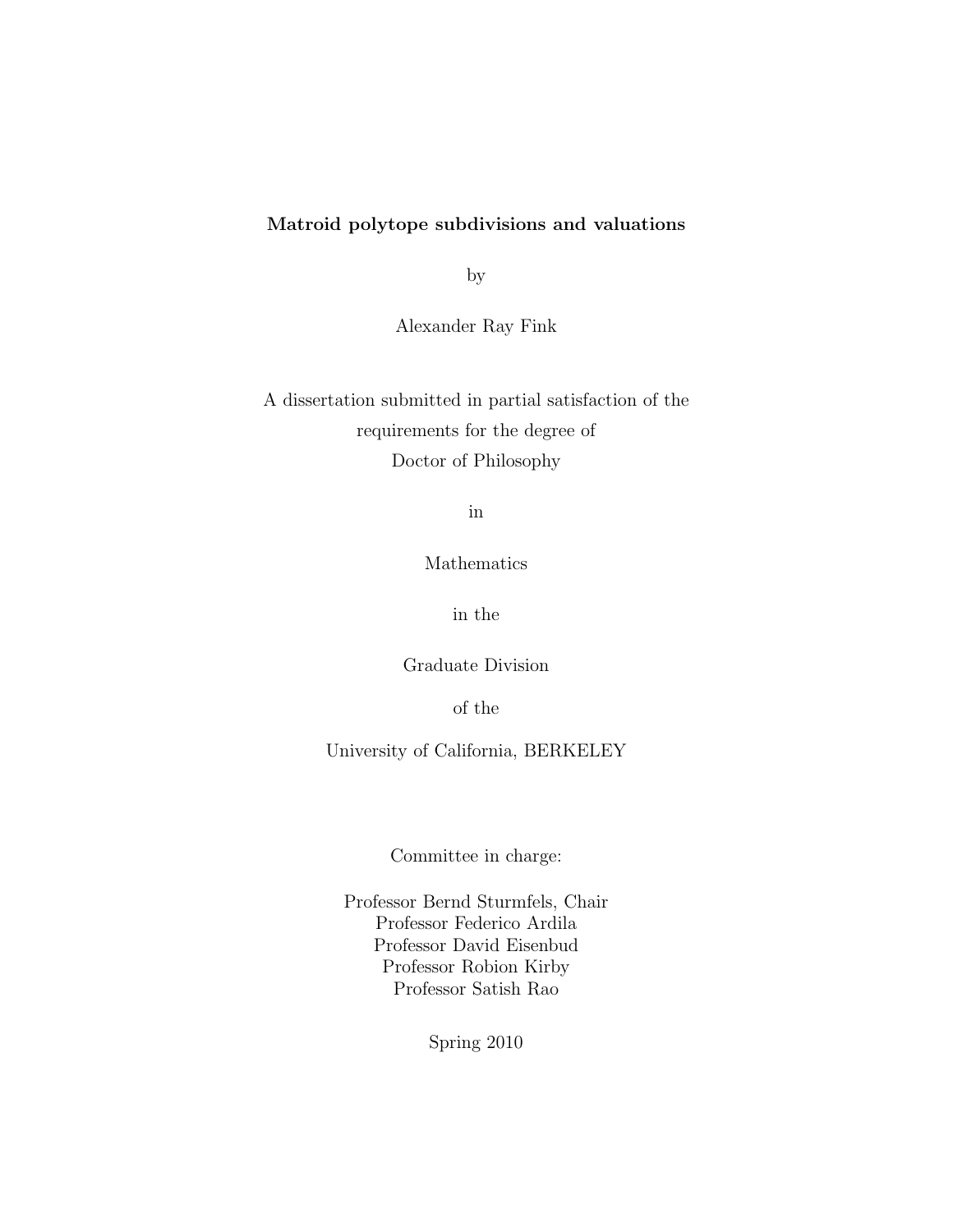## Matroid polytope subdivisions and valuations

Copyright 2010 by Alexander Ray Fink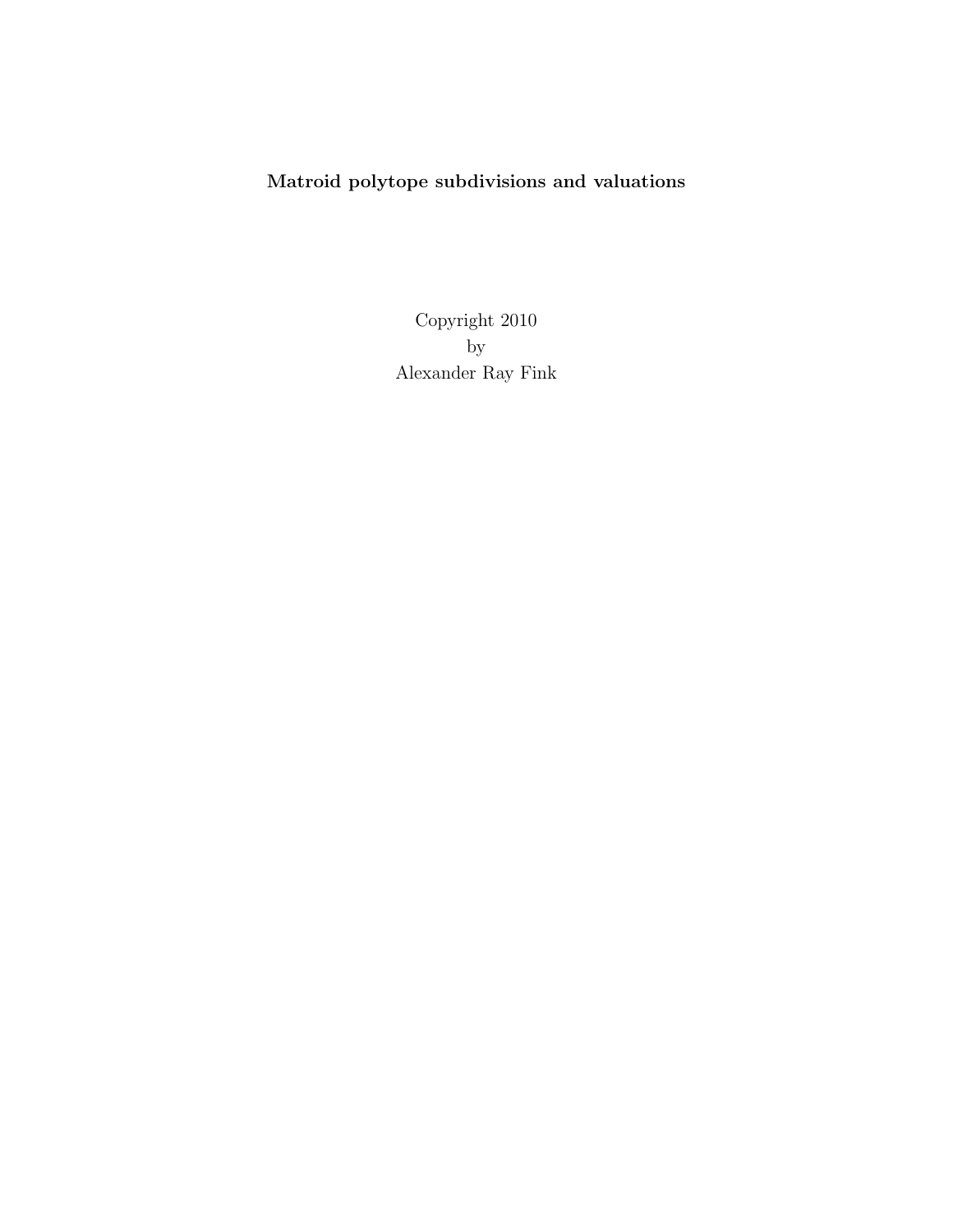#### Abstract

Matroid polytope subdivisions and valuations

by

Alexander Ray Fink Doctor of Philosophy in Mathematics University of California, BERKELEY Professor Bernd Sturmfels, Chair

Many important invariants for matroids and polymatroids are valuations (or are valuative), which is to say they satisfy certain relations imposed by subdivisions of matroid polytopes. These include the Tutte polynomial, the Billera-Jia-Reiner quasi-symmetric function, Derksen's invariant  $\mathcal{G}$ , and (up to change of variables) Speyer's invariant h.

We prove that the ranks of the subsets and the activities of the bases of a matroid define valuations for the subdivisions of a matroid polytope into smaller matroid polytopes; this provides a more elementary proof that the Tutte polynomial is a valuation than previously known.

We proceed to construct the Z-modules of all Z-valued valuative functions for labeled matroids and polymatroids on a fixed ground set, and their unlabeled counterparts, the Zmodules of valuative invariants. We give explicit bases for these modules and for their dual modules generated by indicator functions of polytopes, and explicit formulas for their ranks. This confirms Derksen's conjecture that  $G$  has a universal property for valuative invariants.

We prove also that the Tutte polynomial can be obtained by a construction involving equivariant K-theory of the Grassmannian, and that a very slight variant of this construction yields Speyer's invariant  $h$ . We also extend results of Speyer concerning the behavior of such classes under direct sum, series and parallel connection and two-sum; these results were previously only established for realizable matroids, and their earlier proofs were more difficult.

We conclude with an investigation of a generalisation of matroid polytope subdivisions from the standpoint of tropical geometry, namely subdivisions of Chow polytopes. The Chow polytope of an algebraic cycle in a torus depends only on its tropicalisation. Generalising this, we associate a Chow polytope subdivision to any abstract tropical variety in  $\mathbb{R}^n$ . Several significant polyhedra associated to tropical varieties are special cases of our Chow subdivision. The Chow subdivision of a tropical variety  $X$  is given by a simple combinatorial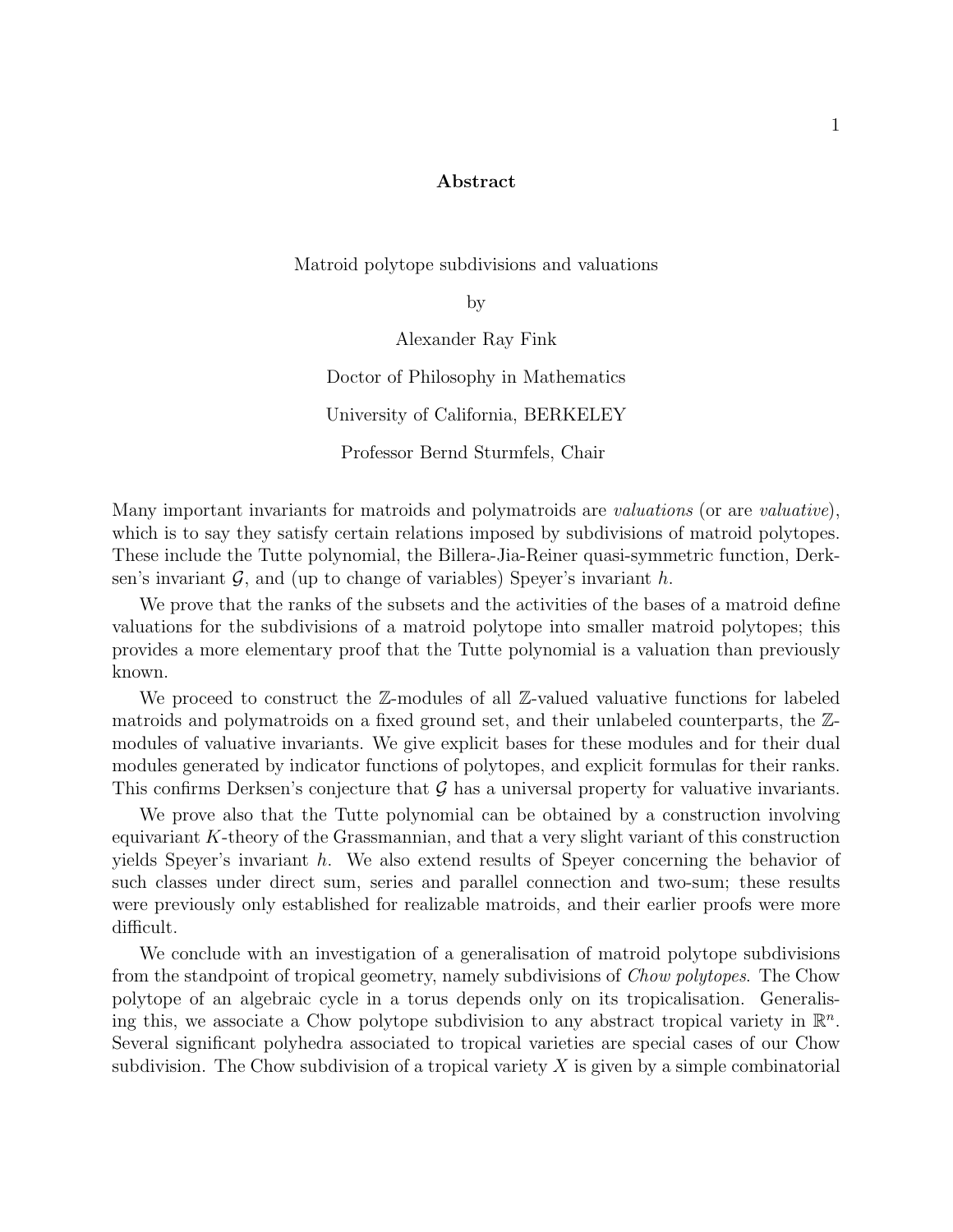construction: its normal subdivision is the Minkowski sum of X and an upside-down tropical linear space.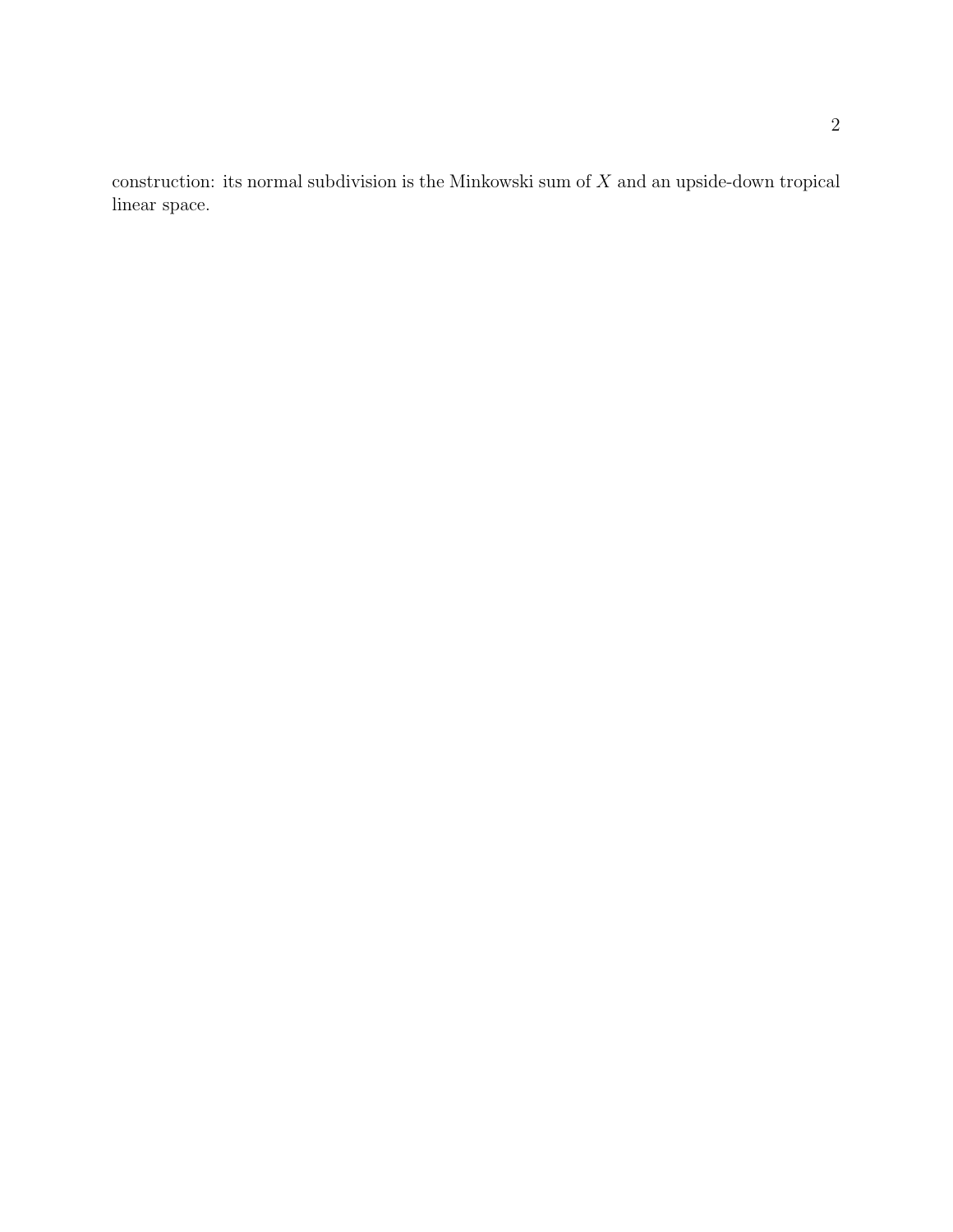# **Contents**

| $\mathbf{1}$     |                                                    | Overview                                                                                                                  | $\mathbf{1}$   |  |  |  |  |  |  |  |  |  |  |  |  |
|------------------|----------------------------------------------------|---------------------------------------------------------------------------------------------------------------------------|----------------|--|--|--|--|--|--|--|--|--|--|--|--|
|                  | 1.1                                                |                                                                                                                           | $\mathbf{1}$   |  |  |  |  |  |  |  |  |  |  |  |  |
|                  | 1.2                                                |                                                                                                                           | 3              |  |  |  |  |  |  |  |  |  |  |  |  |
|                  | 1.3                                                |                                                                                                                           | $\overline{7}$ |  |  |  |  |  |  |  |  |  |  |  |  |
|                  | 1.4                                                | Tropical geometry $\dots \dots \dots \dots \dots \dots \dots \dots \dots \dots \dots \dots \dots$                         | 10             |  |  |  |  |  |  |  |  |  |  |  |  |
| $\boldsymbol{2}$ | 13<br>Valuations for matroid polytope subdivisions |                                                                                                                           |                |  |  |  |  |  |  |  |  |  |  |  |  |
|                  | 2.1                                                |                                                                                                                           | 13             |  |  |  |  |  |  |  |  |  |  |  |  |
|                  | 2.2                                                | Preliminaries on matroids and matroid subdivisions                                                                        | 14             |  |  |  |  |  |  |  |  |  |  |  |  |
|                  | 2.3                                                |                                                                                                                           | 17             |  |  |  |  |  |  |  |  |  |  |  |  |
|                  | 2.4                                                |                                                                                                                           | 20             |  |  |  |  |  |  |  |  |  |  |  |  |
|                  | 2.5                                                |                                                                                                                           | 23             |  |  |  |  |  |  |  |  |  |  |  |  |
|                  |                                                    | 2.5.1                                                                                                                     | 23             |  |  |  |  |  |  |  |  |  |  |  |  |
|                  |                                                    | 2.5.2                                                                                                                     | 24             |  |  |  |  |  |  |  |  |  |  |  |  |
|                  | 2.6                                                |                                                                                                                           | 29             |  |  |  |  |  |  |  |  |  |  |  |  |
| 3                | 32<br>Valuative invariants for polymatroids        |                                                                                                                           |                |  |  |  |  |  |  |  |  |  |  |  |  |
|                  | 3.1                                                |                                                                                                                           | 32             |  |  |  |  |  |  |  |  |  |  |  |  |
|                  | 3.2                                                |                                                                                                                           | 37             |  |  |  |  |  |  |  |  |  |  |  |  |
|                  | 3.3                                                | The valuative property $\dots \dots \dots \dots \dots \dots \dots \dots \dots \dots \dots \dots$                          | 42             |  |  |  |  |  |  |  |  |  |  |  |  |
|                  | 3.4                                                | Decompositions into cones $\dots \dots \dots \dots \dots \dots \dots \dots \dots \dots \dots$                             | 46             |  |  |  |  |  |  |  |  |  |  |  |  |
|                  | 3.5                                                |                                                                                                                           | 49             |  |  |  |  |  |  |  |  |  |  |  |  |
|                  | 3.6                                                |                                                                                                                           | 55             |  |  |  |  |  |  |  |  |  |  |  |  |
|                  | 3.7                                                |                                                                                                                           | 61             |  |  |  |  |  |  |  |  |  |  |  |  |
|                  | 3.8                                                |                                                                                                                           | 65             |  |  |  |  |  |  |  |  |  |  |  |  |
|                  | 3.9                                                | Additive invariants: the groups $T_{\text{M}}^{\text{sym}}$ , $T_{\text{PM}}^{\text{sym}}$ , $T_{\text{MM}}^{\text{sym}}$ | 73             |  |  |  |  |  |  |  |  |  |  |  |  |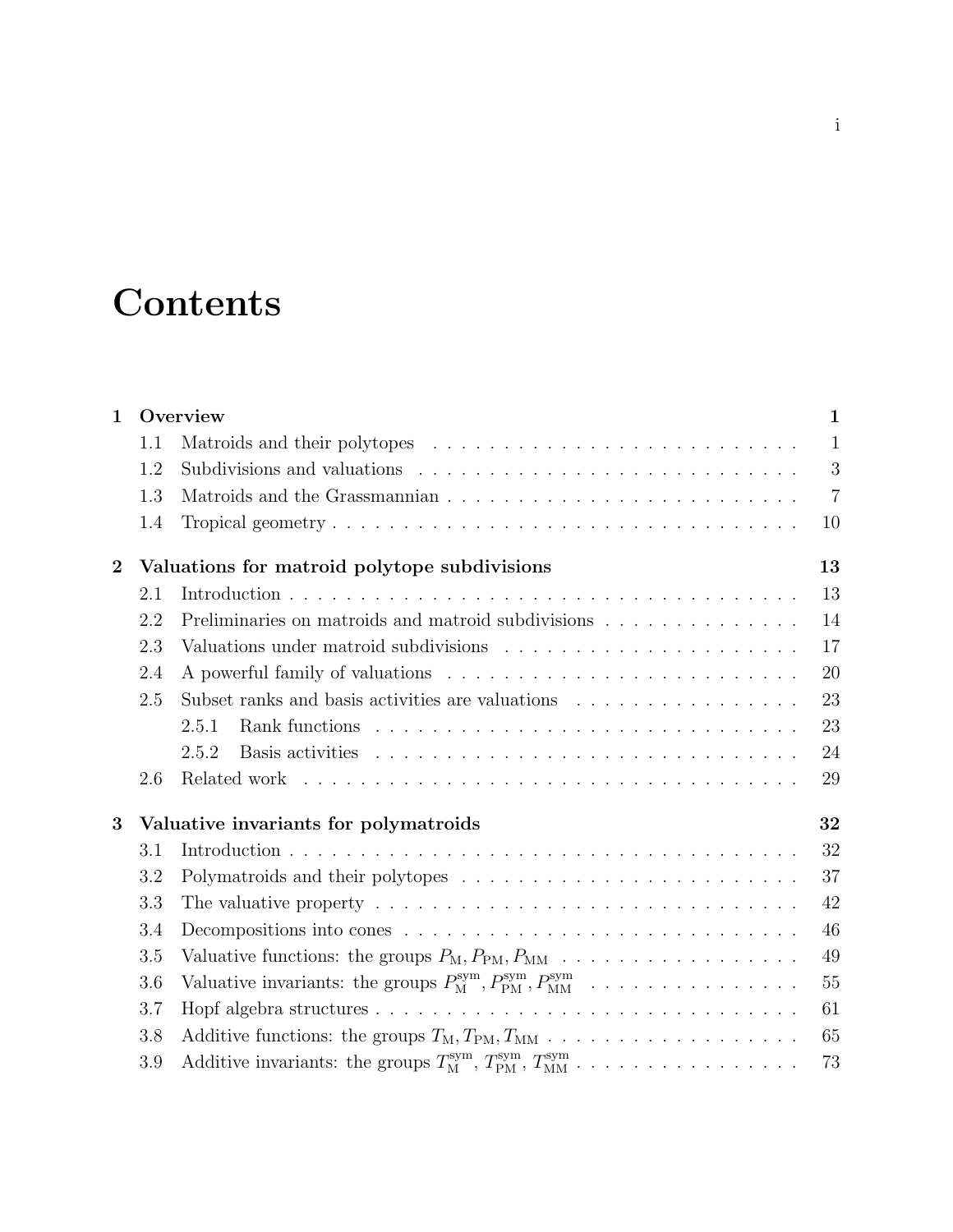|              |                                                                                           |                                                                                                            | 74  |  |  |  |  |  |  |  |  |  |  |  |  |  |
|--------------|-------------------------------------------------------------------------------------------|------------------------------------------------------------------------------------------------------------|-----|--|--|--|--|--|--|--|--|--|--|--|--|--|
|              | 3. A                                                                                      | Equivalence of the weak and strong valuative properties $\dots \dots \dots \dots$                          | 77  |  |  |  |  |  |  |  |  |  |  |  |  |  |
|              | 3.B                                                                                       | Tables                                                                                                     | 82  |  |  |  |  |  |  |  |  |  |  |  |  |  |
|              | 3.C                                                                                       |                                                                                                            | 84  |  |  |  |  |  |  |  |  |  |  |  |  |  |
| 4            |                                                                                           | The geometry of the Tutte polynomial<br>86                                                                 |     |  |  |  |  |  |  |  |  |  |  |  |  |  |
|              | 4.1                                                                                       |                                                                                                            | 86  |  |  |  |  |  |  |  |  |  |  |  |  |  |
|              |                                                                                           | 4.1.1                                                                                                      | 88  |  |  |  |  |  |  |  |  |  |  |  |  |  |
|              | 4.2                                                                                       |                                                                                                            | 89  |  |  |  |  |  |  |  |  |  |  |  |  |  |
|              |                                                                                           | 4.2.1                                                                                                      | 91  |  |  |  |  |  |  |  |  |  |  |  |  |  |
|              | 4.3                                                                                       |                                                                                                            | 94  |  |  |  |  |  |  |  |  |  |  |  |  |  |
|              | 4.4                                                                                       |                                                                                                            | 98  |  |  |  |  |  |  |  |  |  |  |  |  |  |
|              | 4.5                                                                                       |                                                                                                            | 100 |  |  |  |  |  |  |  |  |  |  |  |  |  |
|              | 4.6                                                                                       |                                                                                                            | 102 |  |  |  |  |  |  |  |  |  |  |  |  |  |
|              | Proof of the formula for the Tutte polynomial $\ldots \ldots \ldots \ldots \ldots$<br>4.7 |                                                                                                            |     |  |  |  |  |  |  |  |  |  |  |  |  |  |
|              | 4.8                                                                                       |                                                                                                            | 109 |  |  |  |  |  |  |  |  |  |  |  |  |  |
|              | 4.9                                                                                       | Geometric interpretations of matroid operations                                                            | 112 |  |  |  |  |  |  |  |  |  |  |  |  |  |
| $\mathbf{5}$ |                                                                                           | Tropical cycles and Chow polytopes<br>118                                                                  |     |  |  |  |  |  |  |  |  |  |  |  |  |  |
|              | 5.1                                                                                       |                                                                                                            | 118 |  |  |  |  |  |  |  |  |  |  |  |  |  |
|              | 5.2                                                                                       |                                                                                                            | 119 |  |  |  |  |  |  |  |  |  |  |  |  |  |
|              |                                                                                           | 5.2.0                                                                                                      | 119 |  |  |  |  |  |  |  |  |  |  |  |  |  |
|              |                                                                                           | 5.2.1                                                                                                      | 119 |  |  |  |  |  |  |  |  |  |  |  |  |  |
|              |                                                                                           | 5.2.2                                                                                                      | 122 |  |  |  |  |  |  |  |  |  |  |  |  |  |
|              |                                                                                           | 5.2.3<br>Chow polytopes $\ldots \ldots \ldots \ldots \ldots \ldots \ldots \ldots \ldots \ldots$            | 123 |  |  |  |  |  |  |  |  |  |  |  |  |  |
|              | 5.3                                                                                       |                                                                                                            | 128 |  |  |  |  |  |  |  |  |  |  |  |  |  |
|              | 5.4                                                                                       |                                                                                                            | 130 |  |  |  |  |  |  |  |  |  |  |  |  |  |
|              | 5.5                                                                                       | Linear spaces $\ldots \ldots \ldots \ldots \ldots \ldots \ldots \ldots \ldots \ldots \ldots \ldots \ldots$ | 133 |  |  |  |  |  |  |  |  |  |  |  |  |  |
|              | 5.6                                                                                       | The kernel of the Chow map $\ldots \ldots \ldots \ldots \ldots \ldots \ldots \ldots \ldots$                | 137 |  |  |  |  |  |  |  |  |  |  |  |  |  |
|              |                                                                                           | Bibliography                                                                                               | 140 |  |  |  |  |  |  |  |  |  |  |  |  |  |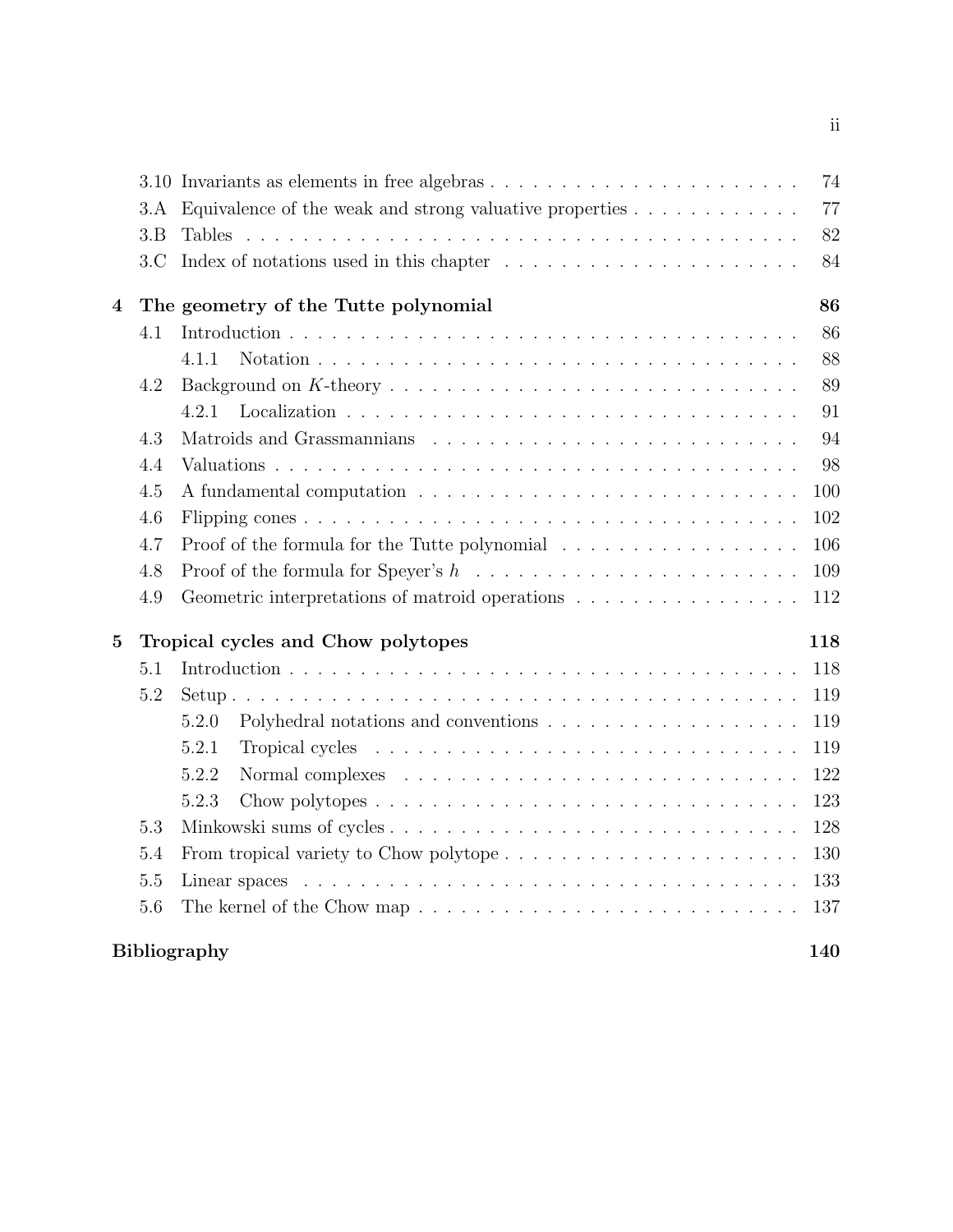## Acknowledgements

I have benefitted from talking to a great number of mathematicians in the course of this work, and to them my sincere thanks are due. Among them are my coauthors, Federico Ardila and Edgard Felipe Rincón, Harm Derksen, and David Speyer; I also thank Bernd Sturmfels, Allen Knutson, Megumi Harada, Sam Payne, Johannes Rau, and Eric Katz, and many others I haven't named. Multiple anonymous referees have made useful suggestions as well: one made suggestions leading to Table 2.2 and Proposition 2.6.1. I also thank Bernd Sturmfels and Federico Ardila for their guidance and oversight during the course of this work and their suggestions of interesting problems.

The work of Chapter 2 was carried out as part of the SFSU-Colombia Combinatorics Initiative. I am grateful to the San Francisco State University for their financial support of this initiative, and to the Universidad de Los Andes for supporting Rincón's visit to SFSU in the Summer of 2007. Work with Speyer led to a proof of Theorem 3.1.4 before my main collaboration with Derksen described in Chapter 3. Chapter 4 was finished while Speyer and I visited the American Institute of Mathematics, and we are grateful to that institution for the many helpful conversations they fostered.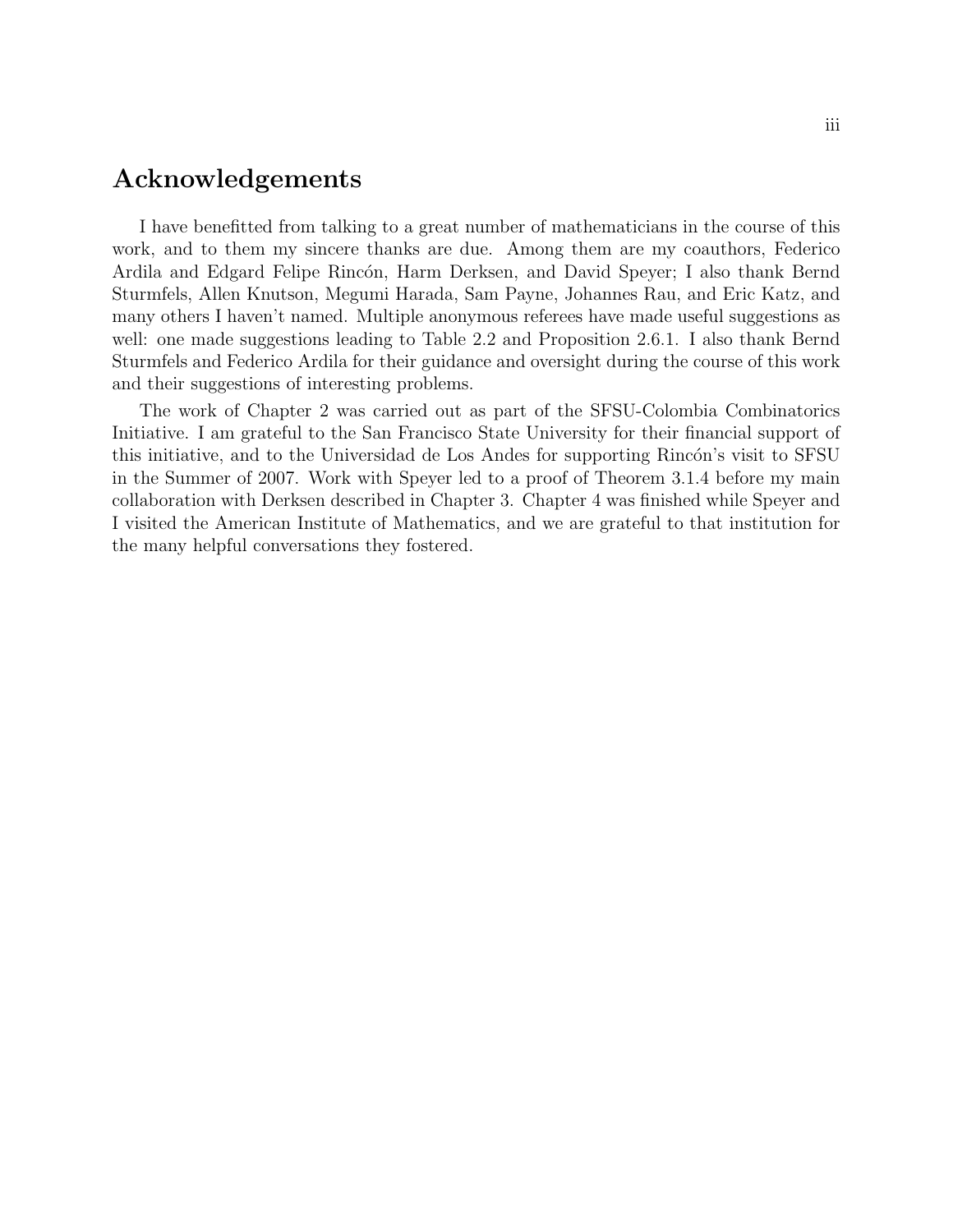# Chapter 1

# **Overview**

## 1.1 Matroids and their polytopes

The *matroid* is a combinatorial structure with many faces. Not only is it widely applicable in mathematics, it can be formalised in a large number of ways which, on the surface, don't look equivalent. Basically, a matroid abstracts the properties of an *independence* relation of whatever nature on a finite set. Let  $E$  be a finite set, of cardinality n. We will often take  $E = [n] := \{1, 2, \ldots, n\}$ , which is a completely general choice: we only care about E up to bijections of sets. For simplicity we give only one definition of a matroid  $M$  on the ground set E, that in terms of bases. We say that a set B of subsets of E is the set of bases  $\mathcal{B}(M)$  of a matroid  $M$  if it satisfies the following axioms:

- $\mathcal{B} \neq 0;$
- For any  $B, B' \subseteq \mathcal{B}$  and  $b' \in B' \setminus b$ , there exists  $b \in B \setminus B'$  such that  $B \cap \{b\} \setminus \{b'\} \in \mathcal{B}$ (the exchange axiom).

The axioms could also be cast to capture other data associated to  $M$ , such as the *inde*pendent sets  $\mathcal{I}(M)$ , the set of all subsets of E contained in a basis, or the rank function  $\text{rk}_M$ on subsets  $A \subseteq E$  such that  $\text{rk}_M(A)$  is the size of the largest intersection of A with a basis.

For instance, the first and paramount example of an independence relation is *linear* independence of vectors in a vector space. Let  $E = \{v_1, \ldots, v_n\}$  be a subset of a vector space V. Then there is a matroid M on E whose bases  $\mathcal{B}(M(V))$  are the subsets of E forming vector space bases for span E, whose independent sets  $\mathcal{I}(M)$  are the linearly independent subsets of E, and whose rank function is  $\text{rk}_M(A) = \dim \text{span }A$ . We say that a matroid is representable over a given field  $\mathbb K$  if and only if it has this form for some V a  $\mathbb K$ -vector space. Representable matroids are a class of fundamental importance to matroid theory but equally one could say that it's the frequency with which combinatorial situations with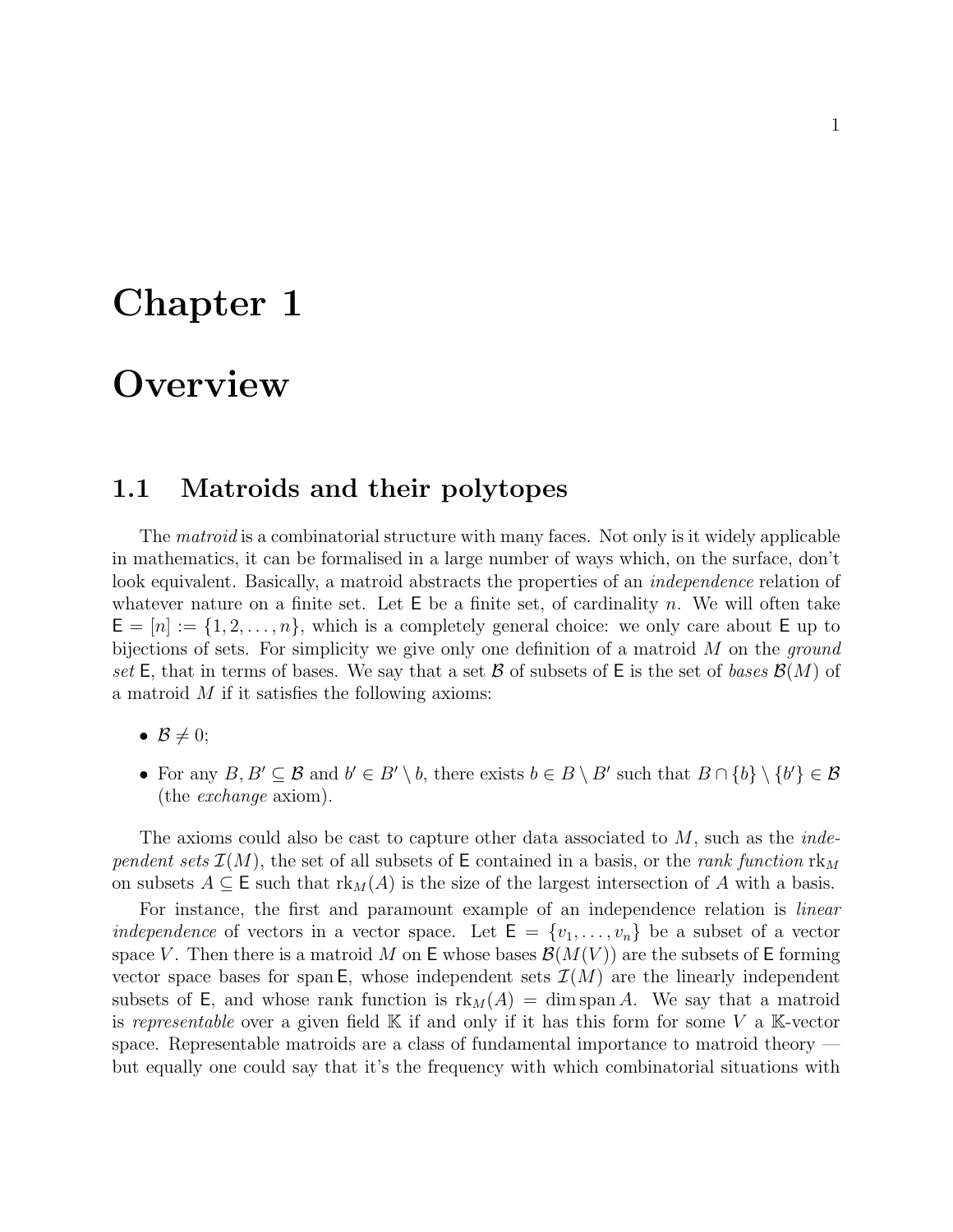underlying vector arrangements extend to non-representable matroids that makes matroid theory shine. We'll see two examples of this in later sections.

We will be particularly concerned here with certain functions on matroids. Before developing the conditions characterising these, we discuss an example of such a function: the Tutte polynomial, probably the best-known function on matroids. The Tutte polynomial is an invariant: it takes equal values on isomorphic matroids. We'll talk about it at some length, both on account of its own importance (several of our results concern it) and because its story parallels one of our main themes.

The Tutte polynomial  $t(M)$  of a matroid M is a bivariate polynomial,

$$
t(M) = \sum_{A \subseteq \mathsf{E}} (x-1)^{\text{rk}_M(\mathsf{E}) - \text{rk}_M(A)} (y-1)^{|A| - \text{rk}_M(A)}
$$

.

This presentation is known as the *rank generating function*; the two quantities in the exponent can be taken as measuring how far off A is from a basis in two different senses, given that  $|B| = \text{rk}(B) = \text{rk}(E)$  when B is a basis. There is another presentation in terms of *internal* and external activities; we defer to Section 2.5 for the statement.

**Example 1.1.1.** The bases of the rank r uniform matroid  $U_{\text{E},r}$  on E are all subsets of E of size r. Its Tutte polynomial is

$$
t(U_{\mathsf{E},r}) = (x-1)^r + {n \choose 1} (x-1)^{r-1} + \dots + {n \choose r-1} (x-1)
$$
  
+  ${n \choose r} + {n \choose r+1} (y-1) + \dots + {n \choose n-1} (y-1)^{n-r-1} + (y-1)^{n-r}.$   $\diamond$ 

Tutte took interest in the fact that the number of spanning trees of a graph could be computed recursively in terms of certain graph minors. In fact the set of spanning trees of a graph G are the bases of a matroid on the ground set  $\text{Edges}(G)$ . In this light the statement becomes the more transparent one that the number of bases of M satisfies the deletion-contraction recurrence,

$$
f(M) = \begin{cases} f(M \setminus e) + f(M/e) & e \text{ not a loop or coloop,} \\ f(M \setminus e) f(e) & e \text{ a loop,} \\ f(M/e) f(e) & e \text{ a coloop.} \end{cases}
$$
(1.1.1)

A loop in M is an element  $e \in E$  contained in no basis; a *coloop* is one contained in every basis.  $M \setminus e$  is the matroid on  $E \setminus e$  whose bases are the bases of M not containing  $e$ ;  $M/e$ is the matroid on the same set  $E \setminus e$  whose bases are the bases of M containing e, with e removed.

Several other invariants  $f : \{\text{matroids}\}\to R$  of interest, for a ring R, also satisfy the deletion-contraction recurrence, among them other basic properties like number of independent sets, and invariants with nontrivial graph-theoretic content like the chromatic polynomial. Tutte defined the Tutte polynomial and showed that it had a universal property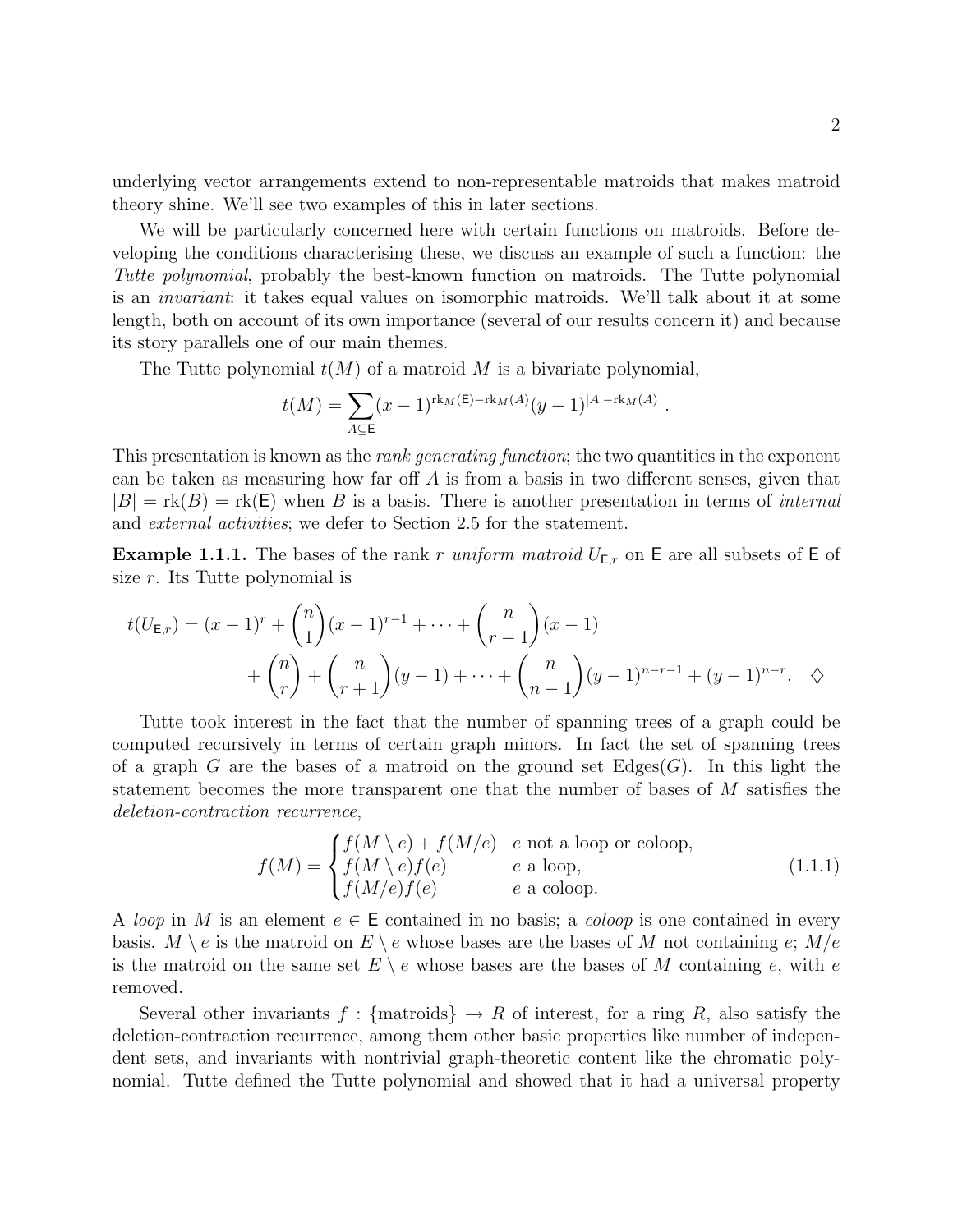([88] but there only for graphs; Crapo in [23] does the general case), solving the problem of classifying all invariants satisfying the deletion-contraction recurrence.

**Theorem 1.1.2.** Let f be a matroid invariant satisfying  $(1.1.1)$ . Then  $f = f' \circ t$  for some ring homomorphism f'. Explicitly,  $f(M) = t(M)(f(\text{coloop}), f(\text{loop})).$ 

(By 'coloop' and 'loop' here we refer to matroids on a singleton ground set whose only element is a coloop, respectively a loop.)

The main perspective on matroids adopted by this thesis takes them as polytopes. (A polyhedron is an intersection of half-spaces; a *polytope* is a bounded polyhedron, equivalently the convex hull of finitely many points. A lattice polytope or polyhedron is one whose vertices are contained in a fixed lattices.)

Fix a real vector space  $\mathbb{R}^{\mathsf{E}}$  with a distinguished basis  $\{e_i : i \in \mathsf{E}\}\$  and its dual basis  $\{e^i : i \in \mathsf{E}\}\.$  For a set  $I \subseteq \mathsf{E}$ , we write  $e_I = \sum_{i \in I} e_i$  for the zero-one indicator vector of I. Given a matroid  $M$  on  $E$ , its matroid polytope is

$$
Poly(M) = conv\{e_B : B \in \mathcal{B}(M)\}.
$$

The next theorem gives a pleasant intrinsic characterisation of matroid polytopes, which can be taken as another axiom system for matroids.

**Theorem 1.1.3** (Gelfand-Goresky-MacPherson-Serganova [37]). A polytope  $Q \subseteq \mathbb{R}^E$  is a matroid polytope if and only if

- every vertex of Q is of the form  $e_I$  for  $I \subseteq E$ , and
- every edge of Q is of the form  $\{e_{I\cup i}, e_{I\cup j}\}$  for  $i, j \notin I \subseteq E$ .

The second of these conditions of course implies the first, unless Q is a point.

Matroid polytopes were first studied in connection with optimisation and with the machinery of linear programming, introduced there by Edmonds [33] (who in fact treated a mild variant of  $Poly(M)$ , defined as the convex hull of all independent sets). A second line of inquiry regarding matroid polytopes springs from the observation that their edge vectors are the roots of the  $A_n$  root system. Generalisations to other root systems are then studied: these are the Coxeter matroids [14]. Most recently, matroid polytopes have appeared in a number of related algebraic-geometric contexts. We go into this in more detail in Section 1.3.

## 1.2 Subdivisions and valuations

The central construction in which matroid polytopes are involved in this thesis are subdivisions. Let  $P$  be a set of closed convex sets in a real vector space V; in our case  $P$  is the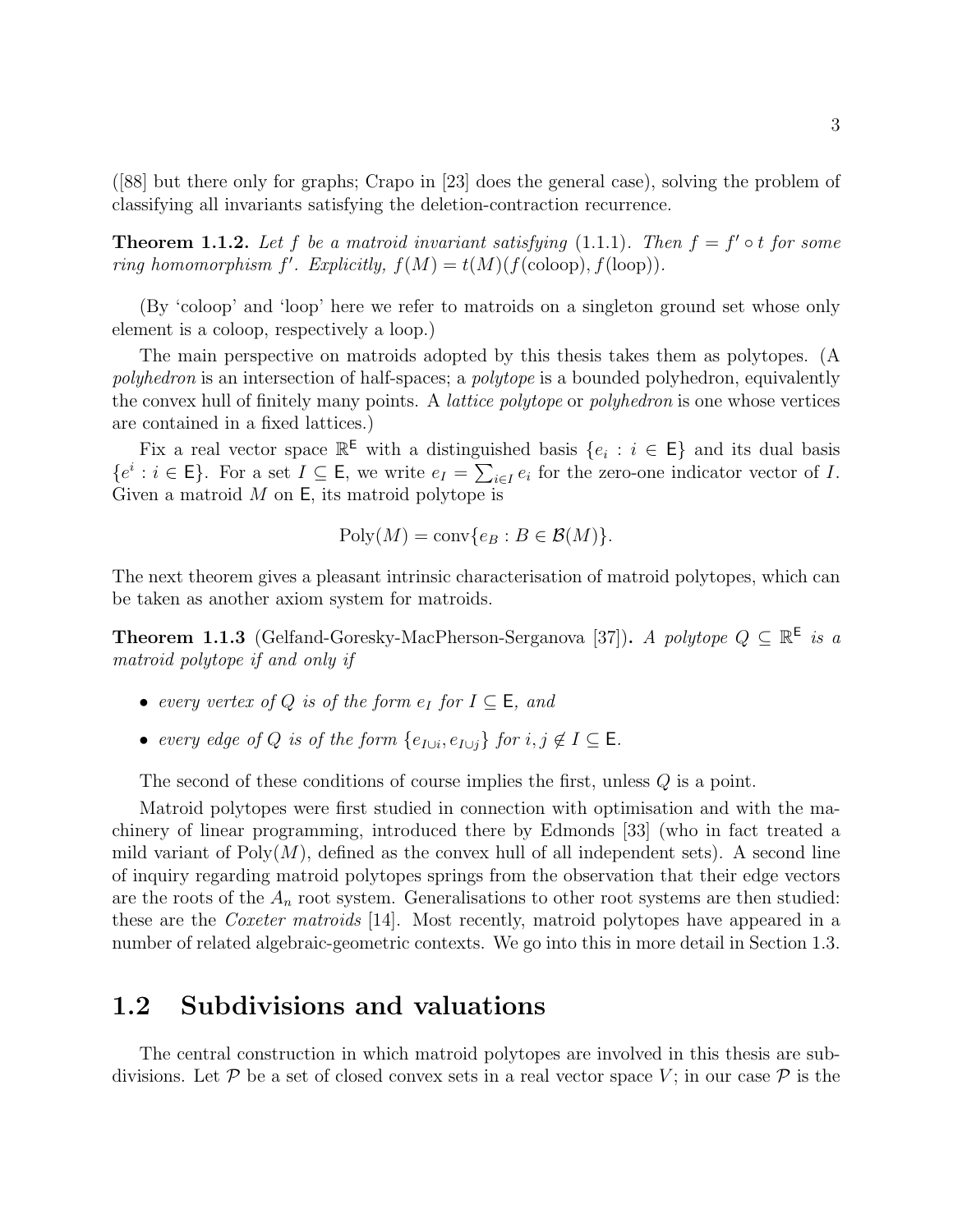set of matroid polytopes, together with the empty set. A *subdivision* of sets in  $P$  is a cell complex  $\Sigma$  in V whose underlying space  $\Sigma$  is in  $\mathcal P$  and such that, if  $P_1, \ldots, P_k$  are the maximal cells of V, every intersection  $P_K := \bigcap_{k \in K} P_k$   $(\emptyset \neq K \subseteq [k])$  of some of these cells is in  $\mathcal{P}$ . For uniformity we put  $P_{\emptyset} = |\Sigma|$ . Since faces of a matroid polytope are matroid polytopes by Theorem 1.1.3,  $\Sigma$  is a matroid polytope subdivision as soon as  $\Sigma$  and the maximal cells  $P_i$  are matroid polytopes. For example, Figure 1.1 portrays the simplest nontrivial matroid polytope subdivision.



Figure 1.1: The matroid subdivision of a regular octahedron into two square pyramids.

Let G be an abelian group. A function  $f: \mathcal{P} \to G$  is a valuation if, for any subdivision  $\Sigma$  of sets in  $P$  with the  $P_K$  defined as above, we have

$$
\sum_{K \subseteq [k]} (-1)^{|K|} f(P_K) = 0.
$$
\n(1.2.1)

That is, valuations are functions that add in subdivisions, taking account of the overlaps at the boundaries of the maximal cells. We require that valuations take value 0 on  $\emptyset$ .

Valuations are a topic of classical interest; their defining property is similar to that of measures, and they're a basic tool in convexity. Among their uses is that they help us gain control over the possible structures of subdivisions, and thus over the structures subdivisions characterise. For instance, if an integer-valued function  $f$  is positive and is zero on polytopes not of full dimension, then any full-dimensional polytope P can be subdivided into at most  $f(P)$  pieces in P. (This is essentially the situation with Speyer's invariant h introduced at the end of Section 1.3.)

One fundamental valuation is the indicator function: indeed, the way (1.2.1) accounts for overlaps is exactly what's needed for the indicator function to be valuative. As usual, the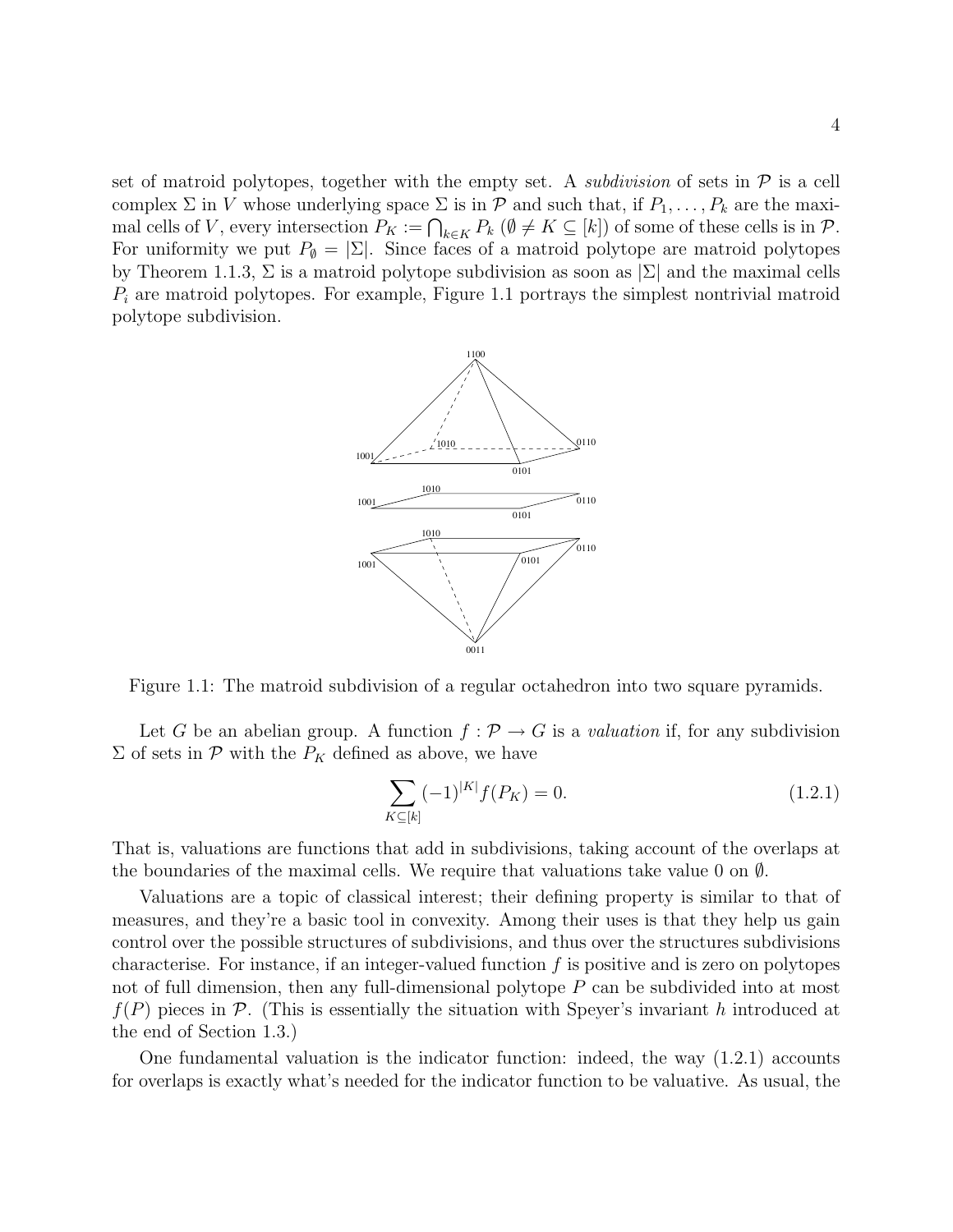indicator function of a set  $P \subseteq \mathbb{R}^E$  is the map of sets  $\mathbf{1}(P) : \mathbb{R}^E \to \mathbb{Z}$  for which  $\mathbf{1}(P)(x) = 1$ if  $x \in P$  and  $\mathbf{1}(P)(x) = 0$  otherwise; by the unadorned name "the indicator function", referring to a function on  $P$ , we mean  $\mathbf{1} : \mathcal{P} \to \text{Hom}_{\text{Set}}(\mathbb{R}^E, \mathbb{Z})$ .

Just as for the deletion-contraction recurrence (1.1.1), it turns out that several interesting functions of matroids are valuations on matroid polytopes. The Tutte polynomial is one. Some others have been recently introduced by Derksen [29], Billera, Jia and Reiner [11], and Speyer [83]. In addition there is interest in certain properties of matroid polytopes which are self-evidently valuations, such as their volume [5] or their Ehrhart polynomial [30], but which are otherwise little understood.

If all sets in  $\mathcal P$  are bounded, another basic valuation is the function  $\chi$  taking the value 1 on every nonempty set in  $P$ . This can be thought of as the Euler characteristic, and from this perspective checking that  $\chi$  is a valuation essentially amounts to repeated application of the Mayer-Vietoris sequence. Chapter 2 is an investigation of valuations that can be constructed from  $\chi$ . The flexibility in this situation is this: if X is a closed convex set, and  $\Sigma$  is a subdivision, then  $\Sigma \cap X$  with the cell structure given by intersecting cells of  $\Sigma$  with X is a subdivision too. So  $M \mapsto \chi(\text{Poly}(M) \cap X)$  is a valuation. These are a generalisation of evaluations of 1 (take  $X$  to be a point).

In Chapter 2, after setting this machinery up, we use it to build some families of valuations which encapsulate a lot of information about matroids. The first family is the characteristic functions of ranks of sets, or more generally of chains of sets.

#### Theorem 2.5.1, Proposition 2.6.1. The function

$$
s_{A,r}(M) = \begin{cases} 1 & \text{rk}_M(A_i) = r_i \text{ for all } i \\ 0 & \text{otherwise} \end{cases} \tag{1.2.2}
$$

is a matroid valuation, for any chain  $\emptyset \subsetneq A_1 \subseteq \cdots \subseteq A_k \subseteq E$  and  $\underline{r} = (r_1, \ldots, r_k) \in \mathbb{Z}^k$ .

The second family is the characteristic function of internal and external activities of bases.

Theorem 2.5.4. The function

$$
f_{B,I,E}(M) = \begin{cases} 1 & B \in \mathcal{B}(M) \text{ has internal activity } I \text{ and external activity } E \\ 0 & otherwise \end{cases}
$$

is a matroid valuation, for any subsets  $B, I, E \subseteq E$ .

One can construct the Tutte polynomial  $T$  as a linear combination of either of these families, yielding more elementary proofs that  $T$  is valuative than previously known (Corollary 2.5.7).

We return to the question of characterising all valuations. Chapter 3 is dedicated to this question in a range of settings. One generalisation we make throughout that chapter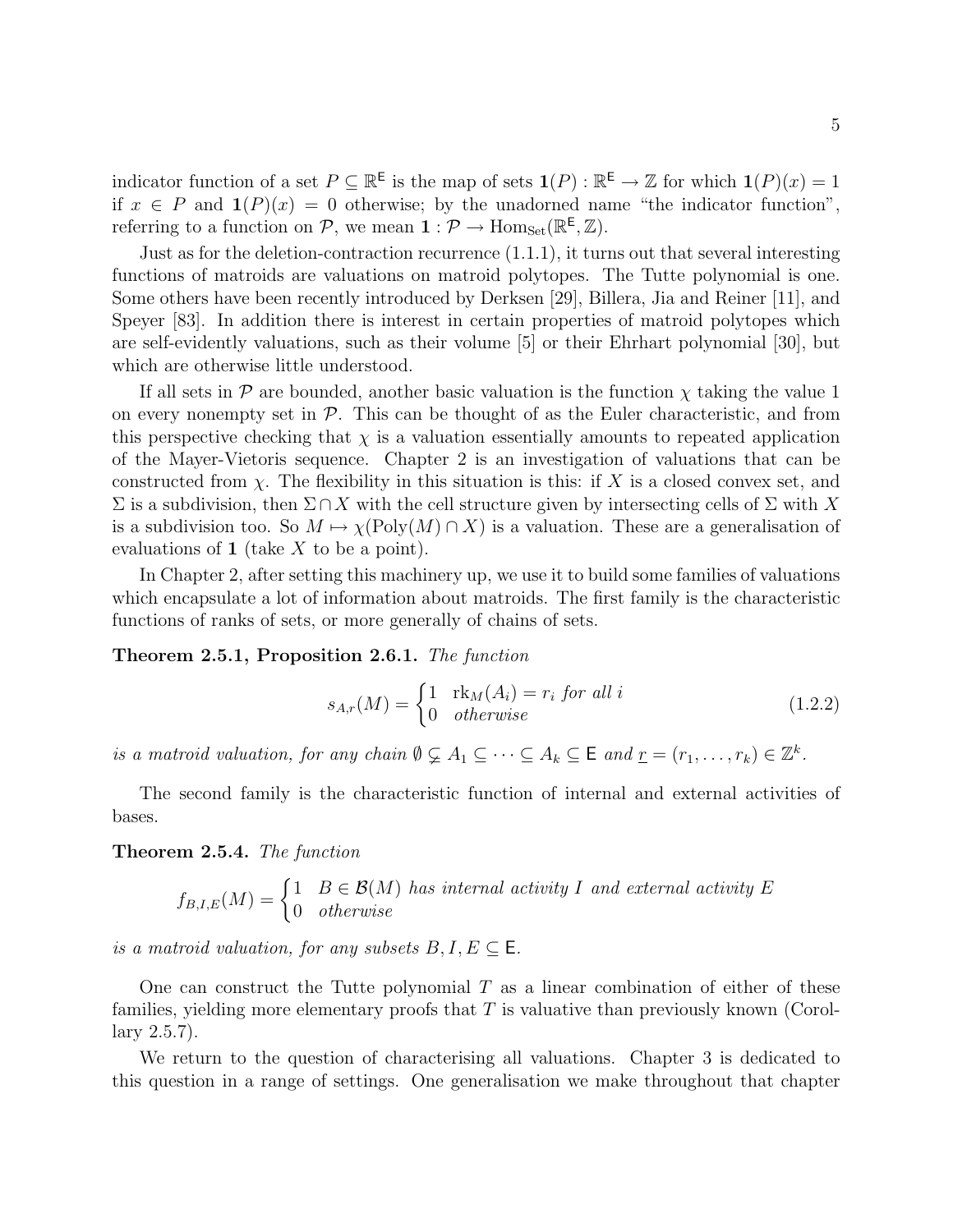is to polymatroids, another structure of general interest introduced by Edmonds. We also invoke megamatroids, which are primarily a technical tool. The polytopes of polymatroids are characterised by a close variant of Theorem 1.1.3: they are those lattice polytopes in the positive orthant whose edges are parallel to vectors of the form  $e_i - e_j$  but have no restrictions on length. Rank functions can also be defined for polymatroids. Finally, megamatroid polyhedra are simply the unbounded analogues of polymatroid polytopes.

If f is a valuation, then so is  $g \circ f$  for any group homomorphism g. Thus one could ask for a universal valuation which all valuative functions of matroids factor through, parallel to Theorem 1.1.2. One natural candidate for a universal valuation is 1. (In the language with which Chapter 3 begins, valuations which factor through 1 are *strong* valuations, and functions satisfying  $(1.2.1)$  are *weak* valuations.) This works in several classical cases: every valuation does factor through 1 when  $P$  is the set of all convex bodies [41], and when  $P$  is a set of convex bodies closed under intersection [91]. But these do not subsume the case of matroid polytopes.

Example 1.2.1. Half a regular octahedron as in Figure 1.1 is a matroid polytope, as is any of its images under the  $\mathfrak{S}_4$  symmetries of the octahedron, where  $\mathfrak{S}$  denotes the symmetric group. But a quarter octahedron can be obtained as the intersection of two of these images, and this is not a matroid polytope.  $\diamondsuit$ 

The first substantive result of Chapter 3 establishes that 1 is indeed a universal valuation for matroids and polymatroids.

**Theorem 3.3.5.** Any valuation f of matroids or polymatroids is of the form  $f' \circ 1$  for some group homomorphism  $f'$ .

Valuativity is a linear condition (unlike (1.1.1)), and so the set of valuative functions on (poly)matroids on [n] of rank D, valued in a ring R, is an R-module. A few conditions on R become necessary; everything will work as stated if  $R = \mathbb{Q}$ . To keep the notation light, we call the module of valuations  $V(n,r)$  for the moment, and ignore notationally the question of whether it's matroids or polymatroids we're dealing with. (In the more fastidious notation of Chapter 3, we use the symbol  $P_{(P)M}(n,r)^{\vee}$ .) By definition,  $V(n,r)$  is dual to the quotient of the free module on the set of (poly)matroids by relations like (1.2.1). Theorem 3.3.5 above gives us a set of generators of  $V(n, r)$ , namely the indicator functions of points. For greater control we might ask for a presentation in generators and relations. In fact, in the cases we care about,  $V(n, r)$  will be a free module and we can find a basis. This is the aim of the rest of Chapter 3.

It turns out that the  $s_{A,r}$  from (1.2.2) generate  $V(n,r)$  for matroids and polymatroids, and it's easy to get a basis with a little care paid to the index set.

Corollary 3.5.5. A basis for  $V(n,r)$  consists of those  $s_{A,r}$  such that  $s_{A,r}$  is not identically zero and is not equal to any  $s_{A',\underline{r}'}$  for  $A', r'$  subsequences of  $A, r$  (i.e. none of the equations  $rk_M(A_i) = r_i$  are redundant).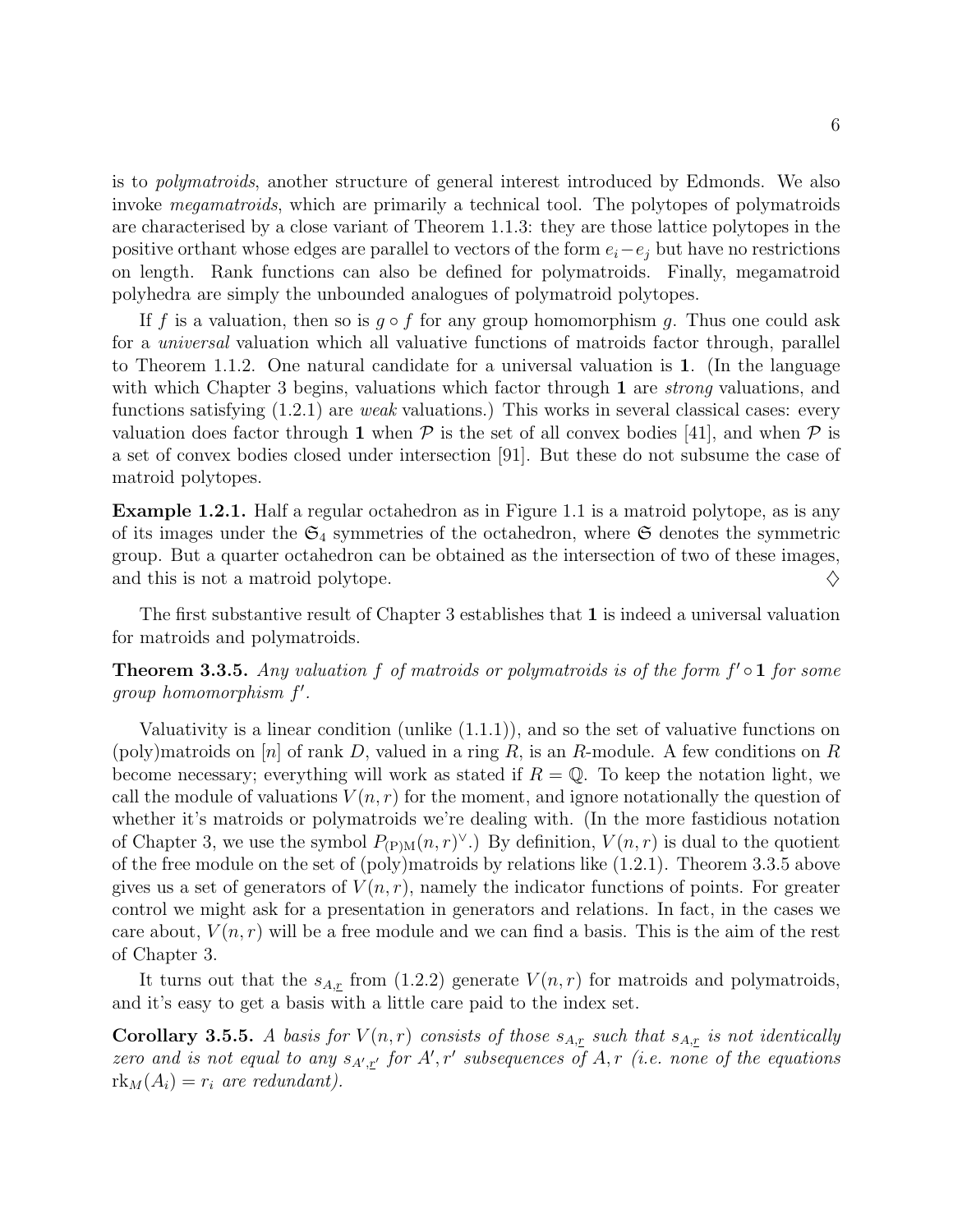A near-exact analogue is true for the module of valuative invariants, which could be written  $V(n,r)^{\mathfrak{S}_n}$ : we could modify Corollary 3.5.5 by imposing only the condition that A is a subsequence of a fixed maximal chain of sets. But in this case the statement is nicer in a variant:

**Corollary 3.6.4.** A basis for  $V(n,r)^{\mathfrak{S}_n}$  consists of those  $s_{A,r}$  such that  $s_{A,r}$  is not identically zero and A is the chain  $[1] \subseteq [2] \subseteq \cdots \subseteq [n]$ .

The chapter culminates in a very clean algebraic description of the modules of valuative invariants on all (poly)matroids, where now n and r are allowed to vary, and we consider  $V^{\mathfrak{S}_{\infty}}$ , the direct sum of the  $V(n,r)^{\mathfrak{S}_n}$  over all n and r. There is also a clean structure for additive valuations, those valuations whose values are zero on matroid polytopes of nonmaximal dimension.

**Theorem 3.1.7.** The module  $V^{\mathfrak{S}_{\infty}}$  is a free associative algebra over R, in the generators  $s_{\{\text{pt}\},r}$ . The submodule of additive valuations is the free Lie algebra on these generators, included in  $V^{\mathfrak{S}_{\infty}}$  by  $[a, b] \mapsto ab - ba$ .

The multiplication invoked here is essentially such that the  $s_{A,r}$  multiply by catenating subscripts. This is, moreover, the natural product structure that is associated with valuations in the Hopf algebra structures on (poly)matroids and their valuations which we introduce in section 3.7. (Poly)matroids thus have a place in the study of combinatorial Hopf algebras, a recent active area of research [1].

## 1.3 Matroids and the Grassmannian

Let K be an algebraically closed field of characteristic  $0<sup>1</sup>$ . The Grassmannian Gr(d, E) is the space parametrising d-dimensional vector subspaces of  $\mathbb{K}^{\mathsf{E}}$ . It is a projective variety: it embeds into the projectivisation of  $\Lambda^d \mathbb{K}^E$  by the *Plücker embedding*, which sends a subspace  $V$  to the wedge product of a basis of  $V$ . The *Plücker coordinates* are the corresponding projective coordinates. There are  $\binom{n}{d}$  $\binom{n}{d}$  Plücker coordinates  $p_{i_1\cdots i_d}$ , one for each basis element  $e_{i_1} \wedge \cdots \wedge e_{i_d}$  of  $\bigwedge^d \mathbb{K}^{\mathsf{E}}$ . (Recall that  $n = |\mathsf{E}|$ .)

By the Gelfand-MacPherson correspondence, the Grassmannian is the parameter space for a second kind of object, namely arrangements of n vectors in  $\mathbb{K}^d$  modulo the  $GL_d$  action. The correspondence has an elementary description: given an  $d \times n$  matrix A over K whose rowspan is a d-dimensional subspace  $V \subseteq \mathbb{K}^n$ , the corresponding vector arrangement consists of the columns of A. So, given a point  $x \in Gr(d, E)$ , consider its support B in the Plücker coordinates. Using the hyperplane arrangement description, we see that this  $\mathcal{B}$  is the set of bases of a representable matroid  $M(x)$ .

<sup>&</sup>lt;sup>1</sup>In other words we may as well choose  $\mathbb{K} = \mathbb{C}$ .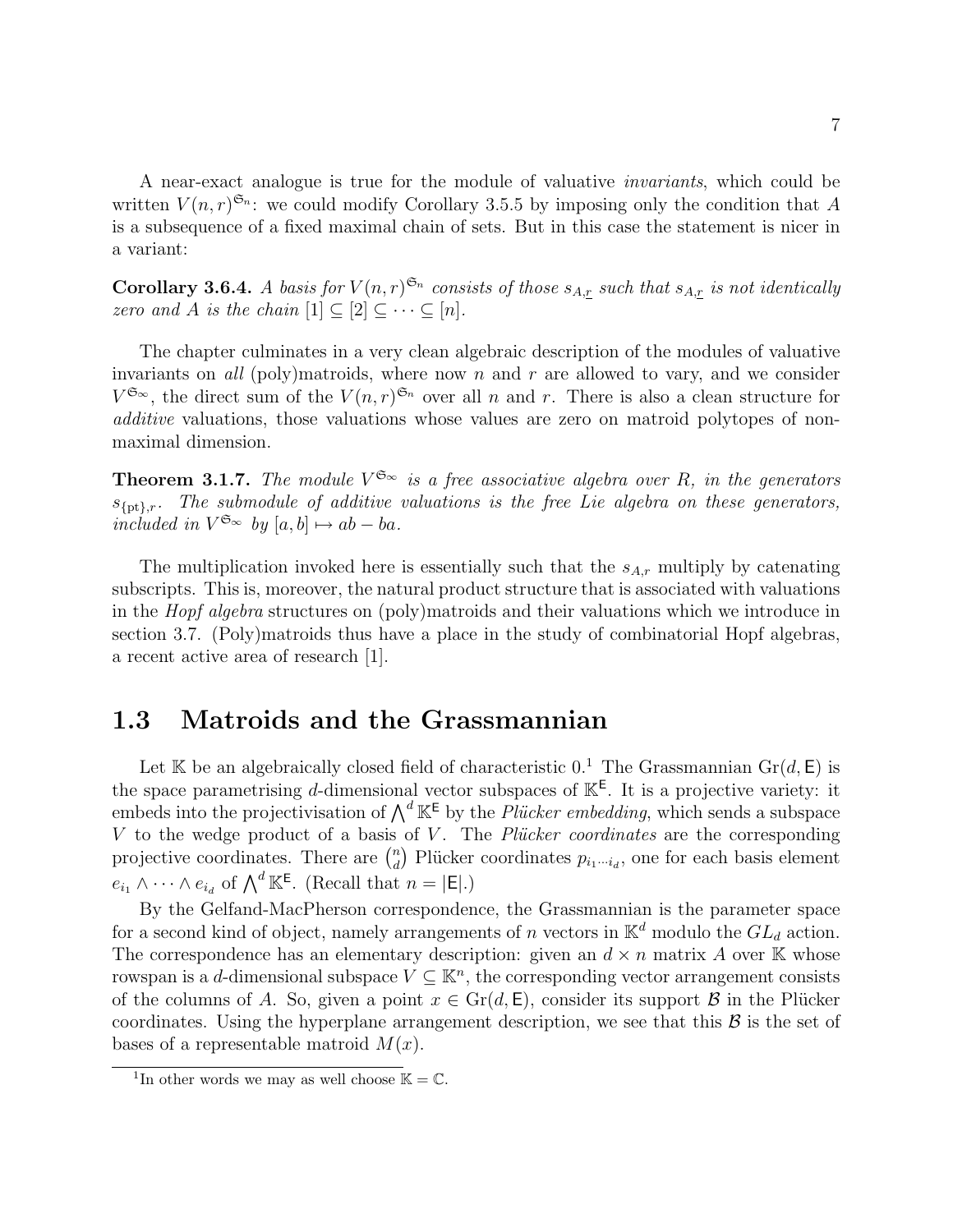Here is a more geometric setting in which  $M(x)$  is encountered. Consider the *n*dimensional algebraic torus  $T := (\mathbb{K}^*)^{\mathsf{E}}$ . There is a natural action of T on  $\mathrm{Gr}(d, \mathsf{E})$ , by which the *i*th coordinate of  $T$  scales the *i*th vector in the arrangement (observe that this scaling does not change  $M(x)$ . The same action can be defined by letting T act on  $\mathbb{K}^{\mathsf{E}}$ coordinatewise and carrying out the constructions in the first paragraph equivariantly; in particular this action is a restriction from a T-action on  $\mathbb{P}(\bigwedge^{\overline{d}} \mathbb{K}^{\mathsf{E}})$ . If x is a point of a (projectivised) K-vector space with a  $T$ -action, there is an associated *weight polytope*, given as the convex hull of the characters  $T$  acts by on the smallest  $T$ -invariant vector subspace containing x. In the case at hand. the weight polytope of  $x \in Gr(d, E)$  is Poly $(M(x))$ . A related way to say this: given x, the variety  $\overline{Tx}$ , the closure of the orbit of x under the T-action is a toric variety. Toric varieties are a very tractable class of algebraic varieties, due in no small part to their combinatorial nature. In particular, to every lattice polytope is associated a toric variety, and in our case,  $\overline{Tx}$  is the variety associated to the polytope  $Poly(M(x)).$ 

Matroid subdivisions have made prominent appearances in algebraic geometry, such as in compactifying the moduli space of hyperplane arrangements (Hacking, Keel and Tevelev [42] and Kapranov [46]), compactifying fine Schubert cells in the Grassmannian (Lafforgue [55, 56]), as well as Speyer's h below. Lafforgue's work implies, for instance, that a matroid whose polytope has no subdivisions is representable in at most finitely many ways, up to the actions of the obvious groups.

Underlying these appearances are certain degenerations which can be constructed over a field with a valuation  $\nu$ . (We have here an unfortunate collision of terminology: a valuation on a field, i.e. a homomorphism from its group of units to an ordered group, has nothing to do with a valuation of polytopes.) Our variety  $Tx \subseteq Gr(d, E)$  degenerates into reducible varieties  $Y_1 \cup \cdots \cup Y_k$  such that each nonempty intersection  $\bigcap_{i \in I} Y_i$  of components is again a torus orbit closure of form  $\overline{Ty_I}$ . Associated to this degeneration is a subdivision of the weight polytope of  $\overline{Tx}$  into the weight polytopes of the various  $\overline{Ty_I}$ , with identical combinatorics: i.e. the facets are the  $Poly(M(y_{\{i\}}))$ , and we have  $\bigcap_{i\in I} Poly(M(y_{\{i\}})) = Poly(M(y_I))$ . The subdivision is constructed by lifting the vertices of the weight polytope into one more dimension, in a fashion encoding certain values of  $\nu$ . The faces of the lifted polytope which are visible from the direction of lifting form the subdivision in question. This is what's known as a regular subdivision. Figure 1.2 is an example of a regular subdivision.

Starting with a representable matroid  $M(x)$ , we have constructed a subvariety  $\overline{Tx}$  of  $Gr(d, E)$ . This opens a set of avenues for the study of matroids by geometric means, through working with the classes of the  $\overline{Tx}$  in cohomology theories of  $\operatorname{Gr}(d, \mathsf{E})$  (for instance the Chow cohomology). Given our concern with valuations, the natural cohomology theory to use is *algebraic K-theory*: more precisely we only need the 0th K-theory functor  $K^0$ . This is defined in Section 4.2. For the present purposes we need only a few facts. When  $X$  is a sufficiently nice variety, like all those we will be working with,  $K^0(X)$  is a ring. To every subvariety  $Y \subseteq X$  corresponds an element  $[Y] \in K^{0}(X)$ . The key property is this: when a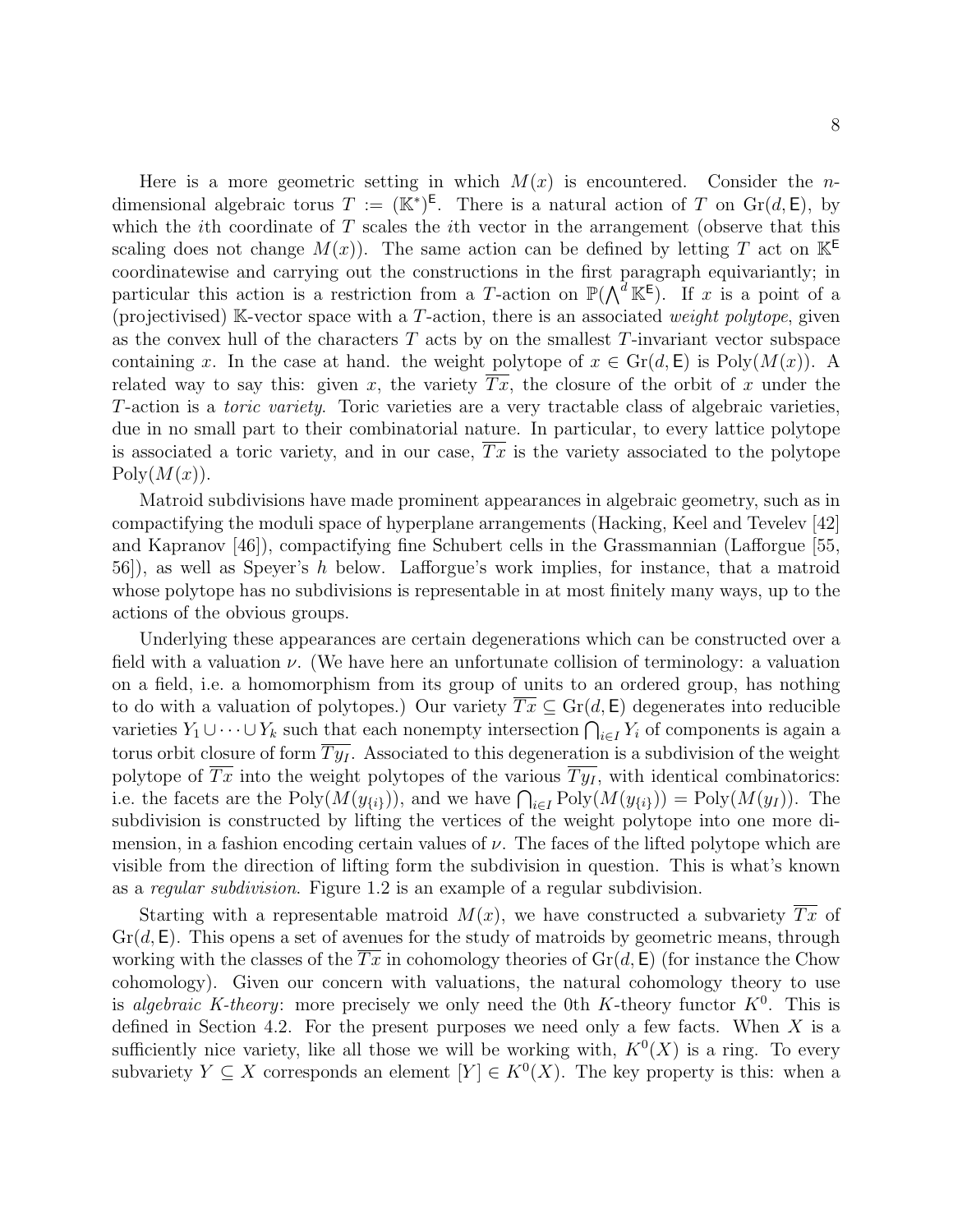

Figure 1.2: The regular subdivision of a 1-dimensional polytope with specified lifting heights.

variety  $Y = Y_1 \cup Y_2$  is reducible, the relation

$$
[Y] - [Y_1] - [Y_2] + [Y_1 \cup Y_2] = 0
$$

holds in  $K^0[X]$ . Note the analogy with  $(1.2.1)$ . We have similar relations for reducible varieties  $Y \subseteq X$  with any number of components. The degeneration of  $\overline{T}x$  we describe in the last paragraph doesn't affect K-theory class. Altogether, this shows that the map  $M(x) \mapsto$  $y(M(x)) := \overline{|Tx|} \in K^0(\mathrm{Gr}(d, \mathsf{E}))$  is a valuation of representable matroids. Multiplication being a linear map, the same is true of  $M(x) \mapsto Cy(M(x))$  for any class  $C \in K^0(\mathrm{Gr}(d, \mathsf{E}))$ .

Actually, we mostly use a richer functor, the *equivariant* K-theory  $K_T^0(X)$ , which retains some information about the way the torus  $T$  acts on all the varieties in question. The properties above also hold of  $K_T^0(X)$ . Our main technical tool in Chapter 4 is *equivariant* localisation. This reduces computations in the ring  $K^0(\mathrm{Gr}(d, \mathsf{E}))$  to computations in a direct sum of copies of  $K_T^0(\text{point}) = \mathbb{Z}[t_1^{\pm 1}, \dots, t_n^{\pm 1}]$ , the ring of Laurent polynomials in *n* variables (or, canonically, the group ring of the characters of  $T$ ); there is no parallel to this reduction in the non-equivariant case. This is of great computational utility. The computations of equivariant localisation have a very strong polyhedral flavour, and our proofs end up mainly dealing in lattice point generating functions of the matroid polytope and related polyhedra.

We would of course like to be able to work with all matroids, not just the representable ones  $M(x)$  which we started with above. It is a remarkable fact, proved in [83], that even though nonrepresentable matroids  $M$  have no corresponding subvarieties they still have associated classes  $y(M)$  in  $K_T^0(\mathrm{Gr}(d, \mathsf{E}))$ , which can be computed from their polytopes. We can treat valuations on the set of all matroids this way.

Following the track of the previous chapters, we might ask whether the valuations of the form  $M(x) \mapsto C[Tx]$  generate all valuations. It turns out they don't (Example 4.4.4). However, we can construct two important valuations in terms of these, and these are the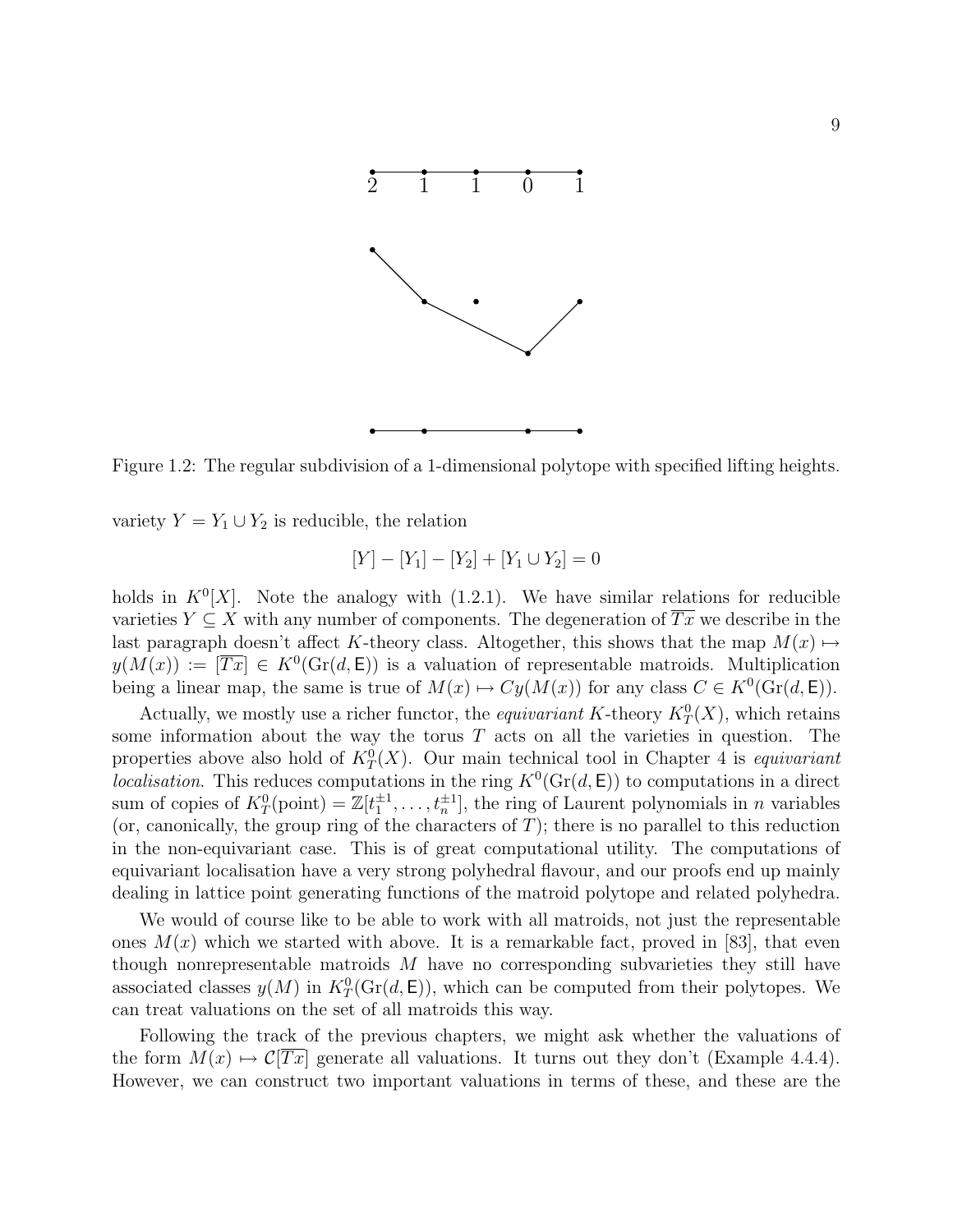main results of Chapter 4. The first is the Tutte polynomial. The second is Speyer's invariant h which is the subject of [83]. Speyer conjectures (and has proven in several cases) that, up to a change of variable,  $h$  is positive; if this were true, it would impose sharp upper bounds on the number of faces possible of each dimension in a matroid polytope subdivision.

Though we won't define all the necessary objects in this exposition, we state the main theorems here to highlight the striking formal similarity between the two invariants.

**Theorems 4.7.1, 4.8.5.** There exist maps and varieties  $\text{Gr}(d, \mathsf{E}) \leftarrow \mathbb{F}(\mathbb{P}^{n-1} \times \mathbb{P}^{n-1})$ such that

$$
t(M)(\alpha, \beta) = (\pi')_* \pi^*(y(M) \cdot [\mathcal{O}(1)])
$$
  

$$
h(M)(\alpha, \beta) = (\pi')_* \pi^*(y(M))
$$

where  $(\pi')_*$  and  $\pi^*$  are respectively pushforward and pullback in K-theory, and  $K^0(\mathbb{P}^{n-1} \times$  $\mathbb{P}^{n-1}) = \mathbb{Z}[\alpha, \beta]/(\alpha^n, \beta^n).$ 

## 1.4 Tropical geometry

Our last chapter, Chapter 5, lies outside the thread of the other chapters regarding matroid valuations. Instead it builds off the appearances of matroids in tropical geometry, and consists of some first steps towards a generalisation.

Tropical geometry is a relatively new field of study. At its beginnings lies the following observation. Let X be a complex affine or projective variety, and consider its image under taking the coordinatewise real part of the logarithm: this image is known as the amoeba of X. As the base of the logarithm tends to infinity, the amoeba shrinks and in the limit approaches a polyhedral complex. Algebraically we can get the same limiting polyhedral complex directly by working over an algebraically closed field with a valuation, and replacing the logarithm by the valuation (and taking the closure of the resulting set). The polyhedral complex obtained this way is a *tropical variety*, called the *tropicalisation* Trop  $X$  of the algebraic variety  $X$ we began with.<sup>2</sup> When we want to refer to expressly non-tropical objects we will call them classical.

In the words of Maclagan [60], tropical varieties are combinatorial shadows of algebraic varieties: that is, much information about classical varieties is retained in their tropicalisation. It can be a profitable attack on a classical geometric problem to consider the tropical analogue, reducing hard algebra to hopefully easier combinatorics. We limit ourselves to one quick example here: Mikhalkin used tropical techniques to count the rational curves of

<sup>&</sup>lt;sup>2</sup>In particular our tropical varieties are all embedded in a real vector space (or near enough). Another body of work in tropical geometry attempts to define a notion of abstract tropical variety, dissociated from any particular embedding; this is not our concern.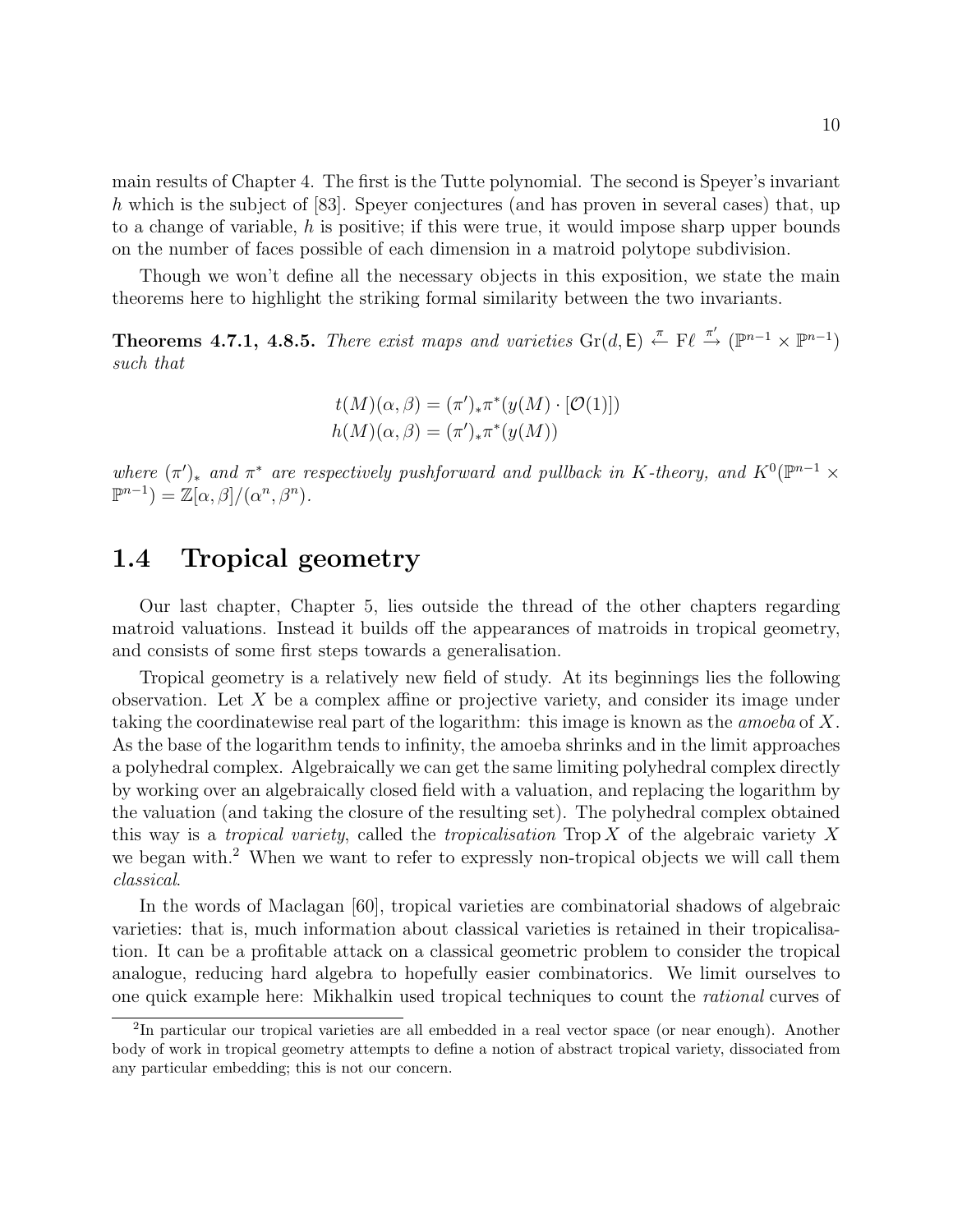degree d through  $3d - 1$  points in the plane, for all d [67]; the number was only known for  $d \leq 4$  until around fifteen years ago.

That said, the combinatorics of tropical varieties, especially the global combinatorics, is far from trivial. One of the better understood cases is that of linear spaces: these are very closely related to matroids and matroid subdivisions. Let  $X$  be a linear subspace of complex projective space. Its tropicalisation  $Trop X$  depends only on the valuations of the Plücker coordinates of X, and therefore on the regular subdivision of its matroid polytope described last section. We can compute  $Trop X$  from the matroid subdivision. If the subdivision is trivial (there is only one piece) then Trop X is the Bergman fan of  $|7|$ . Given a polytope P in a real vector space V, its normal fan is the polyhedral complex on the dual space  $V^*$ , whose (closed) faces consist of all linear functionals maximised at a given face of P. The Bergman fan is a certain subcomplex of the normal fan. For a regular subdivision of polytopes one can define an analogue of the normal fan, and then an analogue of the Bergman complex, and the analogue holds true. The situation is bijective: the Plücker coordinates can also be recovered from the tropical linear space. Indeed, the Grassmannian in its Plücker embedding tropicalises to the tropical Grassmannian, which is a parameter space for tropicalised linear spaces [82].

It is a natural pursuit to develop a formalisation of tropical geometry that doesn't depend on classical algebraic geometry. From this perspective, the presence of classical varieties in the explanation of tropical varieties opening this section is an unsatisfying feature, as it's hard to get a handle on. Given a polyhedral complex  $C$ , suppose we wish to determine whether  $C = \text{Top } X$  for an algebraic variety X. There are a set of necessary conditions on the local combinatorics that are easy to test, but there are (usually) no good sufficient conditions: indeed, Sturmfels proved [86] that determining realizability of a matroid in characteristic 0 is equivalent to determining solvability of a system of Diophantine equations over Q. This informs us that, even for linear spaces, we can't expect sufficient conditions for being a tropicalisation. For this and other reasons, we define a tropical variety in general to be a polyhedral complex with the aforementioned local conditions on its combinatorics.

Accepting this latter definition, we find that tropical linear spaces are exactly in bijection with regular matroid subdivisions. This is one of three classes of tropical variety that have been studied which are in combinatorial bijection with classes of subdivisions of polytopes. There exist bijections between

- (1) tropical linear spaces and matroid polytope subdivisions;
- (2) tropical hypersurfaces and lattice polytope subdivisions;
- (3) tropical zero-dimensional varieties and fine mixed subdivisions of simplices [6].

(Regarding case 3, it is conventionally the tropical hyperplane arrangement dual to the zero-dimensional variety which is associated to a fine mixed subdivision in the literature.)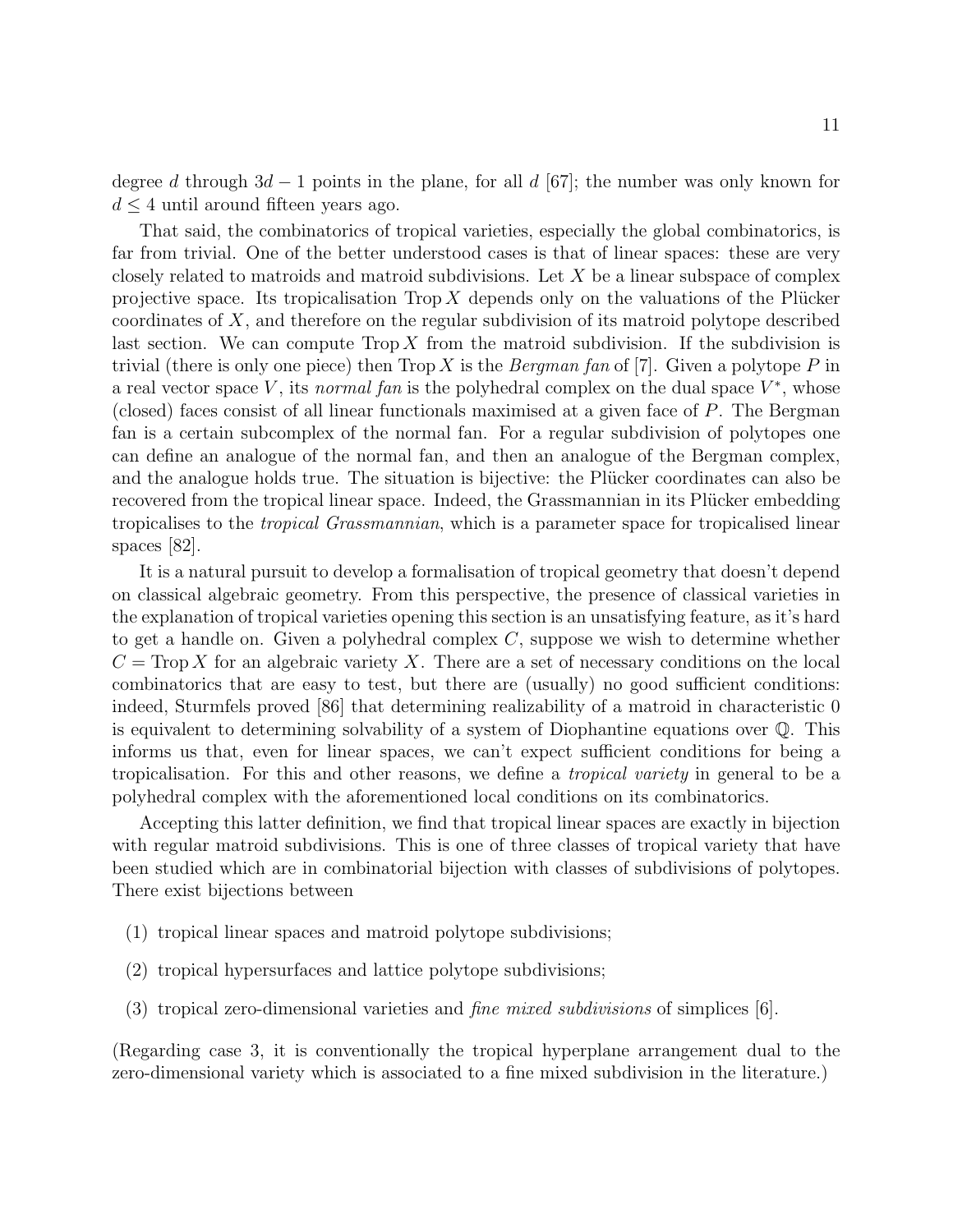An effective algebraic cycle on a variety Y is a formal positive  $\mathbb{Z}$ -linear combination of irreducible subvarieties of  $Y$ . There is a classical construction, due to Chow and van der Waerden [20], of a parameter space for effective algebraic cycles of given dimension and degree in projective space, the *Chow variety*. For example, the Grassmannian is the Chow variety for degree 1 cycles, these being linear spaces. The Chow variety is projective and has a torus action, so as in the last section we can associate a weight polytope to any of its points, i.e. any cycle X in Y; this is called the *Chow polytope* of X. We get more: working over a valued field, the regular subdivision construction associates a subdivision of the Chow polytope to X.

It turns out that, in the bijections  $(1)$ – $(3)$  above, if any of the tropical varieties is of the form Trop X for a classical algebraic cycle  $X$ , then the associated polytopal subdivision is the Chow polytope subdivision. This makes it natural to consider the Chow polytope of any tropicalisation. The main result of Chapter 5 extends this to all tropical varieties, providing a simple combinatorial construction of a "Chow subdivision" for any tropical variety.

The k-skeleton of a cell complex is the subcomplex of all faces of dimension  $\leq k$ . Ignoring the issue of multiplicity, we have the following result.

**Theorem 5.4.1.** Let C be a tropical variety of dimension e. Let L be the  $(e-1)$ -skeleton of the simplex conv $\{-e_1, \ldots, -e_n\}$ . Then the Minkowski sum  $C + L$  is the codimension 1 skeleton of the normal fan to a subdivision of polytopes. If  $C = \text{Top } X$  is a tropicalisation, then this subdivision is the Chow polytope subdivision of  $X$ .

Unlike  $(1)-(3)$ , this general Chow polytope construction does not afford a bijection: Chapter 5 closes with an example of two tropical varieties which have equal Chow polytope. In any event, the polytopes obtained from Theorem 5.4.1 lack a clean characterisation on the model of Theorem 1.1.3, and there is certainly much to be done to obtain a combinatorial description of all tropical varieties along these lines.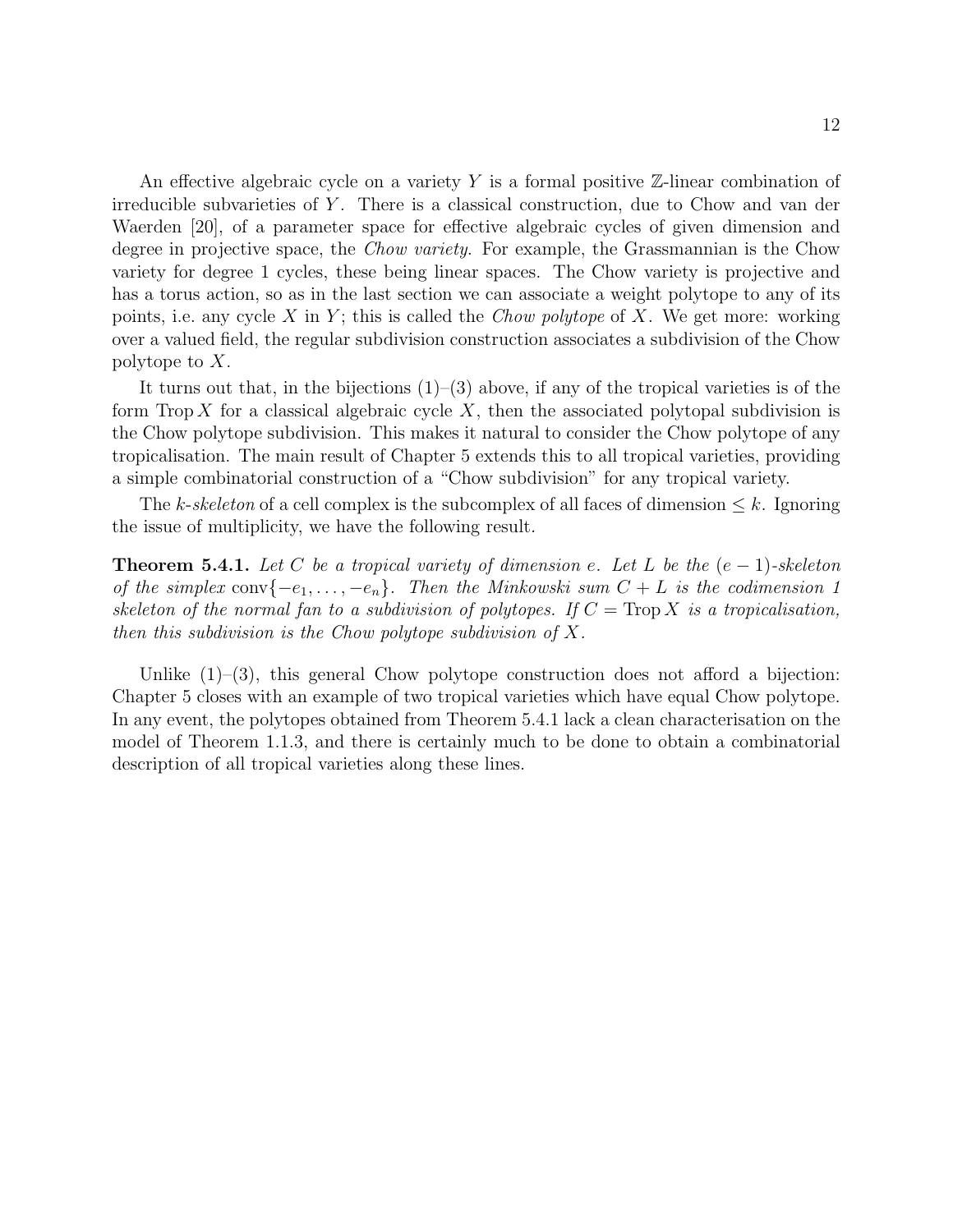# Chapter 2

# Valuations for matroid polytope subdivisions

This chapter is joint work with Federico Ardila and Edgard Felipe Rincón. It is to appear in the Canadian Mathematical Bulletin with the same title. (This version incorporates some minor changes, largely for consistency with other chapters.)

## 2.1 Introduction

Aside from its wide applicability in many areas of mathematics, one of the pleasant features of matroid theory is the availability of a vast number of equivalent points of view. Among many others, one can think of a matroid as a notion of independence, a closure relation, or a lattice. One point of view has gained prominence due to its applications in algebraic geometry, combinatorial optimization, and Coxeter group theory: that of a matroid as a polytope. This chapter is devoted to the study of functions of a matroid which are amenable to this point of view.

To each matroid M one can associate a (basis) matroid polytope  $Poly(M)$ , which is the convex hull of the indicator vectors of the bases of M. One can recover M from  $Poly(M)$ , and in certain instances  $Poly(M)$  is the fundamental object that one would like to work with. For instance, matroid polytopes play a crucial role in the matroid stratification of the Grassmannian [37]. They allow us to invoke the machinery of linear programming to study matroid optimization questions [78]. They are also the key to understanding that matroids are just the type A objects in the family of Coxeter matroids [14].

The subdivisions of a matroid polytope into smaller matroid polytopes have appeared prominently in different contexts: in compactifying the moduli space of hyperplane arrangements (Hacking, Keel and Tevelev [42] and Kapranov [46]), in compactifying fine Schubert cells in the Grassmannian (Lafforgue [55, 56]), and in the study of tropical linear spaces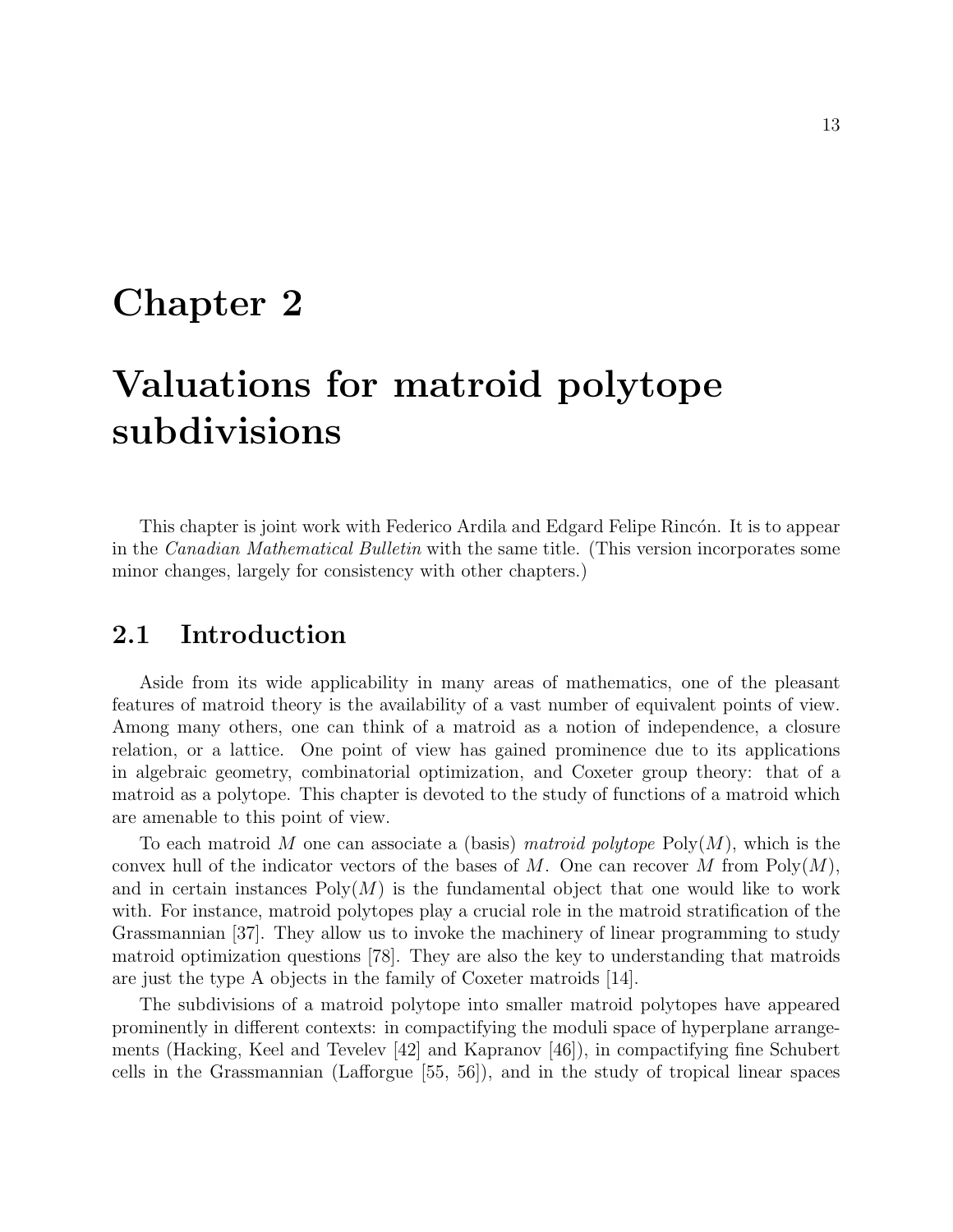(Speyer [82]).

Billera, Jia and Reiner [11] and Speyer [82, 83] have shown that some important functions of a matroid, such as its quasisymmetric function and its Tutte polynomial, can be thought of as nice functions of their matroid polytopes: they act as valuations on the subdivisions of a matroid polytope into smaller matroid polytopes.

The purpose of this chapter is to show that two much stronger functions are also valuations. Consider the matroid functions

$$
f_1(M) = \sum_{A \subseteq [n]} (A, \text{rk}_M(A)) \text{ and } f_2(M) = \sum_{B \text{ basis of } M} (B, E(B), I(B)),
$$

regarded as formal sums in the free group with basis all triples in  $\times$ . Here rk<sub>M</sub> denotes matroid rank, and  $E(B)$  and  $I(B)$  denote the sets of externally and internally active elements of B.

**Theorems 2.5.1 and 2.5.4**. The functions  $f_1$  and  $f_2$  are valuations for matroid polytope subdivisions: for any subdivision of a matroid polytope  $Poly(M)$  into smaller matroid polytopes  $Poly(M_1), \ldots, Poly(M_m)$ , these functions satisfy

$$
f(M) = \sum_{i} f(M_i) - \sum_{i < j} f(M_{ij}) + \sum_{i < j < k} f(M_{ijk}) - \cdots,
$$

where  $M_{ab...c}$  is the matroid whose polytope is  $Poly(M_a) \cap Poly(M_b) \cap \cdots \cap Poly(M_c)$ .

The chapter is organized as follows. In Section 2.2 we present some background information on matroids and matroid polytope subdivisions. In Section 2.3 we define valuations under matroid subdivisions, and prove an alternative characterization of them. In Section 2.4 we present a useful family of valuations, which we use to prove Theorems 2.5.1 and 2.5.4 in Section 2.5. Finally in section 2.6 we briefly discuss some previously known matroid valuations.

## 2.2 Preliminaries on matroids and matroid subdivisions

A *matroid* is a combinatorial object which unifies several notions of independence. We start with basic definitions; for more information on matroid theory we refer the reader to [72]. There are many equivalent ways of defining a matroid. We will adopt the basis point of view, which is the most convenient for the study of matroid polytopes.

**Definition 2.2.1.** A matroid M is a pair  $(E, \mathcal{B})$  consisting of a finite set E and a collection of subsets B of E, called the bases of M, which satisfies the basis exchange axiom: If  $B_1, B_2 \in \mathcal{B}$ and  $b_1 \in B_1 - B_2$ , then there exists  $b_2 \in B_2 - B_1$  such that  $(B_1 \setminus b_1) \cup b_2 \in \mathcal{B}$ .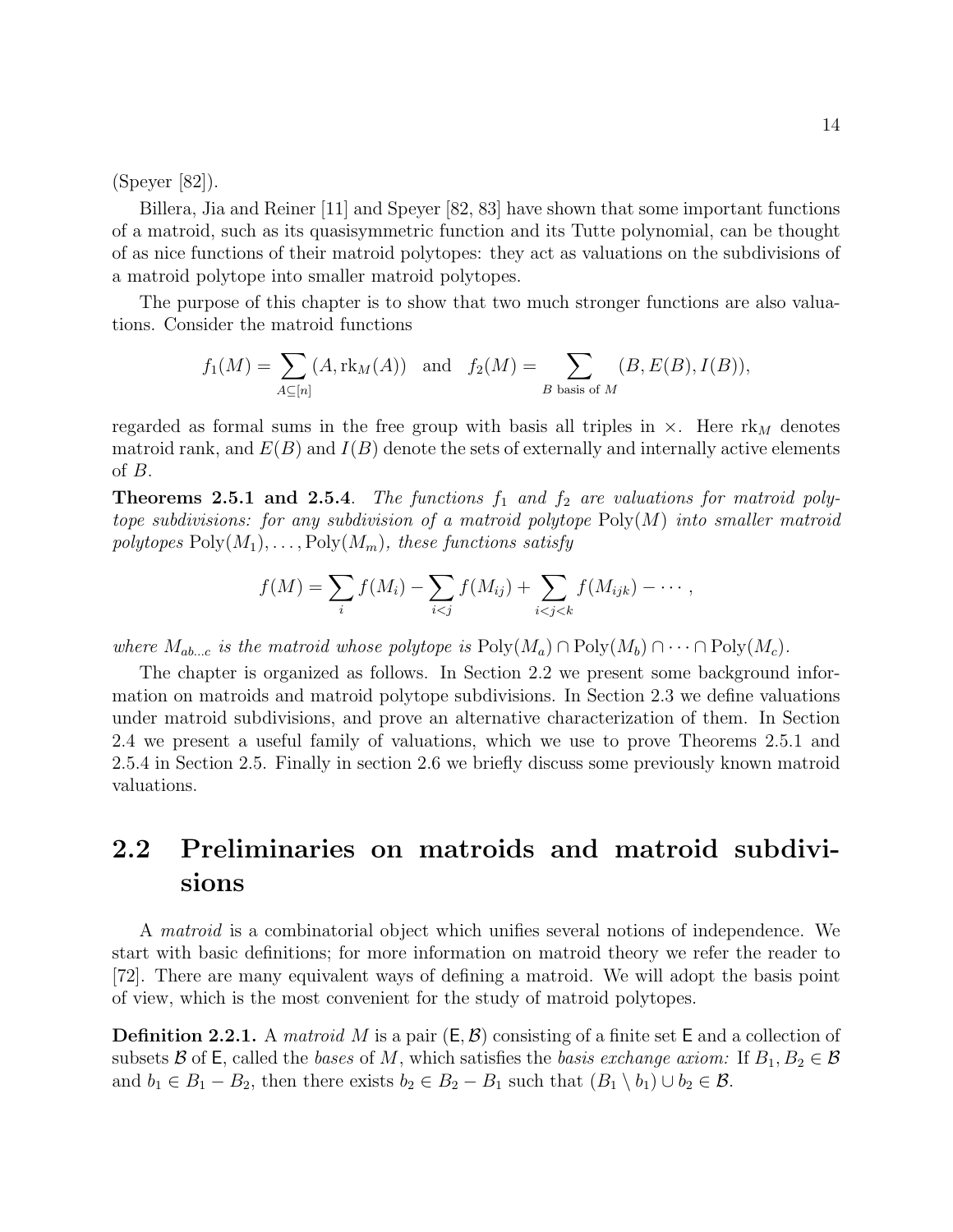We will find it convenient to allow  $(E, \emptyset)$  to be a matroid; this is not customary.

A subset  $A \subseteq \mathsf{E}$  is *independent* if it is a subset of a basis. All the maximal independent sets contained in a given set  $A \subseteq E$  have the same size, which is called the *rank*  $\text{rk}_{M}(A)$  of A. In particular, all the bases have the same size, which is called the rank  $r(M)$  of M.

Example 2.2.2. If E is a finite set of vectors in a vector space, then the maximal linearly independent subsets of E are the bases of a matroid. The matroids arising in this way are called *representable*, and motivate much of the theory of matroids.  $\diamondsuit$ 

**Example 2.2.3.** If  $k \leq n$  are positive integers, then the subsets of size k of  $[n] = \{1, \ldots, n\}$ are the bases of a matroid, called the *uniform matroid*  $U_{k,n}$ .

**Example 2.2.4.** Given positive integers  $1 \leq s_1 < \ldots < s_r \leq n$ , the sets  $\{a_1, \ldots, a_r\}$ such that  $a_1 \leq s_1, \ldots, a_r \leq s_r$  are the bases of a matroid, called the *Schubert matroid*  $SM_n(s_1,\ldots,s_r)$ . These matroids were discovered by Crapo [23] and rediscovered in various contexts; they have been called shifted matroids [4, 52], PI-matroids [11], generalized Catalan matroids [13], and freedom matroids [26], among others. We prefer the name Schubert matroid, which highlights their relationship with the stratification of the Grassmannian into Schubert cells [12, Section 2.4].  $\diamondsuit$ 

The following geometric representation of a matroid is central to our study.

**Definition 2.2.5.** Given a matroid  $M = ([n], \mathcal{B})$ , the (basis) matroid polytope Poly $(M)$  of  $M$  is the convex hull of the indicator vectors of the bases of  $M$ :

$$
Poly(M) = convex\{e_B : B \in \mathcal{B}\}.
$$

For any  $B = \{b_1, \ldots, b_r\} \subseteq [n]$ , by  $e_B$  we mean  $e_{b_1} + \cdots + e_{b_r}$ , where  $\{e_1, \ldots, e_n\}$  is the standard basis of  $\mathbb{R}^n$ .

When we speak of "a matroid polytope", we will refer to the polytope of a specific matroid, in its specific position in  $\mathbb{R}^n$ . The following elegant characterization is due to Gelfand, Goresky, MacPherson, and Serganova [37]:

**Theorem 2.2.6.** Let B be a collection of r-subsets of [n] and let  $Poly(\mathcal{B}) = convex\{e_B :$  $B \in \mathcal{B}$ . The following are equivalent:

1. B is the collection of bases of a matroid.

2. Every edge of  $Poly(\mathcal{B})$  is a parallel translate of  $e_i - e_j$  for some  $i, j \in [n]$ .

When the statements of Theorem 2.2.6 are satisfied, the edges of  $Poly(\mathcal{B})$  correspond exactly to the pairs of different bases  $B, B'$  such that  $B' = (B \setminus i) \cup j$  for some  $i, j \in [n]$ . Two such bases are called adjacent bases.

A subdivision of a polytope P is a set of polytopes  $\Sigma = \{P_1, \ldots, P_m\}$ , whose vertices are vertices of  $P$ , such that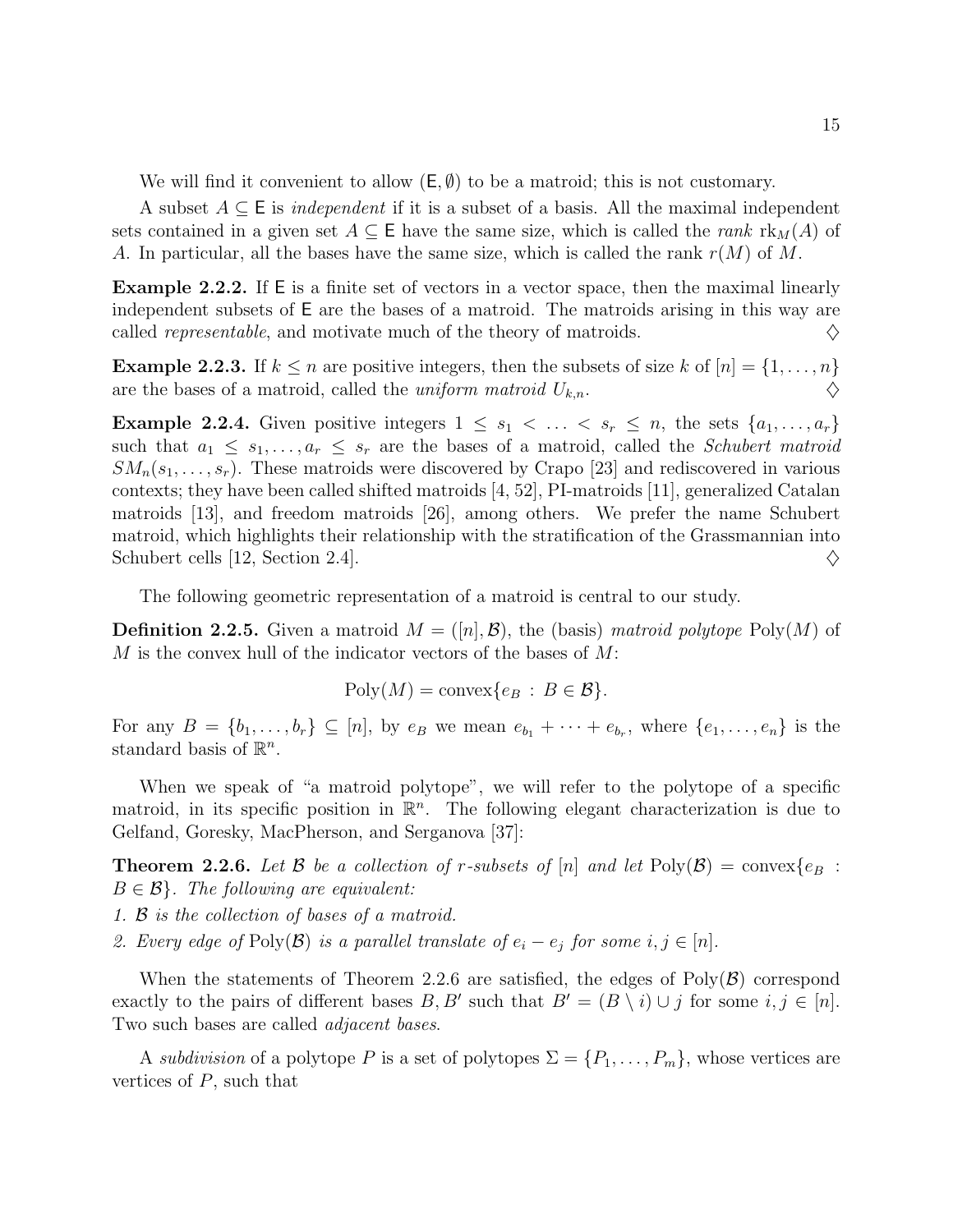- $P_1 \cup \cdots \cup P_m = P$ , and
- for all  $1 \leq i < j \leq m$ , if the intersection  $P_i \cap P_j$  is nonempty, then it is a proper face of both  $P_i$  and  $P_j$ .

The faces of the subdivision  $\Sigma$  are the faces of the  $P_i$ ; it is easy to see that the interior faces of  $\Sigma$  (i.e. faces not contained in the boundary of P) are exactly the non-empty intersections between some of the  $P_i$ .

Definition 2.2.7. A matroid polytope subdivision is a subdivision of a matroid polytope  $Q = \text{Poly}(M)$  into matroid polytopes  $Q_1 = \text{Poly}(M_1), \ldots, Q_m = \text{Poly}(M_m)$ . We will also refer to this as a matroid subdivision of the matroid M into  $M_1, \ldots, M_m$ .

The lower-dimensional faces of the subdivision, which are intersections of subcollections of the  $Q_i$ , are also of interest. Given a set of indices  $A = \{a_1, \ldots, a_s\} \subseteq [m]$ , we will write  $Q_A = Q_{a_1 \cdots a_s} := \bigcap_{a \in A} Q_a$ . By convention,  $Q_\emptyset = Q$ . Since any face of a matroid polytope is itself a matroid polytope, it follows that any nonempty  $Q_A$  is the matroid polytope of a matroid, which we denote  $M_A$ .

Because of the small number of matroid polytopes in low dimensions, there is a general lack of small examples of matroid subdivisions. In two dimensions the only matroid polytopes are the equilateral triangle and the square, which have no nontrivial matroid subdivisions. In three dimensions, the only nontrivial example is the subdivision of a regular octahedron (with bases {12, 13, 14, 23, 24, 34}) into two square pyramids (with bases {12, 13, 14, 23, 24} and  $\{13, 14, 23, 24, 34\}$ , respectively); this subdivision is shown in Figure 2.1.



Figure 2.1: The matroid subdivision of a regular octahedron into two square pyramids.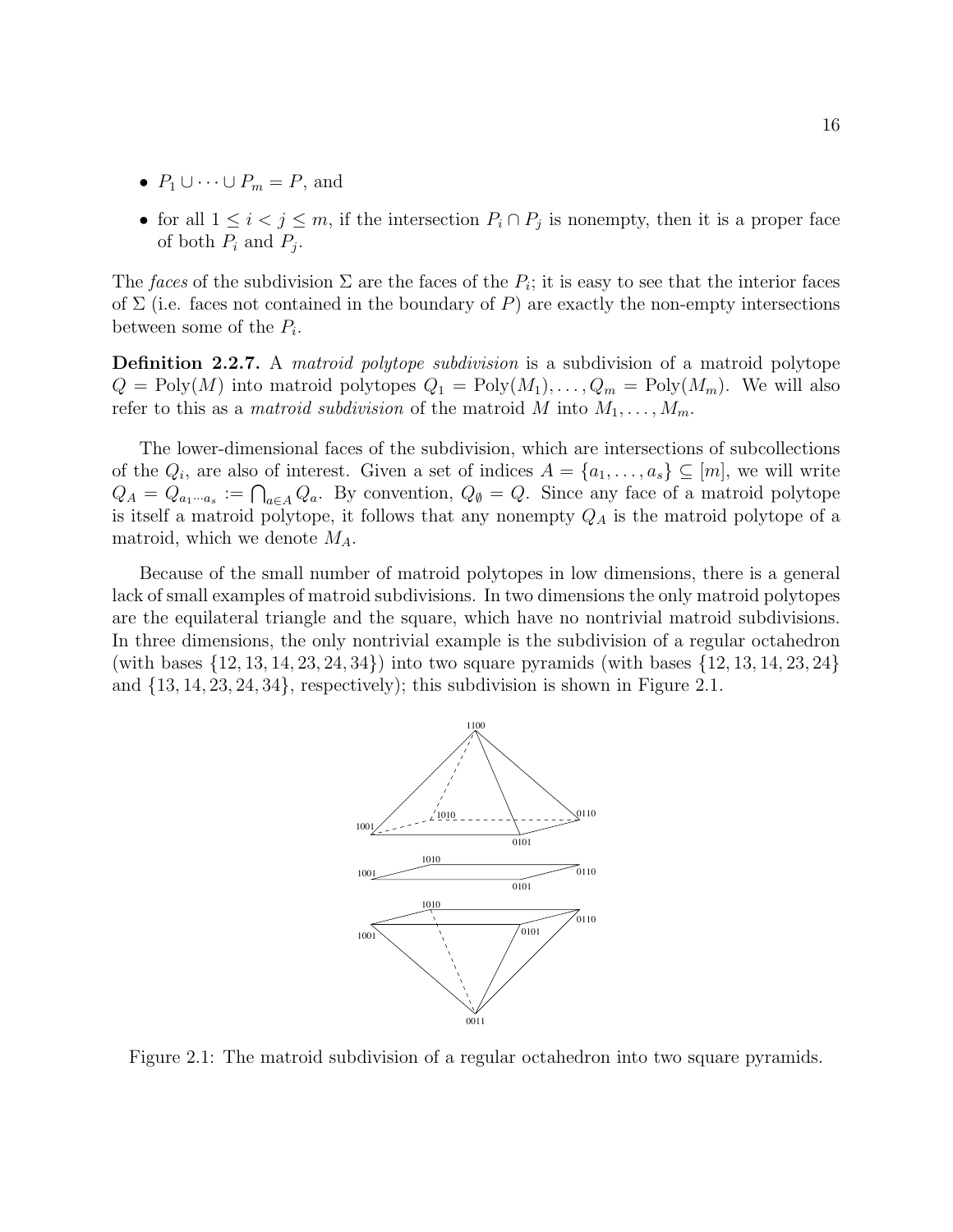Example 2.2.8. A more interesting example is the following subdivision [11, Example 7.13]: Let  $M_1 = SM_6(2, 4, 6)$  be the Schubert matroid whose bases are the sets  $\{a, b, c\} \subseteq [6]$  such that  $a \leq 2, b \leq 4$ , and  $c \leq 6$ . The permutation  $\sigma = 345612$  acts on the ground set [6] of  $M_1$ , thus defining the matroids  $M_2 = \sigma M_1$  and  $M_3 = \sigma^2 M_1$ . (Note that  $\sigma^3$  is the identity.) Then  ${M_1, M_2, M_3}$  is a subdivision of  $M = U_{3,6}$ . One can easily generalize this construction to obtain a subdivision of  $U_{a,ab}$  into a isomorphic matroids.

Under the projection  $(x_1, \ldots, x_6) \mapsto (x_1+x_2, x_3+x_4, x_5+x_6), U_{3,6}$  is taken to the hexagon of Figure 2.2, and the  $M_i$  are the preimages of the three parallelograms of that figure. Notice that Figure 2.2 is also a polymatroid subdivision, as in Chapter 3.  $\diamondsuit$ 



Figure 2.2: A projection of the subdivision of Example 2.2.8.

### 2.3 Valuations under matroid subdivisions

We now turn to the study of matroid functions which are valuations under the subdivisions of a matroid polytope into smaller matroid polytopes. Throughout this section, Mat = Mat<sub>n</sub> will denote the set of matroids with ground set [n], and G will denote an arbitrary abelian group. As before, given a subdivision  $\{M_1, \ldots, M_m\}$  of a matroid M and a subset  $A \subseteq [m]$ ,  $M_A$  is the matroid whose polytope is  $\bigcap_{a \in A} \mathrm{Poly}(M_a)$ .

**Definition 2.3.1.** A function  $f : \mathsf{Mat} \to G$  is a valuation under matroid subdivision, or simply a valuation<sup>1</sup>, if for any subdivision  $\{M_1, \ldots, M_m\}$  of a matroid  $M \in \mathsf{Mat}$ , we have

$$
\sum_{A \subseteq [m]} (-1)^{|A|} f(M_A) = 0 \tag{2.3.1}
$$

<sup>&</sup>lt;sup>1</sup>This use of the term *valuation* is standard in convex geometry [63]. It should not be confused with the unrelated notion of a matroid valuation found in the theory of valuated matroids [32].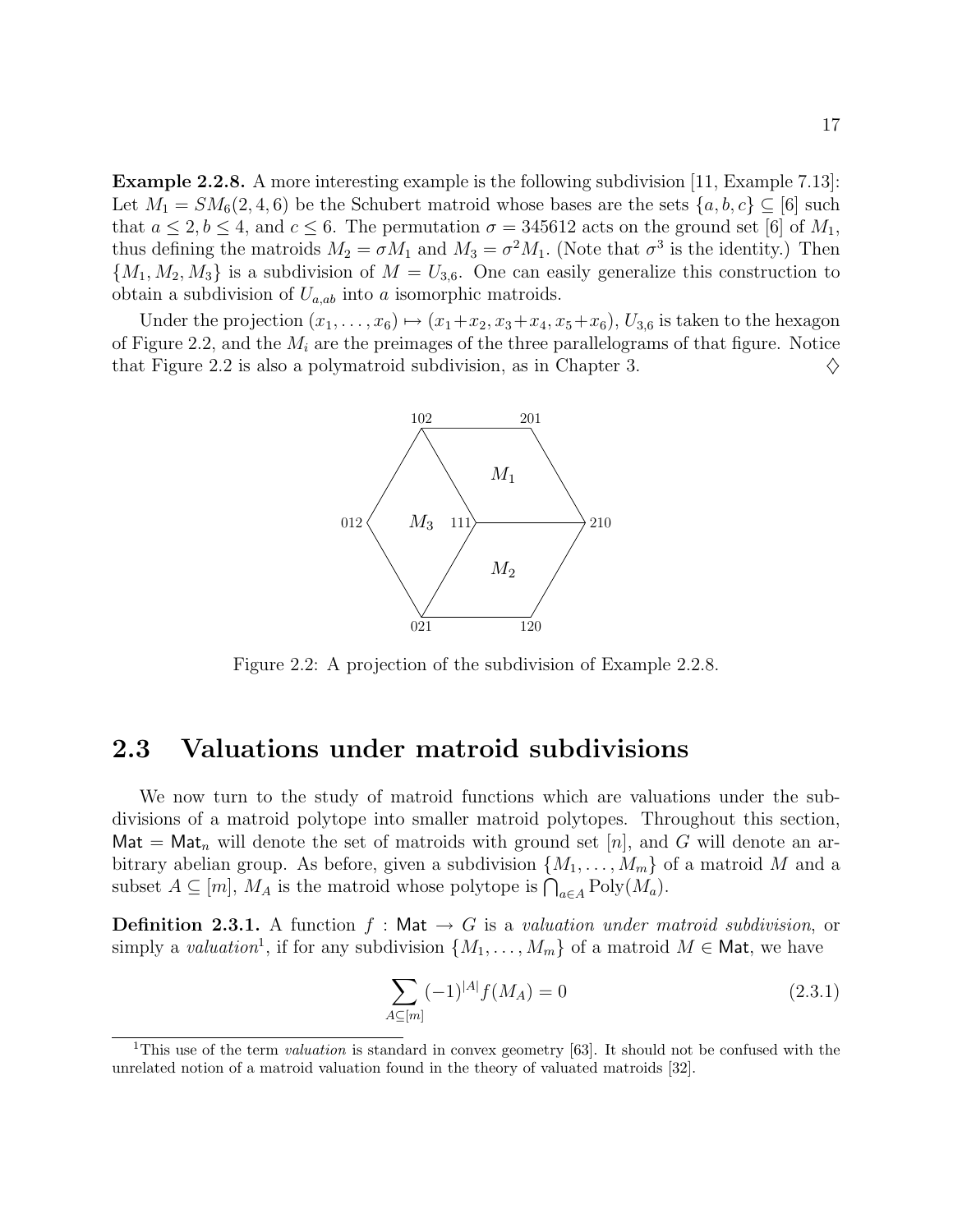or, equivalently,

$$
f(M) = \sum_{i} f(M_i) - \sum_{i < j} f(M_{ij}) + \sum_{i < j < k} f(M_{ijk}) - \dots \tag{2.3.2}
$$

Recall that, contrary to the usual convention, we have allowed  $\emptyset = ([n], \emptyset)$  to be a matroid. We will also adopt the convention that  $f(\emptyset) = 0$  for all the matroid functions considered in this chapter.

Many important matroid functions are well-behaved under subdivision. Let us start with some easy examples.

**Example 2.3.2.** The function vol, which assigns to each matroid  $M \in \mathbb{M}$  the ndimensional volume of its polytope  $Poly(M)$ , is a valuation. This is clear since the lowerdimensional faces of a matroid subdivision have volume 0.  $\diamondsuit$ 

**Example 2.3.3.** The *Ehrhart polynomial*  $\ell_P(x)$  of a lattice polytope P in  $\mathbb{R}^d$  is the polynomial such that, for a positive integer n,  $\ell_P(n) = |nP \cap \mathbb{Z}^d|$  is the number of lattice points contained in the *n*-th dilate  $nP$  of P [84, Section 4.6]. By the inclusion-exclusion formula, the function  $\ell : \mathsf{Mat} \to \mathbb{R}[x]$  defined by  $\ell(M) = \ell_{\text{Poly}(M)}(x)$  is a valuation.

**Example 2.3.4.** The function  $b(M) =$  (number of bases of M) is a valuation. This follows from the fact that the only lattice points in  $Poly(M)$  are its vertices, which are the indicator vectors of the bases of M; so  $b(M)$  is the evaluation of  $\ell(M)$  at  $x = 1$ .

Before encountering other important valuations, let us present an alternative way of characterizing them. This result may be known, but we have been unable to locate the precise statement that we need in the literature, so we include a proof for completeness.

**Theorem 2.3.5.** A function  $f : \mathsf{Mat} \to G$  is a valuation if and only if, for any matroid subdivision  $\Sigma$  of  $Q = \text{Poly}(M)$ ,

$$
f(M) = \sum_{F \in \text{int}(\Sigma)} (-1)^{\dim(Q) - \dim(F)} f(M(F)), \qquad (2.3.3)
$$

where the sum is over the interior faces of the subdivision  $\Sigma$ , and  $M(F)$  denotes the matroid whose matroid polytope is F.

To prove Theorem 2.3.5 we first need to recall some facts from topological combinatorics. These can be found, for instance, in [84, Section 3.8].

**Definition 2.3.6.** A regular cell complex is a finite set  $C = {\sigma_1, \sigma_2, ..., \sigma_s}$  of pairwise disjoint and nonempty cells  $\sigma_i \subseteq \mathbb{R}^d$  such that for any  $i \in [s]$ :

1.  $\overline{\sigma_i} \approx \mathbb{B}^{m_i}$  and  $\overline{\sigma_i} \setminus \sigma_i \approx \mathbb{S}^{m_i-1}$  for some nonnegative integer  $m_i$ , called the *dimension* of  $\sigma_i$ .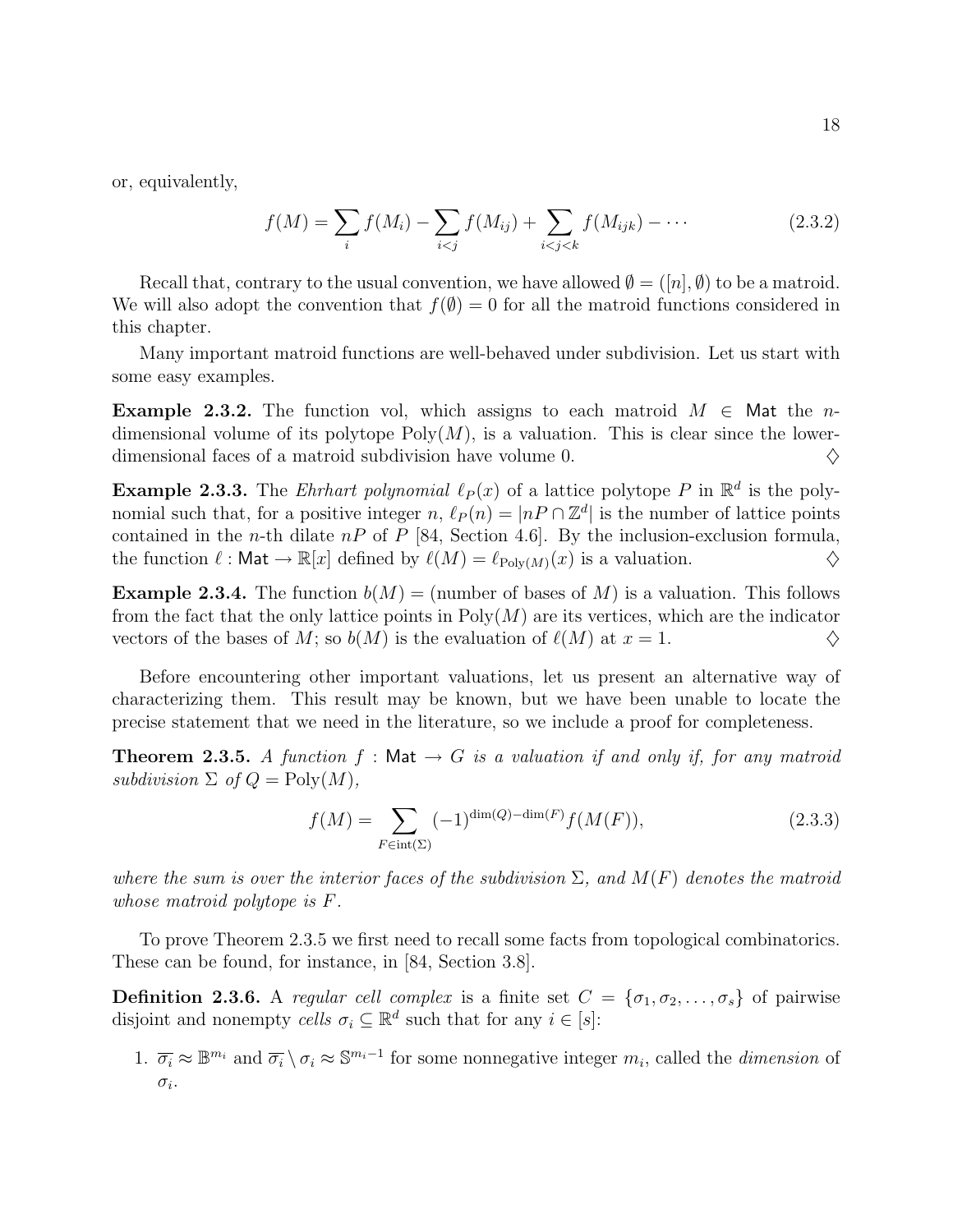2.  $\overline{\sigma_i} \setminus \sigma_i$  is the union of some other  $\sigma_j$ s.

Here  $\overline{\sigma_i}$  denotes the topological closure of  $\sigma_i$  and  $\approx$  denotes homeomorphism. Also  $\mathbb{B}^l$  and  $\mathbb{S}^l$  are the *l*-dimensional closed unit ball and unit sphere, respectively. The *underlying space* |C| of C is the topological space  $\sigma_1 \cup \cdots \cup \sigma_s$ .

**Definition 2.3.7.** Let C be a regular cell complex, and let  $c_i$  be the number of i-dimensional cells of  $C$ . The *Euler characteristic* of  $C$  is:

$$
\chi(C) = \sum_{\sigma \in C} (-1)^{\dim(\sigma)} = \sum_{i \in \mathbb{N}} (-1)^{i} c_i = c_0 - c_1 + c_2 - c_3 \cdots.
$$

The reduced Euler characteristic of C is  $\tilde{\chi}(C) = \chi(C) - 1$ . A fundamental fact from algebraic topology is that the Euler characteristic of C depends solely on the homotopy type of the underlying space  $|C|$ .

**Definition 2.3.8.** For a regular cell complex C, let  $P(C)$  be the poset of cells of C, ordered by  $\sigma_i \leq \sigma_j$  if  $\overline{\sigma_i} \subseteq \overline{\sigma_j}$ . Let  $\widehat{P}(C) = P(C) \cup \{0, 1\}$  be obtained from  $P(C)$  by adding a minimum and a maximum element.

**Definition 2.3.9.** The Möbius function  $\mu : \text{Int}(P) \to \mathbb{Z}$  of a poset P assigns an integer to each closed interval of  $P$ , defined recursively by

$$
\mu_P(x, x) = 1, \qquad \sum_{x \le a \le y} \mu(x, a) = 0 \text{ for all } x < y.
$$

It can equivalently be defined in the following dual way:

$$
\mu_P(x, x) = 1, \qquad \sum_{x \le a \le y} \mu(a, y) = 0 \text{ for all } x < y.
$$

The following special case of Rota's Crosscut Theorem is a powerful tool for computing the Möbius function of a lattice.

**Theorem 2.3.10** ([76]). Let L be any finite lattice. Then for all  $x \in L$ ,

$$
\mu(\hat{0}, x) = \sum_{B} (-1)^{|B|},
$$

where the sum is over all sets B of atoms of L such that  $\bigvee B = x$ .

Finally, we recall an important theorem which relates the topology and combinatorics of a regular cell complex.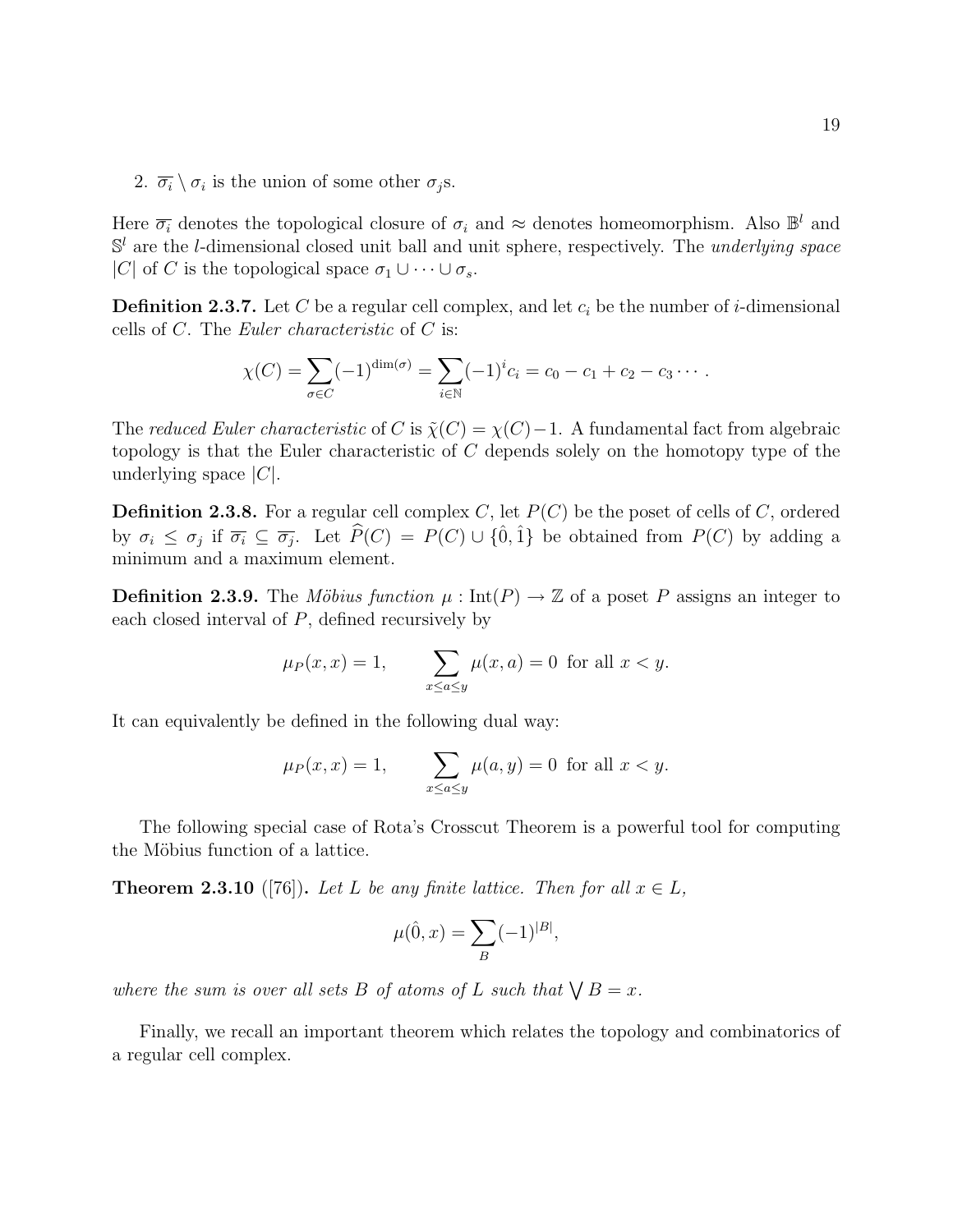**Theorem 2.3.11** ([84, Proposition 3.8.9]). Let C be a regular cell complex such that  $|C|$  is a manifold, with or without boundary. Let  $P = \widehat{P}(C)$ . Then

$$
\mu_P(x,y) = \begin{cases} \tilde{\chi}(|C|) & \text{if } x = \hat{0} \text{ and } y = \hat{1}, \\ 0 & \text{if } x \neq \hat{0}, y = \hat{1}, \text{ and } x \text{ is on the boundary of } |C|, \\ (-1)^{l(x,y)} & \text{otherwise}, \end{cases}
$$

where  $l(x, y)$  is the number of elements in a maximal chain from x to y.

We are now in a position to prove Theorem 2.3.5.

*Proof of Theorem 2.3.5.* Let  $\Sigma = \{M_1, \ldots, M_m\}$  be a matroid subdivision of M. Let  $\{Q_1, \ldots, Q_m\}$  and Q be the corresponding polytopes. Notice that the (relative interiors of the) faces of the subdivision  $\Sigma$  form a regular cell complex whose underlying space has closure Q. Additionally, the poset  $\widehat{P}(\Sigma)$  is a lattice, since it has a meet operation  $\sigma_i \wedge \sigma_j = \text{int}(\overline{\sigma}_i \cap \overline{\sigma}_j)$ and a maximum element.

We will show that

$$
\sum_{F \in \text{int}(\Sigma)} (-1)^{\dim(Q) - \dim(F)} f(M(F)) = \sum_{i} f(M_i) - \sum_{i < j} f(M_{ij}) + \sum_{i < j < k} f(M_{ijk}) - \cdots \tag{2.3.4}
$$

which will establish the desired result in view of  $(2.3.2)$ . In the right hand side, each term is of the form  $f(M(F))$  for an interior face F of the subdivision  $\Sigma$  and moreover, all interior faces F appear. The term  $f(M(F))$  appears with coefficient

$$
\sum_{A \subseteq [m] \,:\, M_A = M(F)} (-1)^{|A|+1}.
$$

This is equivalent to summing over the sets of coatoms of the lattice  $\widehat{P}(\Sigma)$  whose meet is F. By Rota's Crosscut Theorem 2.3.10, when applied to the poset  $\widehat{P}(\Sigma)$  turned upside down, this sum equals  $-\mu_{\widehat{P}(\Sigma)}(F, \hat{1})$ . Theorem 2.3.11 tells us that this is equal to  $(-1)^{l(F, \hat{1})-1}$  =  $(-1)^{\dim(Q) - \dim(F)}$ , as desired.  $(-1)^{\dim(Q) - \dim(F)}$ , as desired.

## 2.4 A powerful family of valuations

**Definition 2.4.1.** Given  $X \subseteq \mathbb{R}^n$ , let  $i_X : \mathsf{Mat} \to \mathbb{Z}$  be defined by

$$
i_X(M) = \begin{cases} 1 & \text{if Poly}(M) \cap X \neq \emptyset, \\ 0 & \text{otherwise.} \end{cases}
$$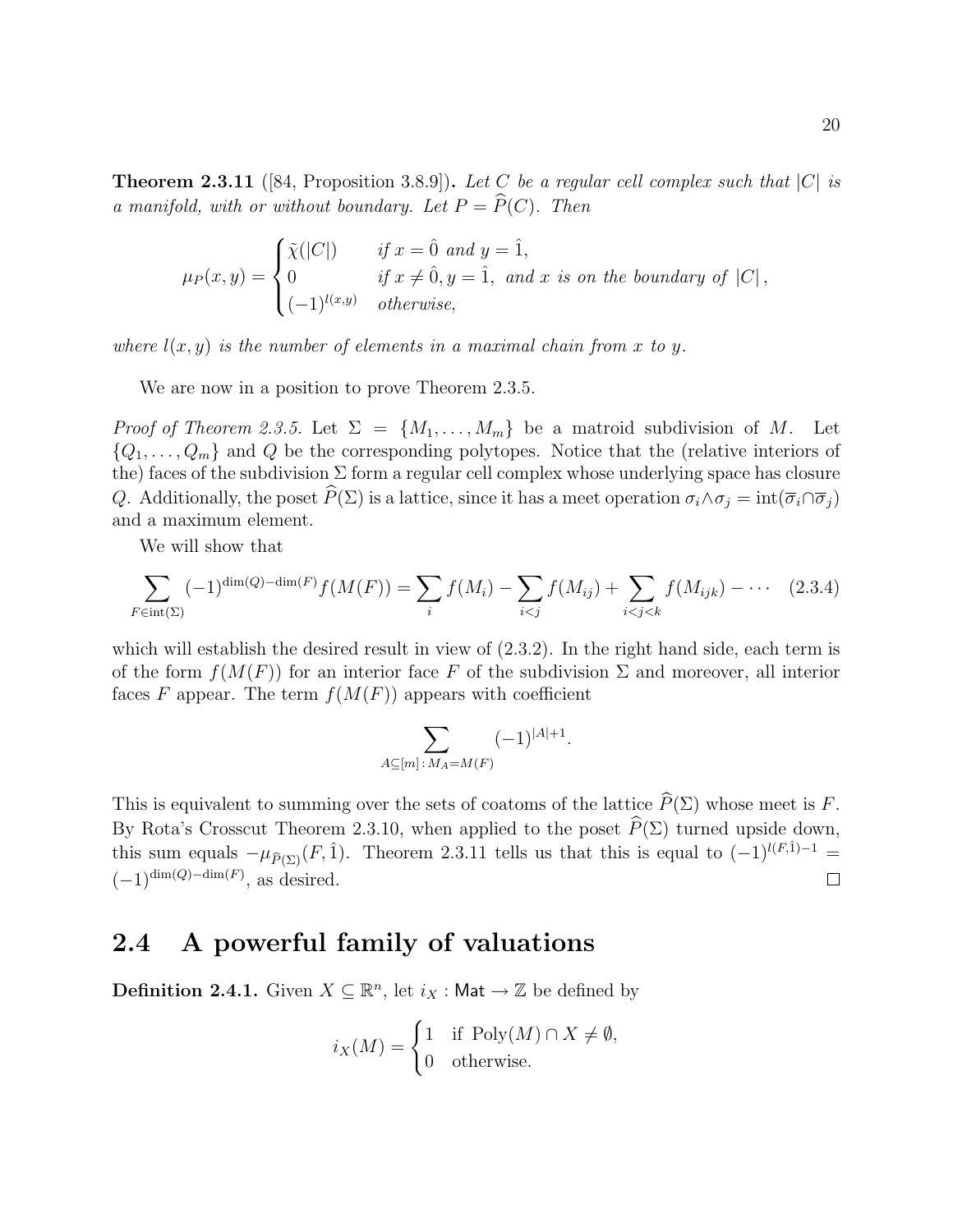Our interest in these functions is that, under certain hypotheses, they are valuations under matroid subdivisions. Many valuations of interest, in particular those of Section 2.5, can be obtained as linear combinations of evaluations of these valuations, i.e. of compositions  $f \circ i_X$  for some group homomorphism f. It is in this sense that we regard the family as powerful.

### **Theorem 2.4.2.** If  $X \subseteq \mathbb{R}^n$  is convex and open, then  $i_X$  is a valuation.

*Proof.* Let  $M \in \mathsf{Mat}$  be a matroid and  $\Sigma$  be a subdivision of  $Q = \mathrm{Poly}(M)$ . We can assume that  $Q \cap X \neq \emptyset$ , or else the result is trivial. We can also assume that X is bounded by replacing X with its intersection with a bounded open set containing  $[0,1]^n$ .

We will first reduce the proof to the case when X is an open polytope in  $\mathbb{R}^n$ . By the Hahn-Banach separation theorem [77, Theorem 3.4], for each face F of  $\Sigma$  such that  $F \cap X = \emptyset$ there exists an open halfspace  $H_F$  containing X and disjoint from F. Let

$$
X' = \bigcap_{F \cap X = \emptyset} H_F
$$

be the intersection of these halfspaces. Then  $X' \supseteq X$  and  $X' \cap F = \emptyset$  for each face F not intersecting X, so  $i_{X'}$  and  $i_X$  agree on all the matroids of this subdivision. If we define  $X''$ as the intersection of X' with some open cube containing Q, then  $i_{X''}$  and  $i_X$  agree on this subdivision and  $X''$  is an open polytope.

We can therefore assume that X is an open polytope in  $\mathbb{R}^n$ ; in particular it is fulldimensional. Note that  $X \cap \text{int}(Q)$  is the interior  $\text{int}(R)$  of some polytope  $R \subseteq Q$ . Since R and Q have the same dimension,  $R \approx \mathbb{B}^{\dim(Q)}$  and  $\partial R \approx \mathbb{S}^{\dim(Q)-1}$ . If F is a face of the subdivision  $\Sigma$  and  $\sigma$  is a face of the polytope R, let  $c_{F,\sigma} = \text{int}(F) \cap \text{int}(\sigma)$ . Since  $c_{F,\sigma}$ is the interior of a polytope, it is homeomorphic to a closed ball and its boundary to the corresponding sphere. Define

$$
C = \{c_{F,\sigma} : c_{F,\sigma} \neq \emptyset\}
$$
  

$$
\partial C = \{c_{F,\sigma} : c_{F,\sigma} \neq \emptyset \text{ and } \sigma \neq R\}.
$$

The elements of C form a partition of R and in this way C is a regular cell complex whose underlying space is R. Similarly,  $\partial C$  is a regular subcomplex whose underlying space is  $\partial R$ . Note that if F is an interior face of  $\Sigma$ ,  $c_{F,R} = \text{int}(F) \cap \text{int}(R) \neq \emptyset$  if and only if  $F \cap X \neq \emptyset$ , and in this case  $\dim(c_{F,R}) = \dim(F)$ .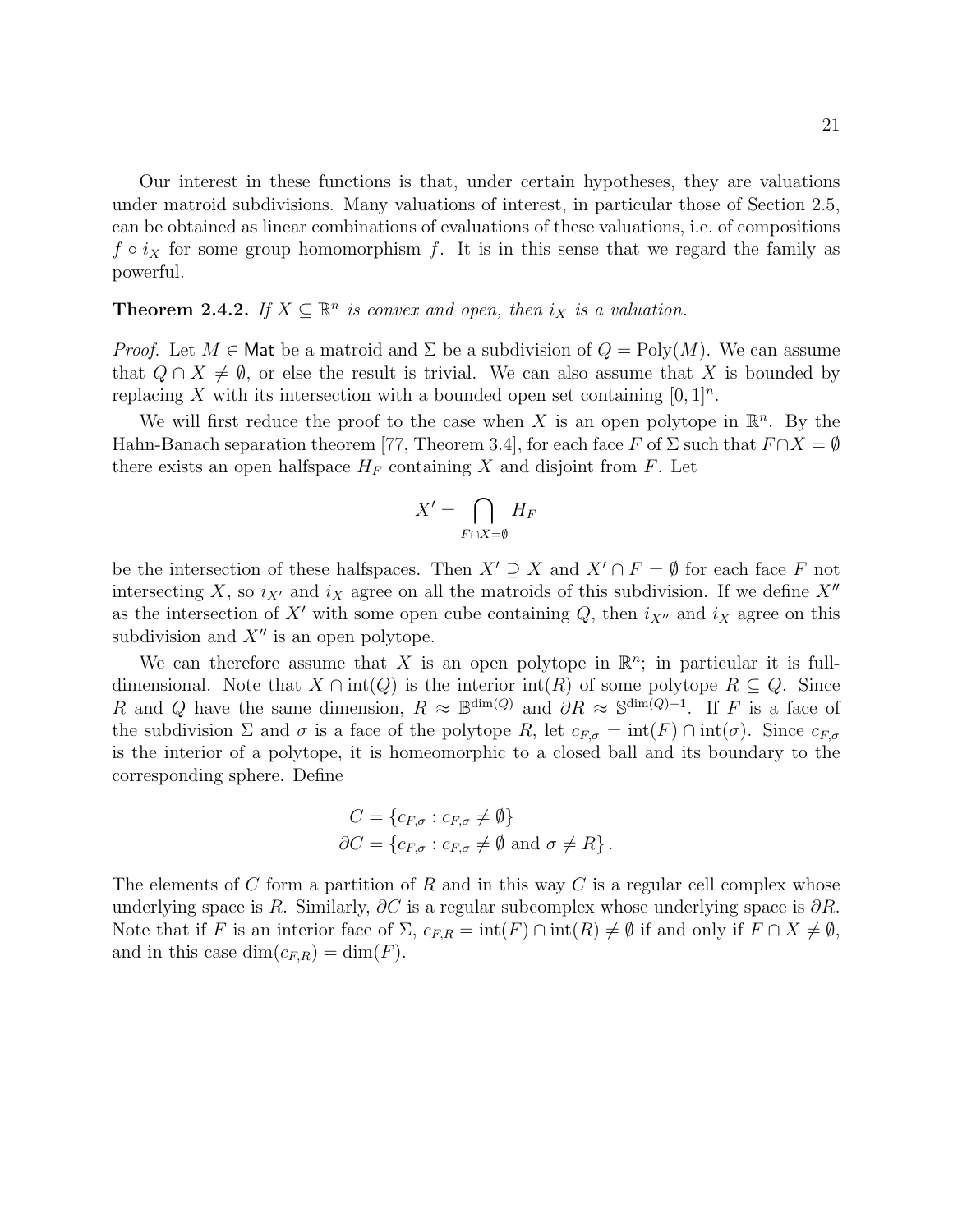We then have

$$
\sum_{F \in \text{int}(\Sigma)} (-1)^{\dim(F)} i_X(M(F)) = \sum_{\substack{F \in \text{int}(\Sigma) \\ F \cap X \neq \emptyset}} (-1)^{\dim(F)}
$$
\n
$$
= \sum_{\substack{F \in \text{int}(\Sigma) \\ c_F, R \neq \emptyset}} (-1)^{\dim(c_{F,R})}
$$
\n
$$
= \sum_{\substack{c_F, R \neq \emptyset \\ c \in C}} (-1)^{\dim(c_{F,R})}
$$
\n
$$
= \sum_{c \in C} (-1)^{\dim(c)} - \sum_{c \in \partial C} (-1)^{\dim(c)}
$$
\n
$$
= \chi(R) - \chi(\partial R)
$$
\n
$$
= 1 - (1 + (-1)^{\dim(Q) - 1})
$$
\n
$$
= (-1)^{\dim(Q)} i_X(M),
$$

which finishes the proof in view of Theorem 2.3.5.

**Corollary 2.4.3.** If  $X \subseteq \mathbb{R}^n$  is convex and closed, then  $i_X$  is a valuation.

*Proof.* As before, we can assume that X is bounded since  $i_X = i_{X \cap [0,1]^n}$ . Now let  $\Sigma$  be a subdivision of  $Q = \text{Poly}(M)$  into m parts. For all  $A \subseteq [m]$  such that  $X \cap Q_A = \emptyset$ , the distance  $d(X, Q_A)$  is positive since X is compact and  $Q_A$  is closed. Let  $\epsilon > 0$  be smaller than all those distances, and define the convex open set

$$
U = \{ x \in \mathbb{R}^n : d(x, X) < \epsilon \} \, .
$$

For all  $A \subseteq [m]$  we have that  $X \cap Q_A \neq \emptyset$  if and only if  $U \cap Q_A \neq \emptyset$ . By Theorem 2.4.2,

$$
\sum_{A \subseteq [m]} (-1)^{|A|} i_X(M_A) = \sum_{A \subseteq [m]} (-1)^{|A|} i_U(M_A) = 0
$$

as desired.

In particular,  $i_P$  is a valuation for any polytope  $P \subseteq \mathbb{R}^n$ .

**Proposition 2.4.4.** The constant function  $c(M) = 1$  for  $M \in \mathsf{Mat}$  is a valuation.

*Proof.* This follows from  $c(M) = i_{[0,1]^n}$ .

 $\Box$ 

 $\Box$ 

 $\Box$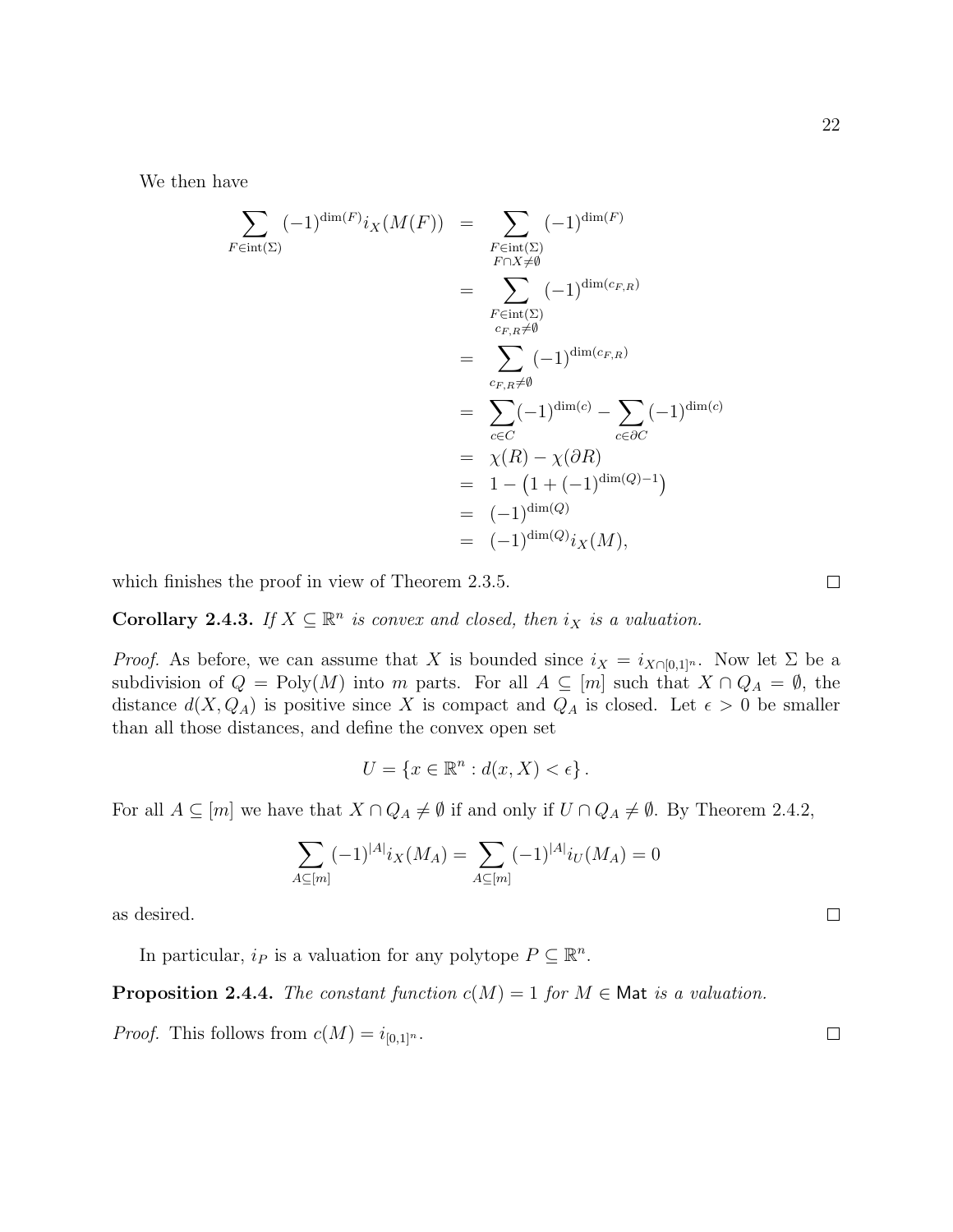$$
\overline{i_X}(M) = \begin{cases} 0 & \text{if Poly}(M) \cap X \neq \emptyset, \\ 1 & \text{otherwise,} \end{cases}
$$

is a valuation.

*Proof.* Notice that  $\overline{i_X} = 1 - i_X$ , which is the sum of two valuations.

 $\Box$ 

## 2.5 Subset ranks and basis activities are valuations

We now show that there are two surprisingly fine valuations of a matroid: the ranks of the subsets and the activities of the bases.

#### 2.5.1 Rank functions

**Theorem 2.5.1.** Let G be the free abelian group on symbols of the form  $(A, s)$ ,  $A \subseteq [n]$ ,  $s\in\mathbb{Z}_{\geq 0}.$  The function  $F:\mathsf{Mat}\to G$  defined by

$$
F(M) = \sum_{A \subseteq [n]} (A, \text{rk}_M(A))
$$

is a valuation.

*Proof.* It is equivalent to show that the function  $f_{A,s}$ : Mat  $\rightarrow \mathbb{Z}$  defined by

$$
f_{A,s}(M) = \begin{cases} 1 & \text{if } \text{rk}_M(A) = s, \\ 0 & \text{otherwise,} \end{cases}
$$

is a valuation. Define the polytope

$$
P_{A,s} = \left\{ x \in [0,1]^n : \sum_{i \in A} x_i \ge s \right\}.
$$

A matroid M satisfies that  $\text{rk}_M(A) = s$  if and only if it has a basis B with  $|A \cap B| \geq s$ , and it has no basis B such that  $|A \cap B| \geq s + 1$ . This is equivalent to Poly $(M) \cap P_{A,s} \neq \emptyset$ and Poly $(M) \cap P_{A,s+1} = \emptyset$ . It follows that  $f_{A,s} = i_{P_{A,s}} - i_{P_{A,s+1}}$ , which is the sum of two valuations. $\Box$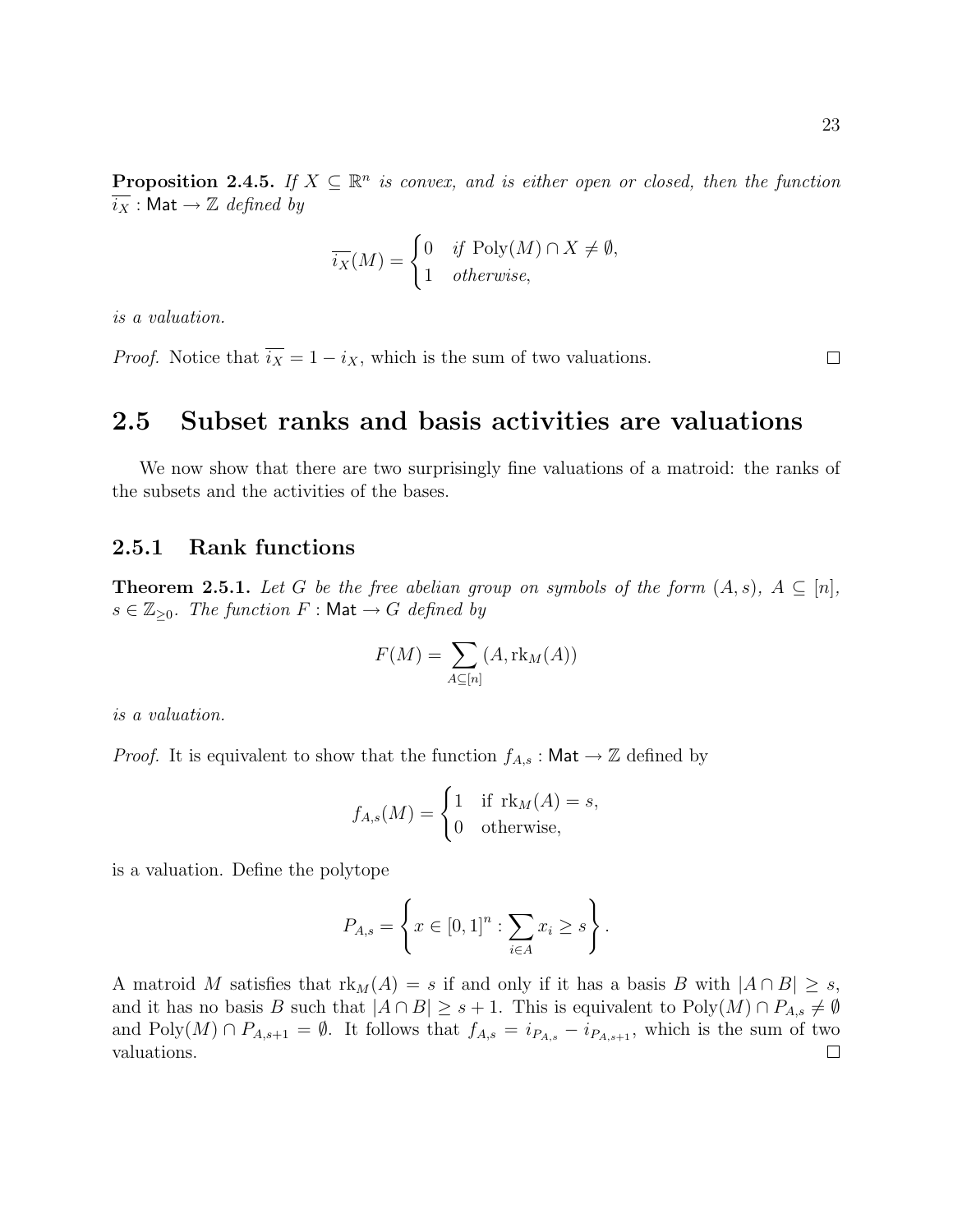#### 2.5.2 Basis activities

One of the most powerful standard invariants of a matroid is its Tutte polynomial:

$$
t_M(x,y) = \sum_{A \subseteq [n]} (x-1)^{r(M)-r(A)}(y-1)^{|A|-r(A)}.
$$

Its importance stems from the fact that many interesting invariants of a matroid satisfy the deletion-contraction recursion, and every such invariant is an evaluation of the Tutte polynomial [19].

**Definition 2.5.2.** Let B be a basis of the matroid  $M = ([n], \mathcal{B})$ . An element  $i \in B$  is said to be *internally active* with respect to B if  $i < j$  for all  $j \notin B$  such that  $(B \setminus i) \cup j \in B$ . Similarly, an element  $i \notin B$  is said to be *externally active* with respect to B if  $i < j$  for all  $j \in B$  such that  $(B \setminus j) \cup i \in B$ . Let  $I(B)$  and  $E(B)$  be the sets of internally and externally active elements with respect to B.

**Theorem 2.5.3.** (Tutte, Crapo [19]) The Tutte polynomial of a matroid is

$$
t_M(x,y) = \sum_{B \text{ basis of } M} x^{|I(B)|} y^{|E(B)|}.
$$

**Theorem 2.5.4.** Let G be the free abelian group generated by the triples  $(B, E, I)$ , where  $B \subseteq [n], E \subseteq [n] \setminus B$  and  $I \subseteq B$ . The function  $F : \mathsf{Mat} \to G$  defined by

$$
F(M) = \sum_{B \text{ basis of } M} (B, E(B), I(B)) \tag{2.5.1}
$$

is a valuation.

Before proving this result, let us illustrate its strength with an example. Consider the subdivision of  $M = U_{3,6}$  into three matroids  $M_1, M_2$ , and  $M_3$  described in Example 2.2.8. Table 2.1 shows the external and internal activity with respect to each basis in each one of the eight matroids  $M_A$  arising in the subdivision. The combinatorics prescribed by Theorem 2.5.4 is extremely restrictive: in any row, any choice of  $(E, I)$  must appear the same number of times in the  $M_{A}$ s with |A| even and in the  $M_{A}$ s with |A| odd.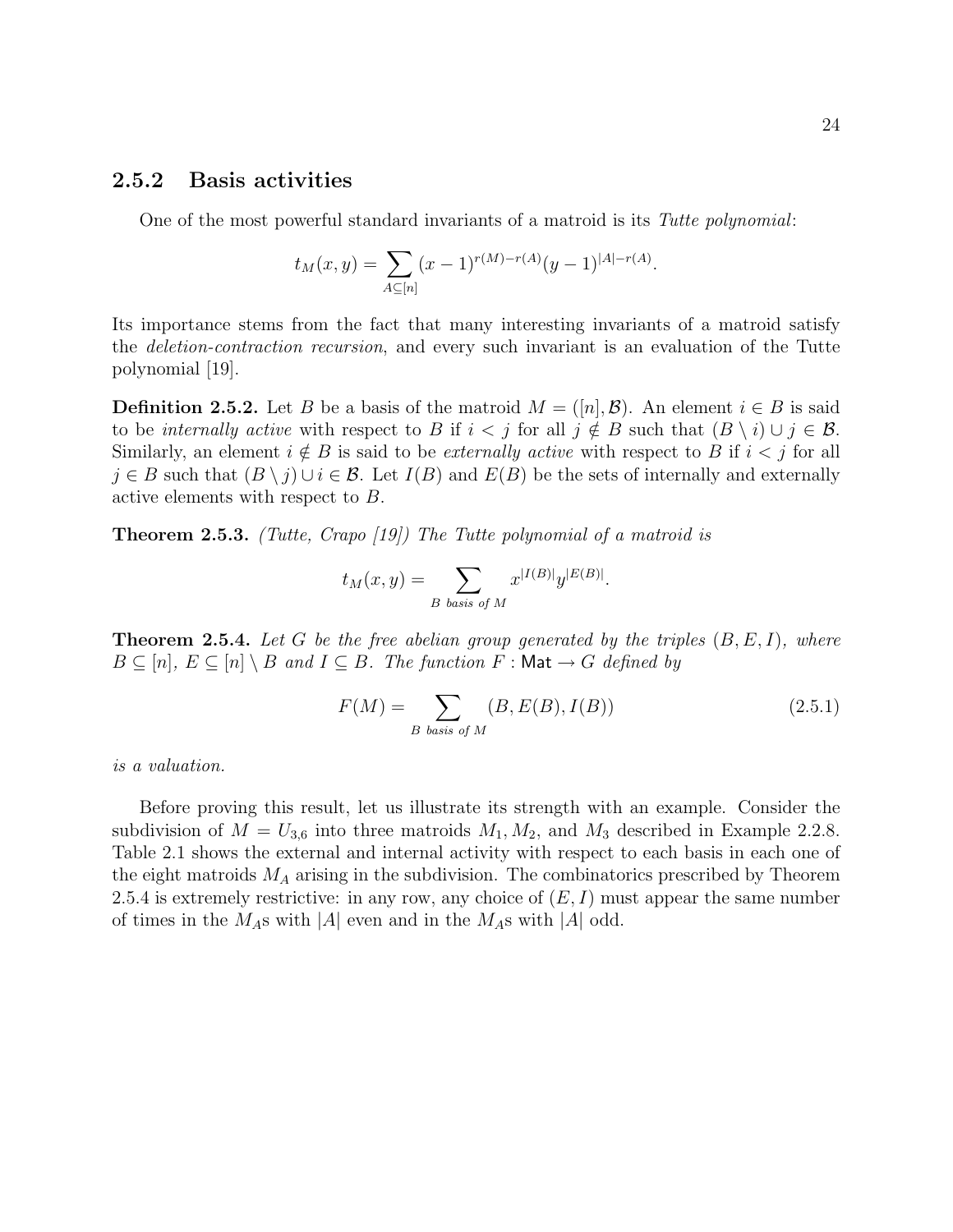|                                                               | $\widetilde{\Xi}$ |         |                |                |                |                          | 135                      | $\mathfrak{L}$           | $\frac{1}{5}$            | $\overline{\phantom{0}}$ |         |                          | 35                       | $\infty$                 | S                        | ◎                        |                          |                |                |                |         |
|---------------------------------------------------------------|-------------------|---------|----------------|----------------|----------------|--------------------------|--------------------------|--------------------------|--------------------------|--------------------------|---------|--------------------------|--------------------------|--------------------------|--------------------------|--------------------------|--------------------------|----------------|----------------|----------------|---------|
|                                                               | E(B)              |         |                |                |                |                          | ⇨                        | S                        | ಌ                        | 35                       |         |                          | $\overline{\phantom{0}}$ | IJ                       | $\mathbb{C}$             | 135                      |                          |                |                |                |         |
|                                                               | I(B)              |         |                |                |                |                          | 135                      | $\mathfrak{L}$           | $\frac{1}{5}$            | $\overline{\phantom{0}}$ |         |                          | 33                       | S                        | LC.                      | $\circ$                  |                          |                |                | S              | ⇨       |
| $\mathcal{M}_{1,2,3}$<br>$\mathcal{M}_{2,3}$                  | E(B)              |         |                |                |                |                          | ⇨                        | $\circ$                  | က                        | S                        |         |                          | ۳                        |                          | $\mathbb{C}$             | $\Xi$                    |                          |                |                | $\frac{2}{3}$  | 123     |
| $\mathcal{M}_{1,3}$<br>$\mathcal{M}_3$<br>$\mathcal{M}_{1,2}$ | $\widetilde{\Xi}$ |         |                | 125            | $\overline{2}$ |                          | $\frac{1}{5}$            | ↽                        | $\frac{1}{5}$            | $\overline{\phantom{0}}$ |         |                          | S                        | ⇨                        | LC.                      | ◎                        |                          |                |                |                |         |
|                                                               | E(B)              |         |                | $\circ$        | LC.            |                          | ◎                        | S                        | က                        | 35                       |         |                          |                          | $\frac{1}{5}$            | $\frac{3}{1}$            | 135                      |                          |                |                |                |         |
|                                                               | I(B)              |         |                | 125            | $\frac{2}{1}$  |                          | $\overline{5}$           |                          | $\frac{1}{5}$            |                          |         |                          | rC                       | $\circ$                  | LC.                      | $\circ$                  | $\circ$                  |                |                | $\circ$        | $\circ$ |
|                                                               | E(B)              |         |                | $\circ$        | $\circ$        |                          | $\circ$                  | $\circ$                  | က                        | S                        | $\circ$ |                          | $\overline{\phantom{0}}$ | $\overline{\phantom{0}}$ | 13                       | $\frac{3}{2}$            | $\overline{\phantom{0}}$ |                |                | $\overline{2}$ | 123     |
|                                                               | I(B)              |         |                |                |                | 134                      | $\frac{3}{1}$            | $\frac{3}{1}$            | $\overline{\phantom{0}}$ | $\overline{\phantom{0}}$ |         | 34                       | S                        | S                        | $\circ$                  | $\circ$                  |                          |                |                |                |         |
|                                                               | E(B)              |         |                |                |                | ⇨                        | ◎                        | LC.                      | က                        | 35                       |         |                          | $\overline{\phantom{0}}$ | IJ                       | $\mathbb{C}$             | 135                      |                          |                |                |                |         |
|                                                               | I(B)              |         |                |                |                | 134                      | $\mathbb{C}$             | $\mathbb{C}$             | $\overline{\phantom{0}}$ | $\overline{\phantom{0}}$ |         | 34                       | S                        | S                        | $\circ$                  | ⇨                        |                          | $\circ$        | ◎              | S              | ⇨       |
| $\mathcal{M}_2$                                               | E(B)              |         |                |                |                | $\circ$                  | $\circ$                  | ⇨                        | ⇨                        | ◎                        |         |                          | ↽                        | ↽                        |                          | ↽                        |                          | $\overline{2}$ | $\frac{2}{1}$  | $\frac{2}{3}$  | 123     |
|                                                               | I(B)              | 123     | 12             | $12\,$         | $\overline{2}$ | $\overline{\phantom{0}}$ | $\overline{\phantom{0}}$ | $\overline{\phantom{0}}$ |                          |                          |         | $\circ$                  | $\circ$                  | $\circ$                  | $\circ$                  | ⇨                        |                          |                |                |                |         |
| $M_{\rm 1}$                                                   | E(B)              | $\circ$ | $\circ$        | $\circ$        | S              | $\circ$                  | ◎                        | S                        | S                        | 35                       |         |                          |                          | $\frac{1}{5}$            | $\mathbb{C}$             | 135                      |                          |                |                |                |         |
| $\mathbb{N}$                                                  | I(B)              | 123     | $\mathfrak{Z}$ | $\overline{2}$ | $^{2}$         |                          | $\overline{\phantom{0}}$ |                          |                          | $\overline{\phantom{0}}$ |         | ⇨                        | ⇨                        | ⇨                        | ⇨                        | ⇨                        | ⇨                        | 0              | ◎              | 0              | ⇨       |
|                                                               | E(B)              | $\circ$ | 0              | ⇨              | ⇨              | ◎                        | ⇨                        | ⇨                        | ⇨                        | ◎                        | 0       | $\overline{\phantom{0}}$ | $\overline{\phantom{0}}$ | $\overline{\phantom{0}}$ | $\overline{\phantom{0}}$ | $\overline{\phantom{0}}$ | $\overline{\phantom{0}}$ | $\overline{2}$ | $\mathfrak{D}$ | $\overline{2}$ | 123     |
|                                                               | $\beta$           | 123     | 124            | 125            | 126            | 134                      | 135                      | 136                      | 145                      | 146                      | 156     | 234                      | 235                      | 236                      | 245                      | 246                      | 256                      | 345            | 346            | 356            | 456     |

Table 2.1: External and internal activities for a subdivision of  $U_{3,6}$ Table 2.1: External and internal activities for a subdivision of  $U_{3,6}$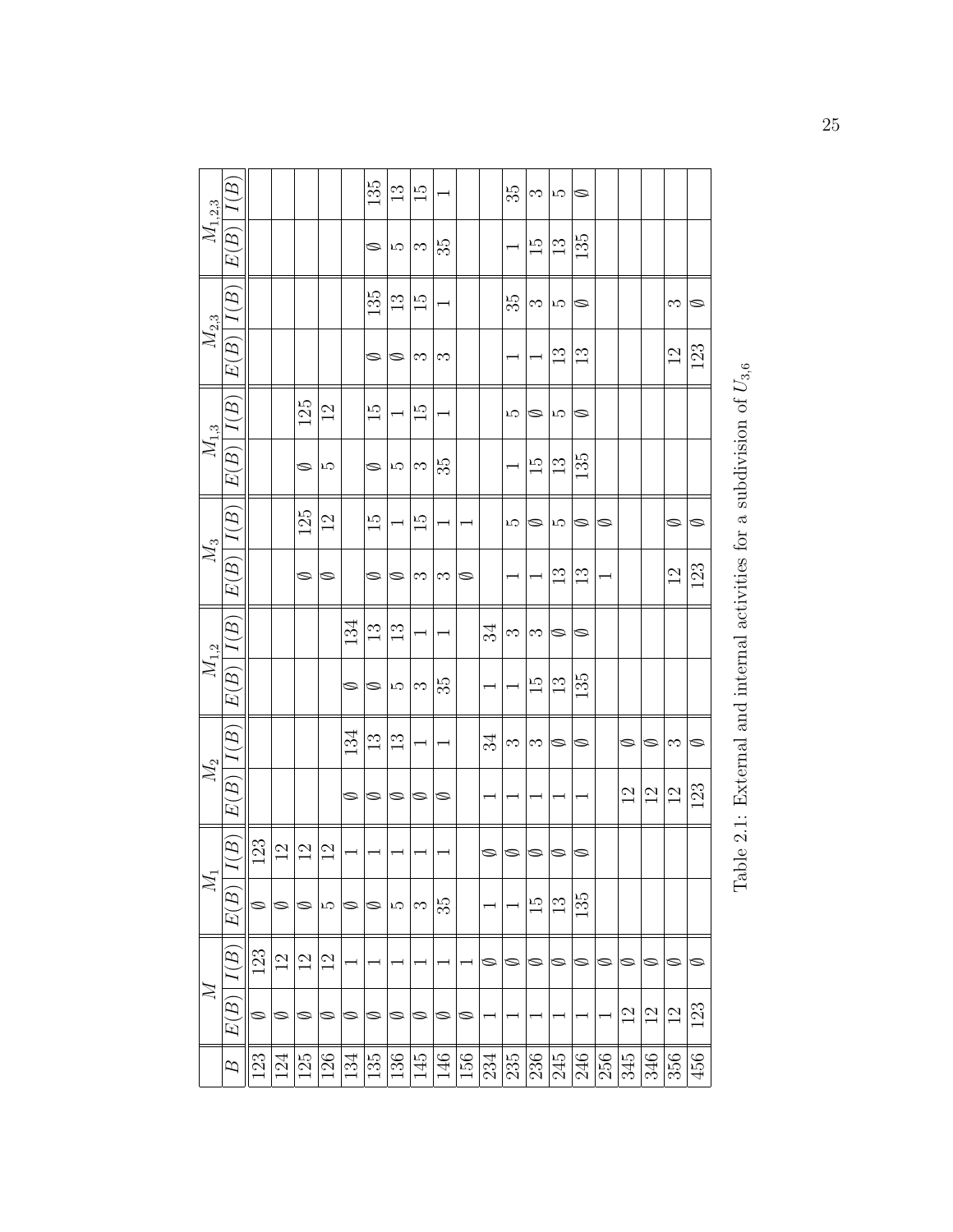We will divide the proof of Theorem 2.5.4 into a couple of lemmas.

**Lemma 2.5.5.** Let  $B \subseteq [n], E \subseteq [n] \setminus B$  and  $I \subseteq B$ . Let

$$
V(B, E, I) = \{A \subseteq [n] : e_A - e_B = e_a - e_b \text{ with } a \in E \text{ and } a > b,
$$
  
or with  $b \in I$  and  $a < b\}$ 

and

$$
P(B, E, I) = \text{convex}\left\{\frac{e_A + e_B}{2} : A \in V(B, E, I)\right\}.
$$

Then for any matroid  $M \in \mathsf{Mat}$ , we have that  $\mathrm{Poly}(M) \cap P(B, E, I) = \emptyset$  if and only if

- $B$  is not a basis of  $M$ , or
- B is a basis of M with  $E \subseteq E(B)$  and  $I \subseteq I(B)$ .

To illustrate this lemma with an example, consider the case  $n = 4$ ,  $B = \{1, 3\}$ ,  $E = \{2\}$ and  $I = \{3\}$ . Then  $V(B, E, I) = \{\{1, 2\}, \{2, 3\}\}\$ . Figure 2.3 shows the polytope  $P =$  $P(B, E, I)$  inside the hypersimplex, whose vertices are the characteristic vectors of the 2subsets of [4]. The polytope of the matroid  $M_1$  with bases  $\mathcal{B}_1 = \{\{1,2\}, \{1,4\}, \{2,3\}, \{3,4\}\}\$ does not intersect P because B is not a basis of  $M_1$ . The polytope of the matroid  $M_2$  with bases  $\mathcal{B}_2 = \{\{1,3\}, \{1,4\}, \{3,4\}\}\$  does not intersect P either, because B is a basis of  $M_2$ , but 2 is externally active with respect to  $B$  and 3 is internally active with respect to  $B$ . Finally, the polytope of the matroid  $M_3$  with bases  $\mathcal{B}_3 = \{\{1,3\},\{2,3\},\{3,4\}\}\$  does intersect P, since B is a basis of  $M_3$  and 2 is not externally active with respect to B; the intersection point  $\frac{1}{2}(0110 + 1010)$  "certifies" this.



Figure 2.3: The polytope  $P = P(B, E, I)$  inside Poly $(U_{2,4})$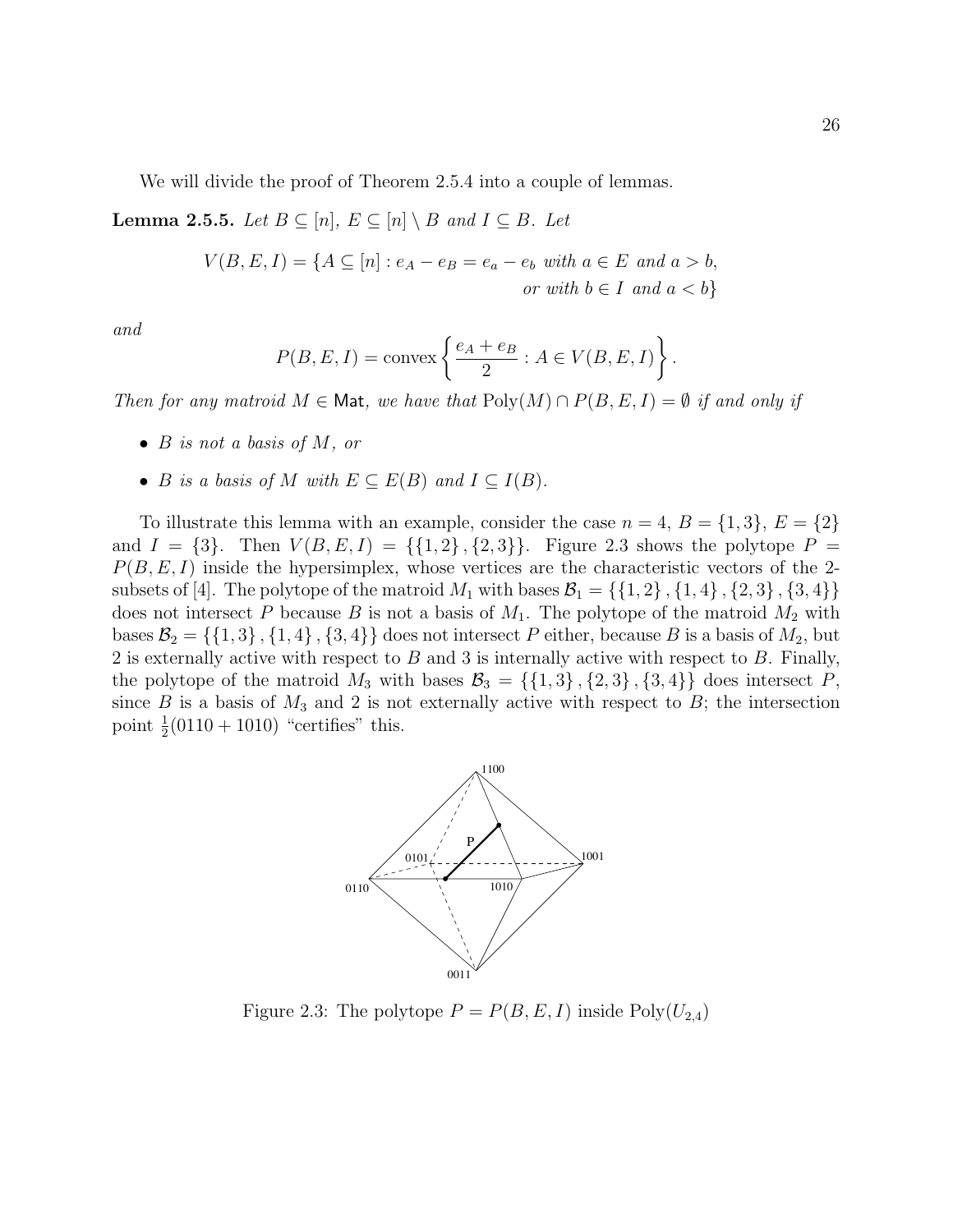*Proof.* Assume B is a basis of M. For  $a \notin B$ , a is externally active with respect to B if and only if there are no edges in Poly(M) which are translates of  $e_a - e_b$  with  $a > b$  which are incident to  $e_B$ . In the same way, for  $b \in B$ , b is internally active with respect to B if and only if there are no edges in  $Poly(M)$  which are translates of  $e_a - e_b$  with  $a < b$  which are incident to  $e_B$ . Since the vertices of  $P(B, E, I)$  are precisely the midpoints of these edges when  $a \in E$  and  $b \in I$ , if  $Poly(M) \cap P(B, E, I) = \emptyset$  then  $E \subseteq E(B)$  and  $I \subseteq I(B)$ .

To prove the other direction, suppose that  $Poly(M) \cap P(B, E, I) \neq \emptyset$ . First notice that, since  $P(B, E, I)$  is on the hyperplane  $x_1 + x_2 + \cdots + x_n = |B|$  and  $Poly(M)$  is on the hyperplane  $x_1 + x_2 + \cdots + x_n = r(M)$ , we must have  $|B| = r(M)$ . Moreover, since the vertices v of  $P(B, E, I)$  satisfy  $e_B \cdot v = r(M) - 1/2$  it follows that B must be a basis of M, or else the vertices w of Poly $(M)$  would all satisfy  $e_B \cdot w \le r(M) - 1$ .

Now let  $q \in \text{Poly}(M) \cap P(B, E, I)$ . Since  $q \in \text{Poly}(M)$ , we know that q is in the cone with vertex  $e_B$  generated by the edges of Poly $(M)$  incident to  $e_B$ . In other words, if  $A_1, A_2, \ldots, A_m$ are the bases adjacent to B,

$$
q = e_B + \sum_{i=1}^{m} \lambda_i (e_{A_i} - e_B),
$$

where the  $\lambda_i$  are all nonnegative. If we let  $e_{c_i} - e_{d_i} = e_{A_i} - e_B$  for  $c_i$  and  $d_i$  elements of  $[n]$ , then

$$
q = e_B + \sum_{i=1}^{m} \lambda_i (e_{c_i} - e_{d_i}).
$$

On the other hand, since  $q \in P(B, E, I)$ ,

$$
q = \sum_{A \in V(B,E,I)} \gamma_A \frac{e_A + e_B}{2},
$$

where the  $\gamma_A$  are nonnegative and add up to 1. Setting these two expressions equal to each other we obtain

$$
q = e_B + \sum_{i=1}^{m} \lambda_i (e_{c_i} - e_{d_i}) = \sum_{A \in V(B, E, I)} \gamma_A \frac{e_A + e_B}{2}
$$

and therefore

$$
r = q - e_B = \sum_{i=1}^{m} \lambda_i (e_{c_i} - e_{d_i}) = \sum_{A \in V(B, E, I)} \gamma_A \frac{e_A - e_B}{2}.
$$

For  $A \in V(B, E, I)$  we will let  $e_{a_A} - e_{b_A} = e_A - e_B$  for  $a_A$  and  $b_A$  again elements of [n]. We have

$$
r = \sum_{i=1}^{m} \lambda_i (e_{c_i} - e_{d_i}) = \sum_{A \in V(B, E, I)} \gamma_A \frac{e_{a_A} - e_{b_A}}{2}.
$$
 (2.5.2)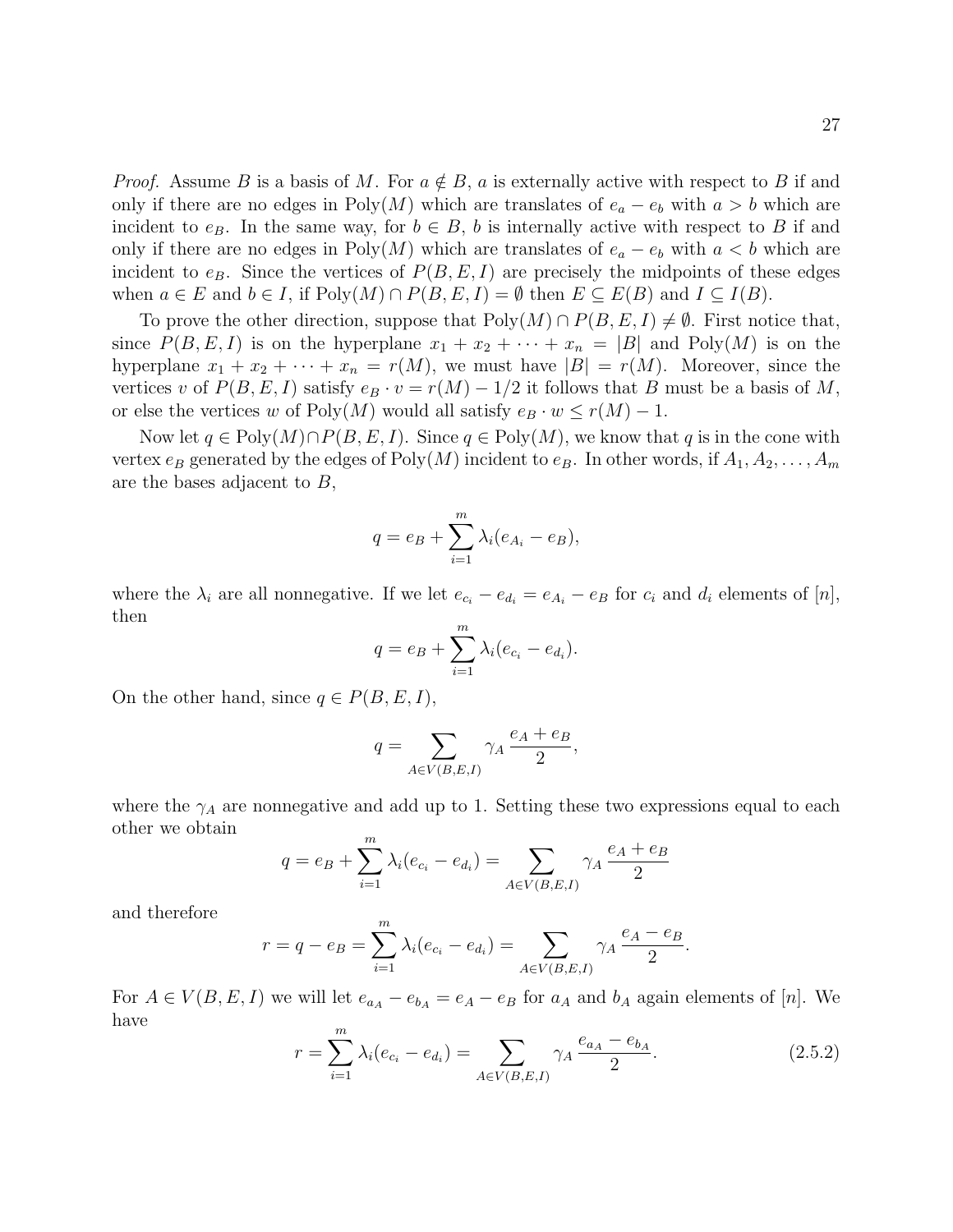Notice that there is no cancellation of terms in either side of  $(2.5.2)$ , since the  $d_i$ s and the  $b_A$ s are elements of B, while the  $c_i$ s and the  $a_A$ s are not. Let  $r = (r_1, r_2, \ldots, r_n)$  and let k be the largest integer for which  $r_k$  is nonzero.

Assume that  $k \notin B$ . From the right hand side of (2.5.2) and taking into account the definition of  $V(B, E, I)$ , we have that  $k \in E$ . From the left hand side we know there is an i such that  $c_i = k$ . But then  $e_{c_i} - e_{d_i}$  is an edge of Poly $(M)$  incident to  $e_B$ , and  $d_i < k = c_i$ by our choice of k. It follows that k is not externally active with respect to  $B$ . In the case that  $k \in B$ , we obtain similarly that  $k \in I$ , and that  $d_j = k$  for some j. Thus  $e_{c_j} - e_{d_j}$  is an edge of Poly $(M)$  incident to  $e_B$  and  $c_j < k = d_j$ , so k is not internally active with respect to B. In either case we conclude that  $E \nsubseteq E(B)$  or  $I \nsubseteq I(B)$ , which finishes the proof.  $\Box$ 

**Lemma 2.5.6.** Let B be a subset of [n], and let  $E \subseteq [n] \setminus B$  and  $I \subseteq B$ . The function  $G_{B,E,I}$ : Mat  $\rightarrow \mathbb{Z}$  defined by

$$
G_{B,E,I}(M) = \begin{cases} 1 & \text{if } B \text{ is a basis of } M, E = E(B) \text{ and } I = I(B), \\ 0 & \text{otherwise,} \end{cases}
$$

is a valuation.

*Proof.* To simplify the notation, we will write  $\overline{i_B}$  instead of  $\overline{i_{\{e_B\}}}$ . We will prove that  $G(B, E, I) = G'(B, E, I)$  where

$$
G'_{B,E,I}(M) = (-1)^{|E|+|I|} \cdot \sum_{\substack{E \subseteq X \subseteq [n] \\ I \subseteq Y \subseteq [n]}} (-1)^{|X|+|Y|} \left( \overline{i_{P(B,X,Y)}}(M) - \overline{i_B}(M) \right), \tag{2.5.3}
$$

which is a sum of valuations.

Let  $M \in \mathsf{Mat}$ . If B is not a basis of M then  $\overline{i_B}(M) = 1$ , and by Lemma 2.5.5 we have  $\overline{i_{P(B,X,Y)}}(M) = 1$  for all X and Y. Therefore  $G'_{B,E,I}(M) = 0 = G_{B,E,I}(M)$  as desired. If B is a basis of M then  $\overline{i_B}(M) = 0$ ; and we use Lemma 2.5.5 to rewrite (2.5.3) as

$$
G'_{B,E,I}(M) = (-1)^{|E|+|I|} \cdot \sum_{\substack{E \subseteq X \subseteq E(B) \\ I \subseteq Y \subseteq I(B)}} (-1)^{|X|+|Y|}
$$
  
=  $(-1)^{|E|+|I|} \cdot \sum_{E \subseteq X \subseteq E(B)} (-1)^{|X|} \cdot \sum_{I \subseteq Y \subseteq I(B)} (-1)^{|Y|}$   
=  $\begin{cases} 1 & \text{if } E = E(B) \text{ and } I = I(B), \\ 0 & \text{otherwise,} \end{cases}$ 

as desired.

*Proof of Theorem 2.5.4.* The coefficient of  $(B, E, I)$  in the definition of  $(2.5.1)$  is  $G_{B,E,I}(M)$ , so the result follows from Lemma 2.5.6. $\Box$ 

 $\Box$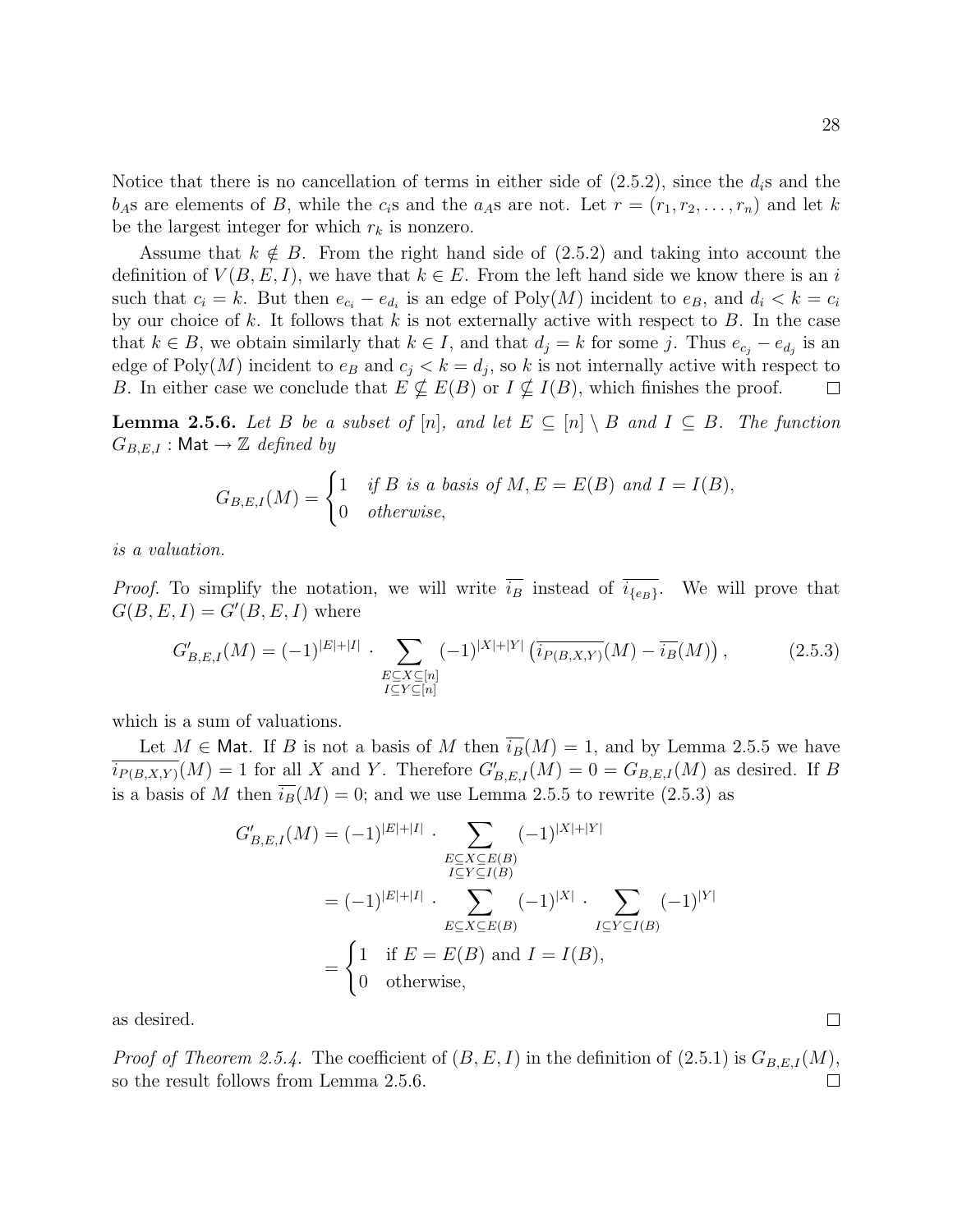Theorem 2.5.4 is significantly stronger than the following result of Speyer which motivated it:

Corollary 2.5.7. (Speyer, [82]) The Tutte polynomial (and therefore any of its evaluations) is a valuation under matroid subdivisions.

*Proof.* By Theorem 2.5.3,  $t_M(x, y)$  is the composition of the homomorphism  $h: G \to \mathbb{Z}[x, y]$ defined by  $h(B, E, I) = x^{|I|} y^{|E|}$  with the function F of Theorem 2.5.4.

## 2.6 Related work

Previous to our work, Billera, Jia and Reiner [11] and Speyer [82, 83] had studied various valuations of matroid polytopes. A few months after the initial submission of the paper this chapter represents, we learned about Derksen's results on this topic [29], which were obtained independently and roughly simultaneously. Their approaches differ from ours in the basic fact that we have considered general matroid functions which are valuations, whereas they have been concerned with matroid invariants which are valuations; however there are similarities. We outline their main invariants here. See also Chapter 3 which takes up Derksen's approaches in considerable detail.

In his work on tropical linear spaces [82], Speyer shows that the Tutte polynomial is a valuative invariant. He also defines in [83] a polynomial invariant  $g<sub>M</sub>(t)$  of a matroid M which arises in the K-theory of the Grassmannian. It is not known how to describe  $g_M(t)$ combinatorially in terms of M.

Given a matroid  $M = (E, \mathcal{B})$ , a function  $f : E \to \mathbb{Z}_{>0}$  is said to be M-generic if the minimum value of  $\sum_{b \in B} f(b)$  over all bases  $B \in \mathcal{B}$  is attained just once. Billera, Jia, and Reiner study the valuation

$$
QS(M) = \sum_{f \ M \text{-generic}} \prod_{b \in E} x_{f(b)}
$$

which takes values in the ring of *quasi-symmetric functions* in the variables  $x_i$ , i.e. the ring generated by

$$
\sum_{i_1 < \ldots < i_r} x_{i_1}^{\alpha_1} \cdots x_{i_r}^{\alpha_r}
$$

for all tuples  $(\alpha_1, \ldots, \alpha_r)$  of positive integers.

Derksen's invariant is given by

$$
G(M) := \sum_{\mathbf{A}} U(\text{rk}_M(A_1) - \text{rk}_M(A_0), \dots, \text{rk}_M(A_n) - \text{rk}_M(A_{n-1}))
$$

where  $\mathbf{A} = (A_0, \ldots, A_n)$  ranges over all maximal flags of M, and  $\{U(\mathbf{r}) : \mathbf{r} \text{ a finite sequence}\}$ of nonnegative integers} is a particular basis for the ring of quasi-symmetric functions. (We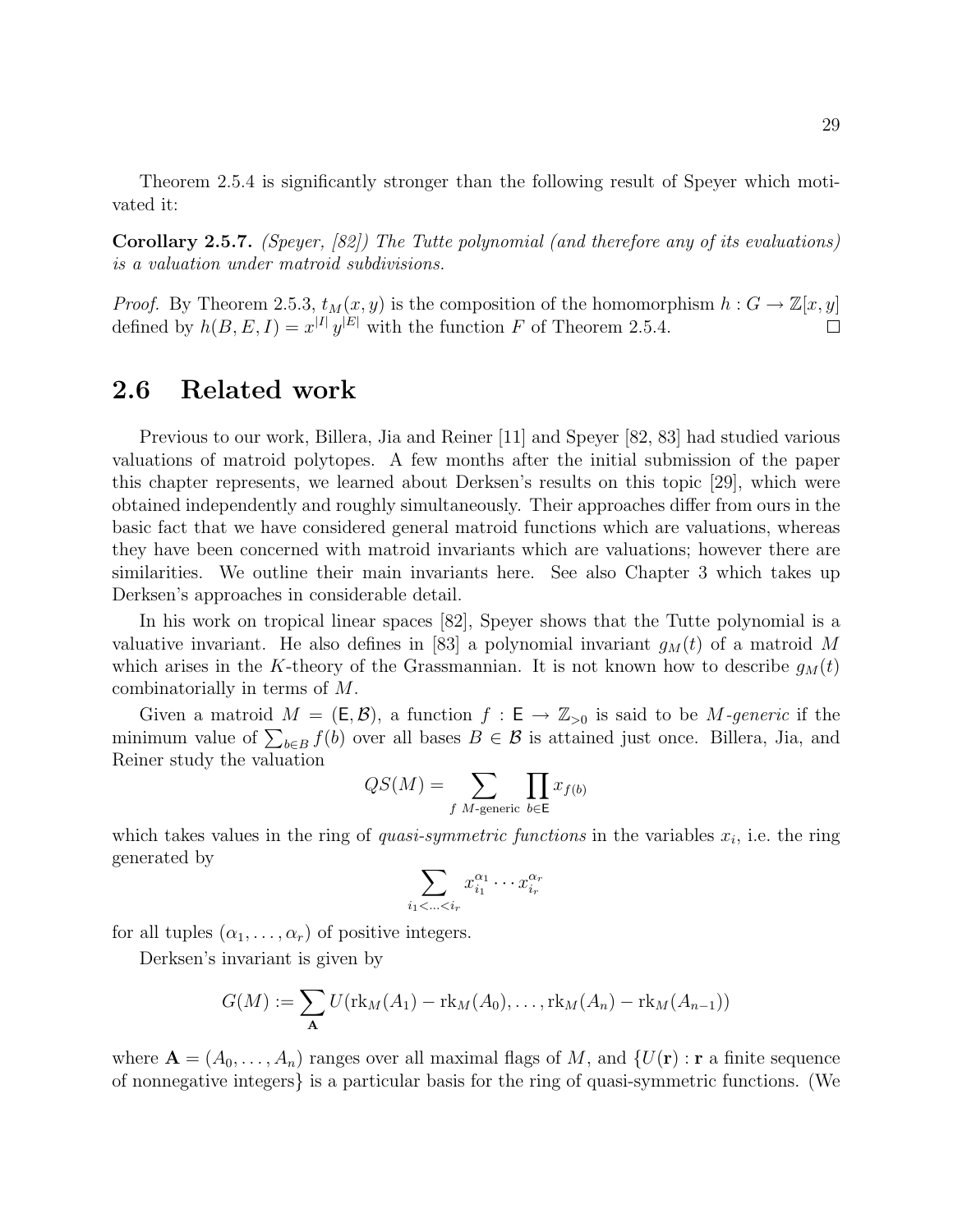won't define the  $U(\mathbf{r})$  more precisely, but we define their dual basis  $u(\mathbf{r})$  in Section 3.6.) Derksen's invariant can be defined more generally on polymatroids. He shows that the Tutte polynomial and the quasisymmetric function of Billera, Jia and Reiner are specialisations of  $G(M)$ , and asks whether  $G(M)$  is universal for valuative invariants in this setting. Chapter 3 answers this question in the affirmative.

For the remainder of this section,  $F(M)$  will denote the function of our Theorem 2.5.1. Since  $F(M)$  is not a matroid invariant, it cannot be a specialisation of  $g_M(t), QS(M)$ , or  $G(M)$ . As one would expect,  $G(M)$  and  $QS(M)$  are not specialisations of  $F(M)$ . One linear combination that certifies this is set out in Table 2.2, in which, to facilitate carrying out the relevant checks for  $F(M)$ , the relevant matroids are specified via their rank functions.

However, one can give a valuation which is similar in spirit to our  $F(M)$  and specialises to Derksen's  $G(M)$ . This valuation will play a significant role in Chapter 3, where it is shown universal for matroid valuations. (It will be handled not as a single function s as below, but as its coordinates. The  $s_{A,r}$  of Chapter 3 is the coefficient of  $((A_1, r(A_1)), \ldots, (A_n, r(A_n)))$ below.)

**Proposition 2.6.1.** The function s : Mat  $\rightarrow G^n$  defined by

$$
s(M) = \sum_{\mathbf{A}} ((A_1, r(A_1)), \ldots, (A_n, r(A_n))),
$$

where  $\mathbf{A} = (A_1, \ldots, A_n)$  ranges over all maximal flags of M, is a valuation.

Proof. The proof is a straightforward extension of our argument for Theorem 2.5.1. With the notation of that proof, checking whether a matroid M satisfies  $rk_M(A_i) = r_i$  for some fixed vector  $\mathbf{r} = (r_i)$ , *i.e.* whether the term  $((A_1, r_1), \ldots, (A_n, r_n))$  is present in  $s(M)$ , is equivalent to checking that  $Poly(M)$  intersects  $P_{A_i,r_i}$  and not  $P_{A_i,r_i+1}$  for each i.

Observe that if  $Poly(M)$  intersects  $P_{A_i,r_i}$  for all i then  $r(A_i) \geq r_i$  and, since **A** is a flag, we can choose a single basis of M whose intersection with  $A_i$  has at least  $r_i$  elements for each *i*. Therefore Poly $(M)$  intersects  $P_{A_1,r_1} \cap \cdots \cap P_{A_n,r_n}$ .

Consider the sum

$$
\sum (-1)^{e_1 + \dots + e_n} i_{P_{\mathbf{A}, \mathbf{r} + \mathbf{e}}}(M) \tag{2.6.1}
$$

where the sum is over all  $e = (e_1, ..., e_n) \in \{0, 1\}^n$ , and where  $P_{A,r+e}$  is the intersection  $P_{A_1,r_1+e_1} \cap \cdots \cap P_{A_n,r_n+e_n}$ . By our previous observation this sum equals

$$
\left(\sum_{e_1} (-1)^{e_1} i_{P_{A_1,r_1+e_1}}(M)\right)\cdots \left(\sum_{e_n} (-1)^{e_n} i_{P_{A_n,r_n+e_n}}(M)\right),
$$

which is 1 if the term  $((A_1, r_1), \ldots, (A_n, r_n))$  is present in  $s(M)$ , and is 0 otherwise. All the terms in  $(2.6.1)$  are valuations, hence s is a valuation.  $\Box$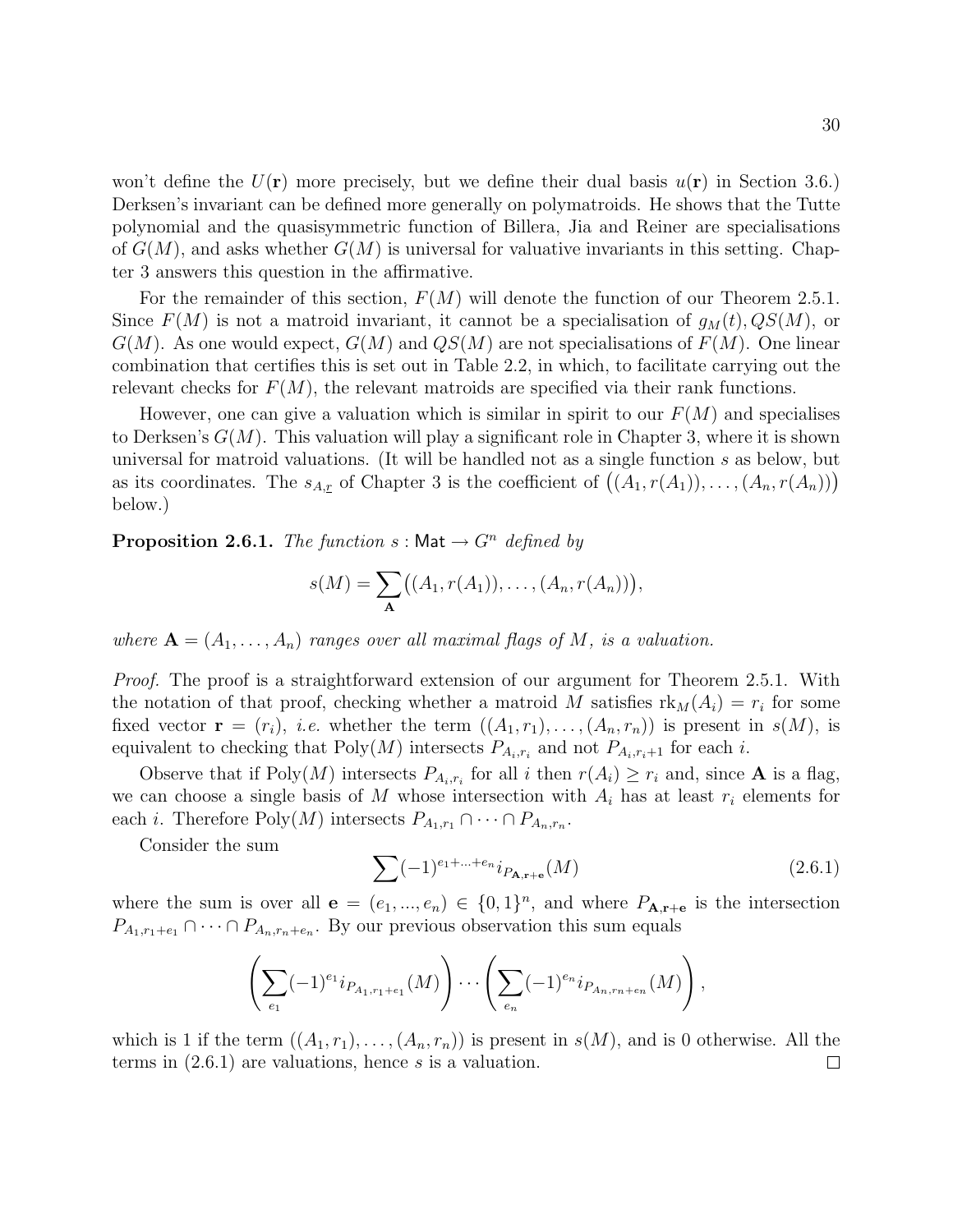|                                                   |                                          | $\boldsymbol{A}$ |                | $\emptyset$    | $\mathbf 1$    | $\overline{2}$ |                | 12             | $\overline{3}$ |                | 13             |   | 23             | 123            |                |                |
|---------------------------------------------------|------------------------------------------|------------------|----------------|----------------|----------------|----------------|----------------|----------------|----------------|----------------|----------------|---|----------------|----------------|----------------|----------------|
|                                                   | ${\rm rk}_{M_1}(A)$                      |                  |                | $\overline{0}$ | $\mathbf 1$    | $\mathbf 1$    |                | $\mathbf 1$    | $\overline{0}$ |                | $\mathbf{1}$   |   | $\mathbf 1$    | $\mathbf 1$    |                |                |
|                                                   | $\mathrm{rk}_{M_2}(A)$                   |                  |                | $\overline{0}$ | $\overline{1}$ | $\overline{0}$ |                | $\overline{1}$ | $\overline{1}$ |                | $\overline{1}$ |   | $\overline{1}$ | $\overline{1}$ |                |                |
|                                                   | $\text{rk}_{M_3}(A)$                     |                  |                | $\overline{0}$ | $\overline{0}$ | $\mathbf 1$    |                | $\mathbf 1$    | $\mathbf 1$    |                | $\mathbf{1}$   |   | $\mathbf 1$    | $\mathbf{1}$   |                |                |
|                                                   | $\bar{\text{rk}}_{M_4}$ (                |                  |                | $\overline{0}$ | $\mathbf 1$    | $\overline{1}$ |                | $\mathbf 1$    | $\overline{1}$ |                | $\overline{1}$ |   | $\overline{1}$ | $\mathbf 1$    |                |                |
|                                                   | $\text{rk}_{M_5}(A)$                     |                  |                | $\overline{0}$ | 1              | $\mathbf{1}$   |                | $\overline{2}$ | $\overline{0}$ |                | $\mathbf{1}$   |   | $\mathbf{1}$   | $\overline{2}$ |                |                |
|                                                   | $\operatorname{rk}_{M_6}(A)$             |                  |                | $\overline{0}$ | $\mathbf{1}$   | $\overline{0}$ |                | $\overline{1}$ | $\mathbf 1$    |                | $\overline{2}$ |   | $\mathbf{1}$   | $\overline{2}$ |                |                |
|                                                   | $\text{rk}_{M_7}(A)$                     |                  |                | $\overline{0}$ | $\overline{0}$ | $\mathbf 1$    |                | $\mathbf{1}$   | $\overline{1}$ |                | $\overline{1}$ |   | $\overline{2}$ | $\overline{2}$ |                |                |
|                                                   | $\bar{\text{rk}}_{M_{\underline{8}}}($   |                  |                | $\overline{0}$ | $\mathbf 1$    | $\overline{1}$ |                | $\overline{2}$ | $\mathbf 1$    |                | $\overline{2}$ |   | $\overline{2}$ | $\overline{2}$ |                |                |
|                                                   | $\operatorname{rk}_{M_9}(A)$             |                  |                | $\overline{0}$ | $\overline{0}$ | $\overline{1}$ |                | $\overline{1}$ | $\overline{1}$ |                | $\overline{1}$ |   | $\overline{2}$ | $\overline{2}$ |                |                |
|                                                   | $\mathrm{rk}_{M_{10}}($                  |                  | A)             | $\overline{0}$ | 1              | $\mathbf 1$    |                | $\overline{2}$ | $\mathbf{1}$   |                | $\overline{2}$ |   | $\overline{2}$ | $\overline{3}$ |                |                |
|                                                   | $\mathrm{rk}_{M_{1\underline{1}}}$       |                  |                | $\overline{0}$ | $\mathbf 1$    | $\mathbf{1}$   |                | $\overline{2}$ | $\overline{1}$ |                | $\overline{1}$ |   | $\overline{2}$ | $\overline{2}$ |                |                |
|                                                   | $\mathrm{rk}_{M_{12}}$                   |                  |                | $\overline{0}$ | $\mathbf{1}$   | $\overline{1}$ |                | $\overline{2}$ | $\overline{1}$ |                | $\overline{2}$ |   | $\overline{2}$ | $\overline{3}$ |                |                |
|                                                   | А                                        |                  | 4              | 14             | 24             |                | 124            |                | 34             |                | 134            |   | 234            |                |                | 1234           |
|                                                   | $\boldsymbol{0}$<br>$\text{rk}_{M_1}(A)$ |                  |                | $\overline{1}$ | $\overline{1}$ |                | $\mathbf{1}$   |                | $\overline{0}$ |                | $\mathbf{1}$   |   | $\mathbf 1$    |                |                | $\mathbf{1}$   |
|                                                   | $\text{rk}_{M_2}(A)$                     |                  | $\mathbf 1$    | $\mathbf{1}$   | $\overline{1}$ |                | $\mathbf{1}$   |                | $\mathbf{1}$   |                | $\mathbf{1}$   |   | $\mathbf{1}$   |                |                | $\mathbf{1}$   |
|                                                   | $\mathrm{rk}_{M_3}(A$                    |                  | $\overline{1}$ | $\overline{1}$ | $\overline{1}$ |                | $\overline{1}$ |                | $\overline{1}$ |                | $\overline{1}$ |   | $\overline{1}$ |                |                | $\overline{1}$ |
|                                                   | $\mathrm{rk}_{M_{4}}(A)$                 |                  | $\mathbf 1$    | $\mathbf{1}$   | $\overline{1}$ |                | $\mathbf{1}$   |                | $\mathbf{1}$   |                | $\mathbf{1}$   |   | $\mathbf 1$    |                |                | $\mathbf{1}$   |
| $\overline{\text{rk}}_{M_5}$ (                    |                                          |                  | $\overline{0}$ | $\overline{1}$ | $\overline{1}$ |                | $\overline{2}$ |                | $\overline{0}$ |                | $\overline{1}$ |   | $\overline{1}$ |                |                | $\overline{2}$ |
|                                                   | $\mathrm{rk}_{M_{6}}(A)$                 |                  | $\overline{1}$ | $\overline{2}$ | $\overline{1}$ |                | $\overline{2}$ |                | $\overline{1}$ |                | $\overline{2}$ |   | $\overline{1}$ |                |                | $\overline{2}$ |
|                                                   | $\text{rk}_{M_7}(A)$                     |                  | $\mathbf 1$    | $\mathbf{1}$   | $\overline{2}$ |                | $\overline{2}$ |                | $\mathbf{1}$   |                | $\mathbf{1}$   |   | $\overline{2}$ |                |                | $\overline{2}$ |
|                                                   | $\operatorname{rk}_{M_8}(A)$             |                  | $\overline{1}$ | $\overline{2}$ | $\overline{2}$ |                | $\overline{2}$ |                | $\overline{1}$ |                | $\overline{2}$ |   | $\overline{2}$ |                |                | $\overline{2}$ |
|                                                   | $\mathrm{rk}_{M_9}(A)$                   |                  | $\mathbf 1$    | $\mathbf{1}$   | $\overline{2}$ |                | $\overline{2}$ |                | $\overline{2}$ |                | $\overline{2}$ |   | 3              |                |                | $\overline{3}$ |
| $\bar\frak r\frak k_{M_{10}}$ (<br>$\overline{1}$ |                                          |                  | $\overline{1}$ | $\overline{2}$ |                | $\overline{2}$ |                | $\overline{2}$ |                |                | $\overline{2}$ |   | $\overline{3}$ |                | $\overline{3}$ |                |
| $\mathrm{rk}_{M_{11}}(A)$<br>$\mathbf 1$          |                                          |                  | $\overline{2}$ | $\overline{2}$ |                | 3              |                | $\overline{2}$ |                | $\overline{2}$ |                | 3 |                |                | 3              |                |
| $\mathbf 1$<br>$\mathrm{rk}_{M_{12}}$             |                                          | $\overline{2}$   | $\overline{2}$ |                | $\overline{3}$ |                | $\overline{2}$ |                | $\overline{2}$ |                | 3              |   |                | 3              |                |                |
|                                                   |                                          |                  |                |                |                |                |                |                |                |                |                |   |                |                |                |                |
| $\it i$                                           | $\mathbf{1}$                             | $\overline{2}$   | $\overline{3}$ | $\overline{4}$ | $\overline{5}$ |                | $\overline{6}$ | $\overline{7}$ |                | 8              | 9              |   | 10             | 11             |                | 12             |
| $c_i$                                             | $-1$                                     | $\overline{1}$   | $-1$           | $\mathbf{1}$   | $\mathbf{1}$   |                | $-1$           | $-1$           |                | $\overline{1}$ | $\overline{2}$ |   | $-2$           | $-2$           |                | $\overline{2}$ |

Table 2.2: The top table contains the rank functions of twelve matroids  $M_i$  on [4],  $i =$ 1,..., 12. The bottom table shows coefficients  $c_i$  such that  $\sum c_iF(M_i) = 0$  but  $\sum c_iG(M_i) \neq$  $0, \sum c_i QS(M_i) \neq 0.$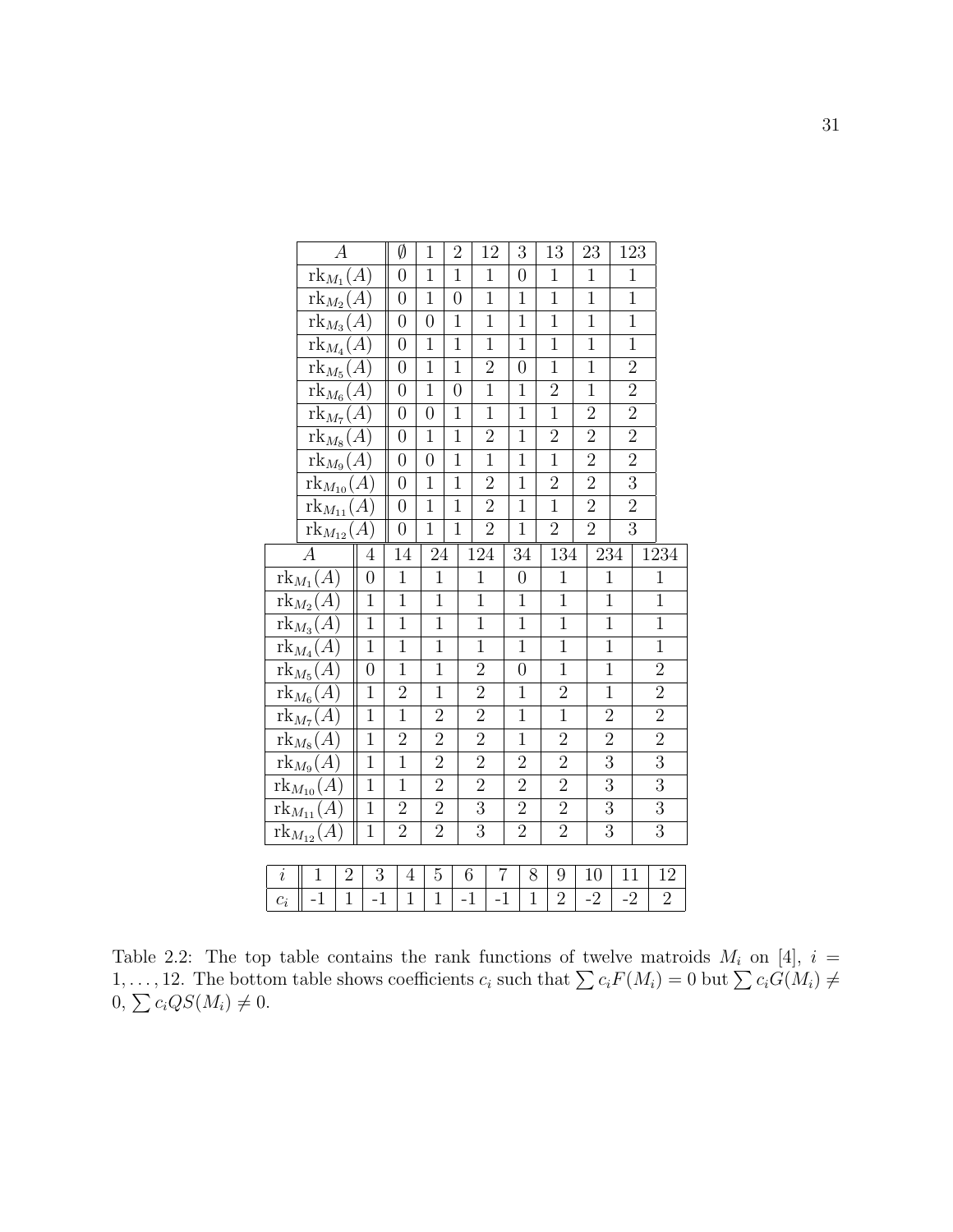## Chapter 3

## Valuative invariants for polymatroids

This chapter is joint work with Harm Derksen. It is to appear in Advances in Mathematics with the same title, as doi:10.1016/j.aim.2010.04.016. (This version incorporates some minor changes, largely for consistency with other chapters.)

#### 3.1 Introduction

Matroids were introduced by Whitney in 1935 (see [94]) as a combinatorial abstraction of linear dependence of vectors in a vector space. Some standard references are [92] and [72]. Polymatroids are multiset analogs of matroids and appeared in the late 1960s (see [33, 44]). There are many distinct but equivalent definitions of matroids and polymatroids, for example in terms of bases, independent sets, flats, polytopes or rank functions. For polymatroids, the equivalence between the various definitions is given in [44]. Here is the definition in terms of rank functions:

**Definition 3.1.1.** Suppose that X is a finite set (the *ground set*) and rk :  $2^X \rightarrow \mathbb{N}$  =  $\{0, 1, 2, \ldots\}$ , where  $2^X$  is the set of subsets of X. Then  $(X, \text{rk})$  is called a *polymatroid* if:

- 1.  $rk(\emptyset) = 0;$
- 2. rk is weakly increasing: if  $A \subseteq B$  then  $rk(A) \leq rk(B)$ ;
- 3. rk is submodular:  $rk(A \cup B) + rk(A \cap B) \leq rk(A) + rk(B)$  for all  $A, B \subseteq X$ .

If moreover,  $rk({x}) \leq 1$  for every  $x \in X$ , then  $(X, rk)$  is called a *matroid*.

An isomorphism  $\varphi : (X,\text{rk}_X) \to (Y,\text{rk}_Y)$  is a bijection  $\varphi : X \to Y$  such that  $\text{rk}_Y \circ \varphi =$ rk<sub>X</sub>. Every polymatroid is isomorphic to a polymatroid with ground set  $[d] = \{1, 2, \ldots, d\}$ for some nonnegative integer d. The rank of a polymatroid  $(X, \text{rk})$  is  $\text{rk}(X)$ .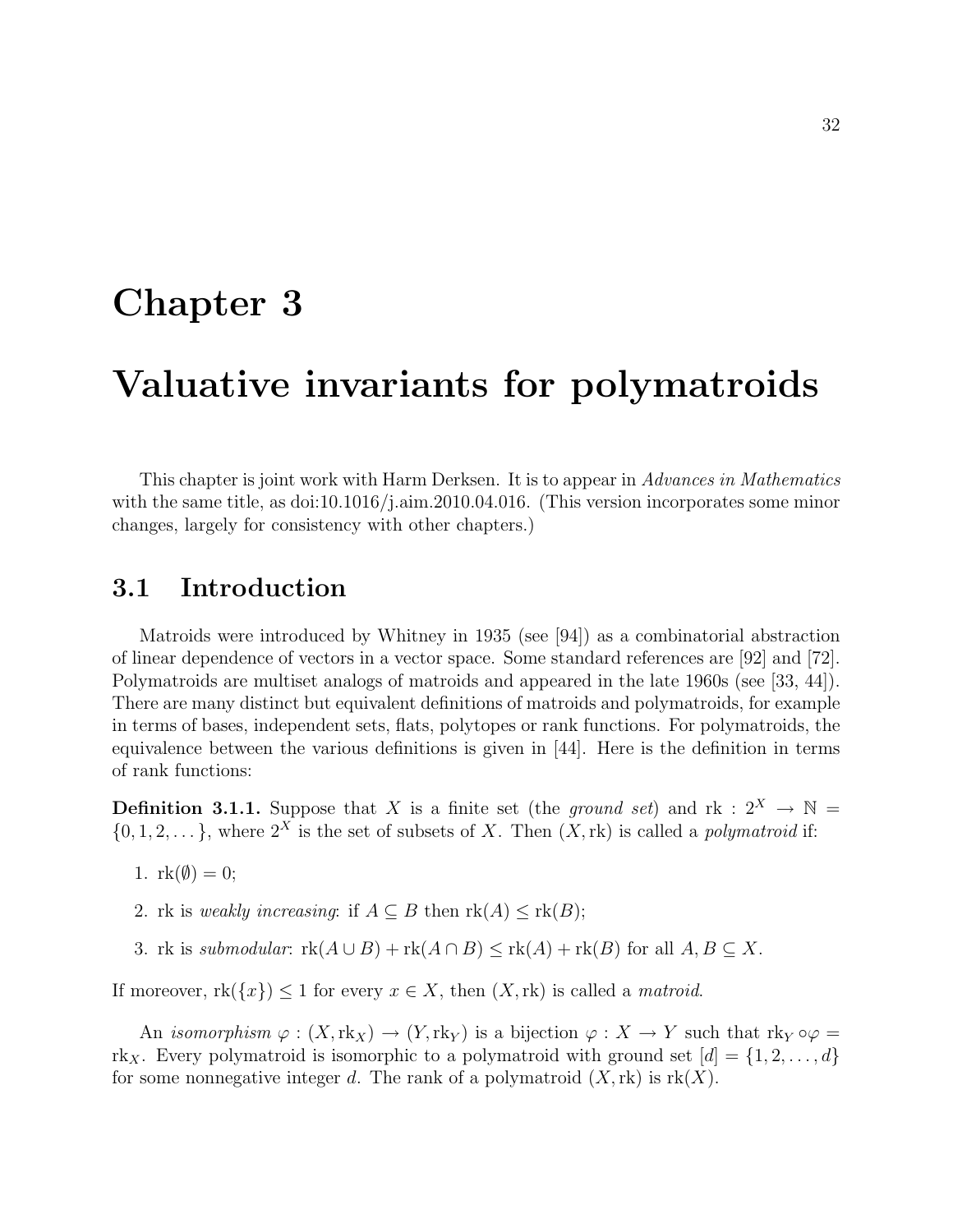Let  $S_{PM}(d, r)$  be the set of all polymatroids with ground set [d] of rank r, and  $S_M(d, r)$  be the set of all matroids with ground set [d] of rank r. We will write  $S_{(P)M}(d, r)$  when we want to refer to  $S_{PM}(d, r)$  or  $S_M(d, r)$  in parallel. A function f on  $S_{(P)M}(d, r)$  is a (poly)matroid *invariant* if  $f(([d], \text{rk})) = f(([d], \text{rk}'))$  whenever  $([d], \text{rk})$  and  $([d], \text{rk}')$  are isomorphic. Let  $S_{(P)M}^{\text{sym}}(d,r)$  be the set of isomorphism classes in  $S_{(P)M}(d,r)$ . Invariant functions on  $S_{(P)M}(d,r)$ correspond to functions on  $S_{(P)M}^{\text{sym}}(d,r)$ . Let  $Z_{(P)M}(d,r)$  and  $Z_{(P)M}^{\text{sym}}(d,r)$  be the Z-modules freely generated by  $S_{(P)M}(d, r)$  and  $S_{(P)M}^{sym}(d, r)$  respectively. For an abelian group A, every function  $f: S_{(P)M}^{(\text{sym})}(d,r) \to A$  extends uniquely to a group homomorphism  $Z_{(P)M}^{(\text{sym})}(d,r) \to A$ .

One of the most important matroid invariants is the Tutte polynomial. It was first defined for graphs in [88] and generalized to matroids in [18, 24]. This bivariate polynomial is defined by

$$
\mathcal{T}((X,\text{rk})) = \sum_{A \subseteq X} (x-1)^{\text{rk}(X) - \text{rk}(A)} (y-1)^{|A| - \text{rk}(A)}.
$$

Regarded as a polynomial in  $x - 1$  and  $y - 1$ , T is also known as the rank generating function. The Tutte polynomial is universal for all matroid invariants satisfying a deletioncontraction formula. Speyer defined a matroid invariant in [83] using K-theory. Billera, Jia and Reiner introduced a quasi-symmetric function  $\mathcal F$  for matroids in [11], which is a matroid invariant. This quasi-symmetric function is a powerful invariant in the sense that it can distinguish many pairs of non-isomorphic matroids. However, it does not specialize to the Tutte polynomial. Derksen introduced in [29] another quasi-symmetric function  $\mathcal G$  which specializes to T and F. Let  $\{U_{\alpha}\}\$ be the basis of the ring of quasi-symmetric functions defined in [29].  $\mathcal G$  is defined by

$$
\mathcal{G}((X,\mathrm{rk})) = \sum_{\underline{X}} U_{r(\underline{X})},
$$

where

$$
\underline{X} : \emptyset = X_0 \subset X_1 \subset \cdots \subset X_d = X
$$

runs over all  $d!$  maximal chains of subsets in  $X$ , and

$$
r(\underline{X}) = (rk(X_1) - rk(X_0), rk(X_2) - rk(X_1), \ldots, rk(X_d) - rk(X_{d-1})).
$$

To a (poly)matroid ([d], rk) one can associate its base polytope Poly(rk) in  $\mathbb{R}^d$  (see Definition 3.2.2). For  $d \geq 1$ , the dimension of this polytope is  $\leq d-1$ . The indicator function of a polytope  $\Pi \subseteq \mathbb{R}^d$  is denoted by  $\mathbf{1}(\Pi) : \mathbb{R}^d \to \mathbb{Z}$ . Let  $P_{(P)M}(d,r)$  be the Z-module generated by all  $\mathbf{1}(\text{Poly(rk)})$  with  $([d], \text{rk}) \in S_{(\text{PM}}(d, r)$ .

**Definition 3.1.2.** Suppose that A is an abelian group. A function  $f : S_{(P)M}(d, r) \to A$  is strongly valuative if there exists a group homomorphism  $\hat{f}: P_{(P)M}(d, r) \to A$  such that

$$
f\big(([d], \mathrm{rk})\big) = \widehat{f}(\mathbf{1}(\mathrm{Poly}(\mathrm{rk})))
$$

for all  $([d], \text{rk}) \in S_{(P)M}(d, r)$ .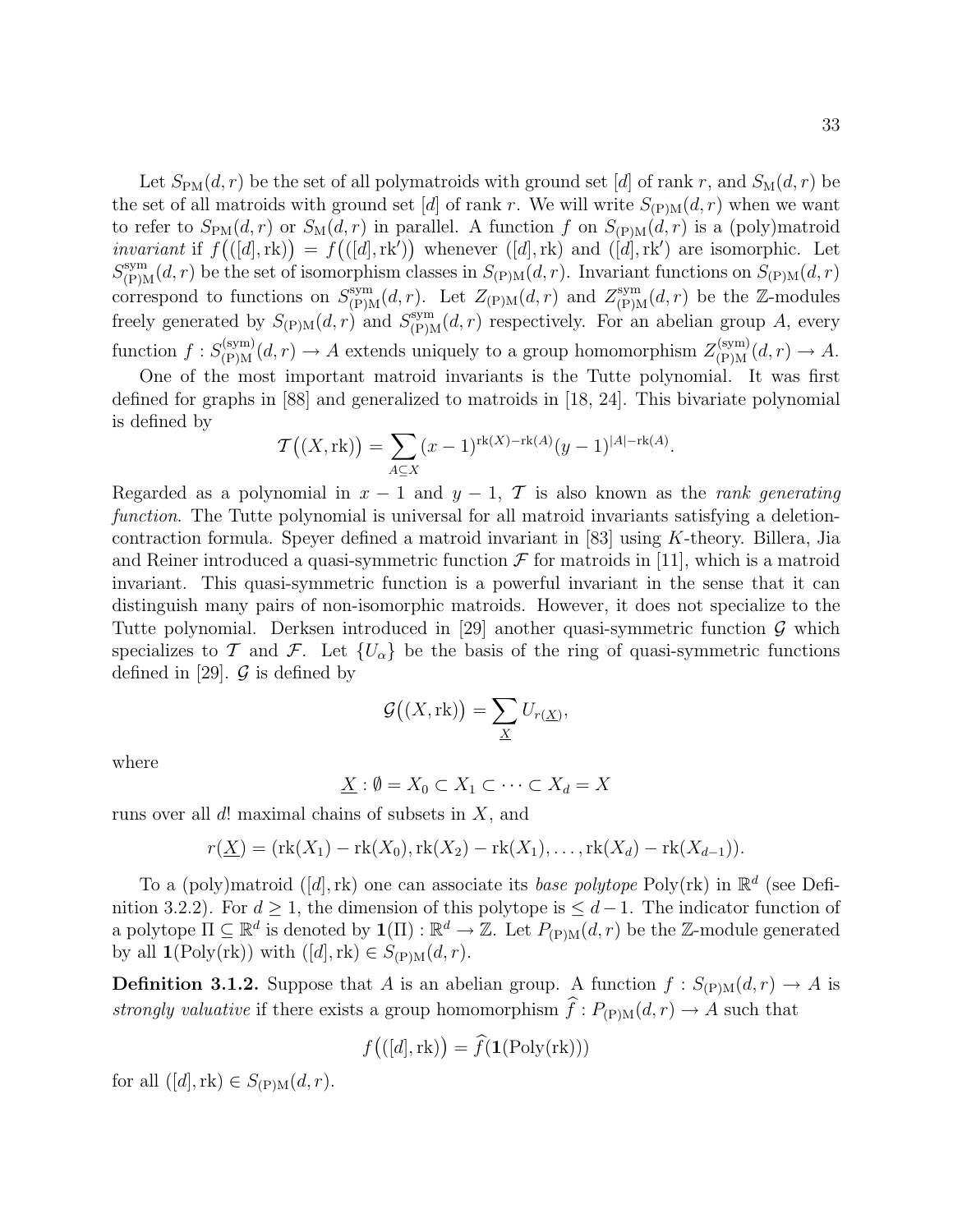In Section 3.3 we also define a *weak valuative property* in terms of base polytope decompositions. Although seemingly weaker, we will show that the weak valuative property is equivalent to the strong valuative property.

**Definition 3.1.3.** Suppose that  $d > 0$ . A valuative function  $f : S_{(P)M}(d,r) \to A$  is said to be *additive*, if  $f((d_r, \mathbf{rk})) = 0$  whenever the dimension of Poly(rk) is  $d - 1$ .

Most of the known (poly)matroid invariants are *valuative*. For example,  $\mathcal{T}, \mathcal{F}$  and  $\mathcal{G}$  all have this property in common. Speyer's invariant is not valuative, but does have a similar property, which we will call the covaluative property. Valuative invariants and additive invariants can be useful for deciding whether a given matroid polytope has a decomposition into smaller matroid polytopes (see the discussion in [11, Section 7]). Decompositions of polytopes and their valuations are fundamental objects of interest in discrete geometry in their own right (see for instance the survey [65]). Matroid polytope decompositions appeared in the work of Lafforgue ([55, 56]) on compactifications of a fine Schubert cell in the Grassmannian associated to a matroid. The work of Lafforgue implies that if the base polytope of a matroid does not have a proper decomposition, then the matroid is rigid, i.e., it has only finitely many nonisomorphic realizations over a given field.

#### Main results

The following theorem proves a conjecture stated in [29]:

**Theorem 3.1.4.** The  $G$ -invariant is universal for all valuative (poly)matroid invariants, *i.e., the coefficients of G span the vector space of all valuative (poly)matroid invariants with* values in Q.

From  $\mathcal G$  one can also construct a universal invariant for the covaluative property which specializes to Speyer's invariant.

It follows from the definitions that the dual  $P_{(P)M}(d,r)^{\vee} = \text{Hom}_{\mathbb{Z}}(P_{(P)M}(d,r),\mathbb{Z})$  is the space of all Z-valued valuative functions on  $S_{(P)M}(d, r)$ . If  $P_{(P)M}^{sym}(d, r)$  is the push-out of the diagram

Z(P)M(d, r) <sup>π</sup>(P)M / 1(P)M Z sym (P)M(d, r) 1 sym (P)M P(P)M(d, r) ρ(P)M /P sym (P)M(d, r) (3.1.1)

then the dual space  $P_{(P)M}^{sym}(d, r)^{\vee}$  is exactly the set of all Z-valued valuative (poly)matroid *invariants.* Let  $p_{(P)M}^{sym}(\tilde{d}, r)$  be the rank of the free Z-module  $P_{(P)M}^{sym}(d, r)$ , and  $p_{(P)M}(d, r)$  be the rank of the free Z-module  $P_{(P)M}(d, r)$ . Then  $p_{(P)M}^{sym}(d, r)$  is the number of independent Z-valued valuative (poly)matroid invariants, and  $p_{(P)M}(d, r)$  is the number of independent Z-valued valuative functions on (poly)matroids. We will prove the following formulas: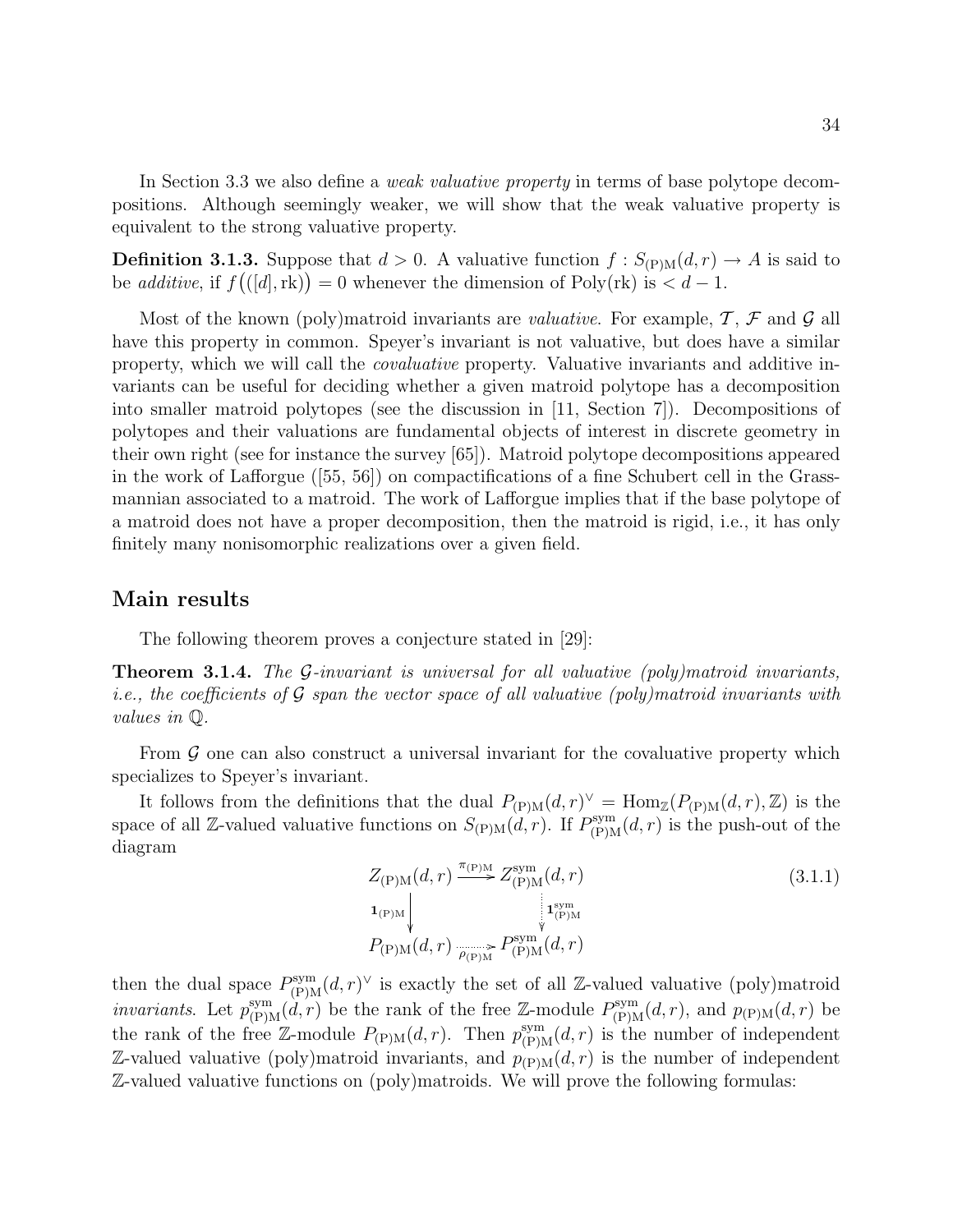#### Theorem 3.1.5.

a. 
$$
p_M^{\text{sym}}(d, r) = {d \choose r}
$$
 and  $\sum_{0 \le r \le d} p_M^{\text{sym}}(d, r) x^{d-r} y^r = \frac{1}{1 - x - y}$ ,  
\nb.  $p_{\text{PM}}^{\text{sym}}(d, r) = \begin{cases} {r+d-1 \choose r} & \text{if } d \ge 1 \text{ or } r \ge 1; \\ 1 & \text{if } d = r = 0 \end{cases}$  and  $\sum_{r=0}^{\infty} \sum_{d=0}^{\infty} p_{\text{PM}}^{\text{sym}}(d, r) x^d y^r = \frac{1 - x}{1 - x - y}$ ,  
\nc.  $\sum_{0 \le r \le d} \frac{p_M(d, r)}{d!} x^{d-r} y^r = \frac{x - y}{x e^{-x} - y e^{-y}}$ ,  
\nd.  $p_{\text{PM}}(d, r) = \begin{cases} (r+1)^d - r^d & \text{if } d \ge 1 \text{ or } r \ge 1; \\ 1 & \text{if } d = r = 0, \end{cases}$  and  $\sum_{d=0}^{\infty} \sum_{r=0}^{\infty} \frac{p_{\text{PM}}(d, r) x^d y^r}{d!} = \frac{e^x (1 - y)}{1 - y e^x}$ .

We also will give **explicit bases** for each of the spaces  $P_{(P)M}(d, r)$  and  $P_{(P)M}^{sym}(d, r)$  and their duals (see Theorems 3.5.4, 3.6.3, Corollaries 3.5.5, 3.5.6, 3.6.6, 3.6.5).

The bigraded module

$$
Z_{(\text{P})\text{M}} = \bigoplus_{d,r} Z_{(\text{P})\text{M}}(d,r)
$$

has the structure of a Hopf algebra. Similarly, each of the bigraded modules  $Z_{(P)M}^{sym}$ ,  $P_{(P)M}$ and  $P_{(P)M}^{sym}$  has a Hopf algebra structure. The module  $Z_{(P)M}^{sym}$  is the usual Hopf algebra of (poly)matroids, where multiplication is given by the direct sum of matroids.

In Sections 3.8 and 3.9 we construct bigraded modules  $T_{(P)M}$  and  $T_{(P)M}^{sym}$  so that  $T_{(P)M}(d,r)^{\vee}$ is the space of all additive functions on  $S_{(P)M}(d, r)$  and  $T_{(P)M}^{sym}(d, r)^{\vee}$  is the space of all additive invariants. Let  $t_{(P)M}(d,r)$  be the rank of  $T_{(P)M}(d,r)$  and  $\dot{t}_{(P)M}^{\text{sym}}(d,r)$  be the rank of  $T_{(P)M}^{\text{sym}}(d,r)$ . Then  $t_{(P)M}(d, r)$  is the number of independent additive functions on (poly)matroids, and  $t_{(P)M}^{sym}(d, r)$  is the number of independent additive invariants for (poly)matroids. We will prove the following formulas:

#### Theorem 3.1.6.

a.  $\prod$  $0 \leq r \leq d$  $(1-x^{d-r}y^r)^{t_{\text{M}}^{\text{sym}}(d,r)} = 1-x-y,$  $b. \ \prod$  $_{r,d}$  $(1-x^d y^r)^{t_{\text{PM}}^{\text{sym}}(d,r)} = \frac{1-x-y}{1}$  $1 - y$ ,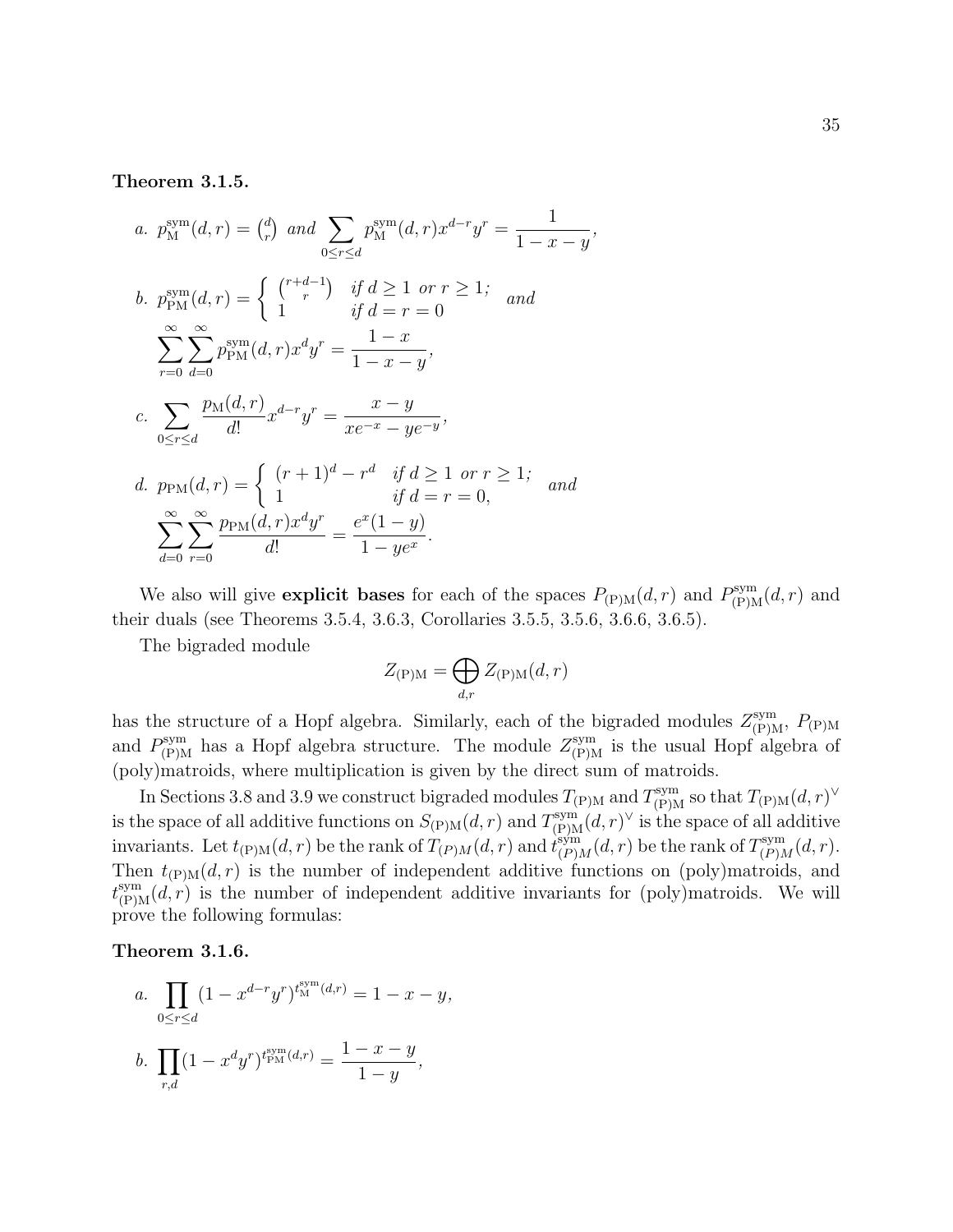c. 
$$
\sum_{r,d} \frac{t_M(d,r)}{d!} x^{d-r} y^r = \log \left( \frac{x-y}{x e^{-x} - y e^{-y}} \right)
$$
  
d. 
$$
t_{PM}(d,r) = \begin{cases} r^{d-1} & \text{if } d \ge 1 \\ 0 & \text{if } d = 0, \end{cases} and
$$

$$
\sum_{r,d} \frac{t_{PM}(d,r)}{d!} x^d y^r = \log \left( \frac{e^x (1-y)}{1 - y e^x} \right).
$$

We will also give explicit bases for the the spaces  $T_M(d, r)$  and  $T_{PM}(d, r)$  in Theorem 3.8.6, and of the dual spaces  $T_{\text{M}}^{\text{sym}}(d,r)^{\vee} \otimes_{\mathbb{Z}} \mathbb{Q}$ ,  $\overline{T_{\text{PM}}^{\text{sym}}(d,r)^{\vee} \otimes_{\mathbb{Z}} \mathbb{Q}}$  in Theorem 3.10.2.

,

For Q-valued functions we will prove the following isomorphisms in Section 3.10.

**Theorem 3.1.7.** Let  $u_0, u_1, u_2, \ldots$  be indeterminates, where  $u_i$  has bidgree  $(1, i)$ . We have the following isomorphisms of bigraded associative algebras over Q:

- a. The space  $(P_M^{\text{sym}})^{\vee} \otimes_{\mathbb{Z}} \mathbb{Q}$  of  $\mathbb{Q}\text{-valued }$  valuative invariants on matroids is isomorphic to  $\mathbb{Q}\langle\langle u_0, u_1 \rangle\rangle$ , the completion (in power series) of the free associative algebra generated by  $u_0, u_1.$
- b. The space  $(P_{PM}^{sym})^{\vee} \otimes_{\mathbb{Z}} \mathbb{Q}$  of  $\mathbb{Q}$ -valued valuative invariants on polymatroids is isomorphic to  $\mathbb{Q}\langle\!\langle u_0, u_1, u_2, \dots \rangle\!\rangle$ .
- c. The space  $(T_M^{\text{sym}})^{\vee} \otimes_{\mathbb{Z}} \mathbb{Q}$  of  $\mathbb{Q}$ -valued additive invariants on matroids is isomorphic to  $\mathbb{Q}\{\{u_0, u_1\}\}\$ , the completion of the free Lie algebra generated by  $u_0, u_1$ .
- d. The space  $(T_{PM}^{sym})^{\vee} \otimes_{\mathbb{Z}} \mathbb{Q}$  of  $\mathbb{Q}$ -valued additive invariants on polymatroids is isomorphic to  $\mathbb{Q}\{\{u_0, u_1, u_2, \dots\}\}.$

Tables for  $p_{(P)M}$ ,  $p_{(P)M}^{sym}$ ,  $t_{(P)M}$ ,  $t_{(P)M}^{sym}$  are given in Appendix 3.B to this chapter.

An index of notations used in this chapter appears in Appendix 3.C. To aid the reader in keeping them in mind we present an abridged table here. In a notation of the schematic form Letter $\sup_{\text{sub}}^{\text{super}}(d,r)$ :

|   | The letter $S$ refers to the set of $*$ -matroids                 |
|---|-------------------------------------------------------------------|
|   | the $\mathbb{Z}$ -module with basis all $*$ -matroids             |
| Р | the Z-module of indicator functions of *-matroids                 |
|   | the $\mathbb{Z}$ -module of indicator functions of $*$ -matroids, |
|   | modulo changes on subspaces of dimension $d-1$                    |

with ground set  $[d]$  of rank r. Here  $*$  stands for one of the prefixes "" or "poly" or "mega". If the letter is lowercase, we refer not to the Z-module but to its rank.

|    | The subscript $M$ means the $*$ -matroids are matroids |                               |
|----|--------------------------------------------------------|-------------------------------|
| РM |                                                        | polymatroids                  |
| MМ |                                                        | megamatroids (Def. $3.2.1$ ); |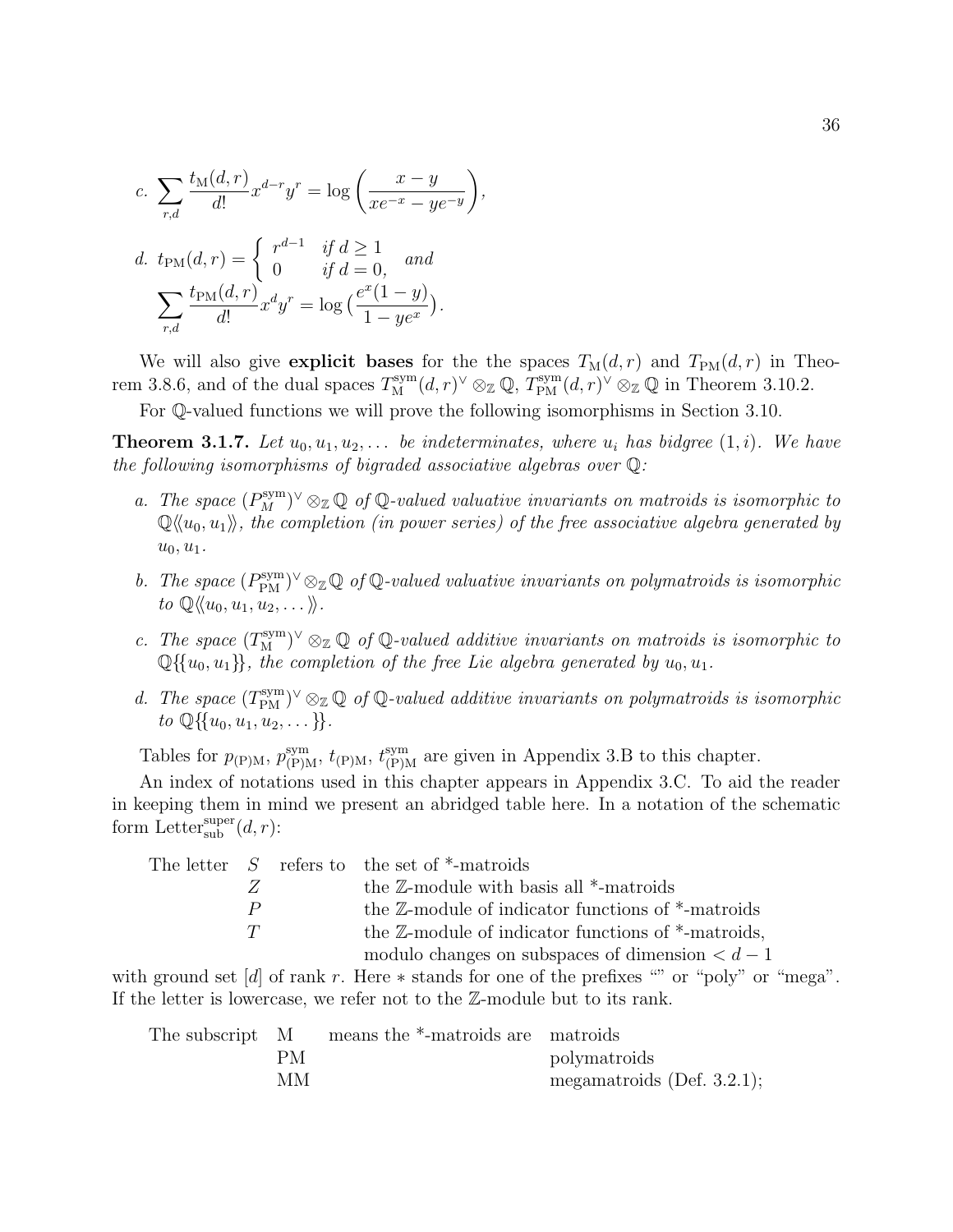additionally, when we want to refer to multiple cases in parallel,

the subscript (P)M covers matroids and polymatroids \*M matroids and poly- and mega-matroids.

The superscript sym means that we are only considering \*-matroids up to isomorphism.

### 3.2 Polymatroids and their polytopes

For technical reasons it will be convenient to have an "unbounded" analogue of polymatroids, especially when we work with their polyhedra. So we make the following definition.

**Definition 3.2.1.** A function  $2^X \to \mathbb{Z} \cup \{\infty\}$  is called a *megamatroid* if it has the following properties:

- 1.  $rk(\emptyset) = 0;$
- 2.  $rk(X) \in \mathbb{Z}$ ;
- 3. rk is submodular: if  $rk(A), rk(B) \in \mathbb{Z}$ , then  $rk(A \cup B), rk(A \cap B) \in \mathbb{Z}$  and  $rk(A \cup B)$  +  $rk(A \cap B) \leq rk(A) + rk(B).$

Obviously, every matroid is a polymatroid, and every polymatroid is a megamatroid. The *rank* of a megamatroid  $(X, \text{rk})$  is the integer  $\text{rk}(X)$ .

By a *polyhedron* we will mean a finite intersection of closed half-spaces. A *polytope* is a bounded polyhedron.

**Definition 3.2.2.** For a megamatroid  $([d], \text{rk})$ , we define its base polyhedron Poly(rk) as the set of all  $(y_1, \ldots, y_d) \in \mathbb{R}^d$  such that  $y_1 + y_2 + \cdots + y_d = \text{rk}(X)$  and  $\sum_{i \in A} y_i \leq \text{rk}(A)$  for all  $A \subseteq X$ .

If rk is a polymatroid then  $Poly(rk)$  is a polytope, called the *base polytope* of rk. In [33], Edmonds studies a similar polytope for a polymatroid  $([d], \text{rk})$  which contains Poly( $\text{rk}$ ) as a facet.

**Lemma 3.2.3.** If  $([d], \text{rk})$  is a megamatroid, then Poly( $\text{rk}$ ) is nonempty.

*Proof.* First, assume that rk is a megamatroid such that  $r_i := \text{rk}([i])$  is finite for  $i =$  $0, 1, \ldots, d$ . We claim that

$$
y = (r_1 - r_0, r_2 - r_1, \dots, r_d - r_{d-1}) \in Poly(\text{rk}).
$$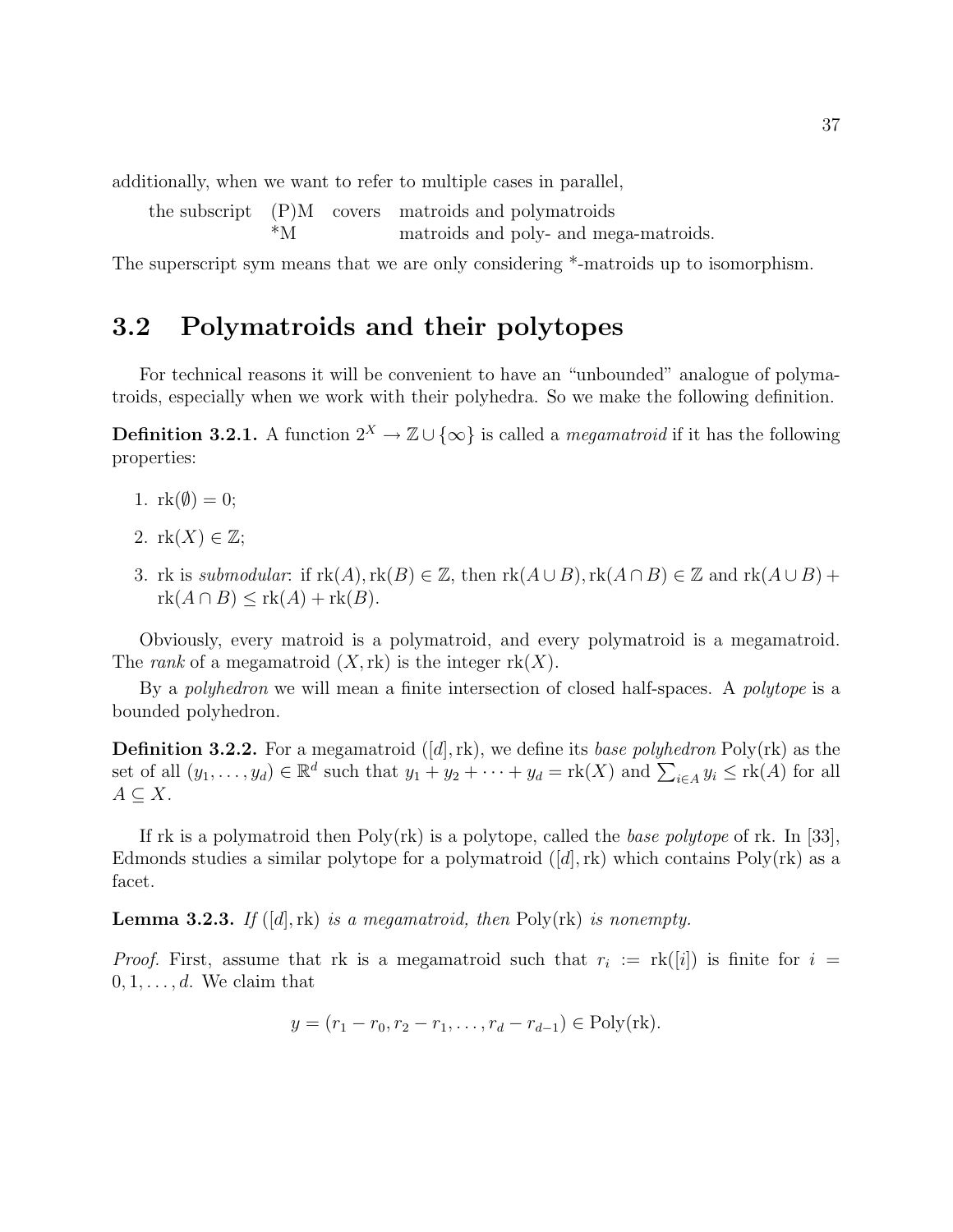Indeed, if  $A = \{i_1, \ldots, i_k\}$  with  $1 \leq i_1 < \cdots < i_k \leq d$  then, by the submodular property, we have

$$
\sum_{i \in A} y_i = \sum_{j=1}^k (\text{rk}([i_j]) - \text{rk}([i_{j-1}])) \le
$$
\n
$$
\le \sum_{j=1}^k \left( \text{rk}(\{i_1, \dots, i_j\}) - \text{rk}(\{i_1, \dots, i_{j-1}\}) \right) = \text{rk}(\{i_1, \dots, i_k\}) = \text{rk}(A)
$$

where the inequality holds even if the right hand side is infinite.

Now, assume that rk is any megamatroid. Define  $\text{rk}^N$  by

$$
rk^{N}(A) = \min_{X \subseteq A} rk(X) + N(|A| - |X|). \tag{3.2.1}
$$

Let N be large enough such that  $\text{rk}^N([d]) = \text{rk}([d])$ . It may help the reader's visualization to note that, in this case,  $Poly(rk^N)$  is the intersection of  $Poly(rk)$  with the orthant  $(-\infty, N]^d$ . If  $A, B \subseteq [d]$ , then we have

$$
rk^N(A) = rk(X) + N(|A| - |X|), \quad rk^N(B) = rk(Y) + N(|A| - |Y|)
$$

for some  $X \subseteq A$  and some  $Y \subseteq B$ . It follows that

$$
\mathrm{rk}^N(A \cap B) + \mathrm{rk}^N(A \cup B) \leq \mathrm{rk}(X \cap Y) + N(|A \cap B| - |X \cap Y|) + \mathrm{rk}(X \cup Y) + N(|A \cup B| - |X \cup Y|) \n= \mathrm{rk}(X \cap Y) + \mathrm{rk}(X \cup Y) + N(|A| + |B| - |X| - |Y|) \n\leq \mathrm{rk}(X) + \mathrm{rk}(Y) + N(|A| + |B| - |X| - |Y|) = \mathrm{rk}^N(A) + \mathrm{rk}^N(B).
$$

This shows that  $\text{rk}^N$  is a megamatroid. Since  $\text{rk}^N(A) \leq \text{rk}(A)$  for all  $A \subseteq [d]$ , we have  $Poly(\mathbf{rk}^N) \subseteq Poly(\mathbf{rk}).$  Since  $\mathbf{rk}^N(A) < \infty$  for all  $A \subseteq [d]$ , we have that  $Poly(\mathbf{rk}^N) \neq \emptyset$ . We conclude that  $Poly(rk) \neq \emptyset$ .  $\Box$ 

A megamatroid  $(|d|, \text{rk})$  of rank r is a polymatroid if and only if its base polytope is contained in the simplex

$$
\Delta_{PM}(d,r) = \{(y_1, \ldots, y_d) \in \mathbb{R}^d \mid y_1, \ldots, y_d \ge 0, y_1 + y_2 + \cdots + y_d = r\}
$$

and it is a matroid if and only if its base polytope is contained in the hypersimplex

$$
\Delta_{\mathcal{M}}(d,r) = \{ (y_1,\ldots,y_d) \in \mathbb{R}^d \mid 0 \leq y_1,\ldots,y_d \leq 1, y_1 + y_2 + \cdots + y_d = r \}.
$$

If  $([d], \text{rk})$  is a matroid, then a subset  $A \subseteq [d]$  is a basis when  $\text{rk}(A) = |A| = \text{rk}([d])$ . In this case, the base polytope of  $([d], \text{rk})$  is the convex hull of all  $\sum_{i \in A} e_i$  where  $A \subseteq [d]$  is a basis (see [37]). The base polytope of a matroid was characterized in [37]: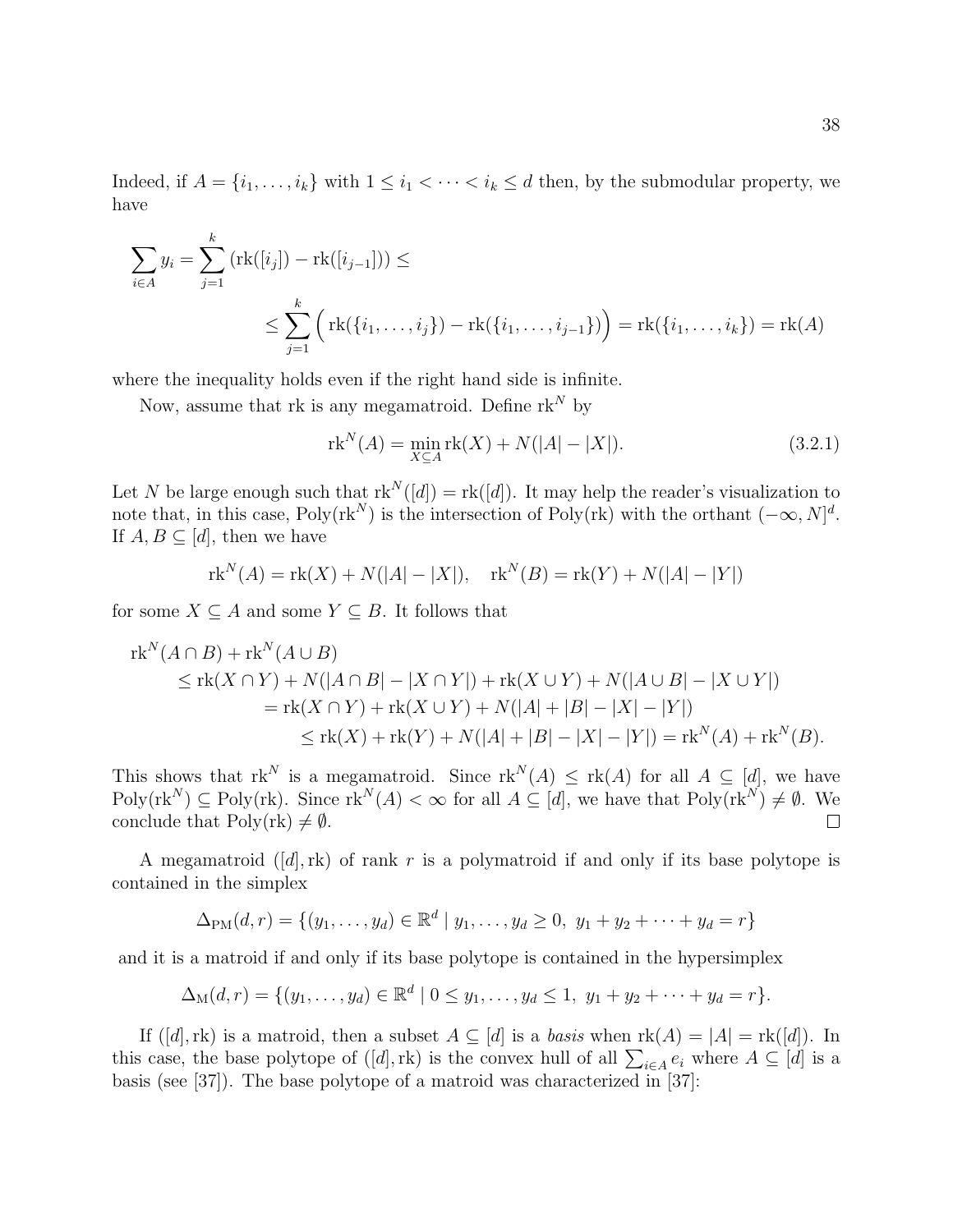**Theorem 3.2.4.** A polytope  $\Pi$  contained in  $\Delta_M(d,r)$  is the base polytope of a matroid if and only if it has the following properties:

- 1. The vertices of  $\Pi$  have integral coordinates;
- 2. every edge of  $\Pi$  is parallel to  $e_i e_j$  for some i, j with  $i \neq j$ .

We will generalize this characterization to megamatroids. The remainder of this section builds up to proving Proposition 3.2.9, showing that the following definition captures exactly the polyhedra Poly(rk) for rk a megamatroid.

**Definition 3.2.5.** A convex polyhedron contained in  $y_1 + \cdots + y_d = r$  is called a *megamatroid* polyhedron if for every face F of  $\Pi$ , the linear hull lhull(F) is of the form  $z + W$  where  $z \in \mathbb{Z}^d$ and W is spanned by vectors of the form  $e_i - e_j$ .

The bounded megamatroid polyhedra are exactly the lattice polytopes among the *gen*eralized permutohedra of [73] or the submodular rank tests of [69]. General megamatroid polyhedra are the natural unbounded generalizations.

Faces of megamatroid polyhedra are again megamatroid polyhedra. If we intersect a megamatroid polyhedron  $\Pi$  with the hyperplane  $y_d = s$ , we get again a megamatroid polyhedron. For a megamatroid polyhedron  $\Pi$ , define  $\mathrm{rk}_{\Pi}: 2^{[d]} \to \mathbb{Z} \cup {\infty}$  by

$$
\mathrm{rk}_{\Pi}(A) := \sup \{ \sum_{i \in A} y_i \mid y \in \Pi \}.
$$

**Lemma 3.2.6.** Suppose that  $\Pi$  is a megamatroid polyhedron,  $A \subseteq B$  and  $\text{rk}_{\Pi}(A) < \infty$ . Let F be the face of  $\Pi$  on which  $\sum_{i \in A} y_i$  is maximal. Then

$$
rk_{\Pi}(B) = rk_F(B).
$$

*Proof.* If  $\text{rk}_F(B) = \infty$  then  $\text{rk}_{\Pi}(B) = \infty$  and we are done. Otherwise, there exists a face F' of F on which  $\sum_{i\in B} y_i$  is maximal. Suppose that  $\text{rk}_F(B) < \text{rk}_{\Pi}(B)$ . Define  $g(y) :=$  $\sum_{i\in B} y_i - \text{rk}_F(B)$ . Then g is constant 0 on F', and  $g(y) > 0$  for some  $y \in \Pi$ . Therefore, there exists a face F'' of  $\Pi$  containing F', such that  $\dim F'' = \dim F' + 1$  and  $g(z) > 0$ for some  $z \in F''$ . Clearly,  $z \notin F$  and F does not contain F''. We have lhull(F'') = lhull(F') +  $\mathbb{R}(e_k - e_j)$  for some  $k \neq j$ . By possibly exchanging j and k, we may assume that  $F''$  is contained in lhull $(F') + \mathbb{R}_+(e_k - e_j)$ , where  $\mathbb{R}_+$  denotes the nonnegative real numbers. Since  $z \in \text{Ihull}(F') + \mathbb{R}_+(e_k - e_j)$  and  $g(z) > 0$  we have  $k \in B$  and  $j \notin B$ . In particular  $j \notin A$ . For all  $y'' \in F''$  we can write  $y'' = y + r(e_k - e_j)$  with  $y \in F$  and  $r > 0$ , and it follows that  $\sum_{i\in A} y_i'' \ge \sum_{i\in A} y_i = \text{rk}_{\Pi}(A)$  since the j-th coordinate of y'' cannot contribute. So  $F'' \subseteq F$ . But this is a contradiction. We conclude that  $\text{rk}_F(B) = \text{rk}_{\Pi}(B)$ .  $\Box$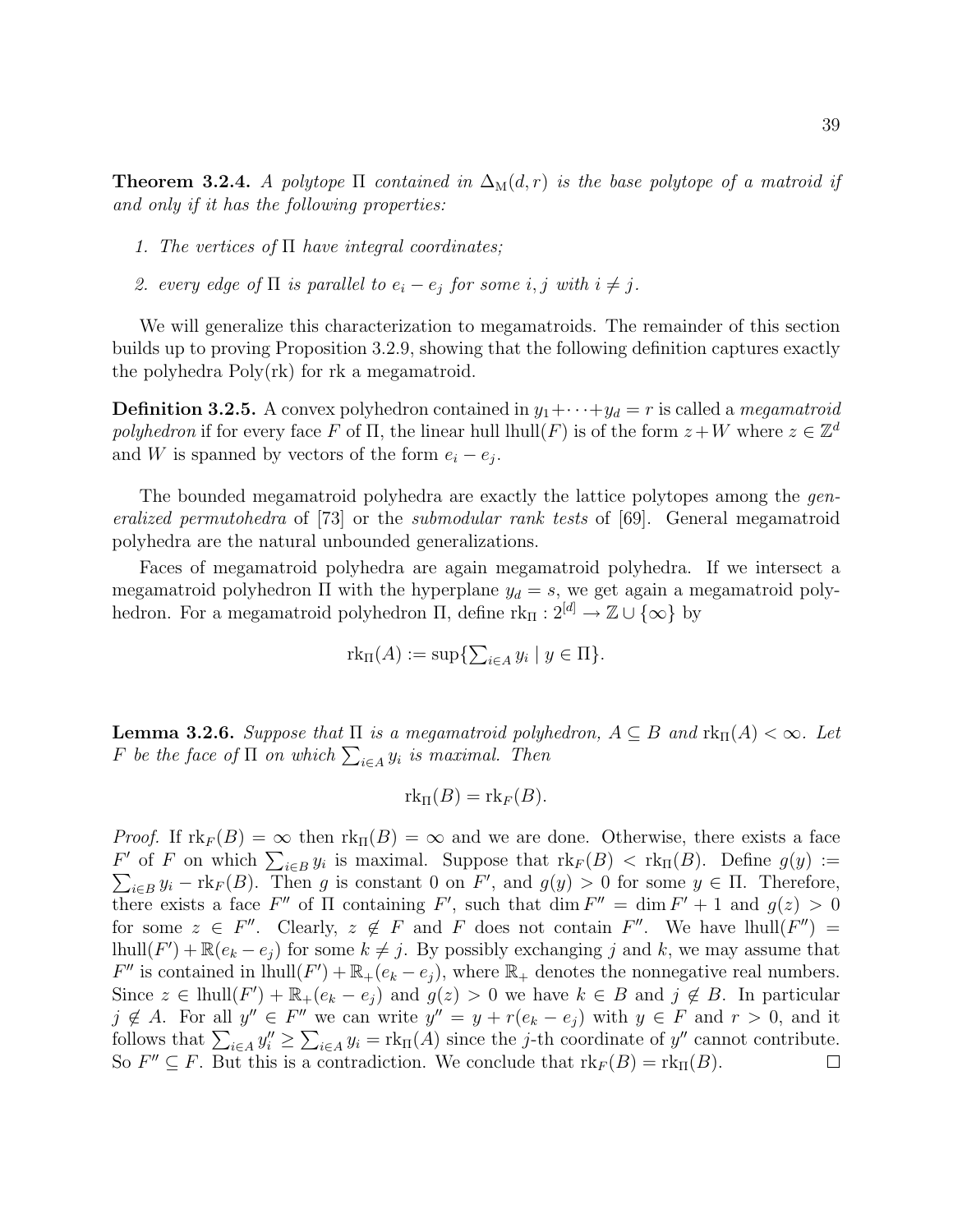**Lemma 3.2.7.** Suppose that  $f(y) = \sum_{j=1}^{d} \alpha_j \sum_{i \in X_j} y_i$  where

$$
\underline{X} : \emptyset \subset X_1 \subset X_2 \subset \cdots \subset X_d = [d]
$$

is a maximal chain, and  $\alpha_1, \ldots, \alpha_{d-1} \geq 0$ . For a megamatroid polyhedron  $\Pi$  we have

$$
\sup_{y \in \Pi} f(y) = \sum_{j=1}^{d} \alpha_j \operatorname{rk}_{\Pi}(X_j).
$$

*Proof.* First, assume that  $\Pi$  is bounded. Define  $F_0 = \Pi$ , and for  $j = 1, 2, \ldots, d$ , let  $F_j$  be the face of  $F_{j-1}$  for which  $\sum_{i\in X_j} y_i$  is maximal. By induction on j and Lemma 3.2.6, we have that  $\text{rk}_{F_j}(X_i) = \text{rk}_{\Pi}(X_i)$  for all  $j < i$ . Also,  $F_j$  is contained in the hyperplane defined by the equation  $\sum_{i\in X_j} y_i = \text{rk}_{F_{j-1}}(X_j) = \text{rk}_{\Pi}(X_j)$ . We have  $F_d = \{z\}$  where  $z = (z_1, \ldots, z_d)$  is defined by the equations

$$
\sum_{i\in X_j} z_i = \mathrm{rk}_{\Pi}(X_j), \quad j=1,2,\ldots,d.
$$

It follows that

$$
f(z) = \sum_{j=1}^{d} \alpha_j \sum_{i \in X_j} z_j = \sum_{j=1}^{d} \alpha_j \operatorname{rk}_{\Pi}(X_j).
$$

Suppose that  $\Pi$  is unbounded. Let  $\Pi_N$  be the intersection of  $\Pi$  with the set  $\{y \in \mathbb{R}^d \mid \Pi_N\}$  $y_i \leq N$ ,  $i = 1, 2, ..., d$ . Now  $\Pi_N$  is a bounded megamatroid polyhedron for large positive integers N. (For small N,  $\Pi_N$  might be empty.) We have

$$
\sup_{y \in \Pi} f(y) = \sup_{N} \sup_{y \in \Pi_N} f(y) = \sup_{N} \sum_{j=1}^{d} \alpha_j \operatorname{rk}_{\Pi_N}(X_j) = \sum_{j=1}^{d} \alpha_j \operatorname{rk}_{\Pi}(X_j).
$$

**Corollary 3.2.8.** If  $\Pi$  is a megamatroid polyhedron, then  $\text{rk}_{\Pi}$  is a megamatroid.

*Proof.* For subsets  $A, B \subseteq [d]$ , choose a maximal chain X such that  $X_j = A \cap B$  and  $X_k = A \cup B$  for some j and k, and let

$$
f_A(y) = \sum_{i \in A} y_i
$$
,  $f_B(y) = \sum_{i \in B} y_i$ ,  $f(y) = \sum_{i \in A \cap B} y_i + \sum_{i \in A \cup B} y_i = f_A(y) + f_B(y)$ .

By Lemma 3.2.7,

$$
\mathrm{rk}_{\Pi}(A) + \mathrm{rk}_{\Pi}(B) = \sup_{y \in \Pi} f_A(y) + \sup_{y \in \Pi} f_B(y) \ge \sup_{y \in \Pi} f(y) = \mathrm{rk}_{\Pi}(A \cap B) + \mathrm{rk}_{\Pi}(A \cup B). \quad \square
$$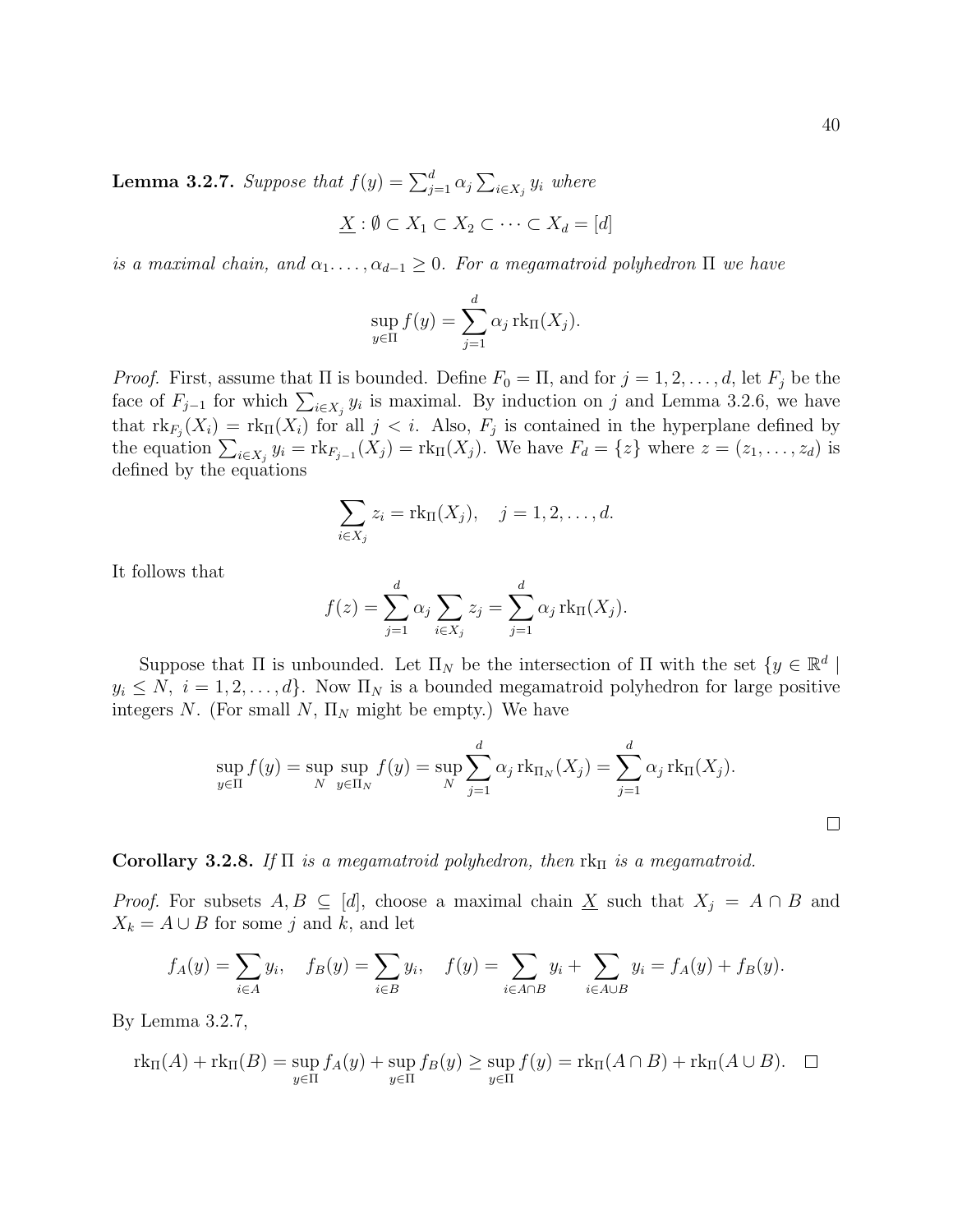**Proposition 3.2.9.** A convex polyhedron  $\Pi$  in the hyperplane  $y_1 + y_2 + \cdots + y_d = r$  is a megamatroid polyhedron if and only if  $\Pi = Poly(\text{rk})$  for some megamatroid  $\text{rk}$ .

*Proof.* Suppose that  $\Pi$  is a megamatroid polyhedron. Then  $rk_{\Pi}$  is a megamatroid by Corollary 3.2.8. Clearly we have  $\Pi \subseteq Poly(rk_{\Pi})$ . Suppose that  $f(y) = \sum_{i=1}^{d} \alpha_i y_i$  is a linear function on the hyperplane  $y_1 + \cdots + y_d = r$ . Let  $\sigma$  be a permutation of [d] such that  $\alpha_{\sigma(i)} \geq \alpha_{\sigma(j)}$  for  $i < j$ . Define  $X_k = {\sigma(1), \ldots, \sigma(k)}$  for  $k = 1, 2, \ldots, d$ . We can write

$$
f(y) = \sum_{j=1}^{d} \beta_j \sum_{i \in X_j} y_i,
$$

where  $\beta_j := \alpha_{\sigma(j)} - \alpha_{\sigma(j+1)} \geq 0$  for  $j = 1, 2, \ldots, d-1$  and  $\beta_d = \alpha_{\sigma(d)}$ .

By Lemma 3.2.7 we have

$$
\sup_{y \in \Pi} f(y) = \sum_{j=1}^d \beta_j \operatorname{rk}_{\Pi}(X_j) \ge \sup_{z \in \text{Poly}(\text{rk}_{\Pi})} \sum_{j=1}^d \beta_j \sum_{i \in X_j} z_i = \sup_{z \in \text{Poly}(\text{rk}_{\Pi})} f(z).
$$

Since  $\Pi$  is defined by inequalities of the form  $f(y) \leq c$ , where f is a linear function and  $c = \sup_{y \in \Pi} f(y)$ , we see that  $Poly(rk_{\Pi}) \subseteq \Pi$ . We conclude that  $Poly(rk_{\Pi}) = \Pi$ .

Conversely, suppose that rk is a megamatroid, and that  $F$  is a face of Poly(rk). Choose y in the relative interior of F. Let  $S_F$  denote the set of all subsets A of [d] for which  $\sum_{i\in A} y_i = \text{rk}(A)$ . Note that  $\emptyset$ ,  $[d] \in S_F$ . The linear hull of F is given by the equations

$$
\sum_{i \in A} y_i = \text{rk}(A), \quad A \in S_F.
$$

We claim that  $S_F$  is closed under intersections and unions. If  $A, B \in S_F$ , then we have

$$
\left(\sum_{i \in A \cap B} y_i - \text{rk}(A \cap B)\right) + \left(\sum_{i \in A \cup B} y_i - \text{rk}(A \cup B)\right) =
$$
  

$$
= \sum_{i \in A} y_i + \sum_{i \in B} y_i - \text{rk}(A \cap B) - \text{rk}(A \cup B) =
$$
  

$$
\text{rk}(A) + \text{rk}(B) - \text{rk}(A \cap B) - \text{rk}(A \cup B) \ge 0
$$

by the submodular property. Since  $\sum_{i\in A\cap B} y_i - \text{rk}(A\cap B)$  and  $\sum_{i\in A\cup B} y_i - \text{rk}(A\cup B)$  are nonpositive, we conclude that  $A \cap B$ ,  $A \cup B \in S_F$  and

$$
rk(A) + rk(B) = rk(A \cap B) + rk(A \cup B).
$$

Let us call  $A \in S_F$  prime if A is nonempty and not the union of two proper subsets in  $S_F$ . Let  $P_F$  be the set of primes in  $S_F$ . If  $C = A \cup B$ , then

$$
\sum_{i \in C} y_i = \text{rk}(C)
$$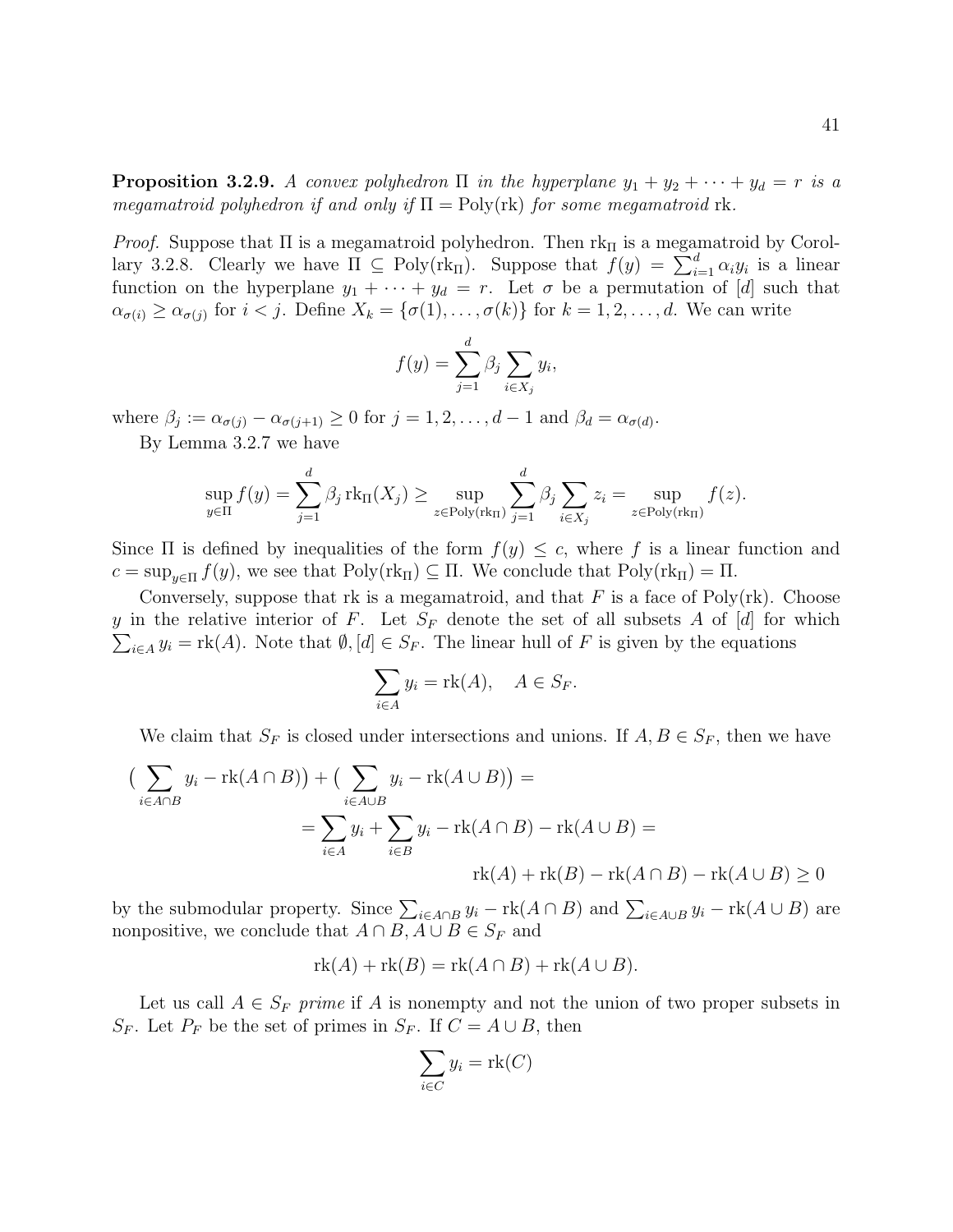follows from the equations

$$
\sum_{i \in A} y_i = \text{rk}(A), \quad \sum_{i \in B} y_i = \text{rk}(B), \quad \sum_{i \in A \cap B} y_i = \text{rk}(A \cap B).
$$

Let  $C_1, C_2, \ldots, C_k$  be all prime sets in  $S_F$ . It follows that the linear hull of F is defined by all the equations

$$
\sum_{i \in C_j} y_i = \text{rk}(C_j), \quad j = 1, 2, \dots, k.
$$

Every element of  $S_F$  is a union of some of the  $C_j$ 's. For every j, let  $B_j$  be the largest proper subset of  $C_j$  which lies in  $S_F$ . Define  $A_j = C_j \setminus B_j$  and  $r_j = \text{rk}(C_j) - \text{rk}(B_j)$ . Then  $A_1 \cup \cdots \cup A_k = [d]$  is a partition of [d], and every element of  $S_F$  is a union of some of the  $A_j$ 's. The linear hull of F is defined by the equations

$$
\sum_{i\in A_j} y_i = r_j, \quad j=1,2,\ldots,k.
$$

Clearly, lhull(F) contains some integral vector  $z \in \mathbb{Z}^d$  and lhull(F) is equal to  $z + W$  where W is the space spanned by all  $e_i - e_j$  where i, j are such that  $i, j \in A_k$  for some k.  $\Box$ 

### 3.3 The valuative property

There are essentially two definitions of the valuative property in the literature, which we will refer to as the *strong valuative* and the *weak valuative* properties. The equivalence of these definitions is shown in [41] and [91] when valuations are defined on sets of polyhedra closed under intersection. In this section we will show that the two definitions are equivalent for valuations defined on megamatroid polytopes. Note that the class of megamatroid polytopes is not closed under intersection: see Example 1.2.1.

**Definition 3.3.1.** A megamatroid polyhedron decomposition is a decomposition

$$
\Pi = \Pi_1 \cup \Pi_2 \cup \cdots \cup \Pi_k
$$

such that  $\Pi, \Pi_1, \ldots, \Pi_k$  are megamatroid polyhedra, and  $\Pi_i \cap \Pi_j$  is empty or contained in a proper face of  $\Pi_i$  and of  $\Pi_j$  for all  $i \neq j$ .

Let  $S_{MM}(d, r)$  be the set of megamatroids on [d] of rank r. Let  $Z_{MM}(d, r)$  be the Z-module whose basis is given by all  $\langle \text{rk} \rangle$  where  $\text{rk} \in S_{MM}(d, r)$ .

For a megamatroid polyhedron decomposition

$$
\Pi = \Pi_1 \cup \Pi_2 \cup \cdots \cup \Pi_k
$$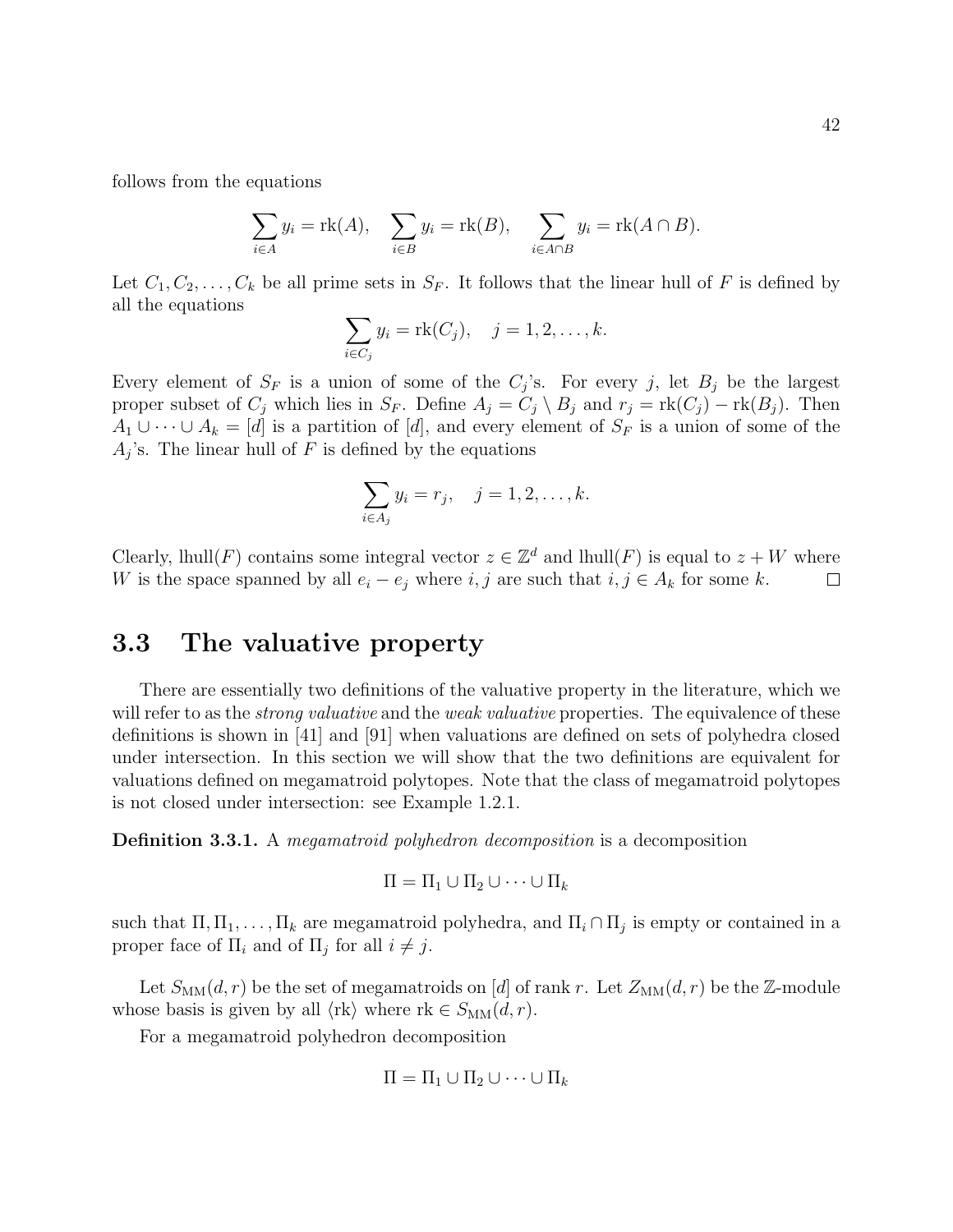we define  $\Pi_I = \bigcap_{i \in I} \Pi_i$  if  $I \subseteq \{1, 2, \ldots, k\}$ . We will use the convention that  $\Pi_{\emptyset} = \Pi$ . Define

$$
m_{\text{val}}(\Pi; \Pi_1, \dots, \Pi_k) = \sum_{I \subseteq \{1, 2, \dots, k\}} (-1)^{|I|} m_I \in Z_{\text{MM}}(d, r),
$$

where  $m_I = \langle \text{rk}^I \rangle$  if  $\text{rk}^I$  is the megamatroid with  $\text{Poly}(\text{rk}^I) = \Pi_I$ , and  $m_I = 0$  if  $\Pi_I = \emptyset$ . We also define

$$
m_{\text{coval}}(\Pi; \Pi_1, \ldots, \Pi_k) = \langle \text{rk}_{\Pi} \rangle - \sum_F \langle \text{rk}_F \rangle.
$$

where  $F$  runs over all interior faces of the decomposition.

**Definition 3.3.2.** A homomorphism of abelian groups  $f : Z_{MM}(d, r) \to A$  is called *weakly* valuative, if for every megamatroid polyhedron decomposition

$$
\Pi=\Pi_1\cup\Pi_2\cup\cdots\cup\Pi_k
$$

we have  $f(m_{val}(\Pi; \Pi_1, \ldots, \Pi_k)) = 0$ . We say it is *weakly covaluative*, if for every megamatroid polyhedron decomposition

$$
\Pi = \Pi_1 \cup \Pi_2 \cup \cdots \cup \Pi_k
$$

we have  $f(m_{\text{coval}}(\Pi; \Pi_1, \ldots, \Pi_k)) = 0.$ 

We define a group homomorphism

$$
E: Z_{\text{MM}}(d, r) \to Z_{\text{MM}}(d, r)
$$

by

$$
E(\langle \text{rk} \rangle) = \sum_{F} \langle \text{rk}_{F} \rangle
$$

where F runs over all faces of Poly(rk) and  $rk_F$  is the megamatroid with  $Poly(rk_F) = F$ . For a polytope  $\Pi$ , we denote the set of faces of  $\Pi$  by face $(\Pi)$ .

**Lemma 3.3.3.** The homomorphism  $f: Z_{MM}(d, r) \to A$  of abelian groups is weakly valuative if and only if  $f \circ E$  is weakly covaluative.

Proof. We have

$$
E(m_{val}(\Pi; \Pi_1, ..., \Pi_k)) = \sum_{I \subseteq \{1, 2, ..., k\}} (-1)^{|I|} E(m_I) =
$$
  
= 
$$
\sum_{I \subseteq \{1, 2, ..., k\}} (-1)^{|I|} \sum_{F \in \text{face}(\Pi_I)} \langle \text{rk}_F \rangle = \sum_{F} \langle \text{rk}_F \rangle \sum_{\substack{I \subseteq \{1, 2, ..., k\};\\F \in \text{face}(\Pi_I)}} (-1)^{|I|}.
$$
 (3.3.1)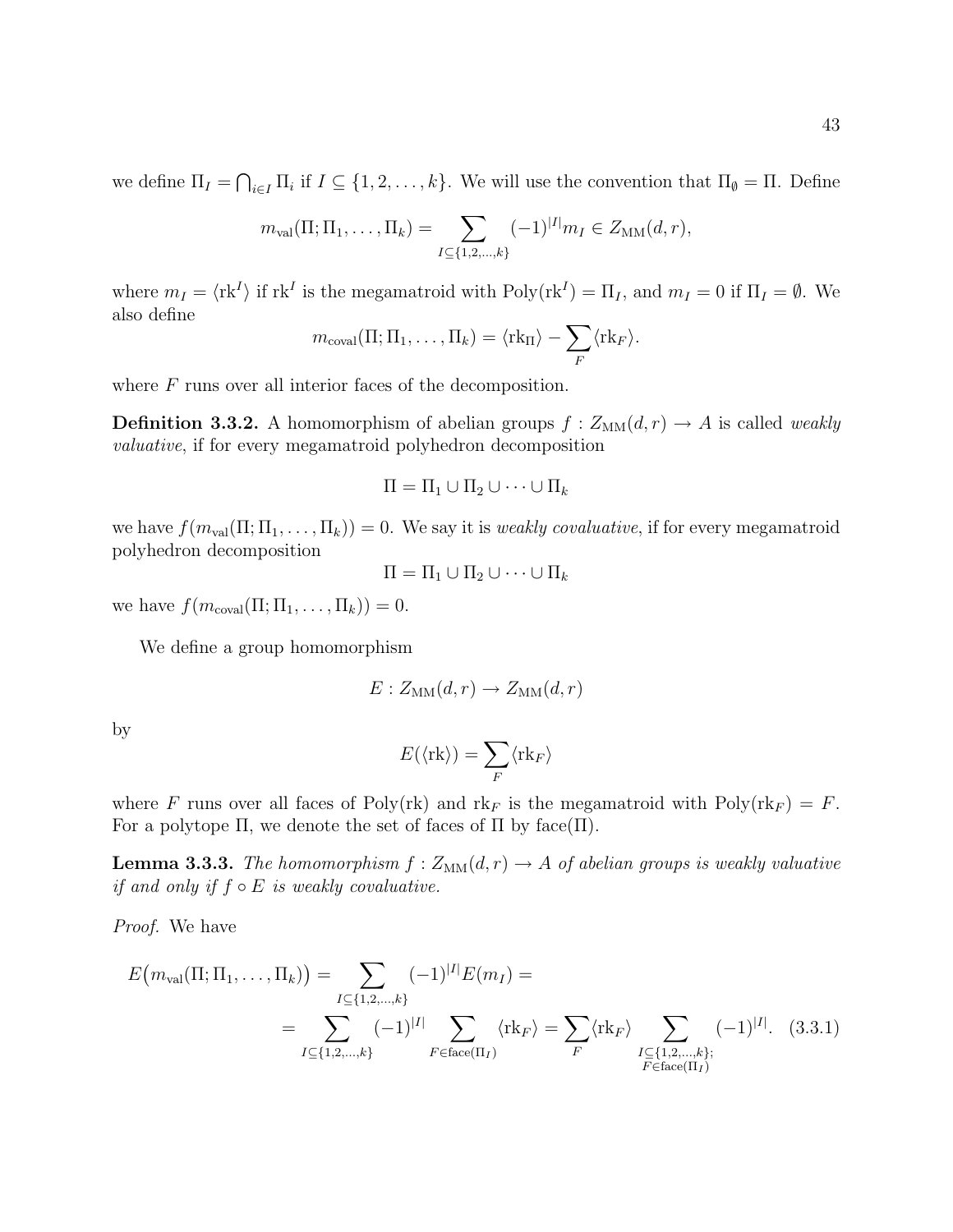Let  $J(F)$  be the set of all indices i such that F is a face of  $\Pi_i$ . Suppose that F is a face of Π. Then  $J(F) = \emptyset$  if and only if  $F = \Pi$ . We have

$$
\sum_{\substack{I \subseteq \{1,2,\ldots,k\};\\F \in \text{face}(\Pi_I)}} (-1)^{|I|} = \sum_{I \subseteq J(F)} (-1)^{|I|} = \begin{cases} 1 & \text{if } F = \Pi; \\ 0 & \text{if } F \neq \Pi. \end{cases}
$$

If F is an interior face, then  $J(F) \neq \emptyset$  and

$$
\sum_{\substack{I \subseteq \{1,2,\ldots,k\}; \\ F \in \text{face}(\Pi_I)}} (-1)^{|I|} = \sum_{I \subseteq J(F); I \neq \emptyset} (-1)^{|I|} = -1.
$$

We conclude that

$$
E(m_{val}(\Pi; \Pi_1, \ldots, \Pi_k)) = \langle \mathrm{rk}_{\Pi} \rangle - \sum_F \langle \mathrm{rk}_{F} \rangle = m_{\mathrm{coval}}(\Pi; \Pi_1, \ldots, \Pi_k)
$$

where the sum is over all interior faces F. The lemma follows.

For a polyhedron  $\Pi$  in  $\mathbb{R}^d$ , let  $\mathbf{1}(\Pi)$  denote its indicator function. Define  $P_{MM}(d, r)$  as the Z-module generated by all  $1(\text{Poly(rk)}),$  where rk lies in  $S_{MM}(d, r)$ .

There is a natural  $\mathbb{Z}$ -module homomorphism

$$
\mathbf{1}_{\text{MM}}: Z_{\text{MM}}(d, r) \to P_{\text{MM}}(d, r)
$$

such that

$$
\mathbf{1}_{\text{MM}}(\langle \text{rk} \rangle) = \mathbf{1}(\text{Poly}(\text{rk}))
$$

for all  $rk \in S_{MM}(d,r)$ .

**Definition 3.3.4.** A homomorphism of groups  $f: Z_{MM}(d,r) \rightarrow A$  is *strongly valuative* if there exists a group homomorphism  $f: P_{MM}(d, r) \to A$  such that  $f = f \circ \psi_{MM}$ .

Suppose that  $\Pi = \Pi_1 \cup \cdots \cup \Pi_k$  is a megamatroid decomposition. Then by the inclusionexclusion principle, we have

$$
\mathbf{1}_{\text{MM}}(m_{\text{val}}(\Pi; \Pi_1, \dots, \Pi_k)) = \mathbf{1}_{\text{MM}}\Big(\sum_{I \subseteq \{1, 2, \dots, k\}} (-1)^{|I|} m_I\Big) =
$$
  
= 
$$
\sum_{I \subseteq \{1, 2, \dots, k\}} (-1)^{|I|} \prod_{i \in I} \mathbf{1}(\Pi_i) = \sum_{I \subseteq \{1, 2, \dots, k\}} (-1)^{|I|} \mathbf{1}(\Pi_I) = \prod_{i=1}^k (\mathbf{1}(\Pi) - \mathbf{1}(\Pi_i)) = 0.
$$

This shows that every homomorphism  $f: Z_{MM}(d, r) \to A$  of abelian groups with the strong valuative property has the weak valuative property. In fact the two valuative properties are equivalent by the following theorem:

 $\Box$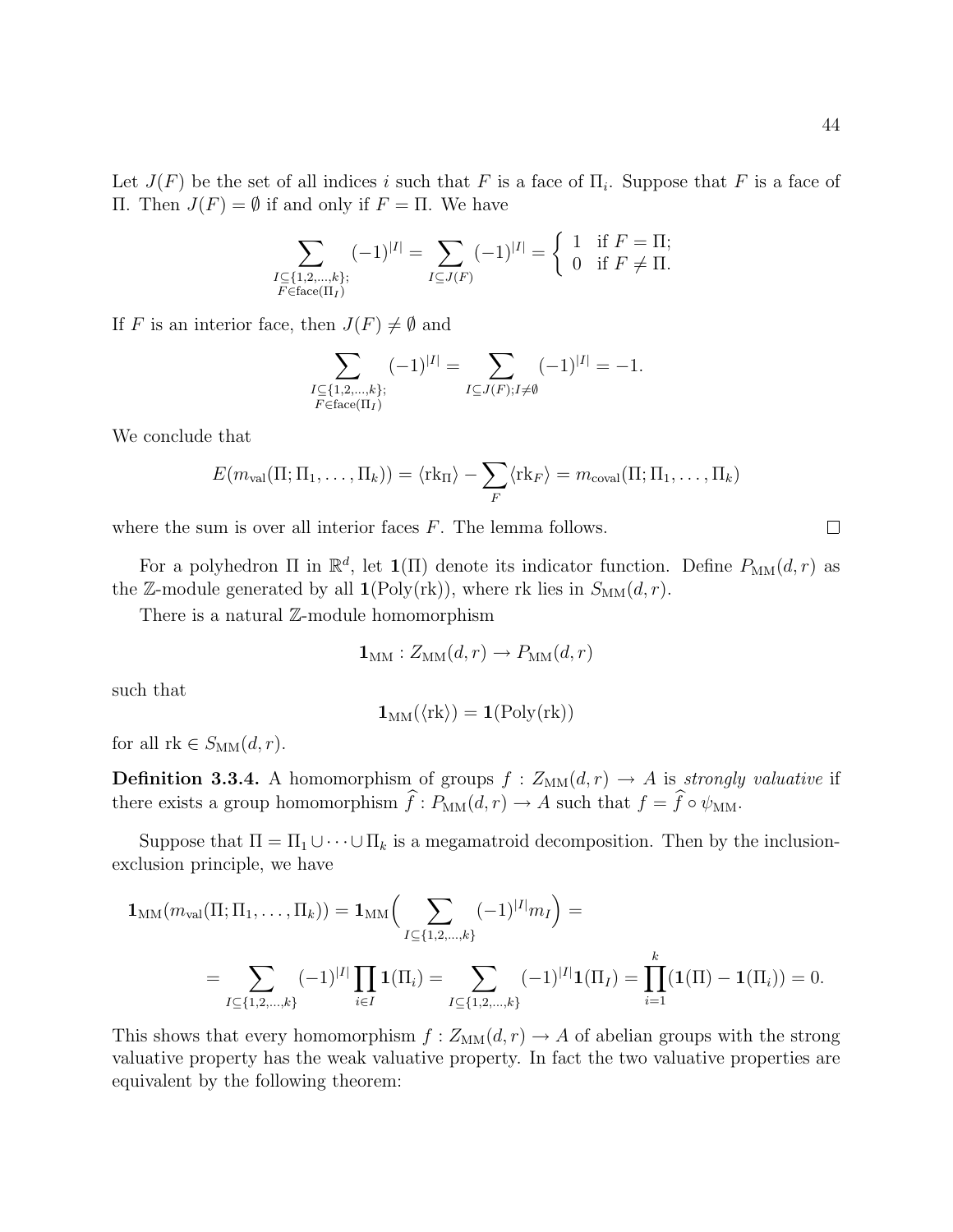**Theorem 3.3.5.** A homomorphism  $f : Z_{MM}(d, r) \to A$  of abelian groups is weakly valuative if and only if it is strongly valuative.

The proof of Theorem 3.3.5 is in Appendix 3.A. In view of this theorem, we will from now on just refer to the valuative property when we mean the weak or the strong valuative property.

For a megamatroid polytope  $\Pi$ , let  $\Pi^{\circ}$  be the relative interior of  $\Pi$ . Define a homomorphism  $\mathbf{1}_{\text{MM}}^{\circ}: Z_{\text{MM}}(d, r) \to P_{\text{MM}}(d, r)$  by  $\mathbf{1}_{\text{MM}}^{\circ}(\langle \text{rk} \rangle) = \mathbf{1}(Q^{\circ}(\text{rk})).$ 

**Definition 3.3.6.** Suppose that  $f : Z_{MM}(d, r) \to A$  is a homomorphism of abelian groups. We say that f is *strongly covaluative* if f factors through  $\mathbf{1}_{\text{MM}}^{\circ}$ , i.e., there exists a group homomorphism  $\hat{f}$  such that  $f = \hat{f} \circ \mathbf{1}_{\text{MM}}^{\circ}$ .

Corollary 3.3.7. A homomorphism  $f: Z_{MM}(d, r) \rightarrow A$  of abelian groups is weakly covaluative if and only if it is strongly covaluative.

*Proof.* If  $\Pi = \Pi_1 \cup \cdots \cup \Pi_k$  is a megamatroid polytope decomposition, then

$$
\mathbf{1}_{\text{MM}}^{\circ}(m_{\text{coval}}(\Pi;\Pi_1,\ldots,\Pi_k)) = \mathbf{1}_{\text{MM}}^{\circ}(\langle \text{rk}_{\Pi} \rangle) - \sum_{F} \mathbf{1}_{\text{MM}}^{\circ}(\langle \text{rk}_{F} \rangle) = \mathbf{1}(\Pi^{\circ}) - \sum_{F} \mathbf{1}(F^{\circ}) = 0,
$$

where  $F$  runs over all interior faces. This shows that if  $f$  has the strong covaluative property, then it has the weak covaluative property.

It is easy to verify that  $\mathbf{1}_{\text{MM}}^{\circ} \circ E = \mathbf{1}_{\text{MM}}$ . Suppose that f is weakly covaluative. By Lemma 3.3.3,  $f \circ E^{-1}$  is weakly valuative. By Theorem 3.3.5,  $f \circ E^{-1}$  is strongly valuative, so  $f \circ E^{-1} = \hat{f} \circ \mathbf{1}_{\text{MM}}$  for some group homomorphism  $\hat{f}$ , and  $f = \hat{f} \circ \mathbf{1}_{\text{MM}} \circ E = \hat{f} \circ \mathbf{1}_{\text{MM}}$ . This implies that  $f$  is strongly covaluative.

**Definition 3.3.8.** Suppose that  $d \geq 1$ . A valuative group homomorphism  $f : Z_{MM}(d, r) \rightarrow$ A is *additive* if  $f(\langle \text{rk} \rangle) = 0$  for all megamatroids ([d], rk) for which Poly(rk) has dimension  $d-1$ .

If  $f : Z_{MM}(d, r) \to A$  is additive, then for a megamatroid polyhedron decomposition

$$
\Pi = \Pi_1 \cup \Pi_2 \cup \cdots \cup \Pi_k
$$

we have

$$
f(\mathrm{rk}_{\Pi}) = \sum_{i=1}^{k} f(\langle \mathrm{rk}_{\Pi_i} \rangle).
$$

A megamatroid polyhedron decomposition  $\Pi = \Pi_1 \cup \cdots \cup \Pi_k$  is a *(poly)matroid polytope* decomposition if  $\Pi, \Pi_1, \ldots, \Pi_k$  are (poly)matroid polytopes. Let  $S_{(P)M}(d, r)$  be the set of (poly)matroids, and let  $Z_{(P)M}(d, r)$  be the free abelian group generated by  $S_{(P)M}(d, r)$ . We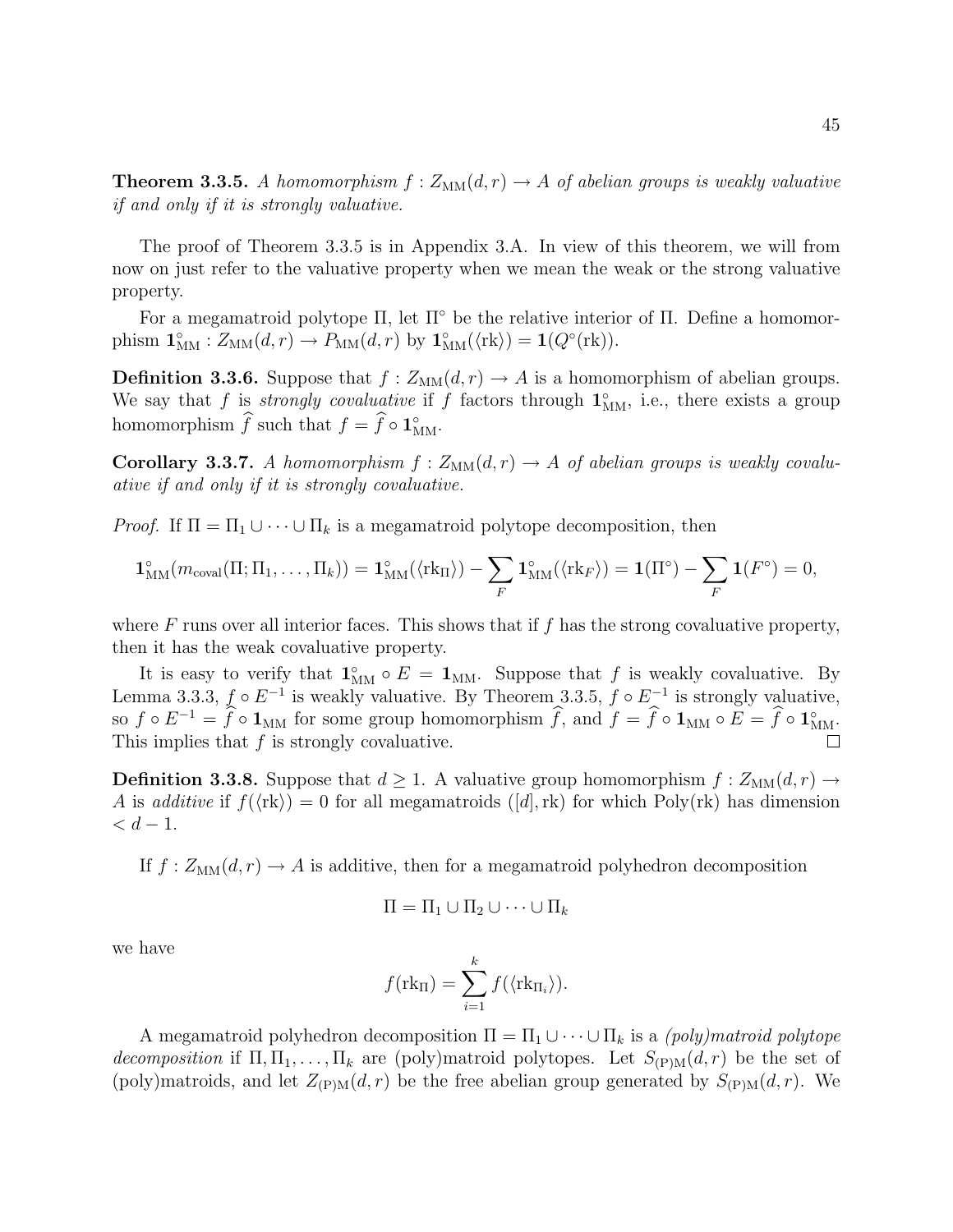say that  $f: Z_{(P)M}(d,r) \to A$  has the weak valuative property if  $f(m_{val}(\Pi; \Pi_1, \ldots, \Pi_k)) = 0$ for every (poly)matroid polytope decomposition. We define the weak covaluative property for such homomorphisms f in a similar manner. The group homomorphism  $E: Z_{MM}(d,r) \rightarrow$  $Z_{\text{MM}}(d, r)$  restricts to homomorphisms  $Z_{(\text{P})M}(d, r) \to Z_{(\text{P})M}(d, r)$ . A group homomorphism  $f: Z_{(P)M}(d,r) \to A$  is weakly valuative if and only if  $f \circ E$  is weak covaluative. Let  $P_{(P)M}(d, r) = \mathbf{1}_{MM}(Z_{(P)M}(d, r))$  and define  $\mathbf{1}_{(P)M}: Z_{(P)M}(d, r) \rightarrow P_{(P)M}(d, r)$  as the restrictions of  $\mathbf{1}_{MM}$ . A homomorphism  $f: Z_{(P)M}(d,r) \to A$  is strongly valuative if and only if it factors through  $\mathbf{1}_{(P)M}$ .

**Corollary 3.3.9.** A homomorphism  $f: Z_{(P)M}(d,r) \to A$  is weakly valuative if and only if it is strongly valuative.

*Proof.* We need to show that ker  $1_{(P)M}(d, r) = W_{(P)M}(d, r)$ . Clearly  $W_{(P)M}(d, r) \subseteq$ ker  $\mathbf{1}_{(P)M}(d,r)$ . By Theorem 3.3.5, we have that ker  $\mathbf{1}_{MM}(d,r) = W_{MM}(d,r)$ , so  $\ker \mathbf{1}_{(P)M}(d,r) = W_{MM}(d,r) \cap Z_{(P)M}(d,r)$ . Define  $\pi_{(P)M}: Z_{MM}(d,r) \to Z_{(P)M}(d,r)$  by  $\pi_{(P)M}(\langle \text{rk} \rangle) = \langle \text{rk}' \rangle$  where  $Poly(\text{rk}') = Poly(\text{rk}) \cap \Delta_{(P)M}(d, r)$  if this intersection is nonempty and  $\pi_{(P)M}(\langle \text{rk} \rangle) = 0$  otherwise. Note that  $\pi_{(P)M}$  is a projection of  $Z_{MM}(d, r)$  onto  $Z_{(P)M}(d, r)$ . We have

$$
\pi_{(\mathrm{P})\mathrm{M}}(m_{\mathrm{val}}(\Pi;\Pi_1,\ldots,\Pi_k))=m_{\mathrm{val}}(\Pi\cap\Delta;\Pi_1\cap\Delta,\ldots,\Pi_k\cap\Delta)\in W_{(\mathrm{P})\mathrm{M}}(d,r),
$$

where  $\Delta = \Delta_{(P)M}(d,r)$ . This shows that  $\pi_{(P)M}(W_{MM}(d,r)) \subseteq W_{(P)M}(d,r)$ . We conclude that

$$
\ker \mathbf{1}_{(P)M}(d,r) = W_{MM}(d,r) \cap Z_{(P)M}(d,r) \subseteq \pi_{(P)M}(W_{MM}(d,r)) \subseteq W_{(P)M}(d,r). \quad \Box
$$

The strong covaluative property for a group homomorphism  $f: Z_{(P)M}(d,r) \to A$  can also be defined. The proof of Corollary 3.3.7 generalizes to (poly)matroids and  $f$  is weakly covaluative if and only if  $f$  is strongly covaluative.

#### 3.4 Decompositions into cones

A chain of length  $k$  in  $[d]$  is

$$
\underline{X} : \emptyset \subset X_1 \subset \cdots \subset X_{k-1} \subset X_k = [d]
$$

(here  $\subset$  denotes proper inclusion). We will write  $\ell(X) = k$  for the length of such a chain. If  $d > 0$  then every chain has length  $\geq 1$ , but for  $d = 0$  there is exactly one chain, namely

$$
\emptyset = [0]
$$

and this chain has length 0. For a chain X of length k and a k-tuple  $\underline{r} = (r_1, r_2, \ldots, r_k) \in$  $(\mathbb{Z} \cup {\{\infty\}})^k$ , we define a megamatroid polyhedron

$$
R_{\text{MM}}(\underline{X}, \underline{r}) = \Big\{ (y_1, \ldots, y_d) \in \mathbb{R}^d \; \Big| \; \sum_{i=1}^d y_i = r_k, \; \forall j \; \sum_{i \in X_j} y_i \leq r_j \Big\}.
$$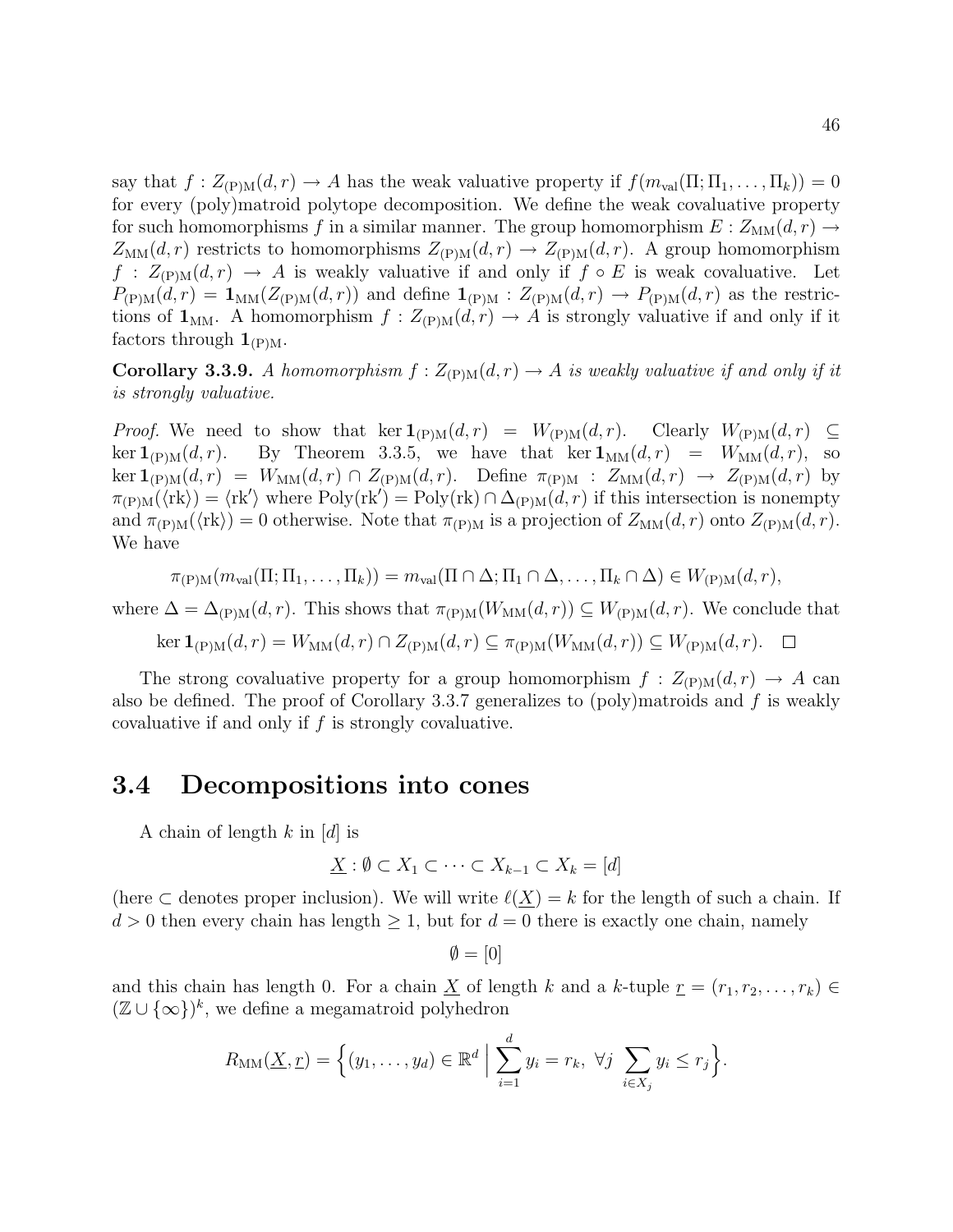We will always use the conventions  $r_0 = 0$ ,  $X_0 = \emptyset$ . The megamatroid rk<sub>X,r</sub> is defined by  $Poly(rk_{X,r}) = R_{MM}(\underline{X},\underline{r}).$ 

For a megamatroid rk and a chain  $\underline{X}$  of length k we define

$$
R_{\text{MM}}(\underline{X},\text{rk}) = R_{\text{MM}}(\underline{X},(\text{rk}(X_1),\text{rk}(X_2),\ldots,\text{rk}(X_k))).
$$

Suppose that  $\Pi$  is a polyhedron in  $\mathbb{R}^d$  defined by  $g_i(y_1,\ldots,y_d) \leq c_i$  for  $i=1,2,\ldots,n$ , where  $g_i : \mathbb{R}^d \to \mathbb{R}$  is linear and  $c_i \in \mathbb{R}$ . For every face F of  $\Pi$ , the tangent cone Cone<sub>F</sub> of F is defined by the inequalities

$$
g_i(y_1,\ldots,y_d)\leq c_i
$$

for all *i* for which the restriction of  $g_i$  to F is constant and equal to  $c_i$ .

**Theorem 3.4.1** (Brianchon-Gram Theorem [15, 40]). We have the following equality

$$
\mathbf{1}(\Pi) = \sum_{F} (-1)^{\dim F} \mathbf{1}(\text{Cone}_F)
$$

where F runs over all the bounded faces of  $\Pi$ .

For a proof, see [61].

**Theorem 3.4.2.** For any megamatroid  $\text{rk}: 2^{[d]} \to \mathbb{Z} \cup \{\infty\}$  we have

$$
\mathbf{1}(\mathrm{Poly}(\mathrm{rk})) = \sum_{\underline{X}} (-1)^{d-\ell(\underline{X})} \mathbf{1}(R_{\mathrm{MM}}(\underline{X}, \mathrm{rk})).
$$

*Proof.* Assume first that  $rk(X)$  is finite for all  $X \subseteq [d]$ . We define a convex polyhedron  $Q_{\varepsilon}$ (rk) by the inequalities

$$
\sum_{i \in A} y_i \le \text{rk}(A) + \varepsilon (d^2 - |A|^2)
$$

for all  $A \subseteq [d]$  and the equality  $y_1 + \cdots + y_d = r$ , where  $r = \text{rk}([d])$ .

Faces of  $Q_{\varepsilon}$ (rk) are given by intersecting  $Q_{\varepsilon}$ (rk) with hyperplanes of the form

$$
H_A = \left\{ (y_1, \ldots, y_d) \in \mathbb{R}^d \mid \sum_{i \in A} y_i = \text{rk}(A) + \varepsilon (d^2 - |A|^2) \right\}.
$$

If  $A, B \subseteq [d]$ , and A and B are incomparable, and  $(y_1, \ldots, y_d) \in H_A \cap H_B \cap Q_{\varepsilon}(\text{rk})$ , then

$$
\sum_{i \in A} y_i + \sum_{i \in B} y_i = \text{rk}(A) + \text{rk}(B) + \varepsilon((d^2 - |A|^2) + (d^2 - |B|^2))
$$
  
>  $\text{rk}(A) + \text{rk}(B) + \varepsilon((d^2 - |A \cup B|^2) + (d^2 - |A \cap B|^2))$   
>  $\text{rk}(A \cup B) + \text{rk}(A \cap B) + \varepsilon((d^2 - |A \cup B|^2) + (d^2 - |A \cap B|^2))$   
>  $\sum_{i \in A \cup B} y_i + \sum_{i \in A \cap B} y_i = \sum_{i \in A} y_i + \sum_{i \in B} y_i$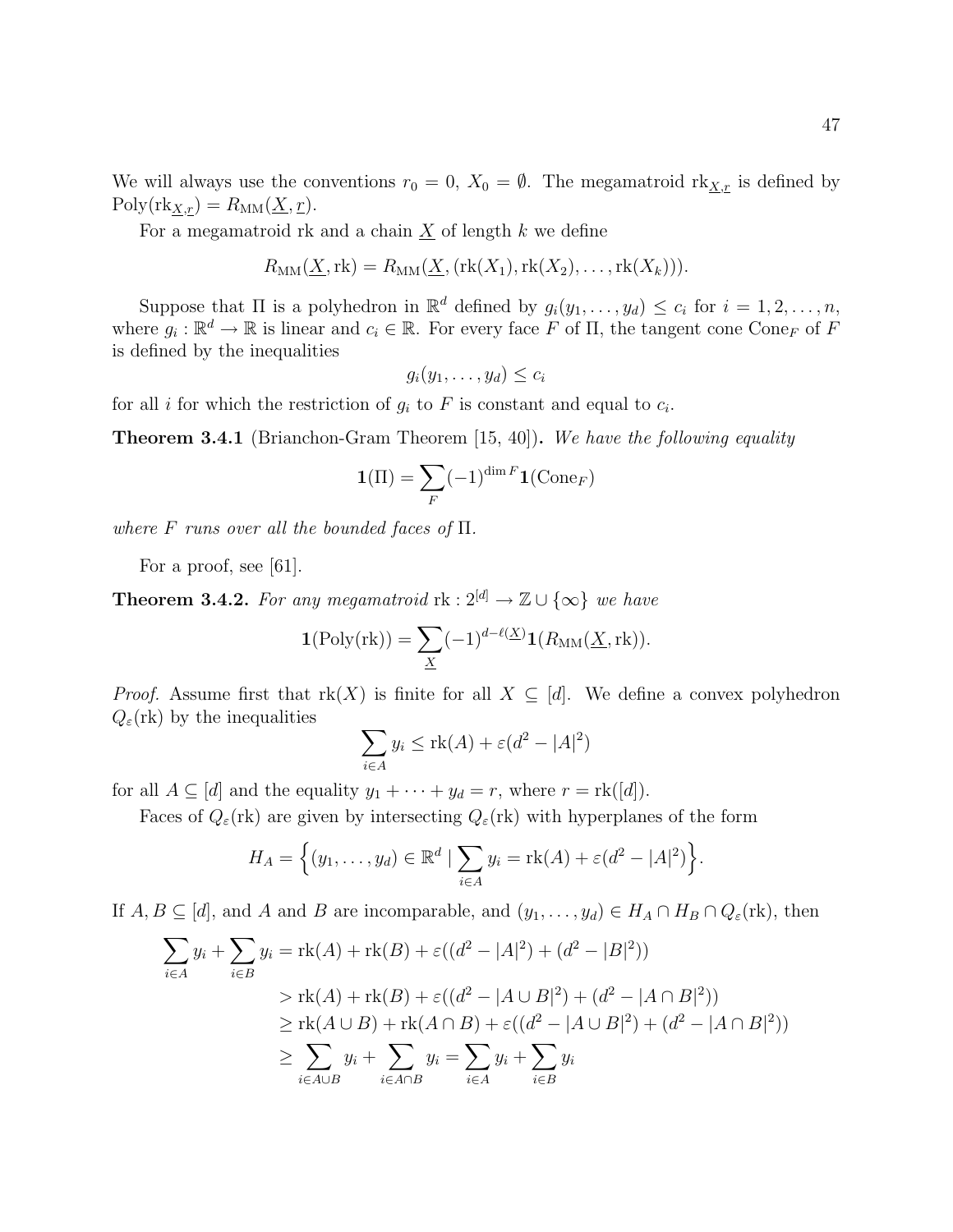This contradiction shows that  $H_A \cap H_B \cap Q_{\varepsilon}(\text{rk}) = \emptyset$ . It follows that all faces are of the form

$$
F_{\varepsilon}(\underline{X}) = Q_{\varepsilon}(\text{rk}) \cap H_{X_1} \cap \dots \cap H_{X_{k-1}}
$$

where  $k \geq 1$  and

$$
X_0 = \emptyset \subset X_1 \subset \cdots \subset X_{k-1} \subset X_k = [d].
$$

Also, all these faces are distinct.

Let us view  $Q_{\varepsilon}(\text{rk})$  as a bounded polytope in the hyperplane  $y_1 + y_2 + \cdots + y_d = r$ . For a face  $F_{\varepsilon}(\underline{X})$ , its tangent cone  $\text{Cone}_{F_{\varepsilon}(\underline{X})}$  is defined by the inequalities

$$
\sum_{i \in X_j} y_i \le \text{rk}(X_j) + \varepsilon (d^2 - |X_j|^2)
$$

(and the equality  $\sum_{i=1}^d y_i = r$ ). If  $\underline{X}$  has length k, then the dimension of  $F_{\varepsilon}(\underline{X})$  is  $d - k$ . Theorem 3.4.1 implies that

$$
\mathbf{1}(Q_{\varepsilon}(\text{rk})) = \sum_{\underline{X}} (-1)^{d-\ell(\underline{X})} \mathbf{1}(\text{Cone}_{F_{\varepsilon}(\underline{X})}).
$$

When we take the limit  $\varepsilon \downarrow 0$ , then  $\mathbf{1}(Q_{\varepsilon}(\text{rk}))$  converges pointwise to  $\mathbf{1}(\text{Poly}(\text{rk}))$ , and  $\mathbf{1}(\mathrm{Cone}_{F_{\varepsilon}(\underline{X})})$  converges pointwise to  $\mathbf{1}(R_{\text{MM}}(\underline{X},\text{rk})).$ 

Finally, for a general polymatroid rk, we have  $rk = \lim_{N \to \infty} rk^N$ , where  $rk^N$  is as in the proof of Lemma 3.2.3, and  $\text{rk}^N$  has all ranks finite, and likewise

$$
\lim_{N \to \infty} \mathbf{1}(R_{MM}(\underline{X}, \mathbf{rk}^N)) = \mathbf{1}(R_{MM}(\underline{X}, \mathbf{rk})).
$$

So the result follows by taking limits.

**Example 3.4.3.** To illustrate the proof of Theorem 3.4.2, consider the case where  $d = 3$ and  $r = 3$ , and rk is defined by  $rk({1}) = rk({2}) = rk({3}) = 2$ ,  $rk({1, 2}) = rk({2, 3}) =$  $rk{(1,3)} = 3, rk({1,2,3}) = 4.$  The decomposition of  $Q_{\varepsilon}(rk)$  using the Brianchon-Gram theorem is depicted in Figure 3.1. Note how the summands in the decomposition correspond to the faces of  $Q_{\varepsilon}(\text{rk})$ . The dashed triangle is the triangle defined by  $y_1, y_2, y_3 \geq 0$ ,  $y_1 + y_2 +$  $y_3 = 4$ . Instead of getting cones in the decomposition, we get polygons because we intersect with this triangle.

In the limit where  $\varepsilon$  approaches 0 we obtain Figure 3.2. This is exactly the decomposition in Theorem 3.4.2. In this decomposition, the summands do not correspond to the faces of  $Poly(rk). \qquad \qquad \diamond$ 

 $\Box$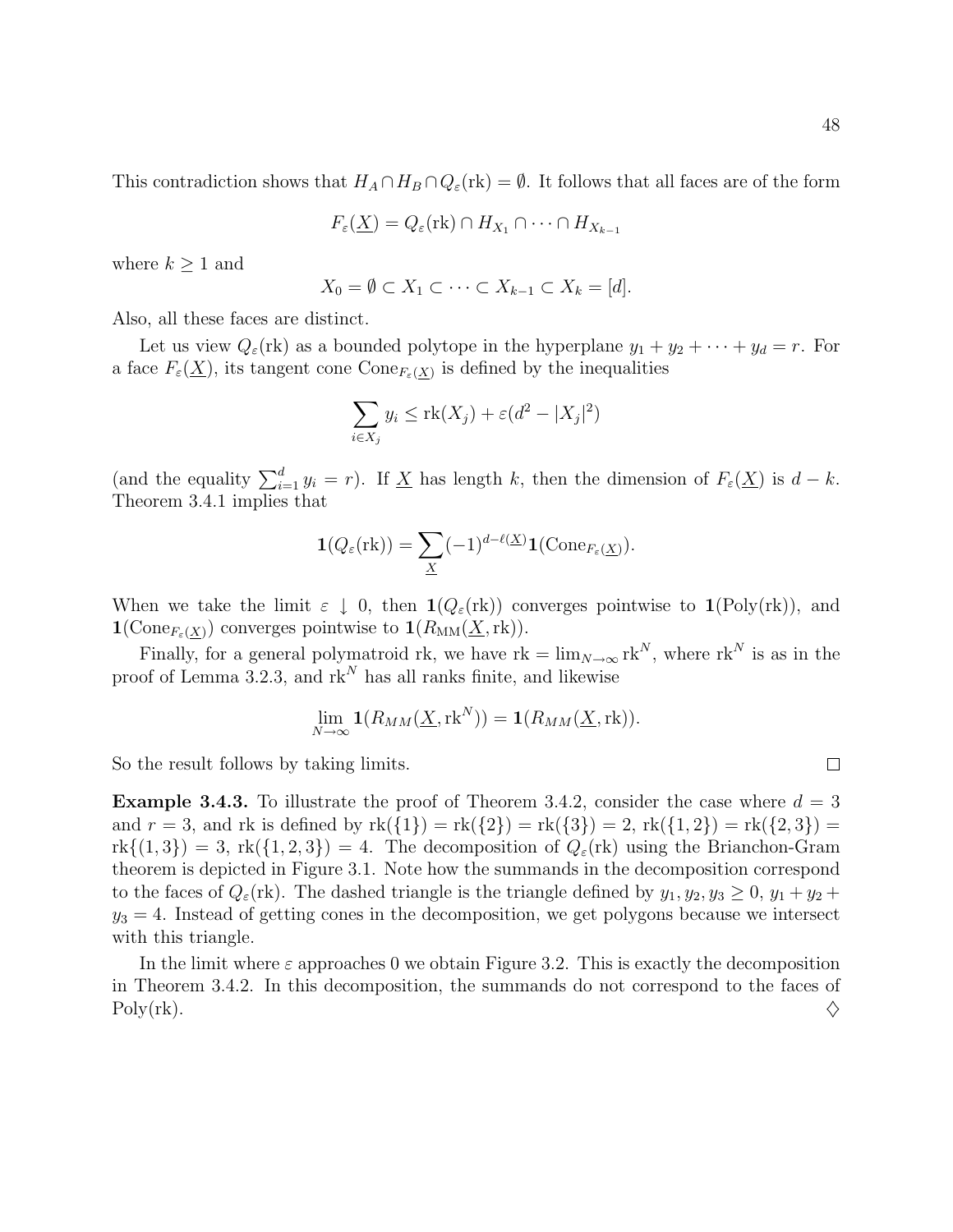

Figure 3.1: A decomposition of  $Q_{\epsilon}(\text{rk})$ , as in Theorem 3.4.2.

## 3.5 Valuative functions: the groups  $P_M$ ,  $P_{PM}$ ,  $P_{MM}$

**Lemma 3.5.1.** The function  $\chi : Z_{MM}(d,r) \to \mathbb{Z}$  such that  $\chi(\langle \text{rk} \rangle) = 1$  for every megamatroid rk has the valuative property.

Proof. Let

$$
\Pi = \Pi_1 \cup \Pi_2 \cup \cdots \cup \Pi_k
$$

be a megamatroid polyhedron decomposition. By Rota's crosscut theorem [76],

$$
\chi(m_{\text{val}}(\Pi; \Pi_1, \dots, \Pi_k)) = \sum_F \mu(\Pi, F) = 0,
$$

where F runs over the faces of the decomposition, and  $\mu$  is the Möbius function. **Lemma 3.5.2.** Let  $H \subseteq \mathbb{R}^d$  be a closed halfspace. Define  $j_H : Z_{MM}(d,r) \to \mathbb{Z}$  by

$$
j_H(\langle \text{rk} \rangle) = \begin{cases} 1 & \text{if Poly(rk)} \subseteq H, \\ 0 & \text{otherwise.} \end{cases}
$$

Then  $j_H$  is valuative.

 $\Box$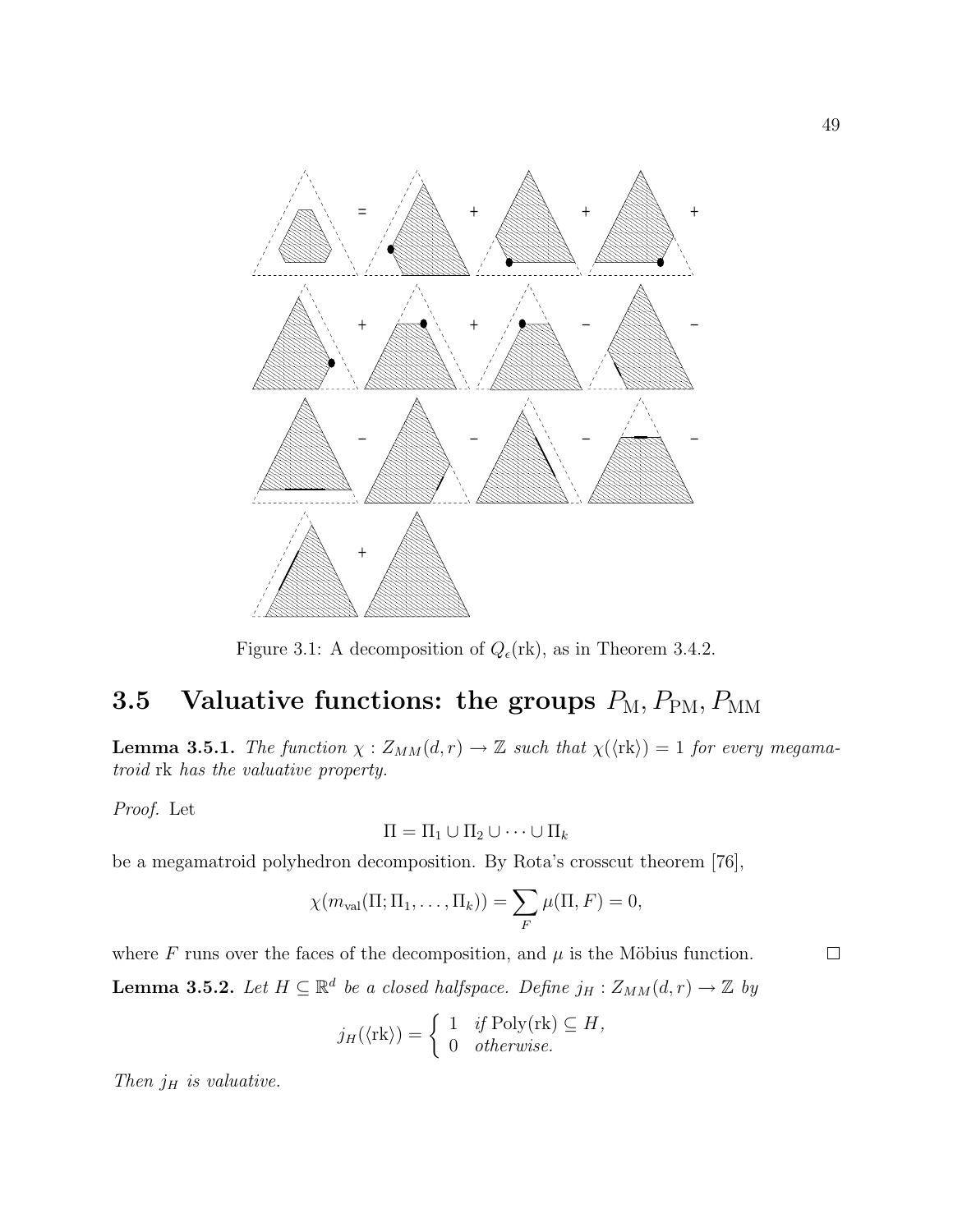

Figure 3.2: The limiting decomposition of Poly(rk) corresponding to Figure 3.1.

Proof. Let

$$
\Pi = \Pi_1 \cup \Pi_2 \cup \cdots \cup \Pi_k
$$

be a megamatroid polyhedron decomposition. The intersections of the faces of this decomposition with  $\mathbb{R}^d \setminus H$  establish a regular cell complex structure on  $\Pi \setminus H$ , and a face F of the decomposition meets  $\mathbb{R}^d \setminus H$  if and only if  $(\chi - j_H)(\text{rk}_F) = 1$ . It follows that  $\chi - j_H$  is valuative, by the argument of the previous proof applied to this complex.  $\Box$ 

Lemma 3.5.2 can also be deduced from the fact that the indicator function of the polar dual has the valuative property (see [57]).

Suppose that  $\underline{X}$  is a chain of length k and  $\underline{r} = (r_1, \ldots, r_k)$  is an integer vector with  $r_k = r$  . Define a homomorphism  $s_{\underline{X},\underline{r}} : Z_{\text{MM}}(d,r) \to \mathbb{Z}$  by

$$
s_{\underline{X},\underline{r}}(\text{rk}) = \begin{cases} 1 & \text{if } \text{rk}(X_j) = r_j \text{ for } j = 1, 2, \dots, k, \\ 0 & \text{otherwise.} \end{cases}
$$

**Proposition 3.5.3.** The homomorphism  $s_{\underline{X},\underline{r}}$  is valuative.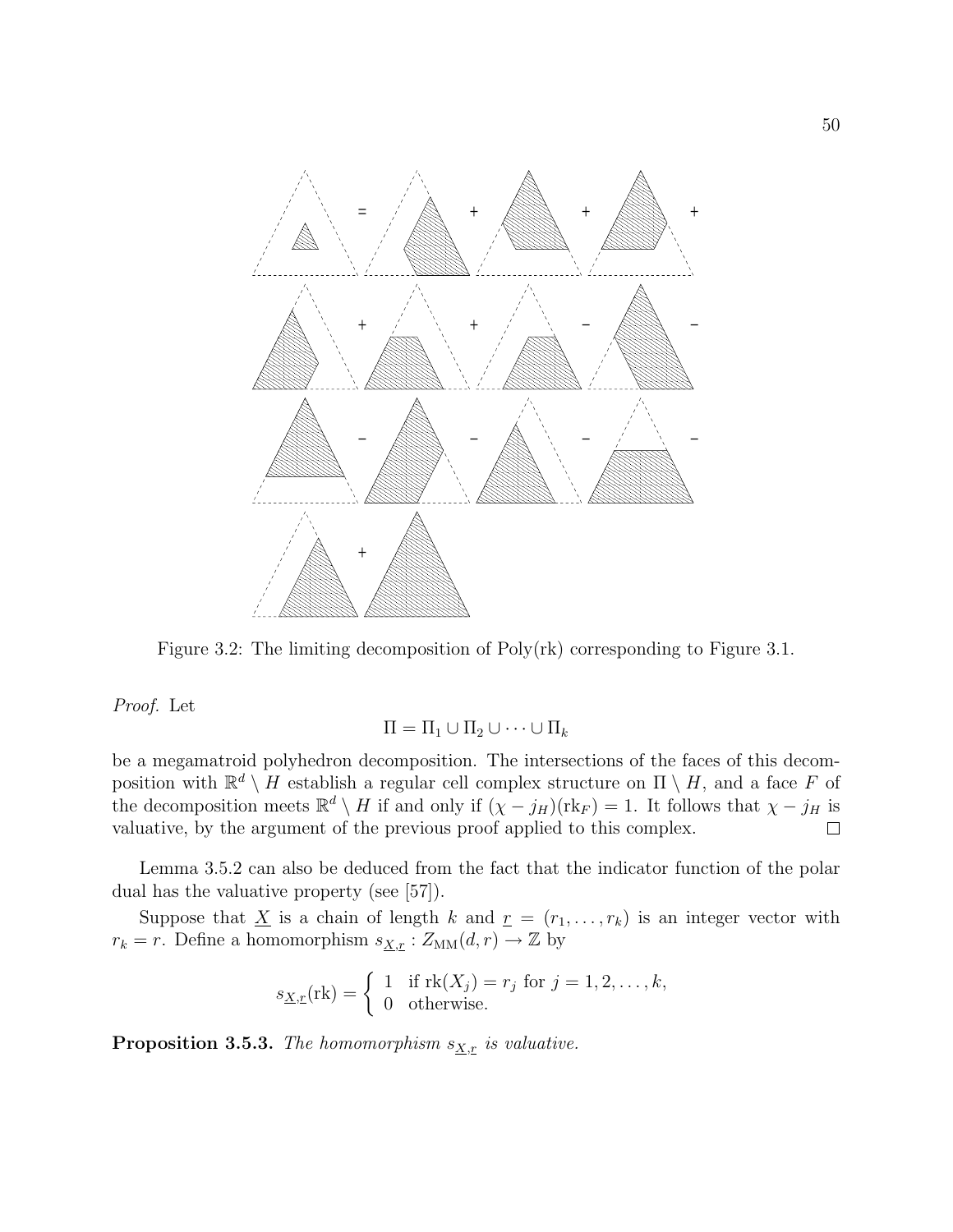$$
\sum_{j=1}^k \varepsilon^{j-1} \sum_{i \in X_j} y_i \leq \sum_{j=1}^k \varepsilon^{j-1} r_j
$$

and define  $H_2(\varepsilon)$  by

$$
\sum_{j=1}^k \varepsilon^{j-1} \sum_{i \in X_j} y_i \le \sum_{j=1}^k \varepsilon^{j-1} r_j - \varepsilon^k.
$$

By Lemma 3.2.7 and Lemma 3.5.2,  $(j_{H_1(\varepsilon)} - j_{H_2(\varepsilon)})(\text{rk}) = 1$  if and only if

$$
\sum_{j=1}^{k} \varepsilon^{j-1} r_j - \varepsilon^k < \sum_{j=1}^{k} \varepsilon^{j-1} \operatorname{rk}(X_j) = \max_{y \in \text{Poly(rk)}} \sum_{j=1}^{k} \varepsilon^{j-1} \sum_{i \in X_j} y_i \le \sum_{j=1}^{k} \varepsilon^{j-1} r_j \tag{3.5.1}
$$

If (3.5.1) holds for arbitrary small  $\varepsilon$ , then it is easy to see (by induction on j) that  $\text{rk}(X_j) = r_j$ for  $j = 1, 2, \ldots, k$ . From this follows that  $\lim_{\varepsilon \to 0} j_{H_1(\varepsilon)} - j_{H_2(\varepsilon)} = s_{\underline{X},\underline{r}}$ . So  $s_{\underline{X},\underline{r}}$  is valuative.  $\square$ 

Suppose that  $d \geq 1$ . Let  $\mathfrak{p}_{MM}(d,r)$  be the set of all pairs  $(\underline{X}, \underline{r})$  such that  $\underline{X}$  is a chain of length k  $(1 \leq k \leq d)$  and  $r = (r_1, r_2, \ldots, r_k)$  is an integer vector with  $r_k = r$ . We define  $R_{(P)M}(\underline{X},\underline{r}) = R_{MM}(\underline{X},\underline{r}) \cap \Delta_{(P)M}(d,\underline{r})$ . If  $R_{(P)M}(\underline{X},\underline{r})$  is nonempty, then it is a (poly)matroid base polytope. Define  $\mathfrak{p}_{PM}(d, r) \subseteq \mathfrak{p}_{MM}(d, r)$  as the set of all pairs  $(\underline{X}, \underline{r})$  with  $0 \leq r_1 < \cdots < r_k = r$ . Let  $\mathfrak{p}_M(d,r)$  denote the set of all pairs  $(\underline{X},\underline{r}) \in \mathfrak{p}_{MM}(d,r)$  such that  $\underline{r} = (r_1, \ldots, r_k)$  for some  $k$   $(1 \leq k \leq d)$ ,

$$
0 \le r_1 < r_2 < \cdots < r_k = r
$$

and

$$
0<|X_1|-r_1<|X_2|-r_2<\cdots<|X_{k-1}|-r_{k-1}\le|X_k|-r_k=d-r.
$$

For  $d = 0$ , we define  $\mathfrak{p}_{\text{MM}}(0,r) = \mathfrak{p}_{\text{PM}}(0,r) = \mathfrak{p}_{\text{M}}(0,r) = \emptyset$  for  $r \neq 0$  and  $\mathfrak{p}_{\text{MM}}(0,0) =$  $\mathfrak{p}_{\text{PM}}(0,0) = \mathfrak{p}_{\text{M}}(0,0) = \{ (\emptyset \subseteq [0], () \}.$ 

**Theorem 3.5.4.** The group  $P_{*M}(d,r)$  is freely generated by the basis

$$
\big\{ \mathbf{1}(R_{*M}(\underline{X},\underline{r})) \mid (\underline{X},\underline{r}) \in \mathfrak{p}_{*M}(d,r) \big\}.
$$

*Proof.* The case  $d = 0$  is easy, so assume that  $d \geq 1$ .

For megamatroids. If rk is a megamatroid, then  $1(Poly(rk))$  is an integral combination of functions  $\mathbf{1}(R_{\text{MM}}(\underline{X}, \underline{r}))$ ,  $(\underline{X}, \underline{r}) \in \mathfrak{p}_{\text{MM}}(d, r)$  by Theorem 3.4.2. This shows that  $1(R_{MM}(\underline{X},\underline{r}))$ ,  $(\underline{X},\underline{r}) \in \mathfrak{p}_{MM}(d,r)$  generate  $P_{MM}(d,r)$ . If  $s_{\underline{X},\underline{r}}(R_{MM}(\underline{X}',\underline{r}')) \neq 0$  then  ${\rm rk}_{X',r'}(X_j) = r_j$  for all j, and  $R_{\text{MM}}(\underline{X}',r') \subseteq R_{\text{MM}}(\underline{X},r)$ . Suppose that

$$
\sum_{i=1}^{k} a_i \mathbf{1}(R_{\text{MM}}(\underline{X}^{(i)}, \underline{r}^{(i)})) = 0
$$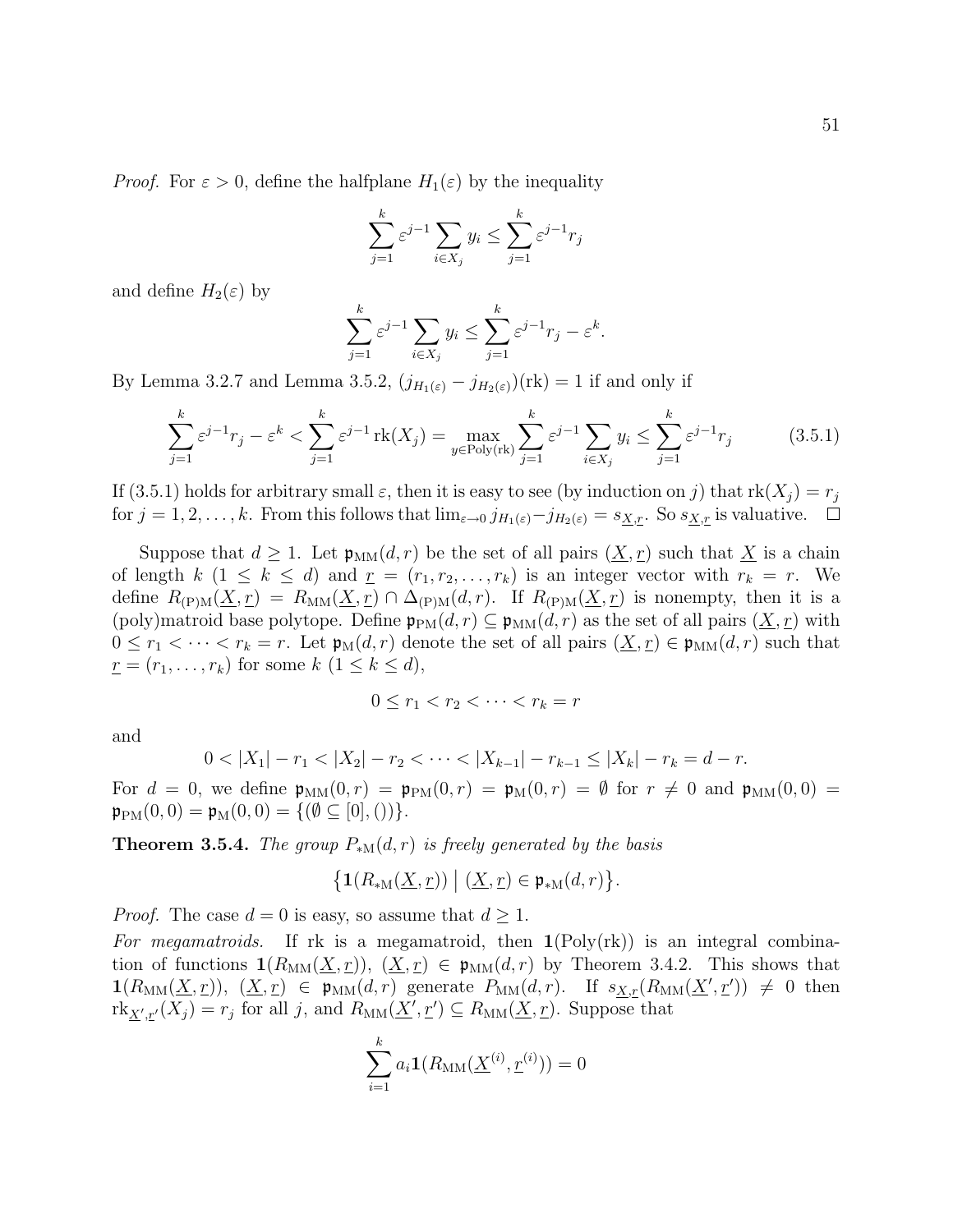with  $k \geq 1, a_1, \ldots, a_k$  nonzero integers, and  $(\underline{X}^{(i)}, \underline{r}^{(i)})$ ,  $i = 1, 2, \ldots, k$  distinct. Without loss of generality we may assume that  $R_{MM}(\underline{X}^{(1)}, \underline{r}^{(1)})$  does not contain  $R_{MM}(\underline{X}^{(i)}, \underline{r}^{(i)})$  for any  $i > 1$ . We have

$$
0 = s_{\underline{X}^{(1)}, \underline{r}^{(1)}} \left( \sum_{i=1}^{k} a_i R_{\text{MM}}(\underline{X}^{(i)}, \underline{r}^{(i)}) \right) = a_1.
$$

Contradiction.

For polymatroids. It is clear that  $P_{\text{PM}}(d, r)$  is generated by all  $\mathbf{1}(R_{\text{PM}}(X, r))$ , with  $(X, r) \in$  $\mathfrak{p}_{MM}(d,r)$ . If  $r_1 < 0$  then  $R_{PM}(\underline{X}, \underline{r})$  is empty. Suppose that  $r_{i+1} \leq r_i$ . It is obvious that

$$
R_{\rm PM}(\underline{X},\underline{r}) = R_{\rm PM}(\underline{X}',\underline{r}')
$$

where

$$
\underline{X}': \emptyset = X_0 \subset X_1 \subset \cdots \subset X_{i-1} \subset X_{i+1} \subset \cdots \subset X_k = [d]
$$

and

$$
\underline{r}' = (r_1, r_2, \dots, r_{i-1}, r_{i+1}, \dots, r_k).
$$

Therefore,  $P_{PM}(d, r)$  is generated by all  $\mathbf{1}(R_{PM}(\underline{X}, r))$  where  $(\underline{X}, r) \in \mathfrak{p}_{PM}(d, r)$ . If  $\Pi =$  $R_{\text{PM}}(\underline{X}, \underline{r})$  with  $(\underline{X}, \underline{r}) \in \mathfrak{p}_{\text{PM}}(d, r)$ , then  $(\underline{X}, \underline{r})$  is completely determined by the polytope  $\Pi$ . For  $1 \leq i \leq d$ , define  $a_i = \max\{y_i \mid y \in \Pi\}$ . Then  $\underline{r}$  is determined by  $0 \leq r_1 < \cdots < r_k$  and

 ${r_1, \ldots, r_k} = {a_1, \ldots, a_d}.$ 

The sets  $X_j$ ,  $j = 1, 2, ..., k$  are determined by  $X_j = \{i \mid a_i \leq r_j\}$ . This shows that the polytopes  $R_{PM}(\underline{X}, \underline{r}), (\underline{X}, \underline{r}) \in \mathfrak{p}_{PM}(d, r)$  are distinct. A similar argument as in the megamatroid case shows that  $\mathbf{1}(R_{\text{PM}}(\underline{X}, \underline{r}))$ ,  $(\underline{X}, \underline{r}) \in \mathfrak{p}_{\text{PM}}(d, r)$  are linearly independent.

For matroids. From the polymatroid case it follows that  $P_{\rm M}(d, r)$  is generated by all  $\mathbf{1}(R_{\mathrm{M}}(\underline{X}, \underline{r}))$ , where  $(\underline{X}, \underline{r}) \in \mathfrak{p}_{\mathrm{PM}}(d, r)$ . Suppose that  $|X_{i-1}| - r_{i-1} \geq |X_i| - r_i$  for some i with  $1 \leq i \leq k$  (with the convention that  $r_0 = 0$ ). Then we have

$$
\mathbf{1}(R_{\mathrm{M}}(\underline{X},\underline{r})) = \mathbf{1}(R_{\mathrm{M}}(\underline{X}',\underline{r}'))
$$

where

$$
\underline{X}' : \emptyset = X_0 \subset X_1 \subset \cdots \subset X_{i-1} \subset X_{i+1} \subset \cdots \subset X_k = [d].
$$

and

$$
\underline{r}=(r_1,\ldots,r_{i-1},r_{i+1},\ldots,r_k).
$$

This shows that  $P_M(d,r)$  is generated by all  $\mathbf{1}(R_{M(X,r)})$  where  $(\underline{X},\underline{r}) \in \mathfrak{p}_M(d,r)$ . If  $\Pi =$  $R_M(\underline{X}, \underline{r})$  with  $(\underline{X}, \underline{r}) \in \mathfrak{p}_M(d, r)$ , then  $(\underline{X}, \underline{r})$  is completely determined by the polytope  $\Pi$ . Note that  $\text{rk}_{\Pi}(A) = \min_j \{ \text{rk}_{\Pi}(X_j) + |A| - |A \cap X_j| \}$ . If  $\emptyset \subset A \subset [d]$  then  $A = X_j$  for some j if and only if  $\mathrm{rk}_{\Pi}(A) < \mathrm{rk}_{\Pi}(B)$  for all B with  $A \subset B \subseteq [d]$  and  $|A| - \mathrm{rk}_{\Pi}(A) > |B| - \mathrm{rk}_{\Pi}(B)$  for all B with  $\emptyset \subseteq B \subset A$ . So  $X_1, \ldots, X_k$  are determined by  $\Pi$ , and  $r_i = \text{rk}_{\Pi}(X_j)$ ,  $j = 1, 2, \ldots, k$ are determined as well. This shows that the polytopes  $R_M(\underline{X}, \underline{r})$ ,  $(\underline{X}, \underline{r}) \in \mathfrak{p}_M(d, r)$ , are distinct. A similar argument as in the megamatroid case shows that  $\mathbf{1}(R_M(\underline{X}, \underline{r}))$ ,  $(\underline{X}, \underline{r}) \in$  $\mathfrak{p}_{\text{M}}(d, r)$ , are linearly independent.  $\Box$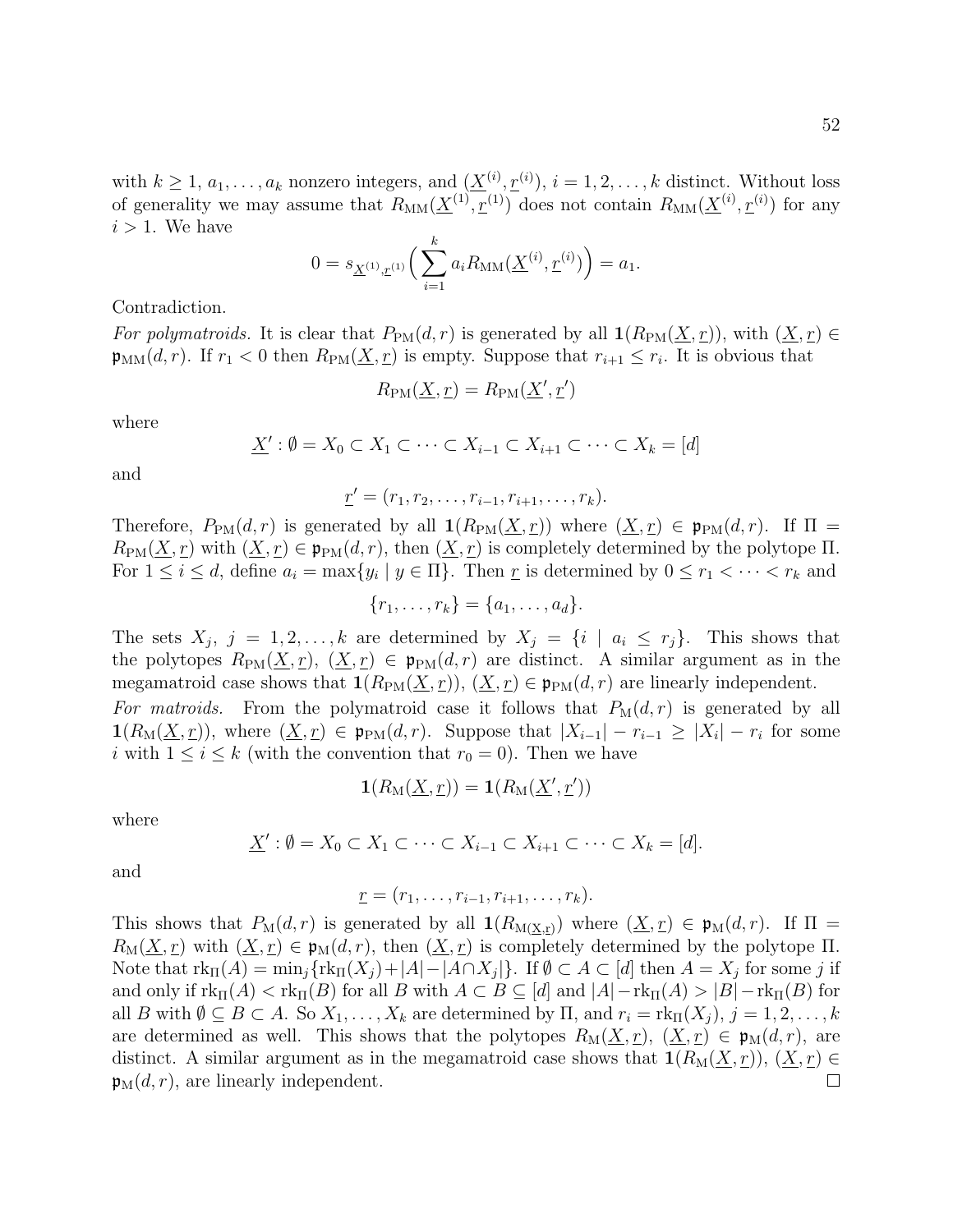Let  $(\underline{X}, \underline{r}) \in \mathfrak{p}_{MM}(d, r)$ . Consider the homomorphism  $s_{\overline{X}, r} \colon Z_{MM}(d, r) \to \mathbb{Z}$  defined by

$$
s_{\underline{X},\underline{r}}^{\leq}(rk) = \begin{cases} 1 & \text{if } rk(X_j) \leq r_j \text{ for } j = 1,2,\ldots,k, \\ 0 & \text{otherwise.} \end{cases}
$$

This homomorphism  $s_{X,r}^{\leq}$  is a (convergent infinite) sum of several homomorphisms of the form  $s_{X',\underline{r}'},$  so by Proposition 3.5.3 it is valuative.

In view of Theorem 3.5.4, if  $f: Z_{(P)M}(d, s) \to \mathbb{Z}$  is valuative, f is determined by its values on the (poly)matroids  $R_{(P)M}$ , since the spaces  $P_{(P)M}(d, r)$  are finite-dimensional. For a (poly)matroid rk,  $s_{X,r}^{\leq}(rk) = 1$  if and only if Poly(rk) is contained in Poly $(R_{(P)M}(\underline{X}, \underline{r}))$ . Therefore, the matrix specifying the pairing  $P_{(P)M}(r,d) \otimes P_{(P)M}(r,d)^{\vee} \to \mathbb{Z}$  whose rows correspond to the polytopes  $Poly(R_{(P)M}(\underline{X}, \underline{r}))$ , in some linear extension of the order of these polytopes by containment, and whose columns correspond in the same order to  $s_{X,r}^{\le}$ , is triangular. The next corollary follows.

**Corollary 3.5.5.** The group  $P_{(P)M}(d,r)$  of valuations  $Z_{(P)M}(d,r) \to \mathbb{Z}$  has the two bases

$$
\left\{s_{\underline{X},\underline{r}}:(\underline{X},\underline{r})\in\mathfrak{p}_{(\mathrm{P})\mathrm{M}}(d,r)\right\}
$$

and

$$
\big\{s^{\leq}_{\underline{X},\underline{r}}:(\underline{X},\underline{r})\in\mathfrak{p}_{(\mathrm{P})\mathrm{M}}(d,r)\big\}.
$$

If  $\underline{X}$  is not a maximal chain, then  $s_{\underline{X},\underline{r}}$  is a linear combination of functions of the form  $s_{X',r'}$  where  $\underline{X}'$  is a maximal chain. The following corollary follows from Corollary 3.5.5.

**Corollary 3.5.6.** The group  $P_{PM}(d,r)^{\vee}$  of valuations  $Z_{PM}(d,r) \rightarrow \mathbb{Z}$  is generated by the functions  $s_{X,r}$  where  $\underline{X}$  is a chain of subsets of [d] of length d and  $r = (r_1, \ldots, r_d)$  is an integer vector with  $0 \leq r_1 \leq \cdots \leq r_d = r$ .

The generating set of this corollary appeared as the coordinates of the function H defined in §6 of Chapter 2, which was introduced there as a labeled analogue of Derksen's  $\mathcal{G}$ .

*Proof of Theorem 3.1.5(d).* Let  $a(d, r)$  be the set of all sequences  $(a_1, \ldots, a_d)$  with  $0 \le a_i \le r$ for all i and  $a_i = r$  for some i. Clearly  $|\mathfrak{a}(d,r)| = (r+1)^d - r^d$ . We define a bijection  $f: \mathfrak{p}_{\text{PM}}(d,r) \to \mathfrak{a}(d,r)$  as follows. If  $(\underline{X}, \underline{r}) \in \mathfrak{p}_{\text{PM}}(d,r)$ , then we define

$$
f(\underline{X},\underline{r})=(a_1,a_2,\ldots,a_d)
$$

where  $a_i = r_j$  and j is minimal such that  $i \in X_j$ .

Suppose that  $(a_1, \ldots, a_d) \in \mathfrak{a}(d, r)$ . Let k be the cardinality of  $\{a_1, \ldots, a_d\}$ . Now  $r_1$  <  $r_2 < \cdots < r_k$  are defined by

$$
\{r_1, r_2, \dots, r_k\} = \{a_1, \dots, a_d\}
$$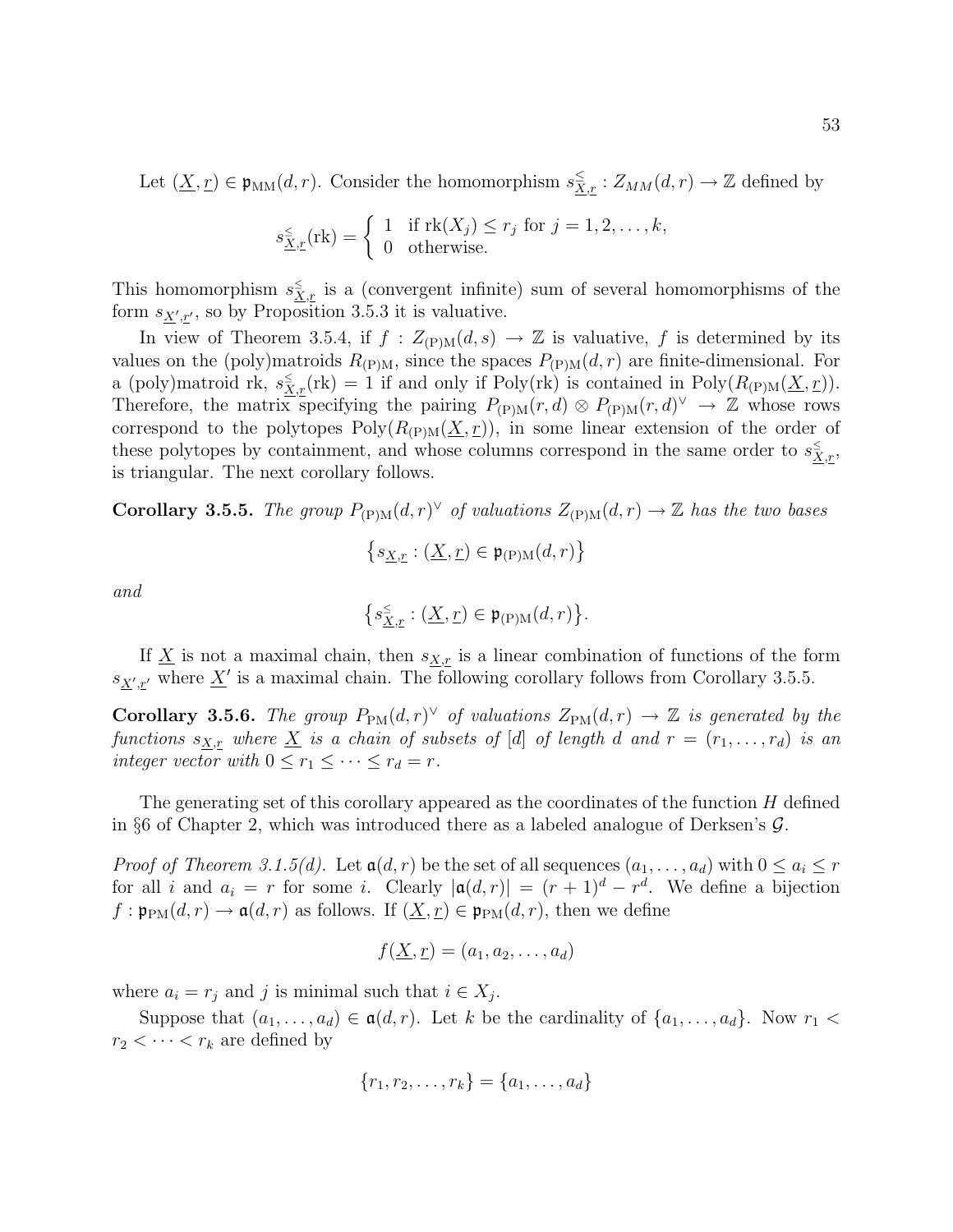and for every  $j$ , we define

$$
X_j = \{ i \in [d] \mid a_i \le r_j \}.
$$

Then we have

$$
f^{-1}(a_1,\ldots,a_d)=(\underline{X},\underline{r}).
$$

A generating function for  $p_{PM}(d, r)$  is

$$
\sum_{d=0}^{\infty} \sum_{r=0}^{\infty} \frac{p_{\text{PM}}(d,r)x^d y^r}{d!} = 1 + \sum_{d=1}^{\infty} \sum_{r=0}^{\infty} \frac{(r+1)^d - r^d}{d!} x^d y^r =
$$
  
=  $1 + \sum_{r=0}^{\infty} \sum_{d=0}^{\infty} \frac{(r+1)^d - r^d}{d!} x^d y^r = 1 + \sum_{r=0}^{\infty} (e^{(r+1)x} - e^{rx}) y^r = 1 + \frac{e^x - 1}{1 - y e^x} = \frac{e^x (1-y)}{1 - y e^x}.$ 

*Proof of Theorem 3.1.5(c).* Suppose that  $(\underline{X}, \underline{r}) \in \mathfrak{p}_M(d, r)$  has length k. Define  $u_1, u_2, \ldots, u_k$  by

$$
u_1 = r_1, \quad u_i = r_i - r_{i-1} - 1 \ (2 \le i \le k).
$$

Define  $v_1, v_2, \ldots, v_k$  by

$$
v_i = (|X_i| - r_i) - (|X_{i-1}| - r_{i-1}) - 1 \ (1 \le i \le k - 1),
$$
  
\n
$$
v_k = (|X_k| - r_k) - (|X_{k-1}| - r_{k-1}) = d - r - |X_{k-1}| + r_{k-1}.
$$

If  $(\underline{X}, \underline{r}) \in \mathfrak{p}_M(d, r)$ , then we have that  $u_1, \ldots, u_k, v_1, \ldots, v_k$  are nonnegative, and

 $u_1 + \cdots + u_k = r - k + 1, \quad v_1 + \cdots + v_k = d - r - k + 1.$ 

Let  $Y_i = X_i \setminus X_{i-1}$  for  $i = 1, 2, ..., k$ . If  $k \geq 2$ , then we have  $u_1 + v_1 + 1 = |Y_1|, u_k + v_k + 1 = |Y_k|$ and  $u_i + v_i + 2 = |Y_i|$  for  $i = 2, 3, ..., k - 1$ . There are

$$
\frac{d!}{(u_1+v_1+1)!(u_2+v_2+2)!(u_3+v_3+2)!\cdots(u_{k-1}+v_{k-1}+2)!(u_k+v_k+1)!}
$$

partitions of [d] into the subsets  $Y_1, Y_2, \ldots, Y_k$ , such that  $(\underline{X}, \underline{r})$  has the given u and v values. If  $k = 1$ , then  $u_1 + v_1 = d$  and  $d!/(u_1 + v_1)! = 1$  so there is just one pair  $(\underline{X}, \underline{r})$  with given u and v values.

This yields the generating function

$$
\sum_{d=0}^{\infty} \sum_{r=0}^{d} \frac{p_M(d,r)}{d!} x^{d-r} y^r = \sum_{u_1,v_1 \ge 0} \frac{t^{u_1} s^{v_1}}{(u_1 + v_1)!} + \sum_{\substack{u_1,\dots,u_k \ge 0 \\ v_1,\dots,v_k \ge 0}} \frac{x^{u_1 + u_2 + \dots + u_k + k - 1} y^{v_1 + v_2 + \dots + v_k + k - 1}}{(u_1 + v_1 + 1)!(u_2 + v_2 + 2)!\cdots(u_{k-1} + v_{k-1} + 2)!(u_k + v_k + 1)!} \tag{3.5.2}
$$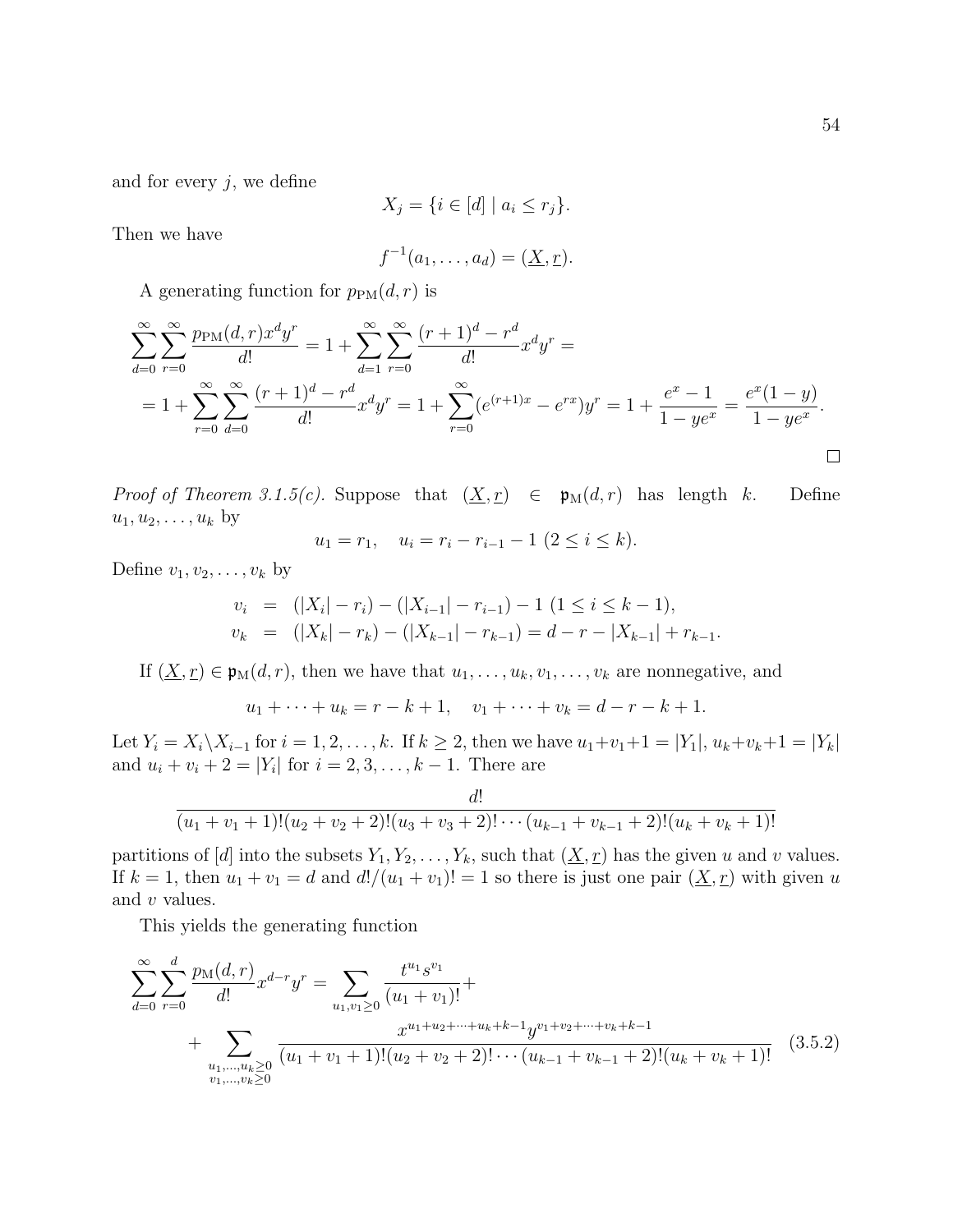We have that

$$
\sum_{u,v\geq 0} \frac{x^u y^v}{(u+v)!} = \sum_{d=0}^{\infty} \sum_{u+v=d} \frac{t^u s^v}{d!} = \sum_{d=0}^{\infty} \frac{x^{d+1} - y^{d+1}}{(x-y)d!} = \frac{xe^x - ye^y}{x-y},
$$
(3.5.3)

$$
\sum_{u,v\geq 0} \frac{t^u s^v}{(u+v+1)!} = \sum_{d=0}^{\infty} \sum_{u+v=d} \frac{x^u y^v}{(d+1)!} = \sum_{d=0}^{\infty} \frac{x^{d+1} - y^{d+1}}{(x-y)(d+1)!} = \sum_{d=0}^{\infty} \frac{x^d - y^d}{(x-y)d!} = \sum_{d=0}^{\infty} \frac{x^d - y^d}{(x-y)d!} = \frac{e^x - e^y}{x-y},
$$
(3.5.4)

and

$$
\sum_{u,v\geq 0} \frac{x^u y^v}{(u+v+2)!} = \sum_{d=0}^{\infty} \sum_{u+v=d} \frac{x^u y^v}{(d+2)!} = \sum_{d=0}^{\infty} \frac{x^{d+1} - y^{d+1}}{(x-y)(d+2)!} =
$$

$$
= \sum_{d=1}^{\infty} \frac{x^d - y^d}{(x-y)(d+1)!} = \frac{(e^x - 1)/x - (e^y - 1)/y}{x-y} = \frac{ye^x - y - xe^y + x}{(x-y)xy}.
$$
(3.5.5)

Using (3.5.3), (3.5.4) and (3.5.5) with (3.5.2) yields

$$
\sum_{d=0}^{\infty} \sum_{r=0}^{d} \frac{p_M(d,r)}{d!} x^{d-r} y^r =
$$
\n
$$
= \frac{xe^x - ye^y}{x - y} + xy \left(\frac{e^x - e^y}{x - y}\right)^2 \sum_{k=2}^{\infty} \left(\frac{ye^x - y - xe^y + x}{x - y}\right)^{k-2} =
$$
\n
$$
= \frac{xe^x - ye^y}{x - y} + \left(\frac{e^x - e^y}{x - y}\right)^2 \frac{xy}{1 - \frac{ye^x - y - xe^y + x}{x - y}} =
$$
\n
$$
= \frac{xe^x - ye^y}{x - y} + \frac{xy(e^x - e^y)^2}{(x - y)(xe^y - ye^x)} = \frac{x - y}{xe^{-x} - ye^{-y}}. \quad (3.5.6)
$$

The values of  $p_{(P)M}(d, r)$  for small d and r can be found in Appendix 3.B.

# 3.6 Valuative invariants: the groups  $P_{\rm M}^{\rm sym}, P_{\rm PM}^{\rm sym}, P_{\rm MM}^{\rm sym}$

Let  $Y_{MM}(d, r)$  be the group generated by all formal differences  $\langle \text{rk} \rangle - \langle \text{rk} \circ \sigma \rangle$  where rk :  $2^{[d]} \to \mathbb{Z} \cup {\infty}$  is a megamatroid of rank r and  $\sigma$  is a permutation of [d]. We define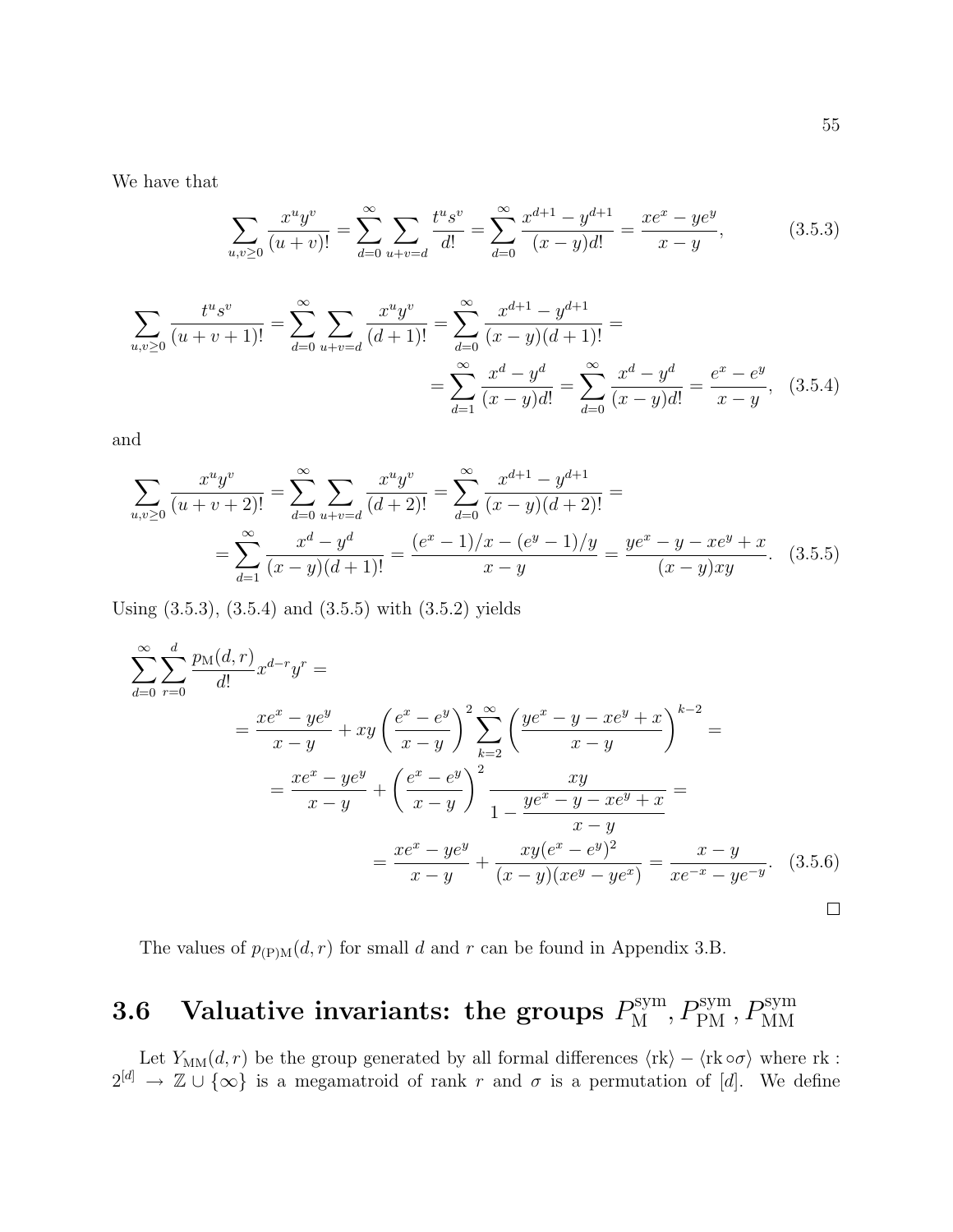$Z_{\text{MM}}^{\text{sym}}(d,r) = Z_{\text{MM}}(d,r)/Y_{\text{MM}}(d,r)$ . Let  $\pi_{\text{MM}} : Z_{\text{MM}}(d,r) \to Z_{\text{MM}}^{\text{sym}}(d,r)$  be the quotient homomorphism. If  $rk_X : 2^X \to \mathbb{Z} \cup {\infty}$  is any megamatroid, then we can choose a bijection  $\varphi : [d] \to X$ , where d is the cardinality of X. Let  $r = \text{rk}_X(X)$ . The image of  $\langle \text{rk}_X \circ \varphi \rangle$  in  $Z_{\text{MM}}^{\text{sym}}(d,r)$  does not depend on  $\varphi$ , and will be denoted by [rk<sub>X</sub>]. The megamatroids  $(X,\text{rk}_X)$ and  $(Y, \text{rk}_Y)$  are isomorphic if and only if  $[\text{rk}_X] = [\text{rk}_Y]$ . So we may think of  $Z_{\text{MM}}^{\text{sym}}(d, r)$  as the free group generated by all isomorphism classes of rank  $r$  megamatroids on sets with  $d$ elements.

Let  $B_{MM}(d, r)$  be the group generated by all  $1(Poly(rk)) - 1(Poly(rk \circ \sigma))$  where rk:  $2^{[d]} \to \mathbb{Z} \cup {\infty}$  is a megamatroid of rank r and  $\sigma$  is a permutation of [d]. Define  $P_{\text{MM}}^{\text{sym}}(d,r)$  =  $P_{MM}(d,r)/B_{MM}(d,r)$  and let  $\rho_{MM}: P_{MM}(d,r) \to P_{MM}^{sym}(d,r)$  be the quotient homomorphism. From the definitions it is clear that  $\mathbf{1}_{MM}(Y_{MM}(d, r)) = B_{MM}(d, r)$ . Therefore, there exists a unique group homomorphism

$$
\mathbf{1}_{\text{MM}}^{\text{sym}}: Z_{\text{MM}}^{\text{sym}}(d, r) \to P_{\text{MM}}^{\text{sym}}(d, r)
$$

such that the following diagram commutes:

$$
Z_{\text{MM}}(d,r) \xrightarrow{\text{1}_{\text{MM}}} P_{\text{MM}}(d,r) \qquad (3.6.1)
$$
  
\n
$$
Z_{\text{MM}}^{\text{FMM}} \downarrow \qquad \qquad \downarrow \qquad (3.6.1)
$$
  
\n
$$
Z_{\text{MM}}^{\text{sym}}(d,r) \xrightarrow{\text{1}_{\text{MM}}^{\text{sym}}} P_{\text{MM}}^{\text{sym}}(d,r).
$$

This diagram is a push-out. Define  $Y_{(P)M}(d, r) = Y_{MM}(d, r) \cap Z_{(P)M}(d, r)$ . The group  $Y_{(P)M}(d, r)$  is the group generated by all  $\langle \text{rk} \rangle - \langle \text{rk} \circ \sigma \rangle$  where  $\text{rk} : 2^{|d|} \to \mathbb{N}$  is a (poly)matroid of rank r and  $\sigma$  is a permutation of [d]. Define  $Z_{(P)M}^{\text{sym}}(d,r) = Z_{(P)M}(d,r)/Y_{(P)M}(d,r)$ . The group  $Z_{(P)M}^{\text{sym}}(d,r)$  is freely generated by all [rk] where rk :  $X \to \mathbb{N}$  is a \*matroid of rank r and  $d = |X|$ .

Define  $B_{\ast M}(d,r)$  as the group generated by all  $1(\text{Poly(rk)}) - 1(\text{Poly(rk} \circ \sigma))$  where  $r_k : 2^{[d]} \to \mathbb{N}$  is a \*matroid of rank r and  $\sigma$  is a permutation of [d]. Let  $P_{*M}^{sym}(d,r) =$  $P_{\rm *M}(d,r)/B_{\rm *M}(d,r).$ 

Lemma 3.6.1. We have

$$
B_{(P)M}(d,r) = B_{MM}(d,r) \cap P_{(P)M}(d,r).
$$

*Proof.* Define  $q_{(P)M}$  :  $P_{MM}(d, r) \rightarrow P_{(P)M}(d, r)$  by  $q_{(P)M}(f) = f \cdot \mathbf{1}(\Delta_{(P)M}(d, r))$ . This is well defined because for any megamatroid rk :  $2^{[d]} \rightarrow \mathbb{Z} \cup {\infty}$  of rank r, we have  $q_{(P)M}(1(\text{Poly(rk)})) = 1(\text{Poly(rk)}) \cdot 1(\Delta_{(P)M}(d,r)) = 1(\text{Poly(rk)} \cap \Delta_{(P)M}(d,r))$  and Poly(rk) ∩  $\Delta_{(P)M}(d,r)$  is either empty or a polymatroid polyhedron. Clearly,  $q_{(P)M}$  is a projection of  $P_{MM}(d, r)$  onto  $P_{(P)M}(d, r)$ . Since  $q_{(P)M}(B_{MM}(d, r)) \subseteq B_{(P)M}(d, r)$ , it follows that

$$
B_{\text{MM}}(d,r) \cap P_{(\text{P})\text{M}}(d,r) = q_{\text{PM}}(B_{\text{MM}}(d,r) \cap P_{(\text{P})\text{M}}(d,r)) \subseteq B_{(\text{P})\text{M}}(d,r).
$$

It follows that  $B_{MM}(d, r) \cap P_{(P)M}(d, r) = B_{(P)M}(d, r)$ .

 $\Box$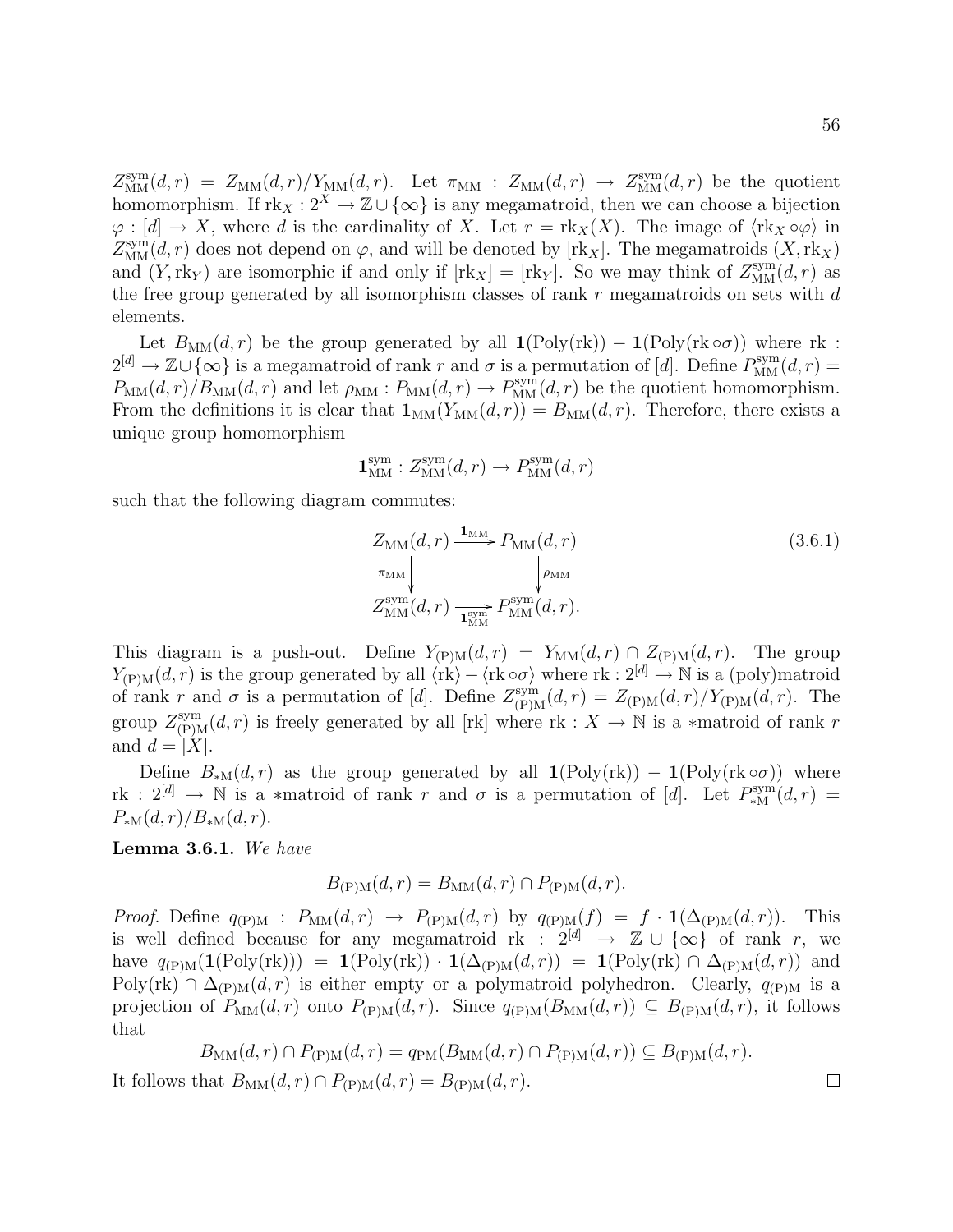By restriction, we get also the commutative push-out diagrams (3.1.1) from the introduction. Define  $\mathfrak{p}_{*M}^{\text{sym}}(d,r)$  as the set of all pairs  $(\underline{X},\underline{r}) \in \mathfrak{p}_{*M}(d,r)$  such that for every j, there exists an i such that

$$
X_j = [i] = \{1, 2, \ldots, i\}.
$$

Define  $A_{*M}(d,r)$  as the Z module generated by all  $\mathbf{1}(R_{*M}(\underline{X},\underline{r}))$  with  $(\underline{X},\underline{r}) \in \mathfrak{p}_{*M}^{\text{sym}}(d,r)$ .

Lemma 3.6.2. We have

$$
P_{\ast M}(d,r) = A_{\ast M}(d,r) \oplus B_{\ast M}(d,r).
$$

*Proof.* By the definitions of  $A_{*M}(d, r)$  and  $B_{*M}(d, r)$  it is clear that  $P_{*M}(d, r)$  =  $A_{\ast M}(d,r) + B_{\ast M}(d,r)$ . Consider the homomorphism  $\tau : P_{\ast M}(d,r) \to P_{\ast M}(d,r)$  defined by  $\tau(f) = \sum_{\sigma} f \circ \sigma$  where  $\sigma$  runs over all permutations of [d]. Clearly,  $B_{\ast M}(d, r)$  is contained in the kernel of  $\tau$ . Recall that  $\mathbf{1}(R_{\ast M}(\underline{X}, r))$ ,  $(\underline{X}, r) \in$  $\mathfrak{p}_{*M}(d,r)$  is a basis of  $P_{*M}(d,r)$ . From this it easily follows that the set  $\tau(1(R_{*M}(d,r))), (\underline{X}, \underline{r}) \in \mathfrak{p}_{*M}^{sym}(d,r)$  is independent over Q. Therefore the restriction of  $\tau$ to  $A_{\text{*M}}(d,r)$  is injective and  $A_{\text{*M}}(d,r) \cap B_{\text{*M}}(d,r) = \{0\}.$  $\Box$ 

**Theorem 3.6.3.** The Z-module  $P_{\star\text{M}}^{\text{sym}}(d,r)$  is freely generated by all  $\rho_{\star\text{M}}(\mathbf{1}(R_{\star\text{M}}(\underline{X},\underline{r})))$  with  $(\underline{X}, \underline{r})$  in  $\mathfrak{p}_{\star \text{M}}^{\text{sym}}(d, r)$ .

*Proof.* It is clear that  $\rho_{*M}(A_{*M}(d, r)) = P_{*M}^{sym}(d, r)$ . So the restriction is surjective. It is also injective by Lemma 3.6.2. So the restriction of  $\rho_{*M}: P_{*M}(d,r) \to P_{*M}^{sym}(d,r)$  to  $A_{*M}(d,r)$ is an isomorphism. From the definition of  $A_{\star M}(d, r)$  it follows that the given set generates  $P_{\star\text{M}}^{\text{sym}}(d,r)$ , and the set is independent because of Theorem 3.5.4.  $\Box$ 

The matroid polytopes  $R_M(\underline{X}, \underline{r})$  are the polytopes of *Schubert matroids* and their images under relabeling the ground set. Schubert matroids were first described by Crapo [23], and have since arisen in several contexts. So Theorem 3.6.3 says that the indicator functions of Schubert matroids form a basis for  $P_{\rm M}^{\rm sym}(d,r)$ .

Recall that  $Z_{*M}^{\text{sym}}$  can be viewed as the free Z-module generated by all isomorphism classes of \*matroids on a set with  $d$  elements of rank  $r$ . We say that a group homomorphism  $f: Z_{\text{MM}}^{\text{sym}}(d, r) \to A$  is valuative if and only if  $f \circ \pi_{\text{MM}}$  is valuative. For any  $(\underline{X}, \underline{r}) \in \mathfrak{p}_{\text{MM}}(d, r)$ and  $\sigma$  a permutation of [d], we have  $s_{X,r}(\text{rk} \circ \sigma) = s_{\sigma X,r}(\text{rk})$ , where  $\sigma$  acts on  $\underline{X}$  by permuting each set in the chain. So the symmetric group  $\mathfrak{S}_d$  acts naturally on  $P_{*M}(d, r)$ . It is easy to see that

$$
P_{\star M}^{\text{sym}}(d,r)^{\vee} \cong \left(P_{\star M}(d,r)^{\vee}\right)^{\mathfrak{S}_d}
$$

,

where the right-hand side is the set of  $\mathfrak{S}_d$ -invariant elements of  $P_{\star M}(d, r)^{\vee}$ .

For  $(\underline{X}, \underline{r}) \in \mathfrak{p}_{\text{MM}}^{\text{sym}}(d, r)$ , define a homomorphism  $s_{\underline{X}, \underline{r}}^{\text{sym}} : Z_{\text{MM}}(d, r) \to \mathbb{Z}$  by

$$
s_{\underline{X},\underline{r}}^{\text{sym}} = \sum_{\sigma \underline{X}} s_{\sigma \underline{X},\underline{r}}
$$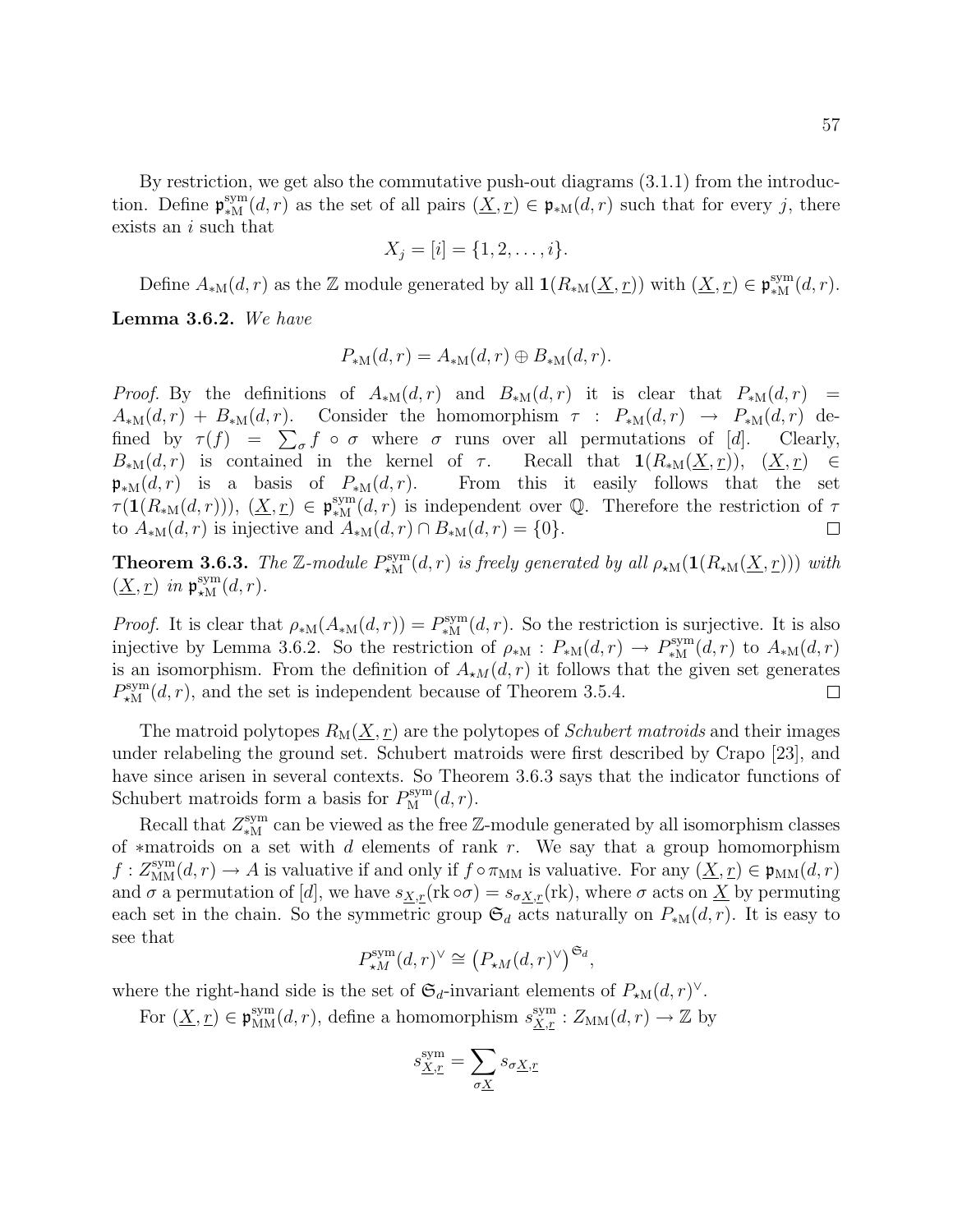**Corollary 3.6.4.** The Q-vector space  $P_{(P)M}^{sym}(d,r)^{\vee} \otimes_{\mathbb{Z}} \mathbb{Q}$  of valuations  $Z_{(P)M}^{sym}(d,r) \to \mathbb{Q}$  has a basis given by the functions  $s_{X,\underline{r}}^{sym}$  for  $(\underline{X},\underline{r}) \in \mathfrak{p}_{(P)M}^{sym}(d,r)$ .

For a sequence  $\alpha = (\alpha_1, \dots, \alpha_d)$  of nonnegative integers with  $|\alpha| = \sum_i \alpha_i = r$ , we define

$$
u_{\alpha} = s_{\underline{X},\underline{r}} : Z^{\text{sym}}_{(\underline{P})M}(d,r) \to \mathbb{Z},
$$

where  $\underline{X}_i = [i]$  for  $i = 1, 2, ..., r$  and  $\underline{r} = (\alpha_1, \alpha_1 + \alpha_2, ..., \alpha_1 + \cdots + \alpha_d)$ . Parallel to Corollary 3.5.6 we also have the following.

**Corollary 3.6.5.** The Q-vector space  $P_{\text{PM}}^{\text{sym}}(d,r)^{\vee} \otimes_{\mathbb{Z}} \mathbb{Q}$  of valuations  $Z_{\text{PM}}^{\text{sym}}(d,r) \to \mathbb{Q}$  has a Q-basis given by the functions  $u_{\alpha}$ , where  $\alpha$  runs over all sequences  $(\alpha_1, \ldots, \alpha_d)$  of nonnegative integers with  $|\alpha| = r$ .

**Corollary 3.6.6.** The Q-vector space  $P_M^{\text{sym}}(d,r)^{\vee} \otimes_{\mathbb{Z}} \mathbb{Q}$  of valuations  $Z_M^{\text{sym}}(d,r) \to \mathbb{Q}$  has a Q-basis given by all functions  $u_{\alpha}$  where  $\alpha$  runs over all sequences  $(\alpha_1, \ldots, \alpha_d) \in \{0,1\}^d$  with  $|\alpha| = r$ .

*Proof of Theorem 3.1.4.* From the definitions of the  $U_{\alpha}$  and the  $u_{\alpha}$ , it follows that  $u_{\alpha}(\langle \text{rk} \rangle)$  is the coefficient of  $U_\alpha$  in  $\mathcal{G}(\langle \text{rk} \rangle)$ . In other words,  $\{u_\alpha\}$  is a dual basis to  $\{U_\alpha\}$ . The universality follows from Corollary 3.6.6.  $\Box$ 

The rank of  $P_{(P)M}^{sym}(d,r)$  is equal to the cardinality of  $\mathfrak{p}_{(P)M}^{sym}(d,r)$ . If  $(\underline{X},\underline{r})$  and  $\ell(\underline{X})=k$ lies in  $\mathfrak{p}_{(P)M}^{\text{sym}}(d,r)$  then X is completely determined by the numbers  $s_i := |X_i|, 1 \le i \le k$ .

*Proof of Theorem 3.1.5(b).* Given k, there are  $\binom{r}{k}$  $\binom{r}{k-1}$  ways of choosing  $\underline{r} = (r_1, \ldots, r_k)$  with  $0 < r_1 < r_2 < \cdots < r_k = r$  and  $\binom{d-1}{k-1}$  $_{k-1}^{d-1}$ ) ways of choosing  $(s_1, \ldots, s_k)$  with  $0 < s_1 < s_2 < \cdots <$  $s_k = d$ . So the cardinality of  $\mathfrak{p}_{\text{PM}}^{\text{sym}^{\text{max}}}(d, r)$  is

$$
\sum_{k\geq 1} {r \choose k-1} {d-1 \choose k-1} = \sum_{k\geq 0} {r \choose k} {d-1 \choose k} = {r+d-1 \choose r}.
$$
  

$$
\sum_{r,d} p_{\text{PM}}^{\text{sym}}(d,r) x^d y^r = \sum_{r,d} {r+d-1 \choose r} x^d y^r = \sum_{d} (1-x)^{-d} y^d = \frac{1}{1-\frac{y}{1-x}} = \frac{1-x}{1-x-y}.
$$

 $\Box$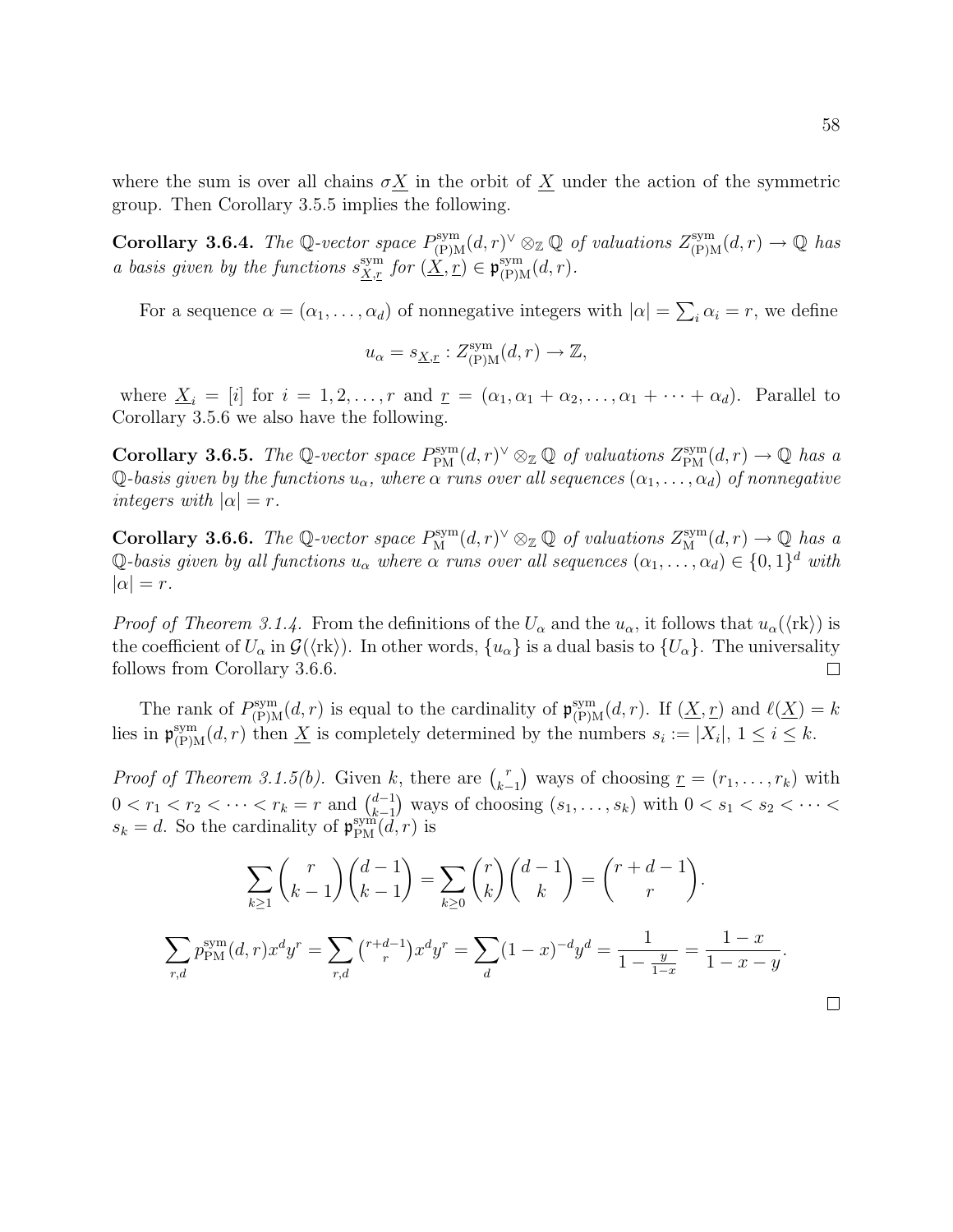$\Box$ 

*Proof of Theorem 3.1.5(a).* Let  $t_i = s_i - r_i$ . Then we have  $0 < t_1 < t_2 < \cdots < t_{k-1} \le t_k =$  $d-r$ . Given k, there are  $\binom{r}{r}$  $\binom{r}{k-1}$  ways of choosing <u>r</u> such that  $0 \leq r_1 < \cdots < r_k = r$  and  $\binom{d-r}{k-1}$  $\binom{d-r}{k-1}$ ways of choosing  $(t_1, \ldots, t_k)$  with  $0 < t_1 < \cdots < t_{k-1} \leq t_k = d-r$ . So the cardinality of  $\mathfrak{p}_{\rm M}^{\rm sym}(d,r)$  is

$$
\sum_{k\geq 1} {r \choose k-1} {d-r \choose k-1} = \sum_{k\geq 0} {r \choose k} {d-r \choose k} = {d \choose r}.
$$

So we have

$$
\sum_{r,d} p_M^{\text{sym}}(d,r) x^{d-r} y^r = \sum_d (x+y)^d = \frac{1}{1-x-y}.
$$

**Example 3.6.7.** Consider polymatroids for  $r = 2$  and  $d = 3$ . All polymatroid base polytopes are contained in the triangle



There are  $\binom{d-1+r}{r}$  $\binom{1+r}{r} = \binom{4}{2}$ <sup>4</sup>/<sub>2</sub>) elements in our distinguished basis  $\mathfrak{p}_{\text{PM}}^{\text{sym}}(3,2)$  and the polytopes



These 6 polytopes correspond to the following pairs  $(\underline{X}, \underline{r}) \in \mathfrak{p}_{PM}(3, 2)$ .

| $\mid \underline{X}: \{1,2,3\}$ | $\mid \underline{X}: \{1,2\} \subset \{1,2,3\} \mid \underline{X}: \{1\} \subset \{1,2,3\}$ |                                                                                                                                                                    |
|---------------------------------|---------------------------------------------------------------------------------------------|--------------------------------------------------------------------------------------------------------------------------------------------------------------------|
| $\underline{r} = (2)$           | $r = (1,2)$                                                                                 | $r = (1,2)$                                                                                                                                                        |
|                                 |                                                                                             | $\boxed{\underline{X} : \{1\} \subset \{1,2,3\} \mid \underline{X} : \{1,2\} \subset \{1,2,3\} \mid \underline{X} : \{1\} \subset \{1,2\} \subset \{1,2,3\} \mid}$ |
| $\underline{r} = (0,2)$         | $r = (0,2)$                                                                                 | $r = (0,1,2)$                                                                                                                                                      |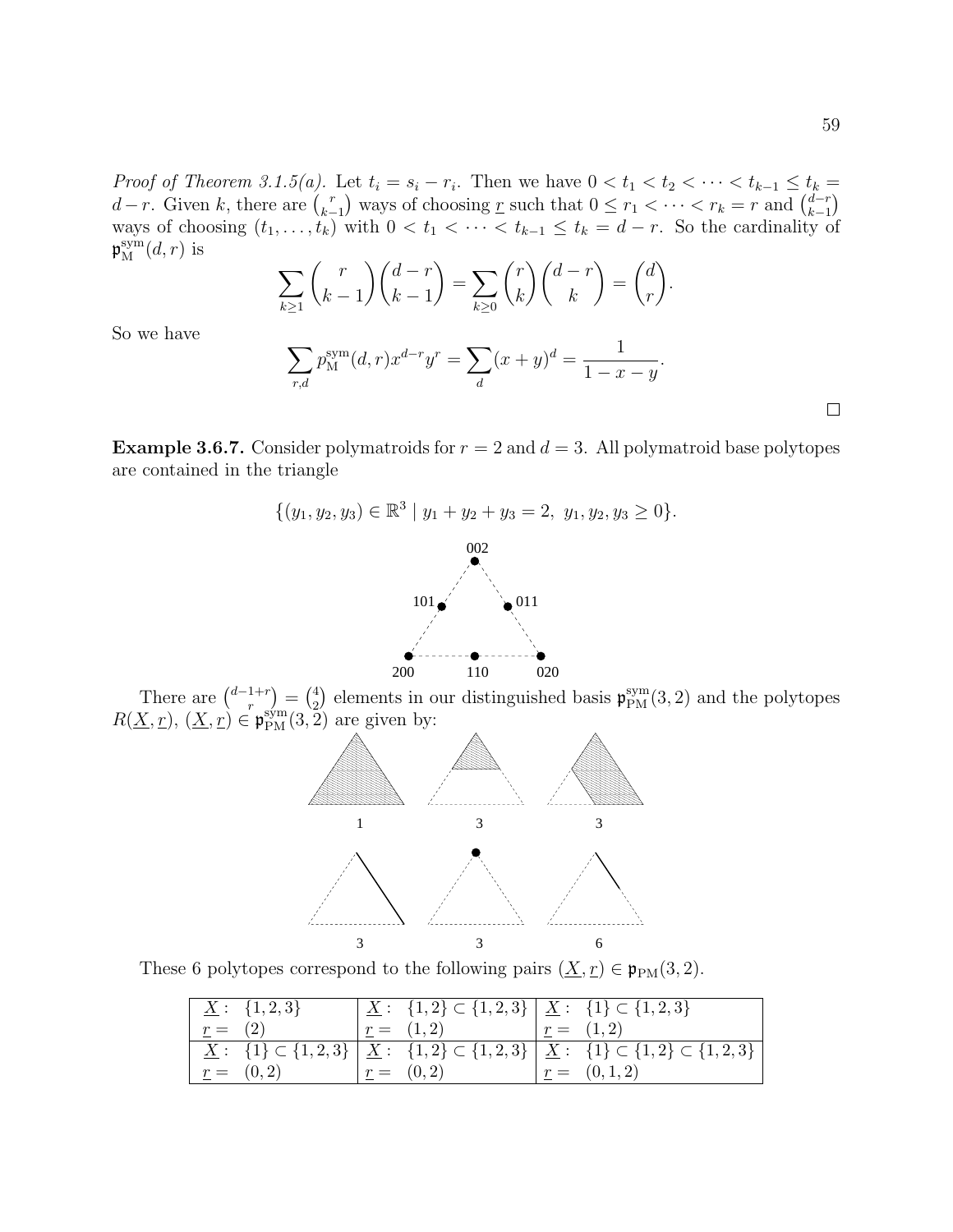The symmetric group  $\mathfrak{S}_3$  acts on the triangle by permuting the coordinates  $y_1, y_2, y_3$ .

If  $\mathfrak{S}_3$  acts on the generators  $R(\underline{X}, \underline{r})$  with  $(\underline{X}, \underline{r}) \in \mathfrak{p}_{PM}(3, 2)$ , then we get all  $R(\underline{X}, \underline{r})$ with  $(\underline{X}, \underline{r}) \in \mathfrak{p}_{PM}(3, 2)$ . In the figure, we wrote for each polytope the cardinality of the orbit under  $\mathfrak{S}_3$ . The cardinality of  $\mathfrak{p}_{PM}(3,2)$  is  $1+3+3+3+3+6=19$ . This is consistent with Theorem 3.1.5, because the cardinality is  $(r + 1)^d - r^d = 3^3 - 2^3 = 19$ .

 $\Diamond$ 

**Example 3.6.8.** Consider matroids for  $r = 2$  and  $d = 4$ . All matroid base polytopes are contained in the set

$$
\{(y_1, y_2, y_3, y_4) \in \mathbb{R}^4 \mid y_1 + y_2 + y_3 + y_4 = 2, \ \forall i \ 0 \le y_i \le 1\}.
$$

This set is an octahedron:



There are  $\binom{d}{r}$  $\binom{d}{r} = \binom{4}{2}$ <sup>4</sup>/<sub>2</sub>) elements in  $\mathfrak{p}_M(4,2)$ , and the polytopes  $R_M(\underline{X},\underline{r})$ ,  $(\underline{X},\underline{r}) \in \mathfrak{p}_M(4,2)$ are given by:



These 6 polytopes correspond to the following pairs  $(\underline{X}, \underline{r}) \in \mathfrak{p}_M(4, 2)$ .

| $\mid \underline{X}: \{1,2,3,4\}$ |  |                          | $\mid \underline{X}: \{1,2\} \subset \{1,2,3,4\} \mid \underline{X}: \{1,2,3\} \subset \{1,2,3,4\}$                                                                       |
|-----------------------------------|--|--------------------------|---------------------------------------------------------------------------------------------------------------------------------------------------------------------------|
| $r = (2)$                         |  | $r = (1,2)$              | $r = (1,2)$                                                                                                                                                               |
|                                   |  |                          | $\underline{X}$ : $\{1\} \subset \{1, 2, 3, 4\}$ $\underline{X}$ : $\{1, 2\} \subset \{1, 2, 3, 4\}$ $\underline{X}$ : $\{1\} \subset \{1, 2, 3\} \subset \{1, 2, 3, 4\}$ |
| $\underline{r} = (0,2)$           |  | $\underline{r} = (0, 2)$ | $r = (0, 1, 2)$                                                                                                                                                           |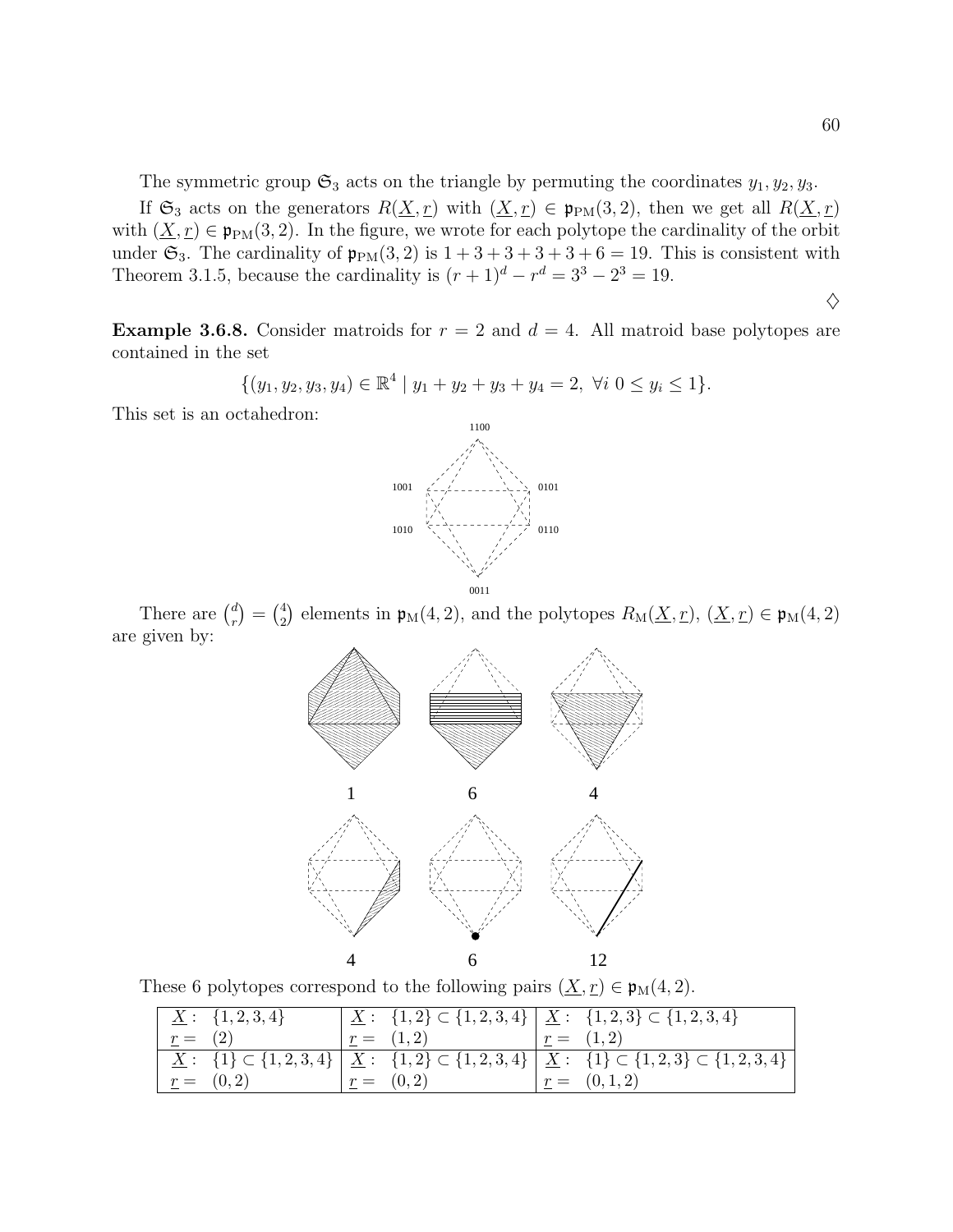The symmetric group  $\mathfrak{S}_4$  acts by permuting the coordinates  $y_1, y_2, y_3, y_4$ . This group acts on the octahedron, but it is not the full automorphism group of the octahedron. Also note that not all elements of  $\mathfrak{S}_4$  preserve the orientation. If  $\mathfrak{S}_4$  acts on the generators  $R_M(\underline{X}, \underline{r})$  with  $(\underline{X}, \underline{r}) \in \mathfrak{p}_M(4, 2)$ , then we get all  $R(\underline{X}, \underline{r})$  with  $(\underline{X}, \underline{r}) \in \mathfrak{p}_M(4, 2)$ . In the figure, we write for each polytope the cardinality of the orbit under  $\mathfrak{S}_4$ . The cardinality of  $\mathfrak{p}_M(4, 2)$  is  $1 + 6 + 4 + 4 + 6 + 12 = 33$ , which is compatible with Theorem 3.1.5 and the table in Appendix 3.B. Besides the polytopes  $R(\underline{X}, \underline{r}), (\underline{X}, \underline{r}) \in \mathfrak{p}_M(4, 2)$ , there are 3 more matroid base polytopes (belonging to isomorphic matroids), but these decompose as follows.



#### 3.7 Hopf algebra structures

Define  $Z_{*M} = \bigoplus_{d,r} Z_{*M}(d,r)$ , and in a similar way define  $Z_{*M}^{sym}$ ,  $P_{*M}$ , and  $P_{*M}^{sym}$ . We can view Z<sup>∗</sup><sup>M</sup> as the Z-module freely generated by all isomorphism classes of ∗matroids.

If  $\text{rk}_1 : 2^{[d]} \to \mathbb{Z} \cup \{\infty\}$  and  $\text{rk}_2 : 2^{[e]} \to \mathbb{Z} \cup \{\infty\}$  then we define

$$
\operatorname{rk}_1\boxplus \operatorname{rk}_2: 2^{[d+e]}\to \mathbb{Z}\cup\{\infty\}
$$

by

$$
(\mathrm{rk}_1 \boxplus \mathrm{rk}_2)(A) = \mathrm{rk}_1(A \cap [d]) + \mathrm{rk}_2(\{i \in [e] \mid d + i \in A\})
$$

for any set  $A \subseteq [d+e]$ . Note that  $\boxplus$  is not commutative. We have a homomorphism

 $\nabla: Z_{\text{MM}}(d, r) \otimes_{\mathbb{Z}} Z_{\text{MM}}(e, s) \to Z_{\text{MM}}(d+e, r+s).$ 

defined by

$$
\nabla(\langle \mathrm{rk}_1\rangle\otimes\langle \mathrm{rk}_2\rangle)=\langle \mathrm{rk}_1\boxplus \mathrm{rk}_2\rangle.
$$

The multiplication  $\nabla$  :  $Z_{\text{MM}} \otimes_{\mathbb{Z}} Z_{\text{MM}} \to Z_{\text{MM}}$  makes  $Z_{\text{MM}}(d,r)$  into an associative (noncommutative) ring with 1. The unit  $\eta : \mathbb{Z} \to Z_{MM}(d,r)$  is given by  $1 \mapsto \langle \text{rk}_0 \rangle$  where  $rk_0: 2^{[0]} \to \mathbb{Z} \cup {\infty}$  is the unique megamatroid defined by  $rk(\emptyset) = 0$ . With this multiplication,  $Z_M(d, r)$  and  $Z_{PM}(d, r)$  are subrings of  $Z_{MM}(d, r)$ . The multiplication also respects the bigrading of  $Z_{\text{MM}}(d, r)$ .

Next, we define a comultiplication for  $Z_{MM}$ . Suppose that  $X = \{i_1, i_2, \ldots, i_d\}$  is a set of integers with  $i_1 < \cdots < i_d$  and  $\mathrm{rk} : 2^X \to \mathbb{Z} \cup \{\infty\}$  is a megamatroid. We define a megamatroid  $\hat{rk}: 2^{[d]} \to \mathbb{Z} \cup {\infty}$  by  $\hat{rk}(A) = rk({i_j \mid j \in A})$ . If  $rk: 2^X \to \mathbb{Z} \cup {\infty}$  is

 $\Diamond$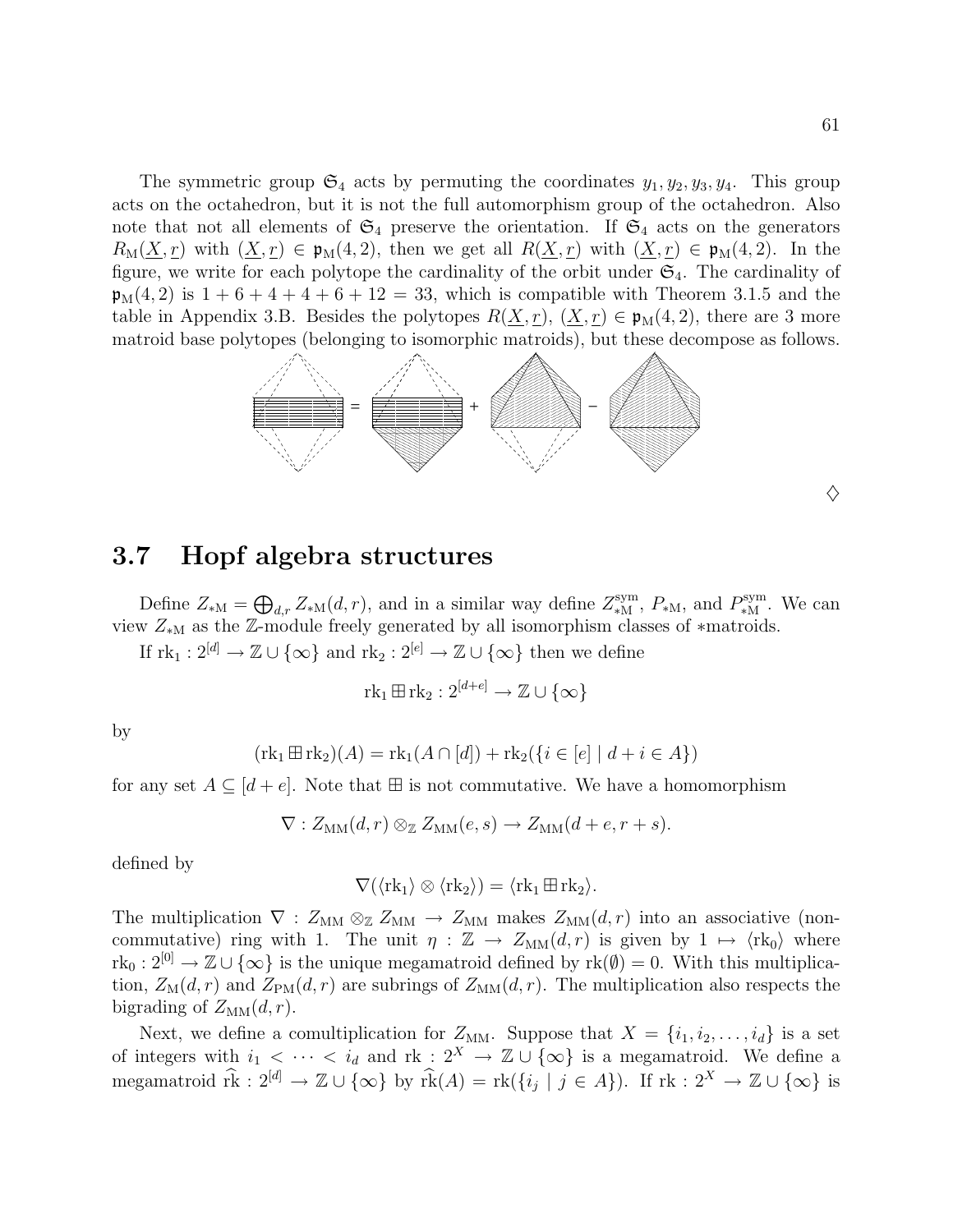a megamatroid and  $B \subseteq A \subseteq X$  then we define  $\text{rk}_{A/B} : 2^{A \setminus B} \to \mathbb{Z} \cup \{\infty\}$  by  $\text{rk}_{A/B}(C) =$  $r\mathbf{k}(B\cup C) - r\mathbf{k}(B)$  for all  $C \subseteq A \setminus B$ . We also define  $r\mathbf{k}_A := r\mathbf{k}_{A/\emptyset}$  and  $r\mathbf{k}_{B} = r\mathbf{k}_{X/B}$ .

We now define

$$
\Delta: Z_{\text{MM}} \to Z_{\text{MM}} \otimes_{\mathbb{Z}} Z_{\text{MM}}
$$

by

$$
\Delta(\langle \text{rk} \rangle) = \sum_{A \subseteq [d]; \text{rk}(A) < \infty} \langle \widehat{\text{rk}_A} \rangle \otimes \langle \widehat{\text{rk}_{/A}} \rangle.
$$

where A runs over all subsets of  $[d]$  for which  $rk(A)$  is finite. This comultiplication is coassociative, but not cocommutative. If  $\text{rk}: 2^{|d|} \to \mathbb{Z} \cup {\infty}$  is a megamatroid, then the counit is defined by

$$
\epsilon(\langle \text{rk} \rangle) = \begin{cases} 1 & \text{if } d = 0; \\ 0 & \text{otherwise.} \end{cases}
$$

The reader may verify that the multiplicative and comultiplicative structures are compatible, making  $Z_{\text{MM}}$  into a bialgebra. Note that  $\Delta$  also restricts to comultiplications for  $Z_{\text{PM}}$  and  $Z_{\text{M}}$ , and  $Z_{\text{PM}}$  and  $Z_{\text{M}}$  are sub-bialgebras of  $Z_{\text{MM}}$ .

We define a group homomorphism  $S: Z_{MM} \to Z_{MM}$  by

$$
S(\langle \mathbf{rk} \rangle) = \sum_{r=1}^d (-1)^r \sum_{\substack{\underline{X}; \ \ell(\underline{X}) = r, \\ \mathbf{rk}(X_1) < \infty, \dots, \mathbf{rk}(X_r) < \infty}} \prod_{i=1}^r \langle \widehat{\mathbf{rk}_{X_i/X_{i-1}}} \rangle.
$$

Here we use the convention  $X_0 = \emptyset$ . One can check that S makes  $Z_{MM}$  into a Hopf algebra. Restriction of S makes  $Z_M$  and  $Z_{PM}$  into sub-Hopf algebras of  $Z_{MM}$ . We conclude that  $Z_{*M}$ has the structure of bigraded Hopf algebras over Z.

It is well known that  $Z_{\text{M}}^{\text{sym}}$  has the structure of a Hopf algebra over  $\mathbb{Z}$ . Similarly we have that  $Z_{\text{MM}}^{\text{sym}}$  and  $Z_{\text{PM}}^{\text{sym}}$  have a Hopf algebra structure. The multiplication

$$
\nabla: Z_{\text{MM}}^{\text{sym}} \otimes_{\mathbb{Z}} Z_{\text{MM}}^{\text{sym}} \to Z_{\text{MM}}^{\text{sym}}
$$

is defined by

$$
\nabla([\mathrm{rk}_1] \otimes [\mathrm{rk}_2]) = [\mathrm{rk}_1 \oplus \mathrm{rk}_2].
$$

The comultiplication is defined by

$$
\Delta([\mathrm{rk}]) = \sum_{A \subseteq X; \mathrm{rk}(A) < \infty} [(A, \mathrm{rk}_A)] \otimes [(X \setminus A, \mathrm{rk}_A)]
$$

for any megamatroid  $rk: 2^X \to \mathbb{Z} \cup {\infty}$ . The unit  $\eta : \mathbb{Z} \to Z_{MM}^{sym}$  is given by  $1 \mapsto [(\emptyset, rk_0)]$ and the counit  $\epsilon : Z_{\text{MM}}^{\text{sym}} \to \mathbb{Z}$  is defined by

$$
\epsilon([(X,\text{rk})]) = \begin{cases} 1 & \text{if } X = \emptyset; \\ 0 & \text{otherwise.} \end{cases}
$$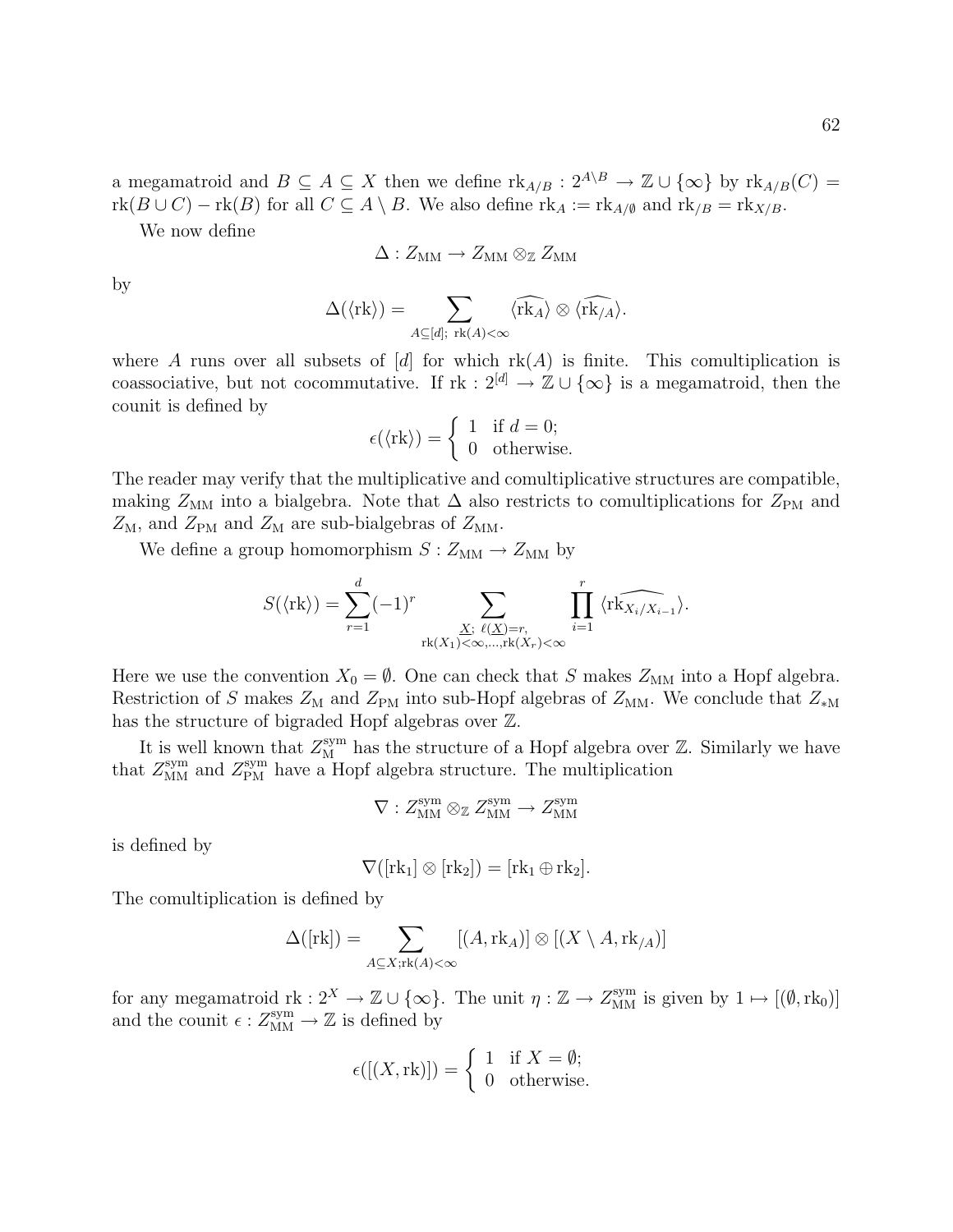Finally, we define the antipode  $S: Z_{\text{MM}}^{\text{sym}} \to Z_{\text{MM}}^{\text{sym}}$  by

$$
S([\mathrm{rk}]) = \sum_{r=1}^{d} (-1)^r \sum_{\substack{X: \ \ell(X) = r, \\ \mathrm{rk}(X_1) < \infty, \dots, \mathrm{rk}(X_r) < \infty}} \prod_{i=1}^r \left[ (X_i \setminus X_{i-1}, \mathrm{rk}(X_i / X_{i-1}) \right].
$$

From the definitions, it is clear that the  $\pi_{*M}$  are Hopf algebra morphisms.

The space  $P_{\text{MM}}$  inherits a Hopf algebra structure from  $Z_{\text{MM}}$ . We define the multiplication  $\nabla: P_{\text{MM}} \otimes P_{\text{MM}} \to P_{\text{MM}}$  by

$$
\nabla(\mathbf{1}(\Pi_1) \otimes \mathbf{1}(\Pi_2)) = \mathbf{1}(\Pi_1 \times \Pi_2). \tag{3.7.1}
$$

It is easy to verify that  $\nabla \circ (\mathbf{1}_{MM} \otimes \mathbf{1}_{MM}) = \mathbf{1}_{MM} \circ \nabla$ .

To define the comultiplication  $\Delta$  :  $P_{\text{MM}} \to P_{\text{MM}} \otimes P_{\text{MM}}$ , we would like to have that  $(\psi_{MM} \otimes \psi_{MM}) \otimes \Delta = \Delta \circ \psi_{MM}$ . So for a megamatroid polytope rk :  $2^{[d]} \rightarrow \mathbb{Z} \cup \{\infty\}$  we would like to have

$$
\Delta(\mathbf{1}(\text{Poly}(\text{rk}))) = \Delta(\psi_{\text{MM}}(\langle \text{rk} \rangle)) = \sum_{A \subseteq [d]; \text{rk}(A) < \infty} \psi_{\text{MM}}(\widehat{\text{rk}_{A}}) \otimes \psi_{\text{MM}}(\widehat{\text{rk}_{A}}) = \\ = \sum_{A \subseteq [d]; \text{rk}(A) < \infty} \mathbf{1}(\text{Poly}(\text{rk}_{A})) \otimes \mathbf{1}(\text{Poly}(\text{rk}_{A})).
$$

A basis of  $P_{MM}$  is given by all  $R_{MM}(\underline{X}, \underline{r})$ , with  $(\underline{X}, \underline{r}) \in \mathfrak{p}_{MM} = \bigcup_{d,r} \mathfrak{p}_{MM}(d,r)$ . Recall that the rank function  $rk_{\underline{X},\underline{r}}$  is defined such that  $Poly(rk_{\underline{X},\underline{r}}) = R_{MM}(\underline{X},\underline{r})$ . We have that  $\text{rk}_{X,\underline{r}}(A) < \infty$  if and only if  $A = X_i$  for some *i*. In this case we have

$$
\Delta(\langle \text{rk}_{\underline{X},\underline{r}} \rangle) = \sum_{i=0}^{k} \langle \widehat{\text{rk}_{\underline{X}_i,\underline{r}_i}} \rangle \otimes \langle \widehat{\text{rk}_{\underline{X}^i,\underline{r}^i}} \rangle,
$$

where

$$
\underline{X}_i : \emptyset \subset X_1 \subset \cdots \subset X_i, \quad \underline{r}_i = (r_1, r_2, \ldots, r_i)
$$
\n
$$
\underline{X}^i : \emptyset \subset X_{i+1} \setminus X_i \subset \cdots \subset X_k \setminus X_i, \quad \underline{r}^i = (r_{i+1} - r_i, \ldots, r_k - r_i).
$$

We define  $\Delta$  by

$$
\Delta(\mathbf{1}(R_{\text{MM}}(\underline{X},\underline{r})))=\sum_{i=0}^k\mathbf{1}(R_{\text{MM}}(\widehat{\underline{X}_i,\underline{r}_i}))\otimes\mathbf{1}(R_{\text{MM}}(\widehat{\underline{X}^i,\underline{r}^i})).
$$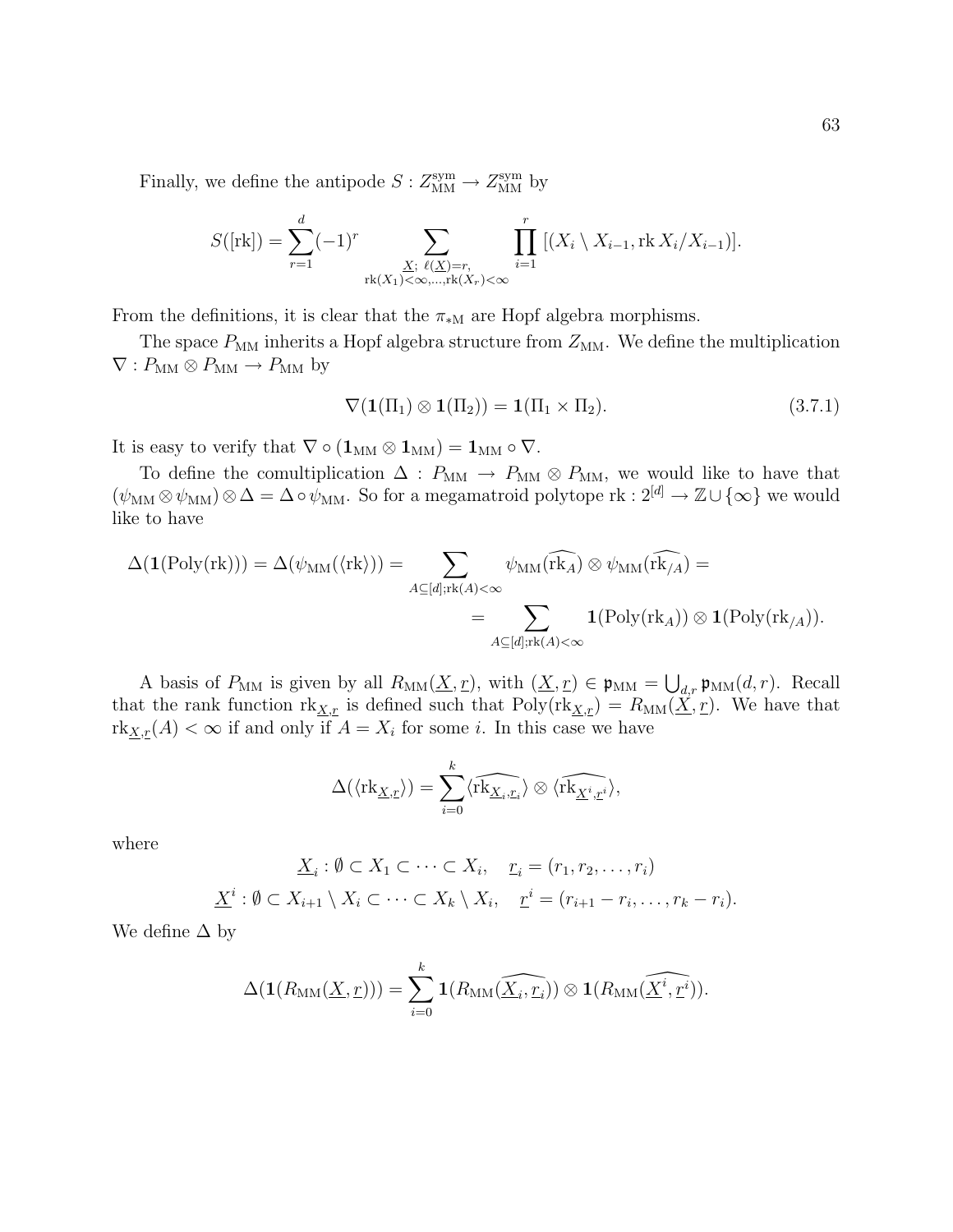From this definition and Theorem 3.4.2 follows that

$$
\Delta(\mathbf{1}(\text{Poly(rk)})) = \sum_{\underline{X}} (-1)^{d-\ell(\underline{X})} \Delta \mathbf{1}(R_{\text{MM}}(\underline{X}, \text{rk})) =
$$
\n
$$
= \sum_{\underline{X}} \sum_{i=0}^{\ell(\underline{X})} (-1)^{|X_i| - i} \mathbf{1}(R_{\text{MM}}(\widehat{\underline{X}_i, \text{rk}_{X_i}})) \otimes (-1)^{d - |X_i| - \ell(\underline{X}) + i} \mathbf{1}(R_{\text{MM}}(\widehat{\underline{X}^i, \text{rk}_{X_i}})) =
$$
\n
$$
= \sum_{A \subseteq [d]; \text{rk}(A) < \infty} \mathbf{1}(\text{Poly}(\widehat{\text{rk}}_A)) \otimes \mathbf{1}(\text{Poly}(\widehat{\text{rk}}_A)). \quad (3.7.2)
$$

In a similar fashion we can define the antipode  $S: P_{MM} \to P_{MM}$ .

The Hopf algebra structure on  $P_{\text{MM}}$  naturally induces a Hopf algebra structure on  $P_{\text{MM}}^{\text{sym}}$ MM such that  $\rho_{MM}$  and  $\mathbf{1}_{MM}^{sym}$  are Hopf algebra homomorphisms. Also  $P_{PM}$  is a Hopf subalgebra of  $P_{\text{MM}}$  and  $P_{\text{M}}$  is a Hopf subalgebra of  $P_{\text{PM}}$ . Similarly  $P_{\text{PM}}^{\text{sym}}$  is a Hopf subalgebra of  $P_{\text{MM}}^{\text{sym}}$ , and  $P_{\text{M}}^{\text{sym}}$  is a Hopf subalgebra of  $P_{\text{PM}}^{\text{sym}}$ .

As a first observation to motivate the consideration of these Hopf algebra structures, we consider multiplicative invariants.

Definition 3.7.1. A multiplicative invariant for ∗matroids with values in a commutative ring A (with 1) is a ring homomorphism  $f: Z_{*M}^{sym} \to A$ .

That is to say, f is multiplicative if  $f(\mathbf{rk}_1 \oplus \mathbf{rk}_2) = f(\mathbf{rk}_1) f(\mathbf{rk}_2)$ . This is exactly the condition that f be a group-like element of the graded dual algebra  $P_{\text{M}}^{\text{sym}}(d,r)^{\#}$ . Many (poly)matroid invariants of note have this property, for instance the Tutte polynomial.

**Proposition 3.7.2.** The Tutte polynomial  $\mathcal{T} \in P_M^{\text{sym}}(d,r)^{\#}$  is given by

$$
\mathcal{T} = e^{(y-1)u_0 + u_1} e^{u_0 + (x-1)u_1}.
$$
\n(3.7.3)

*Proof.* Recall the definition of  $u_{\alpha}$  in terms of rank conditions on a chain of sets. In view of (3.7.2), we have that the multiplication in  $(P_{*M}^{sym})^{\#}$  is given by  $u_{\alpha} \cdot u_{\beta} = \begin{pmatrix} d+e \\ d \end{pmatrix}$  $\binom{+e}{d}u_{\alpha\beta}$ , where α has length d and β has length e. Denote the right side of  $(3.7.3)$  by f. We have

$$
f = \sum_{i=0}^{\infty} \sum_{j=0}^{\infty} \frac{(i+j)!}{i!j!} ((y-1)u_0 + u_1)^i (u_0 + (x-1)u_1)^j
$$
  
= 
$$
\sum_{i} \sum_{j} \frac{(i+j)!}{i!j!} \sum_{\alpha \in \{0,1\}^{i+j}} (x-1)^{r_{i+j}-r_i} (y-1)^{i-r_i} (i+j)! u_{\alpha}
$$

where  $r_i = \sum_{k=1}^i \alpha_k$ , so that  $i - r_i$  is the number of indices  $1 \leq k \leq i$  such that  $\alpha_k = 0$ , and  $r_{i+j} - r_i$  is the number of indices  $i+1 \leq k \leq j$  such that  $\alpha_k = 1$ .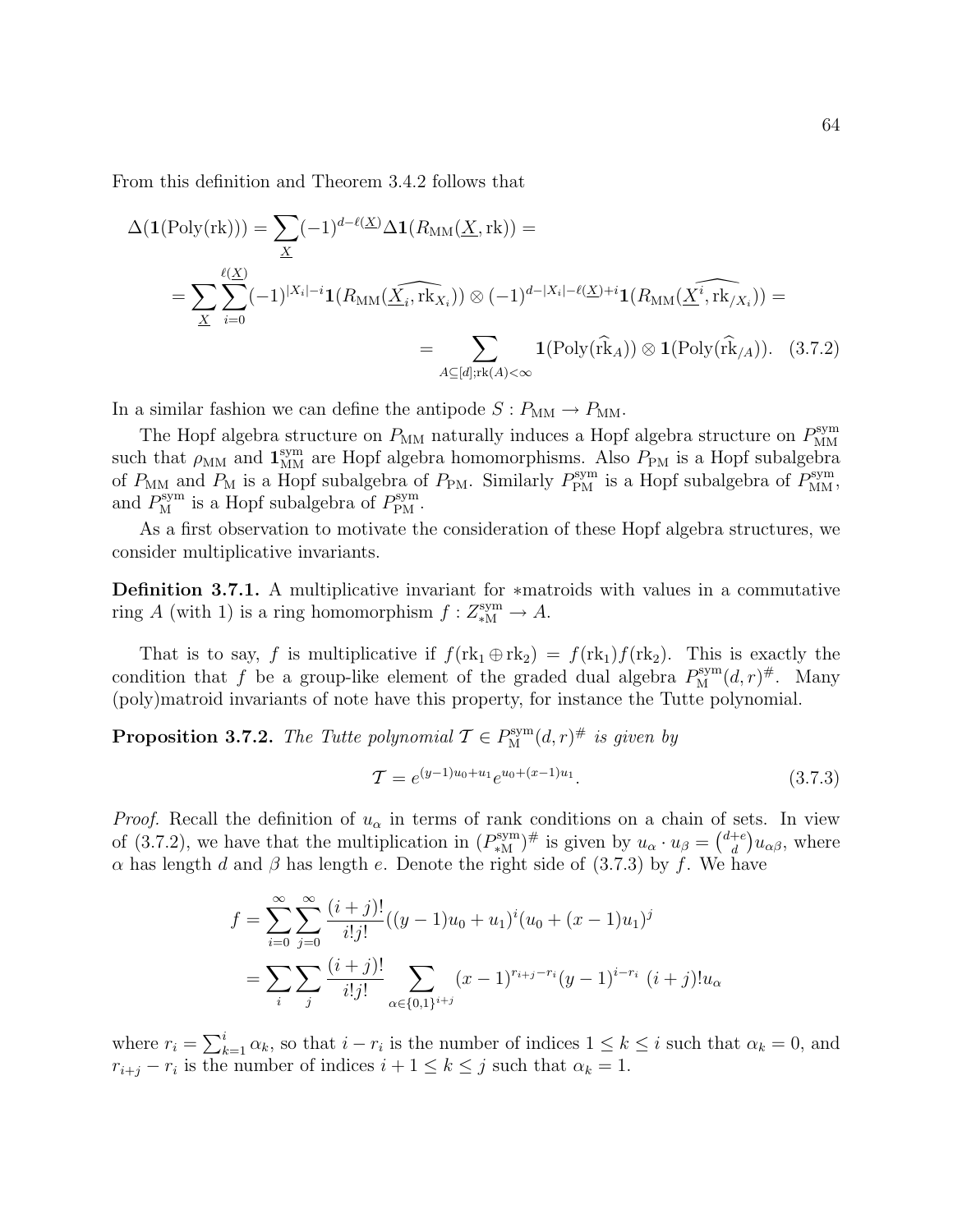Let  $d = i + j$ . For a matroid rk on [d] of rank r, the elements rk and  $1/d! \sum_{\sigma \in \mathfrak{S}_d}$  rk  $\circ \sigma$ of  $Z_M(d, r)$  have equal image under  $\pi_M$ . Therefore

$$
f(\mathbf{rk}) = \frac{1}{d!} \sum_{\sigma \in \mathfrak{S}_d} f(\mathbf{rk} \circ \sigma)
$$
  
= 
$$
\frac{1}{d!} \sum_{\sigma \in \mathfrak{S}_d} \sum_{i+j=d} \frac{d!}{i!j!} \sum_{\alpha \in \{0,1\}^d} (x-1)^{r_d-r_i} (y-1)^{i-r_i} u_\alpha(\mathbf{rk} \circ \sigma)
$$
  
= 
$$
\sum_{\sigma \in \mathfrak{S}_d} \sum_{i+j=d} \frac{1}{i!j!} (x-1)^{r-\mathbf{rk}(\sigma([i]))} (y-1)^{i-\mathbf{rk}(\sigma([i]))}.
$$

The set  $\sigma([i])$  takes each value  $A \subseteq [d]$  in  $|A|!(d - |A|)!$  ways, so

$$
f(\mathbf{rk}) = \sum_{A \subseteq [d]} (x-1)^{r-\mathbf{rk}(A)} (y-1)^{|A|-\mathbf{rk}(A)} = \mathcal{T}(\mathbf{rk}).
$$

 $\Box$ 

### **3.8** Additive functions: the groups  $T_{\rm M}$ ,  $T_{\rm PM}$ ,  $T_{\rm MM}$

For  $0 \le e \le d$  we define  $P_{M}(d, r, e) \subseteq P_{M}(d, r)$  as the span of all  $1(\Pi)$  where  $\Pi \subseteq \mathbb{R}^d$  is a ∗matroid polytope of dimension  $\leq d-e$ . We have  $P_{\text{*M}}(0,r,0) = P_{\text{*M}}(0,r)$  and  $P_{\text{*M}}(d,r,1) =$  $P_{\text{*M}}(d, r)$  for  $d \geq 1$ . These subgroups form a filtration

$$
\cdots \subseteq P_{*M}(d,r,2) \subseteq P_{*M}(d,r,1) \subseteq P_{*M}(d,r,0) = P_{*M}(d,r).
$$

Define  $\overline{P}_{*M}(d, r, e) := P_{*M}(d, r, e)/P_{*M}(d, r, e+1)$ . If  $\Pi_1$  and  $\Pi_2$  are polytopes of codimension  $e_1$  and  $e_2$  respectively, then  $\Pi_1 \times \Pi_2$  has codimension  $e_1 + e_2$ . It follows from (3.7.1) that the multiplication  $\nabla$  respects the filtration. Since Poly(rk<sub>A</sub>)  $\times$  Poly(rk<sub>A</sub>) is contained in Poly(rk), it follows from (3.7.2) that the comultiplication  $\Delta$  also respects the filtration:

$$
\Delta(P_{\rm *M}(d,r,e)) \subseteq \sum_{i,j,k} P_{\rm *M}(i,j,k) \otimes P_{\rm *M}(d-i,r-j,e-k)
$$

Similarly, the antipode  $S$  respects the grading. The associated graded algebra

$$
\overline{P}_{*M} = \bigoplus_{d,r,e} \overline{P}_{*M}(d,r,e)
$$

has an induced Hopf algebra structure. We define  $T_{\star M}(d, r) = \overline{P}_{\star M}(d, r, 1)$ .

For every partition  $\underline{X}$  :  $[d] = \coprod_{i=1}^{e} X_i$  into nonempty subsets there exists a natural map

$$
\Phi_{\underline{X}}:\prod_i \mathbb{R}^{X_i} \to \mathbb{R}^d
$$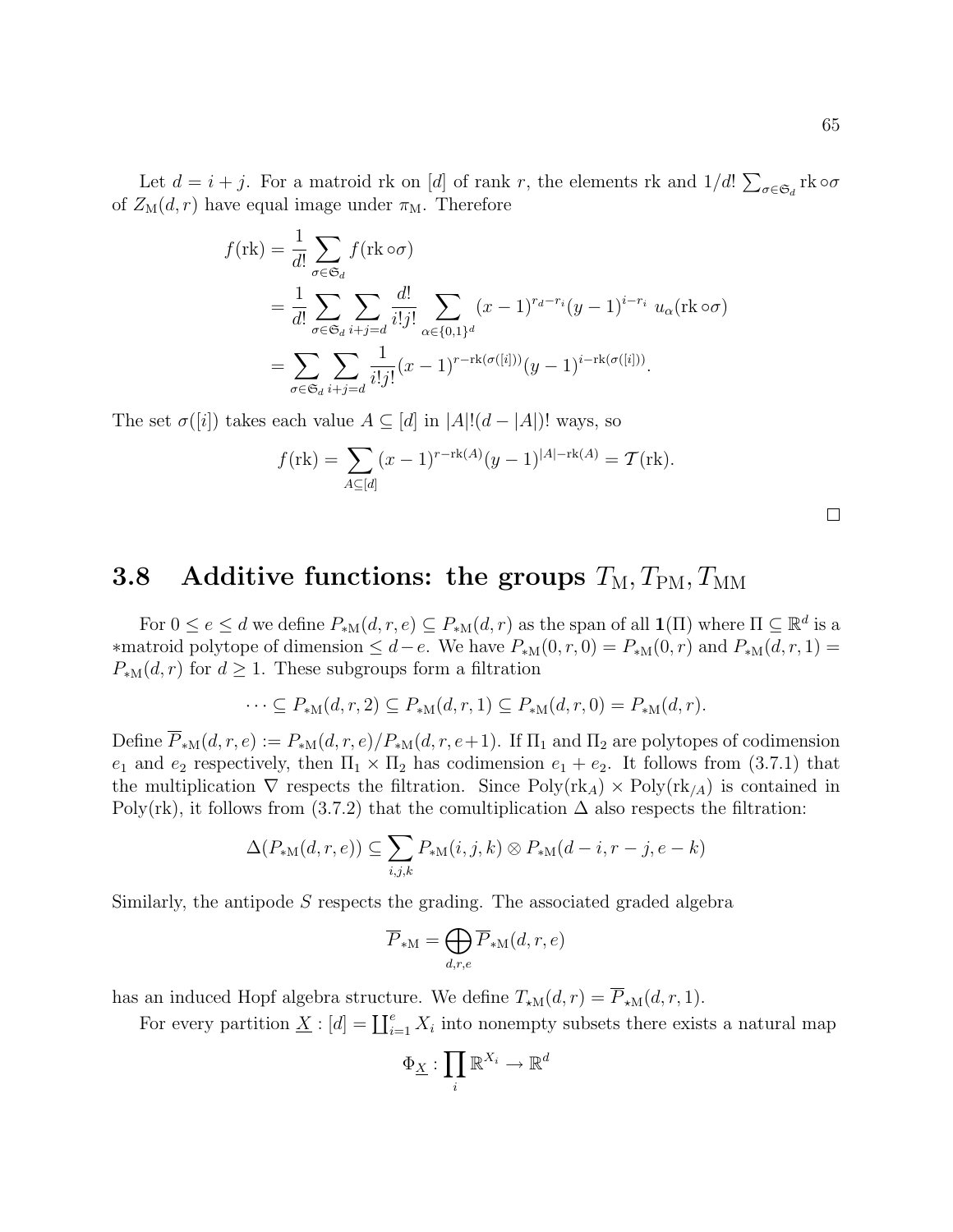Define

$$
P_{\mathsf{M}}(\underline{X}) = \bigoplus_{r_1, r_2, \dots, r_e \in \mathbb{Z}} P_{\mathsf{M}}(|X_1|, r_1) \otimes \dots \otimes P_{\mathsf{M}}(|X_e|, r_e)
$$

and

$$
\overline{P}_{*M}(\underline{X}) = \bigoplus_{r_1,r_2,\ldots,r_e \in \mathbb{Z}} T_{*M}(|X_1|,r_1) \otimes \cdots \otimes T_{*M}(|X_e|,r_e).
$$

The map  $\Phi_X$  induces a group homomorphism

$$
\phi_{\underline{X}}: P_{\ast M}(\underline{X}, e) \to P_{\ast M}(d, r, e)
$$

defined by

$$
\phi_{\underline{X}}(\mathbf{1}(\Pi_1) \otimes \mathbf{1}(\Pi_2) \otimes \cdots \otimes \mathbf{1}(\Pi_e)) = \mathbf{1}(\Phi_{\underline{X}}(\Pi_1 \times \Pi_2 \times \cdots \times \Pi_e)).
$$

The map  $\phi_X$  induces a group homomorphism

$$
\overline{\phi}_{\underline{X}} : \overline{P}_{*M}(\underline{X}, e) \to \overline{P}_{*M}(d, r, e).
$$

A vector  $y = (y_1, \ldots, y_d) \in \mathbb{R}^d$  is called X-integral if  $\sum_{i \in X_j} y_i \in \mathbb{Z}$  for  $j = 1, 2, \ldots, e$ . An X-integral vector y is called X-regular, if for every j and every  $Y \subseteq X_j$  we have: if  $\sum_{i\in Y} y_i \in \mathbb{Z}$ , then  $Y = \emptyset$  or  $Y = X_j$ . In other words, an X-integral vector y is called X-regular if it is not integral for any refinement of X. We call y X-balanced if  $\sum_{i \in S} y_i = 0$ holds if and only if S is a union of some of the  $X_j$ 's.

Choose an <u>X</u>-balanced vector  $y_X$  for every <u>X</u>. For  $f \in P_{*M}(d, r)$  we define

$$
\gamma_{\underline{X}}(f)(x) := \lim_{\varepsilon \downarrow 0} f(x + \varepsilon y_{\underline{X}}).
$$

If  $\Pi$  is a \*matroid base polytope, then  $\gamma_X(1(\Pi))(x)$  is constant on faces of  $\Pi$ . This shows that  $\gamma_X(\mathbf{1}(\Pi)) \in P_{*M}(d, r)$ . So  $\gamma_X$  is an endomorphism of  $P_{*M}(d, r)$ . Now  $\gamma_X$  also induces an endomorphism  $\overline{\gamma}_X$  of  $P_{*M}(d, r)$ .

**Lemma 3.8.1.** We have that  $\gamma_X \circ \gamma_X = \gamma_X$ .

*Proof.* Suppose that  $x \in \mathbb{R}^d$ . Consider the set S of all  $x + \varepsilon y_X$  with  $\varepsilon \in \mathbb{R}$ . There exist a partition  $\underline{Y}$  of [d] and a dense open subset U of S such that all points in U are  $\underline{Y}$ regular. Then there exists a  $\delta > 0$  such that  $T = \{x + \varepsilon y \mid 0 < \varepsilon < \delta\}$  has only Y-regular points. For every \*matroid base polytope  $\Pi$ , we have that  $T \cap \Pi = \emptyset$  or  $T \subseteq \Pi$ . It follows that for every  $f \in P_{M*}(d,r)$  there exists a constant c such that f is equal to c on T. Therefore  $\gamma_X(f)(x) = c$  and  $\gamma_X(f)$  is constant and equal to c on T. We conclude that  $\gamma_X(\gamma_X(f))(x) = c = \gamma_X(f)(x).$  $\Box$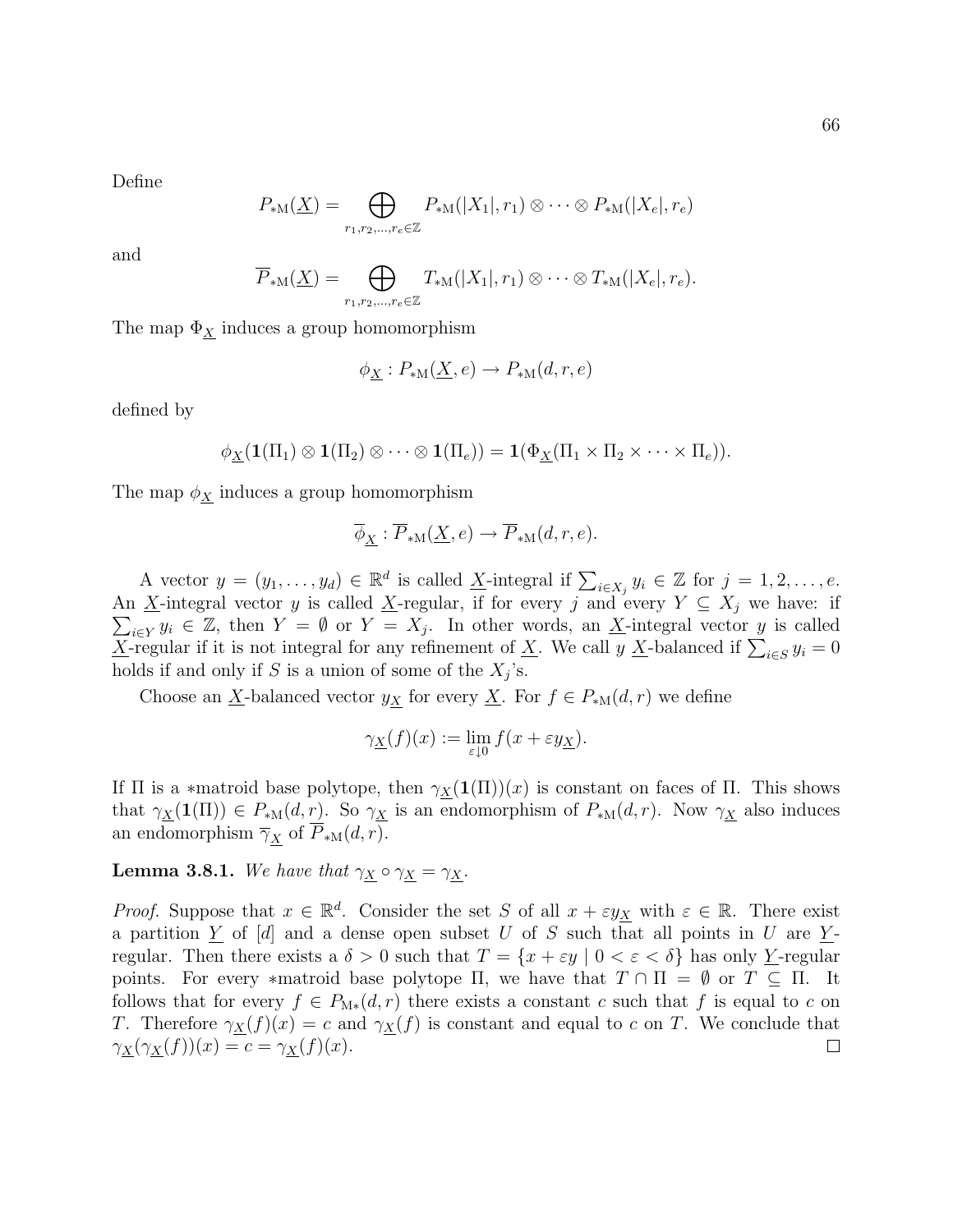**Lemma 3.8.2.** Suppose that <u>X</u>, <u>Y</u> are partitions of [d] into e nonempty subsets, and <u>X</u>  $\neq$  <u>Y</u>. Then we have

$$
\gamma_{\underline{X}} \circ \phi_{\underline{Y}} = 0.
$$

*Proof.* For some k,  $Y_k$  is not the union of  $X_j$ 's. The image

$$
\Phi_{\underline{Y}}(\Pi_1 \times \cdots \times \Pi_e)
$$

consists of Y-integral points. For any  $x \in \mathbb{R}^{[d]}$ ,  $x + \varepsilon y_X$  is not Y-integral for small  $\varepsilon > 0$ . It follows that

$$
\gamma_{\underline{X}}(\phi_{\underline{Y}}(\mathbf{1}(\Pi_1 \times \cdots \times \Pi_e))) (x) = \gamma_{\underline{X}}(\mathbf{1}(\Phi_{\underline{Y}}(\Pi_1 \times \cdots \times \Pi_e))) (x) = 0
$$

for all  $x$ .

**Theorem 3.8.3.** We have the following isomorphism

$$
\overline{\phi} : \bigoplus_{\substack{\underline{X} = (X_1, X_2, \dots, X_e) \\ [d] = X_1 \sqcup X_2 \sqcup \dots \sqcup X_e; X_1, \dots, X_e \neq \emptyset}} \overline{P}_{*M}(\underline{X}) \to \bigoplus_{r \in \mathbb{Z}} \overline{P}_{*M}(d, r, e)
$$
\n(3.8.1)

where  $\phi = \sum_{\underline{X}} \phi_{\underline{X}}$ .

*Proof.* We know that a ∗matroid base polytope of codimension e is a product of e ∗matroid base polytopes of codimension 1. This shows that  $\overline{\phi}$  is surjective. It remains to show that  $\overline{\phi}$ is injective.

Suppose that  $\phi(u) = 0$  where  $u = \sum_{X} u_{X}$ , and  $u_{X} \in \overline{P}_{*M}(X)$  for all X. We have  $\gamma_{\underline{X}} \circ \phi_{\underline{Y}} = 0$  if  $\underline{X} \neq \underline{Y}$  by Lemma 3.8.2. It follows that  $\overline{\gamma}_{\underline{X}}(\overline{\phi}_{\underline{X}}(u_{\underline{X}})) = \overline{\gamma}_{\underline{X}}(\overline{\phi}(u)) = 0$ . We can lift  $u_{\underline{X}}$  to an element  $\widetilde{u}_{\underline{X}} \in P_{\star M}(\underline{X})$ . Then we have that

$$
\gamma_{\underline{X}}(\phi_{\underline{X}}(\widetilde{u}_{\underline{X}})) = \sum_i a_i \mathbf{1}(\Lambda_i)
$$

where the  $\Lambda_i$  are \*matroid polytopes of codimension > e. We have that  $\mathbf{1}(\Lambda_i) \in \text{im } \phi_{\underline{Y'}}$ for some partition  $\underline{Y}'$  with more than e parts. Therefore  $1(\Lambda_i) \in \text{im } \phi_{\underline{Y}}$  as well for any coarsening <u>Y</u> of <u>Y'</u> with e parts, and we may choose <u>Y</u> so that  $\overline{Y} \neq \overline{X}$ , so by Lemma 3.8.2,  $\gamma_{\underline{X}}(1(\Lambda_i)) = 0$  for all *i*. Therefore, we have

$$
\gamma_{\underline{X}}(\phi_{\underline{X}}(\widetilde{u}_{\underline{X}})) = \gamma_{\underline{X}}(\gamma_{\underline{X}}(\phi_{\underline{X}}(\widetilde{u}_{\underline{X}}))) = \sum_i a_i \gamma_{\underline{X}}(\mathbf{1}(\Lambda_i)) = 0.
$$

Note that  $\gamma_{\underline{X}}$  induces a map  $\gamma'_{\underline{X}}: P_{*M}(\underline{X}) \to P_{*M}(\underline{X})$  such that  $\phi_{\underline{X}} \circ \gamma'_{\underline{X}} = \gamma_{\underline{X}} \circ \phi_{\underline{X}}$ . We have that

$$
\phi_{\underline{X}}(\widetilde{u}_{\underline{X}}) = (\mathrm{id} - \gamma_{\underline{X}})(\phi_{\underline{X}}(\widetilde{u}_{\underline{X}})) = \phi_{\underline{X}}((\mathrm{id} - \gamma_{\underline{X}}')(\widetilde{u}_{\underline{X}})).
$$

 $\Box$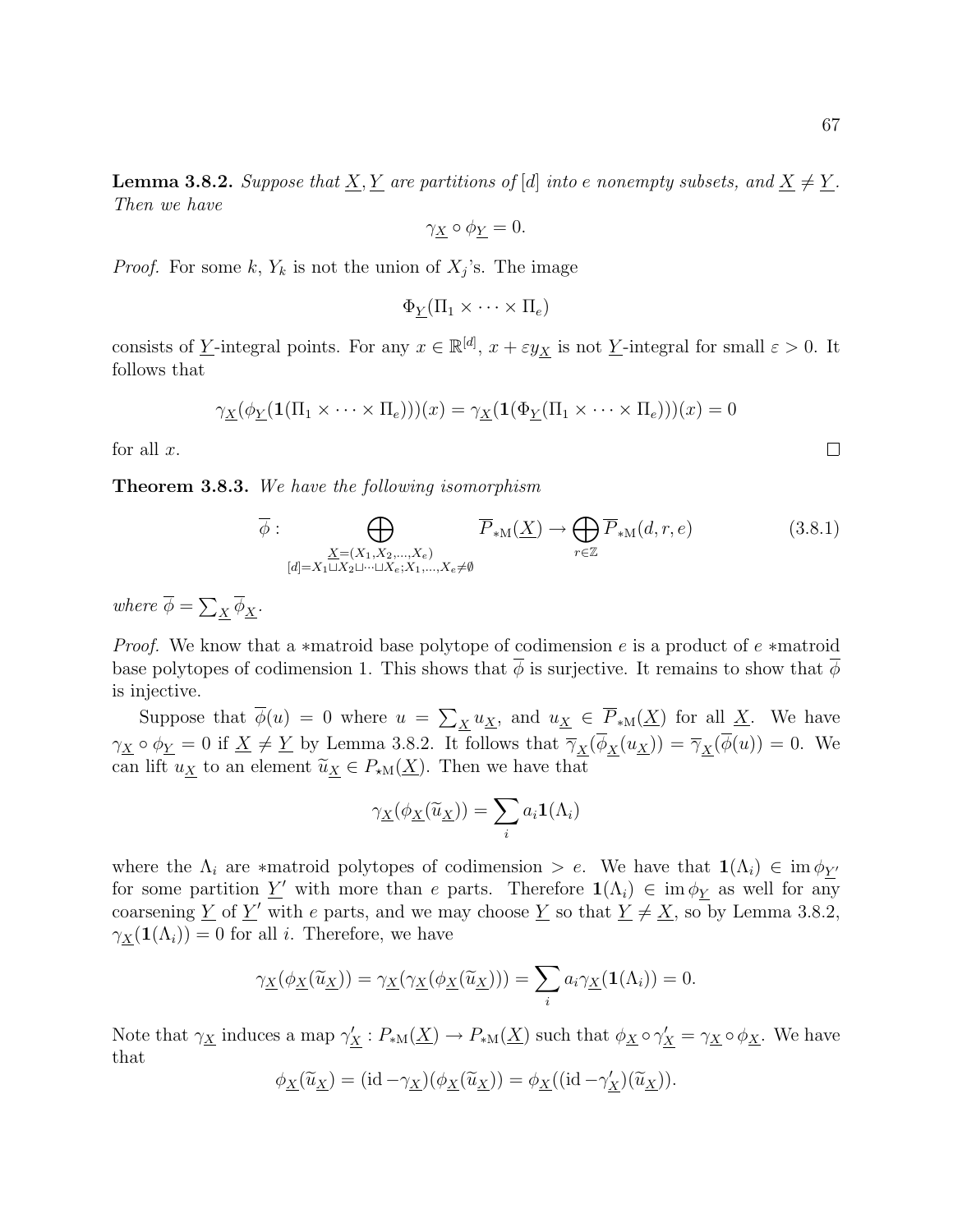Since  $\phi_{\underline{X}}$  is injective, we have

$$
\widetilde{u}_{\underline{X}} = (\mathrm{id} - \gamma'_{\underline{X}})(\widetilde{u}_{\underline{X}}).
$$

So  $\widetilde{u}_X$  lies in the image of id  $-\gamma_X$ .

For \*matroid polytopes  $\Pi_1,\ldots,\Pi_e$  of codimension 1 in  $\mathbb{R}^{|X_1|},\ldots,\mathbb{R}^{|X_e|}$  respectively, we have

$$
\gamma'_{\underline{X}}(\mathbf{1}(\Pi_1 \times \cdots \times \Pi_e))(x) = 1.
$$

for any relative interior point x of  $\Pi_1 \times \cdots \times \Pi_e$ . It follows that

$$
(\mathrm{id} - \gamma'_{\underline{X}})(\mathbf{1}(\Pi_1 \times \cdots \times \Pi_e)) = \sum_F a_F \mathbf{1}(F)
$$

where F runs over the proper faces of  $\Pi_1 \times \cdots \times \Pi_r$  and  $a_F \in \mathbb{Z}$  for all F. Therefore, the composition

$$
P_{\ast\mathrm{M}}(\underline{X}) \xrightarrow{\mathrm{id} - \gamma_{\underline{X}}'} P_{\ast\mathrm{M}}(\underline{X}) \longrightarrow \overline{P}_{\ast\mathrm{M}}(\underline{X}, e)
$$

is equal to 0. Since  $u_{\underline{X}}$  is the image of  $\tilde{u}_{\underline{X}} = (\text{id} - \gamma'_{\underline{X}})(\tilde{u}_{\underline{X}})$ , we have that  $u_{\underline{X}} = 0$ .  $\Box$ 

Let  $p_{(P)M}(d, r, e)$  be the rank of  $\overline{P}_{(P)M}(d, r, e)$ , and  $t_{(P)M}(d, r) := p_{(P)M}(d, r, 1)$  be the rank of  $T_{(P)M}(d, r).$ 

*Proof of Theorem 3.1.6(d)*. From Theorem 3.8.3 follows that

$$
\exp\left(\sum_{d,r\geq 0} \frac{t_{\text{PM}}(d,r)x^d y^r u}{d!}\right) = \sum_{e\geq 0} \frac{1}{e!} \Big(\sum_{d,r\geq 0} \frac{t_{\text{PM}}(d,r)x^d y^r u}{d!}\Big)^e = \sum_{e,d,r\geq 0} \frac{p_{\text{PM}}(d,r,e)}{d!} x^d y^r u^e
$$

If we substitute  $u = 1$ , we get

$$
\exp\left(\sum_{d,r\geq 0} \frac{t_{\text{PM}}(d,r)x^d y^r}{d!}\right) = \sum_{e,d,r\geq 0} \frac{p_{\text{PM}}(d,r,e)}{d!} x^d y^r = \frac{e^x (1-y)}{1 - y e^x}.
$$

It follows that

$$
\sum_{d,r\geq 0} \frac{t_{\text{PM}}(d,r)x^d y^r}{d!} = \log\left(\frac{e^x(1-y)}{1-ye^x}\right) = x + \log(1-y) - \log(1-ye^x) = x + \sum_{r\geq 1} \frac{(e^{rx}-1)y^r}{r}.
$$

Comparing the coefficients of  $x^d y^r$  gives

$$
t_{\rm PM}(d,r) = \begin{cases} r^{d-1} & \text{if } d \ge 1; \\ 0 & \text{otherwise.} \end{cases}
$$

(Recall that  $0^0 = 1$ .)

 $\Box$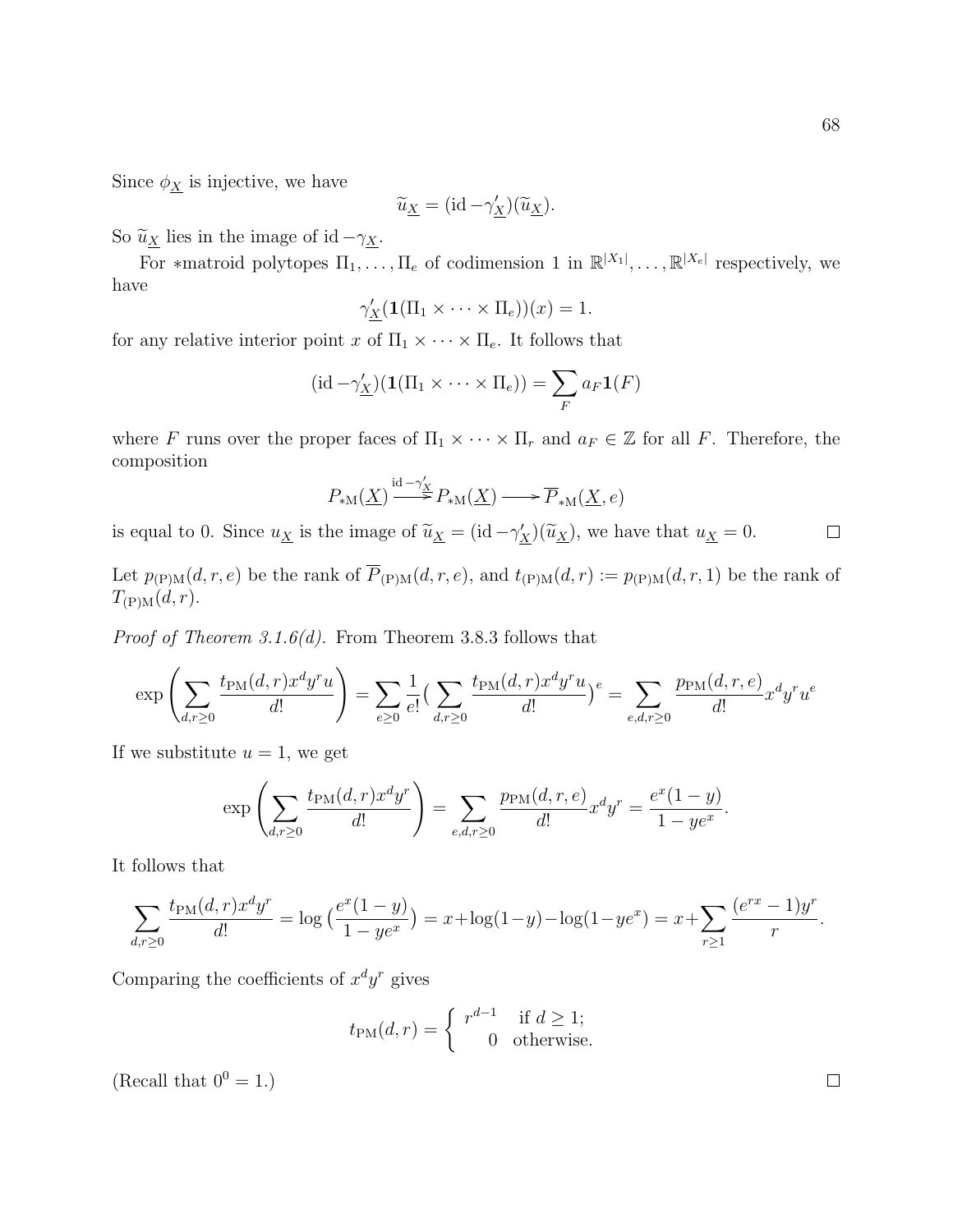We also have

$$
\sum_{d,r\geq 0} \frac{p_{\text{PM}}(d,r,e)t^d s^r u^e}{d!} = \exp\left(\log\left(\frac{e^t(1-s)}{1-se^t}\right)u\right) = \left(\frac{e^t(1-s)}{1-se^t}\right)^u
$$

*Proof of Theorem 3.1.6(c).* The proof is similar to the proof of part (d). We have

$$
\sum_{d,r\geq 0} \frac{t_M(d,r)x^{d-r}y^r}{d!} = \log \left( \sum_{d,r,e} \frac{p_M(d,r,e)x^{d-r}y^r}{d!} \right) = \log \left( \frac{x-y}{xe^{-x} - ye^{-y}} \right),\tag{3.8.2}
$$

and

$$
\sum_{d,r,z\geq 0}\frac{p_{\mathrm{M}}(d,r,e)x^{d-r}y^{r}z^{e}}{d!}=\left(\frac{x-y}{xe^{-x}-ye^{-y}}\right)^{z}.\quad \Box
$$

A table for the values  $t_{(P)M}(d, r)$  can be found in Appendix 3.B.

If  $d \geq 1$ , let  $t_{PM}(d, r)$  be the set of all pairs  $(\underline{X}, \underline{r}) \in \mathfrak{p}_{PM}(d, r)$  such that  $r_1 > 0$ , and  $d \notin X_{k-1}$ , where k is the length of X. Similarly, if  $d \geq 2$ , let  $\mathfrak{t}_{M}(d, r)$  be the set of all pairs  $(\underline{X}, \underline{r}) \in \mathfrak{t}_{M}(d, r)$  such that  $r_1 > 0$ ,  $|X_{k-1}| - r_{k-1} < d-r$ , and  $d \notin X_{k-1}$ .

**Lemma 3.8.4.** We have  $|\mathbf{t}_{(P)M}(d, r)| = t_{(P)M}(d, r)$  whenever the former is defined.

*Proof. For polymatroids.* We revisit the bijection  $f : \mathfrak{p}_{PM}(d, r) \to \mathfrak{a}(d, r)$  defined in the proof of Theorem 3.1.5(d). It is easy to see that  $\underline{a} \in f(\mathfrak{t}_{PM}(d, r))$  if and only if  $a_d = r_k = r$  and no  $a_i$  equals 0. Accordingly such an  $\underline{a}$  has the form  $(a_1, \ldots, a_{d-1}, r)$  with  $a_i$  freely chosen from  $\{1, \ldots, r\}$  for each  $i = 1, \ldots, d - 1$ , so  $|f(\mathfrak{t}_{PM}(d, r))| = r^{d-1}$ .

For matroids. We proceed by means of generating functions. We begin by invoking the exponential formula: the coefficient of  $x^{d-r}y^r$  of the generating function

$$
\exp\left(\sum_{d=0}^{\infty}\sum_{r=0}^{d}\frac{|\mathfrak{t}_{M}(d,r)|}{d!}x^{d-r}y^{r}\right)
$$

enumerates the ways to choose a partition  $[d] = Z_1 \cup \cdots \cup Z_l$  and a composition  $r = s_1 + \cdots + s_l$ and an element  $(\underline{X}_i, \underline{r}_i)$  of  $\mathfrak{t}_M(|Z_i|, s_i)$  for each  $i = 1, \ldots, l$ . Let us denote by  $\mathfrak{q}(d, r)$  the set of tuples  $([d], r, (\underline{X}^{(1)}, \underline{r}^{(1)}), \ldots, (\underline{X}^{(l)}, \underline{r}^{(l)})).$ 

We describe a bijection between  $\mathfrak{q}(d,r)$  and  $\mathfrak{p}_{\text{M}}^{\text{sym}}(d,r)$ . Roughly, given  $(\underline{X}, \underline{r}) \in \mathfrak{p}_{\text{M}}^{\text{sym}}(d,r)$ , we break it into pieces, breaking after  $X_i$  whenever  $X_i \setminus X_{i-1}$  contains the largest remaining element of  $[d] \setminus X_{i-1}$ . More formally, given  $(\underline{X}, \underline{r}) \in \mathfrak{p}_{\mathcal{M}}^{\text{sym}}(d, r)$ , for each  $j \geq 1$  let  $Z_j =$  $X_{i_j} \setminus X_{i_j-1}$  (taking  $i_0 = 0$ ) where  $i_j$  is minimal such that  $X_{i_j}$  contains the maximum element of  $[d] \setminus X_{i_{j-1}}$ , and let  $s_j = r_{i_j} - r_{i_{j-1}}$ . This definition eventually fails, in that we cannot find a maximum element when  $X_{i_{j-1}} = X_k = [d]$ , so we stop there and let l be such that  $i_l = k$ .

.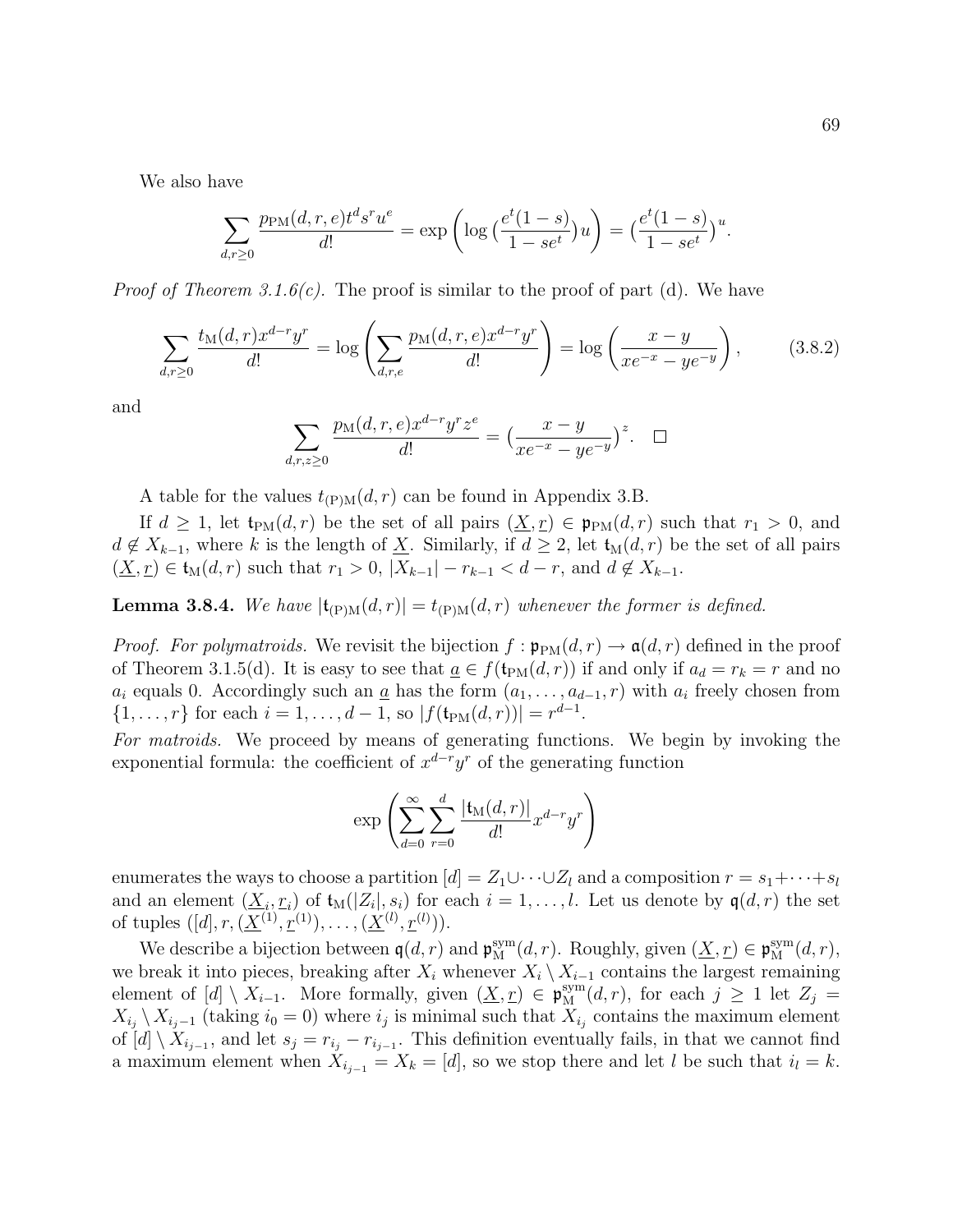For  $j = 1, \ldots, l$ , let  $f_j : Z_j \to [|Z_j|]$  be the unique order-preserving map, and define the chain and list of integers  $(\underline{X}^{(j)}, \underline{r}^{(j)})$  by

$$
X_i^{(j)} = f_j(X_{i_{j-1}+i} \setminus X_{i_{j-1}}),
$$
  
\n
$$
r_i^{(j)} = r_{i_{j-1}+i} - r_{i_{j-1}}.
$$
  
\n
$$
(i = 1, ..., i_j - i_{j-1})
$$
  
\n
$$
(i = 1, ..., i_j - i_{i-1})
$$

We have that  $(\underline{X}^{(j)}, \underline{r}^{(j)}) \in \mathfrak{t}_{M}(|Z_j|, s_j)$ : the crucial property that  $d \notin X_{k-1}$  obtains by choice of  $i_j$  and monotonicity of  $f_j$ . This finishes defining the bijection. Its inverse is easily constructed.

From this bijection and (3.8.2) it follows that

$$
\exp\left(\sum_{d=1}^{\infty}\sum_{r=0}^{d}\frac{|{\bf t}_{M}(d,r)|}{d!}x^{d-r}y^{r}\right) = 1 + \sum_{d\geq 1}\sum_{r}\frac{|{\bf q}(d,r)|x^{d-r}y^{r}}{d!} =
$$
  
= 
$$
\sum_{d,r}\frac{p_{M}(d,r)x^{d-r}y^{r}}{d!} = \exp\left(\sum_{d=1}^{\infty}\sum_{r=0}^{d}\frac{t_{M}(d,r)}{d!}x^{d-r}y^{r}\right).
$$

**Lemma 3.8.5.** The classes of  $\mathbf{1}(R_{(P)M}(\underline{X}, \underline{r}))$  for  $(\underline{X}, \underline{r}) \in \mathfrak{t}_{(P)M}(d, r)$  are linearly independent in  $T_{(P)M}(d, r)$ .

*Proof.* Let  $y = (-1, \ldots, -1, d-1)$ . Let  $\Pi_{(P)M}$  be the set of points  $x \in \Delta_{(P)M}(d, r)$  such that  $x + \varepsilon y \in \Delta_{(P)M}(d, r)$  for sufficiently small  $\varepsilon > 0$ . Choose some  $(\underline{X}, \underline{r}) \in {\mathfrak{t}}_{(P)M}(d, r)$ . If  $x \in R_{(P)M}(\underline{X}, \underline{r}) \cap \Pi_{(P)M}$ , and  $\varepsilon > 0$  is sufficiently small, we have  $x + \varepsilon y \in R_{(P)M}(\underline{X}, \underline{r})$ , since the defining inequalities of  $R_{(P)M}(\underline{X}, \underline{r})$  involve only the variables  $x_1, \ldots, x_{d-1}$ . It follows that for  $x \in \Pi_{(P)M}$  we have

$$
\mathbf{1}(R_{(\mathrm{P})\mathrm{M}}(\underline{X},\underline{r}))(x) = \gamma_y(\mathbf{1}(R_{(\mathrm{P})\mathrm{M}}(\underline{X},\underline{r}))) (x).
$$

We will write  $\{|d|\}$  for the partition  $|d| = \{1\} \cup \{2\} \cup \cdots \cup \{d\}$ . Observe that y is  $\{|d|\}$ balanced, so that for any point x,  $x + \varepsilon y$  is  $\{|d|\}$ -regular for sufficiently small  $\varepsilon > 0$ .

Suppose the sum

$$
S = \sum_{(\underline{X}, \underline{r}) \in \mathfrak{t}_{(\mathrm{P})\mathrm{M}}(d,r)} a(\underline{X}, \underline{r}) \mathbf{1}(R_{(\mathrm{P})\mathrm{M}}(\underline{X}, \underline{r}))
$$

vanishes in  $T_{(P)M}(d, r)$ , i.e. is contained in  $P_{(P)M}(d, r, 2)$ . Then the support of S contains no  ${[d]}$ -regular points. So for any  $x \in \Pi_{(P)M}$  we have  $S(x) = \gamma_y(S)(x) = 0$ .

We specialize now to the matroid case. If  $r = d$ , then  $T_M(d, r) = 0$  and the result is trivial. Otherwise let H be the hyperplane  $\{x_d = 0\}$ ; we will examine the situation on restriction to H. Identifying H with  $\mathbb{R}^{d-1}$  in the obvious fashion, we have  $\Delta_{\mathcal{M}}(d, r) \cap H =$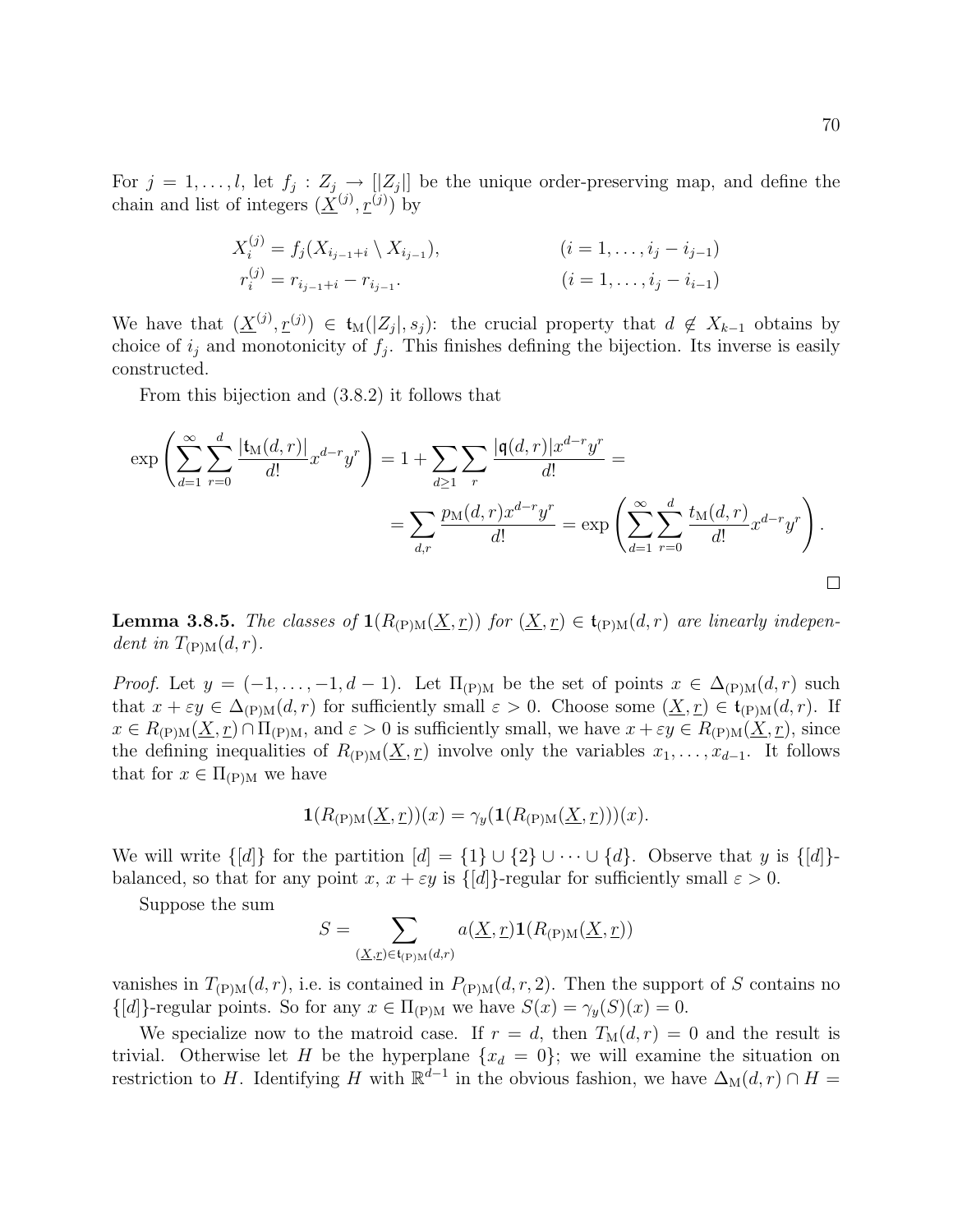$\Delta_M(d-1,r), \Pi_M \cap H = \{x \in \Delta_M(d-1,r) : x_i \neq 0 \text{ for all } i\}.$  For any  $(\underline{X}, \underline{r}) \in \mathfrak{t}_M(d,r),$  $R_M(\underline{X}, \underline{r}) \cap H = R_M(\underline{X}', \underline{r}')$  where, supposing  $\underline{X}$  has length  $k$ ,

$$
\underline{X}'' : \emptyset \subset X_1 \subset \cdots \subset X_{k-1} \subset X_k \setminus \{d\} = [d-1]
$$

and  $(\underline{X}', \underline{r}')$  is obtained from  $(\underline{X}'', \underline{r})$  by dropping redundant entries as in the proof of Theorem 3.5.4.

Suppose  $T \in P_M(d-1,r)$  is supported on  $\{x_i = 0\}$ . By Theorem 3.5.4 we have a unique expression

$$
T=\sum_{(\underline{X},\underline{r})\in\mathfrak{p}_{\mathrm{M}}(d-1,r)}b(\underline{X},\underline{r})\mathbf{1}\big(R_{\mathrm{M}}(\underline{X},\underline{r})\big).
$$

But we also have

$$
T = T|_{\{x_i = 0\}} = \sum_{(\underline{X}, \underline{r}) \in \mathfrak{p}_M(d-1, r)} b(\underline{X}, \underline{r}) \mathbf{1}(R_M(\underline{X}, \underline{r}) \cap \{x_i = 0\})
$$

in which each  $\mathbf{1}(R_M(\underline{X},\underline{r}) \cap \{x_i = 0\})$  is either zero or another  $\mathbf{1}(R_M(\underline{X}',\underline{r}'))$ , so that by uniqueness  $b(\underline{X}, \underline{r}) = 0$  when  $R_M(\underline{X}, \underline{r}) \nsubseteq \{x_i = 0\}.$ 

The restriction  $S|_H$  is supported on

$$
\Delta_M(d-1,r)\cap\left(\bigcup_{i=1}^{d-1}\{x_i=0\}\right),\,
$$

so it is a linear combination of those  $\mathbf{1}(R_M(\underline{X}, \underline{r}))$  supported on some  $\{x_i = 0\}$ , i.e. those for which  $r_1 = 0$ . On the other hand,

$$
S|_H = \sum_{(\underline{X},\underline{r}) \in t_{\mathcal{M}}(d,r)} a(\underline{X},\underline{r}) \mathbf{1}(R_{\mathcal{M}}(\underline{X},\underline{r}) \cap H)
$$

in which each  $R_M(\underline{X}, \underline{r}) \cap H$  is another matroid polytope  $R_M(\underline{X}', \underline{r})$  with  $r_1 > 0$  (and X' only differing from X by dropping the d in the kth place). Note that  $(\underline{X}, \underline{r}) \in \mathfrak{t}_M(d, r)$  is completely determined by  $R_M(\underline{X}, \underline{r}) \cap H$ . Therefore, by Theorem 3.5.4,  $a(\underline{X}, \underline{r}) = 0$  for all  $(\underline{X}, \underline{r}) \in \mathfrak{t}_{\mathrm{M}}(d, r).$ 

The polymatroid case is similar, but in place of the hyperplane H we use all the hyperplanes  $H_i = \{x_d = i\}$  for  $i = 0, ..., r - 1$ .

Note that  $\Delta_{PM}(d, r) \cap H_i = \Delta_{PM}(d, r - i)$ . For  $(\underline{X}, \underline{r}) \in \mathfrak{t}_{PM}(d, r)$ , supposing  $\underline{X}$  has length  $k$ ,

$$
R_{\text{PM}}(\underline{X}, \underline{r}) \cap H_i = \begin{cases} R_{\text{M}}(\underline{X}', \underline{r}') & r_{k-1} \ge r - i \\ \emptyset & \text{otherwise} \end{cases}
$$

where again

$$
\underline{X}'' : \emptyset \subset X_1 \subset \cdots \subset X_{k-1} \subset X_k \setminus \{d\} = [d-1]
$$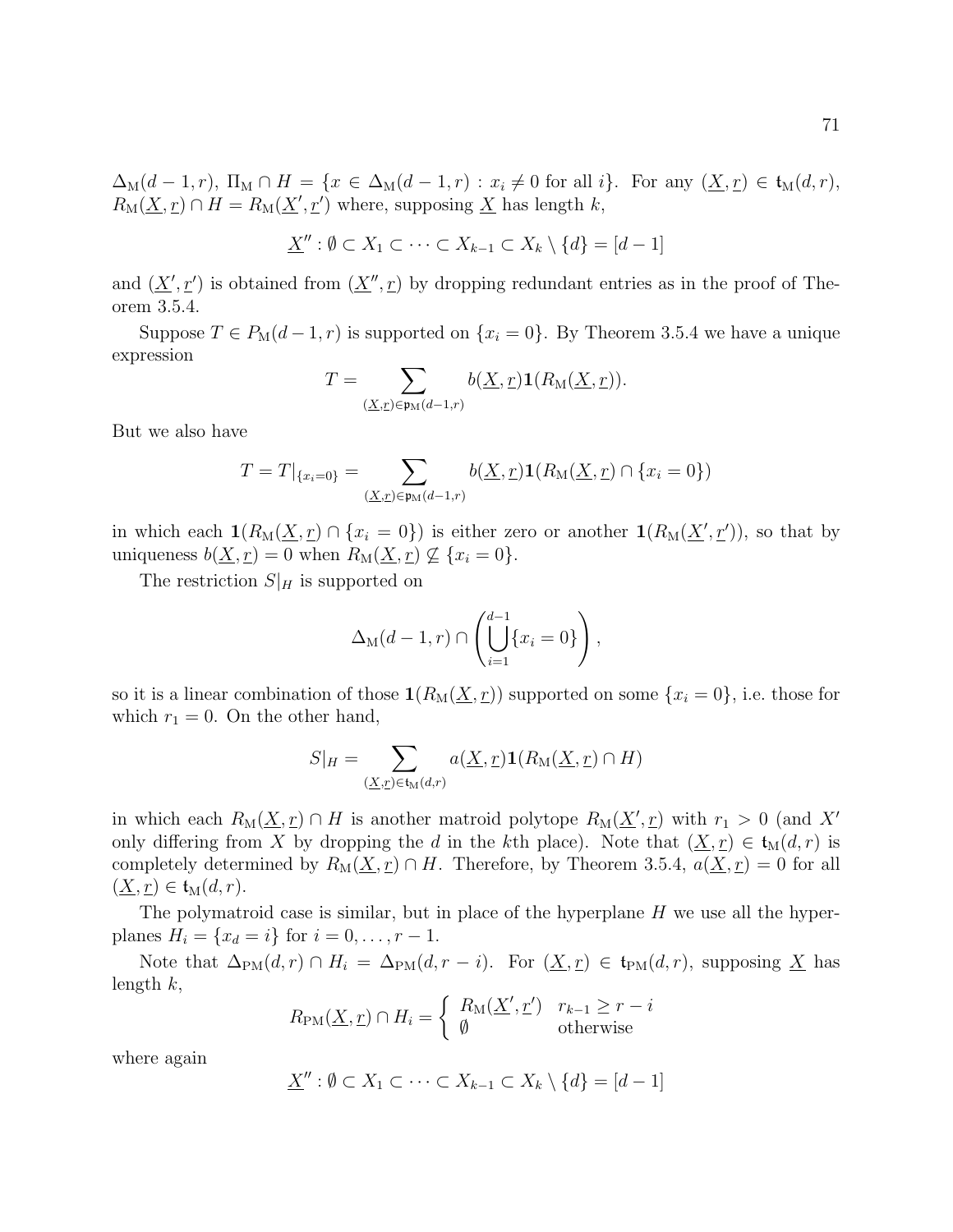and

$$
r'' = (r_1, r_2, \ldots, r_{k-1}, r_k - i).
$$

and  $(\underline{X}', \underline{r}')$  is obtained from  $(\underline{X}'', \underline{r}'')$  by dropping redundant entries as in the proof of Theorem 3.5.4. Although  $(\underline{X}, \underline{r}) \in \mathfrak{t}_{PM}(d, r)$  is not completely determined by  $S \mid_{H_0}$ , the arguments in the matroid case still show that  $S \mid_{H_0} = 0$ , and  $a(\underline{X}, \underline{r}) = 0$  for all  $(\underline{X}, \underline{r})$  for which  $X_{k-1} \neq [d-1]$ . Restricting to  $H_{r-1}$  shows that  $a(\underline{X}, \underline{r}) = 0$  for all  $(\underline{X}, \underline{r})$  for which  $X_{k-1} = [d-1]$  and  $r_k = 1$ . Proceeding by induction on i, we restrict S to  $H_{r-i}$  and see that  $a(\underline{X}, \underline{r}) = 0$  for all  $(\underline{X}, \underline{r})$  for which  $X_{k-1} = [d-1]$  and  $r_{k-1} = i$ .  $\Box$ 

The following is an immediate consequence of Lemmas 3.8.4 and 3.8.5.

**Theorem 3.8.6.** The group  $T_{(P)M}(d, r)$  is freely generated by all  $\mathbf{1}(R_{(P)M}(\underline{X}, r))$  with  $(\underline{X}, r) \in$  $\mathfrak{t}_{(P)M}(d,r).$ 

**Example 3.8.7.** Consider again Example 3.6.7. The set  $t_{PM}(3, 2)$  consists of the following elements:

| $\underline{X}$ : {1,2,3}                                                                | $\left  \frac{X}{r} \right  = \frac{\{1,2\} \subset \{1,2,3\}}{\{1,2\}}$ |
|------------------------------------------------------------------------------------------|--------------------------------------------------------------------------|
| $\underline{r} = (2)$                                                                    |                                                                          |
| $\underline{X}$ : {1} $\subset$ {1, 2, 3} $\mid \underline{X}$ : {2} $\subset$ {1, 2, 3} |                                                                          |
| $r = (1, 2)$                                                                             | $\vert \frac{r}{r} = (1,2) \vert$                                        |
|                                                                                          |                                                                          |

The polytopes  $R_{PM}(\underline{X}, \underline{r}), (\underline{X}, \underline{r}) \in \mathfrak{p}_{PM}(3, 2)$  are





 $\Diamond$ 

**Example 3.8.8.** Consider again Example 3.6.8. The set  $t_M(4, 2)$  consists of the following elements:

|           | $\vert \underline{X} : \{1,2,3,4\}$                                                               | $\underline{X}$ : {1,2} $\subset$ {1,2,3,4} |
|-----------|---------------------------------------------------------------------------------------------------|---------------------------------------------|
| $r = (2)$ |                                                                                                   | $r = (1,2)$                                 |
|           | $\mid \underline{X}: \{1,3\} \subset \{1,2,3,4\} \mid \underline{X}: \{2,3\} \subset \{1,2,3,4\}$ |                                             |
|           | $\vert \underline{r} = (1,2) \vert$                                                               | $r = (1,2)$                                 |

The polytopes  $R_M(\underline{X}, \underline{r}), (\underline{X}, \underline{r}) \in \mathfrak{p}_M(4, 2)$  are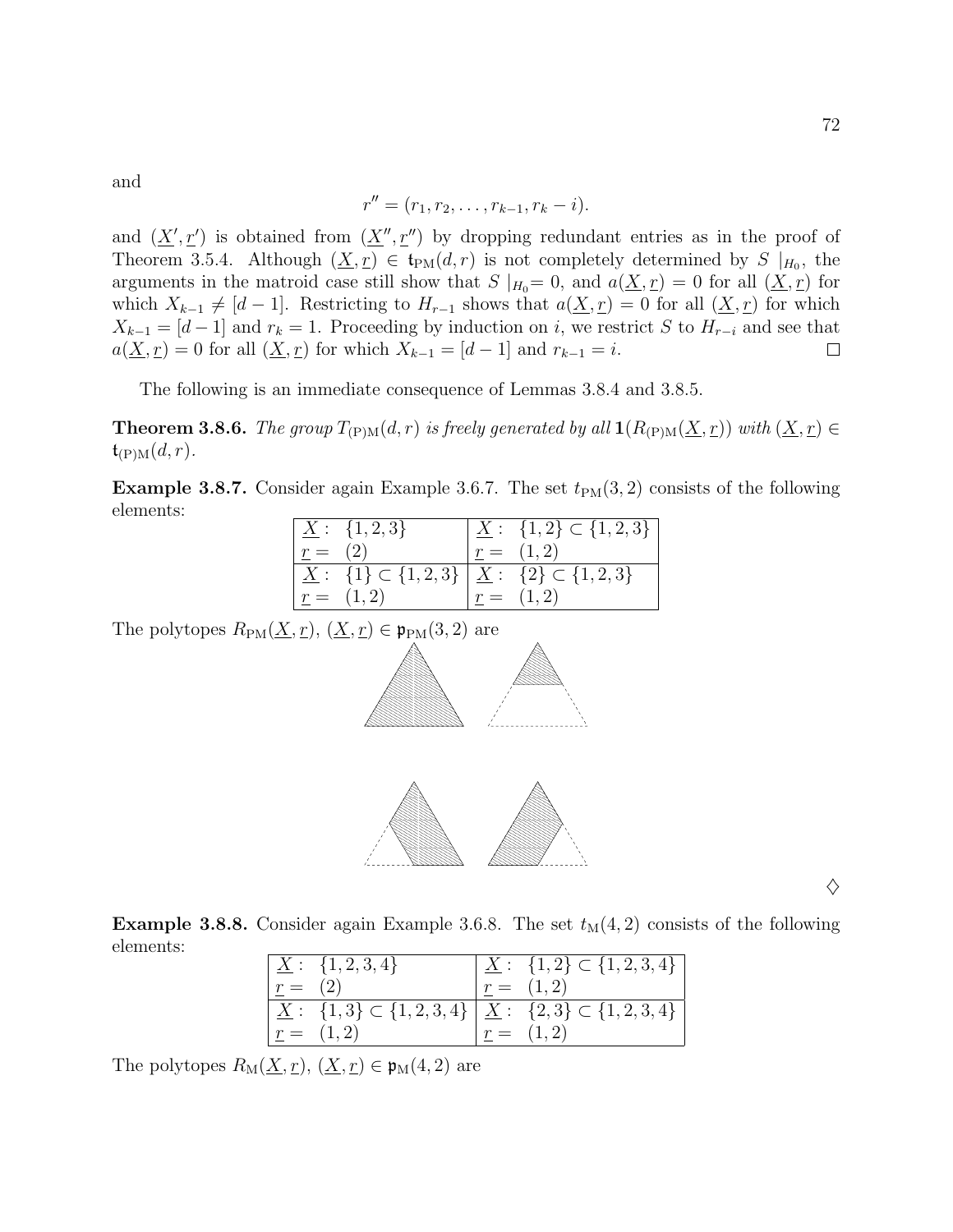

 $\diamondsuit$ 

#### 3.9 Additive invariants: the groups  $T_{\rm M}^{\rm sym},\, T_{\rm PM}^{\rm sym},\, T_{\rm MM}^{\rm sym}$ MM

The algebra  $P_{\star}^{\text{sym}}$  of indicator functions of  $*$ -matroid polyhedra mod symmetries has a natural filtration:

$$
\cdots \subseteq P_{\star\mathcal{M}}^{\text{sym}}(d,r,2) \subseteq P_{\star\mathcal{M}}^{\text{sym}}(d,r,1) \subseteq P_{\star\mathcal{M}}^{\text{sym}}(d,r,0) = P_{\star\mathcal{M}}^{\text{sym}}(d,r).
$$

Here  $P_{\star\text{M}}^{\text{sym}}(d,r,e)$  is spanned by the indicator functions of all \*matroid base polytopes of  $\lim_{n \to \infty} r$  and dimension  $d - e$ . Define  $\overline{P}_{\star\text{M}}^{\text{sym}}(d,r,e) = P_{\star\text{M}}^{\text{sym}}(d,r,e)/P_{\star\text{M}}^{\text{sym}}(d,r,e+1)$ . Let  $\overline{P}_{\star\text{M}}^{\text{sym}} = \bigoplus_{d,r,e} \overline{P}_{\star\text{M}}^{\text{sym}}(d,r,e)$  be the associated graded algebra.

Define  $T_{\star\text{M}}^{\text{sym}} = \bigoplus_{d,r} \overline{P}_{\star\text{M}}^{\text{sym}}(d,r,1)$ . The following corollary follows from Theorem 3.8.3.

**Theorem 3.9.1.** The algebra  $\overline{P}_{\star\text{M}}^{\text{sym}}$  is the free symmetric algebra  $S(T_{\star\text{M}}^{\text{sym}})$  on  $T_{\star\text{M}}^{\text{sym}}$ , and there exists an isomorphism

$$
S^{e}(T_{\star\mathcal{M}}^{\text{sym}}) \cong \bigoplus_{d,r} \overline{P}_{\star\mathcal{M}}^{\text{sym}}(d,r,e). \tag{3.9.1}
$$

*Proof.* If we sum the isomorphism  $(3.8.1)$  in Theorem 3.8.3 over all d, we get an isomorphism

$$
\bigoplus_{d,\underline{X}} \overline{P}(\underline{X}) \to \bigoplus_{d,r} \overline{P}_{\star M}(d,r,e)
$$

where the sum on the left-hand side is over all d and all partitions  $X$  of  $[d]$  into e nonempty subsets. If we divide out the symmetries on both sides, we get the isomorphism  $(3.9.1)$ .  $\Box$ 

**Corollary 3.9.2.** The algebra  $P_{\star\text{M}}^{\text{sym}}$  is a polynomial ring over  $\mathbb{Z}$ .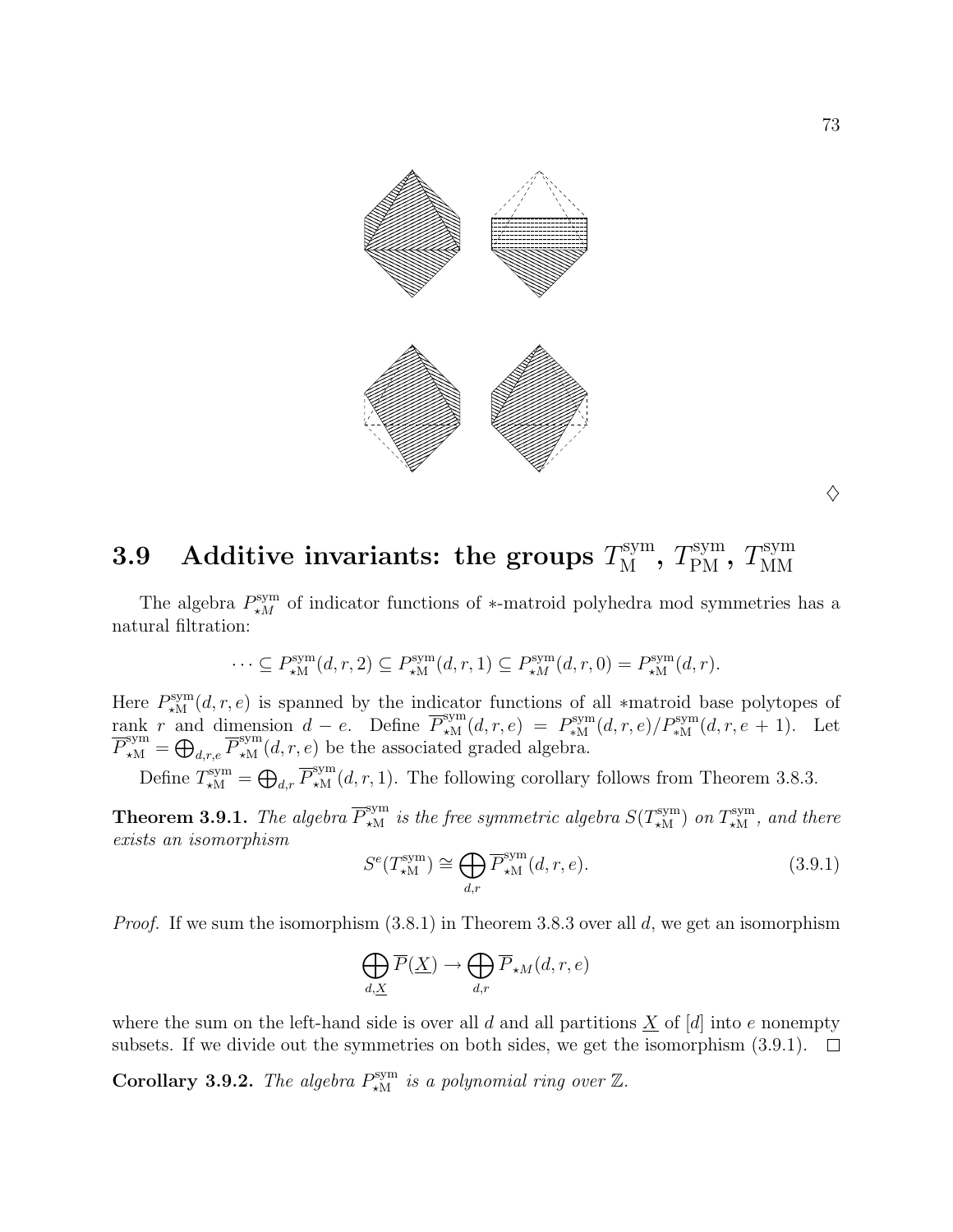Proof. Consider the surjective map

$$
\bigoplus_{d,r} P_{\star M}^{\text{sym}}(d,r,1) \to \bigoplus_{d,r} \overline{P}_{\star M}^{\text{sym}}(d,r,1) = T_{\star M}^{\text{sym}}.
$$

Suppose that G is a set of  $\mathbb{Z}$ -module generators of  $T_{\star M}^{\text{sym}}$ . Each element of G can be lifted to  $\bigoplus_{d,r} P_{\star M}^{\text{sym}}(d,r,e)$ . Let  $\widetilde{G}$  be the set of all lifts. Since G generates  $\overline{P}_{\star M}^{\text{sym}}$  by Theorem 3.9.1,  $\widetilde{G}$  generates  $P_{\star M}^{\text{sym}}$  over  $\mathbb{Z}$ . Since G is an algebraically independent set, so is  $\widetilde{G}$ . So  $P_{\star M}^{\text{sym}}$  is a polynomial ring over  $\mathbb{Z}$ , generated by  $\tilde{G}$ .  $\Box$ 

*Proof of Theorem 3.1.6(a),(b).* We prove the stated formulas after taking the reciprocal of both sides. Let  $p_{\star M}^{\text{sym}}(d, r, e)$  be the rank of  $\overline{P}_{\star M}^{\text{sym}}(d, r, e)$ . Define  $t_{\star M}^{\text{sym}}(d, r) := p_{\star M}(d, r, 1)$  as the rank of  $T_{\star M}^{\text{sym}}(\tilde{d},r)$ . From the matroid case of Theorem 3.9.1 follows that

$$
\prod (1 - x^r y^{d-r})^{-t_{\mathcal{M}}^{\text{sym}}(d,r)} = \frac{1}{1 - x - y}
$$

and

$$
\prod (1 - ux^r y^{d-r})^{-t_{\text{M}}^{\text{sym}}(d,r)} = \sum_{d,r} p_{\text{M}}^{\text{sym}}(d,r,e) u^e x^r y^{d-r}
$$

From the polymatroid case follows that

$$
\prod (1 - x^d y^r)^{-t_{\text{PM}}^{\text{sym}}(d,r)} = \frac{1 - y}{1 - x - y},
$$

and

$$
\prod (1 - zx^d y^r)^{-t_{\text{PM}}^{\text{sym}}(d,r)} = \sum_{d,r} p_{\text{PM}}^{\text{sym}}(d,r,e) z^e x^d y^r.
$$

 $\Box$ 

## 3.10 Invariants as elements in free algebras

Let

$$
(P_{*{\mathcal M}}^{\mathop{\rm sym}})^\#:=\bigoplus_{d,r}P_{*{\mathcal M}}^{\mathop{\rm sym}}(d,r)^\vee
$$

be the graded dual of  $P_{*M}^{sym}$ .

*Proof of Theorem 3.1.7(a),(b).* A basis of  $(P_{PM}^{sym})^{\#}\otimes_{\mathbb{Z}}\mathbb{Q}$  is given by all  $u_{\alpha}$  where  $\alpha$  runs over all sequences of nonnegative integers, and a basis of  $(P_M^{\text{sym}})^\# \otimes_{\mathbb{Z}} \mathbb{Q}$  is given by all  $u_\alpha$  where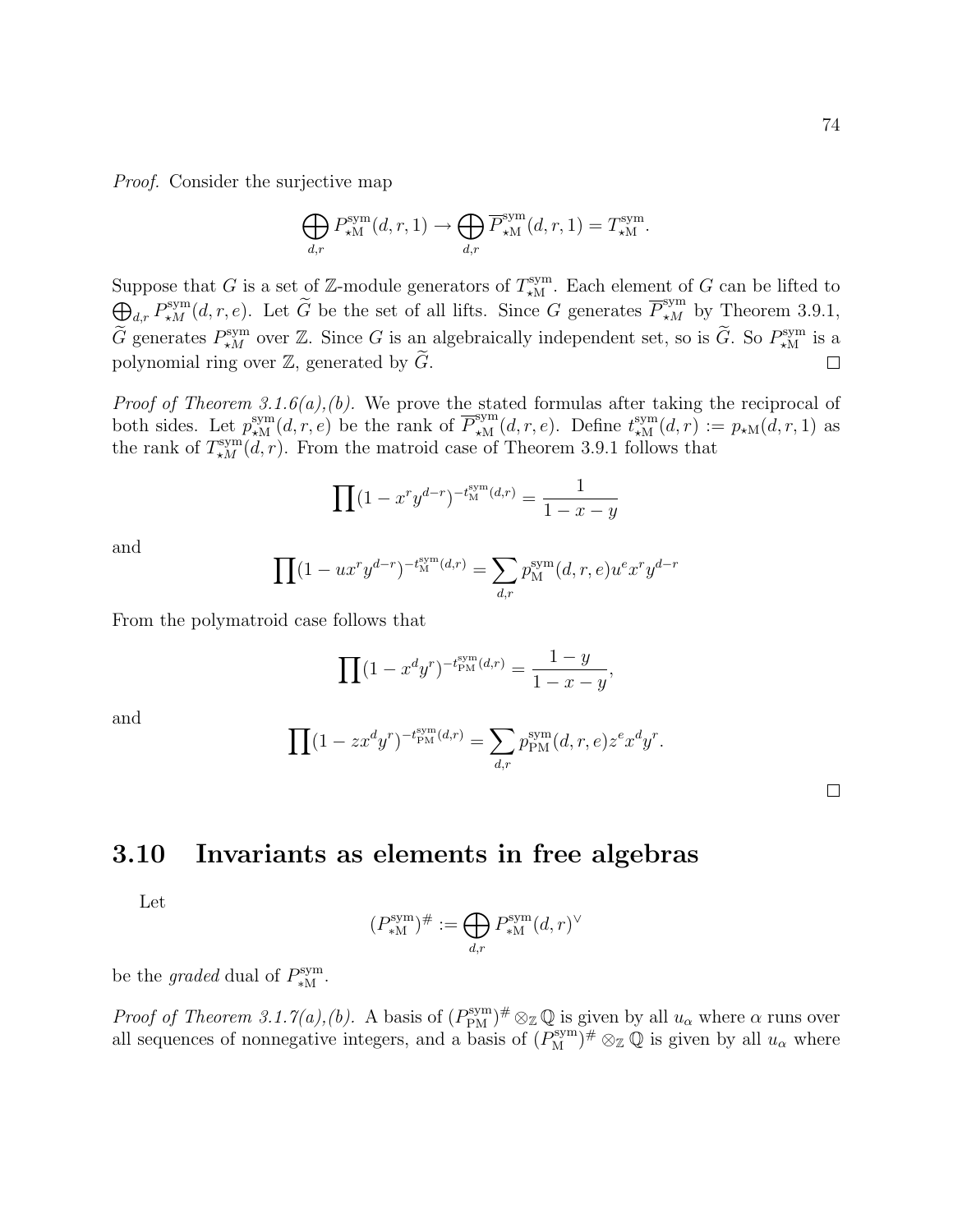$\alpha$  is a sequence of 0s and 1s (see Corollaries 3.6.5 and 3.6.6). The multiplication in  $(P_{*M}^{sym})^{\#}$ is given by

$$
u_{\alpha} \cdot u_{\beta} = \binom{d+e}{d} u_{\alpha\beta},
$$

where  $\alpha$  has length d and  $\beta$  has length e. It follows that  $(P_{PM}^{sym})^{\#}\otimes_{\mathbb{Z}}\mathbb{Q}$  is the free associative algebra  $\mathbb{Q}\langle u_0, u_1, u_2, \dots \rangle$  generated by  $u_0, u_1, u_2, \dots$  and  $(P_M^{\text{sym}})^\# \otimes_{\mathbb{Z}} \mathbb{Q}$  is the free associative algebra  $\mathbb{Q}\langle u_0, u_1 \rangle$  (the binomial coefficients make no difference). The ordinary dual,  $(P_{*M}^{\text{sym}})^{\vee}$  is a completion of the graded dual  $(P_{*M}^{\text{sym}})^{\#}$ . We get that  $(P_{\text{PM}}^{\text{sym}})^{\vee} \otimes_{\mathbb{Z}} \mathbb{Q}$  is equal to  $\mathbb{Q}\langle\!\langle u_0, u_1, u_2, \ldots \rangle\!\rangle$  and  $(P_M^{\text{sym}})^{\vee} \otimes_{\mathbb{Z}} \mathbb{Q}$  is equal to  $\mathbb{Q}\langle\!\langle u_0, u_1 \rangle\!\rangle$ .  $\Box$ 

Let  $\mathfrak{m}_{\star M} = \bigoplus_{d,r} P_{\star M}^{\text{sym}}(d,r,1)$ . Then we have  $\mathfrak{m}_{\star M}^2 = \bigoplus_{d,r} P_{\star M}^{\text{sym}}(d,r,2)$  and  $T_{\star M}^{\text{sym}} =$  $\mathfrak{m}_{* \text{M}}/\mathfrak{m}^2_{* \text{M}}$ .

The graded dual  $\mathfrak{m}_{\star\mathrm{M}}^{\#}$  can be identified with

$$
(P_{\star\mathcal{M}}^{\text{sym}})^{\#}/P_{\star\mathcal{M}}^{\text{sym}}(0,0) \cong \bigoplus_{d=1}^{\infty} \bigoplus_{r} P_{\star\mathcal{M}}^{\text{sym}}(d,r)^{\vee}.
$$

So  $\mathfrak{m}_{\text{PM}}^{\#}\otimes_{\mathbb{Z}}\mathbb{Q}$  will be identified with the ideal  $(u_0, u_1, \dots)$  of  $\mathbb{Q}\langle u_0, u_1, \dots \rangle$  and  $\mathfrak{m}_{\text{M}}^{\#}\otimes_{\mathbb{Z}}\mathbb{Q}$ will be identified with the ideal  $(u_0, u_1)$  of  $\mathbb{Q}\langle u_0, u_1 \rangle$ . The graded dual  $(T_{\text{PM}}^{\text{sym}})^{\#} \otimes_{\mathbb{Z}} \mathbb{Q}$  is a subalgebra (without 1) of the ideal  $(u_0, u_1, \ldots)$ , and  $(T_{PM}^{sym})^{\#}\otimes_{\mathbb{Z}}\mathbb{Q}$  is a subalgebra of  $(u_0, u_1)$ .

#### Lemma 3.10.1.

a. 
$$
u_0, u_1 \in (T_M^{\text{sym}})^{\vee} \otimes_{\mathbb{Z}} \mathbb{Q}
$$
, and  $u_i \in (T_{\text{PM}}^{\text{sym}})^{\vee} \otimes_{\mathbb{Z}} \mathbb{Q}$  for all  $i$ ;  
\nb. If  $f, g \in (T_{(\text{PM})}^{\text{sym}})^{\vee} \otimes_{\mathbb{Z}} \mathbb{Q}$ , then  $[f, g] = fg - gf \in (T_{(\text{PM})}^{\text{sym}})^{\vee} \otimes_{\mathbb{Z}} \mathbb{Q}$ .

*Proof.* Part (a) is clear. Suppose that  $f, g \in (T_{(P)M}^{sym})^{\vee}$ . Suppose that  $a, b \in \mathfrak{m}_{PM}$ . We can write  $\Delta(a) = a \otimes 1 + 1 \otimes a + a'$  and  $\Delta(b) = b \otimes 1 + 1 \otimes b + b'$  where  $a', b' \in \mathfrak{m}_{\text{PM}} \otimes \mathfrak{m}_{\text{PM}}$ . Note that  $a'(b\otimes 1), a'(1\otimes b), a'b', b'(a\otimes 1), b'(1\otimes a)$  lie in  $\mathfrak{m}_{\text{PM}}^2 \otimes \mathfrak{m}_{\text{PM}}$  or  $\mathfrak{m}_{\text{PM}} \otimes \mathfrak{m}_{\text{PM}}^2$ . It follows that

$$
fg(ab) = (f \otimes g)((a \otimes 1 + 1 \otimes a)(b \otimes 1 + 1 \otimes b)) =
$$
  
=  $f \otimes g(ab \otimes 1 + a \otimes b + b \otimes a + 1 \otimes ab) = f(a)g(b) + f(b)g(a).$ 

Similarly  $gf(ab) = f(a)g(b) + f(b)g(a)$ . We conclude that  $[f, g](ab) = 0$ .  $\Box$ 

*Proof of Theorem 3.1.7(c),(d)*. From Lemma 3.10.1 follows that  $(T_{PM}^{sym})^{\#} \otimes_{\mathbb{Z}} \mathbb{Q}$  contains the free Lie algebra  $Q\{u_0, u_1, u_2, \dots\}$  generated by  $u_0, u_1, \dots$ , and  $(T_M^{\text{sym}})^\# \otimes_{\mathbb{Z}} \mathbb{Q}$  contains  $\mathbb{Q}\{u_0, u_1\}$ . By the Poincaré-Birkhoff-Witt theorem, the graded Hilbert series of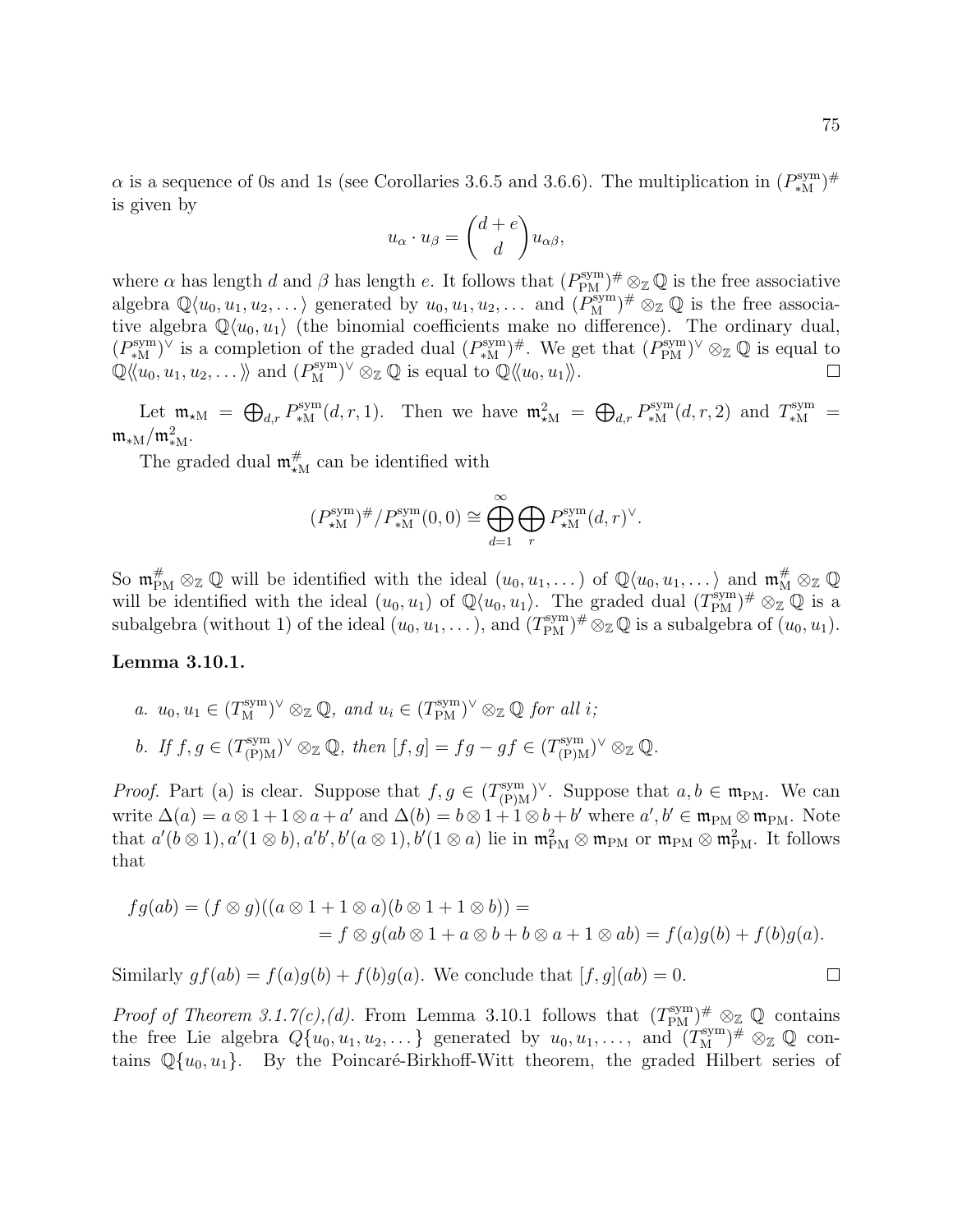$(P_{\text{PM}}^{\text{sym}})^{\#} \otimes_{\mathbb{Z}} \mathbb{Q} \cong \mathbb{Q}\langle u_0, u_1, \dots \rangle$  is equal to the graded Hilbert series of the symmetric algebra on  $\mathbb{Q}\{u_0, u_1, \ldots\}$ . On the other hand, the Hilbert series of  $P_{\text{PM}}^{\text{sym}} \otimes \mathbb{Z}\mathbb{Q}$  is equal to the Hilbert series on the symmetric algebra on  $T_{PM}^{sym} \otimes_{\mathbb{Z}} \mathbb{Q}$ . So  $(T_{PM}^{sym})^{\#} \otimes_{\mathbb{Z}} \mathbb{Q}$  and  $\mathbb{Q}\{u_0, u_1, \dots\}$ have the same graded Hilbert series, and must therefore be equal. If we take the completion, we get  $(T_{PM}^{sym})^{\vee} \otimes_{\mathbb{Z}} \mathbb{Q} = \mathbb{Q}\{\{u_0, u_1, \dots\}\}.$  The proof for matroids is similar and  $(T_{\mathcal{M}}^{\text{sym}})^{\vee} \otimes_{\mathbb{Z}} \mathbb{Q} = \mathbb{Q} \{ \{u_0, u_1\} \}.$  $\Box$ 

One can choose a basis in the free Lie algebra. We will use the Lyndon basis. A word (in some alphabet A with a total ordering) is a  $Lyndon$  word if it is strictly smaller than any cyclic permutation of  $w$  with respect to the lexicographic ordering. In particular, Lyndon words are aperiodic. If  $\alpha \in \mathbb{N}$ , we define  $b(\alpha) := u_{\alpha}$ . If  $\alpha = \alpha_1 \alpha_2 \cdots \alpha_d$  is a Lyndon word of length  $d > 1$ , we define  $b(\alpha) = [b(u_{\beta}), b(u_{\gamma})]$  where  $\gamma$  is a Lyndon word of maximal length for which  $\alpha = \beta \gamma$  and  $\beta$  is a nontrivial word. The Lyndon basis of  $\mathbb{Q}\{u_0, u_1\}$  (respectively  $\mathbb{Q}\{u_0, u_1, \dots\}$  is the set of all  $b(\alpha)$  where  $\alpha$  is a word in  $\{0, 1\}$  (respectively N). For details, see [74]. Define  $\mathfrak{t}_{M}^{\text{sym}}(d,r)$  (respectively  $\mathfrak{t}_{PM}^{\text{sym}}(d,r)$ ) as the set of all Lyndon words  $\alpha$  in the alphabet  $\{0,1\}$  (respectively N) of length d with  $|\alpha|=d$ . The following theorem follows.

**Theorem 3.10.2.** The space  $(T_{(P)M}^{sym})^{\vee}(d,r)\otimes_{\mathbb{Z}}\mathbb{Q}$  of  $\mathbb{Q}$ -valuative additive invariants for (poly)matroids on [d] of rank r has the basis given by all  $b(\alpha)$  with  $\alpha \in \mathfrak{p}_{(P)M}^{sym}(d,r)$ .

**Example 3.10.3.** For  $d = 6$ ,  $r = 3$  we have

$$
\mathfrak{t}^{\mathrm{sym}}_{\mathrm{M}}(6,3)=\{000111,001011,001101\}
$$

and

 $\mathfrak{t}_{\rm PM}^{\rm sym}(6,3)=\{000003,000012,000021,000102,000111,000201,001002,001011,001101\}.$ 

 $\Diamond$ 

**Proposition 3.10.4.** The Hopf algebra  $P_{\text{PM}}^{\text{sym}} \otimes_{\mathbb{Z}} \mathbb{Q}$  is isomorphic to the ring QSym of quasisymmetric functions over Q.

*Proof.* If we set  $u_i = p_{i+1}$  then the associative algebra  $P_{\text{PM}}^{\text{sym}} \otimes_{\mathbb{Z}} \mathbb{Q}$  is isomorphic to  $NSym =$  $\mathbb{Q}\langle p_1, p_2, \ldots \rangle$ . The ring NSym has a Hopf algebra structure with  $\Delta(p_i) = p_i \otimes 1 + 1 \otimes p_i$ (see [29, §7.2]). The reader may verify that

$$
\Delta(u_i) = \sum u_i \otimes 1 + 1 \otimes u_i.
$$

This shows that the isomorphism is a Hopf-algebra isomorphism. It follows that  $P_{\text{PM}}^{\text{sym}} \otimes_{\mathbb{Z}} \mathbb{Q}$ is isomorphic to  $QSym$ , the Hopf-dual of NSym. П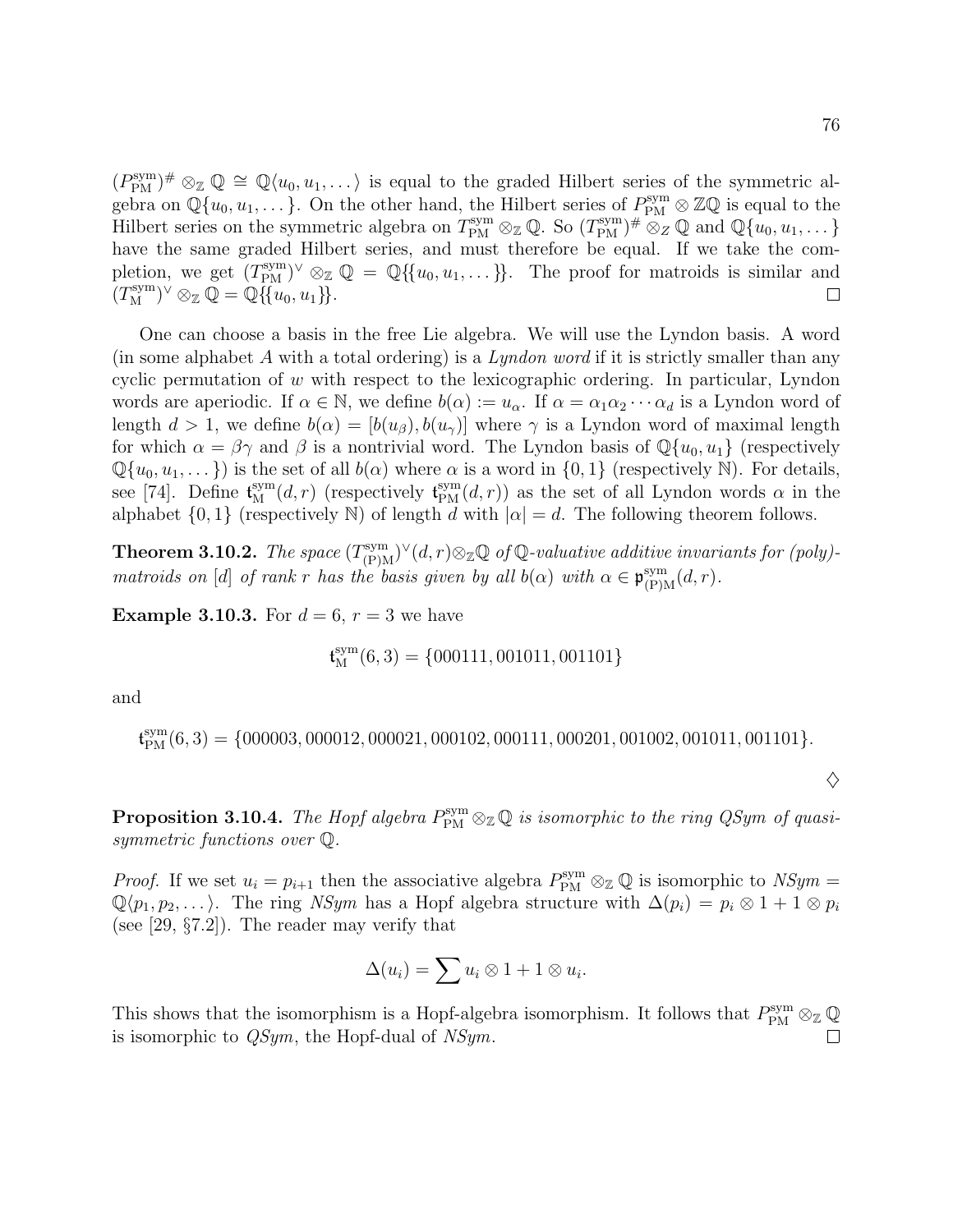If we identify  $P_{\text{PM}}^{\text{sym}} \otimes_{\mathbb{Z}} \mathbb{Q}$  with  $QSym$ , then  $\mathcal{G}$  is equal to  $\psi_{\text{PM}}^{\text{sym}}$ .

If a multiplicative invariant is also valuative, then there exists a group homomorphism  $\widehat{f}: P_{*M}^{sym} \to A$  such that  $f = \widehat{f} \circ \psi_{*M}^{sym}$ . Since  $\psi_{*M}^{sym}$  is onto,  $\widehat{f}$  is a ring homomorphism as well. So there is a bijection between valuative, multiplicative invariants with values in A, and ring homomorphisms  $\hat{f} : P_{\star M}^{\text{sym}} \to A$ . By Corollary 3.9.2, the ring  $P_{\star M}^{\text{sym}}$  is a polynomial ring, so ring homomorphisms  $\hat{P}_{*M}^{sym} \to A$  are in bijection with set maps to A from a set of generators  $\widetilde{G}$  of  $P_{\star\text{M}}^{\text{sym}}$ . One such set is a lift of a basis of  $\mathfrak{m}_{\star\text{M}}/\mathfrak{m}_{\star\text{M}}^2$ . The next corollary follows.

Corollary 3.10.5. The set of valuative, multiplicative invariants on the set of ∗matroids with values in A is isomorphic to  $\text{Hom}_{\mathbb{Z}}(\mathfrak{m}_{*M}/\mathfrak{m}^2_{*M}, A)$ .

## 3.A Equivalence of the weak and strong valuative properties

In this appendix we will prove that the weak valuative property and the strong valuative property are equivalent.

For a megamatroid polyhedron  $\Pi$ , let vert $(\Pi)$  be the vertex set of the polyhedron. Let  $W_{\text{MM}}(d, r)$  be the subgroup of  $Z_{\text{MM}}(d, r)$  generated by all  $m_{\text{val}}(\Pi; \Pi_1, \ldots, \Pi_k)$  where  $\Pi =$  $\Pi_1 \cup \cdots \cup \Pi_k$  is a megamatroid polyhedron decomposition. Define  $W_{MM}(d, r, V)$  as the subgroup generated by all the  $m_{val}(\Pi;\Pi_1,\ldots,\Pi_k)$  where vert $(\Pi) \subseteq V$ .

A megamatroid rk :  $2^{[d]} \rightarrow \mathbb{Z} \cup \infty$  is called *bounded from above* if  $rk([i]) < \infty$  for  $i = 1, 2, \ldots, d$ . The group  $W^+_{MM}(d, r)$  is the subgroup of  $Z_{MM}(d, r)$  generated by all  $m_{val}(\Pi; \Pi_1, \ldots, \Pi_k)$  where  $\Pi$  is bounded from above, and  $W^+_{MM}(d, r, V)$  is the subgroup of  $Z_{MM}(d, r)$  generated by all  $m_{val}(\Pi; \Pi_1, \ldots, \Pi_k)$  where  $\Pi$  is bounded from above and  $vert(\Pi) \subseteq V$ .

**Lemma 3.A.1.** If rk is a megamatroid bounded from above, then there exist megamatroids  $rk_1, \ldots, rk_k$  which are bounded from above and integers  $a_1, \ldots, a_k$  such that

$$
\langle \text{rk} \rangle - \sum_{i=1}^{k} a_i \langle \text{rk}_i \rangle \in W_{\text{MM}}^+(d, r, \text{vert}(\Pi))
$$

and vert( $Poly(rk_i)$ ) consists of a single vertex of  $\Pi := Poly(rk)$  for all i.

This lemma follows from the Lawrence-Varchenko polar decomposition of Poly(rk) [58, 89]. For explicitness we give a proof.

*Proof.* Let T be the group generated by  $W^+_{MM}(d, r, vert(\Pi))$  and all megamatroid polyhedra  $Γ$  which are bounded from above, and whose vertex set consists of a single element of vert(Π). We prove the lemma by induction on  $|\text{vert(Poly(rk))}|$ . If  $|\text{vert}(\Pi)| = 1$  then the result is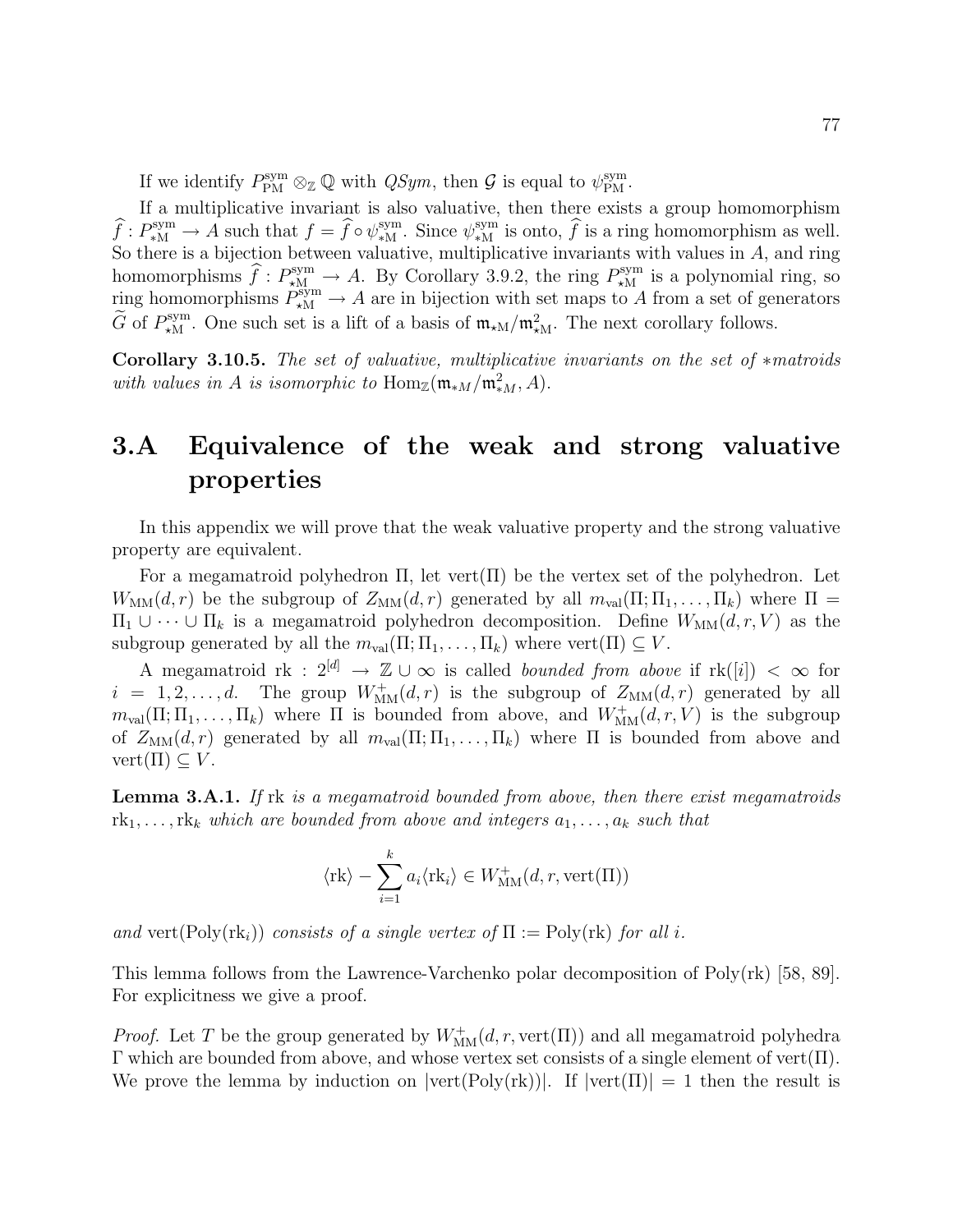clear. Otherwise, we can find vertices v and w of  $\Pi$  such that  $v - w$  is parallel to  $e_i - e_j$ for some i, j with  $i > j$ . Consider the half-line  $L = \mathbb{R}_{\geq 0}(e_i - e_j)$  where  $\mathbb{R}_{\geq 0}$  is the set of nonnegative real numbers. Let  $\Pi + L$  be the Minkowski sum. Let us call a facet F of  $\Pi$  a shadow facet if  $(F + L) \cap \Pi = F$ . Suppose that  $F_1, \ldots, F_j$  are the shadow facets of  $\Pi$ .

We have a megamatroid polyhedron decomposition

$$
\Pi + L = \Pi \cup (F_1 + L) \cup \cdots \cup (F_j + L).
$$

Note that  $\Pi + L, F_1 + L, \ldots, F_j + L$  are bounded from above. The set vert $(\Pi + L)$  is a proper subset of vert(Π) because it cannot contain both v and w. Also vert( $F_i + L$ ) is contained in vert( $F_i$ ) for all i, and is therefore a proper subset of vert( $\Pi$ ) for all shadow facets F. The element

$$
\langle \mathrm{rk} \rangle + m_{\mathrm{val}}(\Pi + L; \Pi, F_1 + L, \dots, F_j + L)
$$

is an integral combination of terms  $\langle \text{rk}' \rangle$  where Poly $(\text{rk}')$  is a face of  $\Pi + L$  or a face of  $F_i + L$ for some *i*. In particular, for each such term  $\langle \text{rk}' \rangle$ , the polyhedron Poly $(\text{rk}')$  is bounded from above, and vert $(Poly(rk'))$  is a proper subset of vert $(Poly(rk))$ . Hence by induction

$$
\langle \text{rk} \rangle + m_{\text{val}}(\Pi + L; \Pi, F_1 + L, \dots, F_j + L) \in T.
$$

Now it follows that  $\langle \text{rk} \rangle \in T$ .

**Proposition 3.A.2.** Suppose that  $rk_1, \ldots, rk_k$  are megamatroids which are bounded from above and  $a_1, \ldots, a_k$  are integers such that

$$
\sum_{i=1}^{k} a_i \mathbf{1}(\text{Poly}(\text{rk}_i)) = 0.
$$

Then we have

$$
\sum_{i=1}^{k} a_i \langle \text{rk}_i \rangle \in W_{\text{MM}}^+(d, r, V)
$$

where  $V = \bigcup_{i=1}^{k} \text{vert}(\text{Poly}(\text{rk}_i)).$ 

*Proof.* First, assume that  $Poly(r_{kj})$  has only one vertex for all i. We prove the proposition by induction on d, the case  $d = 1$  being clear. We will also use induction on k, the case  $k = 0$  being obvious.

For vectors  $y = (y_1, \ldots, y_d)$  and  $z = (z_1, \ldots, z_d)$ , we say that  $y > z$  in the lexicographic ordering if there exists an i such that  $y_j = z_j$  for  $j = 1, 2, ..., i - 1$  and  $y_i > z_i$ . If rk is a megamatroid bounded from above, and  $Poly(rk)$  has only one vertex v, then v is the largest element of Poly(rk) with respect to the lexicographic ordering.

Assume  $V = \{v_1, \ldots, v_m\}$ , where  $v_1 > v_2 > \cdots > v_m$  in the lexicographical ordering. Assume that  $Poly(rk_1), \ldots, Poly(rk_n)$  are the only megamatroids among

 $\Box$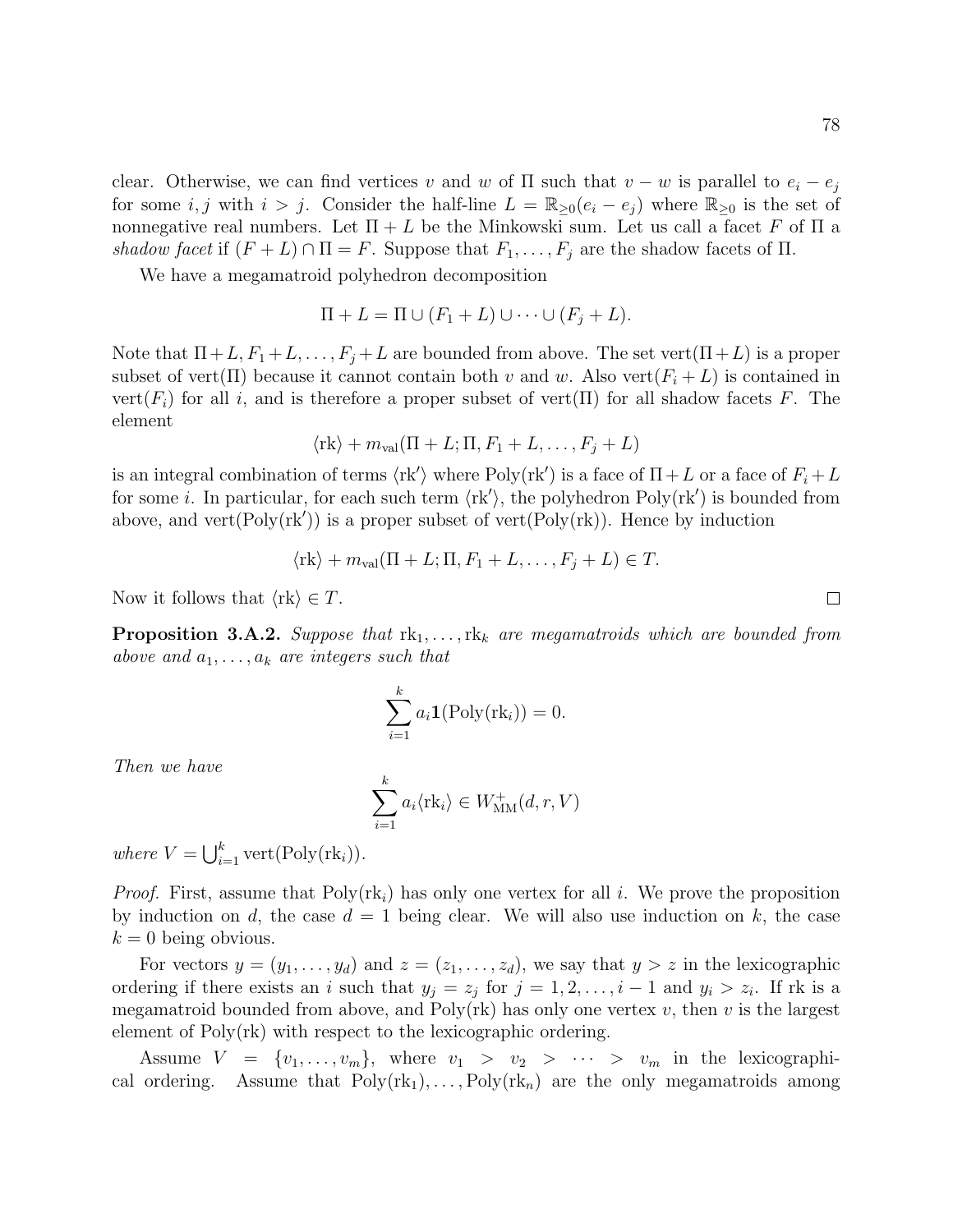$Poly(rk_1), \ldots, Poly(rk_k)$  which have  $v_1$  as a vertex. Because  $v_1$  is largest in lexicographic ordering,  $v_1$  does not lie in any of the polyhedra  $Poly(rk_{n+1}), \ldots, Poly(rk_k)$ . Because these polyhedra are closed, there exists an open neighborhood U of  $v_1$  such that  $U \cap \text{Poly}(\text{rk}_j) = \emptyset$ for  $j = n + 1, \ldots, k$ . If we restrict to U, we see that

$$
\sum_{i=1}^{k} a_i \mathbf{1}(\text{Poly}(\text{rk}_i) \cap U) = \sum_{i=1}^{n} a_i \mathbf{1}(\text{Poly}(\text{rk}_i) \cap U) = 0
$$

Since  $Poly(rk_1), \ldots, Poly(rk_n)$  are cones with vertex  $v_1$ , we have

$$
\sum_{i=1}^{n} a_i \mathbf{1}(\text{Poly}(\text{rk}_i)) = 0.
$$

and

$$
\sum_{i=n+1}^{k} a_i \mathbf{1}(\text{Poly}(\text{rk}_i)) = 0.
$$

If  $n < k$ , then by the induction on k, we know that

$$
\sum_{i=1}^{n} a_i \langle \text{Poly(rk)}_i \rangle \in W_{\text{MM}}^+(d, r, V)
$$

and

$$
\sum_{i=n+1}^{k} a_i \langle \text{Poly}(\text{rk}_i) \rangle \in W_{\text{MM}}^+(d, r, V),
$$

hence

$$
\sum_{i=1}^{k} a_i \langle \text{Poly}(\text{rk}_i) \rangle \in W^+_{\text{MM}}(d, r, V).
$$

Assume that  $n = k$ , i.e.,  $Poly(rk_1), \ldots, Poly(rk_k)$  all have vertex  $v_1$ . After translation by  $-v_1$ , we may assume that  $r = 0$ , and  $v_1 = 0$ . Now Poly(rk<sub>1</sub>), ..., Poly(rk<sub>k</sub>) are all contained in the halfspace defined by  $y_d \geq 0$  inside the hyperplane  $y_1 + \cdots + y_d = 0$ .

Define

$$
\rho: \{y \in \mathbb{R}^{d-1} \mid y_1 + \dots + y_{d-1} = -1\} \to \{y \in \mathbb{R}^d \mid y_1 + \dots + y_d = 0\}
$$

by  $\rho(y_1,\ldots,y_{d-1})=(y_1,\ldots,y_{d-1},1)$ . Assume that  $\rho^{-1}(\text{Poly}(\text{rk}_i))\neq\emptyset$  for  $i=1,2,\ldots,t$  and  $\rho^{-1}(\text{Poly}(\text{rk}_i)) = \emptyset$  for  $i = t + 1, \ldots, k$ . For  $i = 1, 2, \ldots, t$ , define megamatroids  $\text{rk}'_i : 2^{[d-1]} \to$  $\mathbb{Z} \cup \{\infty\}$  such that  $Poly(rk'_i) = \rho^{-1}(Poly(rk_i)).$  We have

$$
\sum_{i=1}^{t} a_i \mathbf{1}(\text{Poly}(\text{rk}_i')) = \sum_{i=1}^{n} a_i \mathbf{1}(\text{Poly}(\text{rk}_i)) \circ \rho = 0.
$$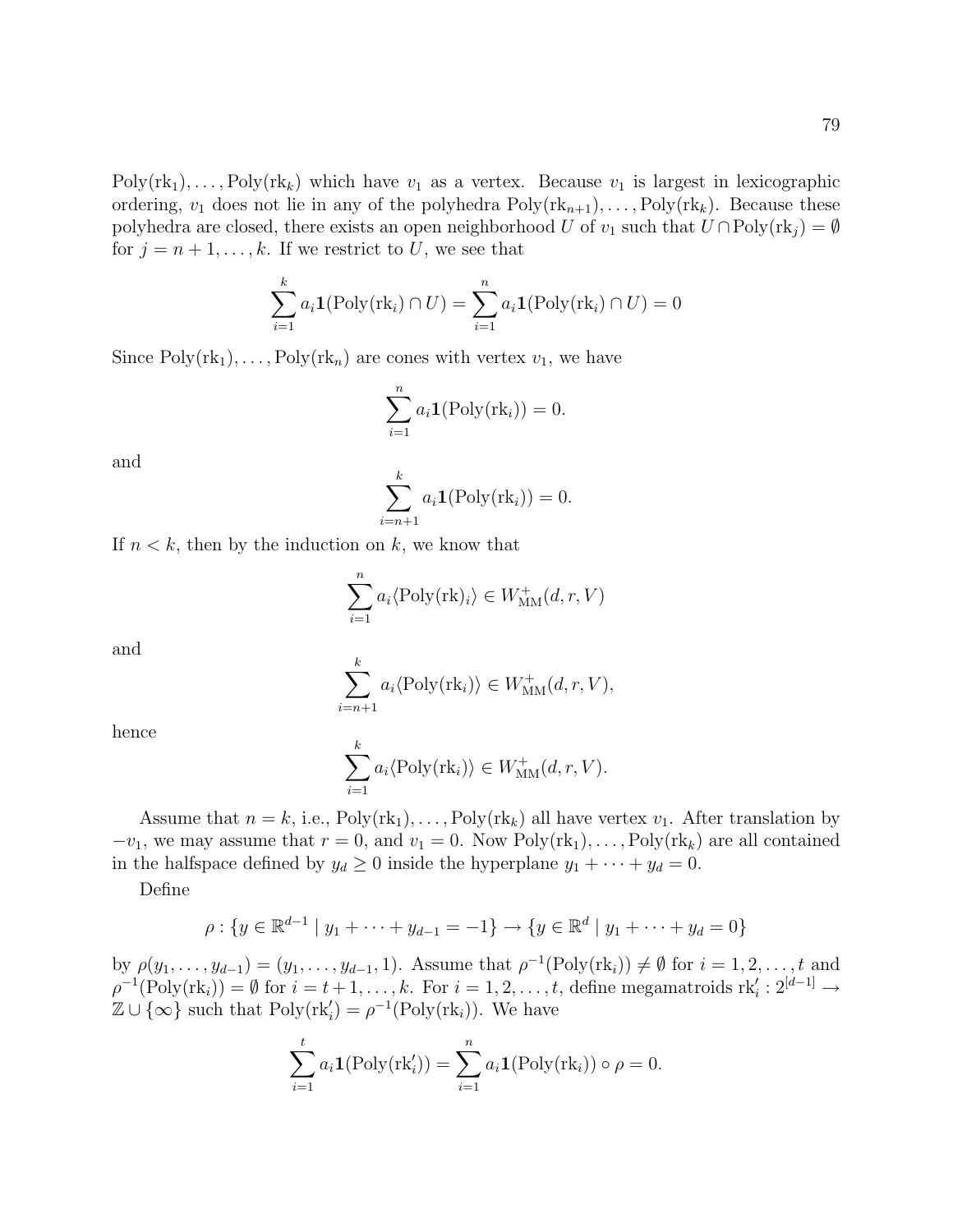Note that  $Poly(rk'_i)$  is bounded from above and  $vert(Poly(rk'_i)) \subseteq \{-e_1, \ldots, -e_{d-1}\}\$ for  $i = 1, 2, \ldots, t$ . By induction on d we have

$$
\sum_{i=1}^{t} a_i \langle \text{rk}'_i \rangle \in W_{\text{MM}}^+(d-1, -1, \{-e_1, -e_2, \dots, -e_{d-1}\}). \tag{3.A.1}
$$

If  $\Gamma$  is a megamatroid polyhedron inside  $y_1 + \cdots + y_{d-1} = -1$  which is bounded from above, and vert(Γ)  $\subseteq$  {- $e_1, \ldots, -e_{d-1}$ }, then define  $C(\Gamma)$  as the closure of  $\mathbb{R}_{\geq 0}\rho(\Gamma)$ . Note that  $C(\Gamma)$  is also a megamatroid polyhedron. Define

$$
\gamma : Z_{\text{MM}}(d, -1, \{-e_2, \ldots, -e_d\}) \to Z_{\text{MM}}(d, 0, \{0\})
$$

by  $\gamma(\langle \text{rk} \rangle) = \langle \hat{\text{rk}} \rangle$ , where  $\hat{\text{rk}}$  is given by  $\text{Poly}(\hat{\text{rk}}) = C(\text{Poly}(\text{rk})).$ If

$$
\mathrm{Poly}(\mathrm{rk}') = \mathrm{Poly}(\mathrm{rk}'_1) \cup \cdots \cup \mathrm{Poly}(\mathrm{rk}'_s)
$$

is a megamatroid decomposition inside  $\{y \in \mathbb{R}^d \mid y_1 + \cdots + y_{d-1} = -1\}$ , then

$$
C(\text{Poly}(\text{rk}'))=C(\text{Poly}(\text{rk}'_1))\cup\cdots\cup C(\text{Poly}(\text{rk}'_s))
$$

is also a megamatroid decomposition inside  $y_1 + \cdots + y_d = 0$ .

So  $\gamma$  maps  $W_{\text{MM}}^+(d, -1, \{-e_1, \ldots, -e_{d-1}\})$  to  $W_{\text{MM}}^+(d, 0, \{0\})$ .

Applying  $\gamma$  to (3.A.1) we get

$$
\gamma\Big(\sum_{i=1}^t a_i \langle \text{rk}'_i \rangle\Big) = \sum_{i=1}^t a_i \langle \text{rk}_i \rangle \in W_{\text{MM}}^+(d, 0, \{0\}).
$$

From this follows that  $\sum_{i=1}^{t} a_i \mathbf{1}(\text{Poly}(\text{rk}_i)) = 0$ . Since  $\sum_{i=1}^{k} a_i \mathbf{1}(\text{Poly}(\text{rk}_i)) = 0$ , we have that  $\sum_{i=t+1}^{k} a_i \mathbf{1}(\text{Poly}(\text{rk}_i)) = 0$ . Since Poly(rk<sub>i</sub>) is contained in the hyperplane defined by  $y_d = 0$ for  $i = t + 1, \ldots, k$ , we can again use induction on d to show that

$$
\sum_{i=t+1}^{k} a_i \langle \text{rk}_i \rangle \in W_{\text{MM}}^+(d, r, \{0\}).
$$

We conclude that

$$
\sum_{i=1}^{k} a_i \langle \text{rk}_i \rangle = \sum_{i=1}^{t} a_i \langle \text{rk}_i \rangle + \sum_{i=t+1}^{k} a_i \langle \text{rk}_i \rangle \in W_{\text{MM}}^+(d, r, \{0\}).
$$

Assume now we are in the case where  $rk_1, \ldots, rk_k$  are arbitrary. By Lemma 3.A.1, we can find megamatroids  $rk_{i,j}$  bounded from above with only one vertex which is contained in the set  $V$ , and integers  $c_{i,j}$  such that

$$
\langle \text{rk}_i \rangle - \sum_j c_{i,j} \langle \text{rk}_{i,j} \rangle \in W_{\text{MM}}^+(d,r,V)
$$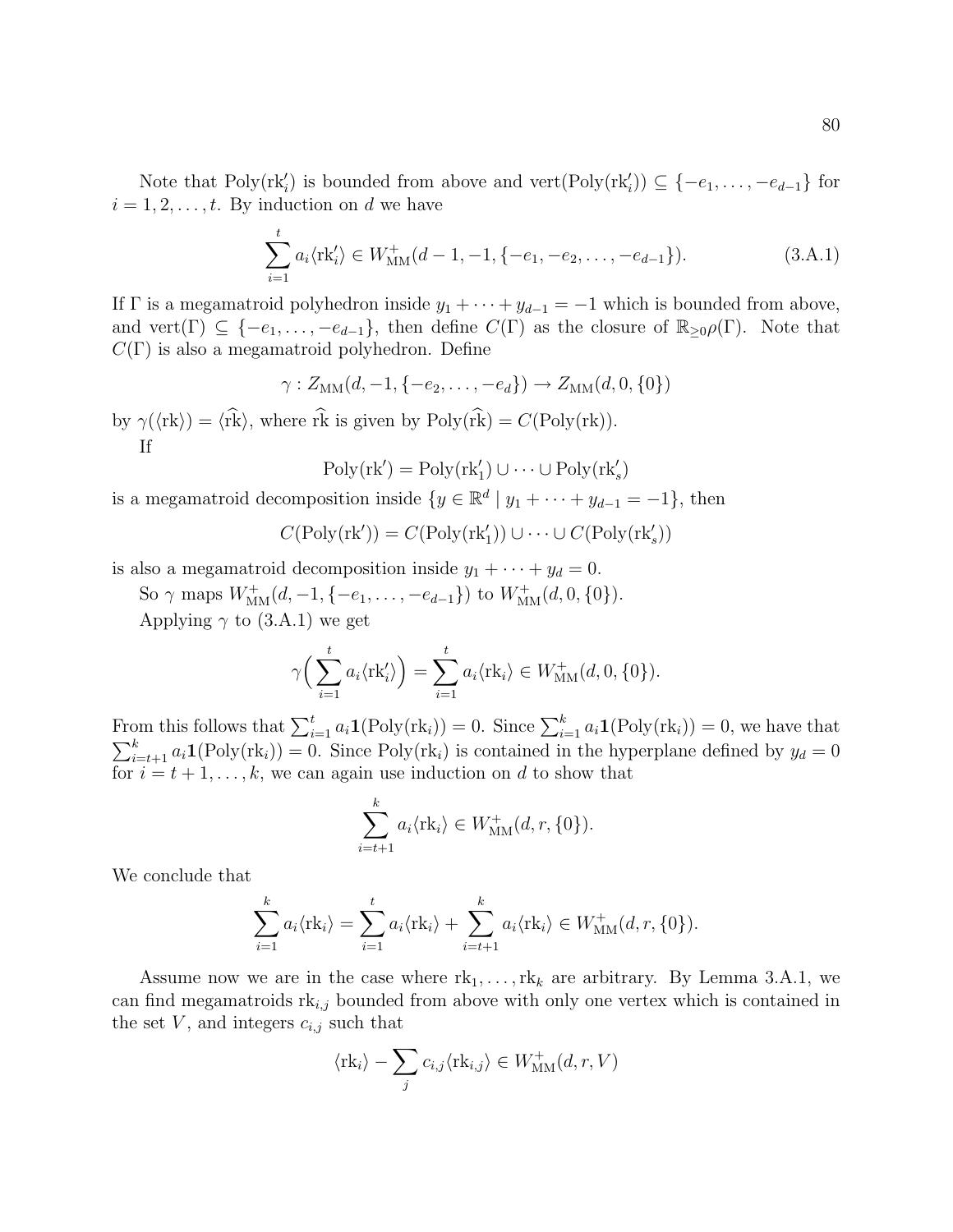81

It follows that  $\sum_{i=1}^{k} a_i c_{i,j} \mathbf{1}(\text{Poly}(\text{rk}_{i,j})) = 0$ . From the special case considered above, we obtain

$$
\sum_{i=1}^{k} a_i \langle \text{rk}_i \rangle = \sum_{i=1}^{k} a_i \sum_j c_{i,j} \langle \text{rk}_{i,j} \rangle \in W_{\text{MM}}^+(d,r,V).
$$

*Proof of Theorem 3.3.5.* It suffices to show that the kernel of  $\mathbf{1}_{MM}$  is contained in  $W_{MM}(d, r)$ . Suppose that

$$
\mathbf{1}_{\text{MM}}\left(\sum_{i=1}^k a_i \langle \text{rk}_i \rangle\right) = \sum_{i=1}^k a_i \mathbf{1}(\text{Poly}(\text{rk}_i)) = 0.
$$

Let sgn :  $\mathbb{R} \to \{-1, 0, 1\}$  be the signum function. For a vector  $\gamma = (\gamma_1, \dots, \gamma_d) \in \{-1, 0, 1\}^d$ and a megamatroid polyhedron Π, define

$$
\Pi^{\gamma} = \{ (y_1, \ldots, y_d) \in \Pi \mid \forall i (\operatorname{sgn} y_i = \gamma_i \text{ or } y_i = 0) \}.
$$

For every  $j$  we have a megamatroid polyhedron decomposition

$$
\Pi_j = \bigcup_{\gamma \in \{-1,1\}^d; \Pi_j^{\gamma} \neq \emptyset} \Pi_j^{\gamma}
$$
\n(3.A.2)

where  $\gamma$  runs over  $\{-1,1\}^d$ . Intersections of the polyhedra  $\Pi_i^{\gamma}$ ,  $\gamma \in \{-1,1\}$  are of the form  $\Pi_i^{\gamma}$  where  $\gamma \in \{-1,0,1\}^d$ . If  $\Pi_i^{\gamma} \neq \emptyset$  define  $\mathrm{rk}_i^{\gamma}$  such that  $\mathrm{Poly}(\mathrm{rk}_i^{\gamma}) = \Pi_i^{\gamma}$ . From (3.A.2) it follows that

$$
m_{\text{val}}(\Pi_j; \{\Pi_j^{\gamma}\}_{\gamma \in \{-1,1\}^d}) = \langle \text{rk}_j \rangle - \sum_{\gamma \in \{-1,0,1\}^d; \Pi_i^{\gamma} \neq \emptyset} b^{\gamma} \langle \text{rk}_i^{\gamma} \rangle \in W_{\text{MM}}(d, r) \tag{3.A.3}
$$

where the coefficients  $b^{\gamma} \in \mathbb{Z}$  only depend on  $\gamma$ . (One can show that  $b_{\gamma} = (-1)^{z(\gamma)}$  where  $z(\gamma)$  is the number of zeroes in  $\gamma$ , but we will not need this.)

For every  $\gamma$  we have

$$
\sum_{i:\Pi_i^\gamma\neq\emptyset}a_i\mathbf{1}(\Pi_i^\gamma)=0
$$

For a given  $\gamma$ , we may assume after permuting the coordinates that  $\gamma_1 \leq \gamma_2 \leq \cdots \leq \gamma_d$ . It then follows that  $\Pi_i^{\gamma}$  is bounded from above for all *i*. By Proposition 3.A.2, we have

$$
\sum_i a_i \langle \text{rk}_i^{\gamma} \rangle \in W_{\text{MM}}(d, r)
$$

for all  $\gamma$ . By (3.A.3) we get

$$
\sum_{i=1}^{k} a_i \langle \text{rk}_i \rangle \in W_{\text{MM}}(d, r).
$$

 $\Box$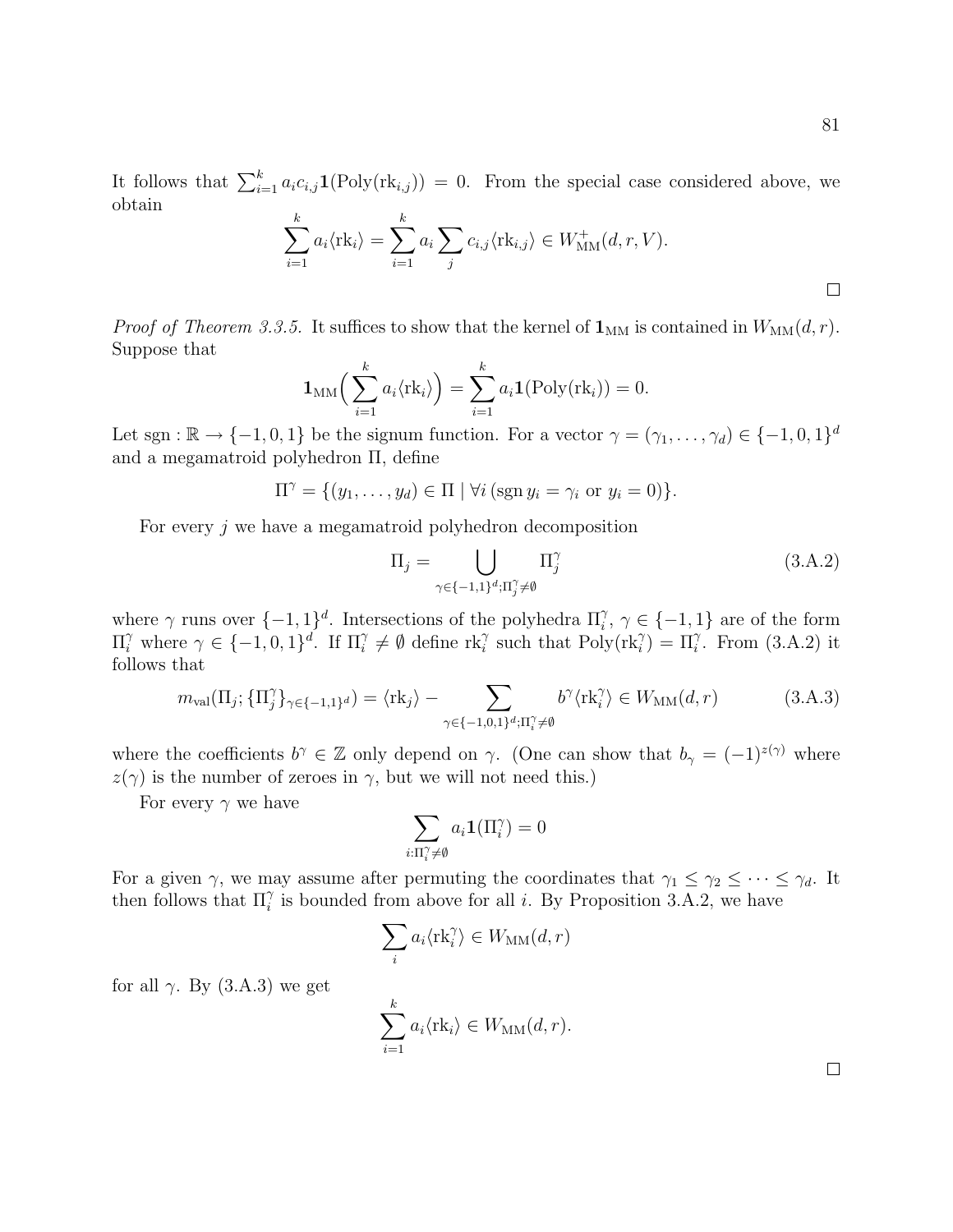## 3.B Tables

Below are the tables for the values of  $p_{PM}(d, r)$ ,  $p_M(d, r)$ ,  $p_{PM}^{sym}(d, r)$ ,  $p_M^{sym}(d, r)$ ,  $t_{PM}(d, r)$ ,  $t_M(d,r)$ ,  $t_{\text{PM}}^{\text{sym}}(d,r)$ ,  $t_M^{\text{sym}}(d,r)$  for  $d \leq 6$  and  $r \leq 6$ . Rows correspond to values of d and columns correspond to values of  $r$ :

$$
\frac{r}{d} \Bigg| \Bigg| \frac{r}{\Bigg|} \Bigg| \, .
$$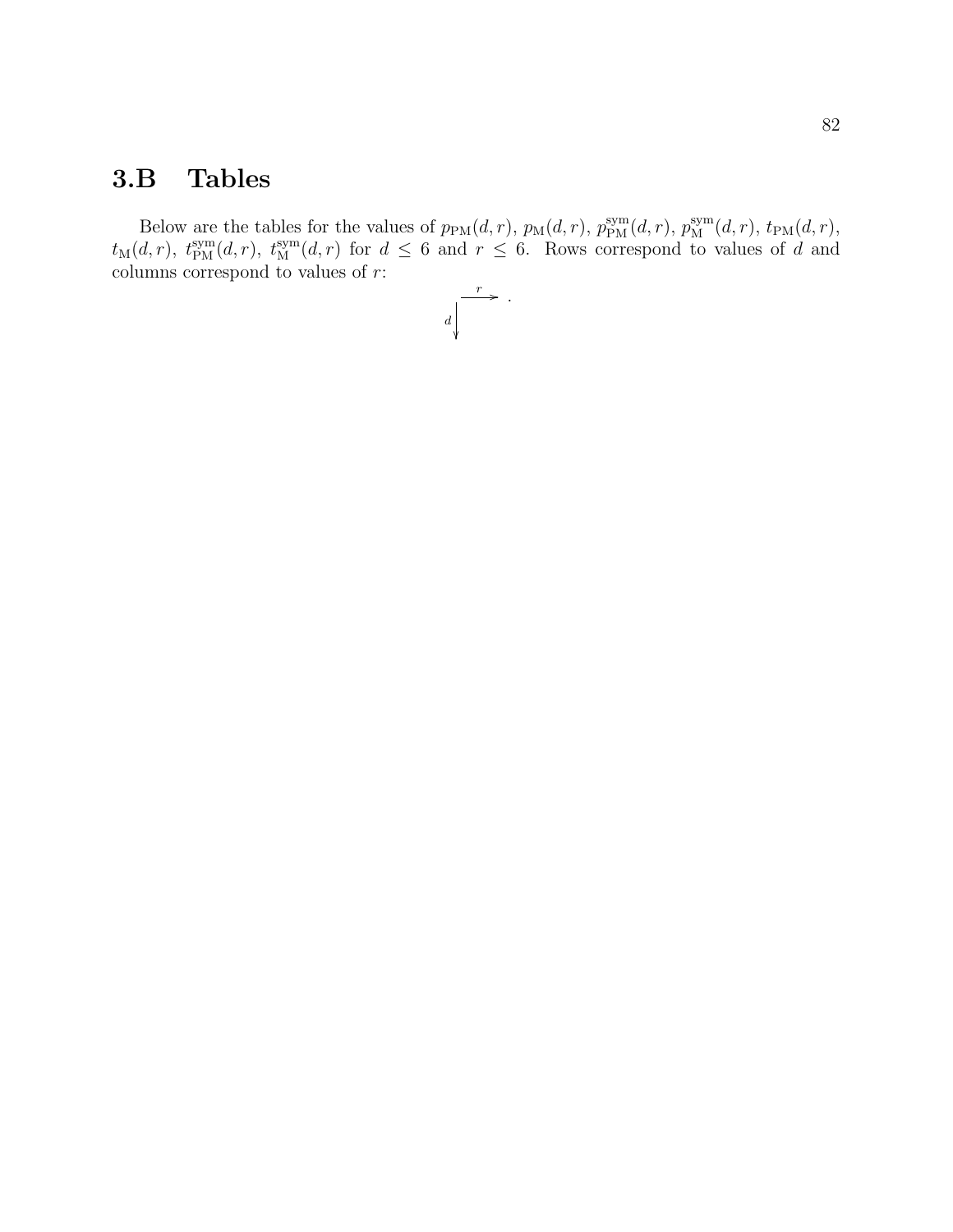| $p_{\rm PM}$ 0                   |                | $\mathbf{1}$    | $\overline{2}$  | 3               | 4                | $\overline{5}$                  | 6                | $p_M$                           | $\boldsymbol{0}$ | $\mathbf{1}$    | $\overline{2}$   | 3                | $\overline{4}$ | $\bf 5$        | $6\phantom{.}6$ |
|----------------------------------|----------------|-----------------|-----------------|-----------------|------------------|---------------------------------|------------------|---------------------------------|------------------|-----------------|------------------|------------------|----------------|----------------|-----------------|
| $\overline{0}$                   | $\mathbf{1}$   |                 |                 |                 |                  |                                 |                  | $\overline{0}$                  | $\mathbf{1}$     |                 |                  |                  |                |                |                 |
| $\mathbf{1}$                     | $\mathbf{1}$   | $\mathbf 1$     | $\mathbf{1}$    | $\overline{1}$  | $\overline{1}$   | $\overline{1}$                  | $\overline{1}$   | $\mathbf{1}$                    | $\overline{1}$   | $\mathbf{1}$    |                  |                  |                |                |                 |
| $\overline{2}$                   | $\overline{1}$ | $\overline{3}$  | $\overline{5}$  | $\overline{7}$  | $\boldsymbol{9}$ | 11                              | 13               | $\overline{2}$                  | $\overline{1}$   | $\overline{3}$  | $\mathbf{1}$     |                  |                |                |                 |
| 3                                | $\overline{1}$ | $\overline{7}$  | 19              | $\overline{37}$ | 61               | 91                              | 127              | 3                               | $\mathbf{1}$     | $\overline{7}$  | $\overline{7}$   | $\mathbf{1}$     |                |                |                 |
| $\overline{4}$                   |                | 115             | $\overline{65}$ | 175             | 369              | 671                             | 1105             | $\overline{4}$                  | $\overline{1}$   | $\overline{15}$ | $\overline{33}$  | 15               | $\mathbf{1}$   |                |                 |
| 5                                |                |                 | 1 31 211        | 781             | 2101             | 4651                            | 9031             | $\overline{5}$                  | $\overline{1}$   | $\overline{31}$ | $\overline{131}$ | $\overline{131}$ | 31             | $\mathbf{1}$   |                 |
| $6\phantom{.}6$                  |                |                 |                 |                 |                  | 1 63 665 3367 11529 31031 70993 |                  | $\,6$                           |                  |                 |                  | 163473883473631  |                |                |                 |
| $p_{\mathrm{PM}}^{\mathrm{sym}}$ | $\overline{0}$ | $\mathbf{1}$    | $\overline{2}$  | 3               | $\overline{4}$   | $\overline{5}$                  | 6                | sym<br>$p_{\tilde{\textrm{M}}}$ | $\overline{0}$   | $\mathbf{1}$    | $\overline{2}$   | 3                | 4              |                | 56              |
| $\boldsymbol{0}$                 | $\mathbf{1}$   |                 |                 |                 |                  |                                 |                  | $\boldsymbol{0}$                | $\mathbf 1$      |                 |                  |                  |                |                |                 |
| $\mathbf{1}$                     | $\mathbf{1}$   | $\mathbf{1}$    | $\mathbf{1}$    | $\mathbf{1}$    | $\mathbf{1}$     | $\mathbf{1}$                    | $\mathbf{1}$     | $\mathbf{1}$                    | $\overline{1}$   | $\mathbf{1}$    |                  |                  |                |                |                 |
| $\overline{2}$                   | $\overline{1}$ | $\overline{2}$  | $\overline{3}$  | $\overline{4}$  | $\overline{5}$   | $\overline{6}$                  | $\overline{7}$   | $\overline{2}$                  | $\overline{1}$   | $\overline{2}$  | $\mathbf{1}$     |                  |                |                |                 |
| 3                                | $\overline{1}$ | $\overline{3}$  | $\overline{6}$  | 10              | 15               | $\overline{21}$                 | $\overline{28}$  | 3                               | $\overline{1}$   | $\overline{3}$  | $\overline{3}$   | $\mathbf{1}$     |                |                |                 |
| $\overline{4}$                   | $\overline{1}$ | $\overline{4}$  | $\overline{10}$ | 20              | $\overline{35}$  | $\overline{56}$                 | 84               | $\overline{4}$                  | $\overline{1}$   | $\overline{4}$  | $\overline{6}$   | $\overline{4}$   | $\mathbf{1}$   |                |                 |
| $\overline{5}$                   | $\overline{1}$ | $\bf 5$         | 15              | $\overline{35}$ | $\overline{70}$  | $\overline{126}$                | 210              | $\overline{5}$                  | $\overline{1}$   | $\overline{5}$  | 10               | 10               | $\bf 5$        | $\,1\,$        |                 |
| $6\phantom{.}6$                  | $\mathbf{1}$   | $6\phantom{.}6$ | 21              | 56              | 126              | 252                             | 462              | $\,6$                           | $\mathbf{1}$     | $\overline{6}$  | 15               | 20               | 15             | $\,6$          | $\mathbf{1}$    |
| $t_{\mathrm{PM}}$                | $\overline{0}$ | $\mathbf{1}$    | $\overline{2}$  | 3               | $\overline{4}$   | $\overline{5}$                  | 6                | $t_{\rm M}$                     | $\boldsymbol{0}$ | $\mathbf{1}$    | $\overline{2}$   | 3                | $\overline{4}$ | $\bf 5$        | $6\phantom{.}6$ |
| $\boldsymbol{0}$                 |                |                 |                 |                 |                  |                                 |                  | $\boldsymbol{0}$                |                  |                 |                  |                  |                |                |                 |
| $\,1$                            | $\mathbf{1}$   | $\mathbf{1}$    | $\mathbf{1}$    | $\mathbf{1}$    | $\mathbf{1}$     | $\mathbf{1}$                    | $\overline{1}$   | $\mathbf 1$                     | $\overline{1}$   | $\,1$           |                  |                  |                |                |                 |
| $\overline{2}$                   |                | $\overline{1}$  | $\overline{2}$  | $\overline{3}$  | $\overline{4}$   | $\overline{5}$                  | $\boldsymbol{6}$ | $\overline{2}$                  |                  | $\overline{1}$  |                  |                  |                |                |                 |
| 3                                |                | $\overline{1}$  | $\overline{4}$  | $\overline{9}$  | 16               | $\overline{25}$                 | 36               | 3                               |                  | $\overline{1}$  | $\mathbf{1}$     |                  |                |                |                 |
| $\overline{4}$                   |                | $\mathbf{1}$    | 8               | 27              | 64               | 125                             | 216              | $\overline{4}$                  |                  | $\mathbf 1$     | $\overline{4}$   | $\mathbf{1}$     |                |                |                 |
| $\overline{5}$                   |                | $\mathbf{1}$    | $\overline{16}$ | 81              | $\overline{256}$ | 625                             | 1296             | $\overline{5}$                  |                  | $\mathbf{1}$    | 11               | 11               | $\mathbf{1}$   |                |                 |
| $\overline{6}$                   |                | $\overline{1}$  | $\overline{32}$ | 343             | 1024             | 3125                            | 7776             | $\sqrt{6}$                      |                  | $\overline{1}$  | $\overline{26}$  | $\overline{66}$  | 26             | $\mathbf{1}$   |                 |
| $t_{\rm PM}^{\rm sym}$           | $\overline{0}$ | $\mathbf{1}$    | $\overline{2}$  | 3               | $\overline{4}$   | 5                               | 6                | $t_{\mathrm{M}}^{\mathrm{sym}}$ | $\overline{0}$   | $\mathbf{1}$    | $\overline{2}$   | 3                | $\overline{4}$ | $\overline{5}$ | 6               |
| $\boldsymbol{0}$                 |                |                 |                 |                 |                  |                                 |                  | $\boldsymbol{0}$                |                  |                 |                  |                  |                |                |                 |
| $\mathbf{1}$                     | $\mathbf{1}$   | $\mathbf 1$     | $\mathbf 1$     | $\mathbf{1}$    | $\mathbf{1}$     | $\mathbf{1}$                    | $\mathbf 1$      | $\mathbf{1}$                    | $\mathbf 1$      | $\mathbf{1}$    |                  |                  |                |                |                 |
| $\overline{2}$                   |                | $\mathbf{1}$    | $\mathbf{1}$    | $\overline{2}$  | $\overline{2}$   | $\overline{3}$                  | $\overline{3}$   | $\overline{2}$                  |                  | $\mathbf 1$     |                  |                  |                |                |                 |
| 3                                |                | $\mathbf{1}$    | $\overline{2}$  | $\overline{3}$  | $\overline{5}$   | $\overline{7}$                  | $\overline{9}$   | 3                               |                  | $\overline{1}$  | $\mathbf{1}$     |                  |                |                |                 |
| $\overline{4}$                   |                | $\overline{1}$  | $\overline{2}$  | $\overline{5}$  | $\overline{8}$   | 14                              | 20               | $\overline{4}$                  |                  | $\overline{1}$  | $\overline{1}$   | $\mathbf{1}$     |                |                |                 |
| $\overline{5}$                   |                | $\overline{1}$  | $\overline{3}$  | $\overline{7}$  | $\overline{14}$  | $\overline{25}$                 | $\overline{42}$  | $\overline{5}$                  |                  | $\overline{1}$  | $\overline{2}$   | $\overline{2}$   | $\mathbf{1}$   |                |                 |
| $\overline{6}$                   |                | $\overline{1}$  | $\overline{3}$  | $\overline{9}$  | $\overline{2}0$  | 42                              | 75               | $\overline{6}$                  |                  | $\overline{1}$  | $\overline{2}$   | $\overline{3}$   | $\overline{2}$ | $\mathbf{1}$   |                 |

The tables for  $p_M, t_M, t_M^{\text{sym}}, t_M^{\text{sym}}$  can be computed recursively using the equations for the generating functions in Theorems 3.1.5 and 3.1.6. The values for  $p_{PM}$ ,  $p_{PM}^{\text{sym}}, p_M^{\text{sym}}, t_{PM}$  are trivial to compute, but are included here for comparison. The tables of  $p_{\text{PM}}^{\text{sym}}$  and  $p_{\text{M}}^{\text{sym}}$ M are of course related to Pascal's triangle. The table for  $p_M^{\text{sym}}$  appears in Sloane's *Online* Encyclopedia of Integer Sequences [81] as sequence A046802. These numbers also appear in [80]. We have  $t_M(d, r) = E(d - 1, r - 1)$  for  $d, r \ge 1$ , where the  $E(d, r)$  are the Eulerian numbers. See the *Handbook of Integer Sequences* [81], sequences **A008292** and **A123125**.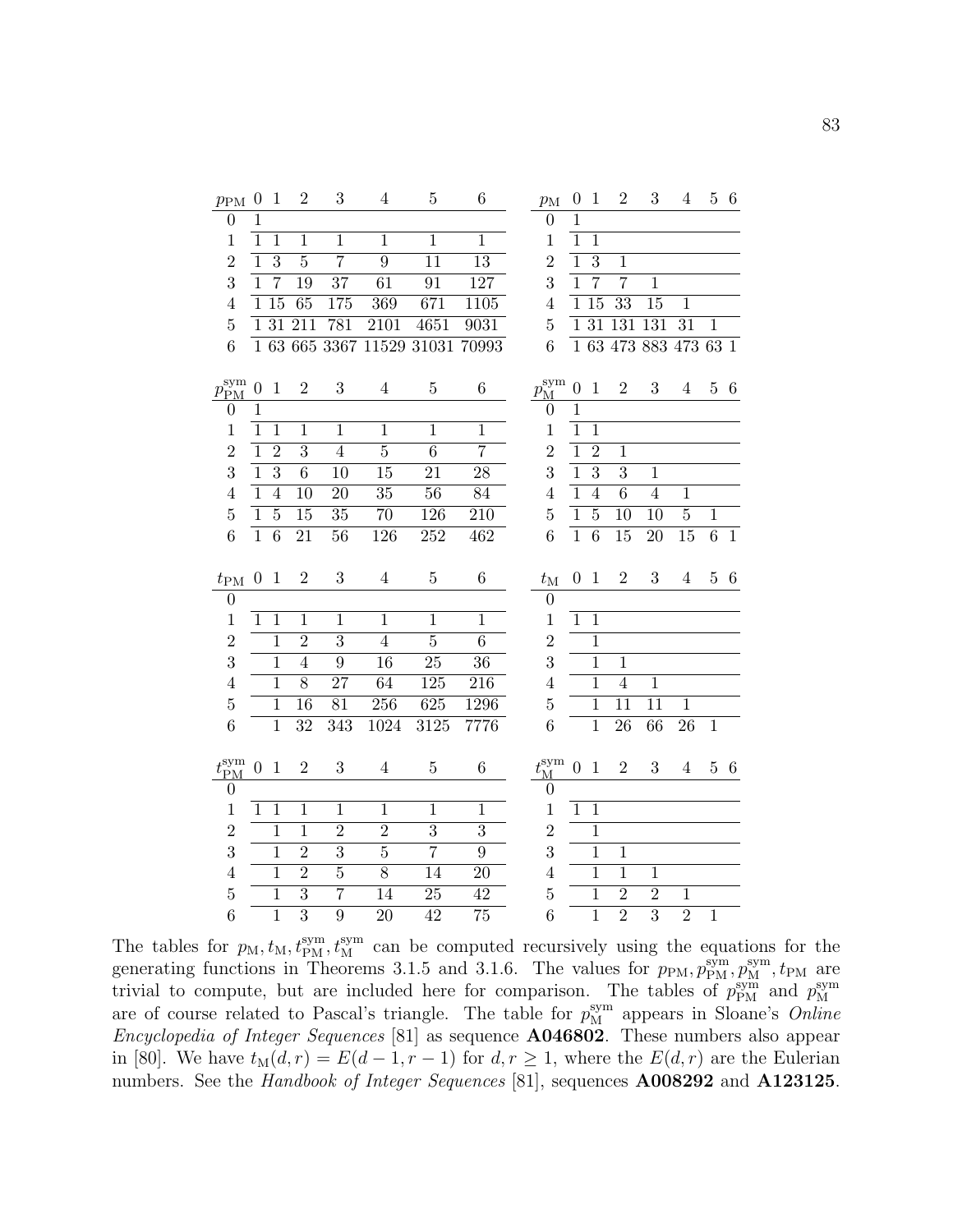The sequences  $t_{\text{PM}}^{\text{sym}}$  and  $t_{\text{M}}^{\text{sym}}$  are related to sequences **A059966**, **A001037**, and the sequence **A051168** denoted by  $T(h, k)$  in [81]. We have  $t_{\text{PM}}^{\text{sym}}(d, r) = T(d - 1, r)$  for  $d \ge 1$  and  $r \ge 0$ , and  $t_{\text{M}}^{\text{sym}}(d,r) = T(d-r-1,r)$  if  $0 \le r < d$ .

## 3.C Index of notations used in this chapter

A subscript  $_{\text{MM}}$  or  $_{\text{PM}}$  or  $_{\text{M}}$  on a notation refers to the variant relating respectively to megamatroids or polymatroids or matroids. The subscript  $_{*M}$  stands in for any of  $_{MM}$  or  $_{PM}$ or  $_M$ , while  $(P)$ <sup>M</sup> stands in for either of  $P_M$  or  $_M$ .

Notations below with a dagger may have the parenthesis  $(d, r)$  omitted, in which case they refer to direct sums over all  $d$  and  $r$ . These are introduced on page 61.

| $V^{\vee}$                              | dual space of $V$ , 34                                                                                                                                   |
|-----------------------------------------|----------------------------------------------------------------------------------------------------------------------------------------------------------|
| $V^{\#}$                                | graded dual space of $V$ , 74                                                                                                                            |
| $\mathbf{1}(\Pi)$                       | indicator function of a set $\Pi$ , 33, 44                                                                                                               |
| $\mathbf{1}_{*M}$                       | the map $\mathbf{1}_{MM} : Z_{MM}(d,r) \to P_{MM}(d,r), \mathbf{1}_{*M}(\langle \text{rk} \rangle) = \mathbf{1}(\text{Poly}(\text{rk})), 44$             |
| $\mathbf{1}_{\text{MM}}^{\circ}$        | the map $\mathbf{1}_{MM} : Z_{MM}(d,r) \to P_{MM}(d,r)$ , $\mathbf{1}_{MM}(\langle \text{rk} \rangle) = \mathbf{1}(\text{Poly}(\text{rk})^{\circ})$ , 45 |
| $A_{\ast\mathrm{M}}(d,r)$ †             | the Z-module generated by all $\mathbf{1}(R_{*M}(\underline{X}, \underline{r}))$ with $(\underline{X}, \underline{r}) \in \mathfrak{a}_{*M}(d, r)$ , 57  |
| $\mathfrak{a}_{*M}(d,r)$                | index set, 57                                                                                                                                            |
| $B_{\ast\mathrm{M}}(d,r)$               | the group generated by all $1(\text{Poly(rk)}) - 1(\text{Poly(rk}\circ\sigma))$ , 56                                                                     |
| E                                       | the map $E(\langle \text{rk} \rangle) = \sum_{F} \langle \text{rk}_F \rangle$ , F ranging over faces of rk, 43                                           |
| $face(\Pi)$                             | the set of faces of a polyhedron $\Pi$ , 43                                                                                                              |
| ${\mathcal F}$                          | Billera-Jia-Reiner quasi-symmetric function, 33                                                                                                          |
| $\cal G$                                | polymatroid invariant, 33                                                                                                                                |
| $\ell(\underline{X})$                   | length of a chain $\underline{X}$ , 46                                                                                                                   |
| $\text{hull}(F)$                        | linear hull of $F$ , 39                                                                                                                                  |
| $\mathfrak{m}_{*M}$                     | $\bigoplus_{d,r} P_{*M}^{sym}(d,r,1), 75$                                                                                                                |
| $P_{\ast M}(d,r)$ †                     | the Z-module on indicator functions $1(\text{Poly(rk)}), 33, 44$                                                                                         |
| $P_{\rm *M}(d,r,e)$                     | filtration of $P_{\rm *M}$ , 65                                                                                                                          |
| $P_{*M}(d,r,e)$                         | associated graded of $P_{\rm *M}$ , 65                                                                                                                   |
| $P_{*M}^{\rm sym}(d,r)$ †               | $P/B$ , the symmetrized version of $P_{\rm *M}$ , 34, 56                                                                                                 |
| $P_{*M}^{\text{sym}}(d,r,e)$            | filtration of $P_{rm*M}^{\text{sym}}$ , 73                                                                                                               |
| $\overline{P}_{*M}^{\text{sym}}(d,r,e)$ | associated graded of $P_{*M}^{\text{sym}}$ , 73                                                                                                          |
| $p_{(P)M}(d,r)$                         | rank of $P_{(P)M}(d,r)$ , the number of independent valuative functions, 34                                                                              |
| $p_{(P)M}^{sym}(d,r)$                   | rank of $P_{(P)M}^{sym}(d,r)$ , the number of independent valuative invariants, 34                                                                       |
| $p_{(P)M}(d,r,e)$                       | rank of $P_{(P)M}(d, r, e)$ , 68                                                                                                                         |
| $p_{(P)M}^{sym}(d,r,e)$                 | rank of $P_{(P)M}^{sym}(d,r,e)$ , 74                                                                                                                     |
| $\mathfrak{p}_{*M}(d,r)$                | index set for a basis of $P_{\text{*M}}(d,r)$ , 51                                                                                                       |
| $\mathfrak{p}_{*M}^{\text{sym}}(d,r)$   | index set for a basis of $P_{*M}^{sym}(d,r)$ , 57                                                                                                        |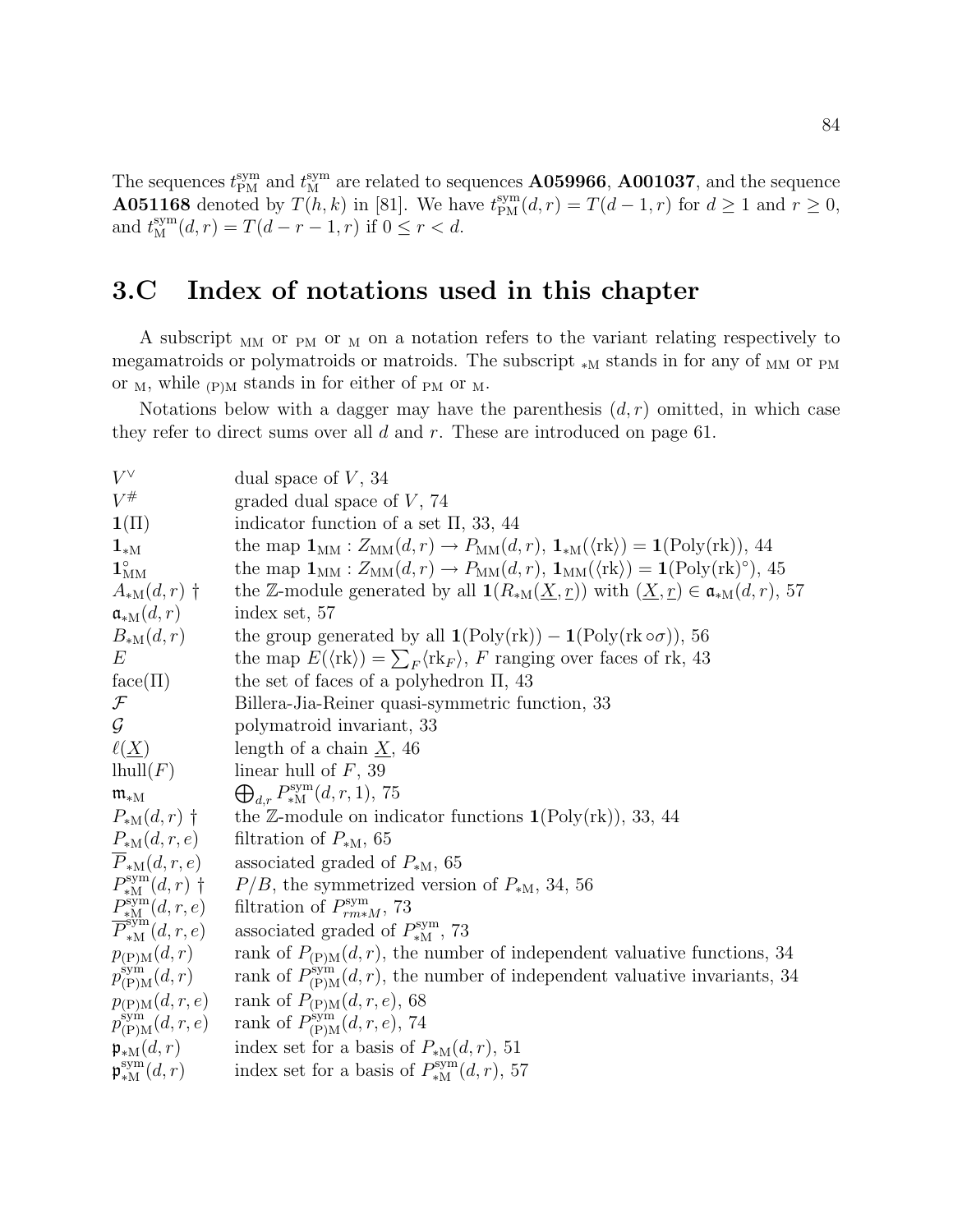| Poly(rk)                                                                                                    | base polytope of a megamatroid, 37                                                                                       |
|-------------------------------------------------------------------------------------------------------------|--------------------------------------------------------------------------------------------------------------------------|
| $R_{\rm *M}(\underline{X},\underline{r})$                                                                   | a (mega-, poly-)matroid whose polytope is a cone, 46                                                                     |
| $rk_{\Pi}$                                                                                                  | rank function of a polytope $\Pi$ , 39                                                                                   |
|                                                                                                             | the indicator function for the chain $\underline{X}$ having ranks $\underline{r}$ , 50                                   |
| $\begin{array}{l} s_{\underline{X},\underline{r}} \\ s_{\underline{X},\underline{r}} \\ S \\ \end{array}$   | the average of $s_{\underline{X},\underline{r}}$ under the symmetric group action, 57                                    |
|                                                                                                             | antipode $\mathcal{H} \rightarrow \mathcal{H}$ in a Hopf algebra, 63                                                     |
|                                                                                                             | set of (mega-, poly-)matroids, 33, 42                                                                                    |
| $\begin{array}{l} S_{*\mathrm{M}}(d,r) \\ S_{\mathrm{(P)M}}^{\mathrm{sym}}(d,r) \\ \mathcal{T} \end{array}$ | isomorphism classes of (poly)matroids, 33                                                                                |
|                                                                                                             | Tutte polynomial, 33                                                                                                     |
| $T_{\rm *M}(d,r)$ †                                                                                         | $\overline{P}_{*M}(d,r,1), 65$                                                                                           |
| $T^{\textrm{sym}}_{*\mathrm{M}}(d,r)$ †                                                                     | $\overline{P}_{*M}^{\text{sym}}(d,r,1)$ , 73                                                                             |
|                                                                                                             | rank of $T_{(P)M}(d,r)$ , number of independent additive functions, 68                                                   |
| $t_{\rm (P)M}(d,r) \newline t_{\rm (P)M}^{\rm sym}(d,r)$                                                    | rank of $T^{\text{sym}}_{(\text{P})M}(d,r)$ , number of independent additive invariants, 74                              |
|                                                                                                             | index set for a basis of $T_{\text{*M}}(d,r)$ , 69                                                                       |
| $\mathfrak{t}_{* \mathcal{M}}(d,r) \\ \mathfrak{t}_{(\mathrm{P}) \mathcal{M}}^{\mathrm{sym}}(d,r)$          | index set for a basis in $(T_{(P)M}^{sym}(d,r))^{\vee} \otimes_{\mathbb{Z}} \mathbb{Q}$ , 76                             |
| $\{U_{\alpha}\}\$                                                                                           | basis of the ring of quasisymmetric functions, 33                                                                        |
| ${u_\alpha}$                                                                                                | dual basis of $\{U_{\alpha}\}\$ , basis of Q-valued invariants, 58                                                       |
| $vert(\Pi)$                                                                                                 | set of vertices of a polyhedron II, 77                                                                                   |
| $W_{\text{MM}}(d,r)$                                                                                        | subgroup of $Z_{MM}(d,r)$ generated by all $m_{val}(\Pi,\dots)$ s, 77                                                    |
| $W_{\text{MM}}(d,r,V)$                                                                                      | ditto, $\Pi$ having all vertices in $V$ , 77                                                                             |
| $W_{\text{MM}}(\dots)^+$                                                                                    | ditto, $\Pi$ bounded from above, 77                                                                                      |
| $Y_{\ast M}(d,r)$                                                                                           | the group generated by all $\langle \text{rk} \rangle - \langle \text{rk} \circ \sigma \rangle$ , 55                     |
| $Z_{\rm *M}(d,r)$ †                                                                                         | the $\mathbb{Z}$ -module on (mega-, poly-)matroids, 33, 42                                                               |
| $Z_{*M}^{\rm sym}(d,r)$ †                                                                                   | $Z/Y$ , the symmetrized version of Z, 33, 55                                                                             |
| $\Delta_M(d,r)$                                                                                             | hypersimplex defined by $y_1 + \cdots + y_d = r$ , $0 \le y_i \le 1$ , 38                                                |
| $\Delta_{PM}(d,r)$                                                                                          | simplex defined by $y_1 + \cdots + y_d = r$ , $y_i \ge 0$ , 38                                                           |
| $\Delta$                                                                                                    | comultiplication $\mathcal{H} \to \mathcal{H} \to \mathcal{H} \otimes \mathcal{H}$ for a Hopf algebra $\mathcal{H}$ , 61 |
| $\eta$                                                                                                      | unit in a Hopf algebra, 61                                                                                               |
| $\nabla$                                                                                                    | multiplication $\mathcal{H} \otimes \mathcal{H} \to \mathcal{H}$ in a Hopf algebra, 61                                   |
| $\epsilon$                                                                                                  | counit in a Hopf algebra, 62                                                                                             |
| $\Pi^{\circ}$                                                                                               | relative interior of a polyhedron $\Pi$ , 45                                                                             |
| $\pi_{\rm MM}$                                                                                              | the quotient map $Z_{\text{MM}}(d,r) \to Z_{\text{MM}}^{\text{sym}}(d,r)$ , 56                                           |
| $\rho_{\rm MM}$                                                                                             | the quotient map $P_{MM}(d,r) \rightarrow P_{MM}^{sym}(d,r)$ , 56                                                        |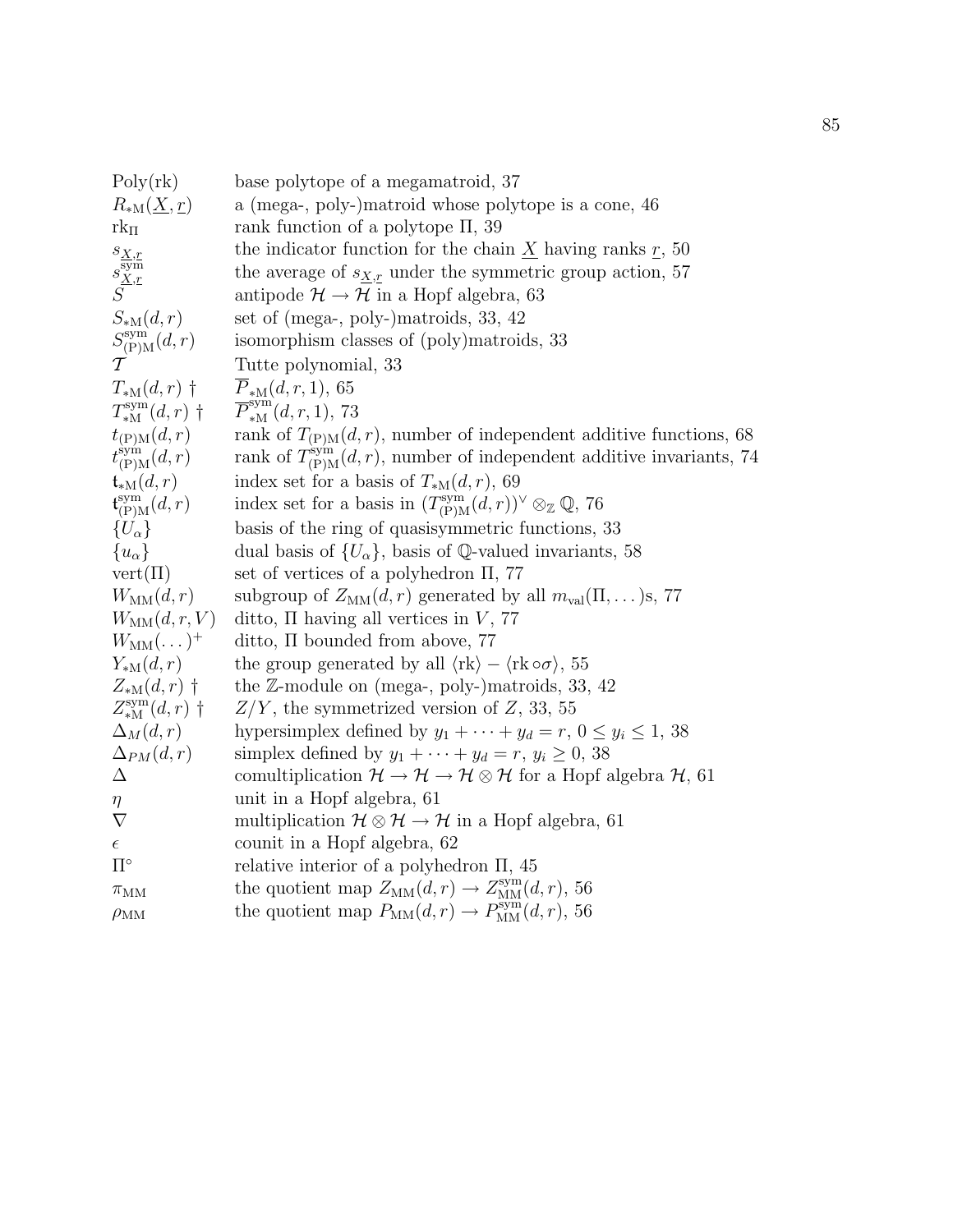# Chapter 4

# The geometry of the Tutte polynomial

This chapter is joint work with David Speyer. It is on the arXiv with identifier 1004.2403, under the title K-classes of matroids and equivariant localization. (This version incorporates some minor changes, largely for consistency with other chapters.)

### 4.1 Introduction

Let  $H_1, H_2, \ldots, H_n$  be a collection of hyperplanes through the origin in  $\mathbb{C}^d$ . The study of such hyperplane arrangements is a major field of research, resting on the border between algebraic geometry and combinatorics. There are two natural objects associated to a hyperplane arrangement. We will describe both of these constructions in detail in Section 4.3.

The first is the *matroid* of the hyperplane arrangement, which can be thought of as encoding the combinatorial structure of the arrangement.

The second, which captures the geometric structure of the arrangement, is a point in the Grassmannian  $G(d, n)$ . There is ambiguity in the choice of this point; it is only determined up to the action of an *n*-dimensional torus on  $G(d, n)$ . So more precisely, to any hyperplane arrangement, we associate an orbit Y in  $G(d, n)$  for this torus action. It is technically more convenient to work with the closure of this orbit. In [83], Speyer suggested that the K-class of this orbit could give rise to useful invariants of matroids, thus exploiting the geometric structure to study the combinatorial one. In this chapter, we continue that project.

One of our results is a formula for the Tutte polynomial, the most famous of matroid invariants, in terms of the  $K$ -class of Y. In addition, we rewrite all of the  $K$ -theoretic definitions in terms of moment graphs, something which was begun in the appendix of [83]. This makes our theory purely combinatorial and in principle completely computable. Many results which were shown for realizable matroids in [83] are now extended to all matroids.

We state our two main results. The necessary  $K$ -theoretic definitions will be given in the following section. Given integers  $0 < d_1 < \cdots < d_s < n$ , let  $\mathcal{F}\ell(d_1, \ldots, d_s; n)$  be the partial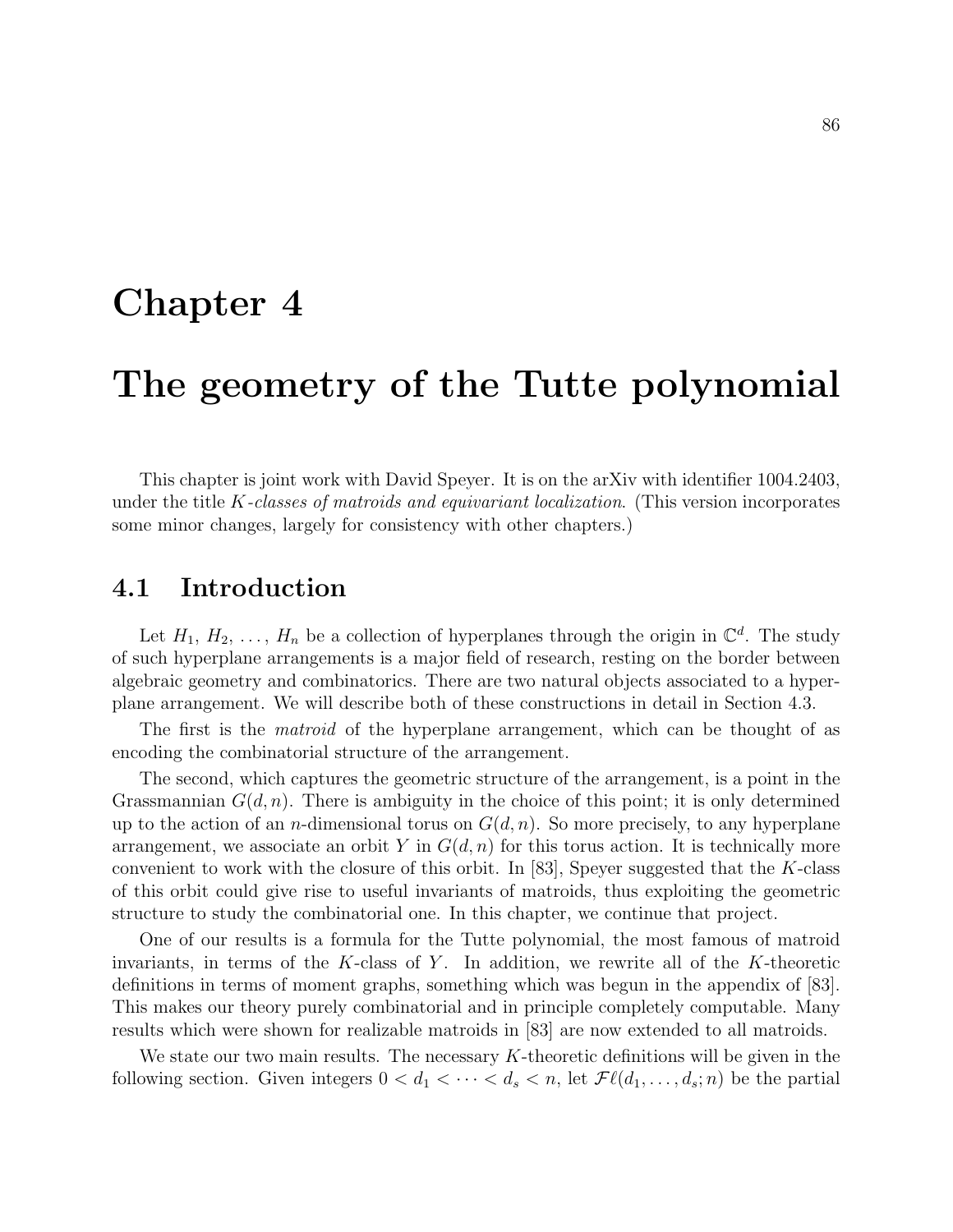flag manifold of flags of dimensions  $(d_1, \ldots, d_s)$ . For instance,  $\mathcal{F}\ell(d; n) = G(d, n)$ . Note that  $\mathcal{F}\ell(1, n-1; n)$  embeds as a hypersurface of bidegree  $(1, 1)$  in  $\mathbb{P}^{n-1} \times \mathbb{P}^{n-1}$ , regarded as the space of pairs (line, hyperplane) in  $n$ -space.

We will be particularly concerned with the maps in diagram  $(4.1.1)$ :



Here the maps  $\mathcal{F}\ell(1, d, n - 1; n) \to \mathcal{F}\ell(1, n - 1; n)$  and  $\mathcal{F}\ell(1, d, n - 1; n) \to G(d, n)$  are given by respectively forgetting the d-plane and forgetting the line and hyperplane. The map  $\pi_{1(n-1)}$  is defined by the composition  $\mathcal{F}\ell(1, d, n-1; n) \to \mathcal{F}\ell(1, n-1; n) \to \mathbb{P}^{n-1} \times \mathbb{P}^{n-1}.$ 

Let T be the torus  $(\mathbb{C}^*)^n$ , which acts on the spaces in (4.1.1) in an obvious way (explicitly, T acts on  $\mathbb{A}^n$  by  $t \cdot x = (t_1^{-1}x_1, \ldots, t_n^{-1}x_n)$ , and flags are taken to consist of subspaces of  $\mathbb{A}^n$ ; see Convention 4.2.2). Let x be a point of  $G(d, n)$ , M the corresponding matroid, and  $Tx$ the closure of the T orbit through x. Let Y be the class of the structure sheaf of  $\overline{Tx}$  in  $K^0(G(d, n))$ . Write  $K^0(\mathbb{P}^{n-1} \times \mathbb{P}^{n-1}) = \mathbb{Q}[\alpha, \beta]/(\alpha^n, \beta^n)$ , where  $\alpha$  and  $\beta$  are the classes of the structure sheaves of hyperplanes.

We can now explain the geometric origin of the Tutte polynomial.

**Theorem 4.7.1.** With the above notations,

$$
(\pi_{1(n-1)})_*\pi_d^*\left(Y\cdot[\mathcal{O}(1)]\right)=t_M(\alpha,\beta)
$$

where  $t_M$  is the Tutte polynomial.

As usual, the sheaf  $\mathcal{O}(1)$  on  $G(d, n)$  is a generator of  $Pic(G(d, n)) \cong \mathbb{Z}$ ; it is the pullback of  $\mathcal{O}(1)$  on  $\mathbb{P}^N$  via the Plücker embedding. Also  $\mathcal{O}(1) = \bigwedge^d S^{\vee}$ , where S is the universal sub-bundle of Section 4.5.

The constant term of  $t_M$  is zero; this corresponds to the fact that  $\pi_{1(n-1)}$  is not surjective onto  $\mathbb{P}^{n-1} \times \mathbb{P}^{n-1}$  but, rather, has image lying in  $\mathcal{F}\ell(1, n-1; n)$ . The linear term of Tutte,  $\beta(M)(\alpha+\beta)$ , corresponds to the fact that the map  $\pi_d^{-1}$  $\tau_d^{-1}(Tx) \to \mathcal{F}\ell(1, n-1; n)$  is finite of degree  $\beta(M)$ .

Theorems 4.8.1, 4.8.5. Also with the above notations,

$$
(\pi_{1(n-1)})_* \pi_d^* (Y) = h_M(\alpha + \beta - \alpha \beta)
$$

where  $h_M$  is Speyer's matroid invariant from [83].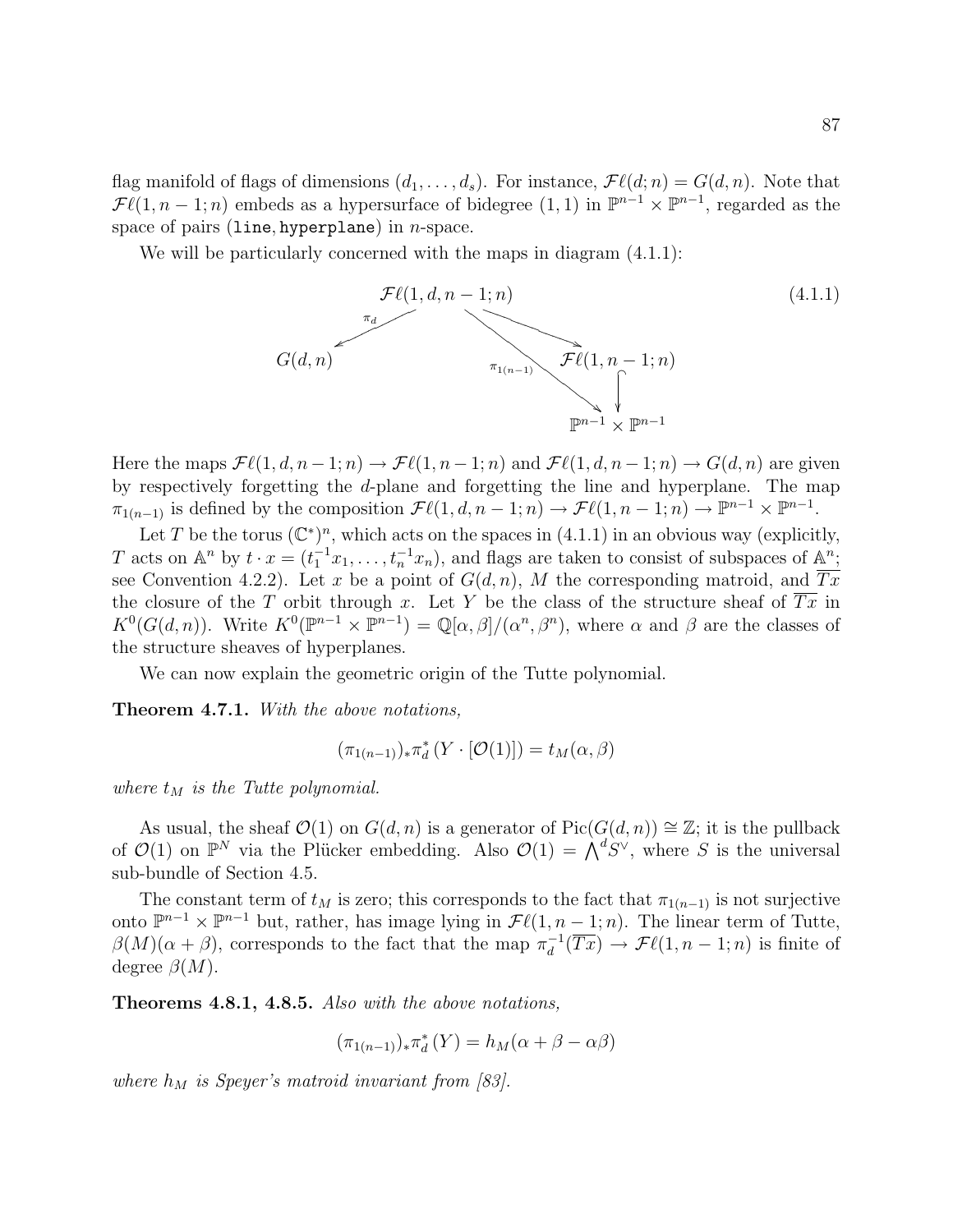Our results can be pleasingly presented in terms of  $\alpha - 1$  and  $\beta - 1$ . For instance, in Theorem 4.8.1,  $h_M$  is a polynomial in  $1 - (\alpha + \beta - \alpha \beta) = (\alpha - 1)(\beta - 1)$ , and Theorem 4.7.1 obtains the rank generating function of M in the variables  $\alpha - 1$ ,  $\beta - 1$ . In other words, we might take as a generating set for  $K^0(\mathbb{P}^{n-1}\times \mathbb{P}^{n-1})$  not the structure sheaves of linear spaces  $\{\alpha^p\beta^q\}$ , but the line bundles  $\mathcal{O}(-p,-q) = \mathcal{O}(-1,0)^p \mathcal{O}(0,-1)^q$ , where  $\mathcal{O}(-1,0)$  is the pullback of  $\mathcal{O}(-1)$  on  $\mathbb{P}^{n-1}$  via projection to the first factor, and  $\mathcal{O}(0,-1)$  is the analogue for the second factor. We have a short exact sequence

$$
0 \to \mathcal{O}(-1,0) \to \mathcal{O} \to \mathcal{O}_H \to 0, \tag{4.1.2}
$$

where H is the divisor  $\mathbb{P}^{n-2} \times \mathbb{P}^{n-1} \subseteq \mathbb{P}^{n-1} \times \mathbb{P}^{n-1}$ , so  $[\mathcal{O}(-1,0)] = 1 - \alpha$ , and similarly  $[\mathcal{O}(0, -1)] = 1 - \beta.$ 

This chapter begins by introducing the limited subset of K-theory which we need, with particular attention to the method of equivariant localization. Many of our proofs, including those of Theorems 4.7.1 and Theorems 4.8.5 above, rely heavily on equivariant  $K$ -theory, even though they are theorems about ordinary K-theory. The end of Section 4.2 describes the K-theory of the Grassmannian from the equivariant perspective, and Section 4.3 describes the K-theory classes associated to matroids.

In equivariant K-theory, working with  $\alpha$  and  $\beta$  presents a difficulty: the characters which appear when handling hyperplane classes equivariantly depend on the choice of hyperplane, and there is no canonical way to make this choice. Working with  $\alpha - 1$  and  $\beta - 1$  avoids this difficulty. Thus we get some results of independent interest in equivariant  $K$ -theory in terms of those classes, for instance Theorem 4.7.2.

Any function on matroids arising from  $K^0(G(d, n))$  is a valuation. This is the subject of Section 4.4, where we show that the converse doesn't hold by exhibiting a valuative matroid invariant not arising from  $K^0(G(d, n))$ .

Section 4.5 proves Lemma 4.5.1, the core lemma which we use to push and pull  $K$ classes in diagram (4.1.1). In conjunction with equivariant localization, our computations are reduced to manipulating sums of Hilbert series of certain infinite-dimensional T-representations, which we may regard as rational functions. We control these rational functions by expanding them as Laurent series with various domains of convergence. We collect a number of results on this subject in Section 4.6.

Sections 4.7 and Section 4.8 are the proofs of the theorems above. Finally, Section 4.9 takes results from [83], concerning the behavior of  $h_M$  under duality, direct sum and two-sum, and extends them to nonrealizable matroids.

#### 4.1.1 Notation

We write  $[n]$  for  $\{1, 2, \ldots, n\}$ . For any set S, we write  $\binom{S}{k}$  $\binom{S}{k}$  for the set of k-element subsets of S and  $2^S$  for the set of all subsets of S. Disjoint union is denoted by  $\Box$ . The use of the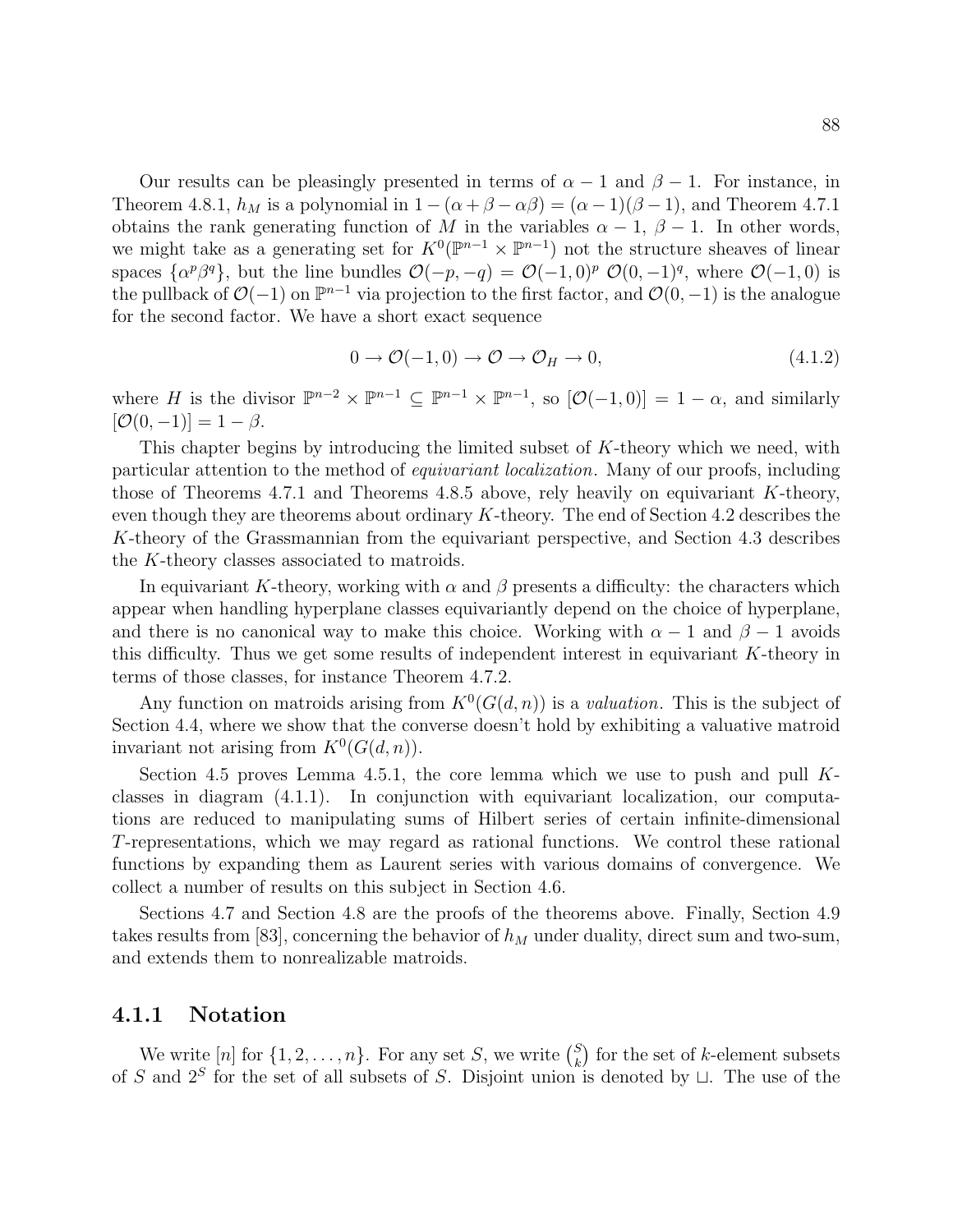notation  $I \setminus J$  does not imply that J is contained in I. In addition to the notations  $\mathbb{P}, G(d, n)$ and  $\mathcal{F}\ell$  introduced above, we will often write  $\mathbb{A}^n$  for affine space.

## 4.2 Background on K-theory

If X is any algebraic variety, then  $K_0(X)$  denotes the free abelian group generated by isomorphism classes of coherent sheaves on X, subject to the relation  $[A] + [C] = [B]$ whenever there is a short exact sequence  $0 \to A \to B \to C \to 0$ . The subspace generated by the classes of vector bundles is denoted  $K^0(X)$ . If X is smooth, as all the spaces we deal with will be, the inclusion  $K^0(X) \hookrightarrow K_0(X)$  is an equality. (See [71, Proposition 2.1] for this fact, and its equivariant generalization.)

We put a ring structure on  $K^0(X)$ , generated by the relations  $[E][F] = [E \otimes F]$  for any vector bundles E and F on X. The group  $K_0(X)$  is a module for  $K^0(X)$ , with multiplication given by  $[E][F] = [E \otimes F]$  where E is a vector bundle and F a coherent sheaf.

For any map  $f: X \to Y$ , there is a pull back map  $f^* : K^0(Y) \to K^0(X)$  given by  $f^*[E] = [f^*E]$ . This is a ring homomorphism. If  $f : X \to Y$  is a proper map, there is also a pushforward map  $f_*: K_0(X) \to K_0(Y)$  given by

$$
f_*[E] = \sum (-1)^i [R^i f_* E].
$$

Here  $R^if_*$  are the right derived functors of the pushforward  $f_*$  of sheaves (see [21, paragraph 5.2.13]). These two maps are related by the projection formula, which asserts that  $f_*$  is a homomorphism of  $K^0(Y)$ -modules, where  $K^0(X)$  has the module structure induced by  $f^*$ . In other words, for  $E \in K^0(Y)$  and  $F \in K_0(X)$ , we have

$$
f_*((f^*[E])[F]) = [E]f_*[F].
$$
\n(4.2.1)

We always have a map from  $X$  to a point. We denote the pushforward along this map by f, or by  $\int_X$  when necessary. (There are many analogies between  $K^0$  and  $H^*$ . In cohomology, the pushforward from an oriented compact manifold to a point is often denoted by  $\int$ , because it is given by integration in the de Rham formulation of cohomology. We use the same symbol here by analogy.) Notice that  $K_0(\text{pt}) = K^0(\text{pt}) = \mathbb{Z}$ , and  $\int [E]$  is the holomorphic Euler characteristic of the sheaf E.

If  $T$  is a torus acting on  $X$ , then we can form the analogous constructions using  $T$ equivariant vector bundles and sheaves, denoted  $K_T^0(X)$  and  $K_T^T(X)$ . The analogous properties hold of these. Writing Char(T) for the lattice of characters,  $Hom(T, \mathbb{C}^*)$ , we have  $K_0^T(\text{pt}) = K_T^0(\text{pt}) = \mathbb{Z}[\text{Char}(T)].$  Explicitly, a T-equivariant sheaf on pt is simply a vector space with a T-action, and the corresponding element of  $\mathbb{Z}[\text{Char}(T)]$  is the character. Making a choice of coordinates, we will often take  $\mathbb{Z}[\text{Char}(T)] = \mathbb{Z}[t_1^{\pm 1}, \dots, t_n^{\pm 1}].$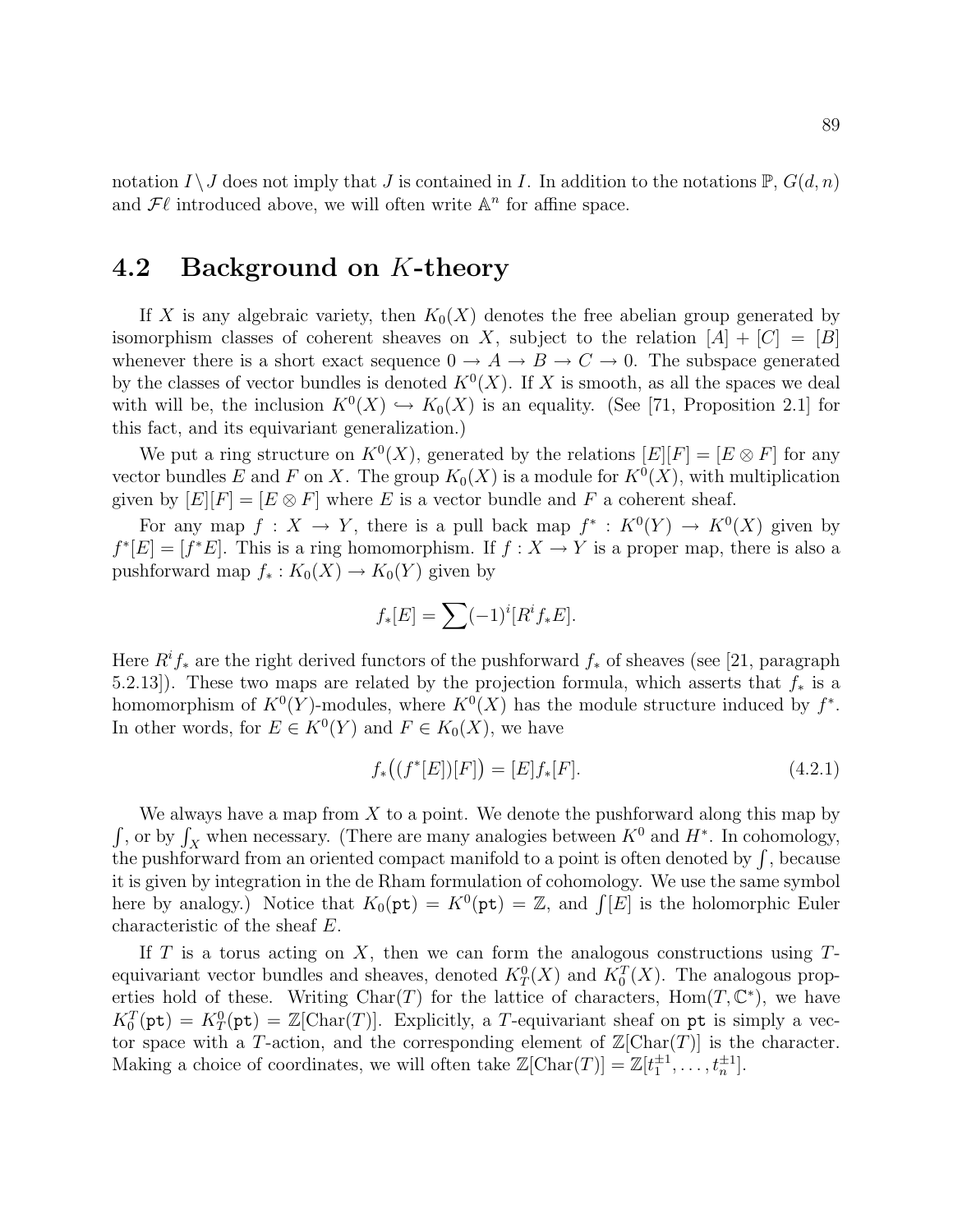We write  $[E]^T$  for the class of the sheaf E in  $K^0_T(X)$ . We also write  $\int^T$  for the pushforward to a point in equivariant cohomology.

We pause to discuss Hilbert series and sign conventions. If  $V$  is a finite dimensional representation of  $T$ , the Hilbert series of  $V$  is the sum

$$
\mathrm{Hilb}(V):=\sum_{\chi\in\mathrm{Char}(T)}\dim\mathrm{Hom}(\chi,V)\cdot\chi
$$

in  $\mathbb{Z}[\text{Char}(T)]$ . If V isn't finite dimensional, but  $\text{Hom}(\chi, V)$  is for every character  $\chi$ , then we can still consider this as a formal sum.

Here is one example of particular interest: let  $W$  be a finite dimensional representation of T with character  $\sum \chi_i$ . Suppose that all of the  $\chi_i$  lie in an open half space in Char(T)  $\otimes \mathbb{R}$ ; if this condition holds, we say that W is *contracting*. Then the Hilbert series of  $Sym(W)$ , defined as a formal power series, represents the rational function  $1/(1-\chi_1)\cdots(1-\chi_r)$ . If M is a finitely generated  $Sym(W)$  module, then the Hilbert series of M will likewise represent an element of  $Frac(\mathbb{Z}[\text{Char}(T)])$  [68, Theorem 8.20].

Remark 4.2.1. If W is not contracting, then  $\text{Hom}(\chi, \text{Sym}(W))$  will usually be infinite dimensional. It is still possible to define Hilbert series in this situation, see [68, Section 8.4], but we will not need this.

Sign conventions when working with group actions are potentially confusing. We now spell our choices out.

Convention 4.2.2. Suppose that a group G acts on a ring A. The group G then acts on Spec A by  $g(a) = (g^{-1})^* a$ . This definition is necessary in order to make sure that both actions are left actions. Although we will only consider actions of abelian groups, for which left and right actions are the same, we still follow this convention. This means that, if  $V$  is a vector space on which T acts by characters  $\alpha_1, \alpha_2, \ldots, \alpha_r$ , then the coordinate ring of V is  $\text{Sym}(V^*)$  and has Hilbert series  $1/\prod_{i}(1-\alpha_i^{-1})$  $i^{-1}$ ). Now, let W be another T-representation, with characters  $\beta_1$ ,  $\beta_2, \ldots, \beta_s$ . Consider  $W \times V$  as a trivial vector bundle over V. The corresponding Sym $(V^*)$ module is  $W \otimes \text{Sym}(V^*)$ , and has Hilbert series  $(\sum \beta_j)/\prod_{i=1}^N (1 - \alpha_i^{-1})$  $i^{-1}$ ). So one cannot simply memorize a rule like "always invert characters" or "never invert characters".

When we work out examples, we will need to specify how  $T$  acts on various partial flag varieties. Our convention is that T acts on  $\mathbb{A}^n$  by the characters  $t_1^{-1}, \ldots, t_n^{-1}$ . Grassmannians, and other partial flag varieties, are flags of subspaces, not quotient spaces, and T acts on them by acting on the subobjects of  $\mathbb{A}^n$ . The advantage of this convention is that, for any ample line bundle L on  $\mathcal{F}\ell(n)$ , the pushforward  $\int^T [L]$  will be composed of positive powers of the  $t_i$ .

**Example 4.2.3.** Let L be the d-plane  $Span(e_1, e_2, \ldots, e_d)$  and M be the  $(n-d)$ -plane  $Span(e_{d+1}, \ldots, e_n)$ . Let  $W \subset G(d, n)$  consist of those linear spaces which can be written as the graph of a linear map  $L \to M$ . This is an open neighborhood of L, sometimes called the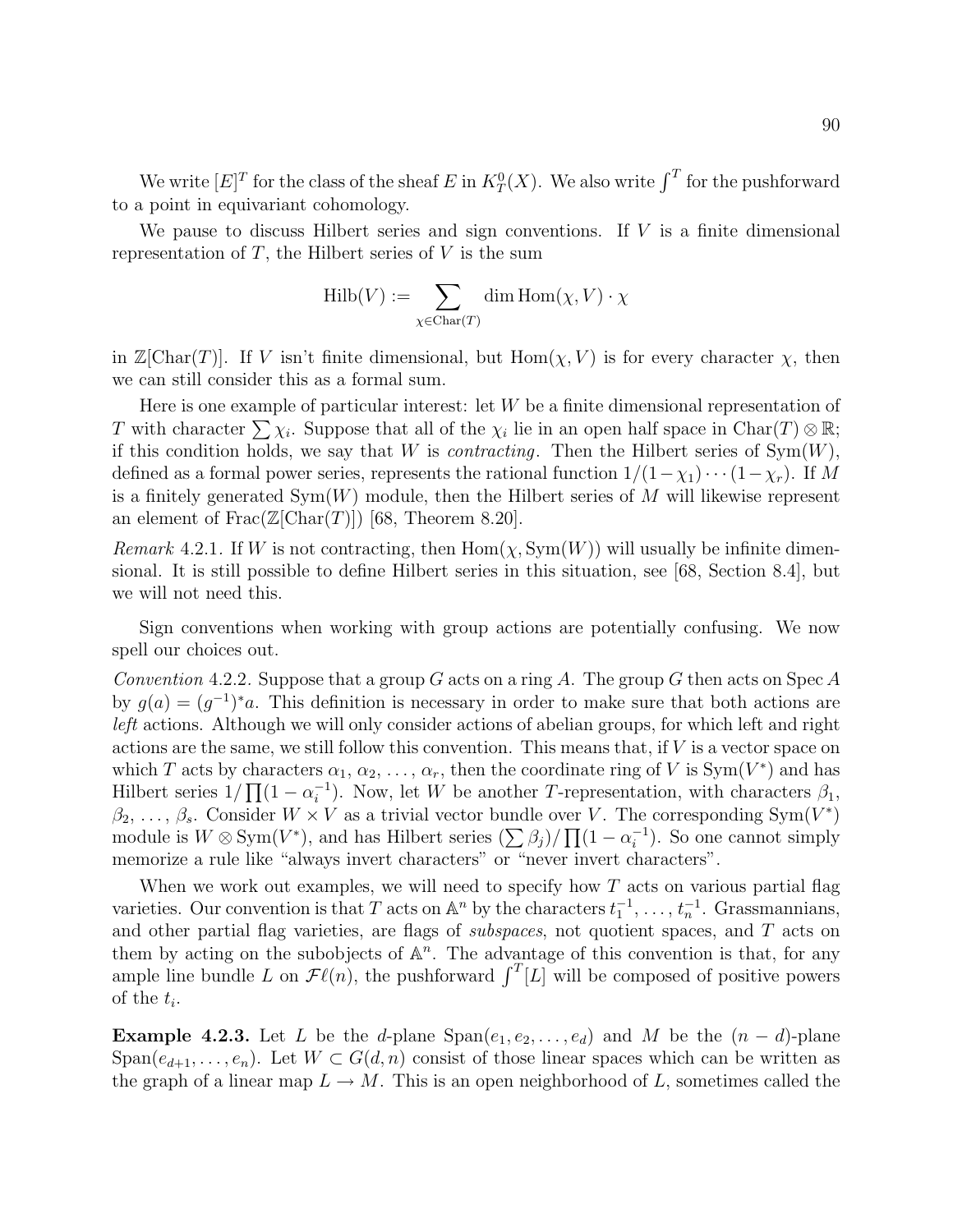big Schubert cell. The cell W is a vector space of dimension  $d(n - d)$ , naturally identified with  $Hom(L, M)$ . The torus T acts on the vector space W in the way induced from its action on  $G(d, n)$ , with characters  $t_i t_i^{-1}$  $j^{-1}$ , for  $1 \leq i \leq d$  and  $d+1 \leq j \leq n$ . So T acts on the coordinate ring of W with characters  $t_i^{-1}$  $i^{-1}t_j$ , for i and j as above.

#### 4.2.1 Localization

The results in this section are well known to experts, but it seems difficult to find a reference that records them all in one place. We have attempted to do so; we have made no attempt to find the original sources for these results. The reader may want to compare our presentation to the description of equivariant cohomology in [54].

In this chapter, we will be only concerned with  $K_0^T(X)$  for extremely nice spaces X. In fact, the only spaces we will need in the chapter are partial flag manifolds and products thereof. All of these spaces are *equivariantly formal* spaces, meaning that their K-theory can be described using the method of equivariant localization, which we now explain.

We will gradually add niceness hypotheses on  $X$  as we need them.

**Condition 4.2.4.** Let X be a smooth projective variety with an action of a torus  $T$ .

Writing  $X<sup>T</sup>$  for the subvariety of T-fixed points, we have a restriction map

$$
K_T^0(X) \to K_T^0(X^T) \cong K^0(X^T) \otimes K_T^0(\operatorname{\mathsf{pt}}).
$$

Suppose we have:

**Condition 4.2.5.** X has finitely many T-fixed points.

**Theorem 4.2.6** ([71, Theorem 3.2], see also [53, Theorem A.4] and [90, Corollary 5.11]). In the presence of Condition 4.2.4, the restriction map  $K_T^0(X) \to K_T^0(X^T)$  is an injection. If we have Conditions 4.2.4 and 4.2.5, then  $K_T^0(X^T)$  is simply the ring of functions from  $X^T$ to  $K_T^0(\text{pt})$ .

For example, if  $X = G(d, n)$  and T is the standard *n*-dimensional torus, then  $X<sup>T</sup>$  is  $\binom{n}{d}$  $\binom{n}{d}$ distinct points, one for each d-dimensional coordinate plane in  $\mathbb{C}^n$ .

Let x be a fixed point of the torus action on X, so we have a restriction map  $K_T^0(X) \to$  $K_T^0(x) \cong K_T^0(\text{pt})$ . It is important to understand how this map is explicitly computed. For  $\xi \in K_T^0(X)$ , we write  $\xi(x)$  for the image of  $\xi$  in  $K_T^0(x)$ .

We adopt a simplifying definition, which will hold in all of our examples: We say that X is *contracting at x* if there is a T-equivariant neighborhood of x which is isomorphic to  $\mathbb{A}^N$  with T acting by a contracting linear representation. We will call the action of T on X contracting if it is contracting at every T-fixed point.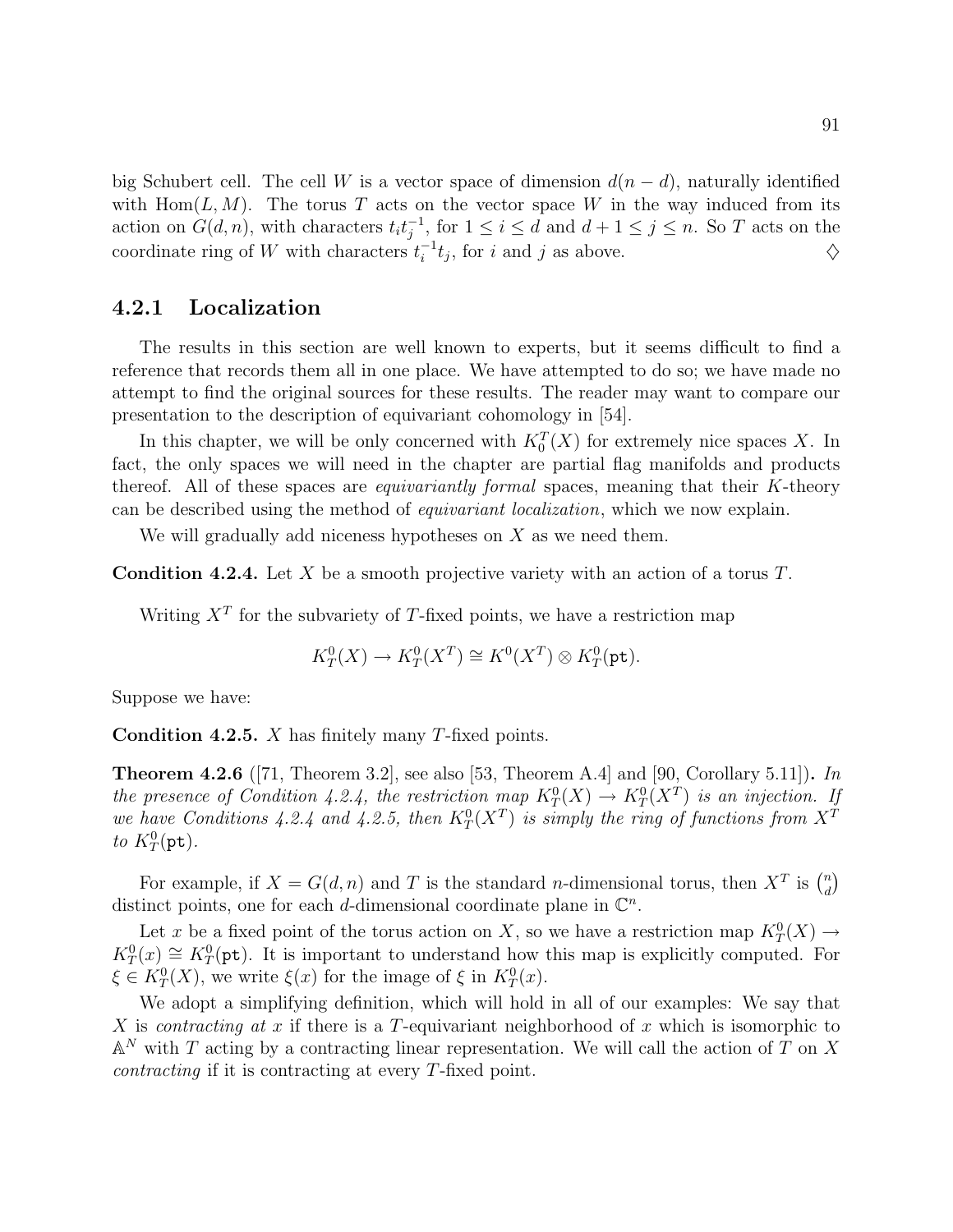Let X be contracting at x. Let U be a T-equivariant neighborhood of x isomorphic to a contracting T-representation, and let  $\chi_1, \ldots, \chi_N$  be the characters by which T acts on U. Let  $E$  be a T-equivariant coherent sheaf on  $U$ , corresponding to a graded, finitely generated  $\mathcal{O}(U)$ -module M. Then the Hilbert series of M lies in Frac( $\mathbb{Z}[\text{Char}(T)]$ ); it is a rational function of the form  $k(E)/\prod_{i=1}^{n} (1 - \chi_i^{-1})$  $i<sup>-1</sup>$  for some polynomial  $k(E)$  in  $\mathbb{Z}[\text{Char}(T)].$ 

**Theorem 4.2.7.** If U is an open neighborhood of x as above then  $K_T^0(U) \cong K_T^0(\text{pt})$ . With the above notations,  $[E]^T(x) = k(E)$ .

*Proof sketch*. The restriction map  $K_T^0(X) \to K_T^0(x)$  factors through  $K_T^0(U)$ , so it is enough to show that  $[E]^T|_U$  is  $k(E)$ .

Let M be the  $\mathcal{O}(U)$ -module coresponding to U, and abbreviate  $\mathcal{O}(U)$  to S. Then M has a finite T-graded resolution by free S-modules as in [68, Chapter 8], say

$$
0 \to \bigoplus_{i=1}^{b_N} S[\chi_{iN}^{-1}] \to \cdots \to \bigoplus_{i=1}^{b_1} S[\chi_{i1}^{-1}] \to \bigoplus_{i=1}^{b_0} S[\chi_{i0}^{-1}] \to M \to 0.
$$

Because we write our grading group multiplicatively, we write  $S[\chi^{-1}]$  where  $S[-\chi]$  might appear more familiar. This notation will only arise within this proof.

The sheafification of  $S[\chi^{-1}]$ , by definition, has class  $\chi$  in  $K_T^0(U)$ . So

$$
[E]^T = \sum_{j=1}^N (-1)^i \sum_{i=1}^{b_j} \chi_{ij}.
$$
\n(4.2.2)

As the reader can easily check, or read in [68, Proposition 8.23], the sum in  $(4.2.2)$  is  $k(E)$ .  $\Box$ 

**Corollary 4.2.8.** If E is a vector bundle on U, and T acts on the fiber over x with character  $\sum \eta_i$ , then  $[E]^T(x) = \sum \eta_i$ .

Remark 4.2.9. The positivity assumption is needed only for convenience. In general, let x be a smooth variety with T-action, x a fixed point of  $X$ , and let  $E$  be an equivariant coherent sheaf on X. Then  $\mathcal{O}_x$  is a regular local ring, and  $E_x$  a finitely generated  $\mathcal{O}_x$ module. Passing to the associated graded ring and module,  $gr E_x$  is a finitely generated, T-equivariant (gr  $\mathcal{O}_x$ )-module, and gr  $\mathcal{O}_x$  is a polynomial ring. If the T-action on the tangent space at x is contracting, then we can define  $[E]^T(x)$  using the Hilbert series of gr  $E_x$ ; if not, we can use the trick of [68, Section 8.4] to define  $k(\text{gr } E_x)$  and, hence,  $[E]^T(x)$ . But we will not need either of these ideas.

We have now described, given a T-equivariant sheaf E in  $K_0^T(X)$ , how to describe it as a function from  $X^T$  to  $K_T^0(\text{pt})$ . It will also be worthwhile to know, given a function from  $X^T$ to  $K_T^0(\text{pt})$ , when it is in  $K_T^0(X)$ . For this, we need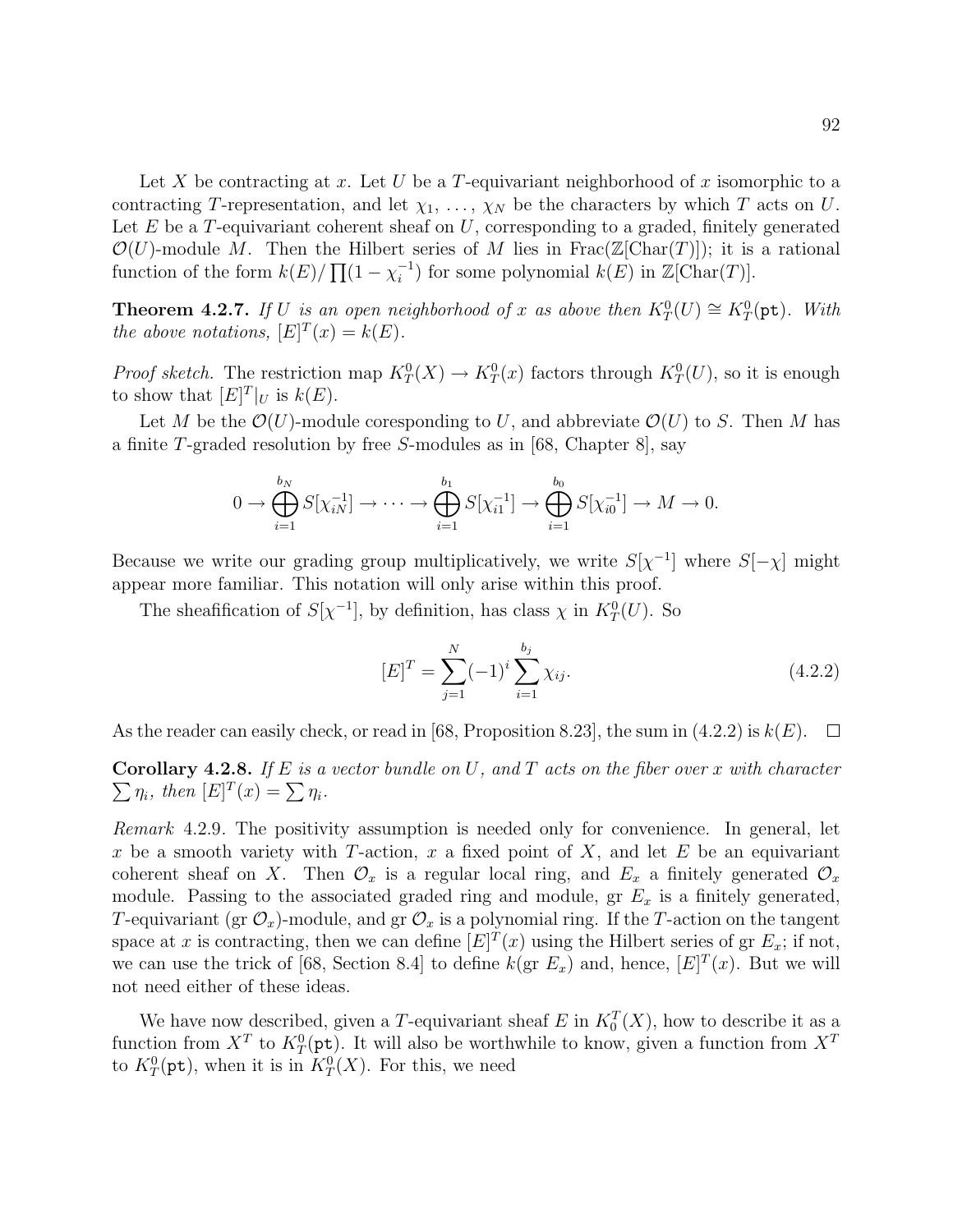**Condition 4.2.10.** There are finitely many 1-dimensional T-orbits in  $X$ , each of which has closure isomorphic to  $\mathbb{P}^1$ .

A T-invariant subvariety of X isomorphic to  $\mathbb{P}^1$  necessarily contains just two T-fixed points.

Theorem 4.2.11 ([90, Corollary 5.12], see also [53, Corollary A.5]). Assume conditions 4.2.4, 4.2.5 and 4.2.10. Let f be a function from  $X^T$  to  $K_T^0(\text{pt})$ . Then f is of the form  $\xi(\cdot)$  for some  $\xi \in K_T^0(X)$  if and only if the following condition holds: For every one dimensional orbit, on which T acts by character  $\chi$  and for which x and y are the T-fixed points in the closure of the orbit, we have

$$
f(x) \equiv f(y) \mod 1 - \chi.
$$

We cannot conclude that  $\xi$  is itself the class  $[E]^T$  of a T-equivariant sheaf E, for reasons of positivity. For example,  $\xi(x) = -1$  does not describe the class of a sheaf.

Let's see what this theorem means for the Grassmannian  $G(d, n)$ . Here  $K_T^0(\text{pt})$  is the ring of Laurent polynomials  $\mathbb{Q}[t_1^{\pm}, t_2^{\pm}, \ldots, t_n^{\pm}]$ . The fixed points  $G(d, n)^T$  are the linear spaces of the form  $\text{Span}(e_i)_{i \in I}$  for  $I \in \binom{[n]}{d}$  $\binom{n}{d}$ . We will write this point as  $x_I$  for  $I \in \binom{[n]}{d}$  $\binom{n}{d}$ . So an element of  $K^0_T(G(d, n))$  is a function  $f: \binom{[n]}{d}$  $\binom{n}{d}$   $\rightarrow$   $K_T^0(\text{pt})$  obeying certain conditions. What are those conditions? Each one-dimensional torus orbit joins  $x_I$  to  $x_J$  where  $I = S \sqcup \{i\}$  and  $J = S \sqcup \{j\}$ for some S in  $\binom{[n]}{d}$  $\binom{[n]}{d-1}$ . Thus an element of  $K^0_T(G(d,n))$  is a function  $f: \binom{[n]}{d}$  $\binom{m}{d} \to K^0_T(\texttt{pt})$  such that

$$
f(S \sqcup \{i\}) \equiv f(S \sqcup \{j\}) \mod 1 - t_i/t_j \tag{4.2.3}
$$

for all  $S \in \binom{[n]}{d-1}$  $\binom{[n]}{d-1}$  and  $i, j \in [n] \backslash S$ . In this case we have an even more concrete interpretation of this ring. The graph formed by the 0- and 1-dimensional orbits in  $G(d, n)$  form the 1-skeleton of a polytope in the character lattice of T, namely the hypersimplex conv $\{\prod_{i\in I}t_i: I\in \binom{[n]}{d}\}$  $\binom{n}{d}$ . An edge in direction  $\chi$  corresponds to a 1-dimensional orbit acted on by  $\chi$ . Then  $K_T^0(G(\tilde{d}, n))$ is the ring of splines, i.e. continuous piecewise polynomial functions, on the normal fan of the hypersimplex; condition (4.2.3) asserts continuity along the codimension 1 cones.

We now describe how to compute tensor products, pushforwards and pullbacks in the localization description. The first two are simple. Tensor product corresponds to multiplication. That is to say,

$$
([E]^T [F]^T) (x) = [E]^T (x) \cdot [F]^T (x)
$$
\n(4.2.4)

for  $x \in X^T$ . Pullback corresponds to pullback. That is to say, if X and Y are equivariantly formal spaces, and  $\pi : X \to Y$  a T-equivariant map, then

$$
(\pi^*[E]^T)(x) = [E]^T(\pi(x))
$$
\n(4.2.5)

for  $x \in X^T$  and  $[E]^T \in K_0^T(X)$ . The proofs are simply to note that pullback to  $X^T$  and  $Y^T$ is compatible with pullback and with multiplication in the appropriate ways.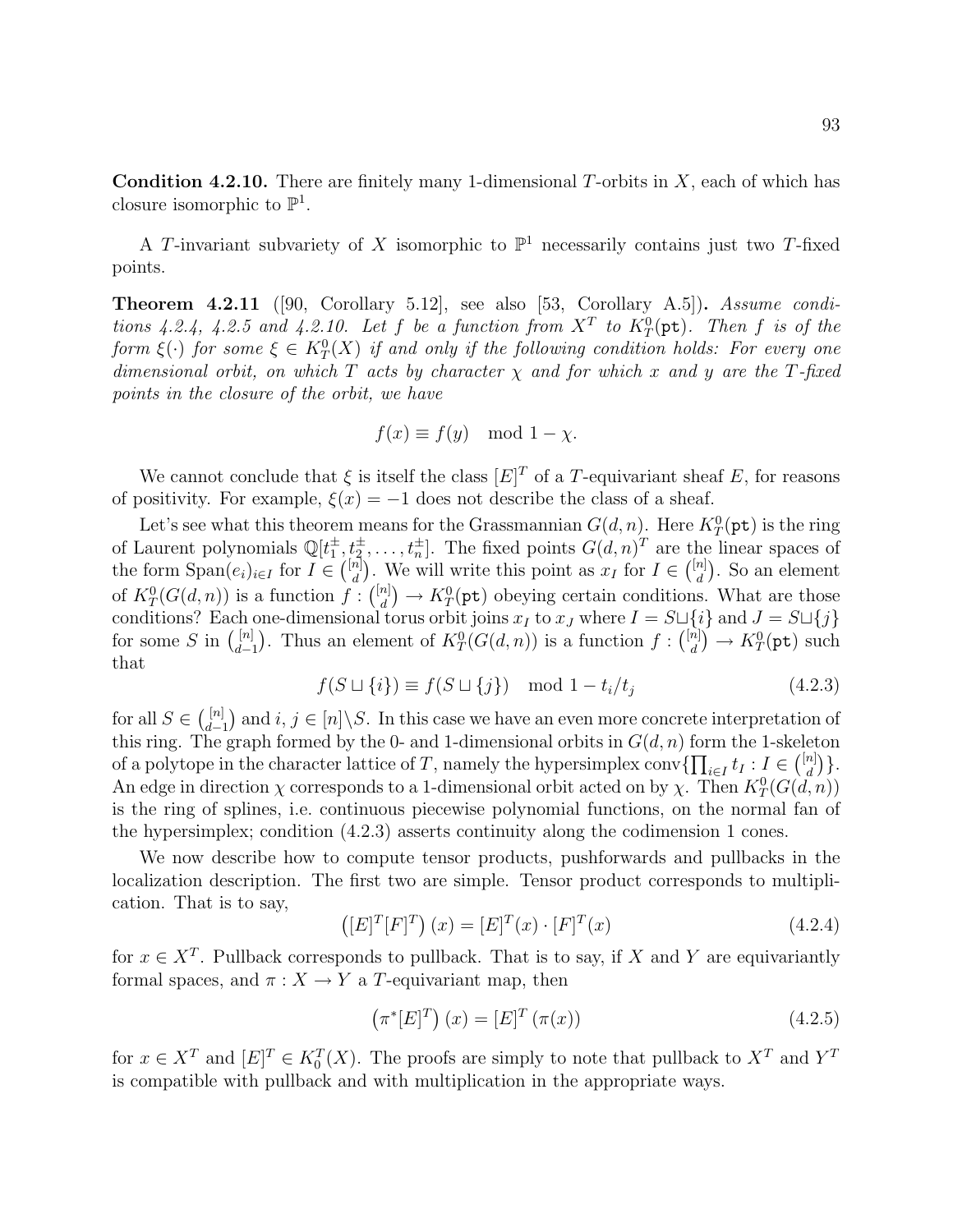The formula for pushforward is somewhat more complex. Let  $X$  and  $Y$  be contracting at every fixed point and  $\pi : X \to Y$  a T-equivariant map. For  $x \in X^T$ , let  $\chi_1(x)$ ,  $\chi_2(x)$ , ...,  $\chi_r(x)$  be the characters of T acting on a neighborhood of x; for  $y \in Y^T$ , define  $\eta_1(y)$ , ...,  $\eta_s(y)$  similarly. Then we have the formula

$$
\frac{(\pi_*[E]^T)(y)}{(1-\eta_1^{-1}(y))\cdots(1-\eta_s^{-1}(y))} = \sum_{x \in X^T, \ \pi(x)=y} \frac{[E]^T(x)}{(1-\chi_1^{-1}(x))\cdots(1-\chi_r^{-1}(x))}.
$$
(4.2.6)

See [21, Theorem 5.11.7].

It is often more convenient to state this equation in terms of multi-graded Hilbert series. If Hilb( $E_x$ ) is the multi-graded Hilbert series of the stalk  $E_x$ , then equation (4.2.6) reads:

$$
\mathrm{Hilb}(\pi_*(E)_y) = \sum_{x \in X^T, \ \pi(x) = y} \mathrm{Hilb}(E_x) \tag{4.2.7}
$$

It is also important to note how this formula simplifies in the case of the pushforward to a point. In that case, we get

$$
\int_{X}^{T} [E]^T = \sum_{x \in X^T} \text{Hilb}(E_x)
$$
\n(4.2.8)

This special case is more prominent in the literature than the general result (4.2.6); see for example [71, Section 4] for some classical applications.

Finally, we describe the relation between ordinary and  $T$ -equivariant K-theories. There is a map from equivariant K-theory to ordinary K-theory by forgetting the  $T$ -action. In particular, the map  $K_T^0(\text{pt}) \to K^0(\text{pt}) = \mathbb{Z}$  just sends every character of T to 1. In this way, Z becomes a  $K_T^0(\mathsf{pt})$ -module. Thus, for any space X with a T-action, we get a map  $K^0_T(X) \otimes_{K^0_T(\text{pt})} \mathbb{Z} \to K^0(X)$ . All we will need is that this map exists, but the reader might be interested to know the stronger result:

**Theorem 4.2.12** ([66, Theorem 4.3]). Assuming Condition 4.2.4, the map

$$
K^0_T(X)\otimes_{K^0_T(\text{pt})}\mathbb{Z}\to K^0(X)
$$

is an isomorphism.

### 4.3 Matroids and Grassmannians

Let E be a finite set (the ground set), which we will usually take to be [n]. For  $I \subseteq E$ , we write  $e_I$  for the vector  $\sum_{i\in I} e_i$  in  $\mathbb{Z}^{\mathsf{E}}$ .

Let M be a collection of d-element subsets of E. Let  $Poly(M)$  be the convex hull of the vectors  $e_I$ , as I runs through M. The collection M is called a matroid if it obeys any of a number of equivalent conditions. Our favorite is due to Gelfand, Goresky, MacPherson and Serganova: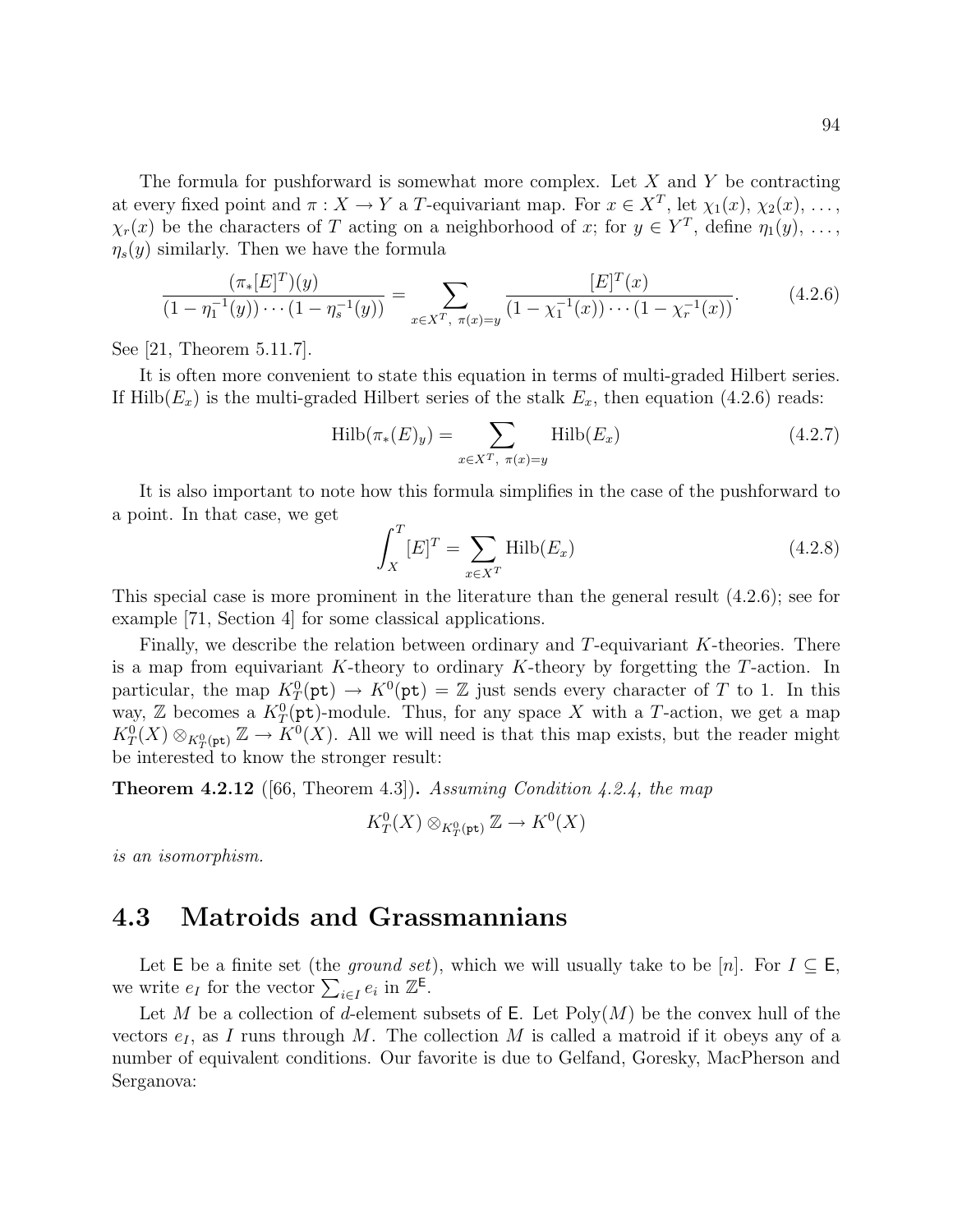**Theorem 4.3.1** ([37, Theorem 4.1]). M is a matroid if and only if M is nonempty and every edge of Poly $(M)$  is in the direction  $e_i - e_j$  for some i and  $j \in E$ .

See [23] for motivation and [70] for more standard definitions. We now explain the connection between matroids and Grassmannians. We assume basic familiarity with Grassmannians and their Plücker embedding. See [68, Chapter 14] for background. Given a point x in  $G(d, n)$ , the set of I for which the Plücker coordinate  $p_I(x)$  is nonzero forms a matroid, which we denote  $\text{Mat}(x)$ . (A matroid of this form is called *realizable*.) Let T be the torus  $(\mathbb{C}^*)^n$ , which acts on  $G(d, n)$  in the obvious way, so that  $p_I(tx) = t^{e_I}p_I(x)$  for  $t \in T$ . Clearly,  $\text{Mat}(tx) = \text{Mat}(x)$  for any  $t \in T$ .

Remark 4.3.2. We pause to explain the connection to hyperplane arrangements, although this will only be needed for motivation. Let  $H_1, H_2, \ldots, H_n$  be a collection of hyperplanes through the origin in  $\mathbb{C}^d$ . Let  $v_i$  be a normal vector to  $H_i$ . Then the row span of the  $d \times n$ matrix  $(v_1 v_2 \cdots v_n)$  is a point in  $G(d, n)$ . This point is determined by the hyperplane arrangement, up to the action of  $T$ . Thus, it is reasonable to study hyperplane arrangements by studying T-invariant properties of x. In particular,  $\text{Mat}(x)$  is an invariant of the hyperplane arrangement. It follows easily from the definitions that  $\{i_1, \ldots, i_d\}$  is in Mat $(x)$  if and only if the hyperplanes  $H_{i_1}, \ldots, H_{i_d}$  are transverse.

We now discuss how we will bring K-theory into the picture. Consider the torus orbit closure  $\overline{Tx}$ . The orbit Tx is a translate (by x) of the image of the monomial map given by the set of characters  $\{t^{-e_I} : p_I(x) \neq 0\}$ . Essentially<sup>1</sup> by definition,  $\overline{Tx}$  is the toric variety associated to the polytope  $Poly(Mat(x))$  (see [22, Section 5]). In the appendix to [83], Speyer checked that the class of the structure sheaf of  $\overline{Tx}$  in  $K_T^0(G(d, n))$  depends only on  $\text{Mat}(x)$ , and gave a natural way to define a class  $y(M)$  in  $K_T^0(G(d, n))$  for any matroid M of rank d on [n], nonrealizable matroids included.

We review this construction here. For a polyhedron P and a point  $v \in P$ , define  $Cone<sub>v</sub>(P)$ to be the positive real span of all vectors of the form  $u - v$ , with  $u \in P$ ; if v is not in P, define Cone<sub>v</sub> $(P) = \emptyset$ . Let  $M \subseteq {[n] \choose d}$  $\binom{n}{d}$  be a matroid. We will abbreviate  $\text{Cone}_{e_I}(\text{Poly}(M))$ by Cone<sub>I</sub>(M). For a pointed rational polyhedron C in  $\mathbb{R}^n$ , define Hilb(C) to be the Hilbert series

$$
\mathrm{Hilb}(C) := \sum_{a \in C \cap \mathbb{Z}^n} t^a.
$$

<sup>&</sup>lt;sup>1</sup>We say essentially for two reasons. First, Cox describes the toric variety associated to a polytope  $P$  as a the Zariski closure of the image of  $t \mapsto (t^p)_{p \in P \cap \mathbb{Z}^n}$ . We would rather describe it as the Zariski clsoure of the image of  $t \mapsto (t^{-p})_{p \in P}$ . These are the same subvariety of  $G(d, n)$ , and the same class in K-theory, but our convention makes the obvious torus action on the toric variety match the restriction of the torus action on  $G(d, n)$ . The reader may wish to check that our conventions are compatible with Example 4.2.3.

Second, there is a potential issue regarding normality here. According to most references, the toric variety associated to  $Poly(Mat(x))$  is the normalization of  $\overline{Tx}$ . See the discussion in [22, Section 5]. However, this issue does not arise for us because  $\overline{T}x$  is normal and, in fact, projectively normal; see [93].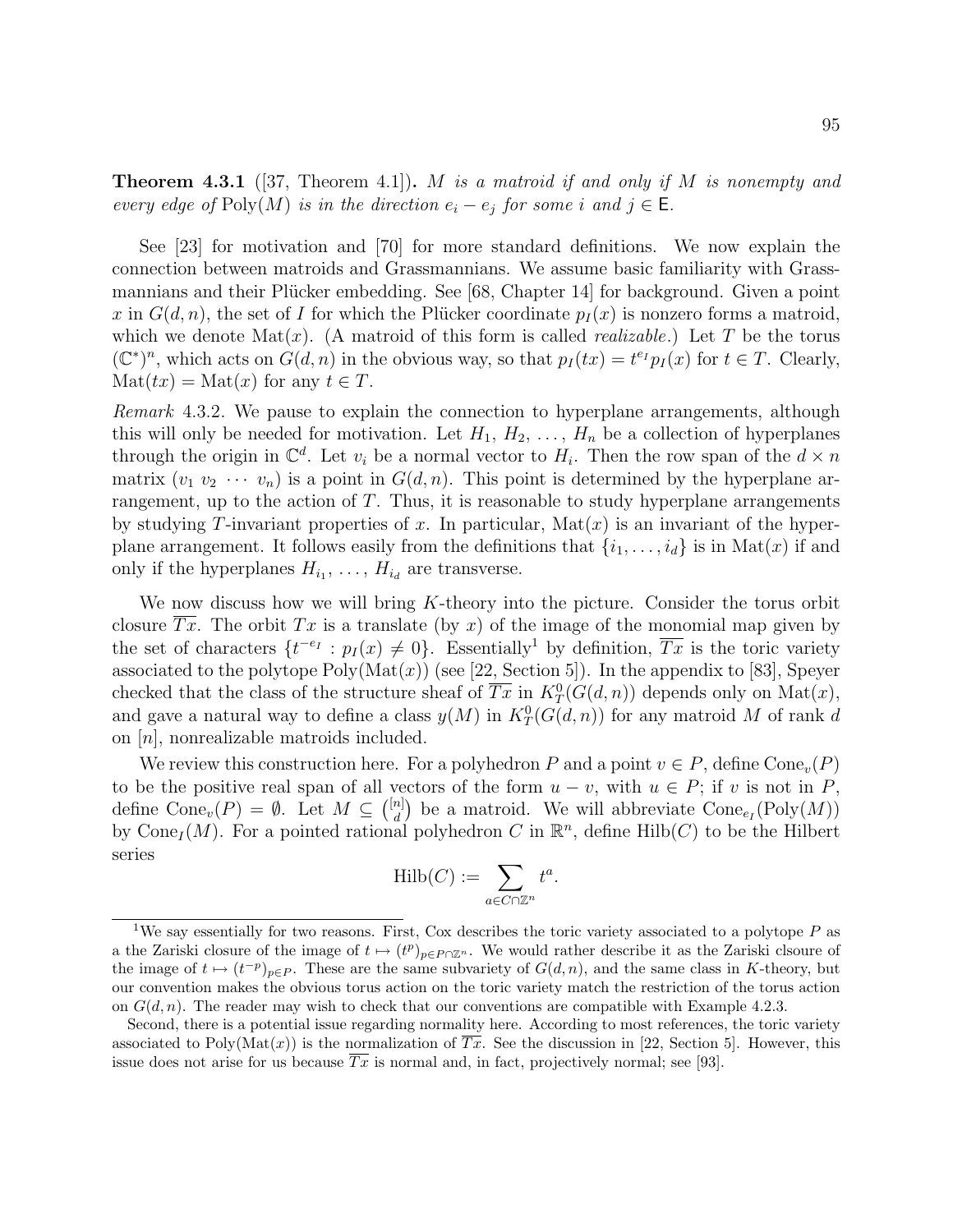This is a rational function with denominator dividing  $\prod_{i\in I}\prod_{j\not\in I}(1-t_i^{-1})$  $\binom{-1}{i}$  [84, Theorem 4.6.11]. We define the class  $y(M)$  in  $K_T^0(G(d, n))$  by

$$
y(M)(x_I) := \text{Hilb}(\text{Cone}_I(M)) \prod_{i \in I} \prod_{j \notin I} (1 - t_i^{-1} t_j),
$$

Note that  $Hilb(Cone<sub>I</sub>(M)) = 0$  for  $I \notin M$ .

To motivate this definition, suppose M is of the form  $\text{Mat}(x)$  for some  $x \in G(d, n)$ . For I in M, the toric variety  $\overline{Tx}$  is isomorphic near  $x_I$  to  $Spec \mathbb{C}[\text{Cone}_I(M) \cap \mathbb{Z}^n]$ . In particular, the Hilbert series of the structure sheaf of Tx near  $x_I$  is Hilb(Cone<sub>I</sub>(M)). So in this situation  $y(M)$  is exactly the T-equivariant class of the structure sheaf of  $\overline{Tx}$ .

We now prove the following fact, which was stated without proof in [83] as Proposition A.6.

**Proposition 4.3.3.** Whether or not M is realizable, the function  $y(M)$  from  $G(d, n)^T$  to  $K_T^0(\text{pt})$  defines a class in  $K_T^0(G(d, n))$ .

This follows from a more general polyhedral result.

**Lemma 4.3.4.** Let P be a lattice polytope in  $\mathbb{R}^n$  and let u and v be vertices of P connected by an edge of P. Let e be the minimal lattice vector along the edge pointing from u to v, with  $v = u + ke$ . Then Hilb( $\text{Cone}_{u}(P)$ ) + Hilb( $\text{Cone}_{v}(P)$ ) is a rational function whose denominator is **not** divisible by  $1 - t^e$ .

It is not too hard to give a direct proof of this result, but we cheat and use Brion's formula.

Proof. Note that the truth of the claim is preserved under dilating the polytope by some positive integer N, since this does not effect the cones at the vertices.

Since u and v are joined by an edge, we can find a hyperplane H such that u and v lie on one side of  $H$ , and the other vertices of P lie on the other. Perturbing  $H$ , we may assume that it is not parallel to  $e$ , and that the defining equation of  $H$  has rational coefficients. Let  $H^+$  be the closed half space bounded by H, containing u and v. Then  $H^+ \cap P$  is a bounded polytope and, after dilation, we may assume that it is a lattice polytope.

By Brion's formula  $([10], [17])$  applied to give the Ehrhart polynomial at 0,

$$
\sum_{v \in \text{Vert}(P \cap H^+)} \text{Hilb}(\text{Cone}_w(H^+ \cap P)) = 1.
$$

The terms coming from vertices w other than u and v have denominators not divisible by  $(1-t^e)$ . So Hilb(Cone<sub>u</sub> $(P \cap H^+)$ ) + Hilb(Cone<sub>v</sub> $(P \cap H^+)$ ), which is Hilb(Cone<sub>u</sub> $(P)$ ) + Hilb( $\text{Cone}_v(P)$ ), also has denominator not divisible by  $1-t^e$ .  $\Box$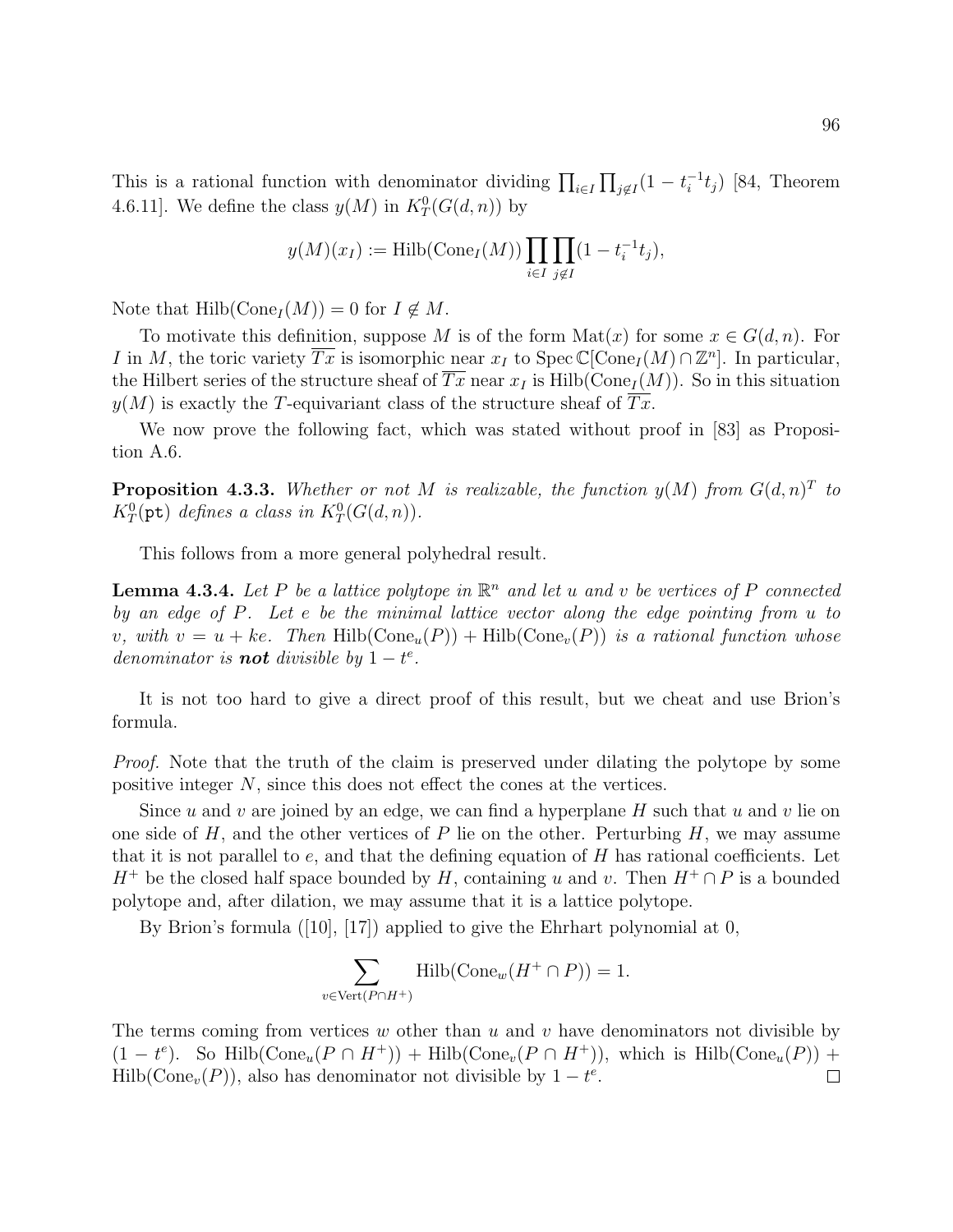*Proof of Proposition 4.3.3.* We must check the conditions of Theorem 4.2.11. If  $x_I$  and  $x_J$  are two fixed points of  $G(d, n)$ , joined by a one dimensional orbit, then we must have  $I = S \cup \{i\}$  and  $J = S \cup \{j\}$  for some  $S \in {[n] \choose k-1}$  $\binom{[n]}{k-1}$  with  $i, j \in [n] \setminus S$ . We must check that  $y(M)(x_I) \equiv y(M)(x_J) \mod 1 - t_i^{-1}$  $\prod_{a \in I} \prod_{b \in [n] \setminus I} (1 - t_a^{-1} t_b)$  to  $d_I$ , and define d<sub>J</sub> similarly. Observe that  $d_I \equiv d_J \equiv 0 \mod 1 - t_i^{-1}$  $i_t^{-1}t_j$  and  $d_I \equiv -d_J \mod (1 - t_i t_j^{-1})$  $j^{-1})^2$ .

If I and J are not in M, then  $y(M)(x_I) = y(M)(x_J) = 0$ .

Suppose that  $I \in M$  and  $J \notin M$ . Since Hilb( $Cone<sub>I</sub>(M)$ ) has no edge in direction  $e_i - e_j$ , the denominator of Hilb(Cone<sub>I</sub>(M)) is not divisible by  $1 - t_i^{-1}$  $i^{-1}t_j$ . So  $y(M)(x_I) =$  $d_I$  Hilb(Cone<sub>I</sub>(M)) is divisible by  $1 - t_i^{-1}$  $i^{-1}t_j$ , as required.

If I and J are in  $M$ , then we apply Lemma 4.3.4 to conclude that the denominator of  $\mathrm{Hilb}(\mathrm{Cone}_I(M)) + \mathrm{Hilb}(\mathrm{Cone}_J(M))$  is not divisible by  $1 - t_i^{-1}$  $i^{-1}t_j$ . Also, the denominator of  $\mathrm{Hilb}(\mathrm{Cone}_J(M))$  is only divisble by  $1-t_i^{-1}$  $i^{-1}t_j$  once.

Writing

$$
y(M)_I - y(M)_J = d_I \operatorname{Hilb}(Cone_I(M)) - d_J \operatorname{Hilb}(Cone_J(M)) =
$$
  

$$
d_I(\operatorname{Hilb}(Cone_I(M)) + \operatorname{Hilb}(Cone_J(M))) - (d_I + d_J) \operatorname{Hilb}(Cone_J(M)),
$$

we see that each term on the righthand side is divisible by  $1-t_i^{-1}$  $i^{-1}t_j.$ 

Although we will not need this fact, it follows from the Basis Exchange theorem [72, Lemma 1.2.2 that the semigroup  $\text{Cone}_I(M) \cap \mathbb{Z}^n$  is generated by the first nonzero lattice point on each edge of  $\text{Cone}_I(M)$ , i.e. by the vectors  $e_j - e_i$ , where  $(i, j)$  ranges over the pairs  $i \in I, j \notin I$  such that  $I \cup \{j\} \setminus \{i\}$  is in M.

**Example 4.3.5.** We work through these definitions for the case of a matroid in  $G(2,4)$ , namely

$$
M = \{13, 14, 23, 24, 34\}.
$$

This M is realizable, arising as  $\text{Mat}(x)$  when for instance x is the rowspan of  $\begin{pmatrix} 1 & 1 & 0 & 1 \\ 0 & 0 & 1 & 1 \end{pmatrix}$ , with Plücker coordinates  $(p_{12}, p_{13}, p_{14}, p_{23}, p_{24}, p_{34}) = (0, 1, 1, 1, 1, -1)$ . For  $t \in \overline{T}$  the Plücker coordinates of tx are

$$
(0, t_1t_3, t_1t_4, t_2t_3, t_2t_4, -t_3t_4).
$$

Every point of  $G(2, 4)$  with  $p_{12} = 0$  and the other Plücker coordinates nonzero can be written in this form, so Tx has defining equation  $p_{12} = 0$  in  $G(2, 4)$ . (That is, Tx is the Schubert divisor in  $G(2, 4)$ , of which x is an interior point. Compare Remark 4.4.2, in which notation  $M = SM(13)$  and the Schubert divisor is  $\Omega_{13}$ .

Computing  $y(M)$  entails finding the Hilbert functions Hilb(Cone<sub>I</sub>(M)) for each  $I \in M$ . The cone Cone<sub>13</sub>(M) is a unimodular simplicial cone with ray generators  $e_2 - e_1$ ,  $e_4 - e_1$ , and  $e_4 - e_3$ , so we have

Hilb(Cone<sub>13</sub>
$$
(M)
$$
) = 
$$
\frac{1}{(1 - t_1^{-1}t_2)(1 - t_1^{-1}t_4)(1 - t_3^{-1}t_4)}.
$$

 $\Box$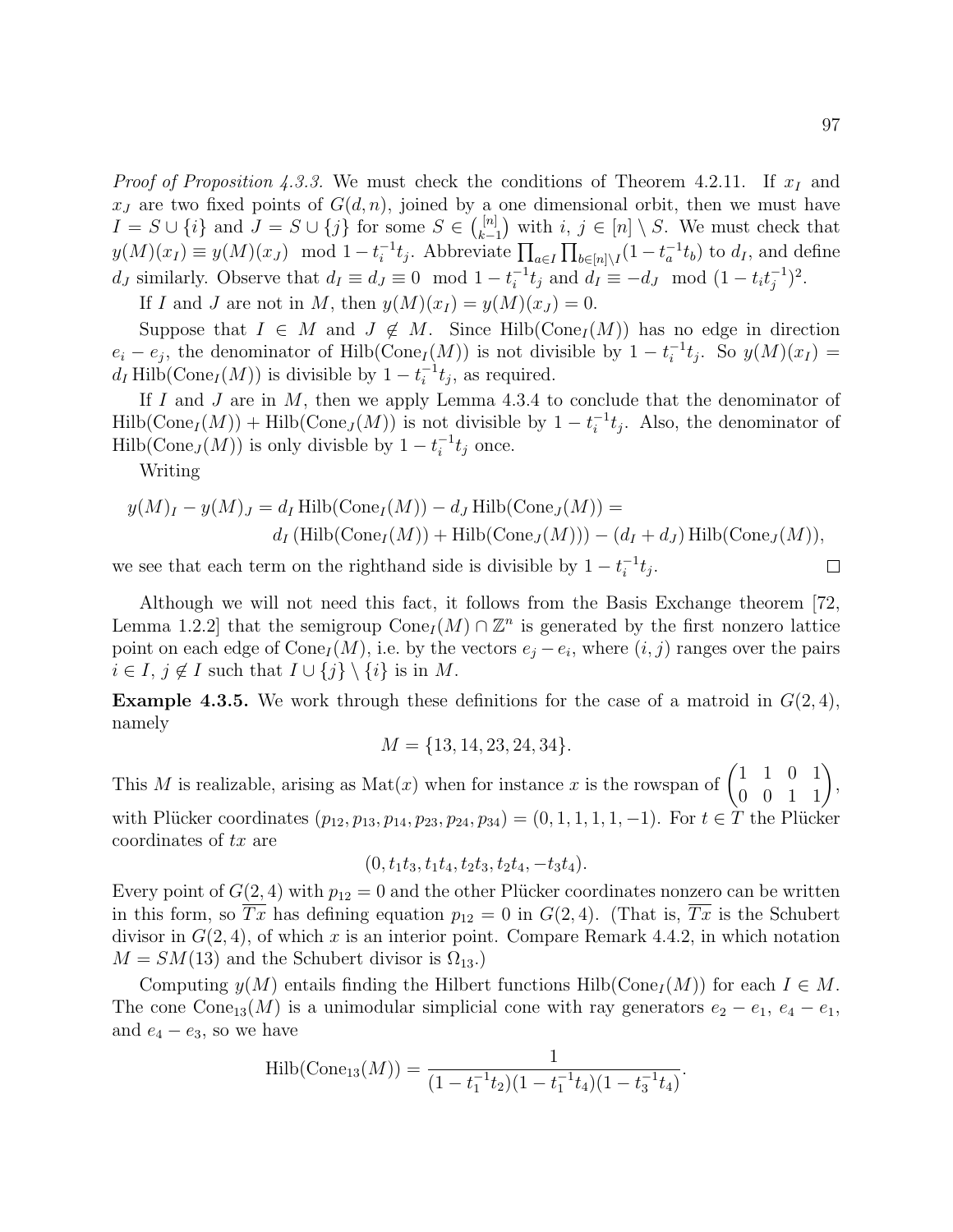We can do similarly for the other bases 14, 23 and 24. At  $I = 34$ , the cone Cone<sub>34</sub>(M) is the cone over a square with ray directions  $e_1 - e_3$ ,  $e_1 - e_4$ ,  $e_2 - e_3$ , and  $e_2 - e_4$ . By summing over a triangulation of this cone we find that

Hilb(Cone<sub>34</sub>
$$
(M)
$$
) = 
$$
\frac{1 - t_1 t_2 t_3^{-1} t_4^{-1}}{(1 - t_1 t_3^{-1})(1 - t_1 t_4^{-1})(1 - t_2 t_3^{-1})(1 - t_2 t_4^{-1})}.
$$

Accordingly,  $y(M)$  is sent under the localization map of Theorem 4.2.6 to

$$
(0, 1-t_2t_3^{-1}, 1-t_2t_4^{-1}, 1-t_1t_3^{-1}, 1-t_1t_4^{-1}, 1-t_1t_2t_3^{-1}t_4^{-1})
$$

again ordering the coordinates lexicographically. We see that this satisfies the congruences in Theorem 4.2.11.  $\diamondsuit$ 

### 4.4 Valuations

A subdivision of a polyhedron P is a polyhedral complex  $\Sigma$  with  $|\Sigma| = P$ . We use the names  $P_1, \ldots, P_k$  for the facets of a typical subdivision  $\Sigma$  of P, and for  $J \subseteq [k]$  nonempty we write  $P_J = \bigcap_{j \in J} P_j$ , which is a face of  $\Sigma$ . We also put  $P_{\emptyset} = P$ . Let  $P$  be a set of polyhedra in a vector space V, and A an abelian group. We say that a function  $f: \mathcal{P} \to A$  is a valuation (or is valuative) if, for any subdivision such that  $P_J \in \mathcal{P}$  for all  $J \subseteq [k]$ , we have

$$
\sum_{J \subseteq [k]} (-1)^{|J|} f(P_J) = 0.
$$

For example, one valuation of fundamental importance to the theory is the function  $\mathbf{1}(\cdot)$ mapping each polytope P to its characteristic function. Namely,  $\mathbf{1}(P)$  is the function  $V \to \mathbb{Z}$ which takes the value 1 on P and 0 on  $V \setminus P$ .

We will be concerned in this chapter with the case  $\mathcal{P} = \{Poly(M): M \text{ a matroid}\},$  and we will identify functions on  $\mathcal P$  with the corresponding functions on matroids themselves. Many important functions of matroids, including the Tutte polynomial, are valuations.

We now summarize some results of Chapter 3. A function of matroid polytopes is a valuation if and only if it factors through 1. Therefore, the group of matroid polytope valuations valued in A is Hom $(\mathcal{I}, A)$ , where  $\mathcal I$  is the Z-module of functions  $V \to \mathbb Z$  generated by indicator functions of matroid polytopes. (In Chapter 3,  $\mathcal I$  was called  $P_M$ .) We are also interested in valuative matroid invariants, those valuations which take equal values on isomorphic matroids. For M a matroid on the ground set E and  $\sigma \in \mathfrak{S}_{\mathsf{E}}$  a permutation, let  $\sigma \cdot M$  be the matroid  $\{\{\sigma(i_1), \ldots, \sigma(i_d)\} : \{i_1, \ldots, i_d\} \in \mathsf{E}\}\.$  This action of  $\mathfrak{S}_n$  induces an action of  $\mathfrak{S}_n$  on  $\mathcal{I}$ . We write  $\mathcal{I}/\mathfrak{S}_n$  for the quotient of  $\mathcal{I}$  by the subgroup generated by elements of the form  $\sigma(M)-M$ , with  $\sigma \in \mathfrak{S}_n$  and  $M \in \mathcal{I}$ . The group of valuative invariants valued in A is  $\text{Hom}(\mathcal{I}, A)^{\mathfrak{S}_n} = \text{Hom}(\mathcal{I}/\mathfrak{S}_n, A)$ .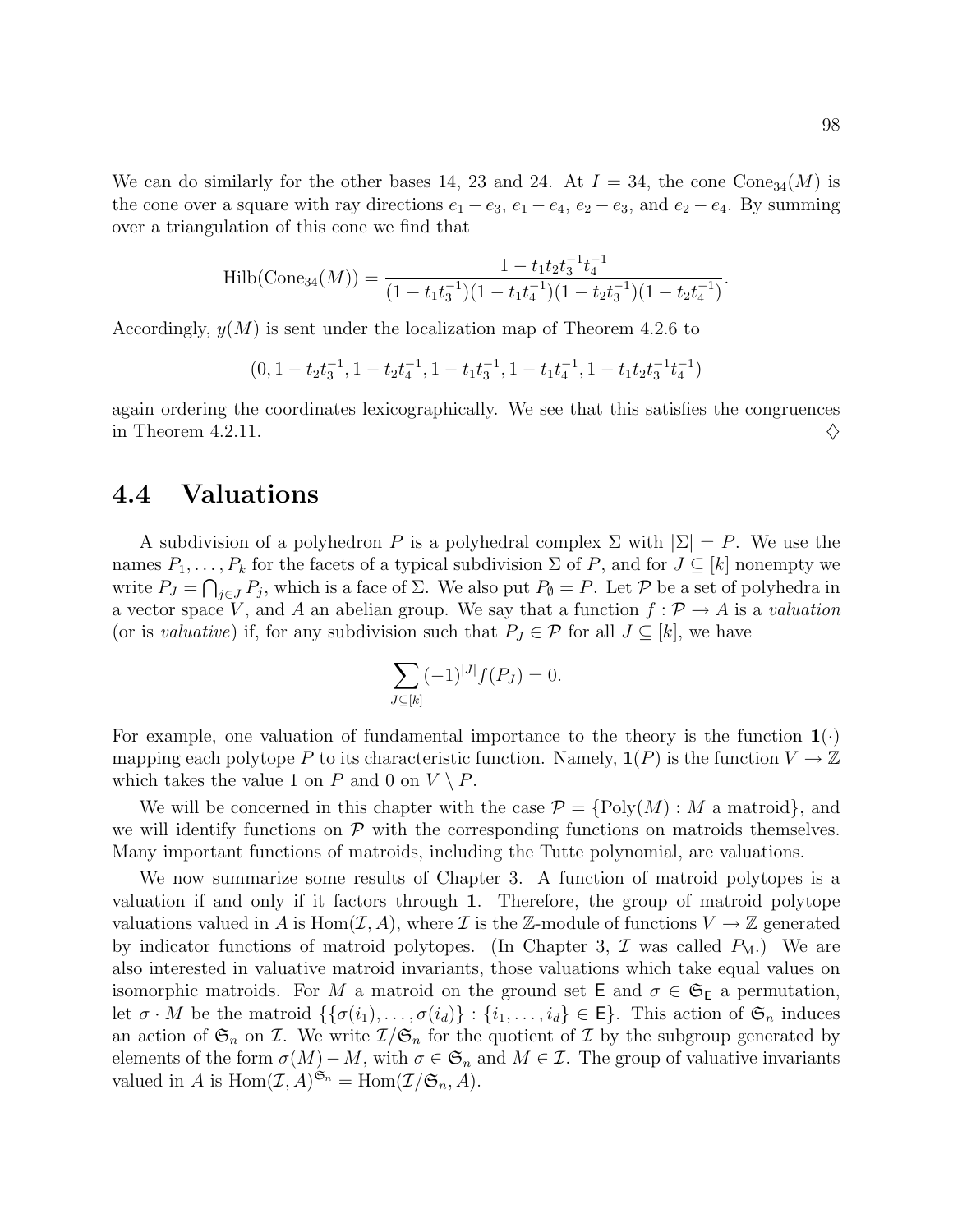Given  $I = \{i_1, \ldots, i_d\} \in \binom{[n]}{d}$  $\binom{n}{d}$  with  $i_1 < \cdots < i_d$ , the *Schubert matroid* SM(*I*) is the matroid consisting of all sets  $\{j_1, \ldots, j_d\} \in \binom{[n]}{d}$  $\binom{n}{d}$ ,  $j_1$  < ... <  $j_d$  such that  $j_k$   $\geq$   $i_k$  for each  $k \in [d]$ . In the notation of Chapter 3,  $SM(I)$  is the matroid  $R_M(\underline{X}, \underline{r})$  where  $X_i = [i]$ and  $r_i = |I \cap [i]|$  for  $1 \leq i \leq n$ .

Theorem 4.4.1, which was Theorems 5.4 and 6.3 of Chapter 3, provides explicit bases for I and  $\mathcal{I}/\mathfrak{S}_n$ . The dual bases are bases for the groups of valuative matroid functions and invariants, respectively.

Theorem 4.4.1. For  $I \in \binom{[n]}{d}$  $\mathbb{E}_d^{[n]}$ , let  $\rho(I) \subseteq \mathfrak{S}_n$  consist of one representative of each coset of the stabilizer  $(\mathfrak{S}_n)_{\text{SM}(I)}$ .

- (a) The set  $\{\text{Poly}(\sigma \cdot \text{SM}(I)) : I \in \binom{[n]}{d}\}\$  $\{a\}^{n|l}, \sigma \in \rho(I)\}$  is a basis for  $\mathcal{I}.$
- (b) The set  $\{\text{Poly(SM}(I)): I \in \binom{[n]}{d}\}$  ${n| \choose d}$  is a basis for  $\mathcal{I}/\mathfrak{S}_n$ .

Remark 4.4.2. We caution the reader that  $y(SM(I))$  is not in general the class of the structure sheaf of the Schubert variety  $\Omega_I$ . Letting  $I = \{i_1, \ldots, i_d\}, i_1 < \cdots < i_d$ , this is the Schubert variety consisting of d-planes x whose Plücker coordinate  $p_J(x)$  is zero for all  $J = \{j_1, \ldots, j_d\}$ ,  $j_1 < \cdots < j_d$ , such that  $j_k < i_k$  for some k. The two varieties differ in that  $\Omega_I$  is the closure of the set of all points  $x \in G(d, n)$  with  $\text{Mat}(x) = \text{SM}(I)$ , while  $y(M)$  is the class of the closure of the torus orbit through a single point x with  $\text{Mat}(x) = \text{SM}(I)$ . Once  $\Omega_I$  is large enough to have multiple torus orbits in its interior, there appears to be no relation between  $y(\mathrm{SM}(I))$  and  $[\mathcal{O}_{\Omega_I}]^T$ .

We now discuss how valuations arise from K-theory. Let  $\Sigma$  be a subdivision of matroid polytopes, with facets  $P_1, \ldots, P_k$ , and let  $P_J = \text{Poly}(M_J)$ . Then we have a linear relation of K-theory classes

$$
\sum_{J \subseteq [k]} (-1)^{|J|} y(M_J) = 0. \tag{4.4.1}
$$

That is,

**Proposition 4.4.3.** The function y is a valuation of matroids valued in  $K_T^0(G(d, n))$ .

*Proof.* Let  $I \in \binom{[n]}{d}$  $\binom{n}{d}$ . We will check that  $\sum_{J \subseteq [k]} (-1)^{|J|} y(M_J)(x_I) = 0$ . The nonempty cones among the Cone<sub>I</sub>  $(M_i)$ ,  $j = 1, ..., k$ , are the facets of a polyhedral subdivision, and  $\text{Cone}_I(M_J) = \bigcap_{j \in J} \text{Cone}_I(M_j)$ . Then the proposition holds since taking the Hilbert series of a cone is a valuation.  $\Box$ 

As a corollary, for any linear map  $f: K_T^0(G(d, n)) \to A$ , the composition  $f \circ y$  is a valuation as well. In particular, all of the following are matroid valuations: the product of  $y(M)$  with a fixed class  $[E]^T \in K^0_T(G(d, n))$ ; any pushforward of such a product; and the non-equivariant version of any of these obtained by sending all characters of T to 1.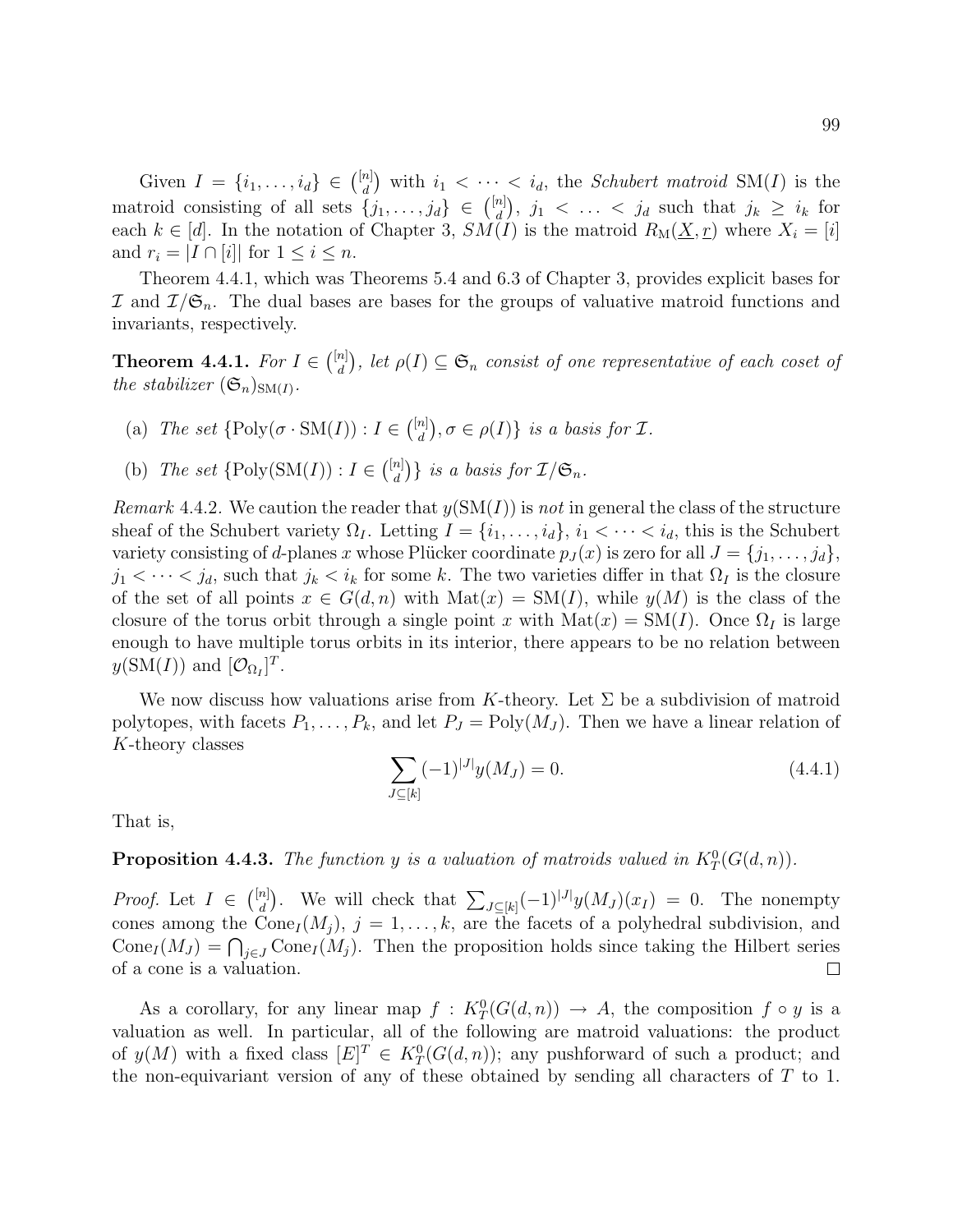Note that  $\mathfrak{S}_n$  acts trivially on  $K^0(G(d, n))$ , so  $M \mapsto y(M)$  is a matroid invariant, and so is  $M \mapsto \int y(M)[E]$  for any  $E \in K^0(G(d, n))$ . On the other hand,  $\mathfrak{S}_n$  acts nontrivially on  $K_T^0(G(d, n))$ , so valuations built from equivariant K-theory need not be matroid invariants.

As the reader can see from Theorem 4.4.1,  $\mathcal{I}/\mathfrak{S}_n$  is free of rank  $\binom{n}{d}$  $\binom{n}{d}$ . The group  $K^0(G(d, n))$  is also free of rank  $\binom{n}{d}$  $\binom{n}{d}$ . This gives rise to the hope that every valuative matroid invariant might factor through  $M \mapsto y(M)$ , i.e. that every matroid valuation might come from K-theory. This hope is quite false. We give a conceptual explanation for why it is wrong, followed by a counterexample.

The reason this should be expected to be false is that no torus orbit closure can have dimension greater than that of T, namely  $n-1$ . Therefore,  $\int y(M)[E]$  vanishes whenever  $E$  is supported in codimension n or greater. This imposes nontrivial linear constraints on  $y(M)$ , so the classes  $y(M)$  span a proper subspace of  $K^0(G(d, n))$ .

**Example 4.4.4.** We exhibit an explicit non- $K$ -theoretic valuative matroid invariant. Up to isomorphism, there are 7 matroids of rank 2 on [4]. Six of them are Schubert matroids SM(I); the last is  $M_0 := \{13, 23, 14, 24\}$ . The unique linear relation in  $\mathcal{I}/\mathfrak{S}_4$  is

$$
[M_0] = 2[\text{SM}(13)] - [\text{SM}(12)],
$$

corresponding to the unique matroid polytope subdivision of these matroids, an octahedron cut into two square pyramids along a square. However, in  $K^0(G(2,4))$ , we have the additional relation

$$
y(M_0) = y(\text{SM}(14)) + y(\text{SM}(23)) - y(\text{SM}(24)).
$$

The reader can verify this relation by using equivariant localization to express  $y(M_0)$  as a  $K_T^0(\text{pt})$ -linear combination of the  $y(SM(I))$ , and then applying Theorem 4.2.12.

Consider the matroid invariant given by  $z(SM(12)) = z(SM(13)) = z(M_0) = 1$  and  $z(SM(I)) = 0$  for all other I (extended to be  $\mathfrak{S}_4$ -invariant in the unique way). The reader may prefer the following description:  $z(M)$  is 1 if  $Poly(M)$  contains  $(1/2, 1/2, 1/2, 1/2)$  and 0 otherwise. Then z is valuative, but does not extend to a linear function on  $K^0(G(d, n))$ .  $\diamond$ 

#### 4.5 A fundamental computation

Let [E] be a class in  $K^0(G(d, n))$ . Recall from Section 4.1 the maps  $\pi_d : \mathcal{F}\ell(1, d, n 1; n) \to G(d, n)$  and  $\pi_{1(n-1)} : \mathcal{F}\ell(1, d, n-1; n) \to \mathbb{P}^{n-1} \times \mathbb{P}^{n-1}$ , and the notations  $\alpha$  and  $\beta$ for the hyperplane classes in  $K^0(\mathbb{P}^{n-1}\times \mathbb{P}^{n-1})$ .

Over  $G(d, n)$ , we have the tautological exact sequence

$$
0 \to S \to \mathbb{C}^n \to Q \to 0. \tag{4.5.1}
$$

Here S and Q, the *tautological sub-* and *quotient bundles*, are the natural bundles such that over each point of  $G(d, n)$ , the fiber of S is the corresponding d-dimensional vector space, and that of  $Q$  is the  $(n - d)$ -dimensional quotient.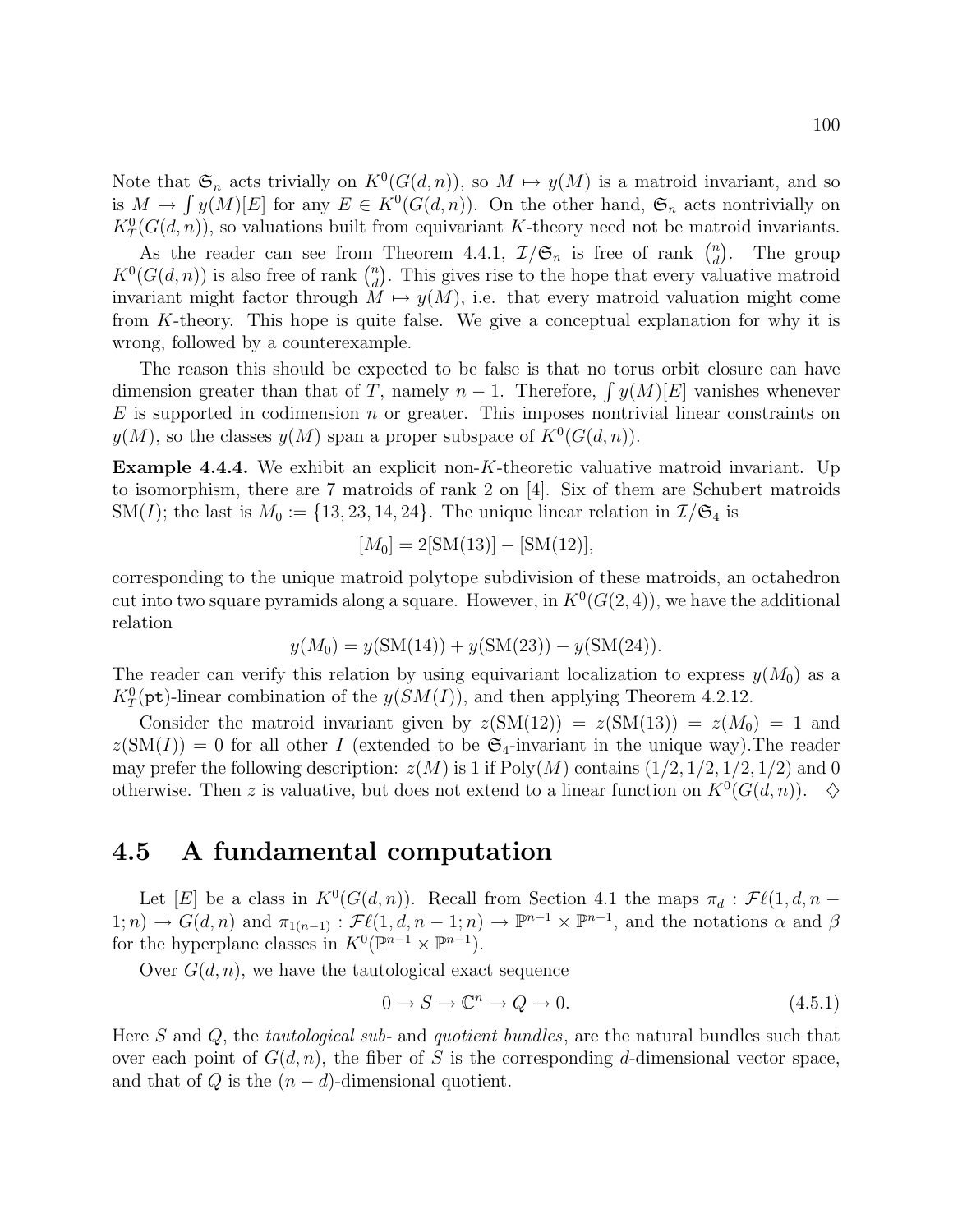The point of this section is the following computation:

**Lemma 4.5.1.** Given  $[E] \in K^0(G(d, n))$ , define a formal polynomial in u and v by

$$
R(u, v) := \int_{G(d,n)} [E] \sum [\Lambda^p S] [\Lambda^q(Q^\vee)] u^p v^q.
$$

Then

$$
(\pi_{1(n-1)})_*\pi_d^*[E] = R(\alpha - 1, \beta - 1).
$$

*Remark* 4.5.2. Lemma 4.5.1 is an equality in non-equivariant K-theory. In equivariant Ktheory, we may only speak of the class of a hyperplane if it is a coordinate hyperplane, and then the class depends on which coordinate hyperplane it is. We do not have an equivariant generalization of Lemma 4.5.1.

For the purposes of this section we will write  $\kappa = [\mathcal{O}(1,0)]$  and  $\lambda = [\mathcal{O}(0,1)]$ . Recall that  $\kappa^{-1} = 1 - \alpha$  and  $\lambda^{-1} = 1 - \beta$ , by exact sequence (4.1.2). For  $k, \ell \geq 0$ , we have  $(\pi_d)_*(\pi_{1(n-1)})^*(\kappa^k \lambda^{\ell}) = [\operatorname{Sym}^k Q \otimes \operatorname{Sym}^{\ell} S^{\vee}].$ 

From the sequence (4.5.1), we have  $[S] + [Q] = n$ . Similarly, we have a filtration  $0 \subseteq \bigwedge^k S = F_n \subseteq F_{n-1} \subseteq \cdots \subseteq F_0 = \bigwedge^k \mathbb{C}^n$ , where  $F_i$  is spanned by wedges i of whose terms lie in S. Its successive quotients are  $\bigwedge^k S, \bigwedge^{k-1} S \otimes Q, \ldots, \bigwedge^k S$  $\sum$ ms lie in S. Its successive quotients are  $\bigwedge^k S$ ,  $\bigwedge^{k-1} S \otimes Q$ , ...,  $\bigwedge^k Q$ , giving the relation  $\binom{k}{i=0} \bigwedge^i S\big] [\bigwedge^{k-i} Q] = \binom{n}{k}$ . We can encode all of these relations as a formal power series in u,  $\binom{n}{k}$ . We can encode all of these relations as a formal power series in u, with coefficients in  $K^0(G(d, n))$ :

$$
\left(\sum_{p} [\Lambda^p(S)]u^p\right)\left(\sum_{\ell} [\Lambda^{\ell}(Q)]u^{\ell}\right) = (1+u)^n
$$

Also, from the exactness of the Koszul complex [34, appendix A2.6.1],

$$
\left(\sum_{k}(-1)^{k}[\operatorname{Sym}^{k}(Q)]u^{k}\right)\left(\sum_{\ell}[\Lambda^{\ell}(Q)]u^{\ell}\right)=1.
$$

So

$$
\sum [\Lambda^p(S)]u^p = (1+u)^n \left(\sum (-1)^k [\text{Sym}^k(Q)]u^k\right)
$$

.

The right hand side is

$$
\left( (\pi_d)_* \pi_{1(n-1)}^* \sum (-1)^k \kappa^k u^k \right) (1+u)^n = (1+u)^n (\pi_d)_* \pi_{1(n-1)}^* \left( \frac{1}{1+u\kappa} \right).
$$

Similarly,

$$
\sum [\bigwedge^q(Q)^\vee]v^q = (1+v)^n (\pi_d)_* \pi_{1(n-1)}^* \left(\frac{1}{1+v\lambda}\right).
$$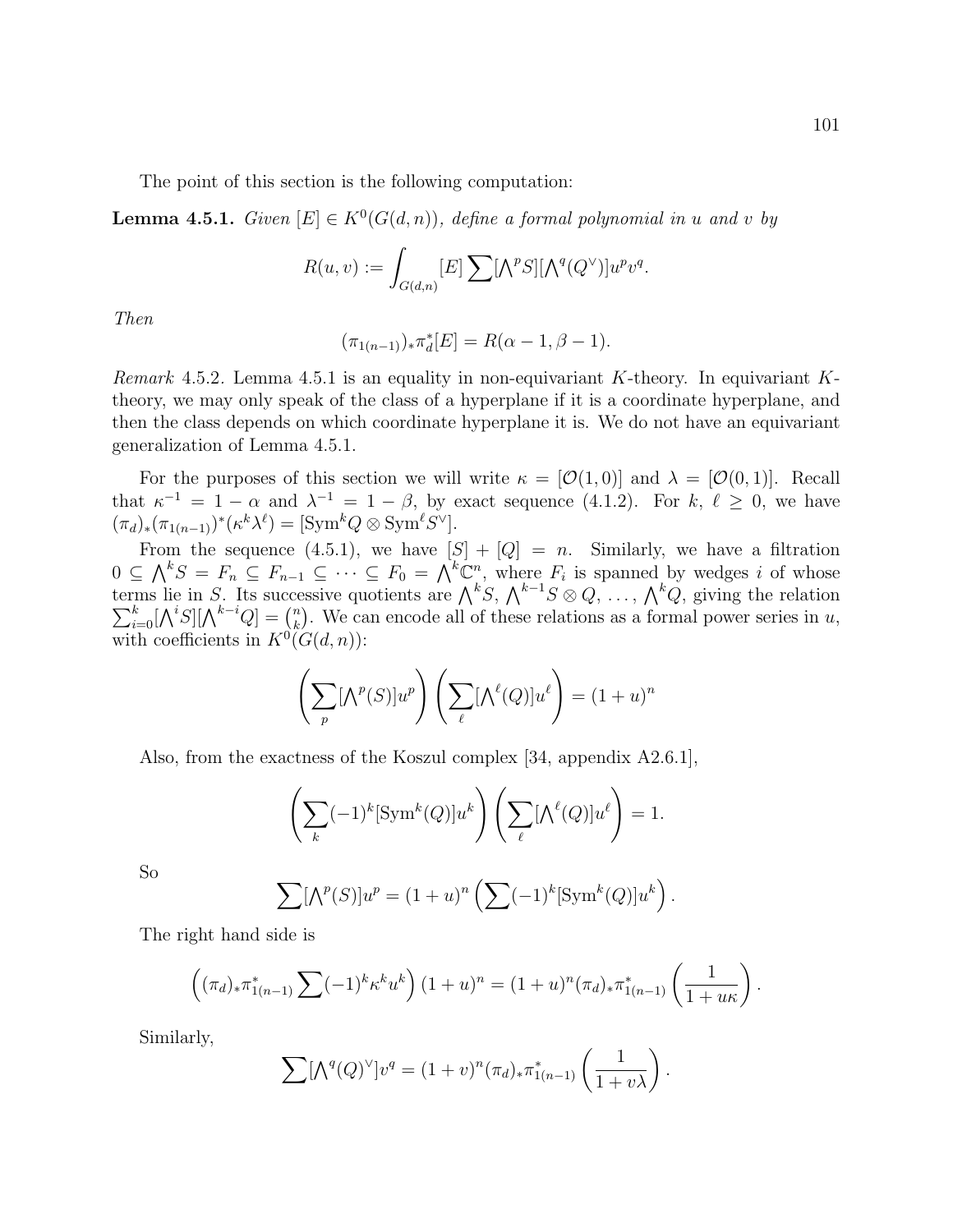So,

$$
R(u, v) = (1 + u)^{n} (1 + v)^{n} \int_{G(d,n)} [E](\pi_{d})_{*} \pi_{1(n-1)}^{*} \left( \frac{1}{(1 + u\kappa)(1 + v\lambda)} \right)
$$

By the projection formula (equation 4.2.1),

$$
R(u,v) = (1+u)^n (1+v)^n \int_{\mathbb{P}^{n-1} \times \mathbb{P}^{n-1}} \left( (\pi_{1(n-1)})_* \pi_d^*[E] \right) \frac{1}{(1+u\kappa)(1+v\lambda)}.
$$

Since  $\kappa = (1 - \alpha)^{-1}$  and  $\lambda = (1 - \beta)^{-1}$ , we get

$$
R(u,v) = \int \left( (\pi_{1(n-1)})_* \pi_d^*[E] \right) \frac{(1+u)^n (1+v)^n}{(1+u(1-\alpha)^{-1})(1+v(1-\beta)^{-1})}.
$$

The quantity multiplying  $(\pi_{1(n-1)})_* \pi_d^*[E]$  can be expanded as a geometric series

$$
\sum (1 - \alpha)(1 - \beta)\alpha^{k}\beta^{\ell}(1 + u)^{n-1-k}(1 + v)^{n-1-\ell}.
$$

The sum is finite because  $\alpha^n = \beta^n = 0$ .

Let  $((\pi_{1(n-1)})_*\pi_d^*[E]) = \sum T_{ij}\alpha^i\beta^j$ . Now,  $\int_{\mathbb{P}^{n-1}\times\mathbb{P}^{n-1}}\alpha^i\beta^j$  is 1 if i and j are both less than n, and zero otherwise. So

$$
\int \alpha^i \beta^j (1-\alpha)(1-\beta)\alpha^k \beta^\ell = \begin{cases} 1 & \text{if } i = n-1-k \text{ and } j = n-\ell-1 \\ 0 & \text{otherwise} \end{cases}.
$$

We deduce that

$$
R(u, v) = \sum T_{ij} (1 + u)^{i} (1 + v)^{j}
$$
 and  $R(u - 1, v - 1) = \sum T_{ij} u^{i} v^{j}$ .

Looking at the definition of the  $T_{ij}$ , we have deduced Lemma 4.5.1.

# 4.6 Flipping cones

Let f be a rational function in  $\mathbb{Q}(z_1, z_2, \ldots, z_n)$ . It is possible that many different Laurent power series represent  $f$  on different domains of convergence. In this section, we will study this phenomenon. Everything in this section is surely known to experts, but we could not find references for much of it. ([43] treats a case, but doesn't contain the lemmas we need). We recommend [9] as a general introduction to generating functions for lattice points in cones. The results here can be thought of as generalizations of the relationships between the

.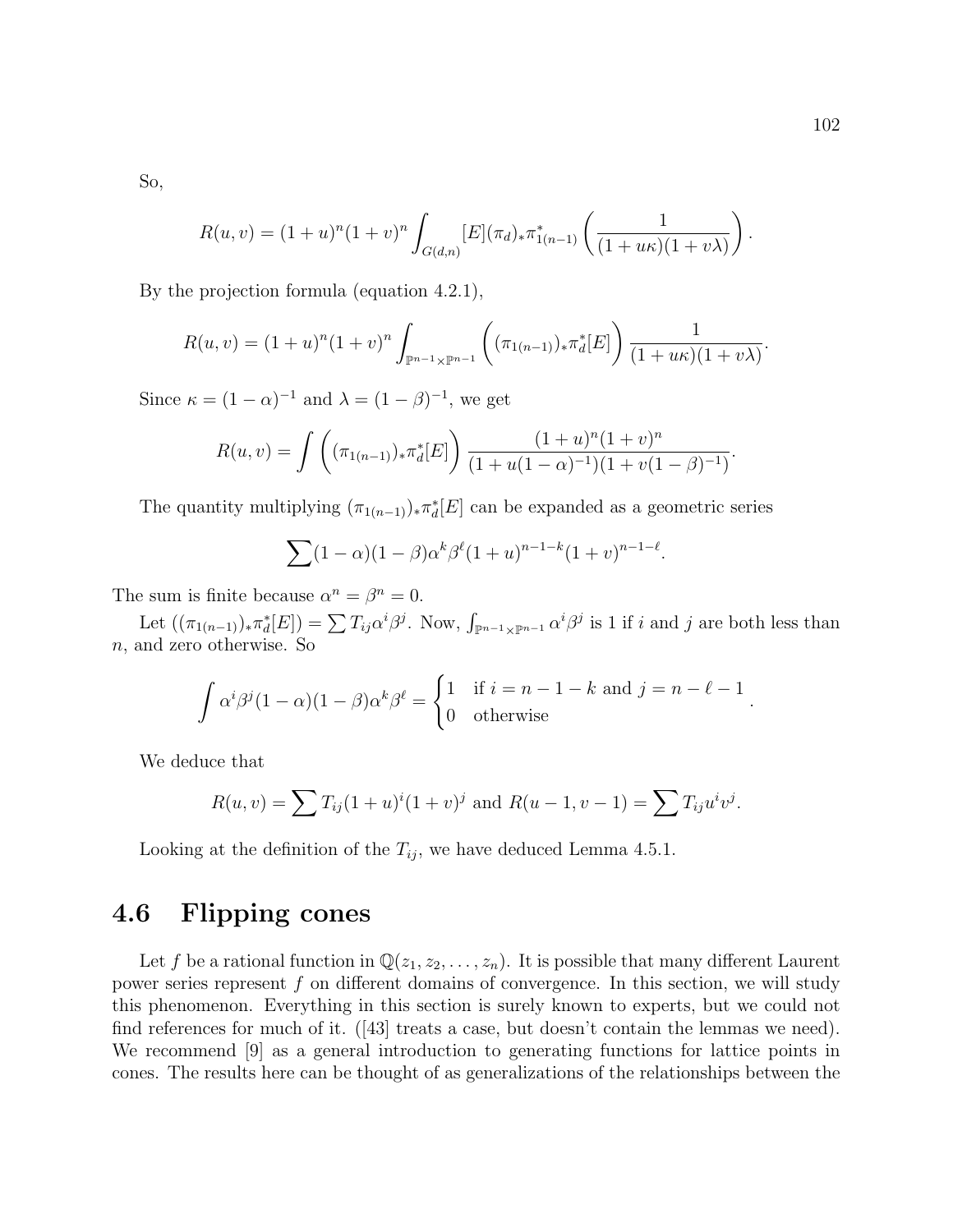lattice point enumeration formulas of Brianchon-Gram, Brion and Lawrence-Varchenko. We recommend [10] as an introduction to these formulas.

Let  $\mathcal{P}_n$  be the vector space of real-valued functions on  $\mathbb{Z}^n$  which are linear combinations of the characteristic functions of finitely many lattice polytopes. (A polytope need not be bounded.) We denote the characteristic function of the polytope P by  $\mathbf{1}(P)$ . If P is a pointed polytope, then the sum  $\sum_{e \in P} z^e$  converges somewhere, and the value it converges to is a rational function in  $\mathbb{R}(z_1, \ldots, z_n)$  which we denote  $\text{Hilb}(P)$ .

It is a theorem of Lawrence [59], and later Khovanski-Pukhlikov [51], that  $\mathbf{1}(P) \mapsto$ Hilb(P) extends to a linear map Hilb :  $\mathcal{P} \to \mathbb{Q}(z_1,\ldots,z_n)$ . If P is a polytope with nontrivial lineality space then  $Hilb(1(P)) = 0$ .

Let  $\boldsymbol{\zeta} := (\zeta_1, \zeta_2, \ldots, \zeta_n)$  be a basis for  $(\mathbb{R}^n)^*$ , which for expediency we identify with  $\mathbb{R}^n$ via the standard inner product. Define an order  $\lt_\zeta$  on  $\mathbb{Q}^n$  by  $x \lt_\zeta y$  if, for some index i, we have  $\langle \zeta_1, x \rangle = \langle \zeta_1, y \rangle, \langle \zeta_2, x \rangle = \langle \zeta_2, y \rangle, \ldots, \langle \zeta_{i-1}, x \rangle = \langle \zeta_{i-1}, y \rangle$  and  $\langle \zeta_i, x \rangle < \langle \zeta_i, y \rangle$ .

Remark 4.6.1. Note that, if the components of  $\zeta_1$  are linearly independent over  $\mathbb{Q}$ , we can disregard the later components of  $\zeta$ . For any finite collection of vectors in  $\mathbb{Q}^n$ , we can find  $\zeta'_1$  with such linearly independent components so that  $\langle \zeta \rangle$  and  $\langle \zeta'_1 \rangle$  agree on this collection. We could use this trick to reduce to the case of a single vector in all of our applications, but the freedom to use vectors with integer entries will be convenient.

We'll say that a polytope P is  $\zeta$ -pointed if, for every  $a \in \mathbb{R}^n$ , the intersection  $P \cap \{e :$  $e \leq \zeta a$  is bounded. We'll say that an element in  $\mathcal{P}_n$  is  $\zeta$ -pointed if it is supported on a finite union of  $\zeta$ -pointed polytopes. Let  $\mathcal{P}_n^{\zeta}$  be the vector space of  $\zeta$ -pointed elements in  $\mathcal{P}_n$ .

**Lemma 4.6.2.** The vector space  $\mathcal{P}_n$  is spanned by the classes of simplicial cones.

*Proof.* Let P be any polytope. By the Brianchon-Gram formula  $(15, 40)$ , see also [79] for a modern exposition),  $[P]$  is a linear combination of classes of cones. We can triangulate those cones into simplicial cones.  $\Box$ 

**Lemma 4.6.3.** The restriction of Hilb to  $\mathcal{P}_n^{\zeta}$  is injective.

*Proof of Lemma 4.6.3.* Suppose, for the sake of contradiction, that  $Hilb(b) = 0$  for some nonzero  $b \in \mathcal{P}_n^{\zeta}$ . Note that  $\mathcal{P}_n$  is a  $\mathbb{Q}[t_1,\ldots,t_n]$  module with the multiplication  $t_i * \mathbf{1}(P) =$  $\mathbf{1}(P + e_i)$ . For any simplicial cone C, there is a nonzero polynomial  $q(t) \in \mathbb{Q}[t_1, \ldots, t_n]$  such that  $q \ast \mathbf{1}(C)$  has finite support. We can take  $q(t) = \prod_{i=1}^{n} (1 - t^e)$  where the product is over the minimal lattice vectors on the rays of  $C$  [84, Theorem 4.6.11]. So, by Lemma 4.6.2, we can find a nonzero  $q \in \mathbb{Q}[t_1, \ldots, t_n]$  such that  $q * b$  is finitely supported.

Now, Hilb is clearly  $\mathbb{Q}[t_1,\ldots,t_n]$ -linear. So Hilb $(q * b) = q \cdot \text{Hilb}(b) = 0$ . But  $q * b$  is finitely supported, so  $q * b = 0$ .

Thus far, we have not used that b is  $\zeta$ -pointed. We use this now. Let e be the  $\zeta$ -minimal element of  $\mathbb{Z}^n$  for which  $b(e) \neq 0$ . Also, let d be the  $\zeta$ -minimal exponent for which  $t^d$  occurs in q. Then the coefficient of  $d + e$  in  $q * b$  is nonzero, a contradiction.  $\Box$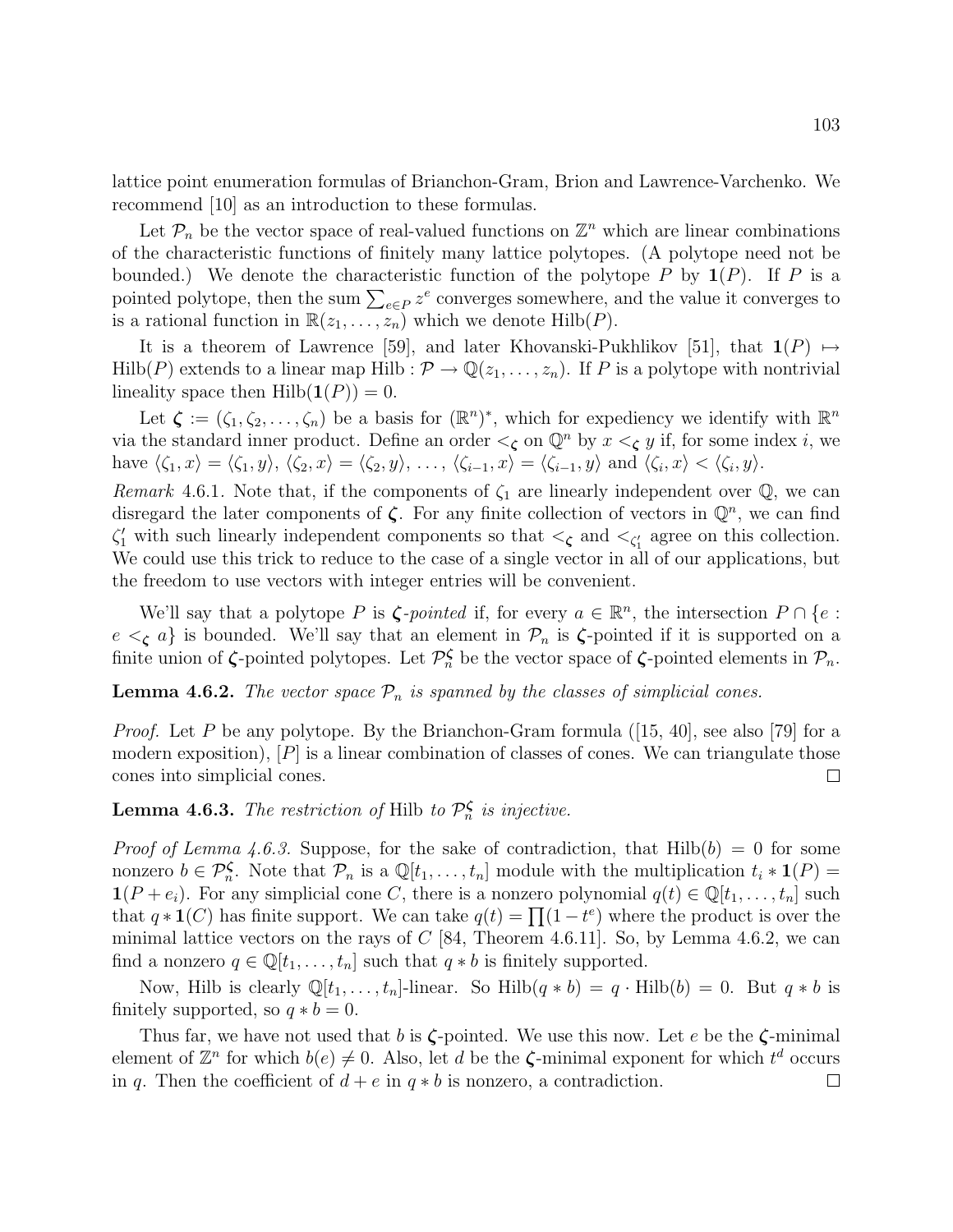We will usually use the above lemma in the following, obviously equivalent, form:

**Corollary 4.6.4.** Suppose that we have functions  $f_1, f_2, \ldots, f_r, g_1, g_2, \ldots, g_s$  in  $\mathcal{P}_n^{\zeta}$  and scalars  $a_1, \ldots, a_r, b_1, \ldots, b_s$  such that  $\sum a_i \mathrm{Hilb}(f_i) = \sum b_j \mathrm{Hilb}(g_j)$  in  $\mathbb{Q}(z_1, \ldots, z_n)$ . Let e be any lattice point in  $\mathbb{Z}^n$ . Then  $\sum a_i f_i(e) = \sum b_j g_j(e)$  in  $\mathcal{P}_n^{\zeta}$ .

Let C be a simplicial cone with vertex w, spanned by rays  $v_1, v_2, \ldots, v_r$ . Reorder the  $v_i$ so that  $v_i <_\zeta 0$  for  $1 \leq i \leq \ell$  and  $v_i >_\zeta 0$  for  $\ell + 1 \leq i \leq r$ . Define the set  $C^{\zeta}$  to be

$$
C^{\zeta} = \{ w + \sum_{i=1}^{r} a_i v_i : a_i < 0 \text{ for } 1 \le i \le \ell \text{ and } a_i \ge 0 \text{ for } \ell + 1 \le i \le n \}
$$

and define

$$
\mathbf{1}(C)^\zeta = (-1)^\ell \mathbf{1}(C^\zeta).
$$

Note that  $C^{\zeta}$  is  $\zeta$ -pointed.

Lemma 4.6.5. With the above notation,

$$
\mathrm{Hilb}(\mathbf{1}(C)) = \mathrm{Hilb}(\mathbf{1}(C)^{\zeta}).
$$

An example of Lemma 4.6.5 is that  $\sum_{i\geq 0} z^i$  and  $-\sum_{i\leq 0} z^i$  both converge to  $1/(1-z)$ , on different domains. This shows that Corollary 4.6.4 is quite false if the  $f_i$  and  $g_i$  are taken to be in  $\mathcal{P}_n$  rather than  $\mathcal{P}_n^{\zeta}$ , taking  $f_1$  and  $g_1$  to be these two series and  $a_1 = b_1 = 1$ .

*Proof.* For I a subset of  $\{1, 2, \ldots, \ell\}$ , set

$$
C_I := \{ w + \sum_{i=1}^r a_i v_i : a_i \ge 0 \text{ for } i \notin I, \ a_i \in \mathbb{R} \text{ for } i \in I \}.
$$

So  $C_{\emptyset} = C$ . Then

$$
\mathbf{1}(C)^{\zeta} = \sum_{I \subset [\ell]} (-1)^{|I|} \mathbf{1}(C_I).
$$

Applying Hilb to both sides of the equation, all the terms drop out except

$$
\mathrm{Hilb}(\mathbf{1}(C)^{\zeta}) = \mathrm{Hilb}(\mathbf{1}(C_{\emptyset})) = \mathrm{Hilb}(\mathbf{1}(C)).
$$

 $\Box$ 

The following lemma, in the case that  $\zeta_1$  has linearly independent components over  $\mathbb{Q}$ , is the main result of [43].

**Lemma 4.6.6.** Let  $\zeta = (\zeta_1, \ldots, \zeta_n)$  be as above. For every  $f \in \mathcal{P}_n$ , there is a unique  $f^{\zeta} \in \mathcal{P}_n^{\zeta}$ such that  $\text{Hilb}(f) = \text{Hilb}(f^{\zeta})$ . The map  $f \mapsto f^{\zeta}$  is linear.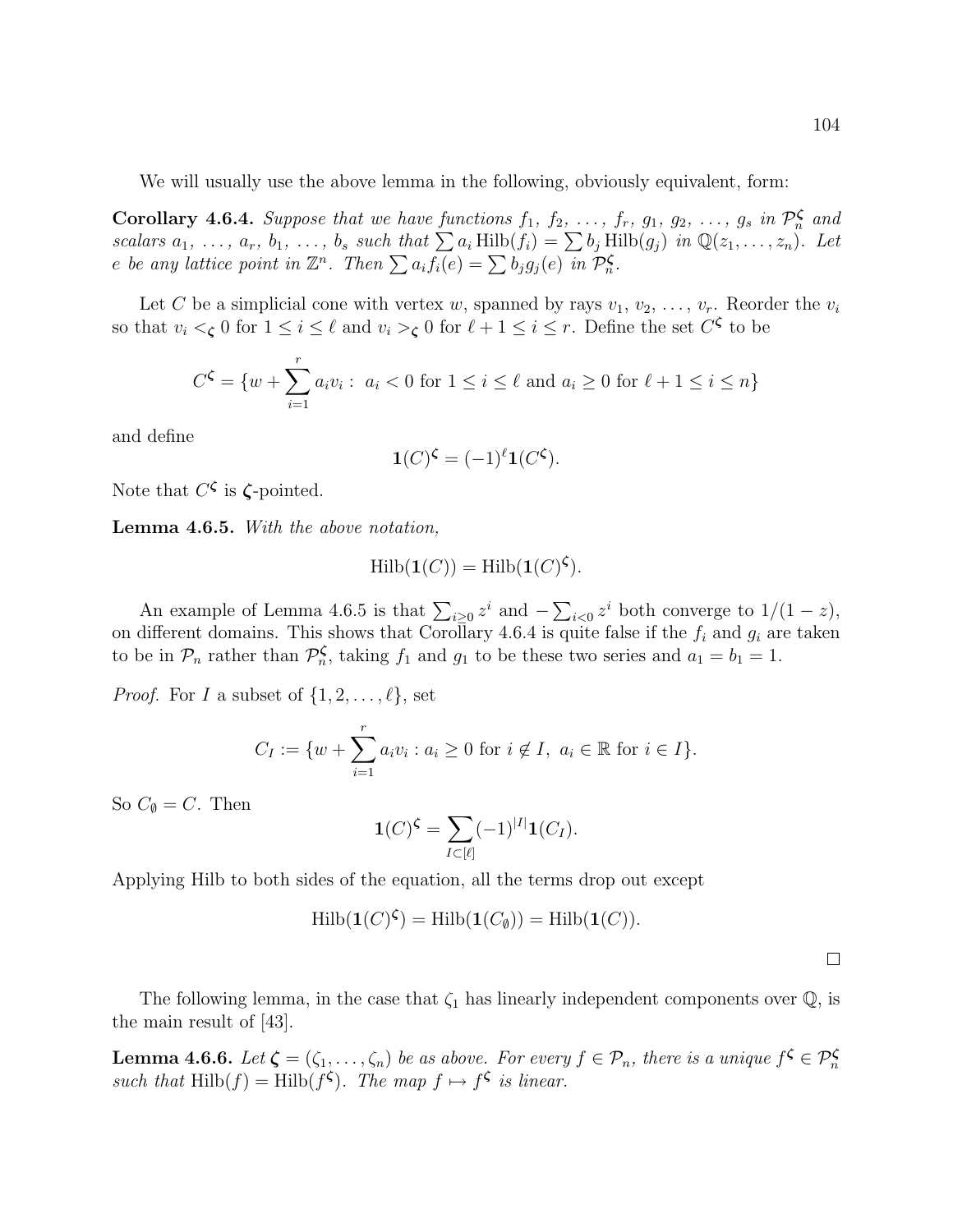By Lemma 4.6.5, this notation  $f^{\zeta}$  is consistent with the earlier notation  $\mathbb{1}(C)^{\zeta}$ .

Proof. We get uniqueness from Lemma 4.6.3. It is clearly enough to prove existence in the case  $f = \mathbf{1}(P)$  for some polytope P. By Lemma 4.6.2, it is enough to show  $\mathbf{1}(D)^{\mathsf{c}}$  exists for D a simplicial cone. This is Lemma 4.6.5.

Finally, we must establish linearity. Let f and  $g \in \mathcal{P}_n$  and let a and b be scalars. Then

$$
\text{Hilb}((af + bg)^{\zeta}) = \text{Hilb}(af + bg) = a \text{Hilb}(f) + b \text{Hilb}(g) = a \text{Hilb}(f^{\zeta}) + b \text{Hilb}(g^{\zeta}) = \text{Hilb}(a(f^{\zeta}) + b(g^{\zeta})).
$$

By the uniqueness, we must have  $(af + bg)^{\zeta} = a(f^{\zeta}) + b(g^{\zeta})$ .

Remark 4.6.7. We warn the reader that, when C is not simplicial,  $1(C)^{\zeta}$  need not be of the form  $\pm 1(C')$ . For example, let C be the span of  $(0,0,1)$ ,  $(1,0,1)$ ,  $(0,1,1)$  and  $(1,1,1)$ . Choose  $\zeta_1$  to be negative on  $(0, 0, 1)$ ,  $(1, 0, 1)$  and positive on  $(0, 1, 1)$  and  $(1, 1, 1)$ . Then  $1(C)^{\zeta} = 1(U) - 1(V)$  where

$$
U = \{a(1,0,0) + b(0,0,-1) + c(0,-1,-1) : a \ge 0, b, c > 0\}
$$

and

$$
V = \{a(1,0,0) + b(1,0,1) + c(1,1,1) : a > 0, b, c \ge 0\}.
$$

**Lemma 4.6.8.** Let C be a pointed cone with vertex at w. Then  $\mathbf{1}(C)^{\zeta}$  is contained in the half space  $\{x : \langle \zeta_1, x \rangle \geq \langle \zeta_1, w \rangle\}$ . Furthermore, if C is not contained in  $\{x : \langle \zeta_1, x \rangle \geq \langle \zeta_1, w \rangle\}$ , then  $\mathbf{1}(C)^\zeta$  is in the open half space  $\{x : \langle \zeta, x \rangle > \langle \zeta_1, w \rangle\}.$ 

*Proof.* For simplicial cones, this follows from the explicit description of  $1(C)^{\zeta}$  in Lemma 4.6.5. Since any cone can be triangulated, the statement about the closed half space follows immediately from linearity and the simplicial case.

If C is not contained in  $\{x : \langle \zeta_1, x \rangle \geq \langle \zeta_1, w \rangle\}$  then there is some ray of C in direction v with  $\langle \zeta_1, v \rangle$  < 0. Choose a triangulation of C in which every interior face uses the ray v. For example, we can triangulate the faces of  $C$  which do not contain v, then cone that triangulation from  $v$ . (This is called a *pulling triangulation*.)

Letting  $\mathcal F$  be the set of interior cones of this triangulation, we have

$$
\mathbf{1}(C) = \sum_{F \in \mathcal{F}} (-1)^{\dim C - \dim F} \mathbf{1}(F)
$$

and

$$
\mathbf{1}(C)^{\zeta} = \sum_{F \in \mathcal{F}} (-1)^{\dim C - \dim F} \mathbf{1}(F)^{\zeta}.
$$

By the simplicial computation, each summand on the right is supported on the required open half space. $\Box$ 

 $\Box$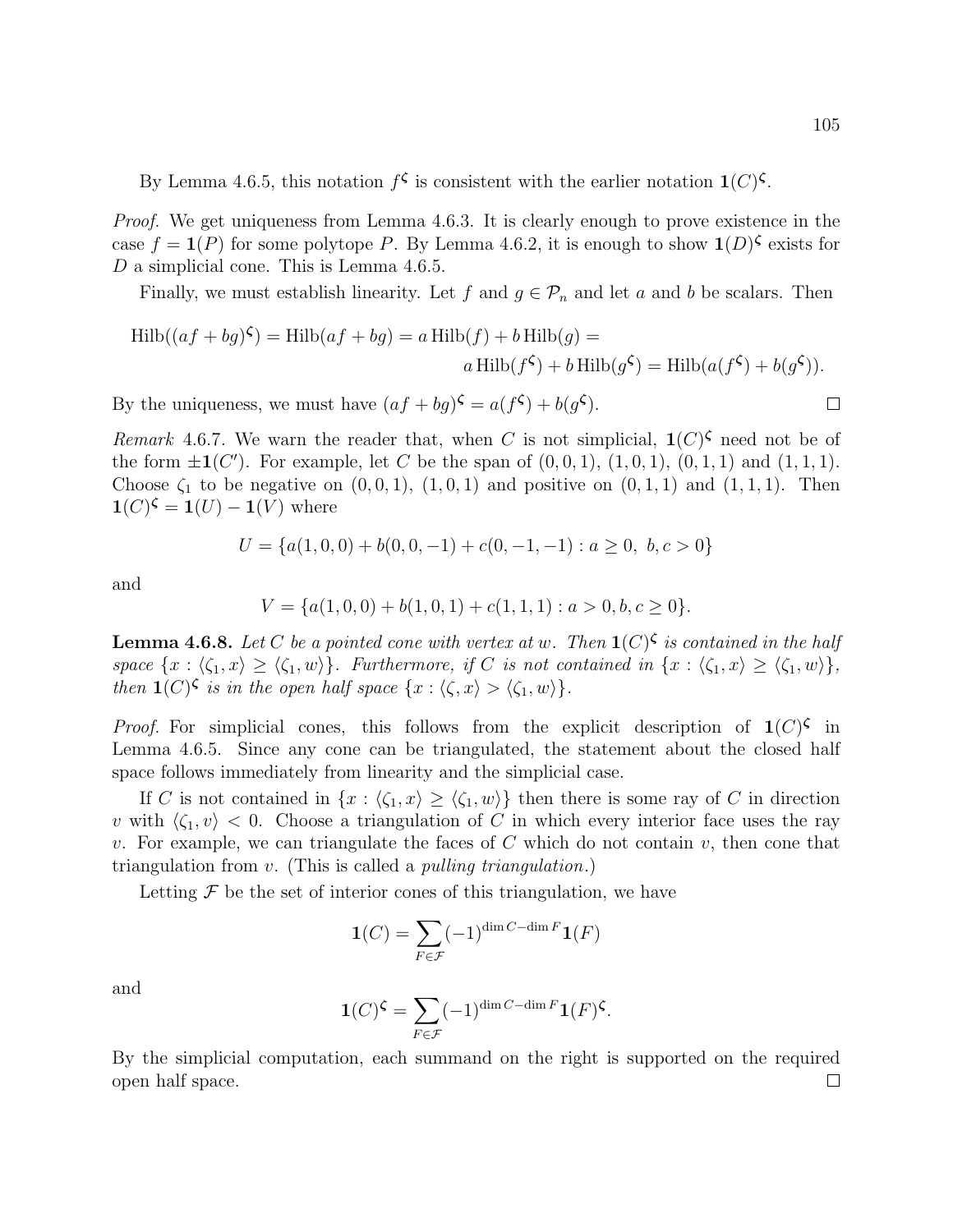**Corollary 4.6.9.** Let  $C_i$  be a finite sequence of pointed cones in  $\mathbb{R}^n$ , with the vertex of  $C_i$  at  $w_i$ . Let  $a_i$  be a finite sequence of scalars. Suppose that we know  $\sum a_i \text{Hilb}(C_i)$  is a Laurent polynomial. Then the Newton polytope of this polynomial is contained in the convex hull of the  $w_i$ .

*Proof.* Let P be the Newton polytope in question and let  $\sum_{e \in P} f(e) z^e$  be the polynomial. Extend f to  $\mathbb{Z}^n$  by  $f(e) = 0$  for  $e \notin P$ . Since P is a bounded polytope, f is  $\zeta$ -pointed for every  $\zeta$  and, thus,  $f^{\zeta} = f$  for every  $\zeta$ .

Let  $e$  be a lattice point which is not contained in the convex hull of the  $w_i$ . By the Farkas lemma [95, Proposition 1.10], there is some  $\zeta_1$  such that  $\langle \zeta_1, e \rangle < \langle \zeta_1, w_i \rangle$  for all i. Complete  $\zeta_1$  to a basis  $\zeta$  of  $\mathbb{R}^n$ . For this  $\zeta$ , Lemma 4.6.8 shows that  $f^{\zeta}$  does not contain e. But, as noted above,  $f^{\zeta} = f$ . So  $f(e) = 0$ . We have shown that  $f(e) = 0$  whenever e is not in the convex hull of the  $w_i$ , which is the required claim.  $\Box$ 

## 4.7 Proof of the formula for the Tutte polynomial

Let M be a rank d matroid on the ground set [n], and let  $\rho_M$  be the rank function of M. The rank generating function of M is

$$
r_M(u, v) := \sum_{S \subset [n]} u^{d - \rho_M(S)} v^{|S| - \rho_M(S)}.
$$

The Tutte polynomial is defined by  $t_M(z, w) = r_M(z - 1, w - 1)$ . See [19] for background on the Tutte polynomial, including several alternate definitions.

We continue to use the notations  $\pi_d$ ,  $\pi_{1(n-1)}$ ,  $\alpha$  and  $\beta$  from section 4.1, and the notation  $K_T^0(\text{pt})$  for  $K^0(\text{pt}) = \mathbb{Z}[t_1^{\pm 1}, \dots, t_n^{\pm 1}].$ 

The aim of this section is to prove:

Theorem 4.7.1. We have

$$
(\pi_{1(n-1)})_* \pi_d^* \left( y(M) \cdot [\mathcal{O}(1)] \right) = t_M(\alpha, \beta).
$$

By Lemma 4.5.1, it is enough to show instead that

$$
\int y(M) \cdot [\mathcal{O}(1)] \cdot \sum_{p=0}^d \sum_{q=0}^{n-d} [\bigwedge^p S] [\bigwedge^q (Q^{\vee})] u^p v^q = r_M(u, v).
$$

In fact, we will show something stronger.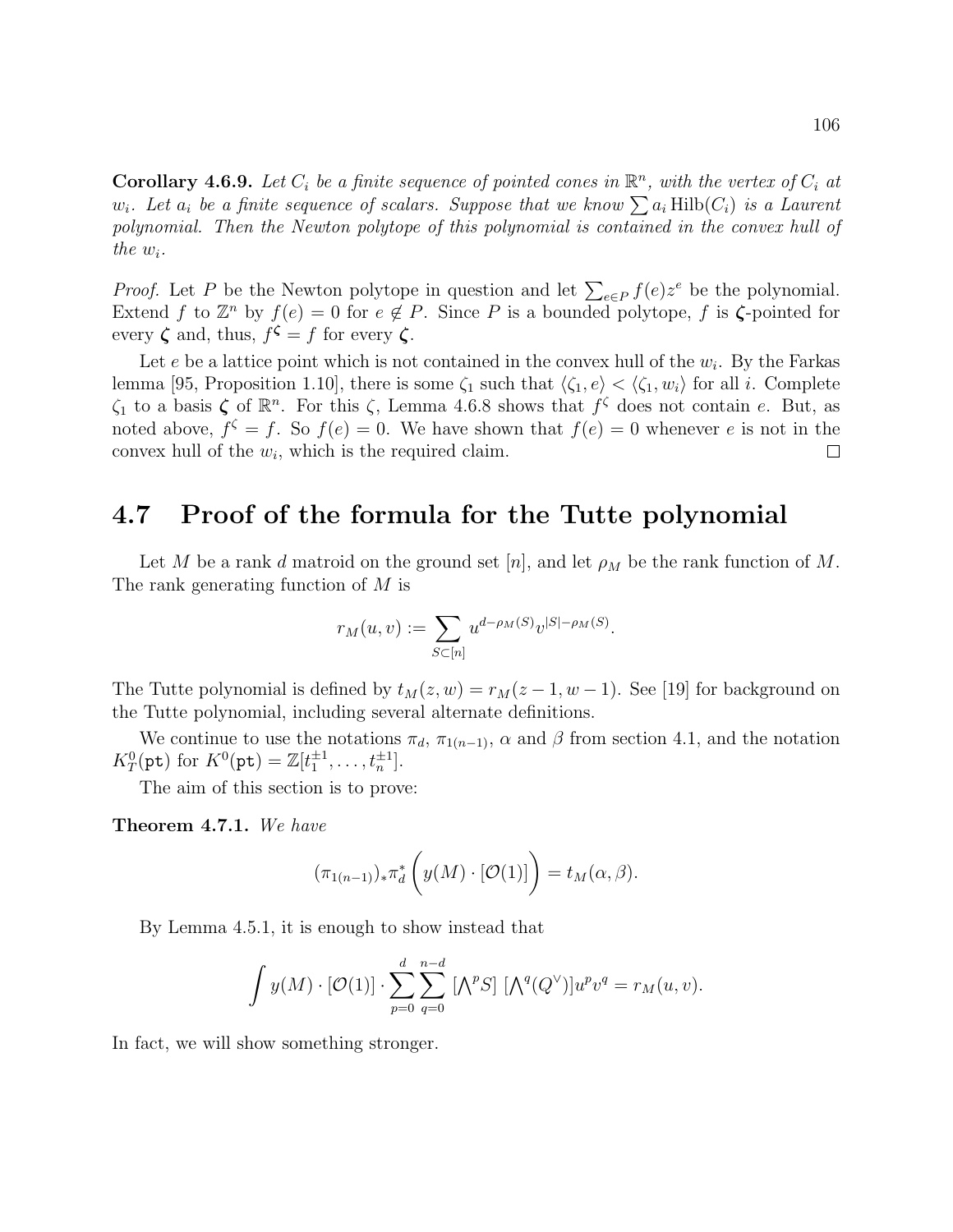Theorem 4.7.2. In equivariant K-theory, we have

$$
\int^{T} \sum_{p=0}^{d} \sum_{q=0}^{n-d} y(M) \, [\mathcal{O}(1)]^{T} \, [\bigwedge^{p} S]^{T} \, [\bigwedge^{q} (Q^{\vee})]^{T} \, u^{p}v^{q} = \sum_{S \subset [n]} t^{e_{S}} u^{d-\rho_{M}(S)} v^{|S|-\rho_{M}(S)}.
$$

That is, the integral (4.7.2) is a generating function in  $K_T^0(\text{pt})[u, v]$  recording the subsets of [n] which  $r_M(u, v)$  enumerates.

*Proof.* As defined earlier, let  $e_S = \sum_{i \in S} e_i$ . We now begin computing the left hand side of (4.7.2), using localization. Let  $I \in \binom{[n]}{d}$  $\binom{n}{d}$  and abbreviate  $[n] \backslash I$  by J. Because the localization of a vector bundle at  $x_I$  is the character of its stalk there, we have

$$
\left( [\mathcal{O}(1)]^T [\Lambda^p S]^T [\Lambda^q (Q^\vee)]^T \right) (I) = (t_{i_1} \cdots t_{i_d}) E_p (t_i^{-1})_{i \in I} E_q (t_j)_{j \in J}
$$

$$
= E_{d-p} (t_i)_{i \in I} E_q (t_j)_{j \notin I}
$$

where  $E_k$  is the k-th elementary symmetric function. Summing over p and q and expanding, we get

$$
\sum_{p=0}^{d} \sum_{q=0}^{n-d} \left( [\mathcal{O}(1)]^T [\Lambda^p S]^T [\Lambda^q (Q^\vee)]^T \right) (I) \ u^p v^q = \sum_{P \subseteq I} \sum_{Q \subseteq J} t^{e_P + e_Q} u^{d-|P|} v^{|Q|}.
$$

So we want to compute

$$
\sum_{I \in M} \text{Hilb}(\text{Cone}_I(M)) \sum_{P \subseteq I} \sum_{Q \subseteq J} t^{e_P + e_Q} u^{d - |P|} v^{|Q|}.
$$
 (4.7.1)

The reader may want to consult Example 4.7.4 at this time.

Although by its looks this sum is a rational function in the  $t_i$ , it is a class in  $K_T^0(\text{pt})$ and is therefore a Laurent polynomial. By Corollary 4.6.9, all the exponents appearing with nonzero coefficient in this polynomial must be in the convex hull of the set of all exponents which can be written as  $e_P + e_Q$ , for P and Q as above. Since P and Q are disjoint, all of these exponents are in the cube  $\{0,1\}^n$ , so the polynomial  $(4.7.1)$  must be supported on monomials of the form  $t^{e_s}$ . Fix a subset S of [n]. Our goal is now to compute the coefficient of  $t^{es}$  in  $(4.7.1)$ .

Choose  $\zeta_1 \in \mathbb{R}^n$  such that the components of  $\zeta_1$  are linearly independent over  $\mathbb{Q}$ , the component  $(\zeta_1)_i$  is negative for  $i \in S$  and  $(\zeta_1)_i$  is positive for  $i \notin S$ . Clearly, on the cube  $\{0,1\}^n$ , the minimum value of  $\zeta_1$  occurs at  $e_S$ . Complete  $\zeta_1$  to a basis  $\zeta$  of  $\mathbb{R}^n$ . Note that  $\zeta_1$ assumes distinct values on the  $2^n$  points of the unit cube. Then  $(4.7.1)$  is equal to

$$
\sum_{I \in M} \text{Hilb}(\mathbf{1}(\text{Cone}_I(M))^{\zeta}) \sum_{P \subseteq I} \sum_{Q \subseteq J} t^{e_{P \cup Q}} u^{d-|P|} v^{|Q|}.
$$
 (4.7.2)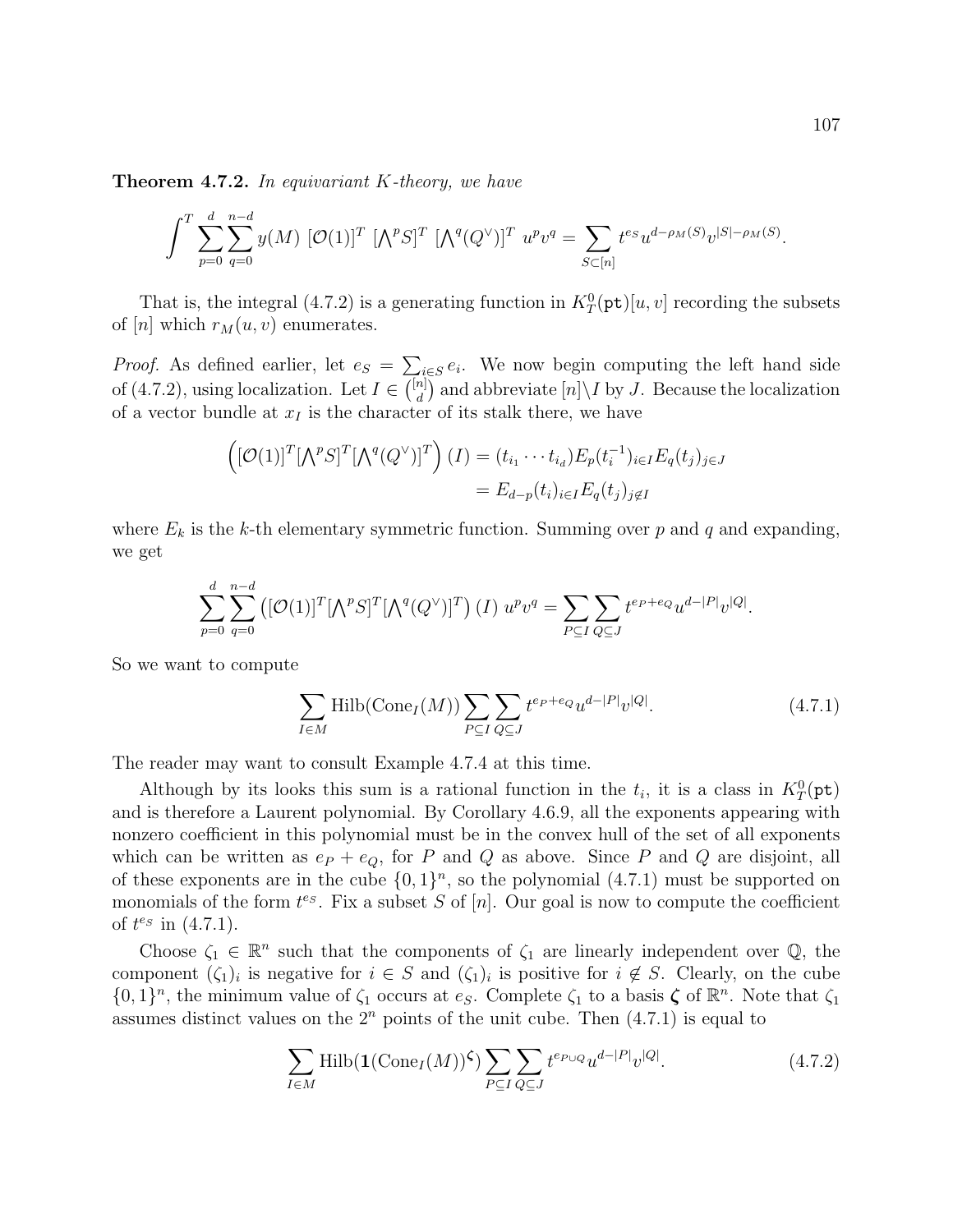By Corollary 4.6.4 we can compute the coefficient of  $t^{es}$  in this polynomial by adding up the coefficients of  $t^{e_S}$  in each term.

We therefore consider the coefficient of  $t^{e_S}$  in  $t^{e_{P\cup Q}}$  Hilb $(\mathbf{1}(Cone_I(M)^{\zeta}))$ . The function  $e_{P\cup Q} + \mathbf{1}(\text{Cone}_I(M))^{\zeta}$  is supported on a cone whose tip is at  $e_{P\cup Q}$ , and which is contained in the half space  $\{x : \langle \zeta_1, x \rangle \geq \langle \zeta_1, e_{P \cup Q} \rangle\}$ . Since  $e_{P \cup Q}$  is in the unit cube  $\{0, 1\}^n$ , our choice of  $\zeta_1$  implies that  $\langle \zeta_1, e_S \rangle \leq \langle \zeta_1, e_{P \cup Q} \rangle$ . So  $t^{e_{P \cup Q}}$  Hilb $(\mathbf{1}(Cone_I(M))^{\zeta})$  contains a  $t^{e_S}$ term only if  $S = P \cup Q$ . Even if  $S = P \cup Q$ , by Lemma 4.6.8, the coefficient of  $t^{e_S}$  is nonzero only if  $\text{Cone}_I(M)$  is in the half space where  $\zeta_1$  is nonnegative. This occurs if and only if  $\zeta_1(e_I) \leq \zeta_1(e_{I'})$  for every  $I' \in M$ . In short, the coefficient of  $t^{e_S}$  receives nonzero contributions from those triples  $(I, P, Q)$  such that

- 1. The function  $\zeta_1$ , on Poly $(M)$ , is minimized at  $e_I$ .
- 2.  $P \subset I$  and  $Q \subset [n] \setminus I$ .
- 3.  $S = P \cup Q$ .

The contribution from such a triple is  $u^{d-|P|}v^{|Q|}$ .

Because  $\zeta_1$  takes distinct values on  $\{0,1\}^n$ , there is only one basis of M at which  $\zeta_1$  is minimized. Call this basis  $I_0$ . Moreover, there is only one way to write S as  $P \cup Q$  with  $P \subseteq I_0$  and  $Q \subseteq [n] \setminus I_0$ ; we must take  $P = S \cap I_0$  and  $Q = S \cap ([n] \setminus I_0)$ . So the coefficient of  $t^{e_S}$  is  $u^{d-|S\cap I_0|}v^{|S\cap([n]\setminus I_0)|}$ .

From the way we chose  $\zeta_1$ , we see that  $I_0$  is an element of M with maximal intersection with S. In other words,  $|S \cap I_0| = \rho_M(S)$ . From the description in the previous paragraph, the coefficient of  $t^{e_s}$  is  $u^{d-\rho_M(S)}v^{|S|-\rho_M(S)}$ . Summing over S, we have equation (4.7.2), and Theorems 4.7.1 and 4.7.2 are proved.  $\Box$ 

Question 4.7.3. Is there an equivariant version of Lemma 4.5.1 which provides a generating function in  $K_T^0(\text{pt})[u, v]$  for the bases of given activity, parallel to Theorem 4.7.2 for the rank generating function?

Example 4.7.4. We compute the sum in (4.7.1) for the matroid from Example 4.3.5. We can shorten our expressions slightly by defining

$$
s_I := \sum_{P \subseteq I} \sum_{Q \subseteq J} t^{e_P + e_Q} u^{d - |P|} v^{|Q|} = \prod_{i \in I} (u + t_i) \prod_{j \in J} (1 + vt_j)
$$
  

$$
h_I := \prod_{i \in I} \prod_{j \in J} (1 - t_i^{-1} t_j)^{-1}.
$$

where, recall,  $J = [n] \setminus I$ . Then (4.7.1) is

$$
s_{13}h_{13}(1-t_2t_3^{-1})+s_{14}h_{14}(1-t_2t_4^{-1})+s_{23}h_{23}(1-t_1t_3^{-1})+\newline s_{24}h_{24}(1-t_2t_4^{-1})+s_{34}h_{34}(1-t_1t_2t_3^{-1}t_4^{-1}),
$$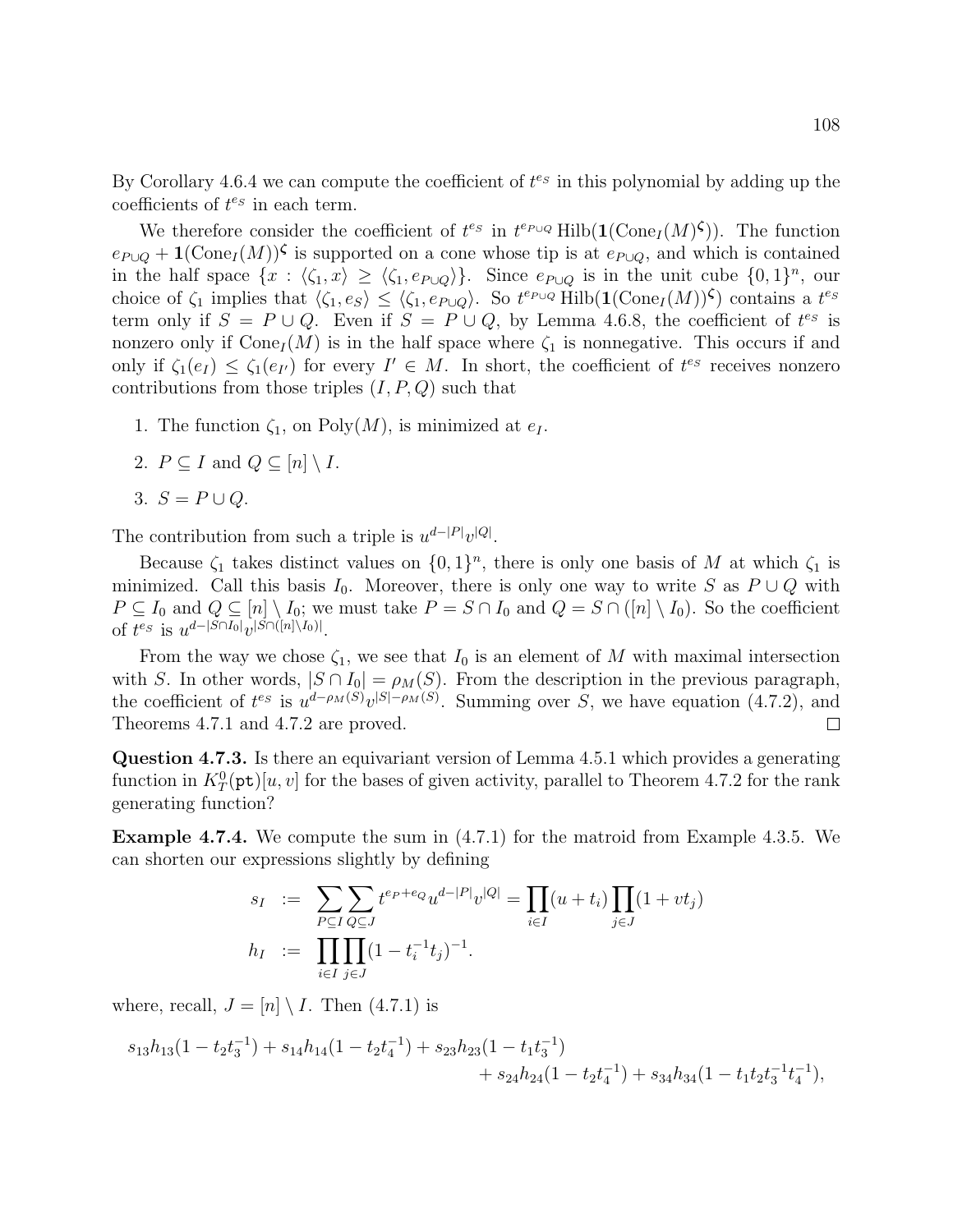which is

$$
(t_1t_3 + t_2t_3 + t_1t_4 + t_2t_4 + t_3t_4) + (t_1 + t_2 + t_3 + t_4) \cdot u
$$
  
+ 
$$
(t_1t_2t_3 + t_1t_2t_4 + t_1t_3t_4 + t_2t_3t_4) \cdot v + u^2 + (t_1t_2) \cdot uv + (t_1t_2t_3t_4) \cdot v^2
$$

Specializing the  $t_i$  to 1 gives the rank-generating function

$$
5 + 4u + 4v + u^2 + uv + v^2.
$$

Setting  $u = z - 1$  and  $v = w - 1$  gives the Tutte polynomial

$$
w + z + w^2 + wz + z^2
$$

.

 $\diamondsuit$ 

## 4.8 Proof of the formula for Speyer's h

In this section, we discuss the relation between localization methods and the matroid invariant  $h_M$  discovered by Speyer. Our first aim is to prove Theorem 4.8.1 below, defining a polynomial  $H_M$ . We will then discuss the relation of  $H_M$  to  $h_M$ .

**Theorem 4.8.1.** Let M be a rank d matroid on  $[n]$  without loops or coloops. Let the maps  $\pi_d$  and  $\pi_{1(n-1)}$  and the classes  $\alpha$  and  $\beta$  be as in Section 4.1. Then there exists a polynomial  $H_M \in \mathbb{Z}[s]$  such that

$$
(\pi_{1(n-1)})_* \pi_d^* y(M) = H_M(\alpha + \beta - \alpha \beta).
$$

Because  $(\alpha + \beta - \alpha \beta)^n = 0$ , there is more than one polynomial which obeys this condition. We make  $H_M$  unique by defining it to have degree  $\lt n$ .

The heart of our proof is the following lemma:

**Lemma 4.8.2.** In the setup of Theorem 4.8.1,  $\int^T y(M)[\Lambda^p S]^T [\Lambda^q(Q^\vee)]^T \in \mathbb{Z}$  for any p and q, and equals 0 when  $p \neq q$ .

Proof of Theorem 4.8.1 from Lemma 4.8.2. Suppose that  $(\pi_{1(n-1)})_* \pi_d^*(y(M)) = F(\alpha, \beta)$ . To say that F is a polynomial in  $\alpha + \beta - \alpha \beta$  is the same as to say that it is a polynomial in  $1 - \alpha + \beta - \alpha \beta = (\alpha - 1)(\beta - 1)$ . So, by Lemma 4.5.1, it is equivalent to show that  $\int y(M) \sum [\bigwedge^p S] [\bigwedge^q (Q^{\vee})] u^p v^q$  is a polynomial in uv. By Lemma 4.8.2, the coefficient of  $u^p v^q$ is zero whenever  $p \neq q$ , so this sum is a polynomial in uv.  $\Box$ 

As in the proof of Theorem 4.7.1, the proof of Lemma 4.8.2 will be by equivariant localization.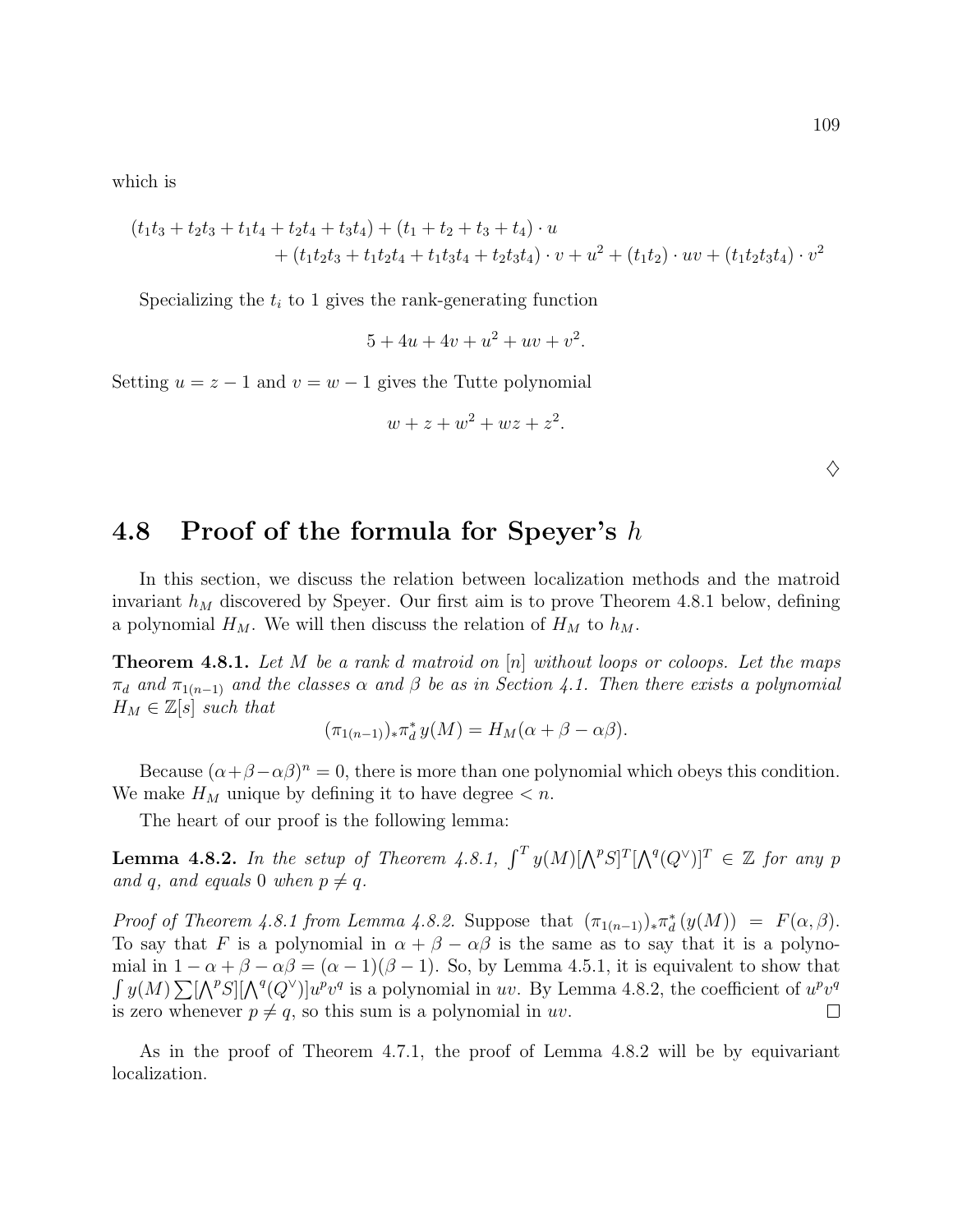*Proof.* Fix p and q. For any  $I \in \binom{[n]}{d}$  $\binom{n}{d}$ , we have

$$
[\bigwedge^p S]^T [\bigwedge^q (Q^\vee)]^T (I) = E_p(t_i^{-1})_{i \in I} E_q(t_j)_{j \in [n] \setminus I}
$$

where  $E_k$  is the k-th elementary symmetric function. So

$$
\int y(M)[\bigwedge^p S]^T [\bigwedge^q (Q^\vee)]^T = \sum_{I \in M} \text{Hilb}(\text{Cone}_I(M)) \sum_{P \in {I \choose p}} t^{-e_P} \sum_{Q \in {[n] \setminus I \choose q}} t^{e_Q}.
$$
 (4.8.1)

The reader may wish to consult example 4.8.3 at this time.

By Corollary 4.6.9,  $t^a$  may only appear with nonzero coefficient if  $a$  is in the convex hull of  $\{e_P - e_Q\}$  where P and Q are as above. In particular, every coordinate of a must be  $-1$ , 0 or 1. We will now establish that, in fact, every coordinate must be zero.

Consider any index i in [n]. Let  $\zeta_1 = e_i$  and complete  $\zeta_1$  to a basis  $\zeta$  of  $\mathbb{R}^n$ . We abbreviate the half space  $\{x : x_i \geq 0\}$  by H, and  $\{x : x_i > 0\}$  by  $H_+$ .

The sum in (4.8.1) is equal to

$$
\sum_{I \in M} \text{Hilb}(\mathbf{1}(\text{Cone}_I(M))^{\zeta}) \sum_{P \in \binom{I}{p}} \sum_{Q \in \binom{[n] \setminus I}{q}} t^{e_Q - e_P}.
$$
\n(4.8.2)

By Corollary 4.6.4, it is legitimate to extract the coefficient of a particular term.

Suppose that  $i \notin I$ . Then i cannot be in P, so the i-th coordinate in  $e_Q - e_P$ is nonnegative. Also, by Lemma 4.6.8,  $\mathbf{1}(\mathrm{Cone}_I(M))^{\zeta}$  is supported in H. So such  $t^{e_Q-e_P}$  Hilb(1(Cone<sub>I</sub>(M))<sup> $\zeta$ </sup>) cannot contribute any monomial of the form  $t^a$  with  $a_i < 0$ .

Now, suppose that  $i \in I$ . Since i is not a coloop of M, the cone  $Cone_I(M)$  has a ray with negative *i*-th coordinate. So, by Lemma 4.6.8,  $\mathbf{1}(\text{Cone}_I(M))^{\zeta}$  lies in the open halfplane  $H_+$ . In particular, if  $\mathbf{1}(\text{Cone}_I(M))^{\zeta}(a)$  is nonzero for some lattice point a then  $a_i \geq 1$ . So, again,  $t^{e_Q-e_P}$  Hilb(1(Cone<sub>I</sub>(M))<sup> $\zeta$ </sup>) cannot contribute any monomial of the form  $t^a$  with  $a_i < 0$ .

A very similar argument shows that no monomial with any positive exponent can occur in (4.8.2). So the only monomial in (4.8.2) is  $t^0$ , i.e. (4.8.2) is in Z. Additionally, (4.8.2) is homogenous of degree  $q-p$ , which is nonzero if  $p \neq q$ . So we deduce that in that case (4.8.2) is zero, as desired.  $\Box$ 

**Example 4.8.3.** We compute  $H_M$  for the matroid M from Example 4.3.5. For brevity, we write

$$
s'_I := \sum_{P \subseteq I} \sum_{Q \subseteq J} t^{-ep+e_Q} u^{|P|} v^{|Q|} = \prod_{i \in I} (1 + ut_i^{-1}) \prod_{j \in J} (1 + vt_j)
$$
  

$$
h_I := \prod_{i \in I} \prod_{j \in J} (1 - t_i^{-1} t_j)^{-1}.
$$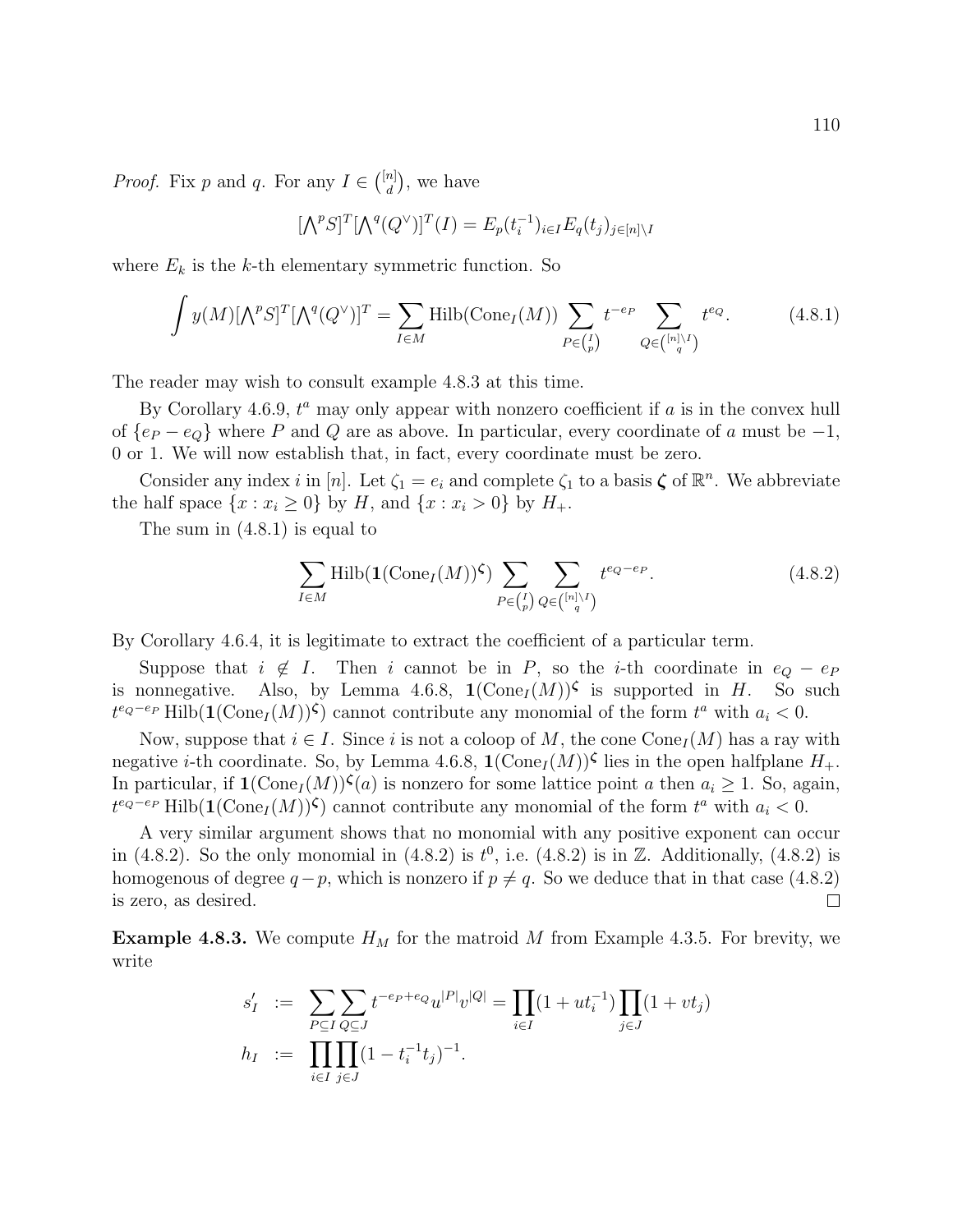We must compute

$$
s'_{13}h_{13}(1-t_2t_3^{-1}) + s'_{14}h_{14}(1-t_2t_4^{-1}) + s'_{23}h_{23}(1-t_1t_3^{-1}) + s'_{24}h_{24}(1-t_2t_4^{-1}) + s'_{34}h_{34}(1-t_1t_2t_3^{-1}t_4^{-1}).
$$
 (4.8.3)

The reader may enjoy typing (4.8.3) into a computer algebra system and watching it simplify to  $1 - uv$ . So  $H_M = 1 - (1 - \alpha)(1 - \beta) = \alpha + \beta - \alpha\beta$  and  $h_M(s) = s$ .

We now show that the polynomial  $H_M$  is equal to the polynomial  $h_M$  from Speyer's work [83].

Remark 4.8.4. In [83], two closely related polynomials are introduced,  $h_M(s)$  and  $g_M(s)$ . These obey  $g_M(s) = (-1)^c h_M(-s)$ , where c is the number of connected components of M. As discussed in [83, Section 3],  $g_M$  behaves more nicely in combinatorial formulas; its coefficients are positive and formulas involving  $g_M$  have fewer signs. However,  $h_M$  is more directly related to algebraic geometry. The fact that  $h_M$  arises more directly in this chapter is another indication of this.

We review some relevant notation. Let i be an index between 1 and d. Choose a line  $\ell$  in n-space and an  $n-i$  plane M containing  $\ell$ . Let  $\Omega_i \subset G(d, n)$  be the Schubert cell of those d-planes L such that  $\ell \subset L$  and  $L + M$  is contained in a hyperplane. If  $i > d$ , we define  $\Omega_i$ to be  $\Omega_d$ . Then  $h_M(s)$  was defined by

$$
\frac{h_M(s)}{1-s}=\sum_{i=1}^\infty \int_{G(d,n)} y(M) [\mathcal{O}_{\Omega_i}] s^i.
$$

In other words, the coefficient of  $s^i$  in  $h_M(s)$  is

$$
\int_{G(d,n)} y(M) \left( [\mathcal{O}_{\Omega_i}] - [\mathcal{O}_{\Omega_{i-1}}] \right).
$$

**Theorem 4.8.5.** With the above definitions, we have  $H_M(s) = h_M(s)$ .

*Proof.* We will show that the coefficient of  $s^i$  in both cases is the same. Notice that the coefficient of  $s^i$  in  $H_M(s)$  will also be the coefficient of  $\beta^i$  in  $H_M(\alpha+\beta-\alpha\beta)$ . As we computed in the proof of Lemma 4.5.1, the dual basis to  $\alpha^{i}\beta^{j}$  is  $\alpha^{d-1-i}\beta^{n-d-1-j}(1-\alpha)(1-\beta)$ . In particular, the coefficient of  $\beta^i$  in  $(\pi_{1(n-1)})_* \pi_d^* y(M)$  is  $\int ((\pi_{1(n-1)})_* \pi_d^* y(M)) \alpha^{n-1} \beta^{n-1-i} (1-\alpha)^i$  $\beta$ ).

Now,  $\alpha^{n-1}$  intersects the hypersurface  $\mathcal{F}\ell(1,n-1;n)$  in the set of pairs (line, hyperplane) where line has a given value  $\ell$ . Intersecting further with  $\beta^{n-i-1}$  imposes in addition the condition that hyperplane contain a certain generic  $n - i - 1$  plane N. But, since the hyperplane is already forced to contain  $\ell$ , it is equivalent to say that the hyperplane contains the  $n - i$  plane  $N + \ell$ . In short,  $\alpha^{n-1}\beta^{n-i-1} \cap \mathcal{F}\ell(1, n-1; n)$  is represented by the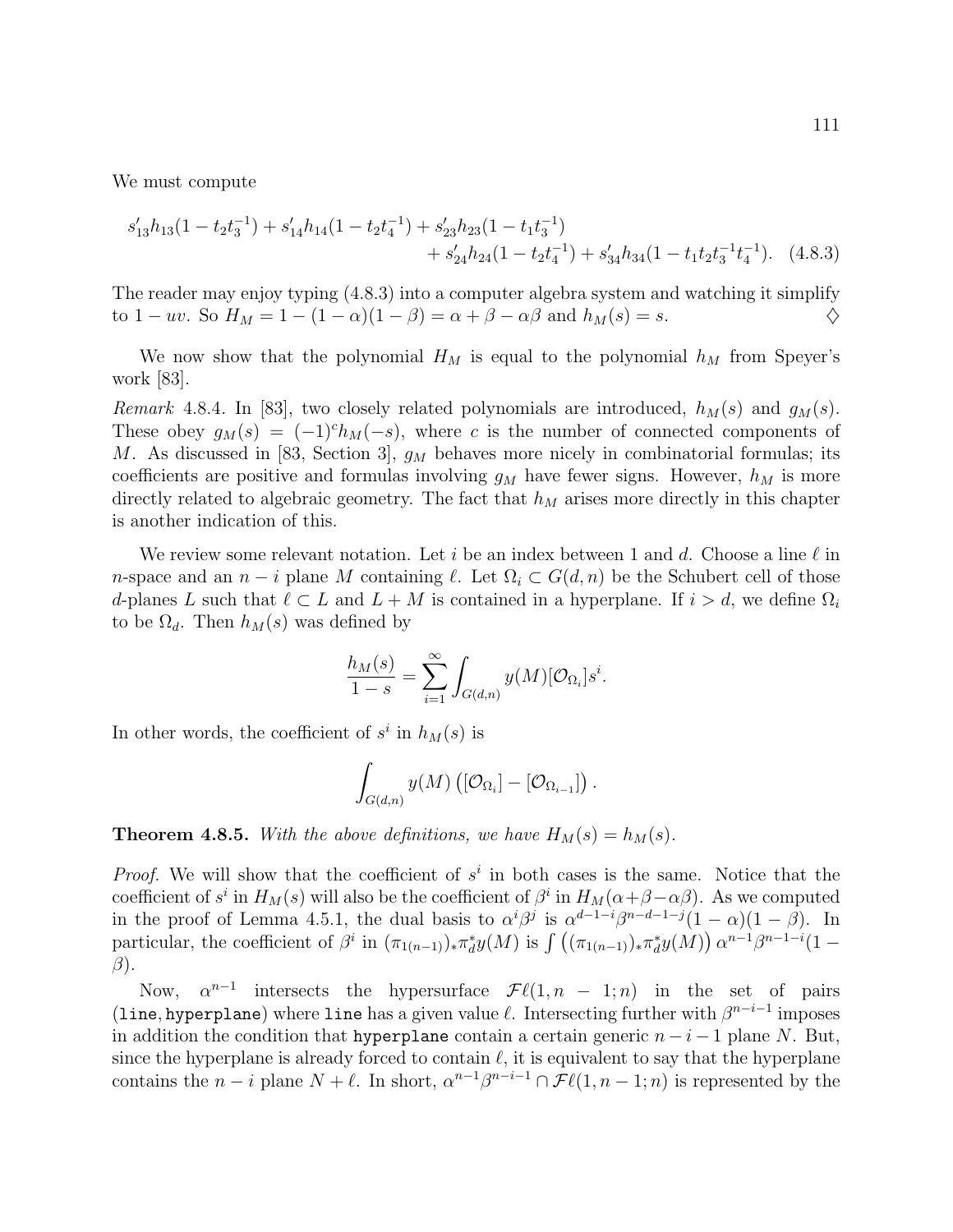Schubert variety of pairs  $(l, H)$  where l is a given line  $\ell$  and H contains a given  $n - i$  plane M containing  $\ell$ .

Now, the pushforward of the structure sheaf of a variety is always the structure sheaf of a Schubert variety. In the case at hand,  $(\pi_{1(n-1)})_*\pi_d^*\alpha^{n-1}\beta^{n-i-1}$  is the class of the Schubert variety of d-planes L such that  $\ell \subset L$  and  $L + M$  is contained in a hyperplane. This is to say,  $(\pi_d)_*\pi_{1(n-1)}^*\alpha^{n-1}\beta^{n-i-1} = [\mathcal{O}_{\Omega_i}]$ . Using (4.2.1), we see that the coefficient of  $s^i$  in  $H_M(s)$ is

$$
\int_{\mathbb{P}^{n-1}\times\mathbb{P}^{n-1}}\left((\pi_{1(n-1)})_*\pi_d^*y(M)\right)\alpha^{n-1}\beta^{n-1-i}(1-\beta)=\int_{G(d,n)}y(M)\left([\mathcal{O}_{\Omega_i}]-[\mathcal{O}_{\Omega_{i-1}}]\right),
$$

as desired.

## 4.9 Geometric interpretations of matroid operations

In [83], a number of facts about the behavior of  $h<sub>M</sub>$  under standard matroid operations were proved geometrically. In this section we re-establish these using our algebraic tools of localization and Lemma 4.5.1. Following the established pattern, our proofs will be equivariant. We first introduce slightly more general polynomials for which our results hold

Define  $F_M^m(u, v)$  to be the unique polynomial, of degree  $\leq n$  in u and v, such that

$$
F_M^m(\mathcal{O}(1,0), \mathcal{O}(0,1)) = (\pi_{1(n-1)})_* \pi_d^*([\mathcal{O}(m)]y(M)). \tag{4.9.1}
$$

We also define an equivariant generalization of this by

$$
F_M^{m,T}(u,v) := \int y(M)[\mathcal{O}(m)]^T \sum_{p,q} [\Lambda^p S]^T [\Lambda^q(Q^\vee)]^T u^p v^q
$$

In the previous sections, we checked that  $F_M^{0,T}(u,v) = H_M(1 - uv) = h_M(1 - uv)$ , that  $F_M^{1,T}(u, v)$  and  $F_M^1(u, v)$  are the weighted and unweighted rank generating functions, and that  $F_M^1(u-1, v-1)$  is the Tutte polynomial. The entire collection of  $F_M^{m,T}$  can be seen as a generalization of the Ehrhart polynomial of Poly $(M)$ . Specifically,  $F_M^m(0,0) = \#(m \cdot)$  $Poly(M) \cap \mathbb{Z}^n)$  for  $m \geq 0$ .

Write  $M^*$  for the matroid dual to  $M$ .

Proposition 4.9.1. We have  $F_M^m(u, v) = F_{M^*}^m(v, u) \in \mathbb{Z}[u, v]$ .

*Proof.* Equivariantly, we will show that  $F_M^{m,T}(t)(u, v) = t^{me_{[n]}} F_{M^*}^{m,T}(t^{-1})(v, u)$ . (Here the symbol  $F^{m,T}(t^{-1})$  means that we are to take the coefficients of  $F^{m,T}$ , which are in  $\mathbb{Z}[\text{Char}(T)],$ and apply the linear map which inverts each character of T.)

 $\Box$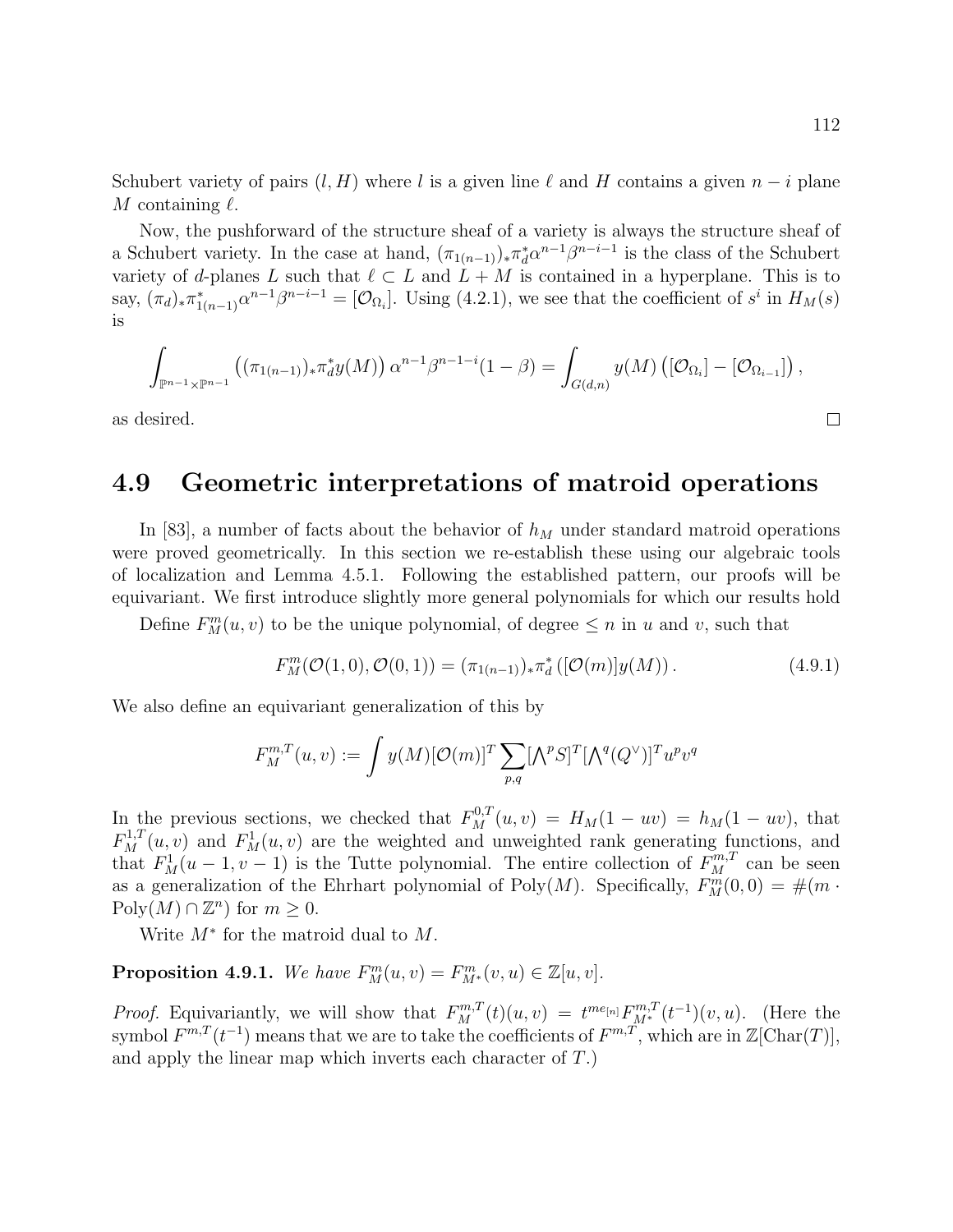We must show that for any  $p$  and  $q$ ,

$$
\left(\int^T y(M)[\mathcal{O}(m)]^T[\Lambda^p S]^T[\Lambda^q(Q^\vee)]^T\right)(t)
$$
  
=  $t^{me_{[n]}}\left(\int^T y(M^*)[\mathcal{O}(m)]^T[\Lambda^q S]^T[\Lambda^p(Q^\vee)]^T\right)(t^{-1}).$  (4.9.2)

By localization, the left side is

$$
\sum_{I \in M} \mathrm{Hilb}(\mathrm{Cone}_I(M))(t) \ t^{me_I} \sum_{P \in {I \choose p}} \sum_{Q \in {[n] \setminus I \choose q}} t^{e_Q - e_P}.
$$

The polytope Poly $(M^*)$  is the image of Poly $(M)$  under the reflection  $x \mapsto e_{[n]} - x$ . Therefore  $\text{Hilb}(\text{Cone}_I(M))(t) = \text{Hilb}(\text{Cone}_{[n] \setminus I}(M^*)) (t^{-1})$ . So the left side of (4.9.2), reindexing the sum by  $J = [n] \setminus I$ , is

$$
\sum_{J \in M^*} \text{Hilb}(\text{Cone}_J(M^*))(t^{-1}) \ t^{me_{[n] \setminus J}} \sum_{P \in \binom{[n] \setminus J}{p}} \sum_{Q \in \binom{J}{q}} t^{e_Q - e_P}
$$
\n
$$
= t^{me_{[n]}} \sum_{J \in M^*} \text{Hilb}(\text{Cone}_J(M^*))(t^{-1}) \ t^{-e_J} \sum_{Q \in \binom{J}{q}} \sum_{P \in \binom{[n] \setminus J}{p}} t^{-e_P + e_Q}
$$

which is the right side of (4.9.2).

Given matroids M and M', we denote their direct sum by  $M \oplus M'$ .

**Proposition 4.9.2.** We have  $F_{M}^{m}F_{M'}^{m}=F_{M\oplus M'}^{m}$ .

Proof. Localization gives

$$
F_M^m = \sum_{I \in M} \text{Hilb}(\text{Cone}_I(M)) \ t^{me_I} \sum_{P \subseteq I} \sum_{Q \subseteq E \backslash I} t^{e_Q - e_P} u^{|P|} v^{|Q|} \tag{4.9.3}
$$

and analogous expansions for M' and  $M \oplus M'$ . Since  $Poly(M \oplus M') = Poly(M) \times Poly(M')$ , we have

 $\mathrm{Hilb}(\mathrm{Cone}_I(M)) \mathrm{Hilb}(\mathrm{Cone}_{I'}(M')) = \mathrm{Hilb}(\mathrm{Cone}_{I\cup I'}(M \oplus M')).$ 

 $\Box$ The proposition follows immediately by multiplying out expansions like (4.9.3).

For  $k = 1, 2$ , let  $M_k$  be a matroid on the ground set  $\mathsf{E}_k$  and let  $i_k \in \mathsf{E}_k$ . Consider the larger ground set  $\mathsf{E} = \mathsf{E}_1 \sqcup \mathsf{E}_2 \setminus \{i_1, i_2\} \cup \{i\}$ , where i should be regarded as the identification of  $i_1$  and  $i_2$ . There are three standard matroid operations one can perform in this setting.

 $\Box$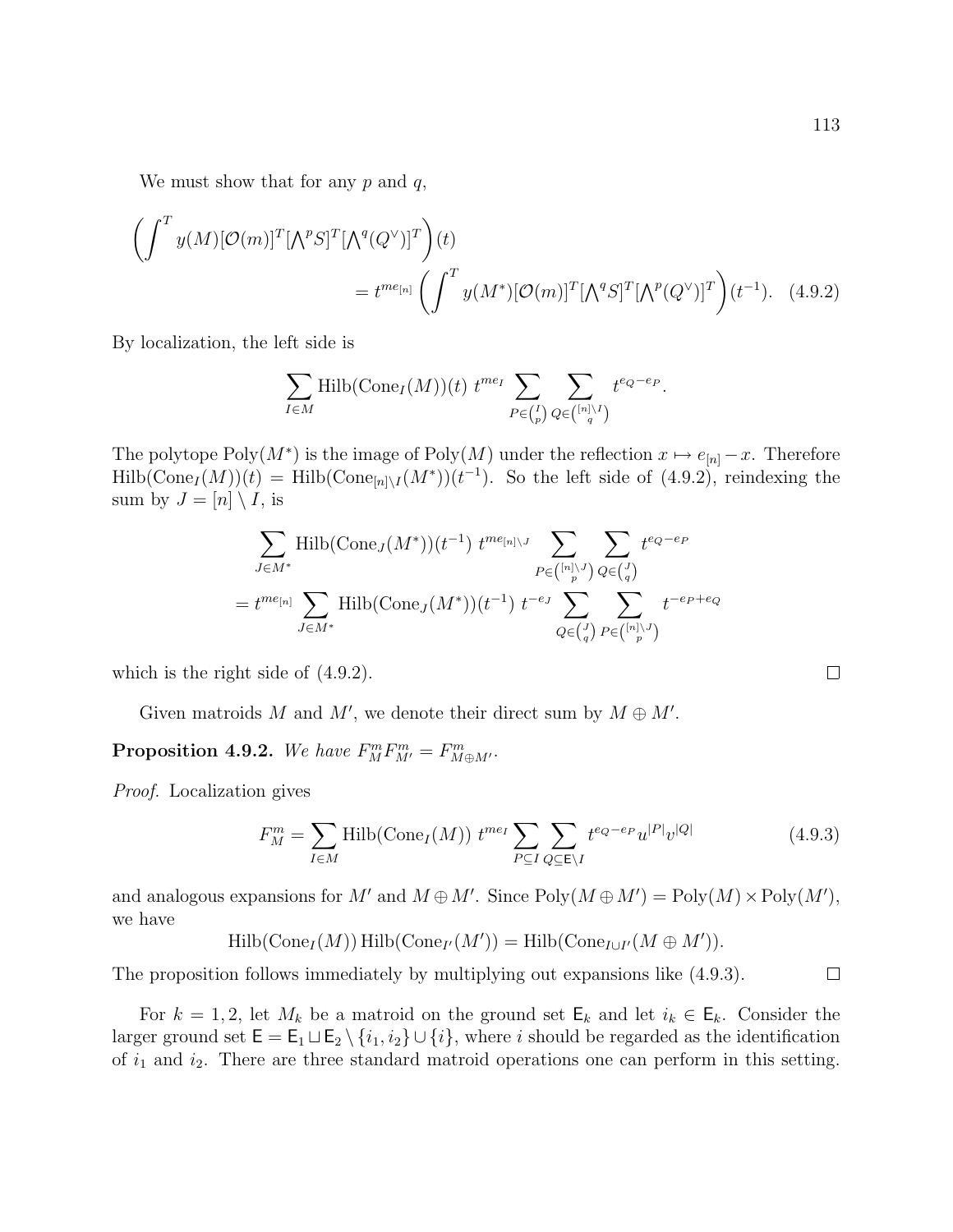In the next definitions,  $I_1$  and  $I_2$  range over elements of  $M_1$  and  $M_2$  respectively. The series connection  $M_{\text{ser}}$  of  $M_1$  and  $M_2$  is the matroid

$$
\{I_1 \sqcup I_2 : |(I_1 \sqcup I_2) \cap \{i_1, i_2\}| = 0\}
$$
  

$$
\cup \{(I_1 \sqcup I_2) \setminus \{i_1, i_2\} \cup \{i\} : |(I_1 \sqcup I_2) \cap \{i_1, i_2\}| = 1\}
$$

on  $E$ ; their parallel connection  $M_{\text{par}}$  is the matroid

$$
\{(I_1 \sqcup I_2) \setminus \{i_1, i_2\} : |(I_1 \sqcup I_2) \cap \{i_1, i_2\}| = 1\}
$$
  

$$
\cup \{(I_1 \sqcup I_2) \setminus \{i_1, i_2\} \cup \{i\} : |(I_1 \sqcup I_2) \cap \{i_1, i_2\}| = 2\}
$$

on  $E$ ; and their two-sum  $M_{2\text{sum}}$  is the matroid

$$
\{(I_1 \sqcup I_2) \setminus \{i_1, i_2\} : |(I_1 \sqcup I_2) \cap \{i_1, i_2\}| = 1\}
$$

on  $E \setminus \{i\}$ . For the reader with little intuition for these matroids, they can be realized as vector arrangements (the dual realization to hyperplane arrangements) as follows. For  $i = 1, 2$ , let  $A_i = \{v_1^i, \ldots, v_{n_i}^i\}$  be an arrangement of vectors in the vector space  $V_i$  realizing  $M_i$ . Our realizations will be variations on the realization  $(A_1, 0) \cup (0, A_2) \subseteq V_1 \oplus V_2$  of  $M_1 \oplus M_2$ : for  $M_{\rm ser}$ , replace  $(v_{i_1}, 0)$  and  $(0, v_{i_2})$  by  $(v_{i_1}, v_{i_2})$ ; for  $M_{\rm par}$ , project to the quotient  $V_1 \oplus V_2/(v_{i_1}, -v_{i_2})$  and identify the images of  $(v_{i_1}, 0)$  and  $(0, v_{i_2})$  as a single point; and for  $M_{2\text{sum}}$ , take the same projection but remove those two images.

The next property has the nicest form for the particular case of  $F_M^0$ , on account of Lemma 4.8.2.

#### Theorem 4.9.3. We have

$$
F_{M_1\oplus M_2}^m = (1+v)F_{M_{\text{ser}}}^m + (1+u)F_{M_{\text{par}}}^m - (1+v)(1+u)F_{M_{\text{2sum}}}^m.
$$

In particular,  $F_{M_{2\text{sum}}}^{0} = F_{M_{\text{ser}}}^{0} = F_{M_{\text{par}}}^{0} = F_{M_{1} \oplus M_{2}}^{0}/(1 - uv)$ .

The series, respectively parallel, extension of a matroid  $M_1$  along  $i_1$  is its series, respectively parallel, connection to the uniform matroid  $U_{1,2}$ . Two-sum with  $U_{1,2}$  leaves  $M_1$ unchanged. If  $M_2 = U_{1,2}$  then we have

$$
F_{M_{\text{ser}}}^{0} = \frac{F_{M_1 \oplus U_{1,2}}^{0}}{1 - uv} = \frac{F_{M_1}^{0} F_{U_{1,2}}^{0}}{1 - uv} = \frac{F_{M_1}^{0}(1 - uv)}{1 - uv} = F_{M_1}^{0}
$$

using Proposition 4.9.2, and an analogue holds for the parallel extension. This implies one of the most characteristic combinatorial properties of h from [83].

**Corollary 4.9.4.** The values of  $h_M$ ,  $H_M$  and  $F_M^0$  are unchanged by series and parallel extensions.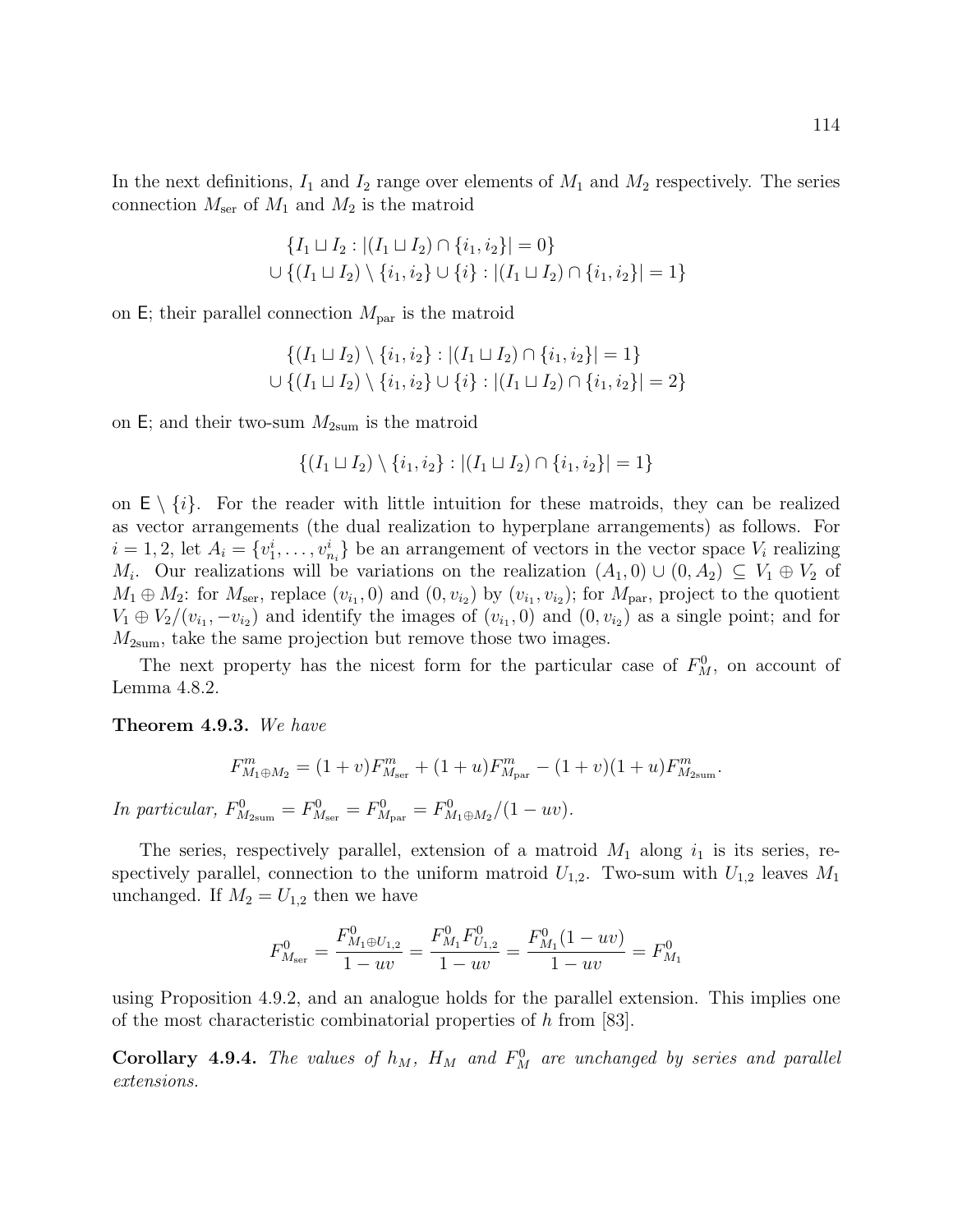*Proof of Theorem 4.9.3.* Let  $M_k$  have rank  $d_k$ ,  $d = d_1 + d_2$ , and  $n = |\mathsf{E}_1| + |\mathsf{E}_2|$ . Let  $T = (\mathbb{C}^*)^n$ be the torus acting on  $G(d, n)$ . Our aim is to relate  $y(M_1 \oplus M_2) \in K_T^0(G(d, n))$  to  $y(M_{\text{ser}})$ ,  $y(M<sub>par</sub>)$ , and  $y(M<sub>2sum</sub>)$ . Localization renders the problem one of relating cones at vertices of certain polytopes. Define

$$
P_{\text{ser}} = \text{Poly}(M_1 \oplus M_2) \cap \{x_{i_1} + x_{i_2} \le 1\}
$$
  
\n
$$
P_{\text{par}} = \text{Poly}(M_1 \oplus M_2) \cap \{x_{i_1} + x_{i_2} \ge 1\}
$$
  
\n
$$
P_{\text{2sum}} = \text{Poly}(M_1 \oplus M_2) \cap \{x_{i_1} + x_{i_2} = 1\}
$$

Then

$$
\mathbf{1}(\mathrm{Poly}(M_1 \oplus M_2)) = \mathbf{1}(P_{\mathrm{ser}}) + \mathbf{1}(P_{\mathrm{par}}) - \mathbf{1}(P_{\mathrm{sum}}).
$$

(If  $P_{\text{ser}}$  and  $P_{\text{par}}$  have the same dimension as  $\text{Poly}(M_1 \oplus M_2)$  they will be the facets of a subdivision, with  $P_{2\text{sum}}$  the unique other interior face.) This implies that, for  $I \in \binom{n}{d}$  $\binom{n}{d}$ 

$$
\text{Hilb}(\text{Cone}_{e_I}(M_1 \oplus M_2)) = \text{Hilb}(\text{Cone}_{e_I}(P_{\text{ser}})) + \text{Hilb}(\text{Cone}_{e_I}(P_{\text{par}})) - \text{Hilb}(\text{Cone}_{e_I}(P_{2-\text{sum}})).
$$
\n(4.9.4)

We'll use L to denote one of the symbols ser, par, 2sum. Let  $p : \mathbb{R}^{E_1 \sqcup E_2} \to \mathbb{R}^E$  be the linear projection with  $p(e_{i_1}) = p(e_{i_2}) = e_i$  and  $p(e_j) = e_j$  for  $j \neq i_1, i_2$ , and let  $\iota : \mathbb{R}^{\mathsf{E}\setminus\{i\}} \to \mathbb{R}^{\mathsf{E}}$ be the inclusion into the  $i$ -th coordinate hyperplane. Then

$$
p(P_{\text{ser}}) = \text{Poly}(M_{\text{ser}})
$$

$$
p(P_{\text{par}}) = \text{Poly}(M_{\text{par}}) + e_i
$$

$$
p(P_{\text{2sum}}) = \iota(\text{Poly}(M_{\text{2sum}})) + e_i
$$

where  $+e_i$  denotes a translation.

The polytope Poly $(M_1 \oplus M_2)$  lies in the hyperplane  $\{\sum_{j\in \mathsf{E}_1} x_j = d_1\}$ , which intersects ker p transversely, so p is an isomorphism on the polytopes  $P_L$ . In particular for any  $I \in$  $M_1 \oplus M_2$  we have  $\text{Cone}_{p(e_I)}(p(P_L)) = p(\text{Cone}_{e_I}(P_L)).$  Also, if u is a lattice point then  $p(u)$ is. Define  $r: K_T^0(\text{pt}) \to K_{T'}^0(\text{pt})$  to be the restriction from characters of T to characters of its codimension 1 subtorus

$$
T' = \{(t_j)_{j \in \mathsf{E}_1 \sqcup \mathsf{E}_2} \in T : t_{i_1} = t_{i_2}\},\
$$

so that  $t^{p(e_I)} = r(t^{e_I})$ . We write  $t_i$  for the common restriction of  $t_{i_1}$  and  $t_{i_2}$  to T'. We will also occassionally need a notation for the torus  $T''$  which is the projection of  $T'$  under forgetting the i-th coordinate.

Let A be the subring of Frac  $K_T^0(\text{pt})$  consisting of rational functions whose denominator is not divisible by  $t_{i_1} - t_{i_2}$ . The map r extends to a map  $r : A \to \text{Frac } K^0_{T'}(\text{pt})$ . Because  $P_L$ is in the hyperplane  $\sum_{j\in\mathsf{E}_1} x_j = d_1$ , the edges of  $P_L$  do not point in direction  $e_{i_1} - e_{i_2}$ , so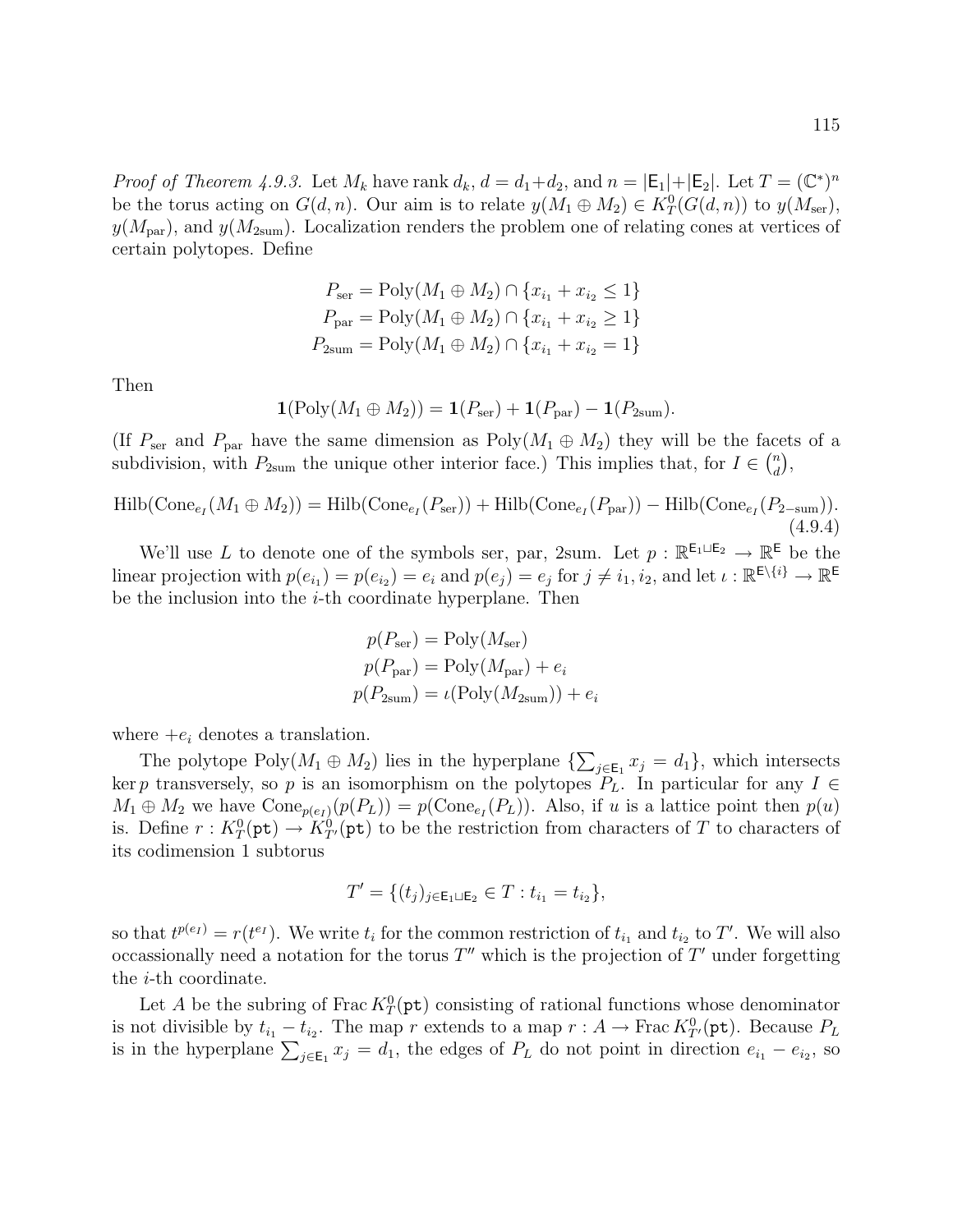$\text{Hilb}(\text{Cone}_{e_I}(P_L))$  is in A and we have

$$
Hilb(Cone_{p(e_I)}(M_L)) = Hilb(Cone_{p(e_I)}(p(P_L)))
$$
  
= 
$$
Hilb(p(Cone_{e_I}(P_L)))
$$
  
= 
$$
r(Hilb(Cone_{e_I}(P_L))).
$$
 (4.9.5)

We now embark on the computation of  $F_{M_1\oplus M_2}^m$  by equivariant localization. We have

$$
F_{M_1 \oplus M_2}^{m,T}(u,v) = \sum_{I \in M_1 \oplus M_2} \text{Hilb}(\text{Cone}_I(M_1 \oplus M_2)) t^{me_I} \sum_{P \subseteq I} \sum_{Q \subseteq \text{E}_1 \sqcup \text{E}_2 \backslash I} t^{e_Q - e_P} u^{|P|} v^{|Q|}.
$$

Expanding as dictated by (4.9.4), this is

$$
F_{M_1 \oplus M_2}^{m,T}(u, v) = \sum_{I \in M_1 \oplus M_2} \left( \text{Hilb}(\text{Cone}_{e_I}(P_{\text{ser}})) + \text{Hilb}(\text{Cone}_{e_I}(P_{\text{par}})) - \text{Hilb}(\text{Cone}_{e_I}(P_{\text{sum}})) \right) \cdot t^{me_I} \sum_{P \subseteq I} \sum_{Q \subseteq \mathsf{E}_1 \sqcup \mathsf{E}_2 \setminus I} t^{e_Q - e_P} u^{|P|} v^{|Q|} \tag{4.9.6}
$$

We will eventually be applying the map  $K_T^0(\text{pt}) \to K^0(\text{pt}) = \mathbb{Z}$  replacing all characters by 1 to get a nonequivariant result. This map factors through  $r$ . As explained above, all of the terms in equation (4.9.6) lie in the ring  $A$ , so we may apply  $r$  to both sides.

We take the three terms inside the large parentheses in (4.9.6) individually. The three are similar, and we will only work through the first, involving  $P_{\text{ser}}$ , in detail. Temporarily denote this subsum  $\Sigma_{\text{ser}}$ , i.e.

$$
\Sigma_{\text{ser}} = \sum_{I \in M_1 \oplus M_2} \text{Hilb}(\text{Cone}_{e_I}(P_{\text{ser}})) \ t^{me_I} \sum_{P \subseteq I} \sum_{Q \subseteq \mathsf{E}_1 \sqcup \mathsf{E}_2 \setminus I} t^{e_Q - e_P} u^{|P|} v^{|Q|}.
$$

By  $(4.9.5)$  and the definition of r we have

$$
r(\Sigma_{\text{ser}}) = \sum_{I \in M_1 \oplus M_2} \text{Hilb}(\text{Cone}_{p(e_I)}(M_{\text{ser}})) \ t^{p(me_I)} \sum_{P \subseteq I} \sum_{Q \subseteq \text{E}_1 \sqcup \text{E}_2 \setminus I} t^{p(e_Q - e_P)} u^{|P|} v^{|Q|}.
$$

For any  $I \in M_1 \oplus M_2$  such that  $p(e_I) \in Poly(M_{\text{ser}})$ , not both  $i_1$  and  $i_2$  are in  $I$ , so  $p(e_I) = e_J$ for some  $I' \subseteq \mathsf{E}$ , and we have

$$
\sum_{P \subseteq I} \sum_{Q \subseteq E_1 \sqcup E_2 \backslash I} t^{p(e_Q - e_P)} u^{|P|} v^{|Q|} = (1 + vt_i) \sum_{P \subseteq I'} \sum_{Q \subseteq E \backslash I'} t^{e_Q - e_P} u^{|P|} v^{|Q|}
$$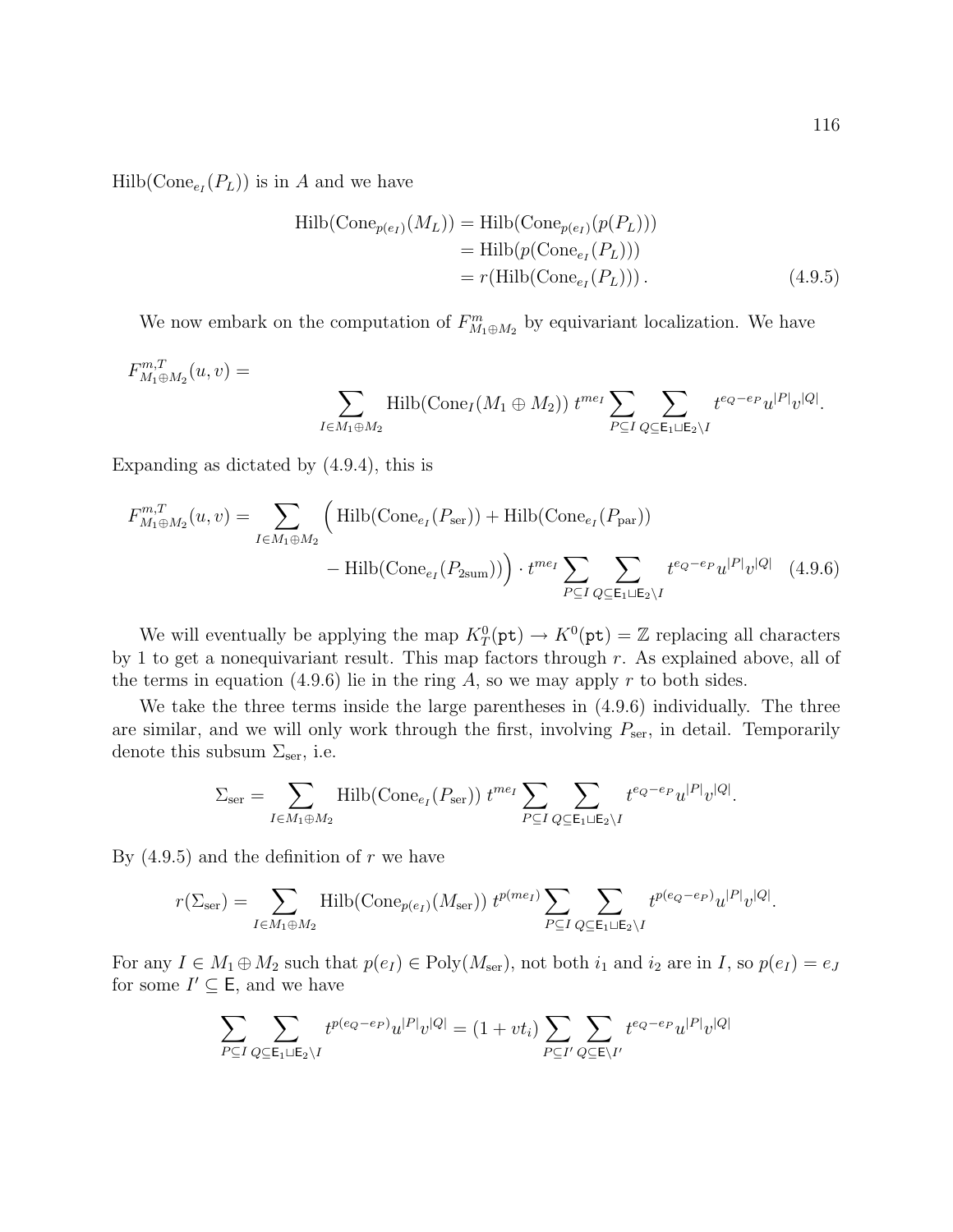where the factor  $(1 + vt_i)$  comes from dropping one of  $i_1$  and  $i_2$  not contained in I from the sum over Q. Therefore

$$
r(\Sigma_{\text{ser}}) = (1 + vt_i) \sum_{I' \in M_{\text{ser}}} \text{Hilb}(\text{Cone}_{I'}(M_{\text{ser}})) t^{me_{I'}} \sum_{P \subseteq I'} \sum_{Q \subseteq \mathsf{E} \backslash I'} t^{e_Q - e_P} u^{|P|} v^{|Q|}
$$
  
=  $(1 + vt_i) F_{M_{\text{ser}}}^m(u, v).$ 

A similar argument for each of the other two summands in (4.9.6) yields

$$
r\left(F_{M_1 \oplus M_2}^{m,T}(u,v)\right) =
$$
  
\n
$$
(1 + vt_i)F_{M_{\text{ser}}}^{m,T'}(u,v) + (1 + ut_i^{-1})F_{M_{\text{par}}}^{m,T'}(u,v) - (1 + vt_i)(1 + ut_i^{-1})F_{M_{\text{2sum}}}^{m,T''}(u,v). \quad (4.9.7)
$$

In the last term, we are implictly using the injection  $K_0^{T''}$  $T''_0(\text{pt}) \hookrightarrow K^{T'}_0$  $\int_0^{T'} (\mathsf{pt}) \text{ coming from the}$ projection  $T \to T''$ .

On passing to non-equivariant  $K$ -theory, this becomes the first assertion of the theorem. For the second, Lemma 4.8.2 says that  $H_M$  is a polynomial in uv for any matroid M. Thus, putting  $m = 0$  in (4.9.7), the terms on the right containing an unmatched v must cancel, implying  $F_{M_{\text{ser}}}^{0} = F_{M_{2\text{sum}}}^{0}$ . The same goes for the terms containing an unmatched u, implying  $F_{M_{\rm par}}^0 = F_{M_{\rm 2sum}}^0$ . Making these substitutions and simplifying, (4.9.7) becomes the second assertion of the theorem. $\Box$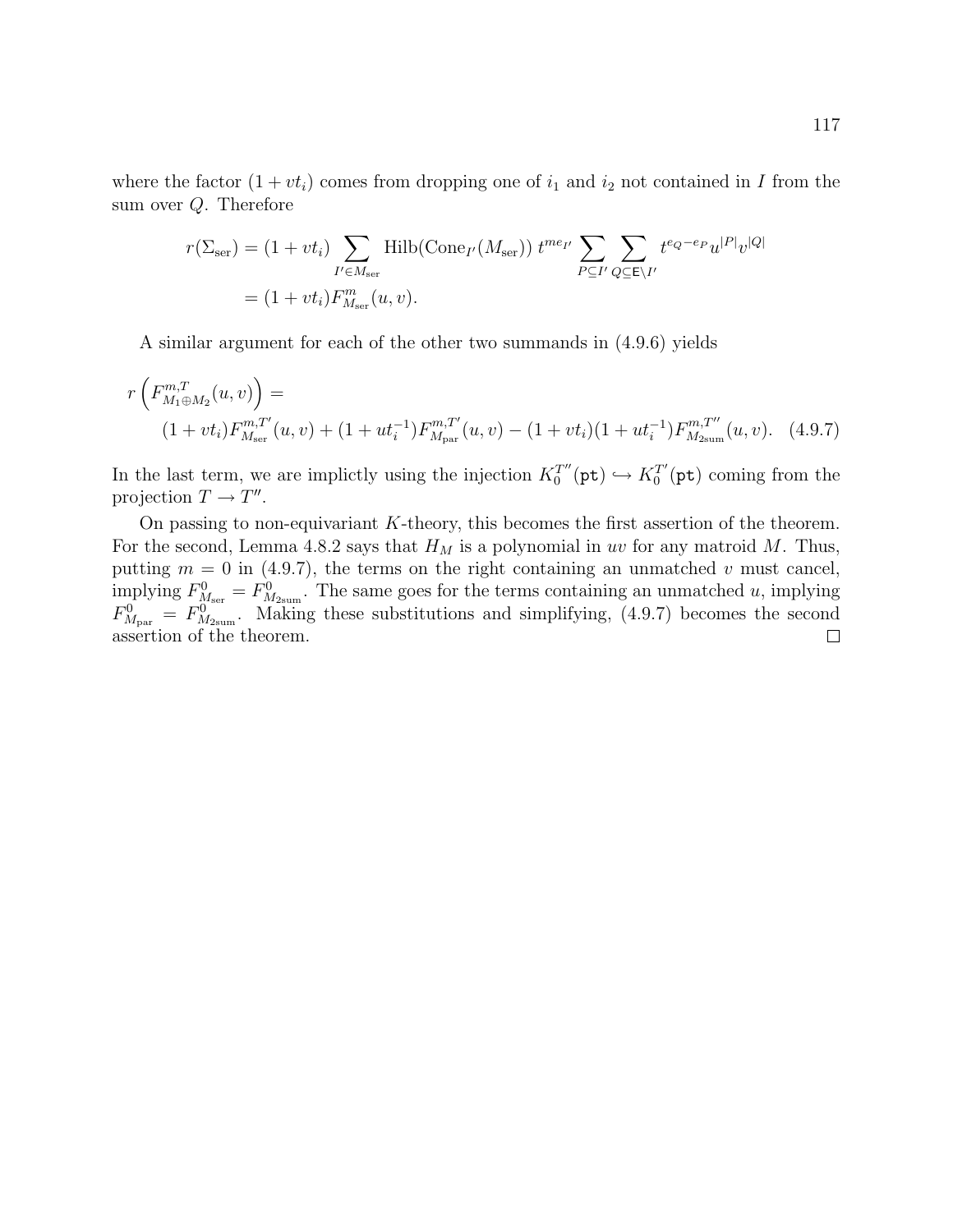# Chapter 5

# Tropical cycles and Chow polytopes

## 5.1 Introduction

Several well understood classes of tropical variety are known to correspond to certain regular subdivisions of polytopes, in a way that provides a bijection of combinatorial types.

- 1. Hypersurfaces in  $\mathbb{P}^{n-1}$  are set-theoretically cut out by principal prime ideals. If the base field has trivial valuation, then Trop  $V(f)$  is<sup>1</sup> the fan of all cones of positive codimension in the normal fan to its Newton polytope  $\text{Newt}(f)$ . In the case of general valuation, the valuations of coefficients in f induce a regular subdivision of  $\text{Newt}(f)$ , and Trop  $V(f)$  consists of the non-full-dimensional faces in the normal complex (in the sense of Section 5.2.2).
- 2. Linear spaces in  $\mathbb{P}^{n-1} = \mathbb{P}(\mathbb{K}^n)$  are cut out by ideals generated by linear forms. To a linear space **X** of dimension  $n-d-1$  is associated a matroid  $M(\mathbf{X})$ , whose bases are the sets  $I \in \binom{[n]}{d}$  $\mathbb{Z}_d^{[n]}$  such that the projection of **X** to the coordinate subspace  $\mathbb{K}\{e_i : i \notin I\}$  has full rank. If the base field has trivial valuation, then  $\text{Top } X$  is a subfan (the *Bergman* fan [7]) of the normal fan to the matroid polytope

$$
Poly(M(\mathbf{X})) = \text{conv}\{\sum_{j \in J} e_j : J \text{ is a basis of } M(\mathbf{X})\}
$$
(5.1.1)

of  $M(\mathbf{X})$ . In the case of general valuations, the valuations of the Plücker coordinates induce a regular subdivision of  $Poly(M(X))$  into matroid polytopes as discussed in Chapter 3, and Trop  $X$  consists of appropriate faces of the normal complex.

<sup>1</sup>Throughout this chapter we use boldface for classical algebro-geometric objects (except those with standard symbols in blackboard bold or roman, which we preserve), and plain italic for tropical ones.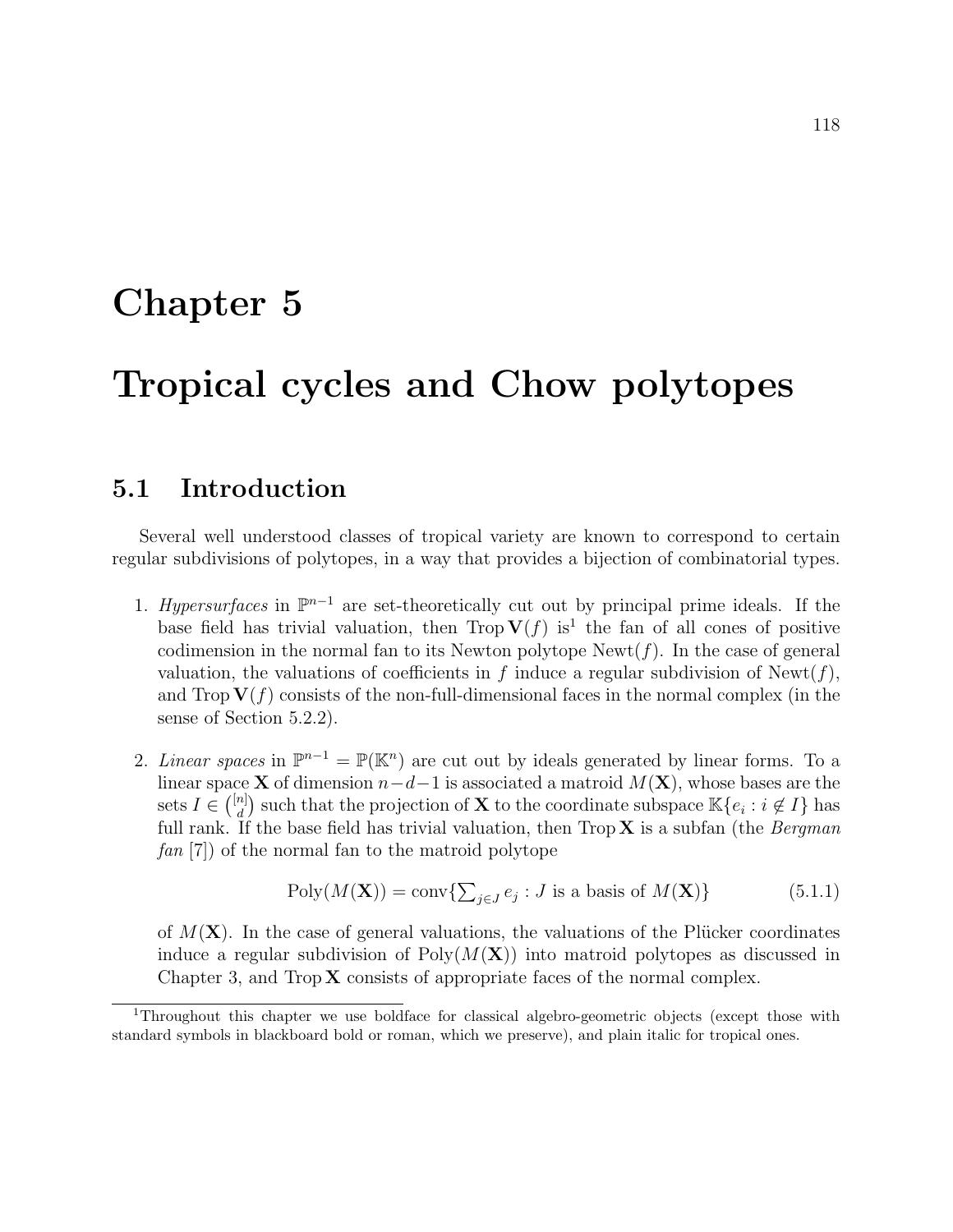3. Zero-dimensional tropical varieties are simply point configurations. A zero-dimensional tropical variety X is associated to an arrangement  $\mathcal H$  of upside-down tropical hyperplanes with cone points at the points of  $X$ : for instance, the tropical convex hull of the points of X is a union of closed regions in the polyhedral complex determined by  $\mathcal{H}$ . The arrangement  $\mathcal H$  is dual to a fine mixed subdivision of a simplex, and X consists of the faces dual to little simplices in the normal complex of this subdivision.

The polytopes in this list are special cases of the *Chow polytope*, associated to any cycle **X** on  $\mathbb{P}^{n-1}$  as the weight polytope of the point representing **X** in the Chow variety, the parameter space of cycles. This suggests that there should be a general description of tropical varieties as somehow dual to associated Chow polytope subdivisions.

This chapter's main theorem, Theorem 5.4.1, provides a simple tropical formula for this Chow polytope subdivision in terms of the tropical variety Trop  $X$ , making use of stable Minkowski sums of tropical cycles introduced in Section 5.3. There is however no general map in the reverse direction, from Chow polytope subdivision to tropical variety, and in Section 5.6 we present an example of two distinct tropical varieties with the same Chow polytope. In Section 5.5 we use this machinery to at last give a proof of the fact that tropical linear spaces are exactly tropical varieties of degree 1.

## 5.2 Setup

#### 5.2.0 Polyhedral notations and conventions

For  $\Pi$  a polyhedron in a real vector space V and  $u: V \to \mathbb{R}$  a linear functional, face<sub>u</sub>  $\Pi$ is the face of  $\Pi$  on which u is minimised, if such a face exists. For  $\Pi$ , P polyhedra,  $\Pi$  + P is the Minkowski sum  $\{\pi + \rho : \pi \in \Pi, \rho \in \mathbb{P}\}\$ , and we write  $-\mathbb{P} = \{-\rho : \rho \in \mathbb{P}\}\$  and  $\Pi - P = \Pi + (-P)$ .

#### 5.2.1 Tropical cycles

Let  $N_{\mathbb{R}}$  be a real vector space containing a distinguished full-dimensional lattice N, so that  $N_{\mathbb{R}} = N \otimes \mathbb{R}$ . For a polyhedron  $\sigma \subseteq N_{\mathbb{R}}$ , let lin  $\sigma$  be the translate of the affine hull of  $\sigma$  to the origin. We say that  $\sigma$  is *rational* if  $N_{\sigma} := N \cap \lim \sigma$  is a lattice of rank dim  $\sigma$ .

The fundamental tropical objects we will be concerned with are abstract *tropical cycles* in  $N_{\mathbb{R}}$ . See [3, Section 5] for a careful exposition of tropical cycles. Loosely, a tropical cycle X of dimension k consists of the data of a rational polyhedral complex  $\Sigma$  pure of dimension k, and for each facet  $\sigma$  of  $\Sigma$  an integer multiplicity  $m_{\sigma}$  satisfying a *balancing condition* at codimension 1 faces, modulo identifications which ensure that the precise choice of polyhedral complex structure, among those with a given support, is unimportant. A tropical variety is an effective tropical cycle, one in which all multiplicities  $m_{\sigma}$  are nonnegative.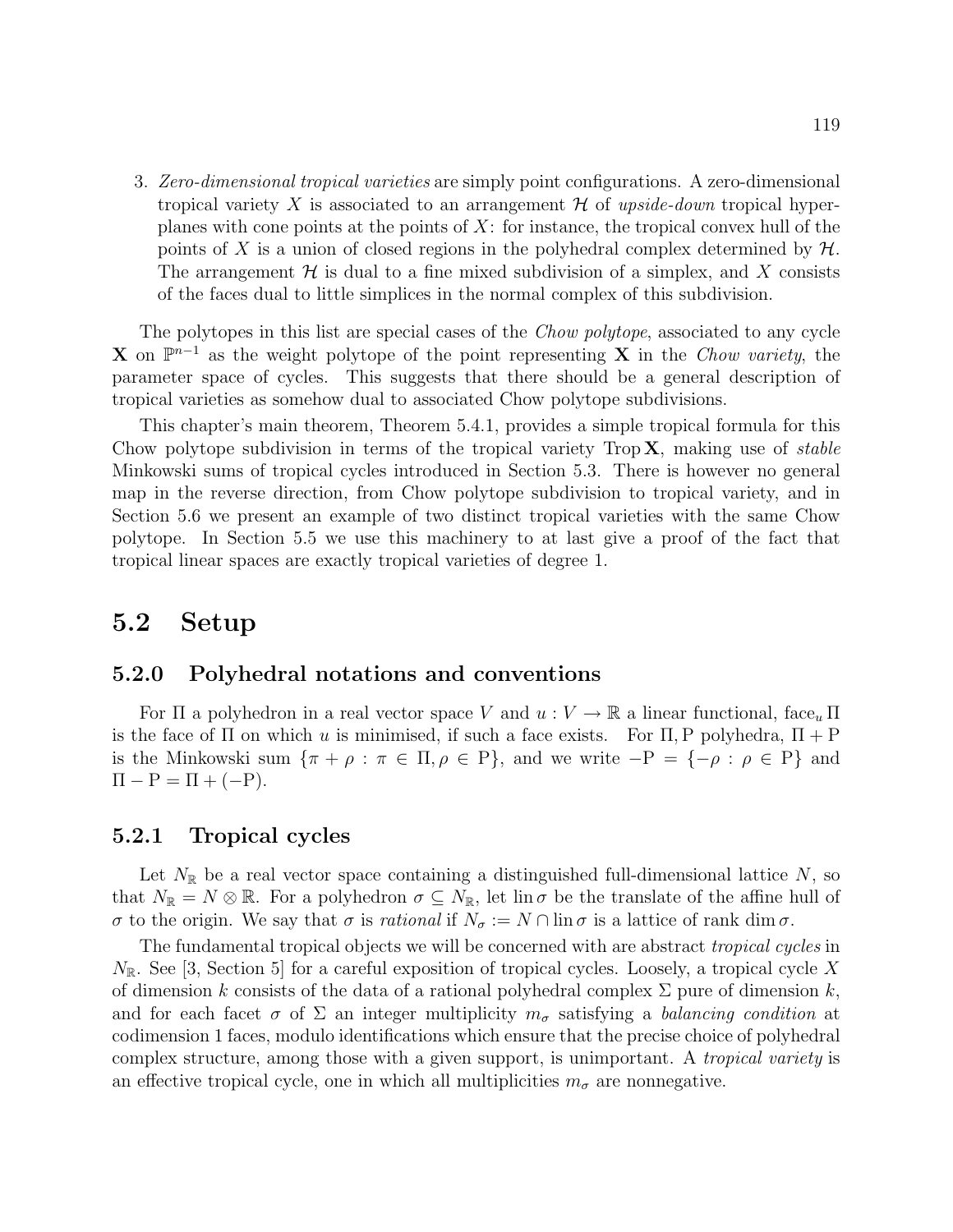We write  $Z_k$  for the additive group of tropical cycles in  $N_{\mathbb{R}}$  of dimension k. We also write  $Z = \bigoplus_k Z_k$ , and use upper indices for codimension,  $Z^k = Z_{\dim N_{\mathbb{R}}-k}$ . If  $\Sigma$  is a polyhedral complex, then by  $Z(\Sigma)$  (and variants with superscript or subscript) we denote the group of tropical cycles  $X$  (of appropriate dimension) which can be given some polyhedral complex structure with underlying polyhedral complex  $\Sigma$ . Our notations Z and  $Z^k$  are compatible with [3], but we use  $Z(\Sigma)$  differently (in [3] it refers merely to cycles contained as sets in  $\Sigma$ , a weaker condition).

If a tropical cycle  $X$  can be given a polyhedral complex structure which is a fan over the origin, we call it a fan cycle. We prefer this word "fan", as essentially in [36], over "constantcoefficient", for brevity and for not suggesting tropicalisation; and over the "affine" of [3], since tropical affine space should refer to a particular partial compactification of  $N_{\mathbb{R}}$ . We use notations based on the symbol  $Z<sup>fan</sup>$  for groups of tropical fan cycles.

In a few instances it will be technically convenient to work with objects which are like tropical cycles except that the balancing condition is not required. We call these unbalanced cycles and use notations based on the symbol  $Z^{\text{unbal}}$ . That is,  $Z^{\text{unbal}}$  simply denotes the free Abelian group on the cones of  $\Delta$ . If  $\sigma \subseteq N_{\mathbb{R}}$  is a k-dimensional polyhedron, we write  $[\sigma]$ for the unbalanced cycle  $\sigma$  bearing multiplicity 1, and observe the convention  $[\emptyset] = 0$ . Then every tropical cycle can be written as an integer combination of various  $[\sigma]$ .

It is a central fact of tropical intersection theory that  $Z^{\text{fan}}$  is a graded ring, with multiplication given by (stable) tropical intersection, which we introduce next, and grading given by codimension. The invocation of these notions in the toric context [35, Section 4] prefigured the tropical approach:

**Theorem 5.2.1** (Fulton–Sturmfels). Given a complete fan  $\Sigma$ ,  $Z^{\text{fan}}(\Sigma)$  is the Chow cohomology ring of the toric variety associated to  $\Sigma$ .

Given two rational polyhedra  $\sigma$  and  $\tau$ , we define a multiplicity  $\mu_{\sigma,\tau}$  arising from the lattice geometry, namely the index

$$
\mu_{\sigma,\tau} = [N_{\sigma+\tau} : N_{\sigma} + N_{\tau}].
$$

We define two variations where we require, respectively, transverse intersection and linear independence:

$$
\mu_{\sigma,\tau}^{\bullet} = \begin{cases} \mu_{\sigma,\tau} & \text{if } \operatorname{codim}(\sigma \cap \tau) = \operatorname{codim} \sigma + \operatorname{codim} \tau \\ 0 & \text{otherwise,} \end{cases}
$$

$$
\mu_{\sigma,\tau}^{\boxplus} = \begin{cases} \mu_{\sigma,\tau} & \text{if } \dim(\sigma + \tau) = \dim \sigma + \dim \tau \\ 0 & \text{otherwise.} \end{cases}
$$

Alternatively,  $\mu_{\sigma,\tau}^{\boxplus}$  is the absolute value of the determinant of a block matrix consisting of a block whose rows generate  $N_{\sigma}$  as a Z-module above a block whose rows generate  $N_{\tau}$ , in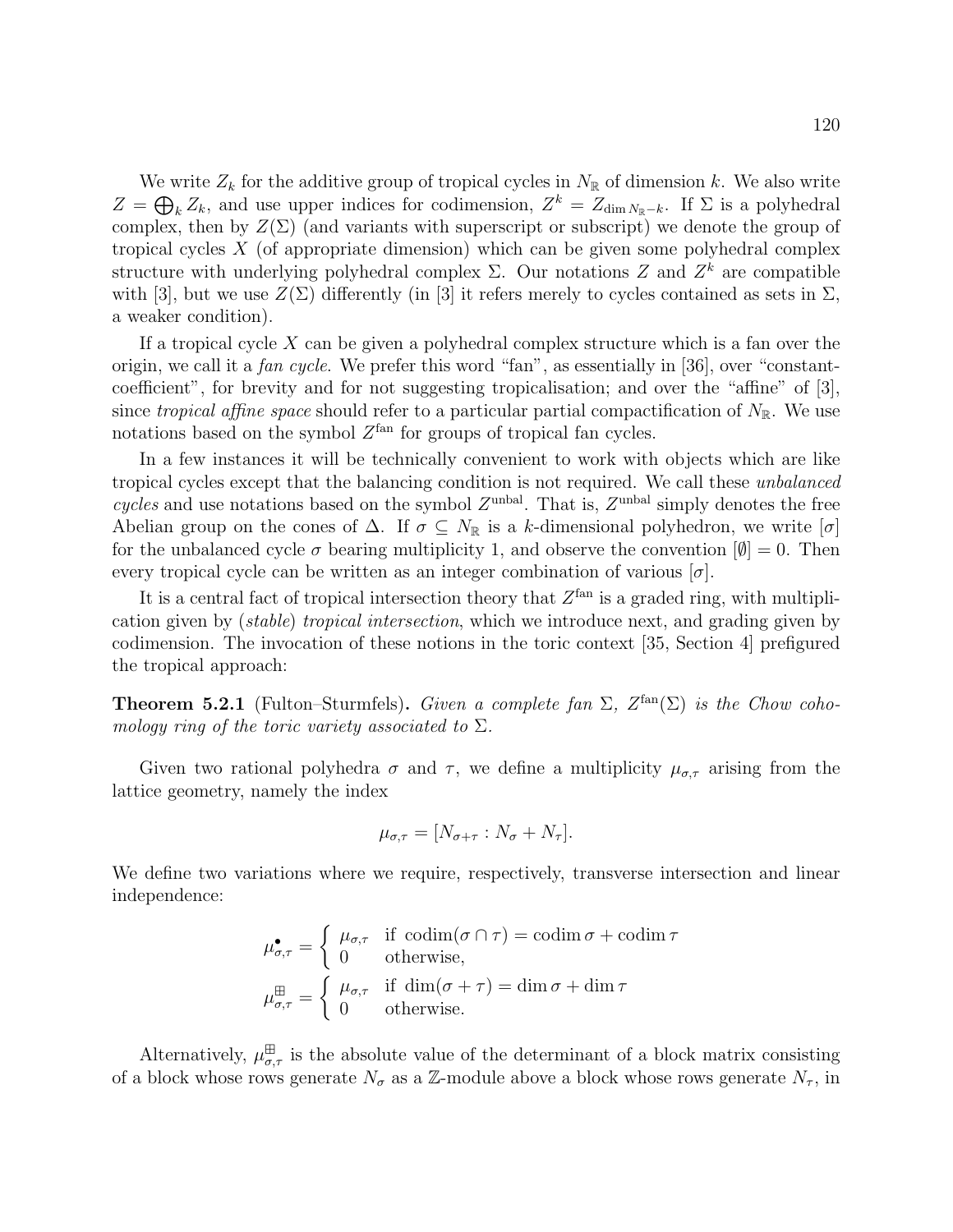coordinates providing a basis for any  $(\dim \sigma + \dim \tau)$ -dimensional lattice containing  $N_{\sigma+\tau}$ . Likewise  $\mu_{\sigma,\tau}^{\bullet}$  can be computed from generating sets for the dual lattices.

If  $\sigma$  and  $\tau$  are polytopes in  $N_{\mathbb{R}}$  which are either disjoint or intersect transversely in the relative interior of each, their stable tropical intersection is

$$
[\sigma] \cdot [\tau] = \mu_{\sigma,\tau}^{\bullet} [\sigma \cap \tau]. \tag{5.2.1}
$$

If  $X = \sum_{\sigma} m_{\sigma}[\sigma]$  and  $Y = \sum_{\tau} n_{\tau}[\tau]$  are unbalanced cycles such that every pair of facets  $\sigma$ of X and  $\tau$  of Y satisfy this condition, then their stable tropical intersection is obtained by linear extension,

$$
X \cdot Y = \sum_{\sigma,\tau} m_{\sigma} n_{\tau} \cdot \mu_{\sigma,\tau}^{\bullet} [\sigma \cap \tau]. \tag{5.2.2}
$$

If X and Y are tropical cycles, so is  $X \cdot Y$  (see [3]). For a point  $v \in N_{\mathbb{R}}$ , let  $[v] \boxplus Y$  denote the translation of Y by v; this is a special case of a notation we introduce in Section 5.3. If X and  $Y$  are rational tropical cycles with no restrictions, then for generic small displacements  $v \in N_{\mathbb{R}}$  the faces of X and  $[v] \boxplus Y$  intersect suitably for equation (5.2.2) to be applied. In fact the facets of the intersection  $X \cdot (v \boxplus Y)$  vary continuously with v, in a way that can be continuously extended to all v. This is essentially the fan displacement rule of  $[35]$ , which ensures that  $X \cdot Y$  is always well-defined.

**Definition 5.2.2.** Given two tropical cycles  $X, Y$ , their (stable) tropical intersection is

$$
X \cdot Y = \lim_{v \to 0} X \cdot ([v] \boxplus Y).
$$

We introduce a few more operations on cycles. Firstly, there is a cross product defined in the expected fashion. Temporarily write  $Z(V)$  for the ring of tropical cycles defined in the vector space V. Let  $(N_i)_\mathbb{R}$ ,  $i = 1, 2$ , be two real vector spaces. Then there is a well-defined bilinear cross product map

$$
\times: Z^{\text{unbal}}((N_1)_{\mathbb{R}}) \otimes Z^{\text{unbal}}((N_2)_{\mathbb{R}}) \to Z^{\text{unbal}}((N_1 \oplus N_2)_{\mathbb{R}})
$$

linearly extending  $[\sigma] \times [\tau] = [\sigma \times \tau]$ , and the exterior product of tropical cycles is a tropical cycle.

Let  $h: N \to N'$  be a linear map of lattices, inducing a map of real vector spaces which we will also denote  $h: N_{\mathbb{R}} \to N_{\mathbb{R}}'$  (an elementary case of a tropical morphism). Cycles can be pushed forward and pulled back along  $h$ . These are special cases of notions defined in tropical intersection theory even in ambient tropical varieties other than  $\mathbb{R}^n$  (in the general case, one can push forward general cycles but only pull back complete intersections of Cartier divisors [3]).

Given a cycle  $Y = \sum_{\sigma} m_{\sigma}[\sigma]$  on  $N_{\mathbb{R}}'$ , its pullback is defined in [2] as follows. This is shown in [35, Proposition 2.7] to agree with the pullback on Chow rings of toric varieties.

$$
h^*(Y) = \sum_{\sigma \text{ : } \sigma \text{ meets } \text{im } h \text{ transversely}} m_{\sigma}[N_{h^{-1}(\sigma)} : h^{-1}(N'_{\sigma})][h^{-1}(\sigma)]
$$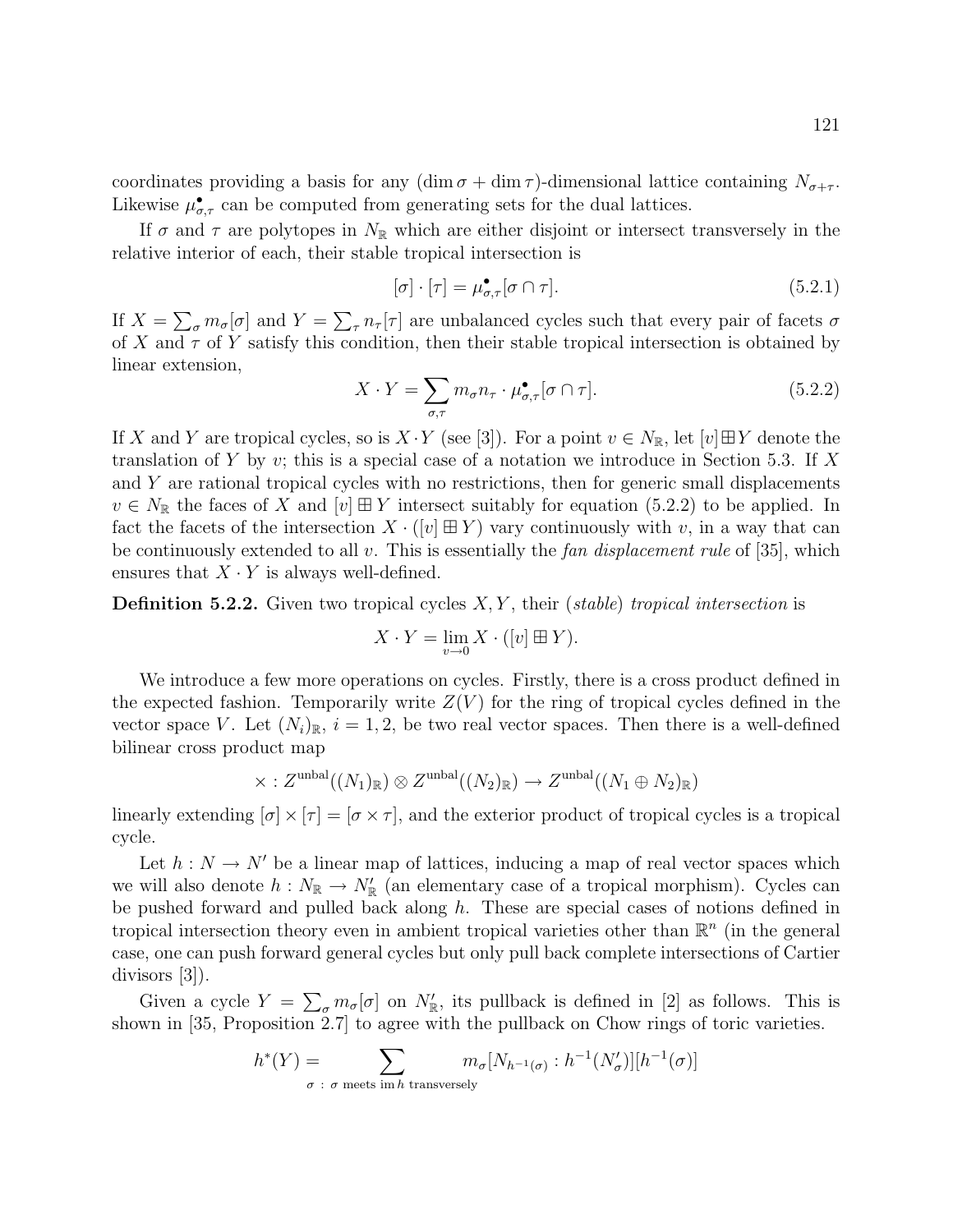The pushforward is defined in [36] in the tropical context, and is shown to coincide with the cohomological pushforward in [49, Lemma 4.1]. If  $X = \sum_{\sigma} m_{\sigma}[\sigma]$  is a cycle on  $N_{\mathbb{R}}$ , its pushforward is

$$
h_*(X) = \sum_{\sigma \; : \; h|_{\sigma} \; \text{injective}} m_{\sigma}[N'_{h(\sigma)} : h(N_{\sigma})][h(\sigma)].
$$

In these two displays, the conditions on  $\sigma$  in the sum are equivalent to  $h^{-1}(\sigma)$  or  $h(\sigma)$ , respectively, having the expected dimension. Pushforwards and pullbacks of tropical cycles are tropical cycles.

#### 5.2.2 Normal complexes

Write  $M = N^{\vee}$ ,  $M_{\mathbb{R}} = N_{\mathbb{R}}^{\vee}$  for the dual lattice and real vector space. Let  $\pi : M_{\mathbb{R}} \times \mathbb{R} \to$  $M_{\mathbb{R}}$  be the projections to the first factor. A polytope  $\Pi \subseteq M_{\mathbb{R}} \times \mathbb{R}$  induces a regular subdivision  $\Sigma$  of  $\pi(\Pi)$ . Our convention will be that regular subdivisions are determined by lower faces: so the faces of  $\Sigma$  are the projections  $\pi$ (face<sub>(u,1)</sub> II). We will also write face<sub>u</sub>  $\Sigma$  to refer to this last face. In general, we will not consider regular subdivisions  $\Sigma$  by themselves but will also want to retain the data of Π. More precisely, what is necessary is to have a well-defined normal complex; for this we need only  $\Sigma$  together with the data of the heights of the vertices of Π visible from underneath, equivalently the lower faces of Π. (When we refer to "vertex heights" we shall always mean only the lower vertices.)

**Definition 5.2.3.** The *(inner) normal complex*  $\mathcal{N}(\Sigma, \Pi)$  to the regular subdivision  $\Sigma$  induced by  $\Pi$  is the polyhedral subdivision of  $N_{\mathbb{R}}$  with a face

$$
\mathrm{normal}(F) = \{ u \in N_{\mathbb{R}} : W \subseteq \mathrm{face}_{(u,1)}(\Pi) \}
$$

for each face  $F = \text{conv}(\pi(W))$  of  $\Sigma$ .

We will allow ourselves to write  $\mathcal{N}^1(\Sigma)$  for  $\mathcal{N}^1(\Sigma,\Pi)$  when  $\Pi$  is clear from context. If  $\Pi$ is contained in  $M_{\mathbb{R}} \times \{0\}$ , which we identify with  $M_{\mathbb{R}}$ , then  $\mathcal{N}(\Sigma,\Pi)$  is the normal fan of  $\Pi$ .

We give multiplicities to the faces of the skeleton  $\mathcal{N}^e(\Sigma, \Pi)$  of  $\mathcal{N}(\Sigma, \Pi)$  so as to make it a cycle, which we also denote  $\mathcal{N}^e(\Sigma, \Pi)$ . To each face normal $(F) \in \mathcal{N}(\Sigma, \Pi)$  of codimension e, we associate the multiplicity  $m_{\text{normal}(F)} = \text{vol } F$  where vol is the normalised lattice volume, i.e. the Euclidean volume on  $\text{lin } F$  rescaled so that any simplex whose edges incident to one vertex form a basis for  $N_F$  has volume 1. In fact  $\mathcal{N}^e(\Sigma,\Pi)$  is a tropical cycle. In codimension 1 a converse holds as well.

#### Theorem 5.2.4.

(a) For any rational regular subdivision  $\Sigma$  in  $M_{\mathbb{R}}$  induced by a polytope  $\Pi$  in  $M_{\mathbb{R}} \times \mathbb{R}$ , the skeleton  $\mathcal{N}^e(\Sigma, \Pi)$  is a tropical variety.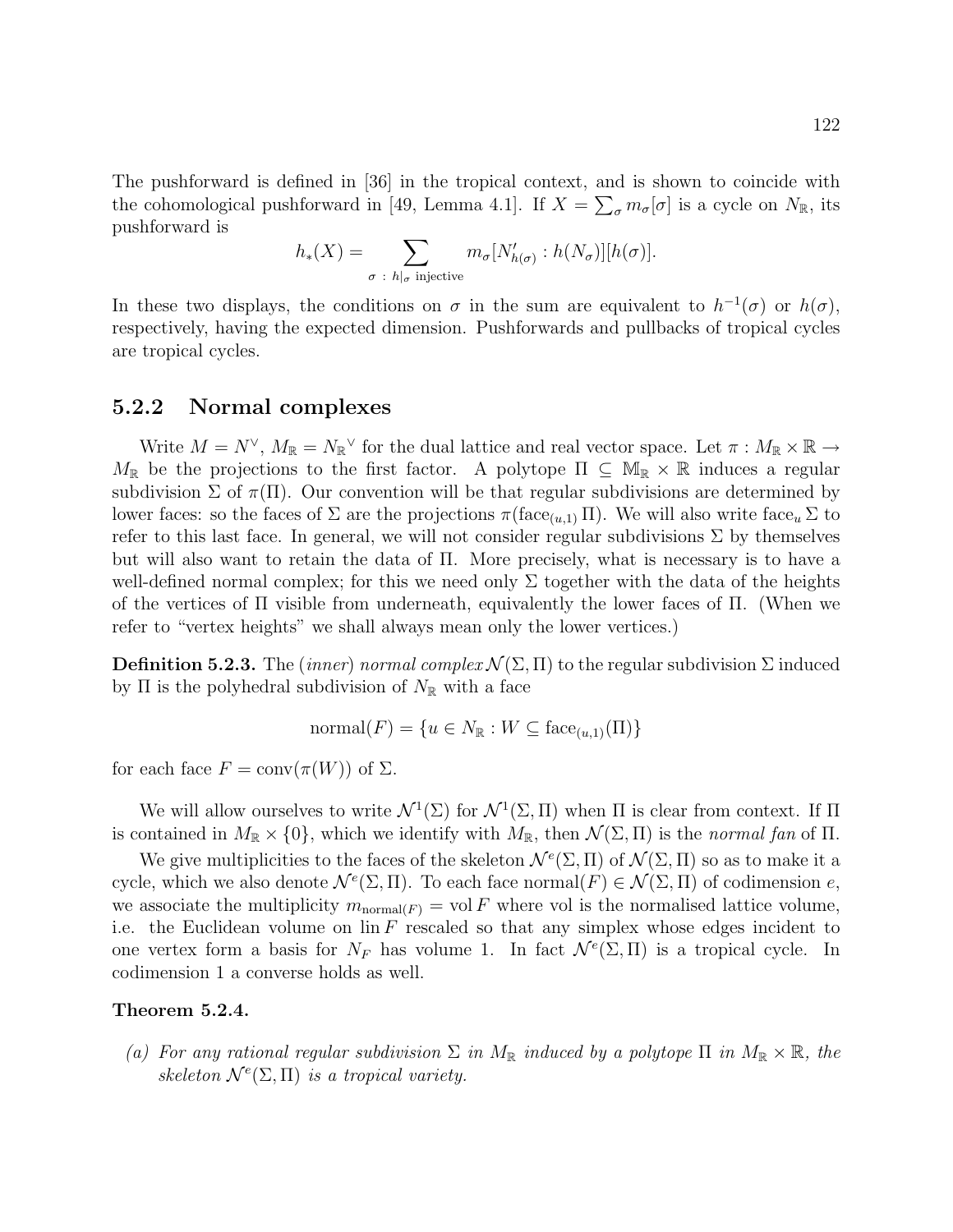(b) For any tropical variety  $X \in Z^1(N_{\mathbb{R}})$ , there exists a rational polytope  $\Pi$  in  $M_{\mathbb{R}} \times \mathbb{R}$  and induced regular subdivision  $\Sigma$ , unique up to translation and adding a constant to the vertex heights, such that  $X = \mathcal{N}^1(\Sigma, \Pi)$ .

Part (a) in the case of fans, i.e.  $\Pi \subseteq M_{\mathbb{R}} \times \{0\}$ , is a foundational result in the polyhedral algebra [64, Section 11]. The statement for general tropical varieties follows since the normal complex of  $\Sigma$  is just the slice through the normal fan of  $\Pi$  at height 1, and this slicing preserves the balancing condition. Part (b) is also standard, and is a consequence of rayshooting algorithms, the codimension 1 case of Theorem 5.2.11.

#### 5.2.3 Chow polytopes

See [47], [38, ch. 4] and [28] for fuller treatments of Chow polytopes and Chow forms, the first for the toric background, the second in the context of elimination theory, and the last especially from a computational standpoint.

Let K be an algebraically closed field. Let  $(K^*)^n$  be an algebraic torus acting via a linear representation on a vector space V, or equivalently on its projectivisation  $\mathbb{P}(V)$ . Suppose that the action of  $(\mathbb{K}^*)^n$  is *diagonalisable*, i.e. V can be decomposed as a direct sum  $V = \bigoplus V_i$ where  $(\mathbb{K}^*)^n$  acts on each  $V_i$  by a character or *weight*  $\chi_i : (\mathbb{K}^*)^n \to \mathbb{K}^*$ . A character  $\chi_i$ corresponds to a point  $w_i$  in the character lattice of  $(\mathbb{K}^*)^n$ , via  $\chi_i(t) = t^{w_i}$ . We shall always assume  $V$  is finite-dimensional, except in a few instances where we explicitly waive this assumption for technical convenience. If V is finite-dimensional, the action of  $(\mathbb{K}^*)^n$  is necessarily diagonalisable.

**Definition 5.2.5.** Given a point  $v \in V$  of the form  $v = \sum_{k \in K} v_{i_k}$  with each  $v_{i_k} \in V_{i_k}$ nonzero, the *weight polytope* of v is conv $\{w_k : k \in K\}$ .

If  $X \subseteq \mathbb{P}(V)$  is a  $(\mathbb{K}^*)^n$ -equivariant subvariety, this defines the weight polytope of a point  $x \in \mathbf{X}$ .

The Chow variety  $\operatorname{Gr}(d, n, r)$  of  $\mathbb{P}^{n-1}$ , introduced by Chow and van der Waerden in 1937 [20], is the parameter space of effective cycles of dimension  $d-1$  and degree r in  $\mathbb{P}^{n-1}$ . When we invoke homogeneous coordinates on  $\mathbb{P}^{n-1}$  we will name them  $x_1, \ldots, x_n$ .

#### Example 5.2.6.

- 1. The variety  $Gr(n-1,n,r)$  parametrising degree r cycles of codimension 1 is  $\mathbb{P}(\mathbb{K}[x_1,\ldots,x_n]_r) \cong \mathbb{P}^{r+n-1}$ . An irreducible cycle is represented by its defining polynomial.
- 2. The variety  $\mathrm{Gr}(d, n, 1)$  parametrises degree 1 effective cycles, which must be irreducible and are therefore linear spaces. So  $Gr(d, n, 1)$  is simply the Grassmannian  $Gr(d, n)$ , motivating the notation.  $\Diamond$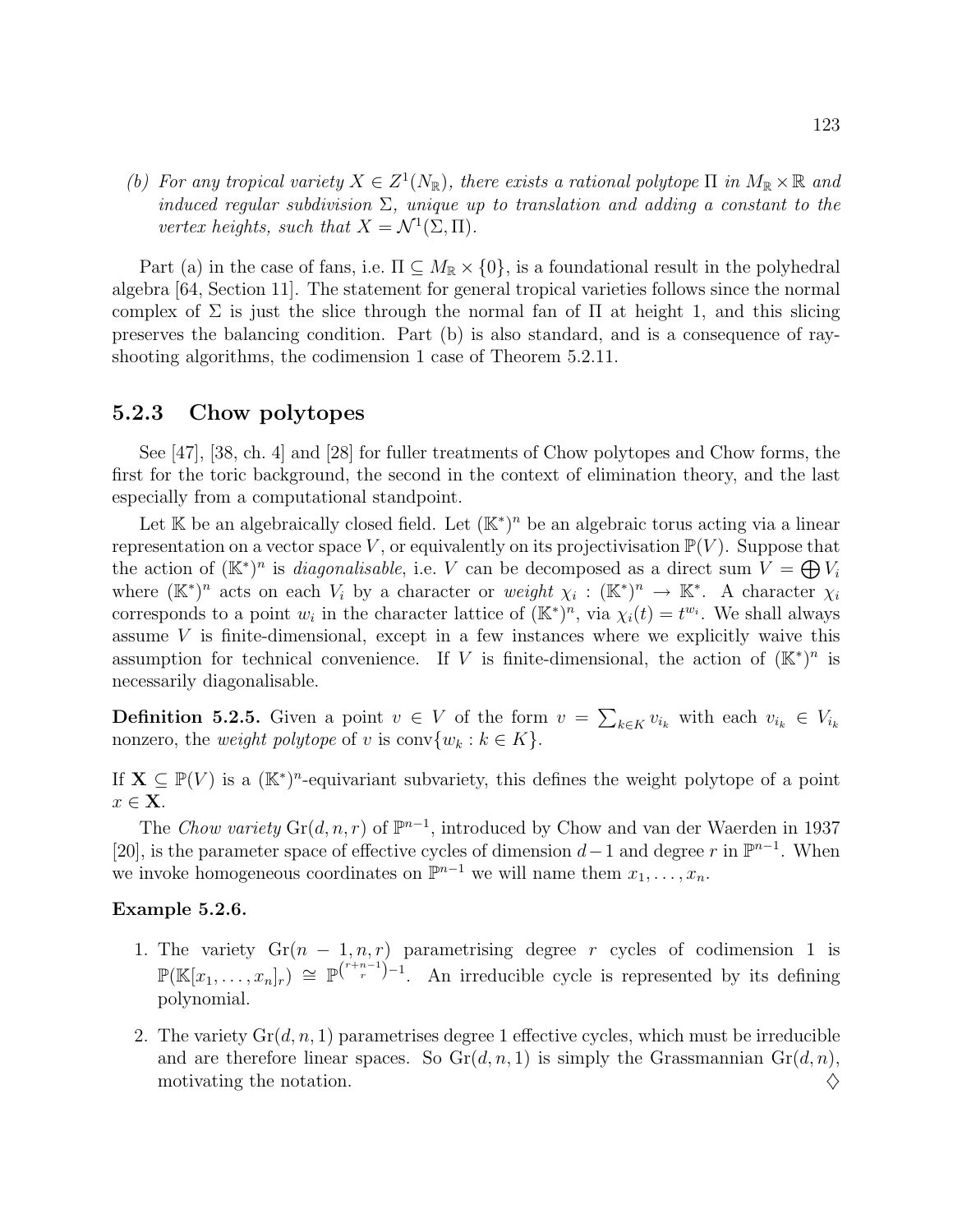The Chow variety  $\text{Gr}(d, n, r)$  is projective. Indeed, we can present the coordinate ring of  $Gr(n-d, n)$  in terms of (primal) *Plücker coordinates*, which we write as brackets:

$$
\mathbb{K}[\mathrm{Gr}(n-d, n)] = \mathbb{K}\left[[J] : J \in \binom{[n]}{n-d}\right] / (\text{Plücker relations}).
$$

For our purposes the precise form of the Plücker relations will be unimportant. Then  $\text{Gr}(d, n, r)$  has a classical embedding into the space  $\mathbb{P}(\mathbb{K}[Gr(n-d, n)]_r)$  of homogeneous degree r polynomials on  $\text{Gr}(n-d, n)$  up to scalars, given by the *Chow form* [20]. For **X** irreducible, the Chow form  $R_{\mathbf{X}}$  of **X** can be constructed as the defining polynomial of the locus of linear subspaces of  $\mathbb{P}^{n-1}$  of dimension  $n-d-1$  which intersect **X**. (There is a single defining polynomial since  $Pic(Gr(n-d, n)) = \mathbb{Z}$ .)

The natural componentwise action  $(\mathbb{K}^*)^n \cap \mathbb{K}^n$  induces an action  $(\mathbb{K}^*)^n \cap S^*(\bigwedge^{n-d} \mathbb{K}^n)$ . The ring K[Gr( $n - d, n$ )] is a quotient of this symmetric algebra by the ideal of Plücker relations. This ideal is homogeneous in the weight grading, so the quotient inherits an  $(\mathbb{K}^*)^n$ -action. The Chow variety is an  $(\mathbb{K}^*)^n$ -equivariant subvariety of  $\mathbb{P}(\mathbb{K}[Gr(n-d,n)]_r)$ , so we also get an action  $(\mathbb{K}^*)^n \curvearrowright \operatorname{Gr}(n-d,n)$ . The weight spaces of  $\mathbb{K}[\operatorname{Gr}(n-d,n)]$  under the  $(\mathbb{K}^*)^n$ -action are spanned by monomials in the brackets [J]. The weight of a bracket monomial  $\prod_i [J_i]^{m_i}$  is  $\sum_i m_i e_{J_i}$ .

**Definition 5.2.7.** If **X** is a cycle on  $\mathbb{P}^{n-1}$  represented by the point x of  $\text{Gr}(d, n, r)$ , the Chow *polytope* Chow( $X$ ) of X is the weight polytope of x.

#### Example 5.2.8.

- 1. The Chow form of a hypersurface  $V(f)$  is simply its defining polynomial f with the variables  $x_k$  replaced by brackets [k], so that the Chow polytope Chow( $\mathbf{V}(f)$ ) is the Newton polytope  $\text{Newt}(f)$ .
- 2. The Chow form of a  $(d-1)$ -dimensional linear space **X** is a linear form in the brackets,  $\sum_{J} p_{J}[J]$ , where the  $p_{J}$  are the *dual* Plücker coordinates of **X** for  $J \in \binom{[n]}{n-j}$  $\binom{[n]}{n-d}$ . Accordingly Chow(X) is the polytope  $Poly(M(X)^*)$  of the dual matroid. Note that this is simply the image of  $Poly(M(X))$  under a reflection.
- 3. For  $X = X_A$  an embedded *toric variety* in  $\mathbb{P}^{n-1}$ , the Chow polytope Chow(X) is the secondary polytope associated to the vector configuration A [38, Chapter 8.3].  $\Diamond$

From a tropical perspective, the preceding setup has all pertained to the constant-coefficient case. Suppose now that the field K has a nontrivial valuation  $\nu : \mathbb{K}^* \to \mathbb{Q}$ , with residue field  $\mathbb{k} \hookrightarrow \mathbb{K}$ . For instance we might take  $\mathbb{K} = \mathbb{k} \{ \mathcal{U} \}$  the field of Puiseux series over an algebraically closed field k, with the valuation  $\nu : \mathbb{K}^* \to \mathbb{Q}$  by least degree of t. Let **X** be a cycle on  $\mathbb{P}^{n-1}$  with Chow form  $R_{\mathbf{X}} \in \mathbb{K}[\text{Gr}(n-d, n)]$ . Let  $\tau_1, \ldots, \tau_m \in \mathbb{K}$  be the coefficients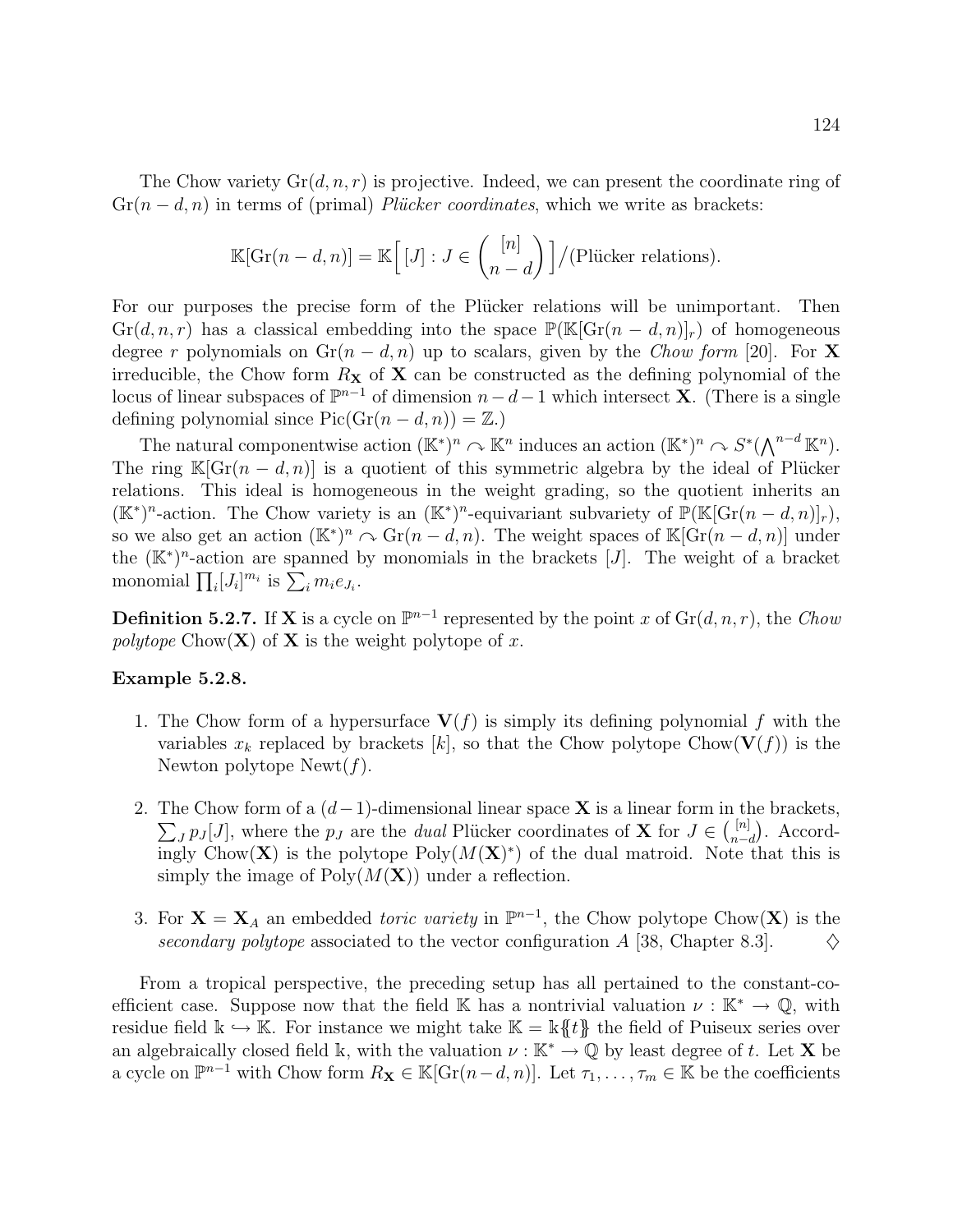of  $R[X]$ , so that  $R[X]$  is defined over the subfield  $\mathbb{k}[\tau_1^{\pm 1}, \ldots, \tau_n^{\pm 1}] \subseteq \mathbb{K}$ . The restriction of  $\nu$ to this subfield is a discrete valuation, so we may assume that all the  $\nu(\tau_i)$  are integers.

The torus  $(\mathbb{k}^*)^n$  acts on  $\mathbb{k}[Gr(n-d,n)]$  just as before, and therefore acts on  $\mathbb{k}[Gr(n-d,n)]$  $(d, n)[[\tau_1^{\pm 1}, \ldots, \tau_n^{\pm 1}].$  Let  $(\mathbb{k}^*)^n \times \mathbb{k}^* \sim \mathbb{k}[\tau^{\pm 1}][\text{Gr}(n-d, n)]$  where the right factor acts on Laurent monomials in  $\tau_1, \ldots, \tau_n$ , with  $\tau^e$  having weight  $\sum_{i=1}^m \nu(\tau_i) e_i$ . Let  $\Pi$  be the weight polytope of the Chow form  $R_{\mathbf{X}}$  with respect to this action.

**Definition 5.2.9.** The *Chow subdivision* of a cycle **X** on  $\mathbb{P}^{n-1}$  over  $(\mathbb{K}, \nu)$  is the regular subdivision  $Chow_{\nu}(\mathbf{X})$  induced by  $\Pi$ .

The Chow subdivision is the non-constant-coefficient analogue of the Chow polytope, generalising the polytope subdivision of the opening examples. It appears as the *secondary sub*division in Definition 5.5 of [48], but nothing is done with the definition in that work, and we believe this chapter is the first study to investigate it in any detail. Observe that  $Chow_{\nu}(\mathbf{X})$ is a subdivision of Chow( $X$ ), and if  $\nu$  is the trivial valuation, Chow<sub> $\nu$ </sub>( $X$ ) is Chow( $X$ ) unsubdivided. By  $\mathcal{N}(\mathrm{Chow}_{\nu}(\mathbf{X}))$  we will always mean  $\mathcal{N}(\mathrm{Chow}_{\nu}(\mathbf{X}), \Pi)$ .

If  $(u, v) : \mathbb{R}^* \to (\mathbb{R}^*)^n \times \mathbb{R}^*$  is a one-parameter subgroup which as an element of  $N \times \mathbb{Z}$  has negative last coordinate, then  $face_u Chow_\nu(\mathbf{X}) = face_{(u,v)} \Pi$  is bounded. We observe that a bounded face  $F = \text{face}_u \text{Chow}_v(\mathbf{X})$  of  $\text{Chow}_v(\mathbf{X})$  is the weight polytope of the toric degeneration  $\lim_{t\to 0} u(t) \cdot \mathbf{X}$ . This follows from an unbounded generalisation of Proposition 1.3 of [47], which describes the toric degenerations of a point in terms of the faces of its weight polytope.

Example 5.2.10. Perhaps the simplest varieties not among our opening examples are conic curves in  $\mathbb{P}^3$ . Let  $\mathbb{K} = \mathbb{C} \{ \{t \} \}$ , and let  $\mathbf{X} \subseteq \mathbb{P}^3$  be the conic defined by the ideal

$$
(tx - y + z - t3w, yz + tz2 + t2 yw - zw + (t3 – t7)w2)
$$

where  $(x : y : z : w)$  are coordinates on  $\mathbb{P}^3$ . The Chow form of **X** can be computed by the algorithm of [28, Section 3.1]. It is

$$
(2t7 + t6 + t5 - t3)[zw][yw] + (t7 + t5 - t3)[yw]2 + (2t4 + t3 + t2 - 1)[zw][yz] + (-t3 + t2 - 1)[yw][yz] + (-t - 1)[yz]2 + (2t8 - t4)[zw][xw] + (2t8 + t6 - 2t4)[yw][xw] + (t9 - t5)[xw]2 + (2t5 - t)[zw][xz] + (-t4 + t3 - 2t)[yw][xz] + (-2t2 - t)[yz][xz] + (-t2)[xw][xz] + (-t3)[xz]2 + (-t4 - 2t3 + t)[zw][xy] + (-t3)[yw][xy] + t[yz][xy] + (-t4)[xw][xy] + t2[xz][xy].
$$

The Chow subdivision  $Chow_{\nu}(\mathbf{X})$  is the regular subdivision induced by the valuations of these coefficients. It is a 3-polytope subdivided into 5 pieces, depicted in Figure 5.1. The polytope Chow $(X)$  of which it is a subdivision is an octahedron with two opposite corners truncated (it is not the whole octahedron, which is the generic Chow polytope for conics in  $\mathbb{P}^3$ ).  $\diamondsuit$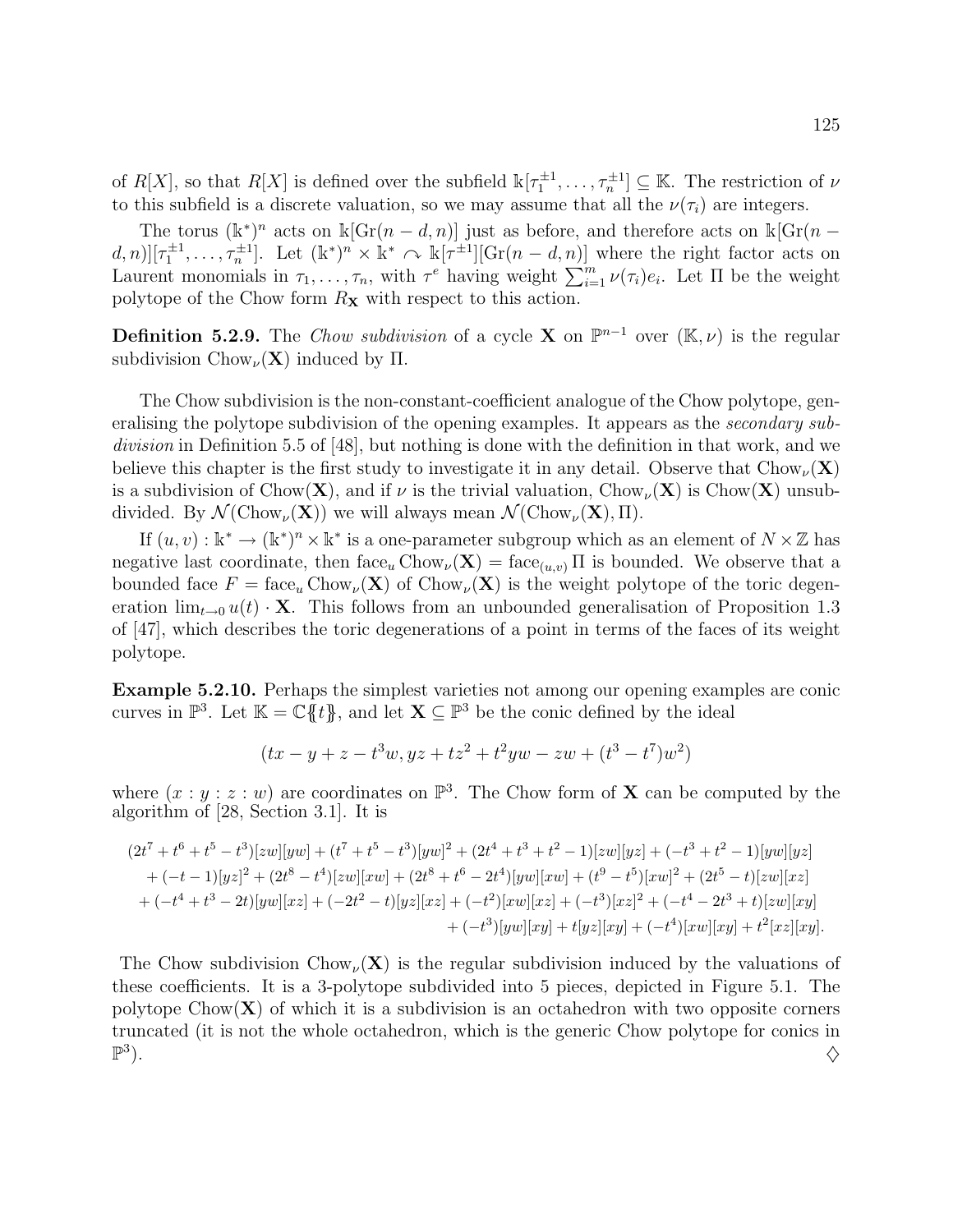

Figure 5.1: The Chow subdivision of Example 5.2.10. Top: coordinates of points (black) and lifting heights (blue). Bottom: the pieces.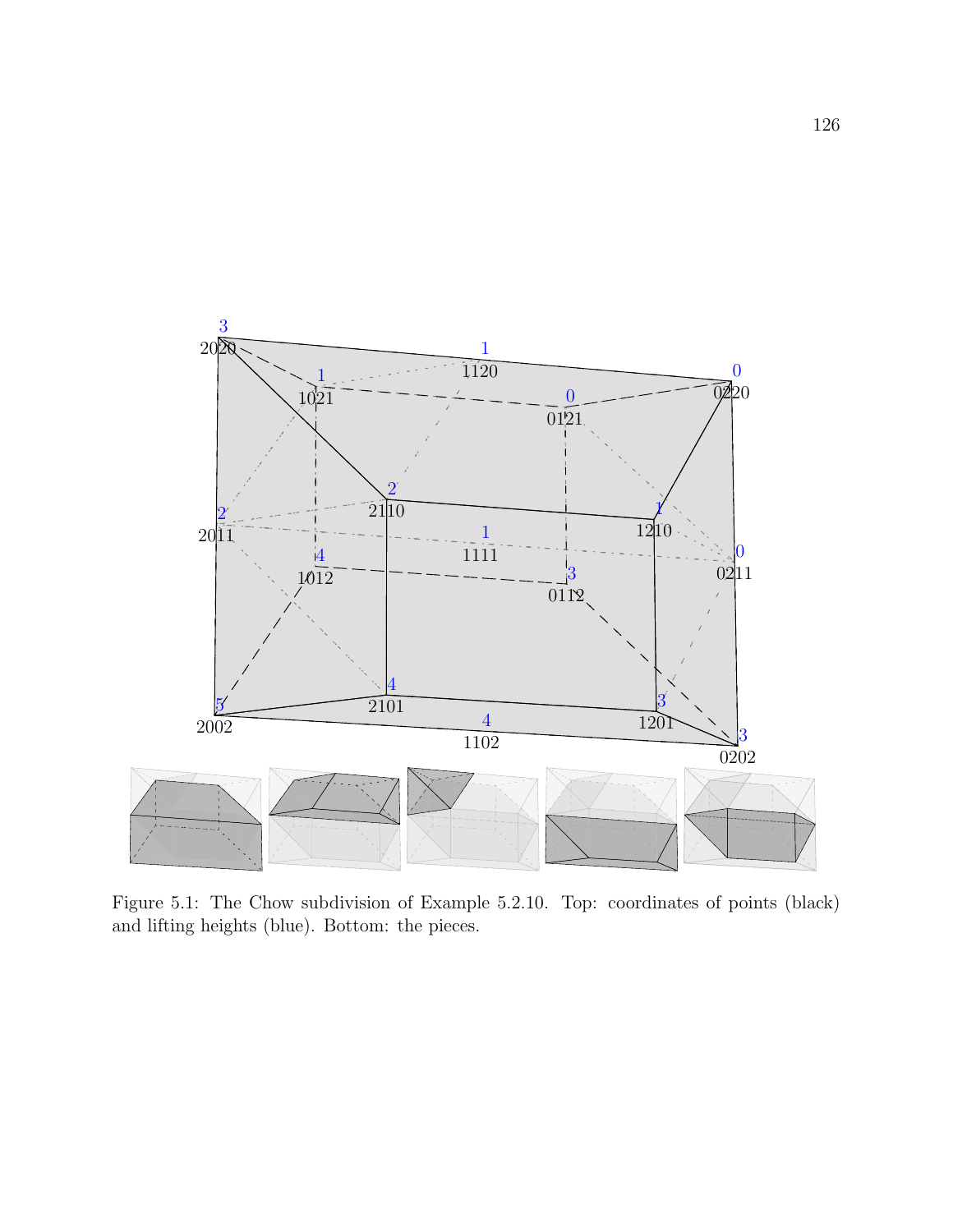

Figure 5.2: Identifying a vertex of a Chow subdivision by Theorem 5.2.11. Coordinates of vertices of the curve are given in  $\mathbb{R}^4/(1,1,1,1)$ .

Theorem 2.2 of [31] provides a procedure that determines the polytope  $Chow(\mathbf{X})$  given a fan tropical variety  $X = \text{Top } X$ . That procedure is the constant-coefficient case of the next theorem, Theorem 5.2.11, which can be interpred as justifying our definition of the Chow subdivision. Theorem 5.2.11 determines  $Chow_{\nu}(\mathbf{X})$  for  $X = \text{Top } \mathbf{X}$  not necessarily a fan, by identifying the regions of the complement of  $\mathcal{N}^1(\mathrm{Chow}_\nu(\mathbf{X}))$  and the vertex of  $\mathrm{Chow}_\nu(\mathbf{X})$ each of these regions is dual to.

**Theorem 5.2.11.** Let  $u \in N_{\mathbb{R}}$  be a linear functional such that face<sub>u</sub> Chow<sub>v</sub>(**X**) is a vertex of  $Chow_{\nu}(\mathbf{X})$ . Then

$$
\operatorname{in}_{u} R_{\mathbf{X}} = \prod_{J \in \binom{[n]}{n-d}} [J]^{\deg([u + \mathbb{R}_{\geq 0} \{e_j : j \in J\}]\cdot X)},
$$

i.e.

vertex<sub>u</sub> Chow<sub>u</sub>
$$
(\mathbf{X}) = \sum_{J \in \binom{[n]}{n-d}} \deg([u + \mathbb{R}_{\geq 0} \{e_j : j \in J\}] \cdot X) e_J.
$$
 (5.2.3)

The condition that face<sub>u</sub> Chow<sub>v</sub>(**X**) be a vertex is the genericity condition necessary for the set-theoretic intersection  $(u + \mathbb{R}_{\geq 0} \{e_j : j \in J\}) \cap X$  to be a finite set of points.

The constant-coefficient case of Theorem 5.2.11 is known as ray-shooting, and the general case as *orthant-shooting*, since the positions of the vertices of  $Chow_{\nu}(\mathbf{X})$  are read off from intersection numbers of  $X$  and orthants  $C_J$  shot from the point  $u$ .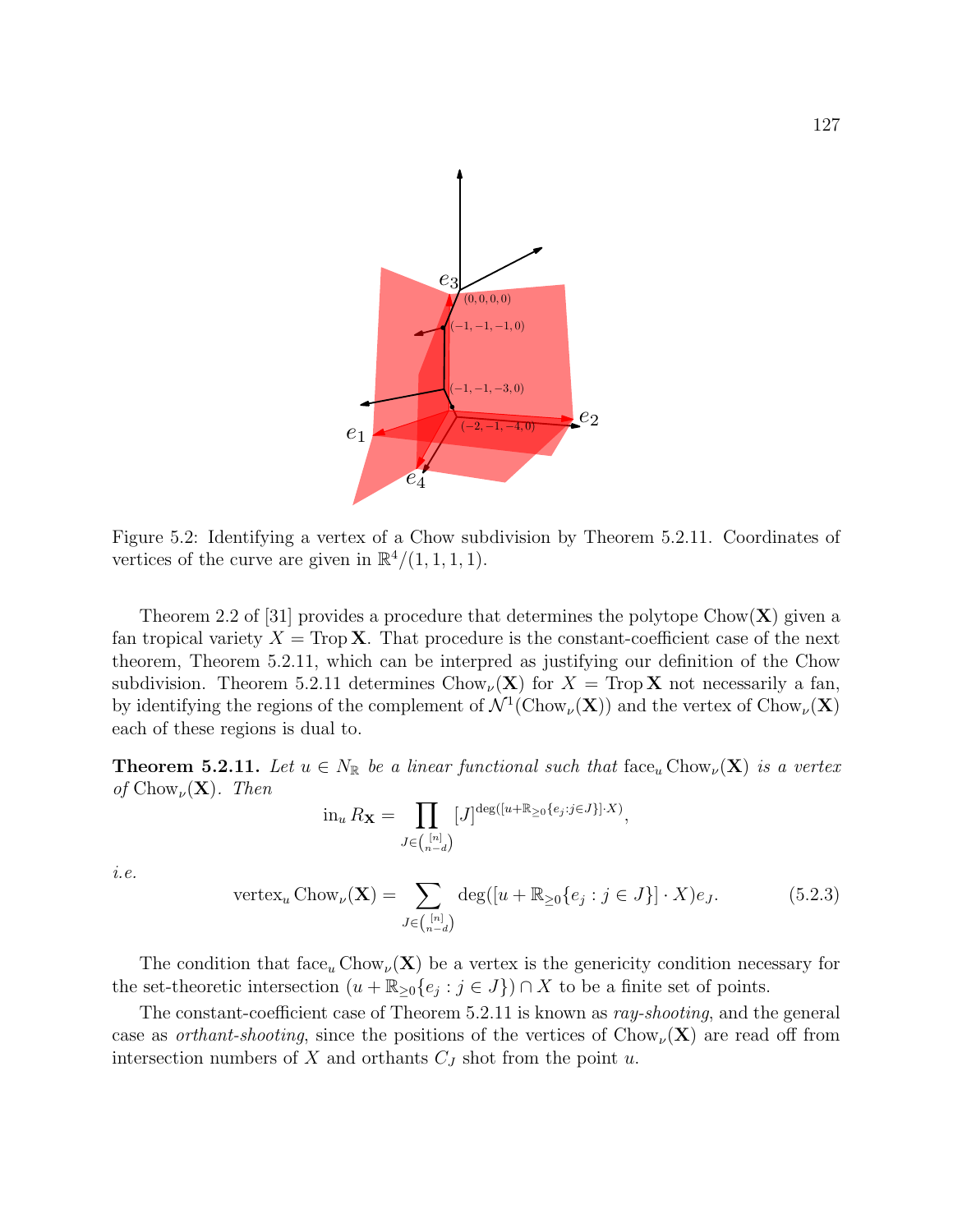Example 5.2.12. Let X be the conic curve of Example 5.2.10. The black curve in Figure 5.2 is X = Trop X. Arbitrarily choosing the cone point of the red tropical plane to be  $u \in N_{\mathbb{R}}$ , we see that there are two intersection points among the various  $[u + C_J] \cdot X$ , the two points marked as black dots. Each has multiplicity 1, and they occur one each for  $J = \{1,3\}$  and  $J = \{2, 3\}$ . Accordingly  $e_{\{1,3\}} + e_{\{2,3\}} = (1, 1, 2, 0)$  is the corresponding vertex of  $Chow_{\nu}(X)$ (compare Figure 5.1).  $\diamondsuit$ 

Theorem 5.2.11 is proved in the literature, in a few pieces. The second assertion, orthantshooting in the narrow sense, for arbitrary valued fields is Theorem 10.1 of [48]. The first assertion, describing initial forms in the Chow form, is essentially Theorem 2.6 of [47]. This is stated in the trivial valuation case but of course extends to arbitrary valuations with our machinery of regular subdivisions in one dimension higher. The connection of that result with orthant shooting is as outlined in Section 5.4 of [87].

# 5.3 Minkowski sums of cycles

Let N be any lattice. For a tropical cycle  $X = \sum m_{\sigma}[\sigma]$ , we let  $X^{\text{refl}} = \sum m_{\sigma}[-\sigma]$  denote its reflection about the origin. (This is the pushforward or pullback of  $X$  along the linear isomorphism  $x \mapsto -x.$ )

Given two polyhedra  $\sigma, \tau \subseteq N_{\mathbb{R}}$ , define the (stable) Minkowski sum

$$
[\sigma] \boxplus [\tau] = \mu_{\sigma,\tau}^{\boxplus}[\sigma + \tau]. \tag{5.3.1}
$$

Compare (5.2.1). If X and Y are cycles in  $N_{\mathbb{R}}$ , then we can write their intersection and Minkowski sum in terms of their exterior product  $X \times Y \in N_{\mathbb{R}} \times N_{\mathbb{R}}$ . We have an exact sequence

$$
0\longrightarrow N_{\mathbb{R}}\stackrel{\iota}{\longrightarrow}N_{\mathbb{R}}\times N_{\mathbb{R}}\stackrel{\phi}{\longrightarrow}N_{\mathbb{R}}\longrightarrow 0
$$

of vector spaces where  $\iota$  is the inclusion along the diagonal and  $\phi$  is subtraction,  $(x, y) \mapsto x-y$ . It is then routine to check from the definitions that

$$
X \cdot Y = \iota^*(X \times Y)
$$
  

$$
X \boxplus Y^{\text{refl}} = \phi_*(X \times Y)
$$
 (5.3.2)

Since pullback is well-defined and takes tropical cycles to tropical cycles, it follows immediately that there is a well-defined bilinear map  $\boxplus$  :  $Z^{\text{unbal}} \otimes Z^{\text{unbal}} \to Z^{\text{unbal}}$  extending (5.3.1), restricting to a bilinear map  $\boxplus : Z \otimes Z \rightarrow Z$ .

A notion of Minkowski sum for tropical varieties arose in [27] as the tropicalisation of the Hadamard product for classical varieties. The Minkowski sum of two tropical varieties in that paper's sense can have dimension less than the expected dimension. By contrast our bilinear operation  $\boxplus$  should be regarded as a *stable* Minkowski sum for tropical cycles. It is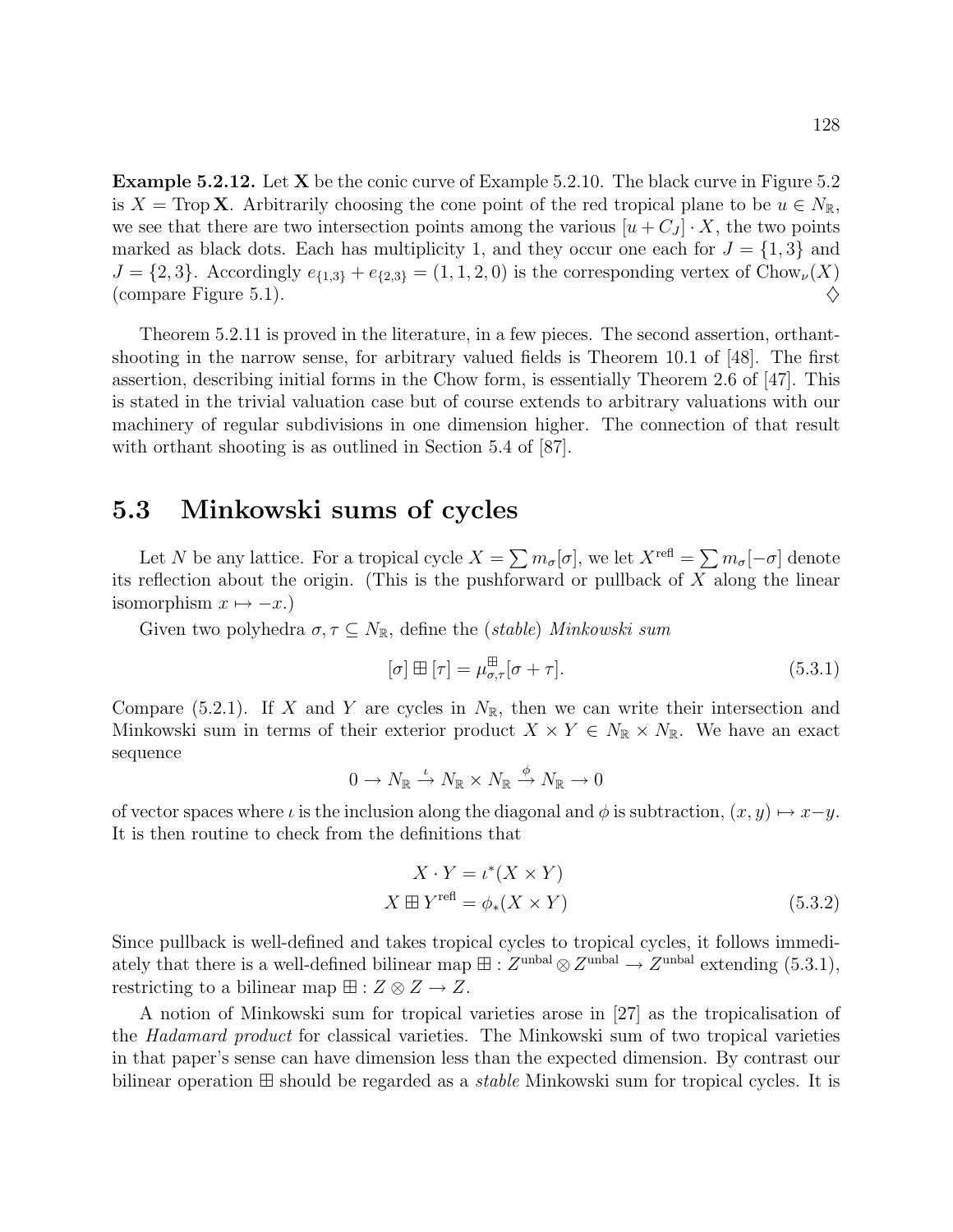additive in dimension, i.e.  $Z_d \boxplus Z_{d'} \subseteq Z_{d+d'}$ , just as stable tropical intersection is additive in codimension. The next lemma further relates intersection and Minkowski sum.

The balancing condition implies that for any tropical cycle X in  $N_{\mathbb{R}}$  of dimension dim  $N_{\mathbb{R}}$ ,  $X(u)$  is constant for any  $u \in N_{\mathbb{R}}$  for which it's defined. We shall denote this constant deg X. Similarly, if dim  $X = 0$ , then X is a finite sum of points with multiplicities, and we will let  $\deg X$  be the sum of these multiplicities. These are both special cases of Definition 5.3.2, to come.

**Lemma 5.3.1.** Let X and Y be tropical cycles on  $N_{\mathbb{R}}$ , of complementary dimensions. Then

$$
\deg(X \cdot Y) = \deg(X \boxplus Y^{\text{ref}}).
$$

*Proof.* Let  $u \in N_{\mathbb{R}}$  be generic. Let  $\Sigma(X)$  and  $\Sigma(Y)$  be polyhedral complex structures on X and Y. The multiplicity of  $X \boxplus Y^{\text{refl}}$  at a point  $u \in N_{\mathbb{R}}$  is

$$
(X \boxplus Y^{\text{ref}})(u) = \sum_{\sigma,\tau} \mu_{\sigma,\tau}^{\boxplus},\tag{5.3.3}
$$

summing over only those  $\sigma \in \Sigma(X)$  and  $\tau \in \Sigma(Y)$ <sup>refl</sup> with  $u \in \sigma + \tau$ , i.e. with  $(\{u\} - \tau) \cap \sigma$ nonempty. These  $\{u\} - \tau$  are the cones of  $\Sigma(Y')$ , where  $Y' = [u] \boxplus Y$ . Then by  $(5.2.2)$ ,  $deg(X \cdot Y')$  is given by the very same expression (5.3.3) except with  $\mu^{\bullet}$  in place of  $\mu^{\boxplus}$ ; and by the fan displacement rule preceding Definition 5.2.2,  $deg(X \cdot Y) = deg(X \cdot Y')$ . But  $\mu_{\sigma,\tau}^{\bullet} = \mu_{\sigma,\tau}^{\boxplus}$  when  $\sigma$  and  $\tau$  are of complementary dimensions.  $\Box$ 

Let  $\mathcal L$  be the fan of the ambient toric variety  $\mathbb P^n$ , which is the normal fan in N to the standard simplex conv $\{e_i\}$ . The ray generators of  $\mathcal L$  are  $e_i \in N$ , and every proper subset of the rays span a face, which is simplicial. For  $J \subsetneq [n]$  let  $C_J = \mathbb{R}_{\geq 0} \{e_j : j \in J\}$  be the face of  $\mathcal L$  indexed by J. Let  $\mathcal L_k$  be the dimension k skeleton of  $\mathcal L$  with multiplicities 1, that is, the canonical k-dimensional tropical fan linear space.

**Definition 5.3.2** ([3, Definition 9.13]). The *degree* of a tropical cycle  $X \in Z^{e}(N_{\mathbb{R}})$  is  $\deg X := \deg(X \cdot \mathcal{L}_e).$ 

The symbol deg appearing on the right side is the special case defined just above for cycles of dimension 0. It is a consequence of the fan displacement rule that deg  $X = \deg(X + \deg(X))$  $([v] \boxplus \mathcal{L}_e)$  for any  $v \in N_{\mathbb{R}}$ .

Lemma 5.3.3. Let  $X \in \mathbb{Z}^e$ . Then

$$
\deg(X \boxplus \mathcal{L}_{e-1}^{\text{refl}}) = e \deg X.
$$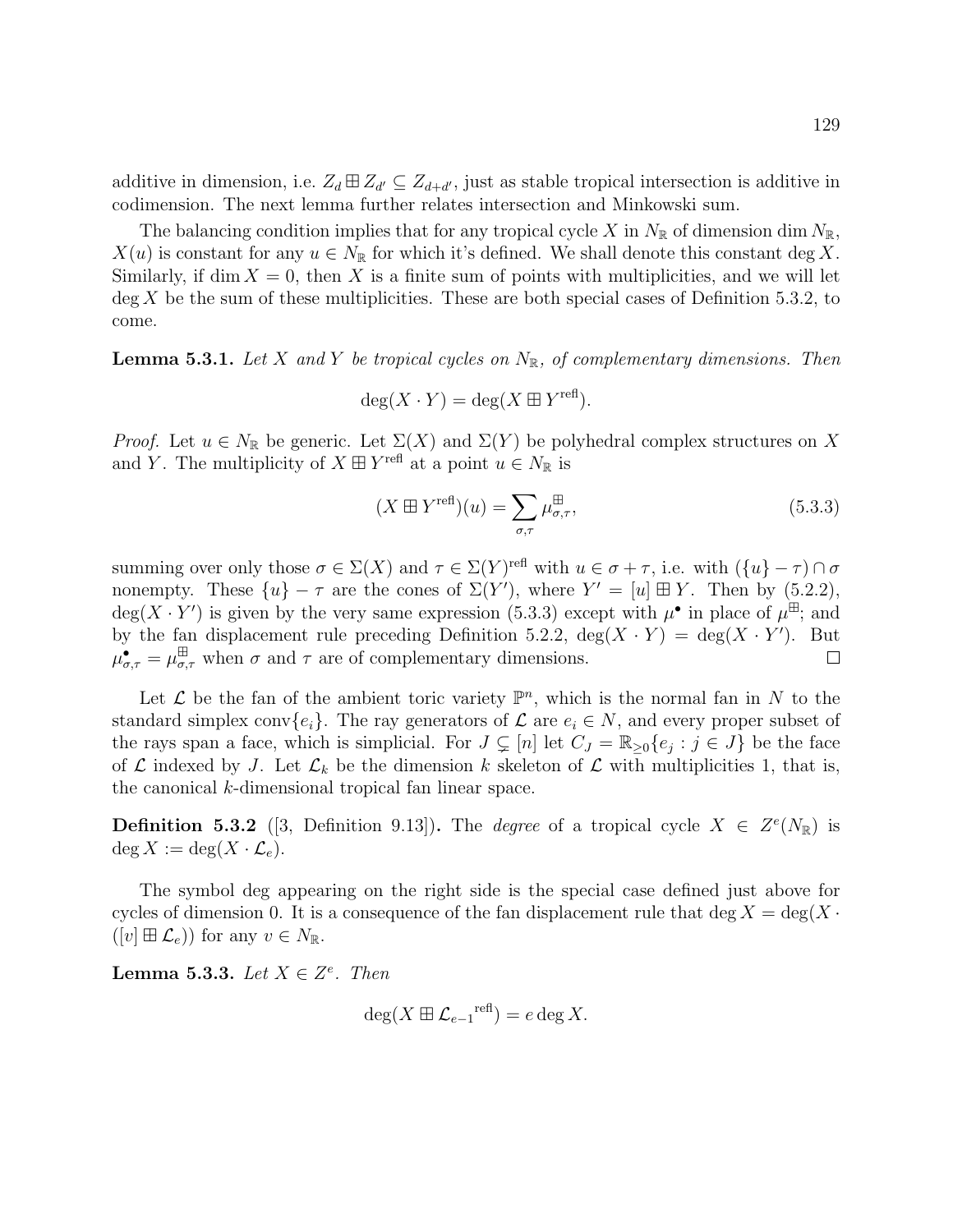Proof. By Lemma 5.3.1 we have

$$
\deg(X \boxplus \mathcal{L}_{e-1}^{\text{refl}}) = \deg((X \boxplus \mathcal{L}_{e-1}^{\text{refl}}) \cdot \mathcal{L}_1)
$$
  
\n
$$
= \deg(X \boxplus \mathcal{L}_{e-1}^{\text{refl}} \boxplus \mathcal{L}_1^{\text{refl}})
$$
  
\n
$$
= \deg((\mathcal{L}_{e-1}^{\text{refl}} \boxplus \mathcal{L}_1^{\text{refl}}) \cdot X^{\text{refl}})
$$
  
\n
$$
= \deg((\mathcal{L}_{e-1} \boxplus \mathcal{L}_1) \cdot X)
$$
  
\n
$$
= \deg((e\mathcal{L}_e) \cdot X)
$$
  
\n
$$
= e \deg(X \cdot \mathcal{L}_e)
$$
  
\n
$$
= e \deg X.
$$

Remark 5.3.4. The classical projection formula of intersection theory is valid tropically [3, Proposition 7.7], and has an analogue for  $\boxplus$ . For a linear map of lattices  $h : N \to N'$  and cycles  $X \in Z(N_{\mathbb{R}})$  and  $Y \in Z(N'_{\mathbb{R}})$ , we have

$$
h_*(X \cdot h^*(Y)) = h_*(X) \cdot Y,
$$
  
 
$$
X \boxplus h^*(Y) = h^*(h_*(X) \boxplus Y).
$$

The facts in this section, as well as the duality given by polarisation in the algebra of cones which exchanges intersection and Minkowski sum, are all suggestive of the existence of a duality between tropical stable intersection and stable Minkowski sum. However, we have not uncovered a better statement of such a duality than equations (5.3.2).

### 5.4 From tropical variety to Chow polytope

Henceforth  $d \leq n$  will be a fixed integer, and **X** will be a  $(d-1)$ -dimensional subvariety of  $\mathbb{P}^{n-1}$ . We will tropicalise **X** with respect to the torus  $(\mathbb{K}^*)^n/\mathbb{K}^* \subseteq \mathbb{P}^n$ , where K embeds diagonally, so that  $X := \text{Top } \mathbf{X}$  is a tropical fan in  $N_{\mathbb{R}} = {\mathbb{R}}^n/(1,\ldots,1)$ . Let  $N = {\mathbb{Z}}^n/(1,\ldots,1)$ be the lattice of integer points within  $N_{\mathbb{R}}$ , and let  $M_{\mathbb{R}} = (1, \ldots, 1)^{\perp} = (N_{\mathbb{R}})^{\vee}$ .

As explained in [47], the torus  $(\mathbb{K}^*)^n$  acts on the Hilbert scheme Hilb( $\mathbb{P}^{n-1}$ ) in the fashion induced from its action on  $\mathbb{P}^{n-1}$ , and the map  $\text{Hilb}(\mathbb{P}^{n-1}) \to \text{Gr}(d, n, r)$  sending each ideal to the corresponding cycle is  $(\mathbb{K}^*)^n$ -equivariant. This implies that deformations in Hilb( $\mathbb{P}^{n-1}$ ) determine those in  $\mathrm{Gr}(d, n, r)$ : if  $u, u' \in N_{\mathbb{R}}$  are such that  $\mathrm{in}_{u} \mathcal{I}(\mathbf{X}) = \mathrm{in}_{u'} \mathcal{I}(\mathbf{X})$ , where  $\mathcal{I}$ denotes the defining ideal, then also in<sub>u</sub>  $R_{\mathbf{X}} = \text{in}_{u'} R_{\mathbf{X}}$ . Accordingly each initial ideal of  $\mathcal{I}(\mathbf{X})$ determines a face of  $Chow(\mathbf{X})$ , so that the Gröbner fan of **X** is a refinement of the normal fan of  $Chow(\mathbf{X})$ .

The standard construction of the tropical variety X via initial ideals [75, Theorem 2.6] shows that X is a subfan of the Gröbner fan. But in fact X is a subfan of the coarser fan  $\mathcal{N}(\text{Chow}(\mathbf{X}))$ , since the normal cone of a face face<sub>u</sub> Chow(**X**) appears in X if and only if **X** meets the maximal torus  $(\mathbb{K}^*)^n / \mathbb{K}^* \subseteq \mathbb{P}^{n-1}$ , and whether this happens is determined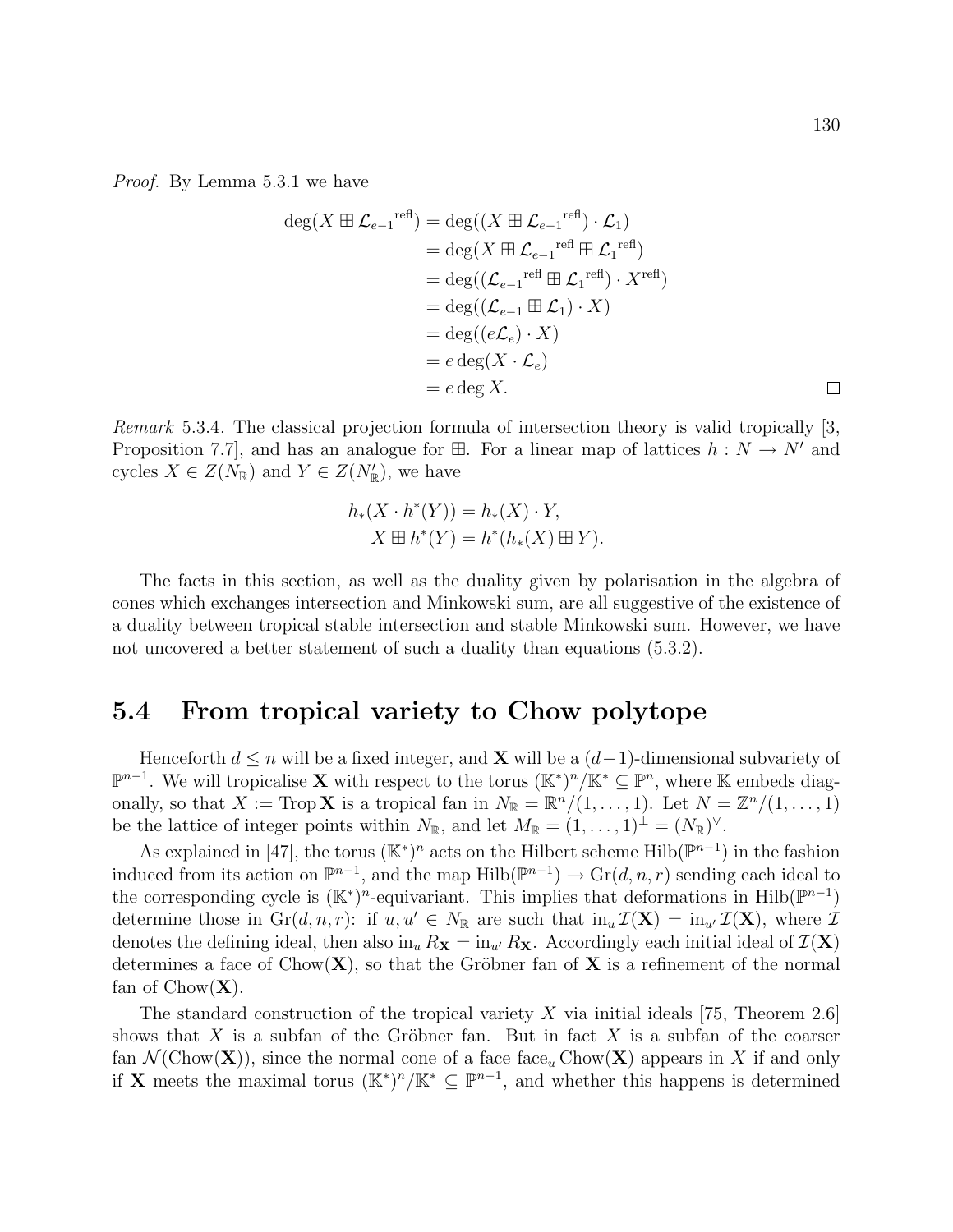by the cycle associated to  $X$ . The analogue of this holds in the non-fan case as well. This reflects the principle that the information encoded in the Hilbert scheme but not in the Chow variety pertains essentially to nonreduced structure, while tropical varieties have no notion of embedded components and only multiplicities standing in for full-dimensional non-reduced structure.

The machinery of Section 5.3 allows us to give a lean combinatorial characterisation of the Chow subdivision in terms of Theorem 5.2.11.

Main theorem 5.4.1. We have

$$
\mathcal{N}^1(\mathrm{Chow}_\nu(\mathbf{X})) = X \boxplus \mathcal{L}_{n-d-1}^{\text{refl}}.
$$

To reiterate: Let **X** be a  $(d-1)$ -cycle in  $\mathbb{P}^{n-1}$ , and let  $X = \text{Top } \mathbf{X}$ . Then the codimension 1 part of the normal subdivision to the Chow subdivision of  $X$  is the stable Minkowski sum of X and the reflected linear space  $\mathcal{L}_{n-d-1}^{\text{refl}}$ . By Theorem 5.2.4(b), this uniquely determines Chow<sub>v</sub>( $X$ ) in terms of X, up to translation and adding a constant to the vertex heights.

Theorem 5.4.1 should be taken as providing the extension of the notion of Chow polytope (via its normal fan) to tropical varieties.

**Definition 5.4.2.** Let the *Chow map ch* be the map taking a tropical cycle  $X$  of dimension d to its (*tropical*) Chow hypersurface, the cycle  $ch(X) = X \boxplus \mathcal{L}_{n-d-1}$ <sup>refl</sup>.

The dimension of  $ch(X)$  is  $(d-1) + (n-d-1) = n-2$ , so its codimension is 1. Indeed ch is a linear map  $Z_{d-1} \to Z^1$ .

In the classical world, the most natural object to be called the "Chow hypersurface" of a  $(d-1)$ -cycle **X** in  $\mathbb{P}^{n-1}$  is the hypersurface in  $\text{Gr}(n-d, n)$  defined by the Chow form  $R_{\mathbf{X}}$ . Our tropical Chow hypersurface  $ch(X)$  however lives in the tropical torus  $(\mathbb{K}^*)^n/\mathbb{K}$ , as does X, and not in a tropical Grassmannian. One can of course associate to  $X$  a hypersurface Y in Trop Gr(n – d, n), namely the tropicalisation of the ideal generated by  $R_{\mathbf{X}}$  and the Plücker relations. The torus action  $(\mathbb{K}^*)^n/\mathbb{K}^* \sim \text{Gr}(n-d,n)$  tropicalises to an action of  $N_{\mathbb{R}}$ on Trop  $\operatorname{Gr}(n-d, n)$  by translation, i.e. an  $(n-1)$ -dimensional lineality space. Denote by  $N_{\mathbb{R}} + 0$  the orbit of the origin in Trop Gr( $n - d, n$ ); this is the parameter space for tropical linear spaces in  $N_{\mathbb{R}}$  that are translates of  $\mathcal{L}_{n-d-1}$ . Then we have  $ch(X) = Y \cap (N_{\mathbb{R}} + 0)$ .

Lemma 5.3.3 is also seen to be about Chow hypersurfaces, in which context it says

$$
\deg ch(X) = \operatorname{codim} X \deg X.
$$

This should be compared to the fact that the Chow form of a cycle **X** in  $\text{Gr}(d, n, r)$  is of degree  $r = \deg X$  in K[Gr( $n-d, n$ ), and this ring is generated by brackets in  $n-d = \text{codim } X$ letters.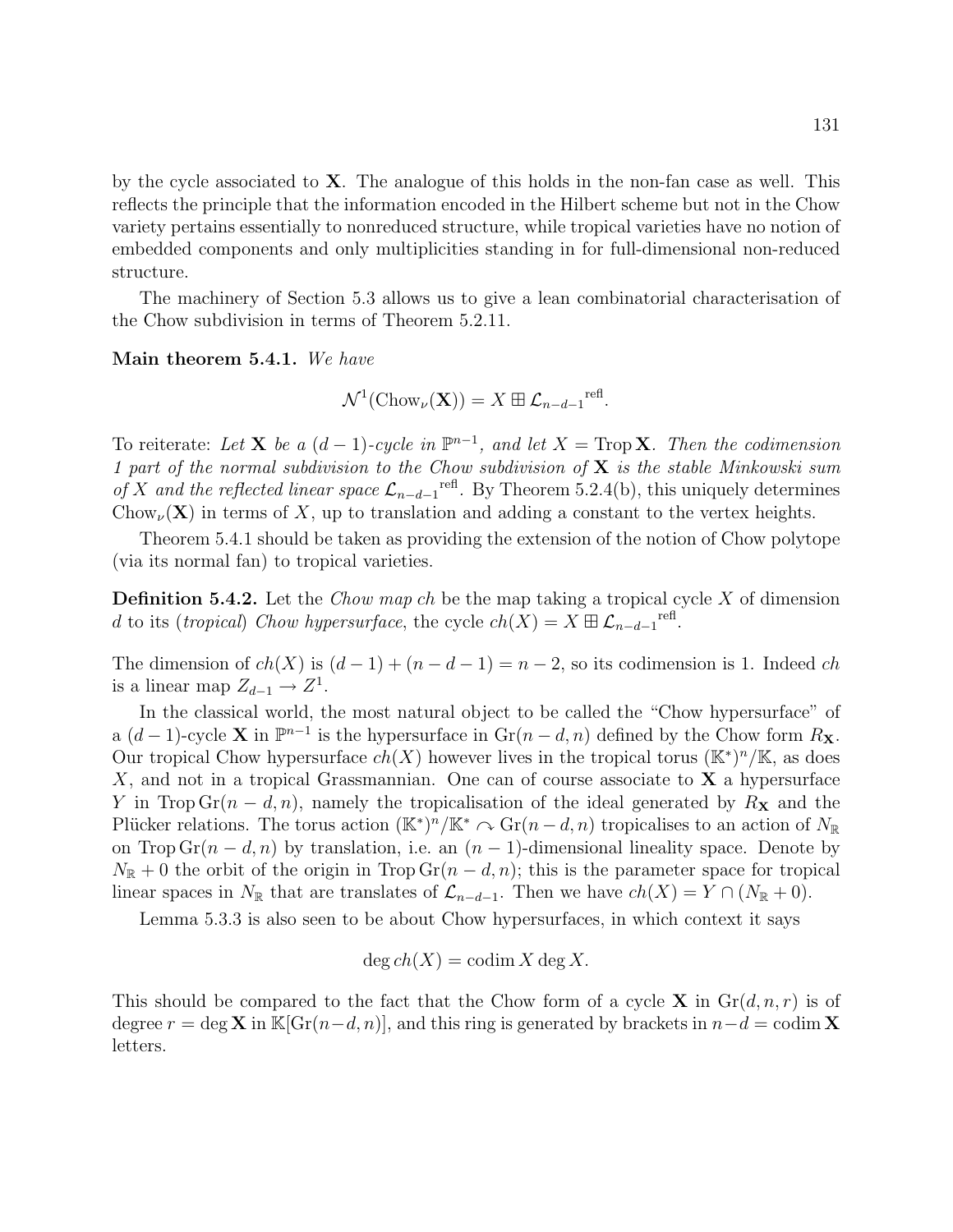*Proof of Theorem 5.4.1.* Given a regular subdivision T of lattice polytopes in M induced by Π, its support function  $V_T : u \mapsto \text{face}_u T$  is a piecewise linear function whose domains of linearity are  $\mathcal{N}^0(T, \Pi)$ . We can view  $V_T$  as an element of  $(Z^{\text{unbal}})^0 \otimes M$ .

We take a linear map  $\delta : (Z^{\text{unbal}})^0 \otimes M \to (Z^{\text{unbal}})^1$  such that  $\delta(V_T) = \mathcal{N}^1(T, \Pi) \in Z^1$  for any regular subdivision T. The restriction of  $\delta$  to the linear span of all support functions is a canonical map  $\delta'$ , which has been constructed as the map from Cartier divisors supported on  $\mathcal{N}(T, \Pi)$  to Weil divisors on  $\mathcal{N}(T, \Pi)$  in the framework of [3], or as the map from piecewise polynomials to Minkowski weights given by equivariant localisation in [50]. Roughly,  $\delta'(V)$ is the codimension 1 tropical cycle whose multiplicity at a facet  $\tau$  records the difference of the values taken by V on either side of  $\tau$ . We can take  $\delta$  as any linear map extending  $\delta'$ such that  $\delta(V)$  still only depends on V locally; our only purpose in making this extension is to allow formal manipulations using unbalanced cycles.

Let  $V = V_{\text{Chow}_{\nu}(\mathbf{X})}$ , and write  $X = \sum_{\sigma \in \Sigma} m_{\sigma}[\sigma]$ . Expanding (5.2.3) in terms of this sum, the value of V at  $u \in N_{\mathbb{R}}$  is

$$
\sum_{\sigma \in \Sigma} m_{\sigma} \sum_{J \in \binom{[n]}{n-d}} \deg([\sigma] \cdot [u + C_J]) e_J.
$$

The intersection  $[\sigma] \cdot [u + C_J]$  is zero if  $u \notin \sigma - C_J$ , and if  $u \in \sigma - C_J$  it is one point with multiplicity  $\mu_{\sigma,C_J}^{\bullet}$ . So

$$
V = \sum_{\sigma \in \Sigma} m_{\sigma} \sum_{J \in \binom{[n]}{n-d}} \mu_{\sigma, C_J}^{\bullet} [\sigma - C_J] \otimes e_J.
$$

Let  $V_{\sigma}$  be the inner sum here, so that  $V = \sum_{\sigma \in \Sigma} m_{\sigma} V_{\sigma}$ . Then

$$
\delta(V_{\sigma}) = \sum_{J \in \binom{[n]}{n-d}} \mu_{\sigma, C_J}^{\bullet} \sum_{\substack{\tau \text{ a facet} \\ \text{of } \sigma - C_J}} \delta([\tau] \otimes e_J).
$$

Here, if  $\tau$  is a facet of form  $\sigma' - C_J$  for  $\sigma'$  a facet of  $\sigma$ , then  $e_J \in \mathbb{R}\tau$  so  $\delta([\tau] \otimes e_J) = 0$  and the  $\tau$  term vanishes. Otherwise  $\tau$  has the form  $\sigma - C_{J'}$  where  $J' = J \setminus \{j\}$  for some  $j \in J$ . Regrouping the sum by  $J'$  gives

$$
\delta(V_{\sigma}) = \sum_{J' \in \binom{[n]}{n-d-1}} \left( \sum_{j \in [n] \setminus J'} \mu_{\sigma, C_{J' \cup \{j\}}}^{\bullet} \delta([\sigma - C_{J'}] \otimes e_j) \right) \tag{5.4.1}
$$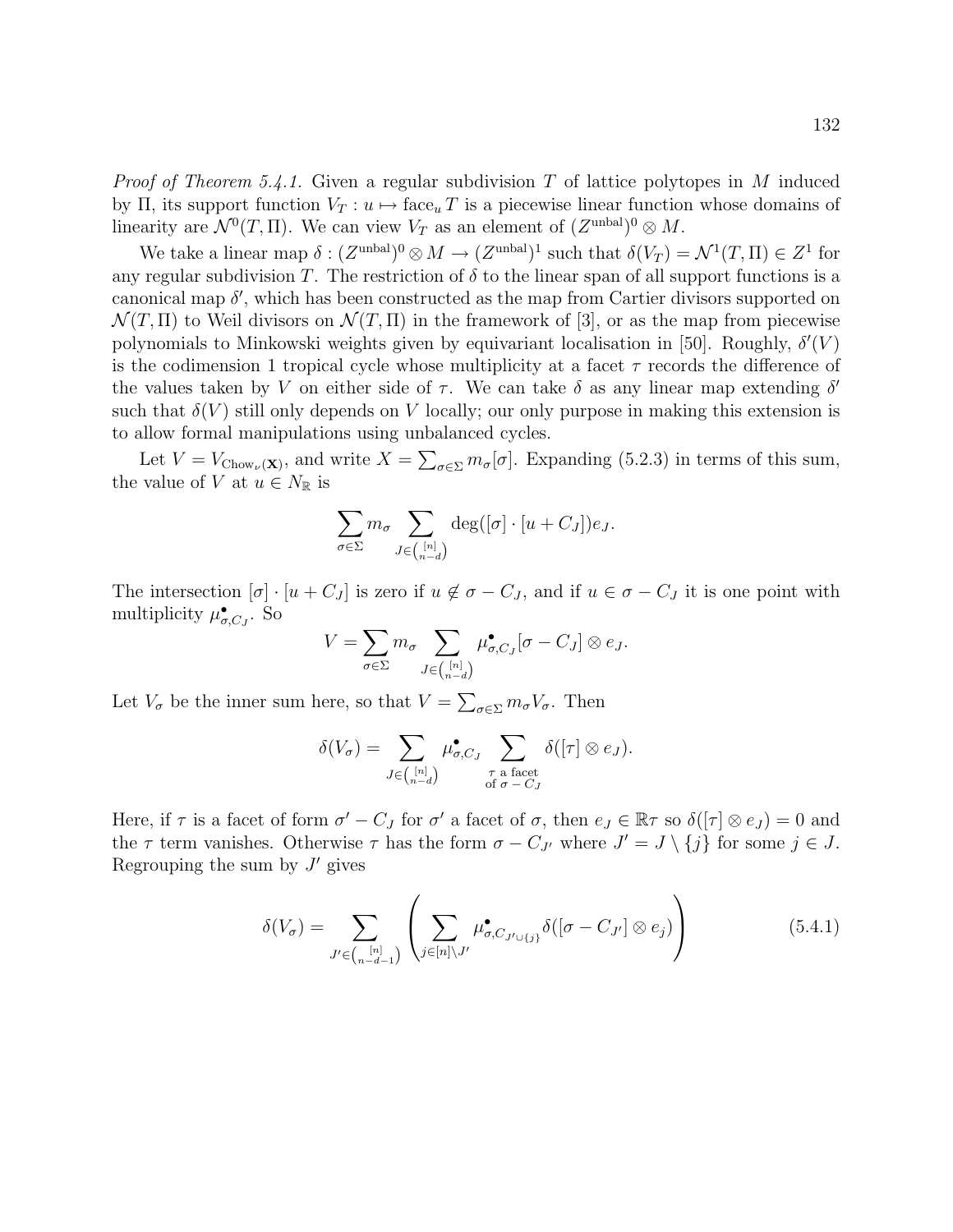where again we have omitted the terms  $\delta([\sigma - C_{J'}] \otimes e_{J'}) = 0$ . Now, if  $j \notin J'$  then

$$
\mu_{\sigma,C_{J' \cup \{j\}}}^{\bullet} = \mu_{\sigma,C_{J' \cup \{j\}}}
$$
\n
$$
= [N_{\sigma + C_{J' \cup \{j\}}} : N_{\sigma} + N_{C_{J' \cup \{j\}}}]
$$
\n
$$
= [N : N_{\sigma} + N_{C_{J'}} + \mathbb{Z}e_j]
$$
\n
$$
= [N : N_{\sigma + C_{J'}} + \mathbb{Z}e_j][N_{\sigma + C_{J'}} + \mathbb{Z}e_j : N_{\sigma} + N_{C_{J'}} + \mathbb{Z}e_i]
$$
\n
$$
= [N : N_{\sigma + C_{J'}} + \mathbb{Z}e_j][N_{\sigma + C_{J'}} : N_{\sigma} + N_{C_{J'}}]
$$
\n
$$
= \langle e_j, p \rangle \mu_{\sigma, C_{J'}}^{\boxplus}
$$

where p is the first nonzero lattice point in the appropriate direction on a line in  $M_{\mathbb{R}}$  normal to  $\sigma + C_{J'}$ . Then the components of p are the minors of a matrix of lattice generators for  $\sigma + C_{J'}$  by Cramer's rule, and the last equality is a row expansion of the determinant computing  $\mu_{\sigma}^{\mathbb{H}}$  $\mathbb{H}_{\sigma,C_{J'}}$ . If  $j \in J'$  then  $\mu_{\sigma,C_{J'\cup\{j\}}}^{\bullet} = 0 = \langle e_j,p \rangle \mu_{\sigma,j}^{\boxplus}$  $_{\sigma,C_{J'}}^{\boxplus}$  also. So it's innocuous to let the inner sum in (5.4.1) run over all  $j \in [n]$ , and we get

$$
\delta(V_{\sigma}) = \sum_{J' \in {n \brack n-d-1}} \left( \sum_{j \in [n]} \mu^{\boxplus}_{\sigma, C_{J'}} \langle e_j, p \rangle \delta([\sigma - C_{J'}] \otimes e_j) \right)
$$
  
\n
$$
= \sum_{J' \in {n \brack n-d-1}} \mu^{\boxplus}_{\sigma, C_{J'}} \delta([\sigma - C_{J'}] \otimes p)
$$
  
\n
$$
= \sum_{J' \in {n \brack n-d-1}} \mu^{\boxplus}_{\sigma, C_{J'}} [\sigma - C_{J'}]
$$
  
\n
$$
= ([\sigma] \boxplus \mathcal{L}_{n-d-1}^{\text{refl}}).
$$

We conclude that

$$
\mathcal{N}^1(\mathrm{Chow}_\nu(X)) = \delta(V) = \sum_{\sigma} m_{\sigma}([\sigma] \boxplus \mathcal{L}_{n-d-1}^{\text{refl}}) = X \boxplus \mathcal{L}_{n-d-1}^{\text{refl}}. \square
$$

## 5.5 Linear spaces

A matroid subdivision (of rank r) is a regular subdivision of a matroid polytope (of rank r) all of whose facets are matroid polytopes, i.e. polytopes of the form  $Poly(M)$  defined in (5.1.1). The *hypersimplex*  $\Delta(r, n)$  is the polytope conv $\{e_J : J \in \binom{[n]}{r}\}$  $\binom{n}{r}$ . The vertices of a rank r matroid polytope are a subset of those of  $\Delta(r, n)$ . We have the following polytopal characterisation of matroid polytopes due to Gelfand, Goresky, MacPherson, and Serganova.

**Theorem 5.5.1** ([37]). A polytope  $\Pi \subseteq \mathbb{R}^n$  is a matroid polytope if and only if  $\Pi \subseteq [0,1]^n$ and each edge of  $\Pi$  is a parallel translate of  $e_i - e_j$  for some i, j.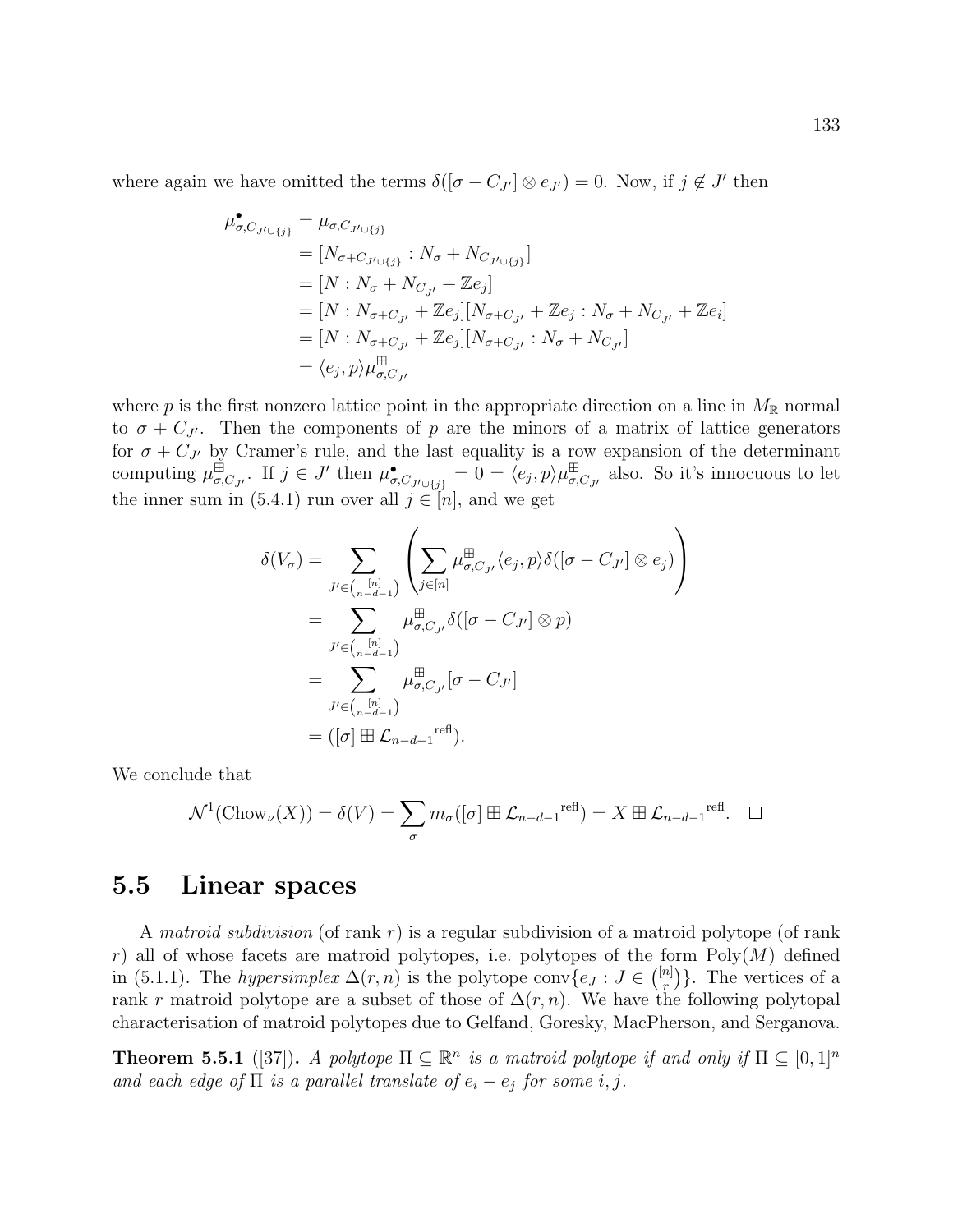**Definition 5.5.2.** Given a regular matroid subdivision  $\Sigma$ , its *Bergman complex*  $\mathcal{B}(\Sigma)$  and *co-Bergman complex*  $\mathcal{B}^*(\Sigma)$  are subcomplexes of  $\mathcal{N}(\Sigma)$ . The face of  $\mathcal{N}(\Sigma)$  normal to  $F \in \Sigma$ 

- is a face of  $\mathcal{B}(\Sigma)$  if and only if F is the polytope of a loop-free matroid;
- is a face of  $\mathcal{B}^*(\Sigma)$  if and only if F is the polytope of a coloop-free matroid.

We make  $\mathcal{B}(\Sigma)$  and  $\mathcal{B}^*(\Sigma)$  into tropical varieties by giving each facet multiplicity 1.

The *Bergman fan*, the fan case of the Bergman complex, was introduced in [7] (where an object named the "Bergman complex" different to ours also appears). Bergman complexes are much used in tropical geometry, on account of the following standard definition, appearing for instance in [82].

Definition 5.5.3. A *tropical linear space* is the Bergman complex of a regular matroid subdivision.

In the context of Chow polytopes it is the co-Bergman complex rather than the Bergman complex that arises naturally, on account of the duality mentioned in Example 5.2.8(2). Observe that the co-Bergman complex of a matroid subdivision is a reflection of the Bergman complex of the dual matroid subdivision; in particular any Bergman complex is a co-Bergman complex and vice versa.

Since there is a good notion of tropical degree (Definition 5.3.2), the following alternative definition seems natural.

Definition 5.5.4. A *tropical linear space* is a tropical variety of degree 1.

Theorem 5.5.5. Definitions 5.5.3 and 5.5.4 are equivalent.

The equivalence in Theorem 5.5.5 was noted by Mikhalkin, Sturmfels, and Ziegler and recorded in [45], but no proof was provided. One implication, that Bergman complexes of matroids have degree 1, follows from Proposition 3.1 of [82], which implies that the tropical stable intersection of a  $(d-1)$ -dimensional Bergman complex of a matroid subdivision with  $\mathcal{L}_{n-d}$  (the Bergman complex of a uniform matroid) is a 0-dimensional Bergman complex, i.e. a point with multiplicity 1. Thus it remains to prove that degree 1 tropical varieties are (co- )Bergman complexes. In fact, let  $X \subseteq N_{\mathbb{R}}$  be a degree 1 tropical variety of dimension  $d-1$ . We will show

- 1. The regular subdivision  $\Sigma$  such that  $ch(X) = \mathcal{N}^1(\Sigma)$  is dual to a matroid subdivision of rank  $n - d$ .
- 2. We have  $X = \mathcal{B}^*(\Sigma)$ .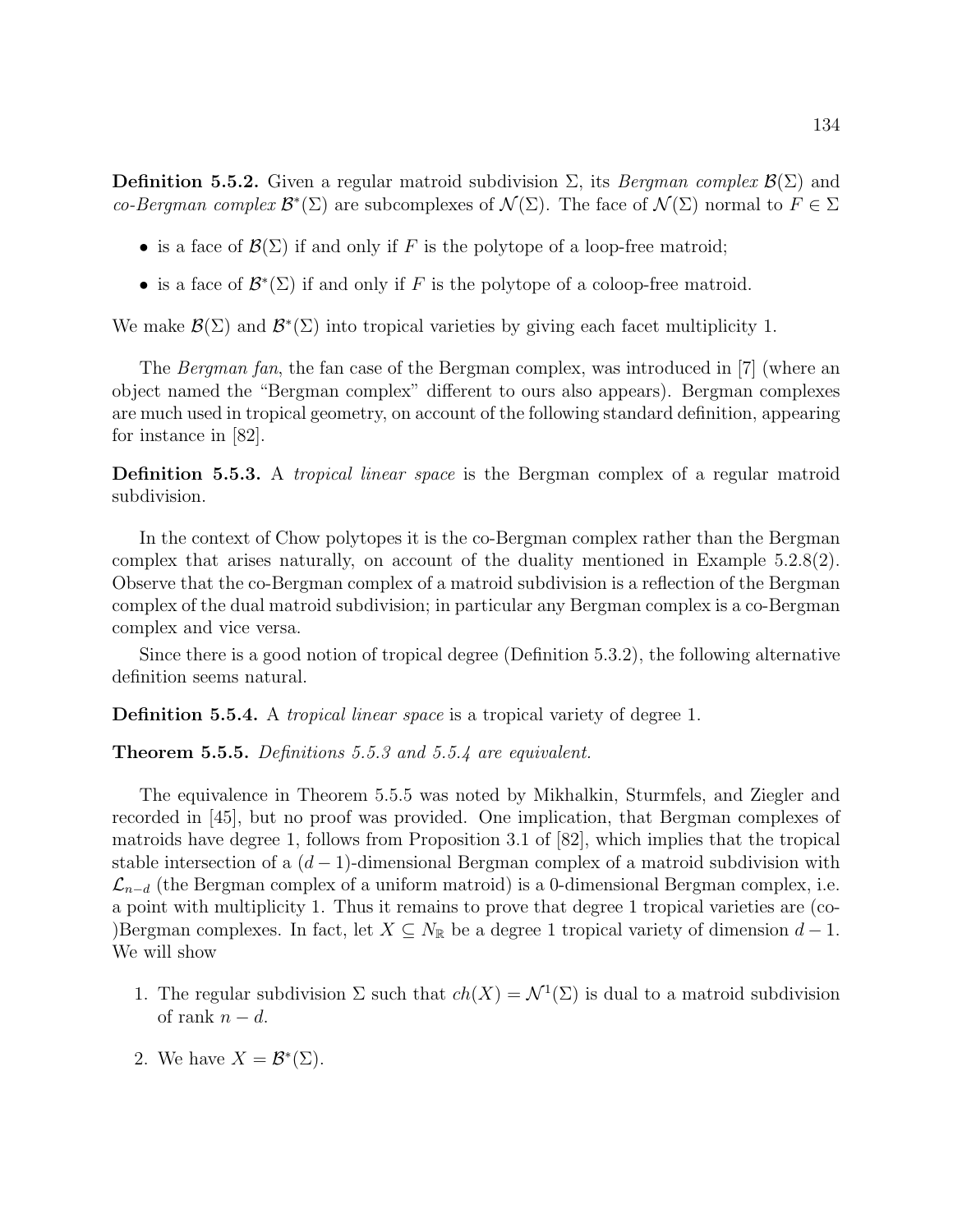Tropical varieties have an analogue of Bézout's theorem. See for instance Theorem 9.16 of [3], which however only proves equality under genericity assumptions, not the inequality below. We will only need the theorem in the case that the varieties being intersected have degree 1.

**Theorem 5.5.6** (Tropical Bézout's theorem). Let X and Y be tropical varieties of complementary dimensions. We have  $\deg(X \cdot Y) \leq \deg X \deg Y$ , and equality is attained if X and Y are of sufficiently generic combinatorial type.

**Lemma 5.5.7.** If a tropical variety X of degree 1 contains a ray in direction  $-e_i$  for  $i \in [n]$ , then  $-e_i$  is contained in the lineality space of X.

Proof. Consider the set

$$
Y = \{ u \in N_{\mathbb{R}} : u - ae_i \in X \text{ for } a \gg 0 \}.
$$

By assumption on X, Y is nonempty. This Y is the underlying set of a polyhedral complex; make it into a cycle by giving each facet multiplicity 1. In fact,  $Y$  is a tropical variety, as any face  $\tau$  of Y corresponds to a face  $\sigma$  of X such that  $\tau = \sigma + \mathbb{R}e_i$ , and so Y inherits balancing from X. Also dim  $Y = \dim X =: d - 1$ . Since Y is effective, some translate and therefore any translate of  $\mathcal{L}_{n-d-1}$  intersects Y stably in at least one point.

Suppose X had a facet  $\sigma$  whose linear span didn't contain  $-e_i$ . Then there is some translate  $[u] \boxplus \mathcal{L}_{n-d-1}$  which intersects relint  $\sigma$ , with the intersection lying on a face  $u + C_J$ of  $[u] \boxplus \mathcal{L}_{n-d-1}$  with  $i \in J$ . Given this translate, any other translate  $[u - ae_i] \boxplus \mathcal{L}_{n-d-1}$  with  $a \geq 0$  will intersect X transversely in the same point of relint  $\sigma$ . For a sufficiently large, one of the points of  $Y \cdot ([u - ae_i] \boxplus \mathcal{L}_{n-d-1})$  lies in X, providing a second intersection point of X and  $[u - ae_i] \boxplus \mathcal{L}_{n-d-1}$ . By Bézout's theorem this contradicts the assumption that  $\deg X = 1$ .  $\Box$ 

*Proof of Theorem 5.5.5. To* (1). Suppose  $l \subseteq N_{\mathbb{R}}$  is a classical line in any direction  $e_j$ ,  $J \subseteq [n]$ . By Lemma 5.3.1 and Theorem 5.5.6 we have

$$
\deg(ch(X) \cdot [l]) = \deg((X \boxplus \mathcal{L}_{(n-d-1)}^{\text{refl}}) \cdot [l]) = \deg((\mathcal{L}_{(n-d-1)} \boxplus [l]) \cdot X) \le 1 \tag{5.5.1}
$$

because  $\mathcal{L}_{(n-d-1)} \boxplus [l]$  is a degree 1 tropical variety. Since intersection multiplicities are positive, if l intersects a facet  $\sigma$  of  $ch(X)$  then the multiplicity of the intersection is  $\mu_{\sigma,l}^{\bullet} = 1$ .

Let  $\sigma$  be a facet of  $ch(X)$ , and l a line in direction  $e_J$  intersecting it. Then  $\mu_{\sigma,l}^{\bullet} = \langle m, e_J \rangle$ where  $m \in M_{\mathbb{R}}$  is the difference of the endpoints of the edge of  $\Sigma$  dual to  $\sigma$ . Then m is the product of a primitive normal vector to  $\sigma$  and the multiplicity  $m_{\sigma}$ . The positive components of m cannot have sum  $k \geq 2$ , or else, for a suitable choice of J, we would achieve  $\mu_{\sigma,l}^{\bullet} = \langle m, e_J \rangle = k$ . Since m is nonzero and normal to  $(1, \ldots, 1)$  we must have  $m = e_i - e_j$  for some  $i \neq j \in [n]$ . It follows that each edge of  $\Sigma$  is a parallel translate of some  $e_i - e_j$ .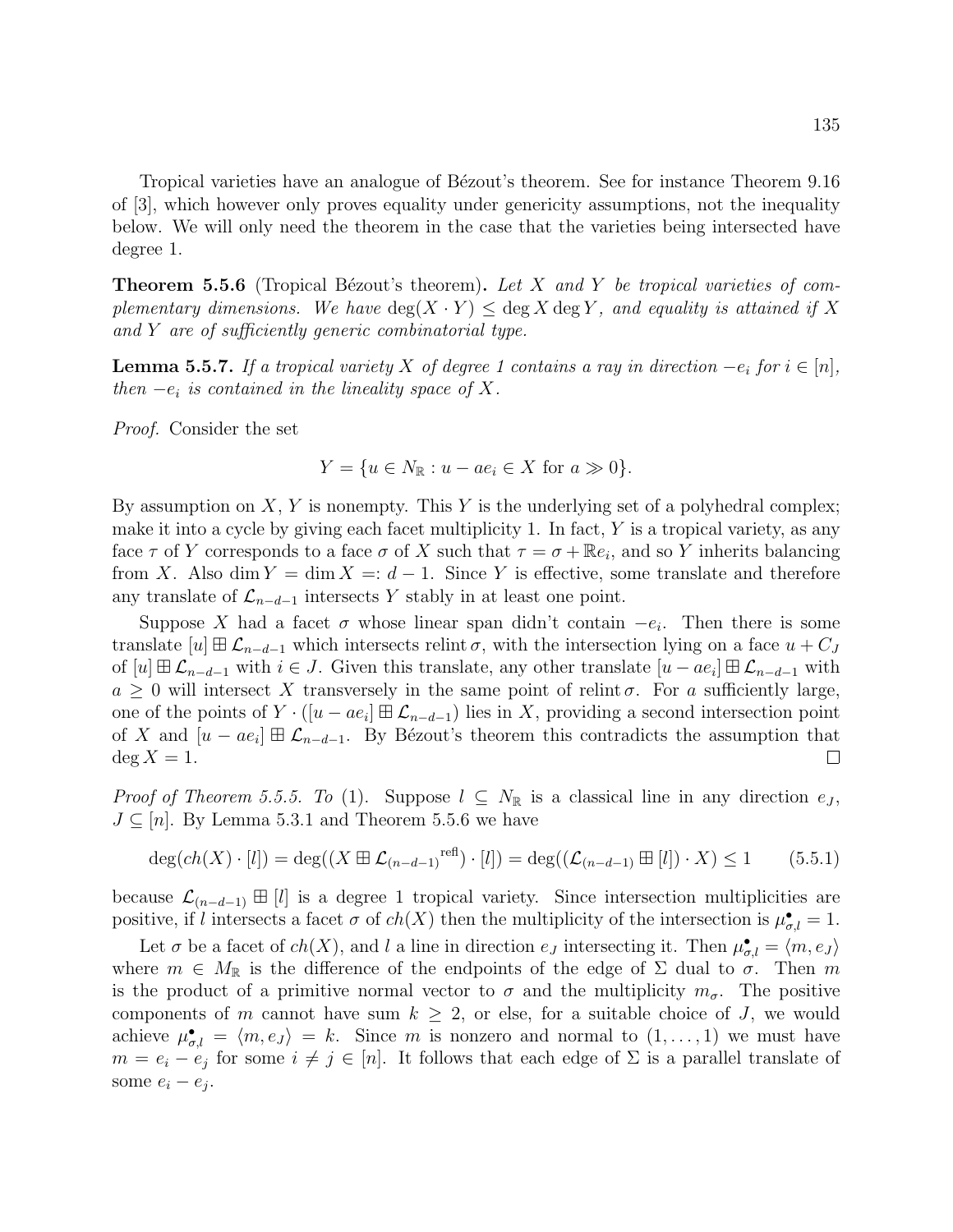Furthermore, let  $l \subseteq N_{\mathbb{R}}$  be a line in direction  $e_i$ , for  $i \in [n]$ . The vertices of  $\Sigma$  attained as face<sub>u</sub>  $\Sigma$  for some  $u \in l$  are in bijection with the connected components of the complement of ch(X). So there are at most two of these vertices, and if there are two, say  $m_0$  and  $m_1$ , we have  $\langle m_1 - m_0, e_i \rangle = 1$ . But among the vertices face<sub>u</sub>  $\Sigma$  for  $u \in l$  are vertices m minimising and maximising the pairing  $\langle m, e_i \rangle$ . Therefore, the projection of Σ to the *i*th coordinate axis has length either 0 or 1.

For the remainder of the proof we fix a particular translation representative of  $\Sigma$ , namely the one whose projection onto the *i*th coordinate axis is either the point  $\{0\}$  or the interval  $[0, 1]$  for each  $i \in [n]$ . For this particular  $\Sigma$ , Theorem 5.5.1 implies that  $\Sigma$  is a matroid subdivision.

Let r be the rank of the matroid subdivision  $\Sigma$ . Let  $e_J$  be one vertex of  $\Sigma$ , so that  $|J| \in \binom{[n]}{r}$  $\{r\vert n\vert\}$ , and let u be a linear form with  $face_u \Sigma = e_J$ . Then, for any  $i \in [n] \setminus J$  and any  $a > 0$ , we have  $face_{u+ae_i} \Sigma = e_J$ , since  $e_J \in face_{e_i} \Sigma$ . On the other hand, for any  $i \in J$  and sufficiently large  $a \gg 0$ , we have face<sub>u+ae<sub>i</sub></sub>  $\Sigma \not\ni e_J$ , and indeed face<sub>u+ae<sub>i</sub></sub>  $\Sigma$  will contain some vertex  $e_{J'}$  with  $i \notin J'$ , whose existence is assured by our choice of translation representative for Σ. It follows that a ray  $[u] \boxplus [R_{\geq 0}\{e_i\}]$  of  $[u] \boxplus \mathcal{L}_1$  intersects  $ch(X)$  if and only if  $i \in J$ . Each intersection must have multiplicity 1, so

$$
\deg(ch(X)) = \deg(ch(X) \cap ([u] \boxplus \mathcal{L}_1)) = |J| = r.
$$

But by Proposition 5.3.3 we have that  $deg(ch(X)) = n - d$ , so  $r = n - d$  as claimed.

To (2). Fix some polyhedral complex structure on X. Given any  $u \in N_{\mathbb{R}}$  in the support of  $ch(X)$ , its multiplicity is  $ch(X)(u) = 1$ , and therefore by positivity there is a unique choice of a facet  $\tau$  of X and  $J \in \binom{[n]}{n-d}$  $\binom{[n]}{n-d-1}$  such that  $u \in X - C_J$ . Write  $J = J(u)$ . On the other hand, Σ has a canonical coarsest possible polyhedral complex structure, on account of being a normal complex. We claim that  $J(u)$  is constant for u in the relative interior of each facet σ of Σ, and thus we can write  $J(σ) := J(u)$ . Suppose not. Consider the common boundary ρ of two adjacent regions  $\sigma_1, \sigma_2$  of  $\sigma$  on which  $J(u)$  is constant. Suppose  $\sigma_1 \subseteq \tau - C_{J_1}$ . We have  $\rho \subseteq \tau - C_K$  for  $K \in \binom{[n]}{n-d}$  $\binom{[n]}{n-d-2}$ . There is a facet of  $\Sigma$  of form  $\sigma_j$  ⊆  $\tau - C_{K\cup k}$  incident to  $\rho$ for each  $k \in [n] \setminus K$  such that  $e_k$  is not contained in the affine hull of  $\tau$ . Since dim  $\tau = d - 1$ , and any d of the  $e_k$  are independent in  $N_{\mathbb{R}}$ , there exist at most  $d-1$  indices  $k \in [n]$  such that  $e_k$  is not contained in the affine hull of  $\tau$ , and hence at least

$$
|[n] \setminus K| - (d-1) = 3
$$

indices  $k \in [n]$  yielding facets of  $\Sigma$ . In particular  $\sigma_1$  and  $\sigma_2$  cannot be the only  $(d-1)$ dimensional regions in  $\Sigma$  incident to  $\rho$ , and this implies  $\sigma$  cannot be a facet of  $\Sigma$ , contradiction.

Now, every facet  $\sigma$  of  $ch(X)$  is normal to an edge of  $\Sigma$ , say  $E_{\sigma} = \text{conv}\{e_K + e_j, e_K + e_k\}$ for  $K \in \binom{[n]}{n-d}$  $\sum_{n-d-1}^{\lfloor n \rfloor}$ . Since  $\Sigma$  ⊆  $\Delta(n-d, n)$ ,  $\sigma$  must contain a translate of the normal cone to  $E_{\sigma}$ in  $\mathcal{N}^1(\Delta(n-\overline{d},n))$ , namely

normal
$$
(E_{\sigma}) = \{u \in N_{\mathbb{R}} : u_j = u_k, u_i \leq u_j \text{ for } i \in K, u_i \geq u_j \text{ for } i \notin K \cup \{j,k\}\}.
$$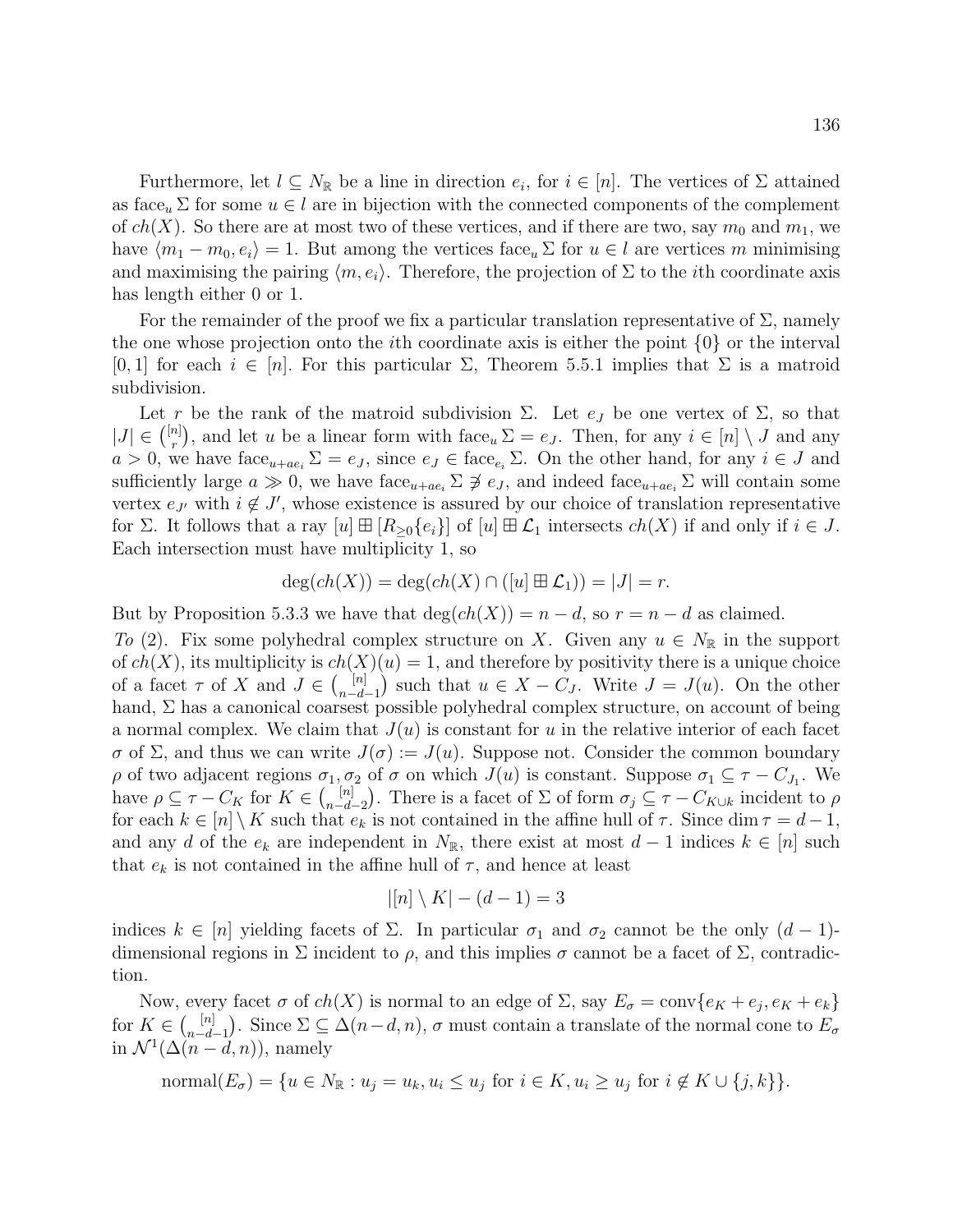In particular  $\sigma$  contains exactly  $n - d - 1$  rays in directions  $-e_i$ , those with  $i \in K$ .

Let R be the set of directions  $-e_1, \ldots, -e_n$ . Suppose for the moment that X contains no lineality space in any direction  $-e_i$ . We have that  $\sigma \subseteq X \boxplus [-C_{J(\sigma)}]$ . By Lemma 5.5.7, X contains no rays in directions in R, so we must have that  $J(\sigma) = K$  and  $-C_{J(\sigma)}$  contains a ray in direction  $-e_i$  for all  $i \in K$ . Now consider any face  $\rho$  of  $\sigma$  containing no rays in directions in R. Then we claim  $\rho \in X$ . If this weren't so, then there would be another face σ' parallel to σ and with  $J(\sigma) = J(\sigma')$ . But the edge  $E_{\sigma}$  is determined by  $J(\sigma) = K$  and the normal direction to  $\sigma$ , so  $E_{\sigma} = E_{\sigma'}$ , implying  $\sigma = \sigma'$ . On the other hand, the relative interior of any face of  $\sigma$  containing a ray in direction R is disjoint from X, since if u is a point in such a face there exists  $v \in -C_{J(\sigma)} \setminus \{0\}$  such that  $u-v \in X$ . So X consists exactly of the faces of  $ch(X)$  containing no ray in a direction in R.

If X has a lineality space containing those  $-e_j$  with  $j \in J$ , then let X' be the pullback of X along a linear projection with kernel span $\{-e_j : j \in J\}$ . Then we can repeat the last argument using X', and we get that X consists exactly of the faces of  $ch(X)$  containing no ray in a direction in  $R \setminus \{-e_j : j \in J\}.$ 

Now, a face normal(F) of  $\mathcal{N}(\Sigma)$  contains a ray in direction  $-e_i$  if and only if the linear functional  $\langle m, -e_i \rangle$  is constant on  $m \in F$  and equal to its maximum for  $m \in \Sigma$ . The projection of F to the *i*th coordinate axis is either  $\{0\}$ ,  $\{1\}$ , or  $[0, 1]$ , so normal(F) contains a ray in direction  $-e_i$  if and only if the projection of F is  $\{1\}$ , or the projection of F and of  $\Sigma$  are both  $\{0\}$ . Projections taking  $\Sigma$  to  $\{0\}$  correspond to lineality directions in X, so we have that X consists exactly of the faces of  $ch(X)$  which don't project to  $\{1\}$  along any coordinate axis. These are exactly the coloop-free faces.  $\Box$ 

### 5.6 The kernel of the Chow map

In this section we will show that the Chow map  $ch: Z_{d-1} \to Z^1$  has a nontrivial kernel. This implies that there exist distinct tropical varieties with the same Chow polytope: Y and  $X + Y$  will be a pair of such varieties for any nonzero  $X \in \text{ker } ch$ , choosing Y to be any effective tropical cycle such that  $X + Y$  is also effective (for instance, let Y be a sum of classical linear spaces containing the facets of  $X$  that have negative multiplicity). Thus Chow subdivisions do not lie in a combinatorial bijection with general tropical varieties, as was the case for our opening examples.

There are a few special cases in which ch is injective. In the case  $d = n - 1$  of hypersurfaces, ch is the identity. In the case  $d = 1$ , in which X is a point set with multiplicity,  $ch(X)$  is a sum of reflected tropical hyperplanes with multiplicity, from which X is easily recoverable. Furthermore, Conjecture 5.6.2 below would imply restrictions on the rays in any one-dimensional tropical fan cycle in  $\ker ch$ , and one can check that no cycle with these restrictions lies in ker ch.

Example 5.6.1 provides an explicit tropical fan cycle in ker ch in the least case,  $(d, n)$  =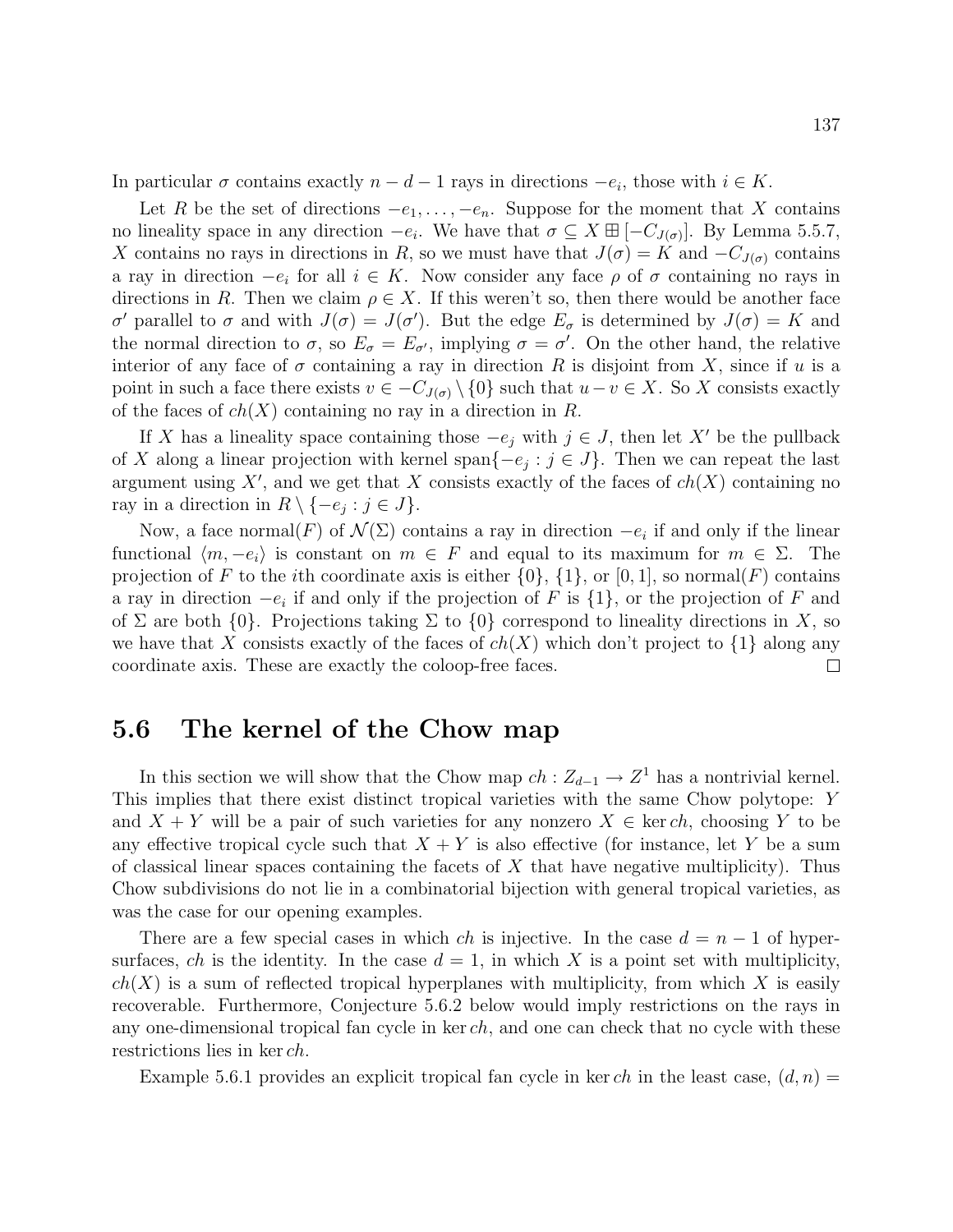

Figure 5.3: Two tropical surfaces with the same Chow hypersurface. A point labelled  $j_1 \cdots j_k$ represents the ray  $\mathbb{R}_{\geq 0}e_{\{j_1,\ldots,j_k\}}$ .

(3, 5), not among those just mentioned. First we introduce the fan on which the example depends, which seems to be of critical importance to the behaviour of ker ch in general.

Let  $\mathcal{A}_n \subseteq \mathbb{R}^{n-1}$  be the fan in  $N_{\mathbb{R}}$  consisting of the cones  $\mathbb{R}_{\geq 0}\{e_{J_1}, \ldots, e_{J_i}\}$  for all chains of subsets

$$
\emptyset \subsetneq J_1 \subsetneq \cdots \subsetneq J_i \subsetneq [n].
$$

This fan  $A_n$  makes many appearances in combinatorics. It is the normal fan of the permutahedron, and by Theorem 5.5.1 also the common refinement of all normal fans of matroid polytopes. Its face poset is the order poset of the boolean lattice. Moreover, its codimension 1 skeleton is supported on the union of the hyperplanes  $\{\{x_i = x_j\} : i \neq j \in [n]\}\$  of the type A reflection arrangement, i.e. the braid arrangement.

As in Section 5.2.1, the ring  $Z^{\text{fan}}(\mathcal{A}_n)$  is the Chow cohomology ring of the toric variety associated to  $\Sigma$ . This toric variety is the closure of the torus orbit of a generic point in the complete flag variety (which, to say it differently, is  $\mathbb{P}^{n-1}$  blown up along all the coordinate subspaces). The cohomology of this variety has been studied by Stembridge [85]. We have that dim  $Z^{\text{fan}}(\mathcal{A}_n) = n!$ , and  $\dim(Z^{\text{fan}})^k(\mathcal{A}_n)$  is the *Eulerian number*  $E(n, k)$ , the number of permutations of  $[n]$  with k descents.

For any cone  $\sigma = \mathbb{R}_{\geq 0} \{e_{J_1}, \ldots, e_{J_d}\}$  of  $\mathcal{A}_n$ , and any orthant  $\sigma_{J'}^{\text{refl}} = \mathbb{R}_{\geq 0} \{-e_j : j \in J'\},$ the Minkowski sum  $\sigma + \sigma_{J'}^{\text{refl}}$  is again a union of cones of  $\mathcal{A}_n$ . Therefore  $ch(Z_d^{\text{fan}}(\mathcal{A}_n)) \subseteq$  $(Z^{\text{fan}})^1(\mathcal{A}_n)$  always, and we find nontrivial elements of ker ch whenever the dimension of  $Z_d^{\text{fan}}(\mathcal{A}_n)$  exceeds that of  $(Z^{\text{fan}})^1(\mathcal{A}_n)$ , i.e. when  $E(n, n - d) > E(n, 1)$ , equivalently when  $2 < d < n - 1$ .

**Example 5.6.1.** For  $(d, n) = (3, 5)$ , we have  $E(5, 5-3) = 66 > 26 = E(5, 1)$ , and the kernel of ch restricted to  $Z_2^{\text{fan}}(\mathcal{A}_5)$  is 40-dimensional. Two tropical varieties in  $Z_2^{\text{fan}}(\mathcal{A}_5)$  within  $N_{\mathbb{R}} = \mathbb{R}^4$  with equal Chow hypersurfaces are depicted in Figure 5.3. As one often does, we have dropped one dimension in the drawing by actually drawing the intersections of these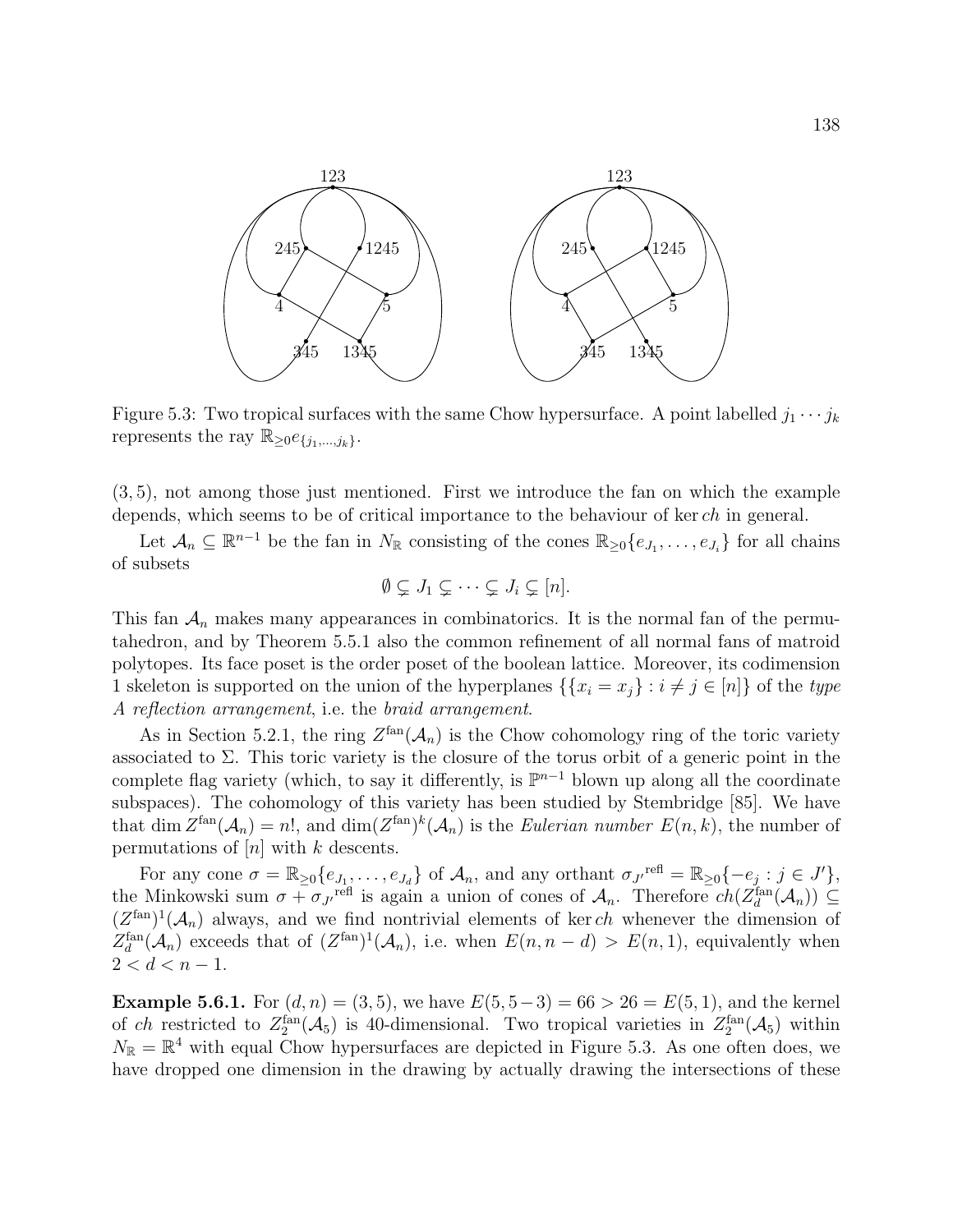2-dimensional tropical fans with a sphere centered at the origin in  $\mathbb{R}^4$ , which are graphs in  $\mathbb{R}^3$ . The difference of these varieties is an actual element of ker *ch*, involving the six labelled rays other than 123, which form an octahedron.  $\diamondsuit$ 

The property of  $A_n$  that this example exploits appears to be essentially unique: this is part (a) of the next conjecture. This property, together with experimentation with fan varieties of low degree in low ambient dimension, also suggests part (b).

## Conjecture 5.6.2.

- (a) Let  $\Sigma$  be a complete fan such that the stable Minkowski sum of any cone of  $\Sigma$  and any ray  $\mathbb{R}_{\geq 0}(-e_i)$  is a sum of cones of  $\Sigma$ . Then  $\mathcal{A}_n$  is a refinement of  $\Sigma$ .
- (b) The kernel of the restriction of ch to fan varieties is generated by elements of  $Z^{\text{fan}}(\mathcal{A}_n)$ .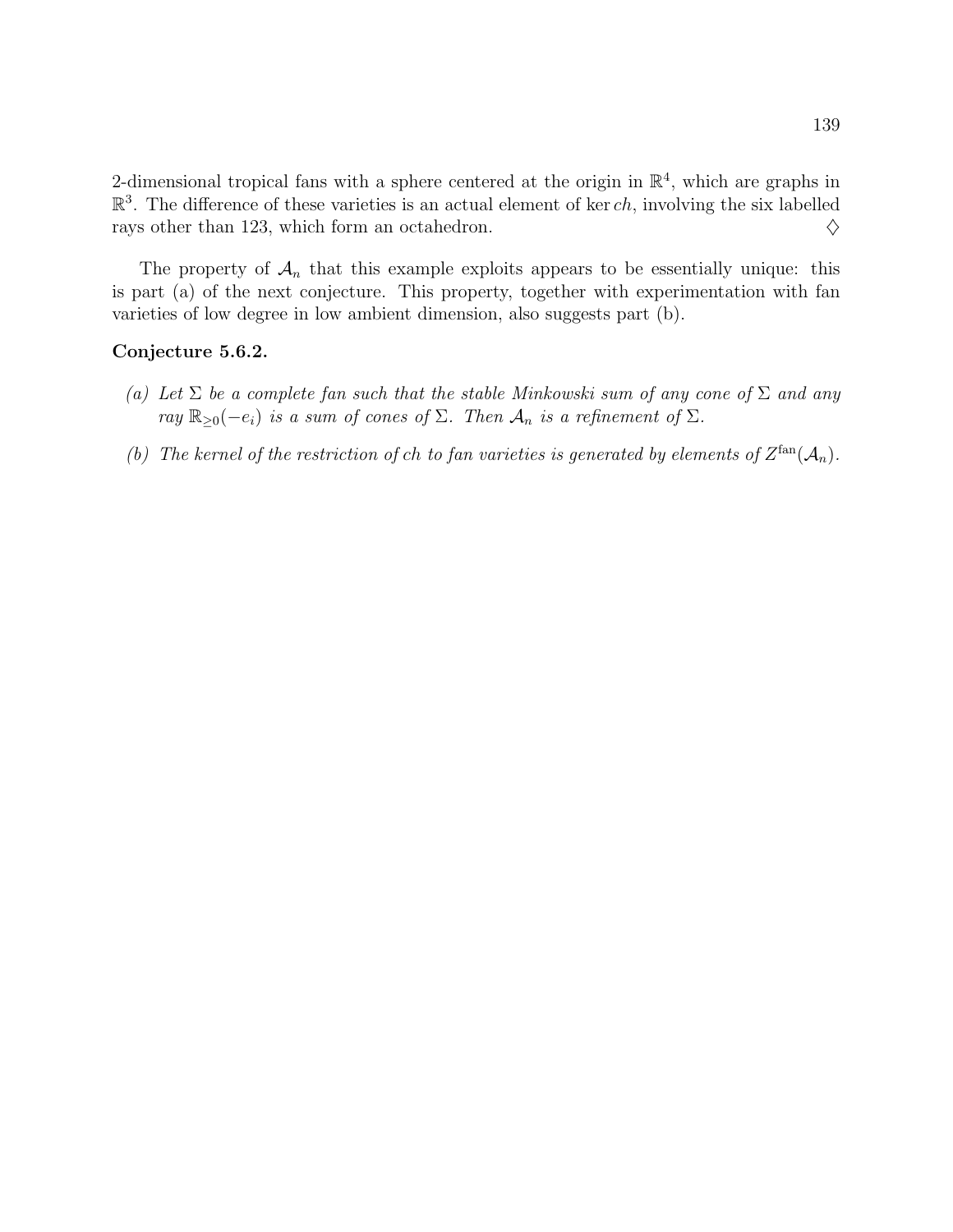## Bibliography

- [1] Marcelo Aguiar, Nantel Bergeron and Frank Sottile, Combinatorial Hopf algebras and generalized DehnSommerville relations, Compositio Mathematica 142 (2006), 1–30.
- [2] Lars Allermann, Tropical intersection products on smooth varieties, preprint, 0904.2693.
- [3] Lars Allermann and Johannes Rau, First steps in tropical intersection theory, Mathematische Zeitschrift, to appear; arXiv:0709.3705v3.
- [4] Federico Ardila, The Catalan matroid, J. Combin. Theory Ser. A 104 (2003), no. 1, 49–62.
- [5] Federico Ardila, Carolina Benedetti and Jeffrey Doker, Matroid Polytopes and Their Volumes, DMTCS Proceedings, FPSAC 2009. Preprint, arXiv:0810.3947.
- [6] Federico Ardila and Mike Develin, Tropical hyperplane arrangements and oriented matroids, Math. Zeitschrift 262 no. 4 (2009), 795–816.
- [7] Federico Ardila and Caroline Klivans, The Bergman complex of a matroid and phylogenetic trees, J. Combin. Theory Ser. B 96 no. 1 (2006), 38–49.
- [8] Alexander Barvinok, Lattice points, polyhedra, and complexity, Geometric Combinatorics, IAS/Park City Mathematics Series 13 (2007), 19–62.
- [9] Alexander Barvinok, Integer Points in Polyhedra, European Mathematical Society, (2008).
- [10] Matthias Beck, Christian Hasse and Frank Sottile, Formulas of Brion, Lawrence, and Varchenko on rational generating functions for cones, Math. Intelligencer 31 no. 1  $(2009), 9-17.$
- [11] Louis J. Billera, Ning Jia and Victor Reiner, A quasisymmetric function for matroids, European Journal of Combinatorics 30 issue 8 (2009), 1727–1757. Preprint, arXiv:math/0606646v1.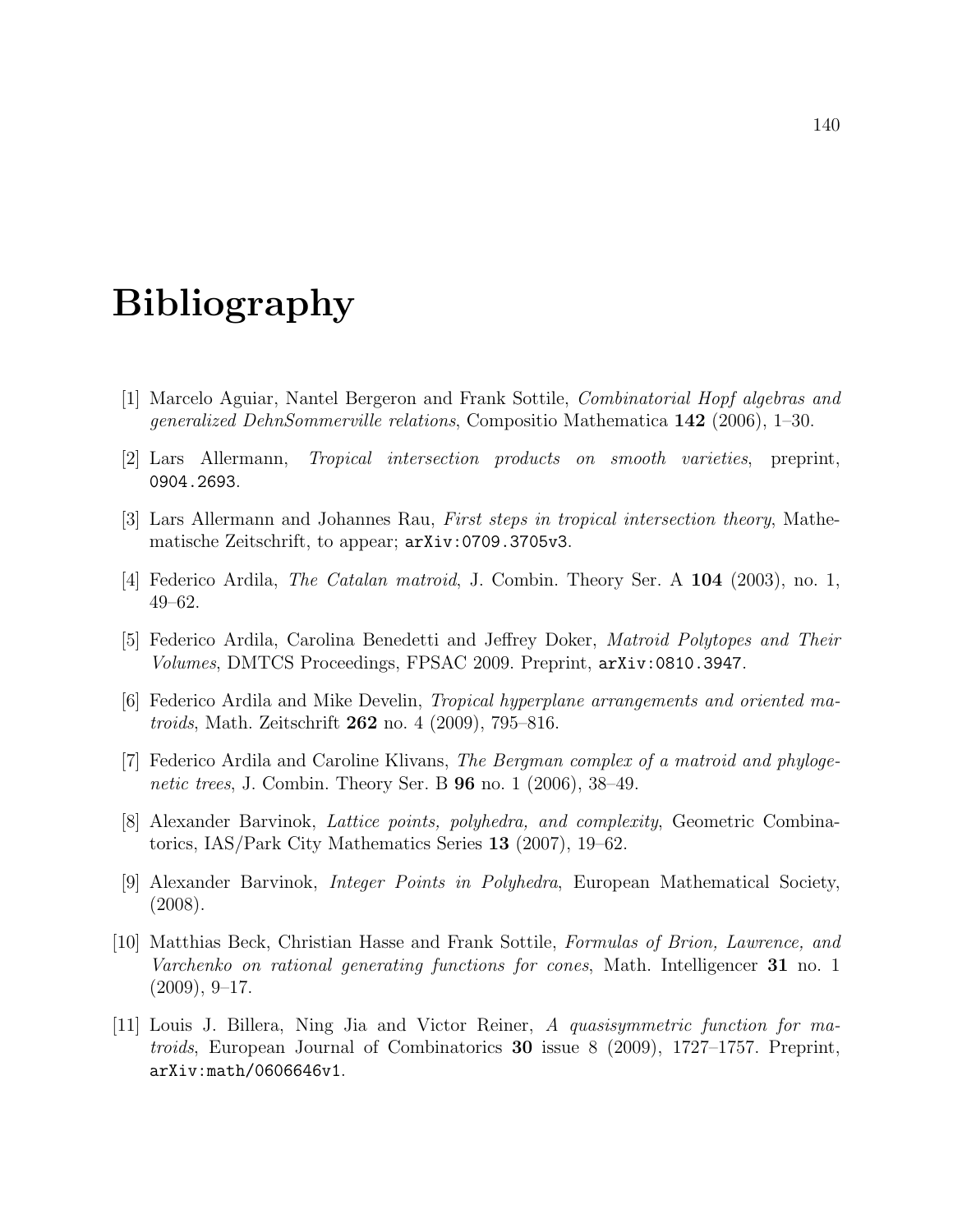- [12] Anders Björner, Michel Las Vergnas, Bernd Sturmfels, Neil White and Günter Ziegler, Oriented Matroids, Encyclopedia of Mathematics and Its Applications, vol. 46. Cambridge University Press, Cambridge, 1993.
- [13] Joseph Bonin and Anna de Mier, Lattice path matroids: structural properties, European J. Combin. 27 (2006), no. 5, 701–738.
- [14] Alexandre Borovik, Israel Gelfand and Neil White, Coxeter Matroids, Birkhäuser, Boston, 2003.
- [15] Charles J. Brianchon, *Théorème nouveau sur les polyèdres convexes*, J. Ecole Polytechnique 15 (1837), 317–319.
- [16] Michel Brion, *The structure of the polytope algebra*, Tōhoku Math. J. 49 (1997), 1–32.
- [17] Michel Brion, *Points entiers dans le polyèdres convexes*, Ann. Sci. École Norm. Sup. 21 (1998) no. 4, 653–663.
- [18] Thomas Brylawski, The Tutte-Grothendieck ring, Algebra Universalis 2 (1972), 375–388.
- [19] Thomas Brylawski and James Oxley, The Tutte polynomial and its applications in Matroid Applications, Encyclopedia of Mathematics and its Applications, vol. 40, ed. Neil White, Cambridge University Press (1992), 123–225.
- [20] Wei-Liang Chow and Bartel L. van der Waerden, Zur algebraischen Geometrie. IX. Uber zugeordnete Formen und algebraische Systeme von algebraischen Mannigfaltkeiten. Math. Annalen 113 (1937), 692–704.
- [21] Neil Chriss and Victor Ginzburg, Representation Theory and Complex Geometry, Modern Birkhäuser Classics, Birkhäuser, (1997).
- [22] David Cox, Recent developments in toric geometry, Algebraic geometry Santa Cruz 1995, 389–436, Proc. Sympos. Pure Math., 62, Part 2, Amer. Math. Soc. (1997).
- [23] Henry Crapo, Single-element extensions of matroids, J. Res. Nat. Bur. Standards Sect. B **69B** (1965), 55–65.
- [24] Henry Crapo, The Tutte polynomial, Aequationes Math. 3 (1969), 211–229.
- [25] Henry Crapo, Examples and Basic Concepts, in Theory of Matroids, Encyclopedia of Mathematics and its Applications, vol. 26, ed. Neil White, Cambridge Univeristy Press (1986)
- [26] Henry Crapo and William Schmitt, A free subalgebra of the algebra of matroids, European J. Combin. 26 (2005), 1066–1085.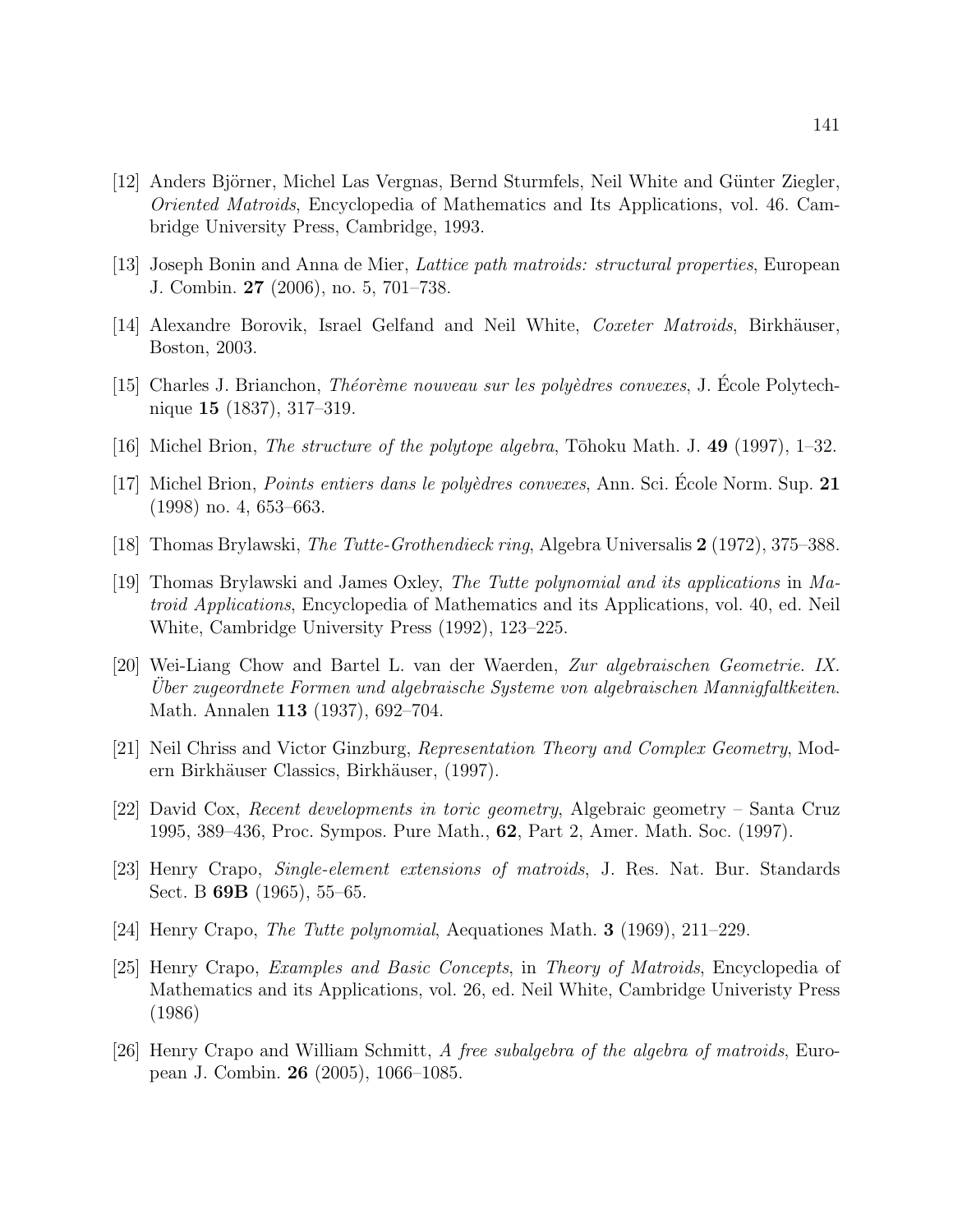- [27] María A. Cueto, Jason Morton and Bernd Sturmfels, *Geometry of the restricted Boltz*mann machine, to appear in Algebraic Methods in Statistics and Probability (eds. M. Viana and H. Wynn), American Mathematical Society, Contemporary Mathematics (2010). arXiv:0908.4425.
- [28] John Dalbec and Bernd Sturmfels, Introduction to Chow forms, in Invariant Methods in Discrete and Computational Geometry, ed. Neil White, Springer (1995), 37–58.
- [29] Harm Derksen, Symmetric and quasi-symmetric functions associated to polymatroids, preprint, arXiv:0801.4393.
- [30] Jesús A. De Loera, David Haws and Matthias Koppe, *Ehrhart polynomials of matroid* polytopes and polymatroids, Journal of Discrete and Computational Geometry 42 no. 4 (2008), 670–702. arXiv:0710.4346.
- [31] Alicia Dickenstein, Eva Maria Feichtner and Bernd Sturmfels, Tropical discriminants, J. Amer. Math. Soc. 20 (2007), 1111–1133.
- [32] Andreas Dress and Walter Wenzel, Valuated matroids, Adv. Math. 93 (1992), 214–250.
- [33] Jack Edmonds, Submodular functions, matroids, and certain polyhedra, in: R. Guy, H. Hanani, N. Sauer, J. Schonheim (eds.), Combinatorial Structures and Their Applications, Gordon and Breach, New York, 1970, 69–87.
- [34] David Eisenbud, Commutative algebra with a view toward algebraic geometry, Graduate Texts in Mathematics 150, Springer (1995).
- [35] William Fulton and Bernd Sturmfels, Intersection theory on toric varieties, Topology 36:2 (1997), 335–353.
- [36] Andreas Gathmann, Michael Kerber and Hannah Markwig, Tropical fans and the moduli spaces of tropical curves, Comp. Math. 145 (2009), 173–195.
- [37] Israel Gelfand, Mark Goresky, Robert MacPherson and Vera Serganova, Combinatorial geometries, convex polyhedra and Schubert cells, Adv. in Math. 63 (1987), 301–316.
- [38] Israel Gelfand, Mikhail Kapranov and Andrei Zelevinsky, Discriminants, resultants, and multidimensional determinants, Birkhäuser, 2008.
- [39] Mark Goresky, Robert Kottwitz and Robert MacPherson, Equivariant cohomology, Koszul duality, and the localization theorem, Invent. Math. 131 (1998), no. 1, 25–83
- [40] Jorgen P. Gram, Om rumvinklerne i et polyeder, Tidsskrift for Math. (Copenhagen) (3) 4 (1874), 161–163.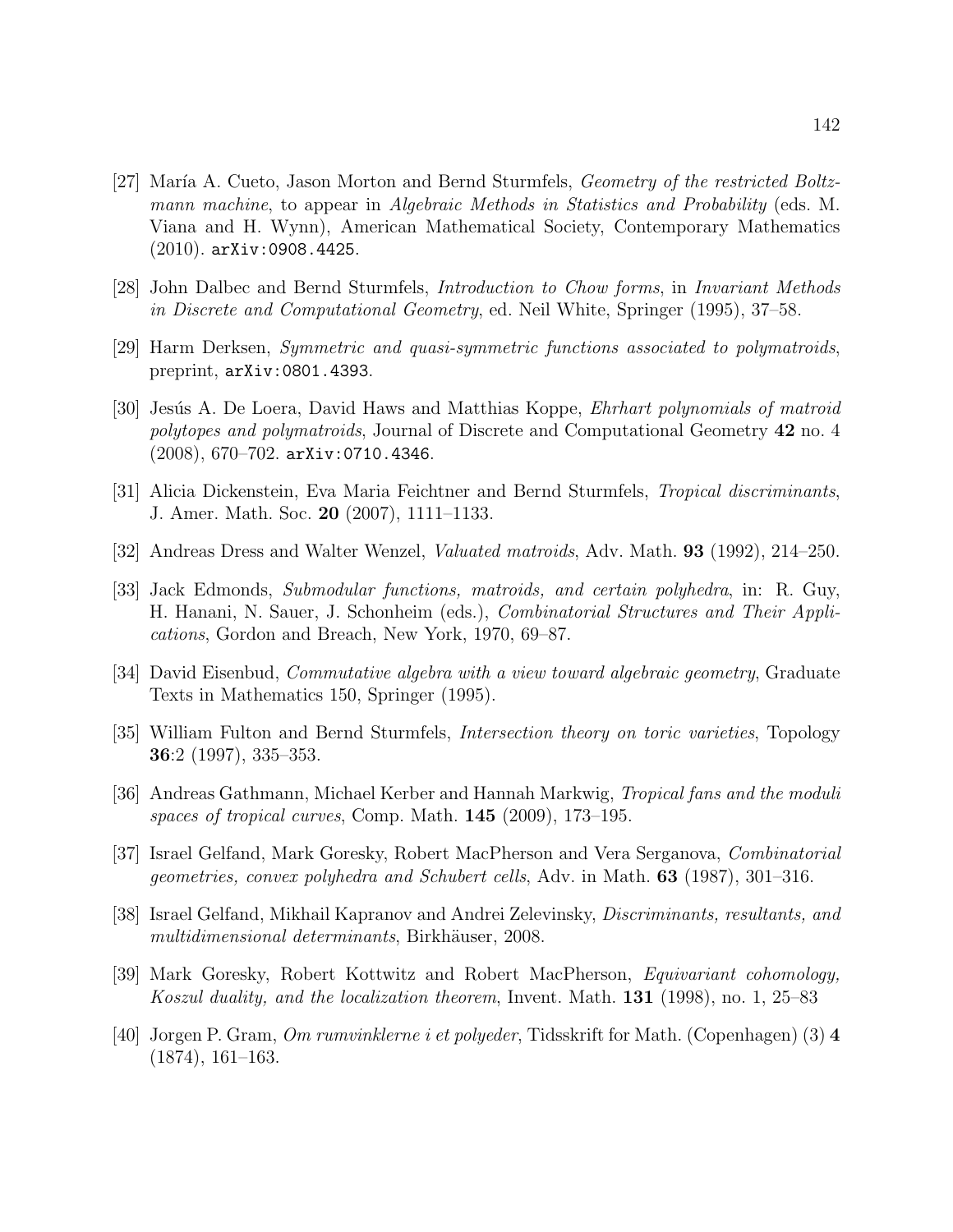- [41] Helmut Groemer, On the extension of additive functionals on classes of convex sets, Pacific J. Math. 75 (1978), no. 2, 397–410.
- [42] Paul Hacking, Sean Keel and Jenia Tevelev, Compactification of the moduli space of hyperplane arrangements, J. Algebraic Geom. **15** (2006), 657–680.
- [43] Christian Hasse, Polar decomposition and Brion's theorem, Contemporary Math. 374 (2005), 91–99.
- [44] Jürgen Herzog, Takayuki Hibi, *Discrete polymatroids*, J. Algebraic Combinatorics 16 (2002), no. 2, 239–268.
- [45] Ilia Itenberg, Grigory Mikhalkin and Eugenii Shustin, Tropical algebraic geometry 2nd ed., Birkhäuser, 2009.
- [46] Mikhail Kapranov, Chow quotients of Grassmannians I. Adv. Soviet Math. 16 (1993), 29–110.
- [47] Mikhail Kapranov, Bernd Sturmfels and Andrei Zelevinsky, Chow polytopes and general resultants, Duke Mathematical Journal 67 no. 1 (1992), 189–218.
- [48] Eric Katz, A Tropical Toolkit, Expo. Math. 27 (2009), 1–36.
- [49] Eric Katz, Tropical intersection theory from toric varieties, revision of 24 Feb. 2010. Earlier preprint, arXiv:0907.2488v1.
- [50] Eric Katz and Sam Payne, Realization spaces for tropical fans, preprint, arXiv:0909.4582.
- [51] Askold Khovanskii and Aleksandr Pukhlikov, Integral transforms based on Euler characteristic and their applications, Integral Transform. Spec. Funct. 1 (1993), no. 1, 19–26.
- [52] Caroline Klivans, Combinatorial properties of shifted complexes, Ph.D. Thesis, Massachusetts Institute of Technology, 2003.
- [53] Allen Knutson and Ioanid Rosu, Appendix to Equivariant K-theory and Equivariant Cohomology, Math. Z., vol. 243, no. 3, (1999) p. 423–448.
- [54] Allen Knutson and Terrence Tao, Puzzles and (equivariant) cohomology of Grassmannians, Duke Math. J. 119 (2003), no. 2, 221–260.
- [55] Laurent Lafforgue, *Pavages des simplexes, schémas de graphes recollés et compactifica*tion des  $PGL_r^{n+1}/\text{PGL}_r$ . Invent. Math. **136** (1999), 233–271.
- [56] Laurent Lafforgue, Chirurgie des grassmanniennes, CRM Monograph Series, 19. American Mathematical Society, Providence, RI, 2003.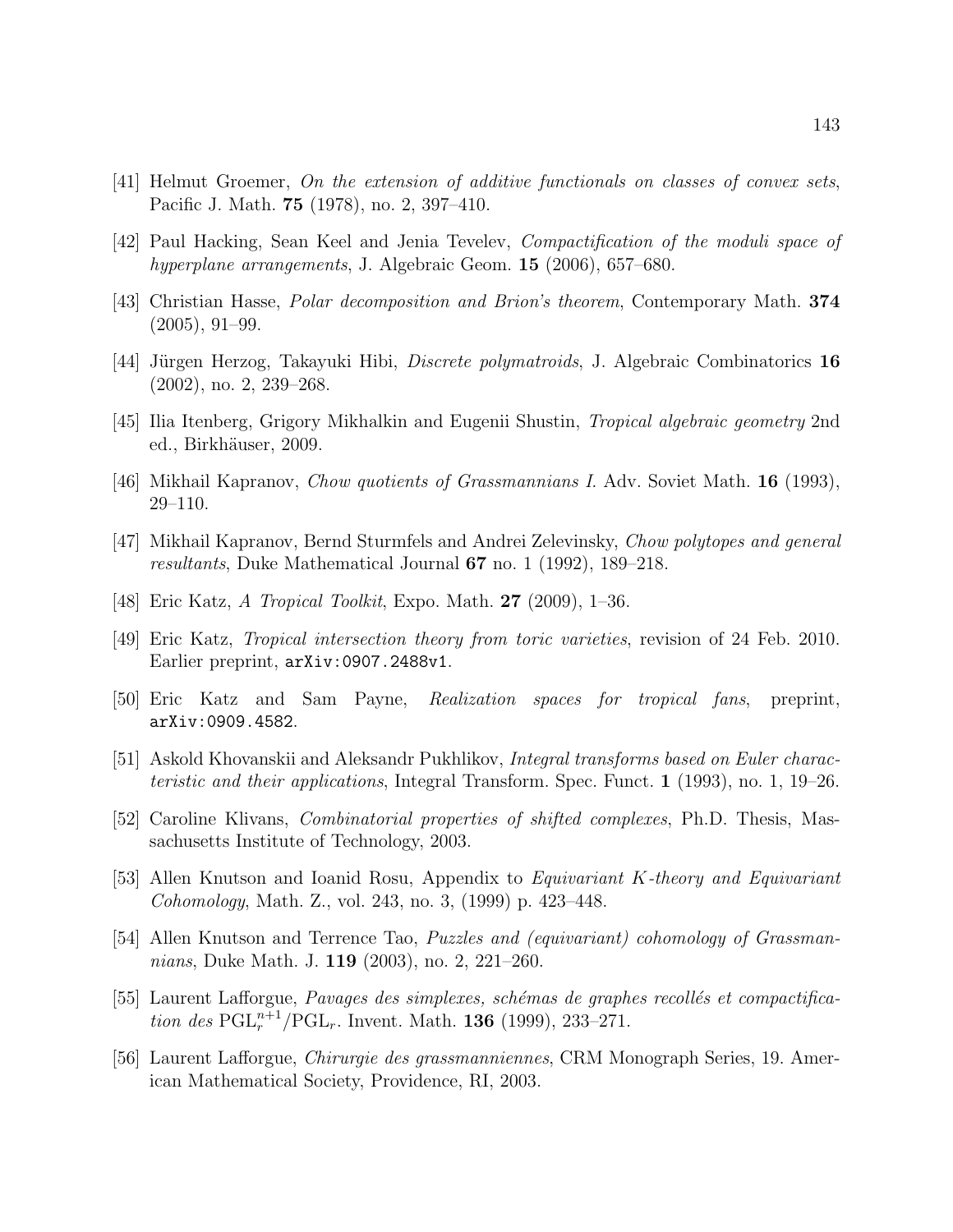- [57] Jim Lawrence, Valuations and polarity, Discrete Comput. Geom. 3 (1988), no. 4, 307– 324.
- [58] Jim Lawrence, Polytope volume computation, Math. Comp. 57 (1991), no. 195, 259–271.
- [59] Jim Lawrence, Rational-function-valued valuations on polyhedra, Discrete and computational geometry (New Brunswick, NJ, 1989/1990), 199–208, DIMACS Ser. Discrete Math. Theoret. Comput. Sci., **6**, Amer. Math. Soc. (1991).
- [60] Diane Maclagan, notes from the AARMS Tropical Geometry summer school, http:// www.warwick.ac.uk/staff/D.Maclagan/AARMS/AARMSschedule.html.
- [61] Peter McMullen, Angle-sum relations for polyhedral sets, Mathematika 33 no. 2 (1986), 173–188 (1987).
- [62] Peter McMullen, Polytope algebra, Adv. Math. 78 (1989), 76–130.
- [63] Peter McMullen, Valuations and dissections, in Handbook of convex geometry, edited by P. M. Gruber and J. M. Wills, North-Holland Publishing Co., Amsterdam, 1993.
- [64] Peter McMullen, Weights on polytopes, Discrete Comput. Geom. 15 (1996), 363–388.
- [65] Peter McMullen and Rolf Schneider, Valuations on convex bodies, in "Convexity and its applications", eds. P. M. Gruber and J. M. Wills, Birkhäuser, 1983.
- [66] Alexander Merkurjev, Comparison of the equivariant and the standard K-theory of algebraic varieties, Algebra i Analiz 9 no. 4 (1997), 175–214; translation in St. Petersburg Math. J. 9 (1998), no. 4, 815–850.
- [67] Grigory Mikhalkin, *Enumerative tropical geometry in*  $\mathbb{R}^2$ , J. Amer. Math. Soc. 18 (2005), 313–377. Preprint, arXiv:math.AG/0312530.
- [68] Ezra Miller and Bernd Sturmfels, Combinatorial Commutative Algebra, Graduate Texts in Mathematics 227, Springer (2005).
- [69] Jason Morton, Lior Pachter, Anne Shiu, Bernd Sturmfels and Oliver Wienand, Convex rank tests and semigraphoids,  $arXiv:math/0702564v2$ .
- [70] Giorgio Nicoletti and Neil White, Axiom Systems in Theory of Matroids, Encyclopedia of Mathematics and its Applications, vol. 26, ed. Neil White, Cambridge Univeristy Press (1986)
- [71] Holger Andreas Nielsen, Diagonalizably linearized coherent sheaves, Bull. de la S.M.F. 102 (1974), 85–97.
- [72] James Oxley, Matroid theory, Oxford University Press, New York, 1992.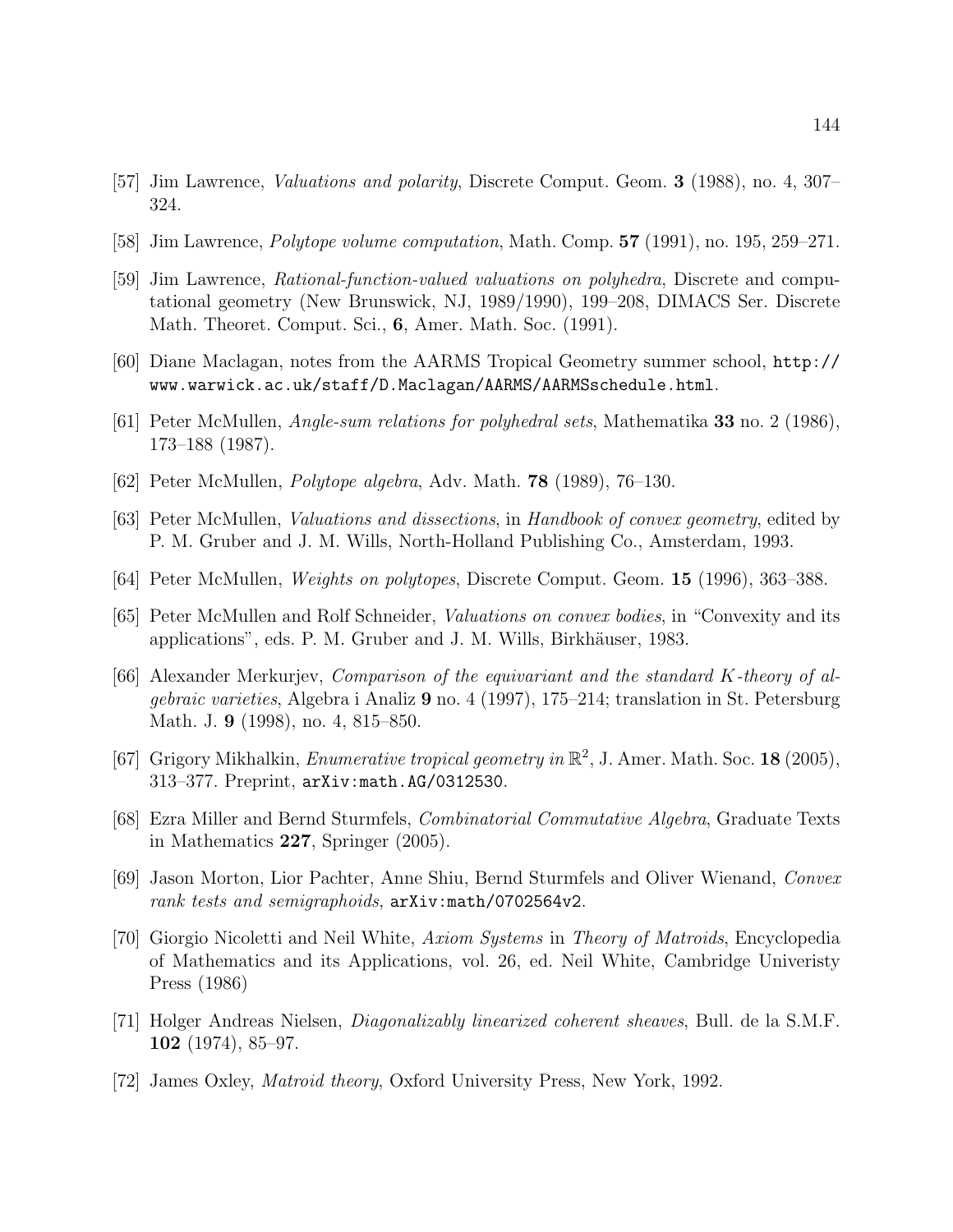- [73] Alexander Postnikov, Permutohedra, associahedra, and beyond, Int. Math. Res. Notices (2009), doi:10.1093/imrn/rnn153.
- [74] Christophe Reutenauer, Free Lie Algebras, London Math. Soc. Monos. (N.S.) 7, Oxford Univ. Press, 1993.
- [75] Jürgen Richter-Gebert, Bernd Sturmfels, Thorsten Theobald, *First steps in tropical* geometry, Proc. Conference on Idempotent Mathematics and Mathematical Physics, Vienna 2003 (G. L. Litvinov and V. P. Maslov, eds.), Contemporary Mathematics, AMS.
- [76] Gian-Carlo Rota, On the foundations of combinatorial theory. I. Theory of Möbius functions, Z. Wahrscheinlichkeitstheorie und Verw. Gebiete 2 (1964) 340–368.
- [77] Walter Rudin, Functional Analysis, McGraw-Hill, New York, 1973.
- [78] Alexander Schrijver, Combinatorial Optimization: Polyhedra and Efficiency, Algorithms and Combinatorics Series, Vol. 24, Springer-Verlag, Heidelberg, 2003.
- [79] Geoffrey Shephard, An elementary proof of Gram's theorem for convex polytopes, Canad. J. of Math., 19 (1967) 1214–1217.
- [80] Daljit Singh, The numbers  $L(m, n)$  and their relations with prepared Bernoullian and Eulerian numbers, Math. Student 20 (1952), 66–70.
- [81] Neil J. A. Sloane, The on-line encyclopedia of integer sequences, http://www.research. att.com/~njas/sequences/
- [82] David Speyer, Tropical linear spaces, SIAM Journal on Discrete Mathematics 22 no. 4 (2008), 1527–1558.
- [83] David Speyer, A matroid invariant via the K-theory of the Grassmannian, Adv. Math. 221 no. 3 (2009), 882–913. arXiv:math/0603551.
- [84] Richard Stanley, Enumerative Combinatorics, vol. 1, 2nd ed., Cambridge University Press, Cambridge (1997).
- [85] John Stembridge, Some permutation representations of Weyl groups associated with cohomology of toric varieties, Advances in Math. 106 (1994), 244–301.
- [86] Bernd Sturmfels, On the decidability of Diophantine problems in combinatorial geometry, Bull. Amer. Math. Soc. (N.S.) 17 no. 1 (1987), 121–124.
- [87] Bernd Sturmfels, Jenia Tevelev and Josephine Yu, The Newton polytope of the implicit equation, Moscow Mathematical Journal 7:2 (2007), 327–346.